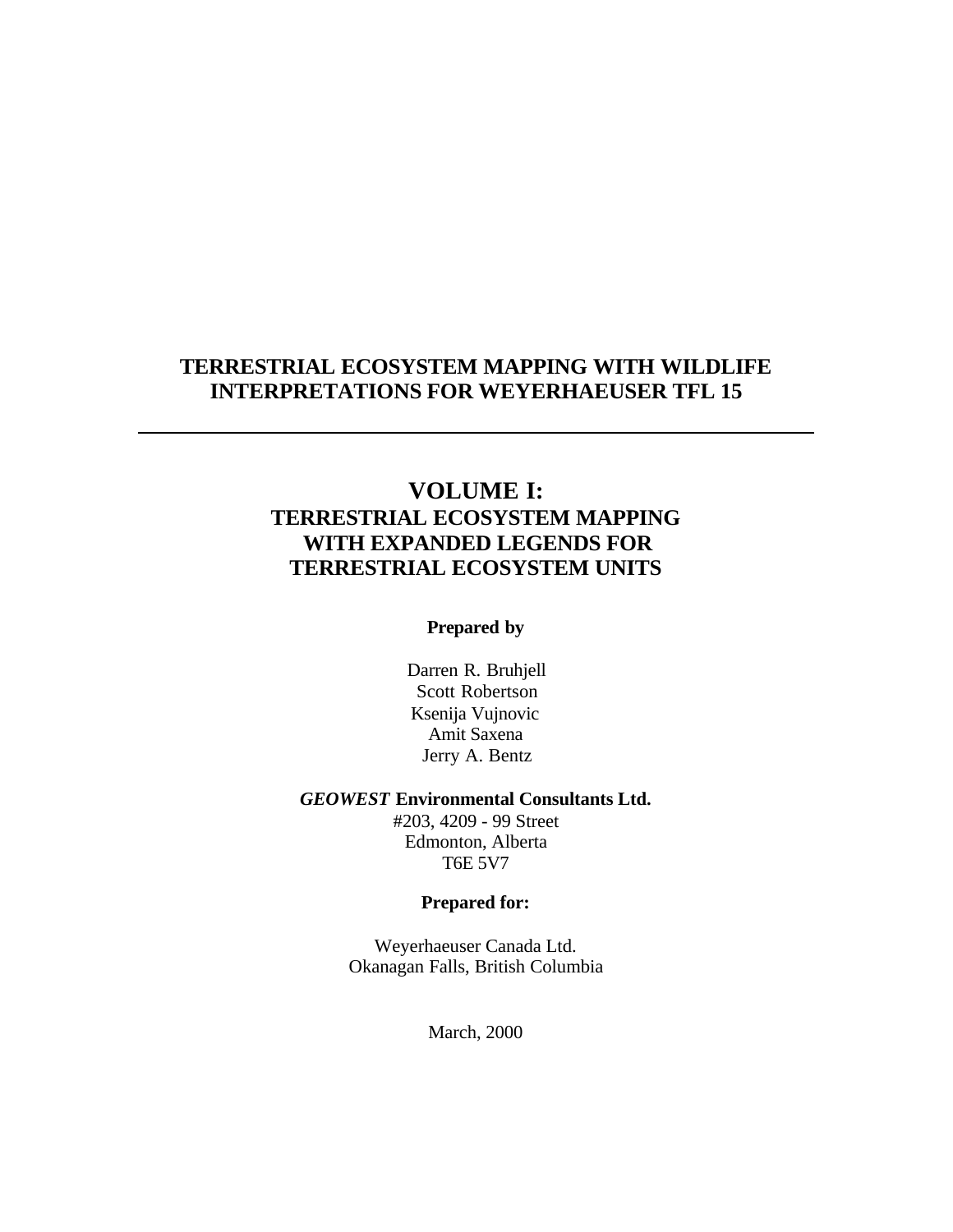# **ACKNOWLEDGEMENTS**

**GEOWEST** gratefully acknowledges the contributions made by a number of individuals during the course of this study. Particular thanks are due to numerous government, industry, and Geowest Environmental Consultants Ltd. staff who have worked in liaison with each other to facilitate a cooperative working environment and to ensure that data standards were met during the field data collection, synthesis and analytical phases of the project. These contributions are acknowledged below:

- Ed Collen, Weyerhaeuser Canada Ltd, Okanagan Falls
- Nick Kleyn, Weyerhaeuser Canada Ltd, Armstrong
- Steve Jones, Weyerhaeuser Canada Ltd, Okanagan Falls
- Marnie Taggart, Weyerhaeuser Canada Ltd, Okanagan Falls
- Dennis Lloyd, Regional Ecologist, BCMOF, Kamloops
- Carmen Cadrin, Project Ecologist, BCMoELP, Victoria
- Larry Lacelle, Provincial Bioterrain Correlator, BCMoELP, Victoria
- Ted Lea, Provincial Ecosystem Correlator, BCMoELP, Penticton
- Dennis Demarchi, Provincial Wildlife Correlator, BCMoELP, Victoria
- Sal Rasheed, Provincial Wildlife Correlator, BCMoELP, Victoria
- James Taylor, Exodus Consulting, Victoria
- Dennis O'Leary, Senior Terrain Scientist, Geowest Environmental Consultants Ltd.
- Lonnie Bilyk, Wildlife Biologist, Geowest Environmental Consultants Ltd.
- Mark Sherrington, Vegetation Ecologist, Geowest Environmental Consultants Ltd.
- Craig DeCoursey, Terrain Scientist, Geowest Environmental Consultants Ltd.
- Carcey Rowand, Vegetation Ecologist, Geowest Environmental Consultants Ltd.
- Della Clish, GIS Analyst, Geowest Environmental Consultants Ltd.
- Lorrie Agnew, GIS Analyst, Geowest Environmental Consultants Ltd.
- Myron Karpiak, GIS Technician, Geowest Environmental Consultants Ltd.
- Jim Squarok, GIS Technician, Geowest Environmental Consultants Ltd.
- Roger Thompson, GIS Technician, Geowest Environmental Consultants Ltd.
- Terry Lang, Word Processing/Data Administration, Geowest Environmental Consultants Ltd.
- Joanne Silla, Word Processing/Data Administration, Geowest Environmental Consultants Ltd.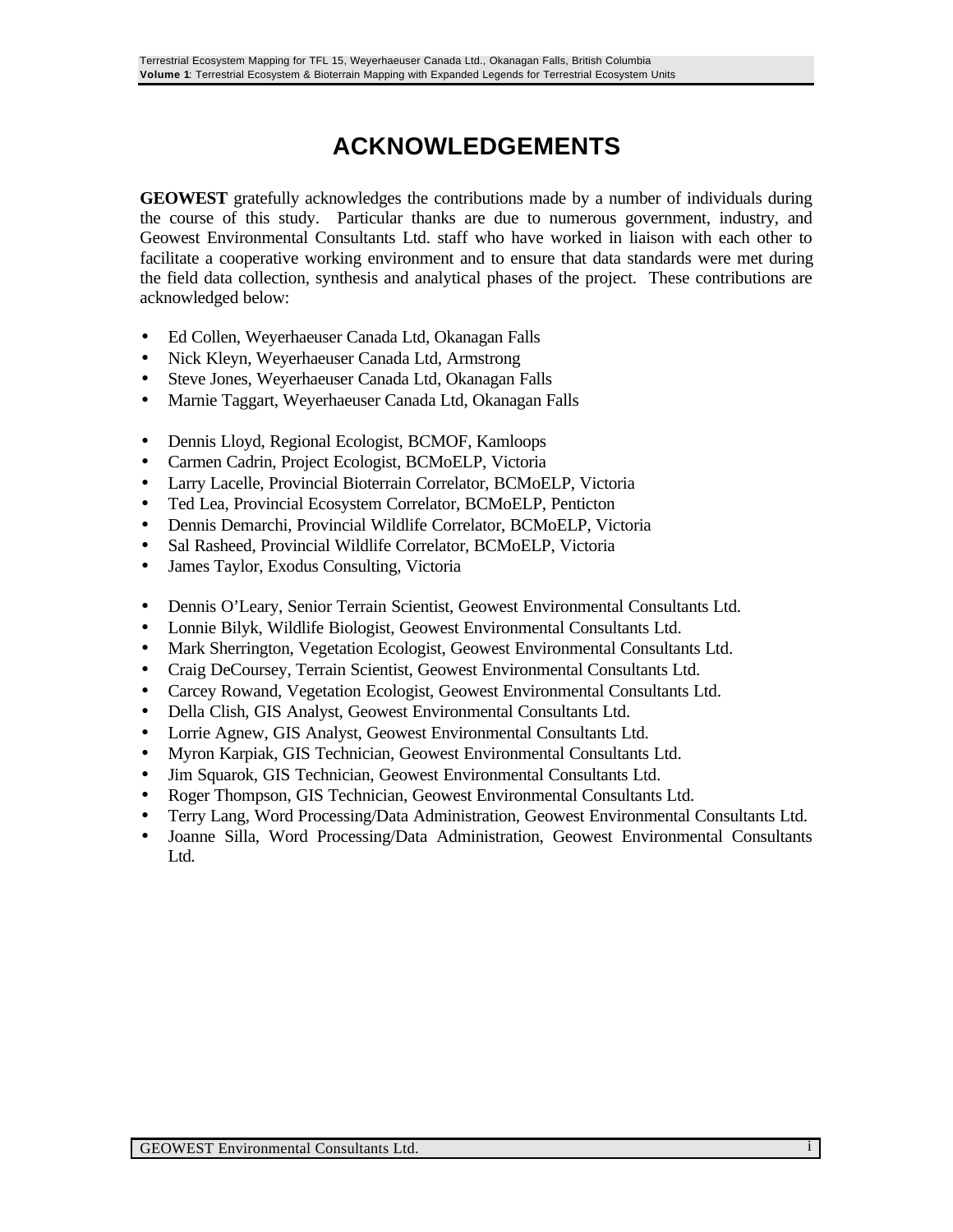# **TABLE OF CONTENTS**

This report is comprised of three sections organized into the following volumes:

- **Volume I:** Terrestrial Ecosystem & Bioterrain Mapping with Expanded Legends for Terrestrial Ecosystem Units
- **Volume II:** Wildlife Species Profiles and Habitat Models

**Volume III:** Wildlife Habitat Ratings Tables

### **VOLUME I: TERRESTRIAL ECOSYSTEM & BIOTERRAIN MAPPING WITH EXPANDED LEGENDS FOR TERRESTRIAL ECOSYSTEM UNITS**

|                                        | <u> 1989 - Johann Barbara, martxa alemaniar amerikan a</u> |
|----------------------------------------|------------------------------------------------------------|
|                                        |                                                            |
|                                        |                                                            |
|                                        |                                                            |
|                                        |                                                            |
|                                        |                                                            |
|                                        |                                                            |
|                                        |                                                            |
| 2.5.1                                  |                                                            |
| 2.5.2                                  |                                                            |
| 2.5.3                                  |                                                            |
|                                        |                                                            |
| 2.6.1                                  |                                                            |
| GEOWEST Environmental Consultants I td | $\overline{ii}$                                            |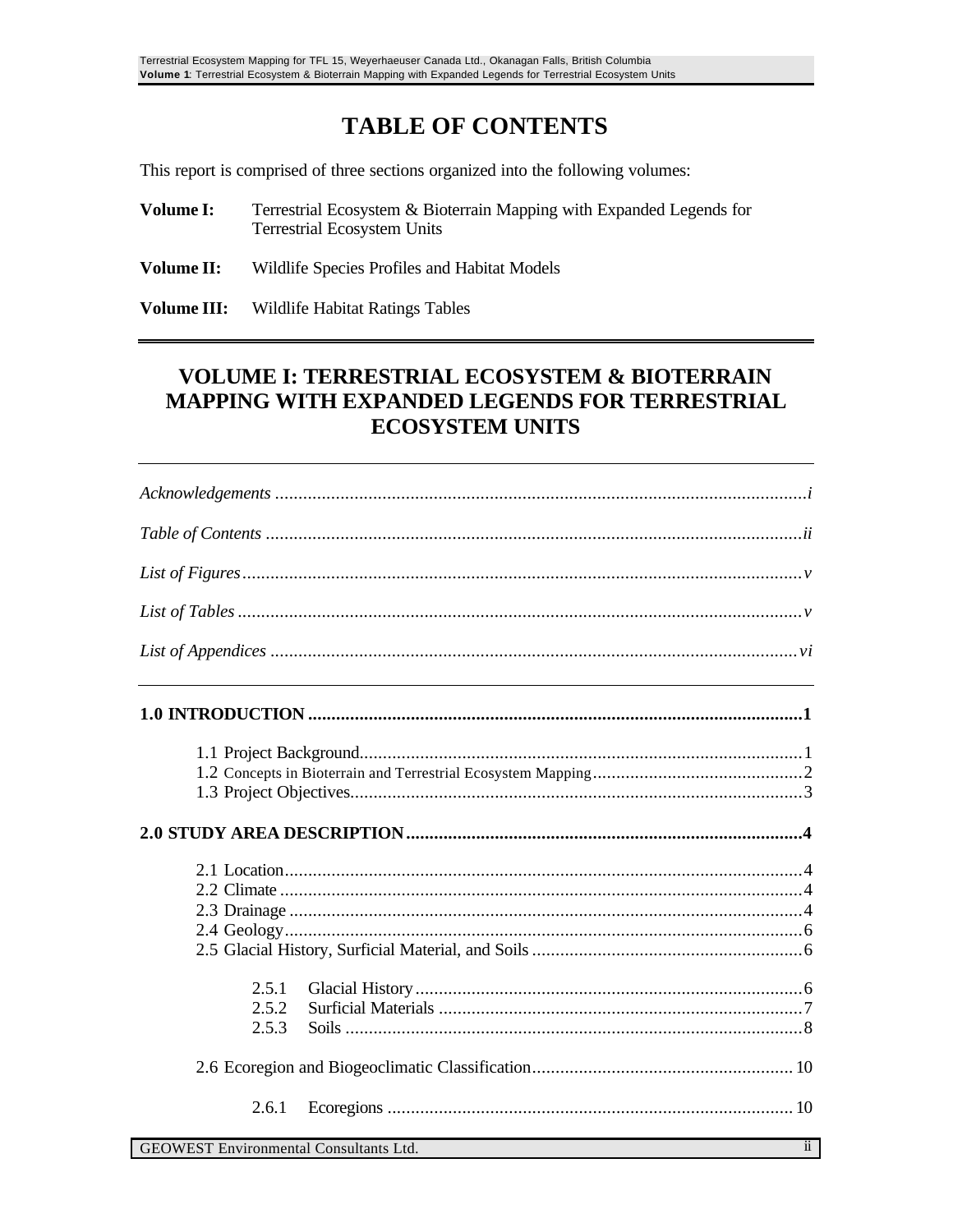| 2.6.2          |                                                                     |  |
|----------------|---------------------------------------------------------------------|--|
|                |                                                                     |  |
|                | 2.6.2.4 Engelmann Spruce-Subalpine fir (ESSF) 12                    |  |
|                |                                                                     |  |
| 2.8.1          |                                                                     |  |
|                |                                                                     |  |
| 2.8.2          |                                                                     |  |
|                |                                                                     |  |
|                |                                                                     |  |
| 3.1.1          | Project Initiation Meeting, Work Plan Development and Initial Field |  |
| 3.1.2          |                                                                     |  |
| 3.1.3          |                                                                     |  |
|                |                                                                     |  |
|                |                                                                     |  |
| 3.2.1          |                                                                     |  |
| 3.2.2          |                                                                     |  |
|                |                                                                     |  |
| 3.3.1          |                                                                     |  |
| 3.3.2          |                                                                     |  |
|                |                                                                     |  |
|                |                                                                     |  |
|                |                                                                     |  |
|                |                                                                     |  |
|                |                                                                     |  |
|                |                                                                     |  |
|                |                                                                     |  |
| 3.5.1          |                                                                     |  |
| 3.5.2<br>3.5.3 |                                                                     |  |
| 3.5.4          |                                                                     |  |
| 3.5.5          |                                                                     |  |
|                |                                                                     |  |
| 3.6            |                                                                     |  |
| 3.7            |                                                                     |  |
|                |                                                                     |  |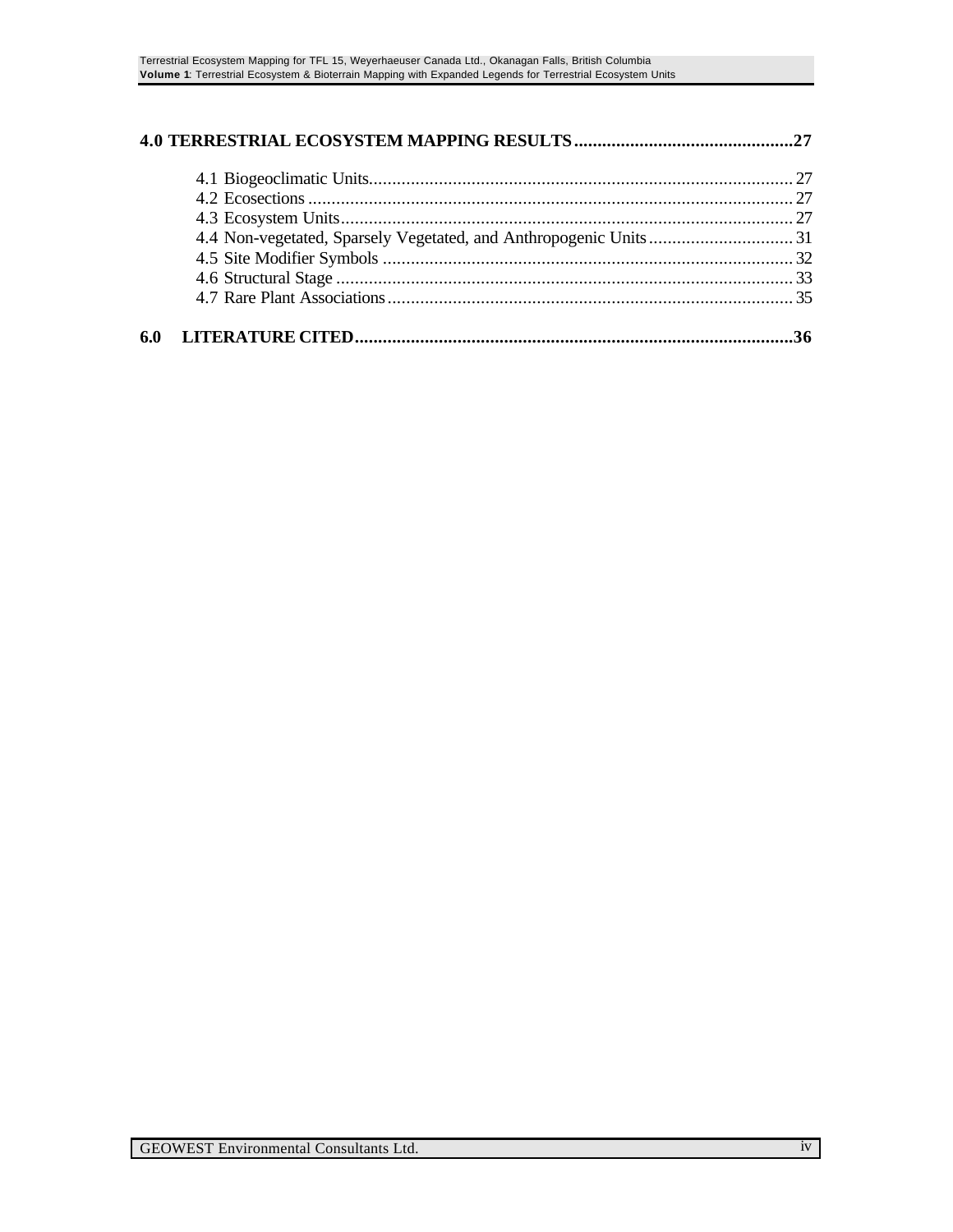# **LIST OF FIGURES**

# **LIST OF TABLES**

| Table 3: Rare Plant Associations within Weyerhaeuser Canada Ltd.          |  |
|---------------------------------------------------------------------------|--|
|                                                                           |  |
| Table 4: Habitat Suitability Rating Schemes for Three Levels of Knowledge |  |
|                                                                           |  |
|                                                                           |  |
|                                                                           |  |
|                                                                           |  |
|                                                                           |  |
|                                                                           |  |
|                                                                           |  |
|                                                                           |  |
|                                                                           |  |
|                                                                           |  |
|                                                                           |  |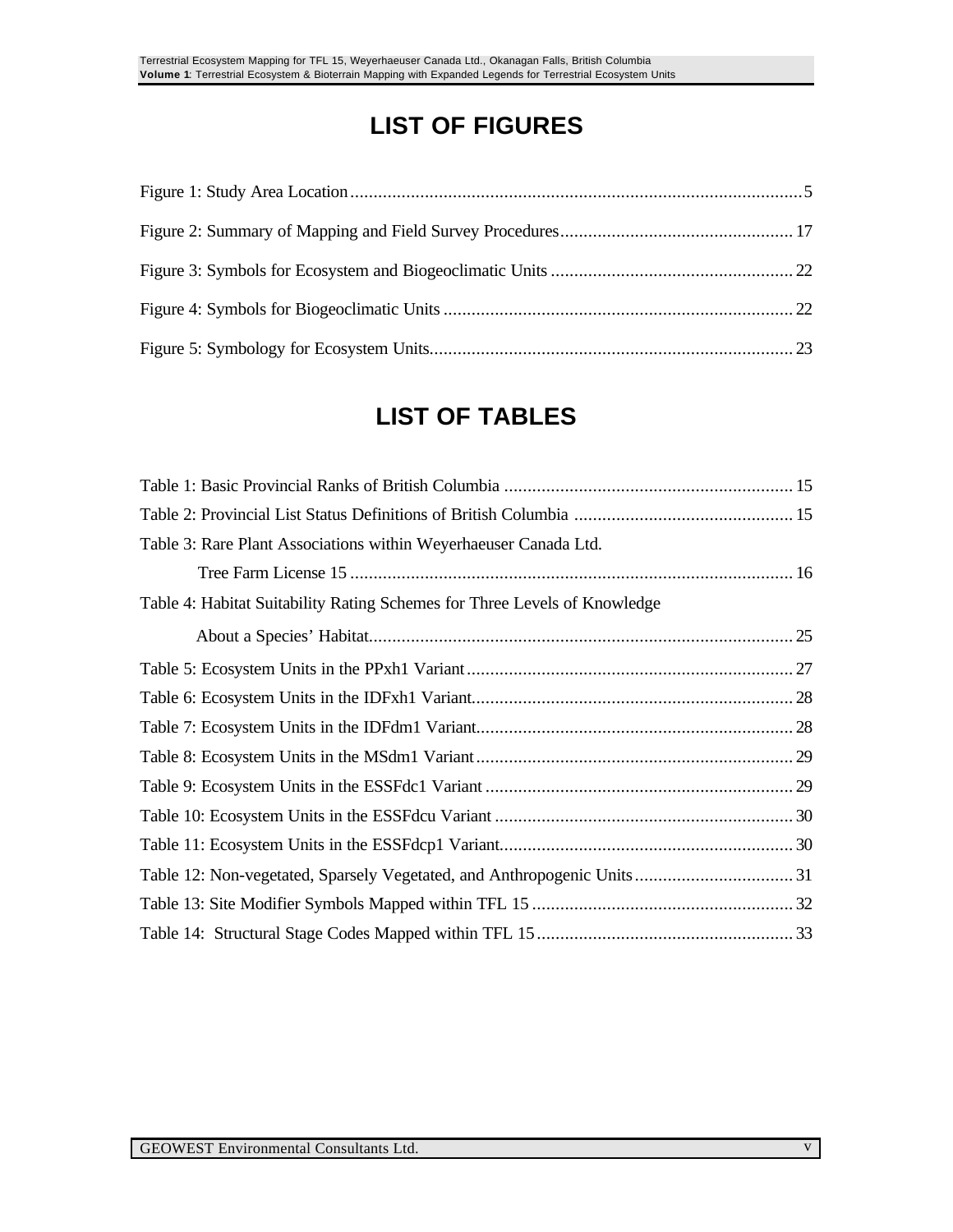# **LIST OF APPENDICES**

| Appendix 1 | Expanded Legend for Ecosystems found in the PPxh138     |  |
|------------|---------------------------------------------------------|--|
| Appendix 2 |                                                         |  |
| Appendix 3 |                                                         |  |
| Appendix 4 |                                                         |  |
| Appendix 5 |                                                         |  |
| Appendix 6 | Expanded Legend for Ecosystems found in the ESSFdcu138  |  |
| Appendix 7 | Expanded Legend for Ecosystems found in the ESSFdcp1148 |  |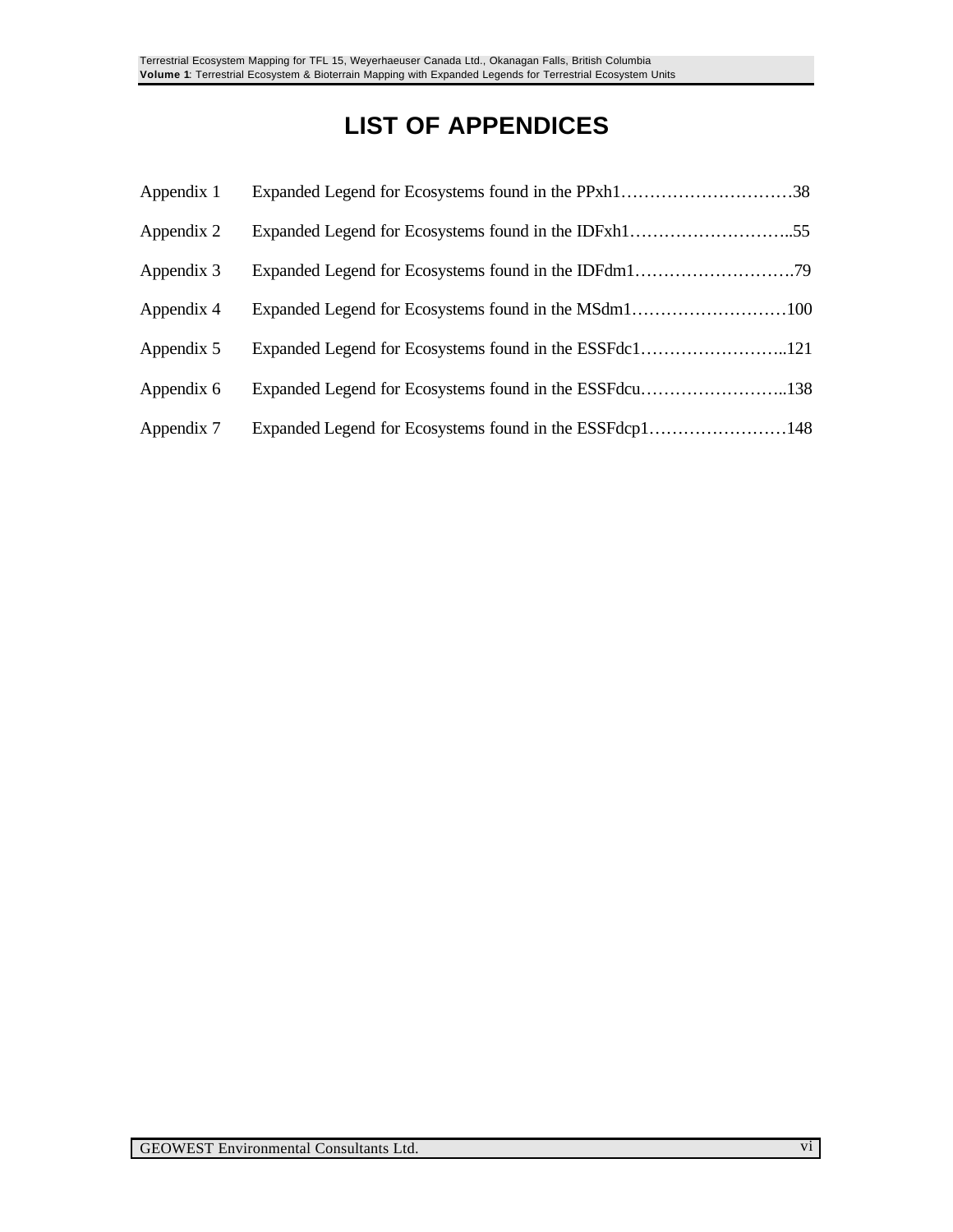# **1.0 INTRODUCTION**

### **1.1 Project Background**

The South Okanagan region of British Columbia is host to some of the most diverse, rare and unique assemblages of flora and fauna in Canada. Following environmental trends exhibited world-wide, these species have been severely affected by habitat loss, habitat fragmentation and over-hunting. At least 100 rare, threatened or endangered vascular plants, approximately 125 invertebrates (insects and spiders) and up to 55 mammals, birds, reptiles and amphibians are found in this region, some occur no where else in Canada. Others, including sage grouse sharptailed grouse, burrowing owl and short-horned lizards have already been extirpated from the area. Some of these species are at the northern extent of their range and are essential in maintaining intraspecific genetic diversity as well as British Columbia's biodiversity (Harper et al. n.d.).

This region has been adversely affected by resource use activities during recent decades. Harper et al. (n.d.) suggest that only 9% of the South Okanagan landscape remains in its natural state. Alterations resulting from past resource decisions in the Penticton Forest District – population growth, recreational activities, overgrazing, irrigation projects, fire suppression, overcommitment of forest resources, poor management or lax enforcement by previous governments have made planning for a sustainable future essential. In order to promote a sustainable future, resource-base managers and planners require ecological information at different scales depending upon specific management objectives. Terrestrial Ecosystem Mapping (TEM) fulfils information needs by supplying valuable information for many uses, particularly resource allocation. (RIC 1998a)

TEM has evolved from various forms of ecological classifications and now forms the basis of most biophysical resource assessment in British Columbia. Its history can be traced back to the formation of the Resources Inventory Committee (RIC). RIC was established to provide integrated standards for all resource inventories in the province. Consequently, TEM was developed as a response to the shift to ecosystem and landscape-based management. The methodology for terrestrial ecosystem classification is embodied in Standards for Terrestrial Ecosystem Mapping in British Columbia (RIC 1998a). The primary purpose of TEM is to provide a permanent record of the location and distribution of ecosystems and produce a common communication framework within which numerous resource management disciplines can cooperatively plan and make decisions. Interpretive products derived from TEM provide frameworks for developing, applying and monitoring landscape level and site-specific management prescriptions for many potential resource values. This enables many Forest Practices Code-related needs to be satisfied by using these products including landscape unit forest development and range use planning, biodiversity guidelines, riparian guidelines and proposed wildlife management strategies.

The TEM process has been adopted by resource management industries such as forestry companies as a vehicle by which to inventory and manage the forested land base in British Columbia in a sustainable and conservative manner. As such, the Ministry of Environment, Lands and Parks, the Ministry of Forests, and Weyerhaeuser Canada Ltd. require TEM and wildlife interpretations following the RIC standards for Weyerhaeuser Canada's Tree Farm License 15 (TFL15). It is anticipated that this mapping project will support wildlife and wildlife habitat inventory objectives as well as a number of forest management objectives.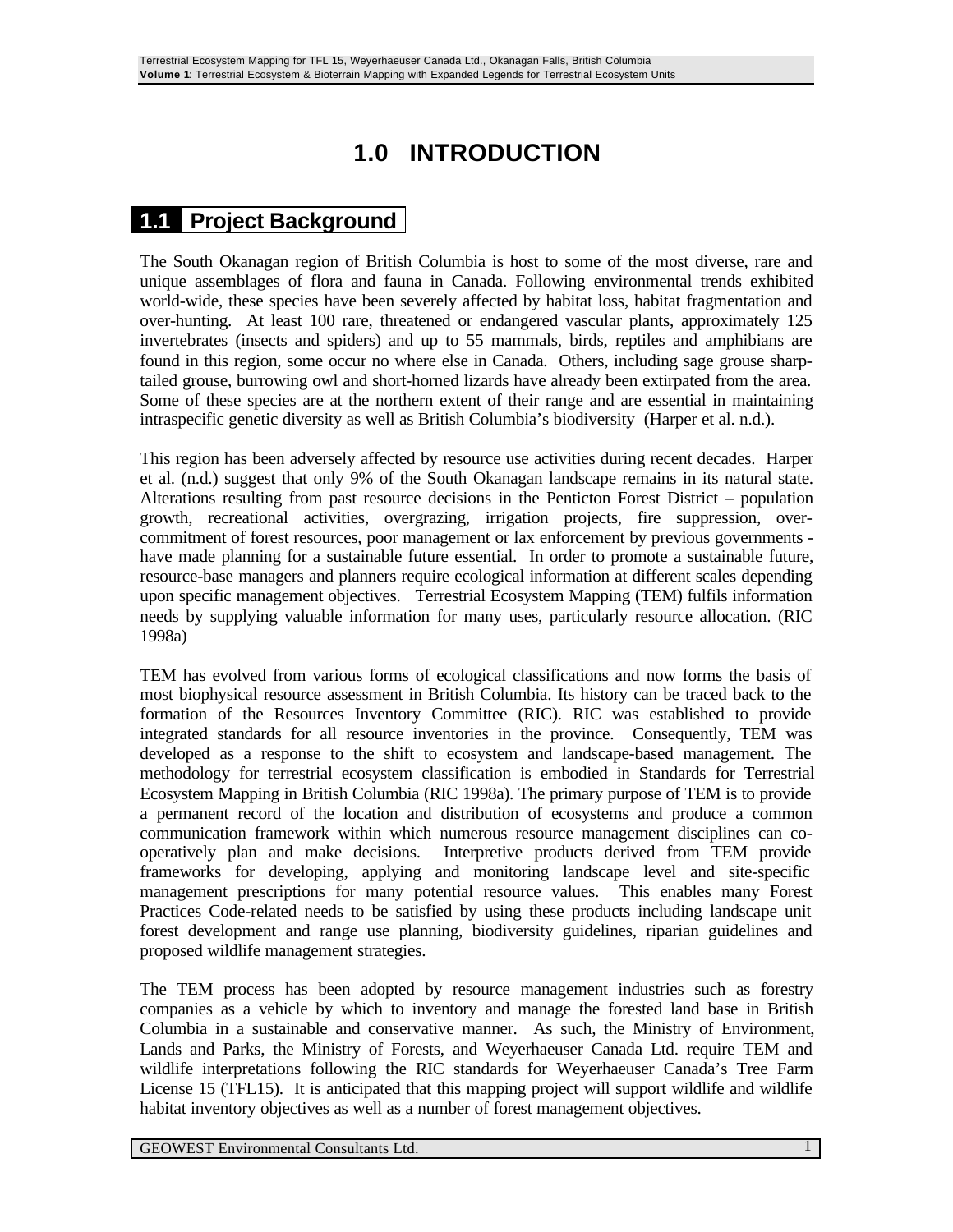### **1.2 Concepts in Bioterrain and Terrestrial Ecosystem Mapping**

The term *"biophysical classification"* was originally coined in order to connote the blending of several fields of natural resource science as a way of describing ecosystems (Lacate 1969). Under this approach, the ecosystem is referred to in a holistic manner as being composed of a complex web of abiotic and biotic ecological components including geomorphology, bedrock geology, soils, and vegetation. Throughout Canada, biophysical classification schemes have undergone significant evolutionary changes since their inception, with classification development being primarily the responsibility of provincial regulatory and management agencies. The biophysical or ecosystem classification system developed by British Columbia governments is an integrated classification, which unites physical and biological elements - soil, landforms, climate, vegetation, and water – to form a co-ordinated entity.

In British Columbia, the Resources Inventory Committee (RIC 1998a) developed Standards for Terrestrial Ecosystem Mapping in order to provide integrated standards for all resource inventories in the province. This methodology has evolved from two previous methodology manuals – the biogeoclimatic ecosystem classification of the Ministry of Forests (Mitchell et al. 1989) and the ecoregion classification of the Ministry of Environment, Lands and Parks (Demarchi 1996). Ecosystem mapping has been defined by RIC (1995) as the stratification of a landscape into map units based on ecological criteria; primarily climate, physiography, surficial material, soil and vegetation. Ecosystem mapping provides:

- a biological and ecological framework for land management;
- integration of abiotic and biotic ecosystem components on one map;
- basic information on the distribution of ecosystems from which management interpretations can be developed, from broad-scale landscape planning to site-specific interpretations;
- a historical record of ecological site conditions that can be used as a framework for monitoring ecosystem response to management; and
- a demonstration tool for portraying ecosystem and landscape diversity.

These developing mapping standards utilize a three-level system of hierarchical ecological units, involving broad-level delineations of **ecoregion units** and **biogeoclimatic units** as well as site-level polygons describing **ecosystem units** nested within the broader units. Terrain classification and mapping is integral to the process of ecosystem mapping and therefore, ecosystem mapping is based on a **bioterrain** approach, whereby polygons are initially delineated on aerial photographs based on permanent terrain features. This bioterrain approach emphasizes those site characteristics (i.e., soil depth, aspect, slope position) that determine the function and distribution of plant communities in the landscape.

Bioterrain mapping is primarily based on terrain and soil mapping standards (Howes and Kenk 1997, Agriculture Canada Expert Committee 1987) and includes any ecologically significant feature which is thought to influence the functioning of an ecosystem. The bioterrain map forms the primary base for an ecological map. Bioterrain mapping is essentially an enhanced terrain map that incorporates site, soil and vegetation parameters into the distinguishing criteria for map unit determination. Ecosystems are viewed as permanent functional entities and consist of both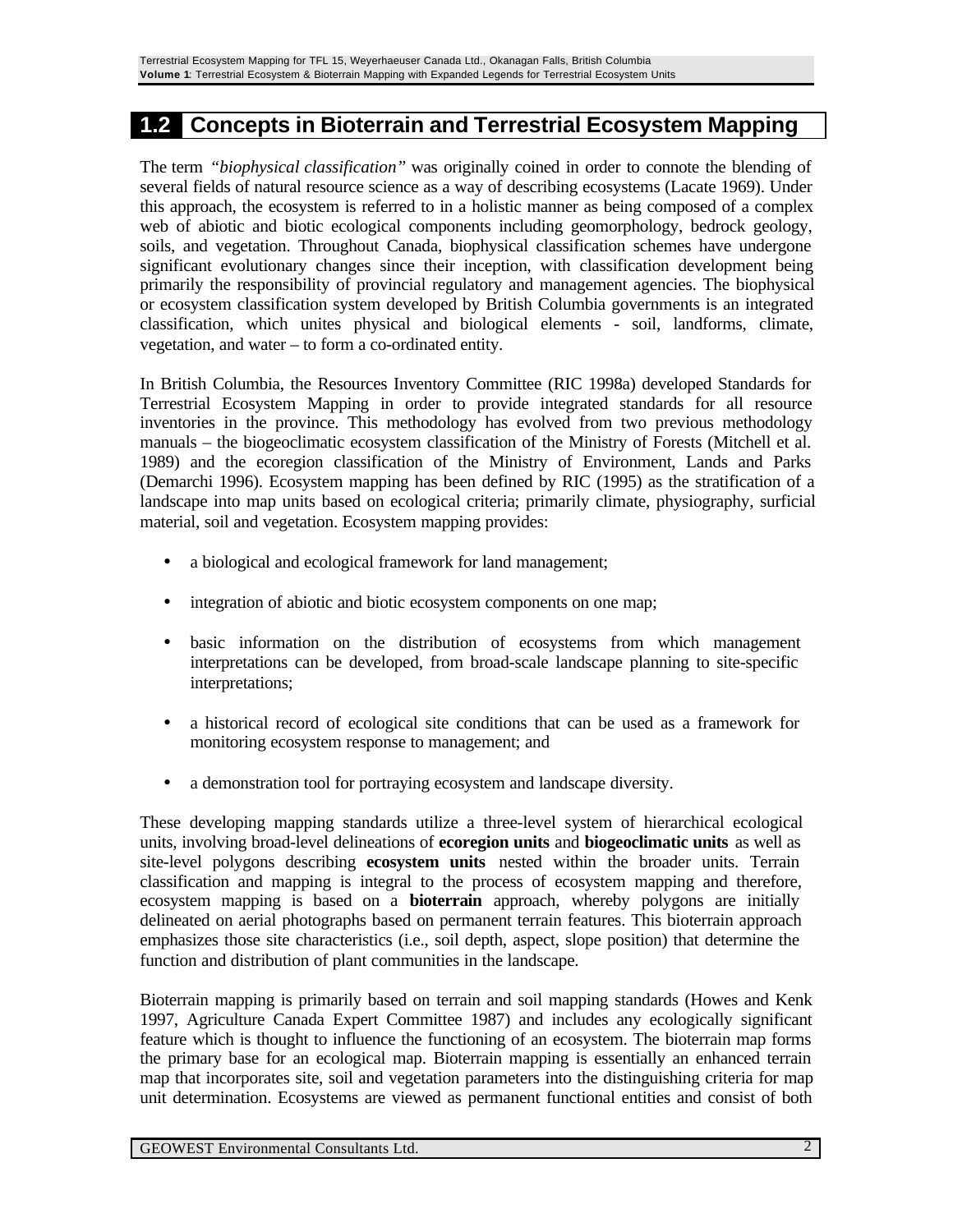unique and repetitive segments of the landscape. The segments consist of combinations of terrain, soil, topography and vegetation that respond in a predictable fashion by way of physical interpretations, vegetation succession, wildlife use and other resource interpretations (Maxwell and Lea 1993).

## **1.3 Project Objectives**

Weyerhaeuser Canada Ltd., Okanagan Falls, requires Terrestrial Ecosystem Mapping with wildlife interpretations following Resources Inventory Standards (RIC) for TFL15 in the Penticton Forest District to support wildlife and wildlife inventory objectives as well as a number of forest management objectives.

Specific project objectives include:

- 1. Creation of base Terrestrial Ecosystem maps, following 1998 RIC Standards, which will form the basis for future species and ecosystem analysis.
- 2. Creation of species habitat models for the following five species:
	- white-headed woodpecker
	- Williamson's sapsucker
	- $\blacksquare$  elk
	- lynx
	- $\blacksquare$  mule deer
- 3. Assessment of the area for suitability/capability for the above mentioned species.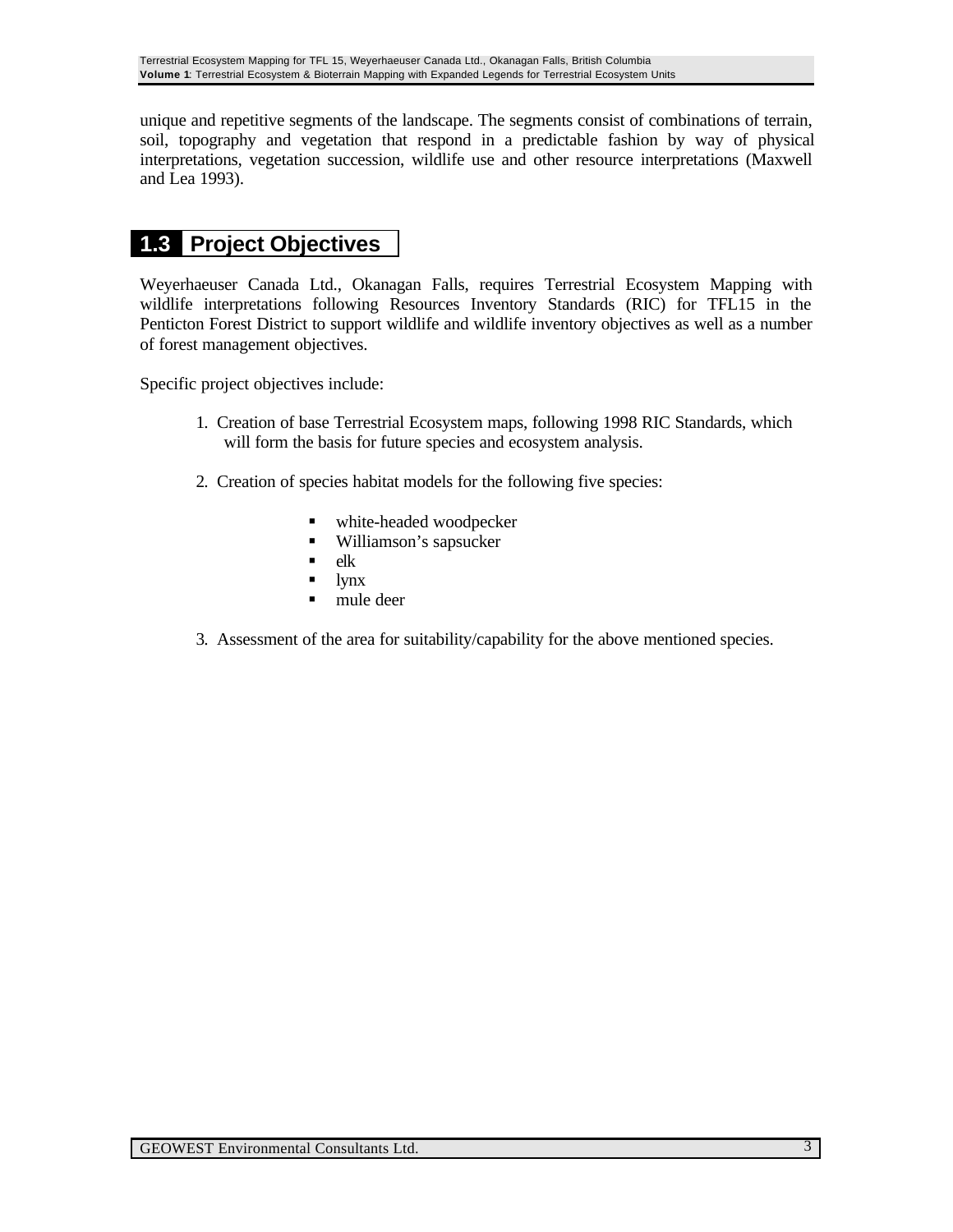# **2.0 STUDY AREA DESCRIPTION**

## **2.1 Location**

Portions of the Weyerhaeuser Canada Ltd. TFL15 lie within the Southern Okanagan Valley with the remainder extending into the Okanagan Highland. The western boundary of the TFL occurs east of Highway 97 and extends north to south from approximately the municipality of Okanagan Falls to the municipality of Oliver. The Nelson/Kamloops Forest Region boundary and/or the Baldy Mountain Ski Resort best represent the eastern boundary. The study area encompasses an area of approximately 49,100 ha. (Figure 1).

Elevations range from a low of approximately 300 masl (meters above sea level) within the Okanagan valley in the westernmost portion of the TFL (area adjacent to the Vaseux-Bighorn National Wildlife Area) to a height of approximately 2,300 masl atop Baldy Mountain. Vaseux Creek and its tributaries dissect the northern portion of the TFL, while the southern portion is dominated by Inkaneep Creek and its tributaries. Shuttleworth Creek forms a portion of the northern boundary of the study area.

### **2.2 Climate**

The general climate of the southern Okanagan is among the mildest in Canada. Summers are generally warm and sunny without excessive heat, while winters can best described as being mild and cloudy. Annual temperatures around Oliver average 10 degrees Celsius, decreasing with elevation and latitude as you go north and east. Nights in the lower valleys are typically cool due to down-slope cold air drainage. Precipitation around Oliver averages approximately 23.92 cm (Kelley and Spilsbury 1949) increasing with elevation and latitude.

## **2.3 Drainage**

The watershed of TFL15 forms a portion of the Columbia River Basin. This basin whose tributaries include the Kootenay, Similkameen and Okanagan Rivers, is estimated at 102,000 square kilometres with a discharge of 2193 cubic meters per second. It is internationally significant and is best known for the Columbia Valley Treaty signed in the 1960's allowing for the Columbia River and its tributaries to be dammed on either side of the Canadian/ United States border.

Four major drainages are located within the TFL. These drainages include Vasuex, Shuttleworth, Inkaneep and Dutton creeks. Shuttleworth Creek is the northernmost drainage which affects the upper mapsheets within the study area. Vaseux Creek is the largest drainage within the TFL. During deglaciation, this channel served as a major outlet draining into glacial Lake Okanagan. The result of this high discharge is a gorge  $(\sim 400 \text{ m}$  deep) and an extensive valley which disects the study area. A small tributary, Dutton Creek, adds to this erosion and down cutting of the canyon. Vaseux Creek is responsible for draining approximately half of the TFL. The southern portions of the TFL are drained by Inkaneep Creek. Similar to Vaseux, this creek forms a large gorge which has numerous small tributaries. The Inkaneep watershed is responsible for approximately 30 % of the drainage of the TFL.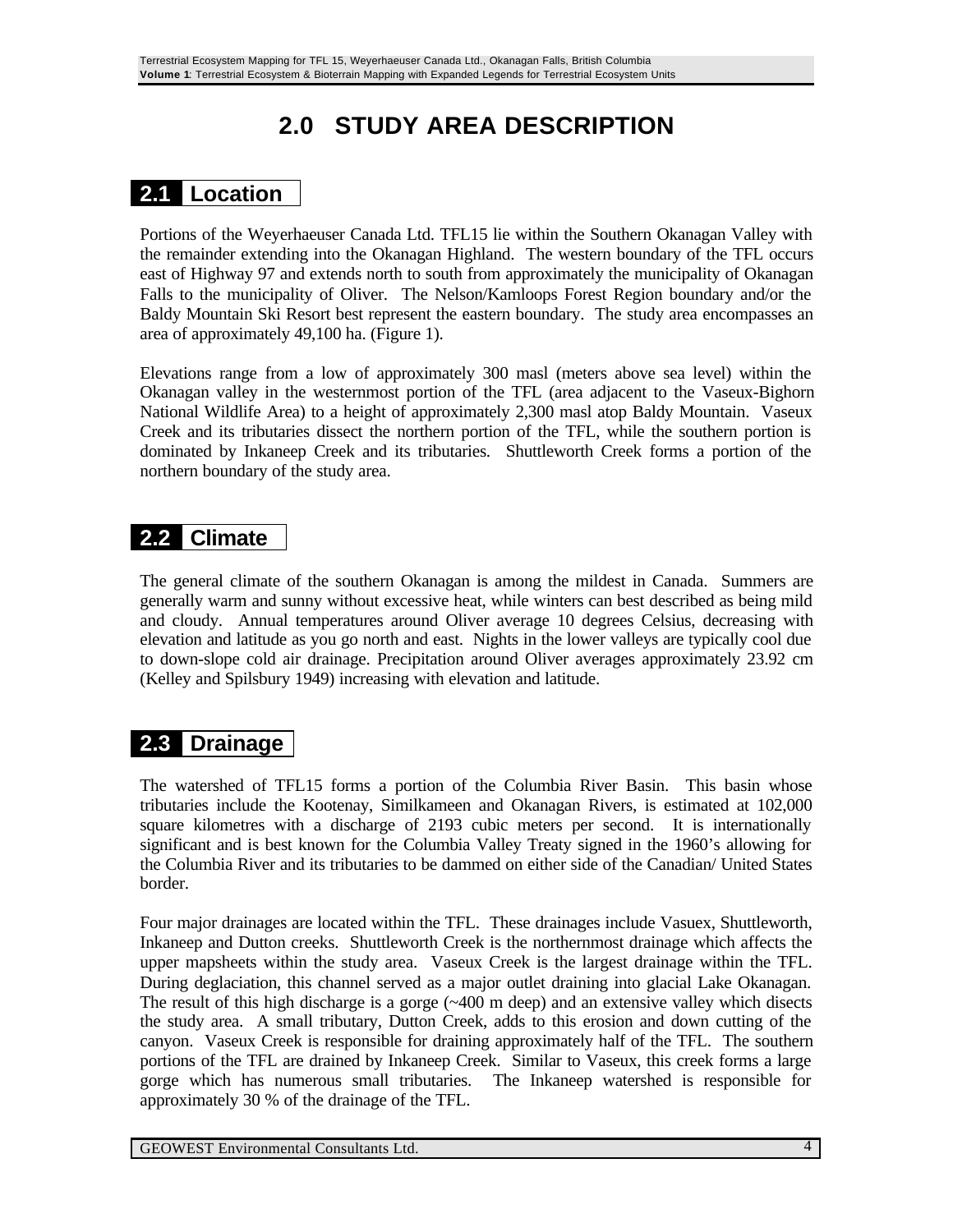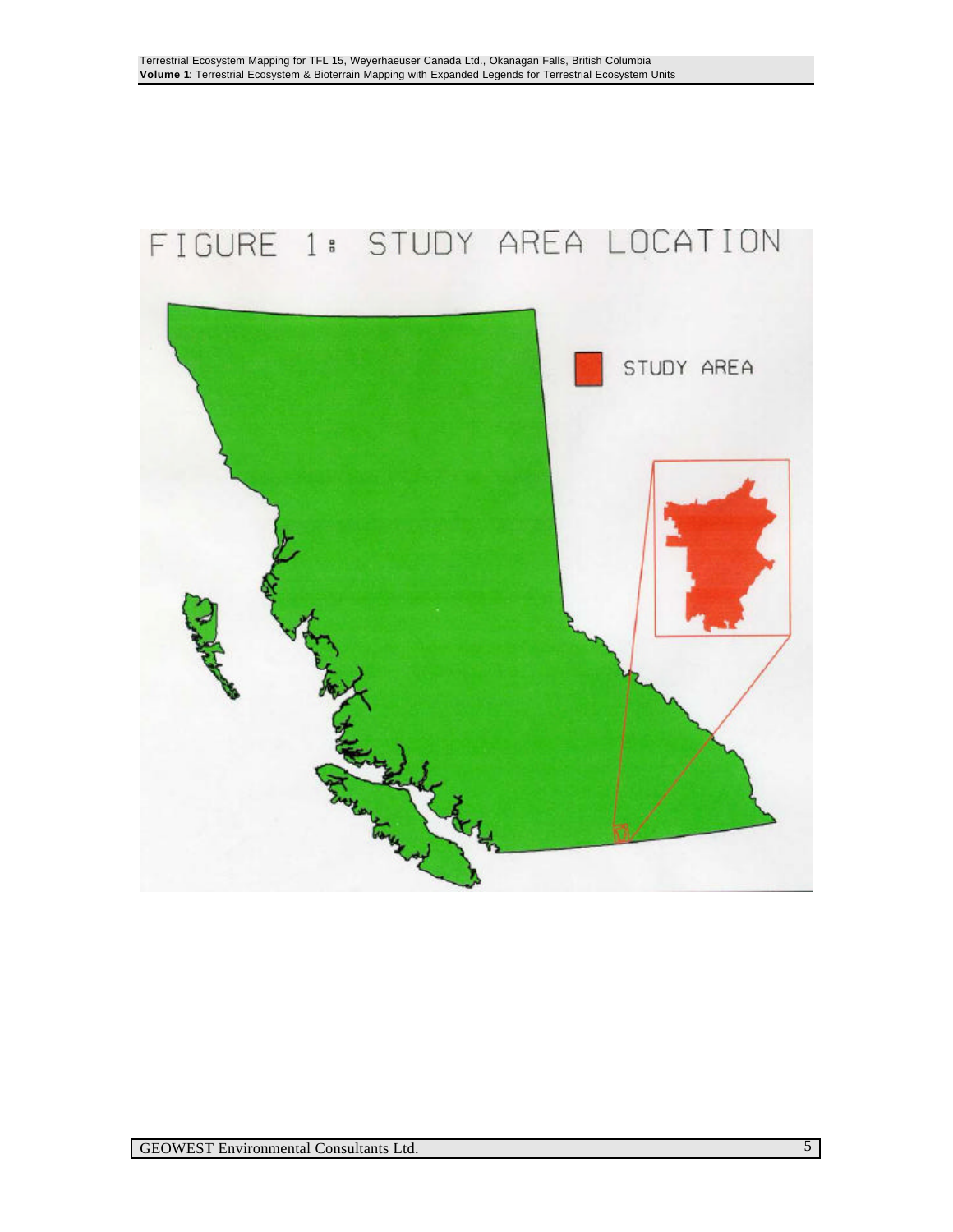## **2.4 Geology**

The geology of TFL 15 is dominated by Mesozoic high grade metamorphics with granitic inclusions. The TFL is located on the Interior Plateau, which extends from the U.S./ Canada border north to the Omineca and Skeena Mountains. A number of highland areas are found along eastern edge of the Interior Plateau. These highlands (from north to south) include the Quesnel, Shuswap and Okanagan highlands. TFL 15 is located on the Okanagan highland which is comprised of metamorphic gneiss with localized granitic intrusions. The gneiss of this formation is medium to coarse grained with dark amphibole and feldspar alternating with light biotite, feldspar and quartz. Gneissosity is typically subhorizontal with minor swirls and augen structures (Preto and Monger 1972). Specific groups and formations within the lower Okanagan highland include:

- Late-Jurassic to Early-Cretaceous (~144 ma) hornblende-biotite quartz diorite
- Mid-Cretaceous (~90 ma) foliated hornblende quartz diorite
- Early-Tertiary (65-54 ma) ladybird granite (Wheeler and McFeely 1981).

The landforms which develop within an area are dependent on the specific properties of the underlying bedrock (Ryder 1978). In general, granitic bedrock is highly resistant to erosion. In high elevation settings, the bedrock breaks down slowly due to frost shattering processes. The combination of physical and chemical weathering causes a granular disintegration. The competency of gneiss is dependent on the internal composition of the original rock type. Finegrained and weaker minerals are more susceptible to erosion and weathering processes. In general, gneiss tends to weather in a layered or banded fashion due to the alternating beds of resilient and erosive mineralogy.

### **2.5 Glacial History, Surficial Materials, and Soils**

#### **2.5.1 Glacial History**

The glacial history of the southern Okanagan is complex due to its relative proximity to the ice sheet margin, the large scale trenching found in the Okanagan valley, and the history of multiple glaciations that have directly affected the area. Throughout most of British Columbia up to four glaciations have been recorded. Within the southern Okanagan, evidence supports three or more glacial episodes, the most recent is termed the Fraser Glaciation. Within the mountainous regions large valley glaciers coalesced to form ice caps. These caps in turn coalesced with the ice sheets (or domes) which covered the plateau regions of the province (Ryder 1978). The Fraser Glaciation commenced approximately 25 ka BP and reached its maximum ice limit in northern Washington by ~15 ka BP. Rapid deglaciation took place following the establishment of glacial maximum. Based on radiocarbon dating, the Fraser Plateau and Strait of Georgia were ice free by 13 ka BP. Throughout the following 2 ka, the ice margin fluctuated near the present day Canadian-American border. By 11 ka BP most valleys within the southern interior were ice free. Dendrochronology and radiocarbon dating suggest that within the Coast Mountains, local glaciers were close to present positions by  $\sim$ 9.5 ka BP. This is locally significant and does not apply to all of the ranges along the southern edge of the province (Ryder 1978). Data for the Okanagan highlands does not exist, however, it is assumed that this area was ice free by this date (9.5 ka BP) due to the low elevation of the peaks (<2200 m asl) and their proximity to the Interior Plateau.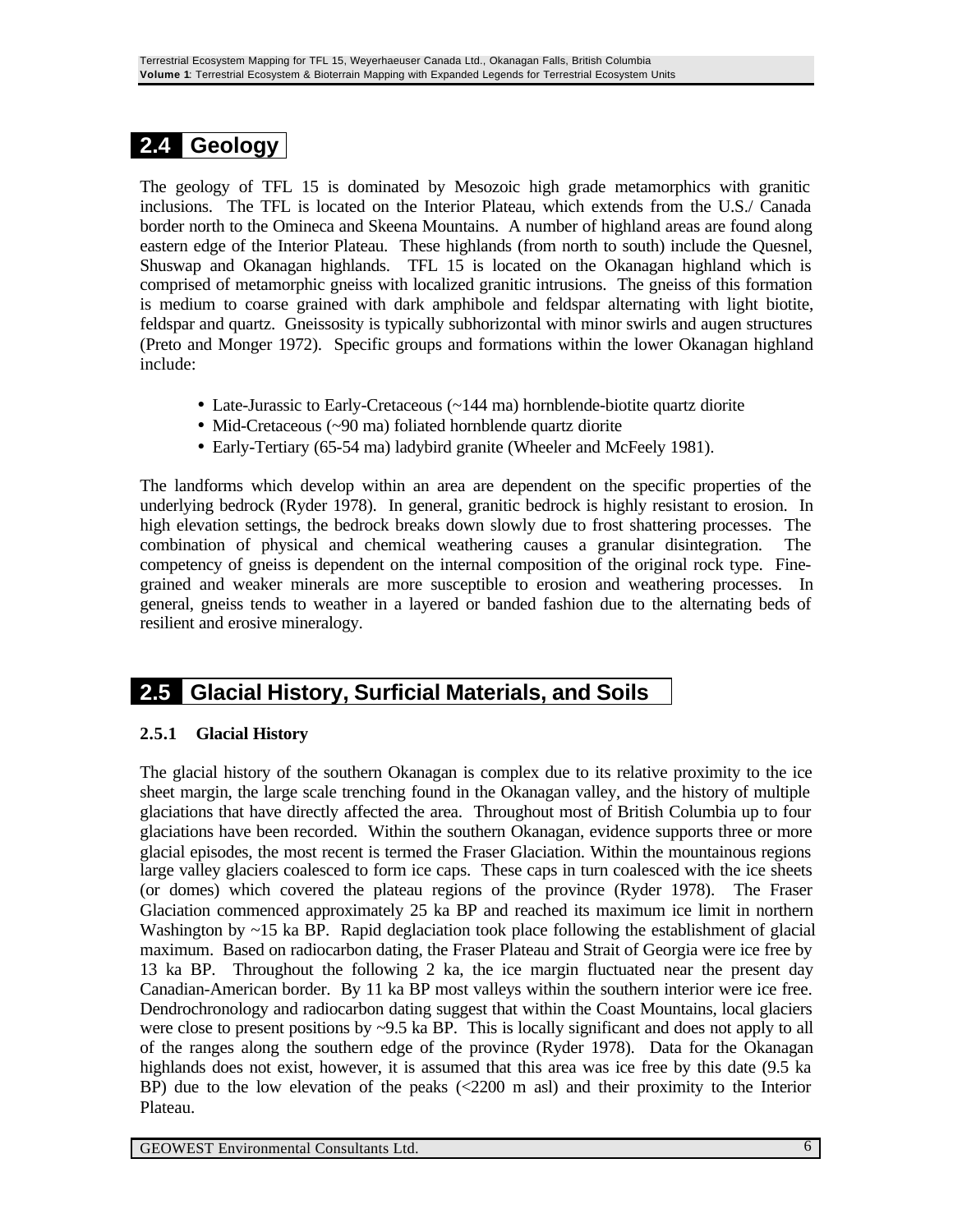One of the most prominent features within the Interior Plateau is the Okanagan valley, which contains a number of large lakes (the largest of which is Lake Okanagan). Seismic and sediment core studies indicate that the bedrock basement in the valley is  $\sim$  500 m below the surface of the glacial drift. Based on town sites elevations within the valley, this places the bedrock at  $\sim$ 200 meters below sea level. The formation of the valley is thought to be the result of one of three possible processes. The first process involves the downcutting of the valley by stream erosion. This process seems unlikely due to the extreme depth, size, and shape of the valley (Fulton 1972). The second interpretation suggests that the valley formed as a result of tectonic downwarping or dropping. This interpretation suggests that this valley is simply a post-Tertiary garben. This is not supported by the surrounding topography as it would have also been affected by such a tectonic process (Fulton 1972).

The third formational process invokes significant glacial erosion. As stated before, evidence exists for at least three glaciations within the Okanagan valley. Evidence for any prior glaciations has either been eroded or masked. This suggests that earlier glaciations were more erosive and responsible for the downcutting of the valley. Each of the subsequent glaciations were less erosive, thereby preserving previously deposited sediment as well as depositing its own sediment. Sediment cores within the Okanagan valley indicate layering of glacial and non-glacial sediments (Fulton 1972). These glacial deposits include glacial lake sedimentation, proglacial sedimentation and till. Non-glacial deposits are limited to lacustrine and fluvial sedimentation.

Following deglaciation and throughout the Holocene, the upland areas of the Okanagan Highlands were intensely modified by fluvial and colluvial processes. The most widespread of these processes was the modification of the landscape by fluvial action. This process involves the erosion and deposition of sediment via moving water. This process creates gullies and valleys that have a V-shape due to dominant downward erosion. In areas of deposition, large flat terrace and floodplain deposits mask pre-existing sediments. Colluvial processes involve the movement of sediment via gravitational energy. The downward movement of sediment creates aprons and fans that also mask the pre-existing sediments.

#### **2.5.2 Surficial Materials**

Within Weyerhaeuser's TFL 15 seven different surficial deposits were noted. These parent materials included moraine, glaciofluvial, colluvial, fluvial, organic, glaciolacustrine and eolian.

Morainal (glacial till) deposits are the most widespread sediment type found within the TFL. These deposits are deposited directly by glacier ice in a sub, or supra-glacial setting. These sediments are generally heterogeneous with a mixture of particle sizes and lithologies (Ryder 1978). Morainal deposits are highly variable depending on the nature of the source material being eroded. As a rule, most moraine sediments are non-sorted and non-stratified and vary in structure from non-compact to compact. These sediments occur on a variety of landscapes and can be significantly thick enough to mask the underlying bedrock topography. In other areas very thin morainal deposits will cap the underlying bedrock. Within the TFL till textures vary from silty clay (dzc) to sandy loam (szd) with a high variability of coarse fragment content. The most dominant moraine within the TFL is a non-compact ablation till. This particular deposit forms as a result of the *in situ* mass wasting of glacial ice. As the ice melts, loose non-compact sediments are deposited. In localized areas surrounding the western slope of Mount Baldy, a dense lodgment till was noted. This deposit forms at the bed of a glacier and is compacted by the weight and pressure of the overlying ice. These sediments are commonly silt and clay (sdc) with moderate percentage of coarse fragments.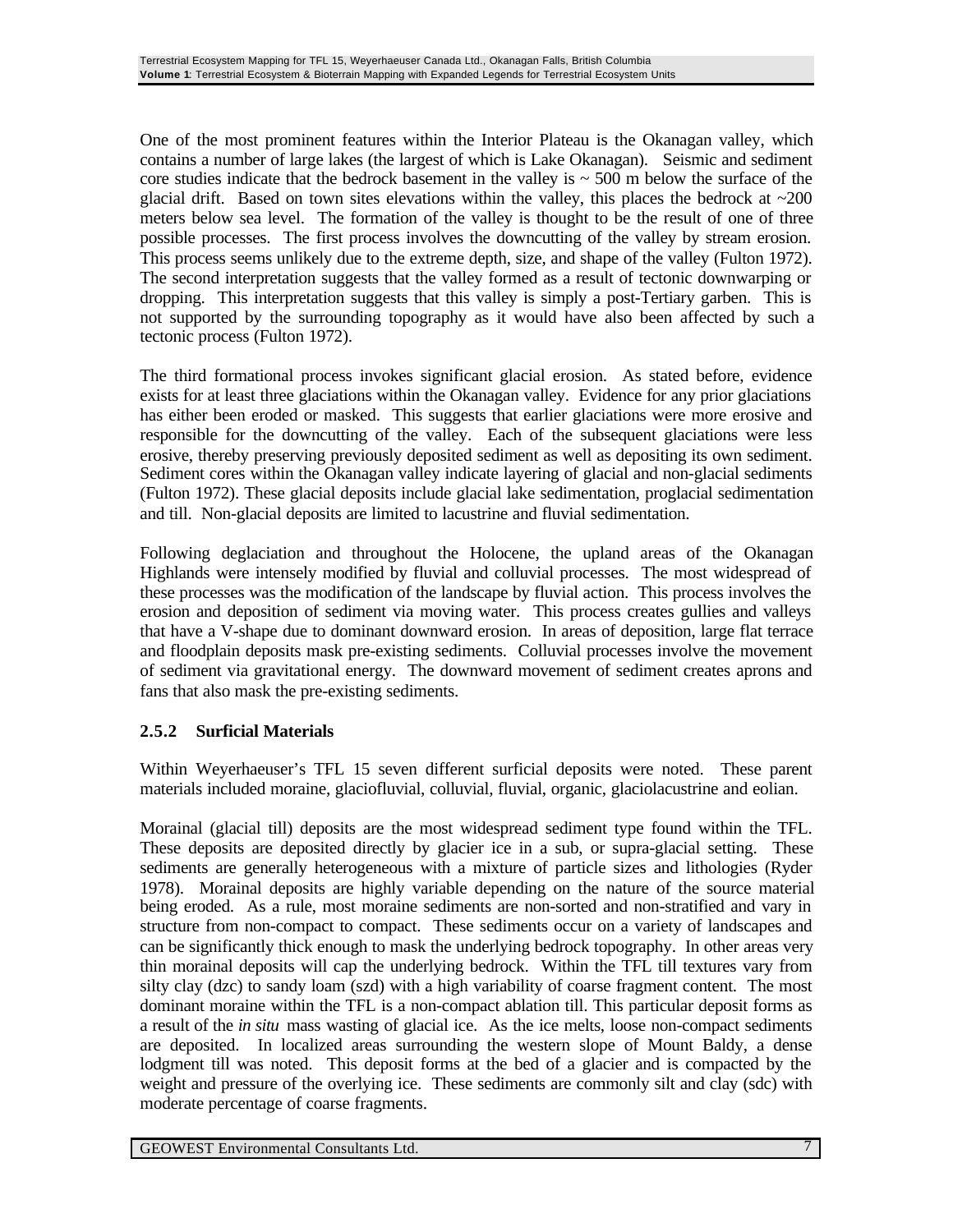Colluvium is associated with steep topography within the study area, especially where thin unconsolidated materials overly steeply sloping bedrock  $(555 \%)$ . Colluvium is the result of mass wastage, dominated by the movement of sediment due to gravity. The combination of porewater infiltration and gravitational forces can induce rapid mass movement in certain sediments (i.e. slumping, debris flows). As well, rapid mass movements (bedrock failures) can be induced by frost shattering. Slow mass movements such as solifluction (alpine areas), and soil creep (i.e. slope wash) are also common. Colluvial materials are generally very coarsely-textured with a variety of coarse fragments depending on the source area (szr-sr). These materials tend to be well drained, as most of the finer grain fractions have been washed away from the upper soil horizons.

Glaciofluvial materials are the third most dominant parent material found in the TFL. These sediments are deposited by meltwater either in direct contact with the ice or beyond the ice margin as outwash. These deposits vary in thickness from thin veneers to blankets of several meters. These deposits are typically coarse-grained gravel (sg-gs) and sand that may be stratified and sorted. Glaciofluvial terraces generally form the highest terraces preserved within a valley. Proglacial outwash deposits are generally sorted or poorly bedded and form large flat plains. Discontinuous esker complexes are found within the study area. Generally, these eskers are less than 300 m in length and reach only 15-20 m in height. Within the TFL, glaciofluvial deposits are confined to large active drainage basins and the confluence of relict drainage basins. At the western end of Vaseux Canyon, thick  $(\sim 300 \text{ m})$  stratified glaciofluvial sediments form a large delta which built into glacial Lake Okanagan. This deposit is only locally preserved on the valley walls, as subsequent fluvial erosion and lake lowering has removed much of the previously deposited sediment.

Fluvial materials are found within the valley floors flanking contemporary rivers and streams. These sediments are generally well-sorted, stratified gravel, sand and silt (sz-sg). Seepage within these deposits is generally never a concern due to the ease of pore water movement through the sediment. Most of the contemporary stream channels are irregular in form and generate marginal fluvial plains with occasional oxbow lakes and back channels.

Materials of lesser abundance include eolian and glaciolacustrine deposits and organic accumulations. Each of these deposits occur sporadically throughout the TFL. Eolian deposits are limited to the highland rock outcrops immediately east of the Okanagan Valley. Glacial silt deposited within the valley has been entrained by the wind and deposited in small depressions on the rock outcrops. The structure of this sediment is generally characterized by massive to fine horizontal bedding. Glaciolacustrine sediments were limited to the eastern portions of Vaseux Canyon. These sediments are deposited in proglacial lakes during or shortly after deglaciation. They are commonly massive or varved (repeating horizontal layers of summer and winter accumulations) silt and clay. These deposits generally lack any coarse fragments, however dropstones which fall through the water column, may be incorporated into the sediment profile. Drainage in these sediments is imperfect to poor depending on the size of the sediment particles. Organic accumulations can be associated with lacustrine and fluvial deposits but most are common on wide valley floors. They are also commonly found within poorly drained undulating topography and the micro-topography of many riparian areas.

#### **2.5.3 Soils**

The soils of the study area are strongly indicative of the bedrock geology, parent material, topography, vegetation and climate of the region. Six soil orders were identified within TFL 15, including Brunisols, Regosols, Podzols, Luvisols, Gleysols, and Organics.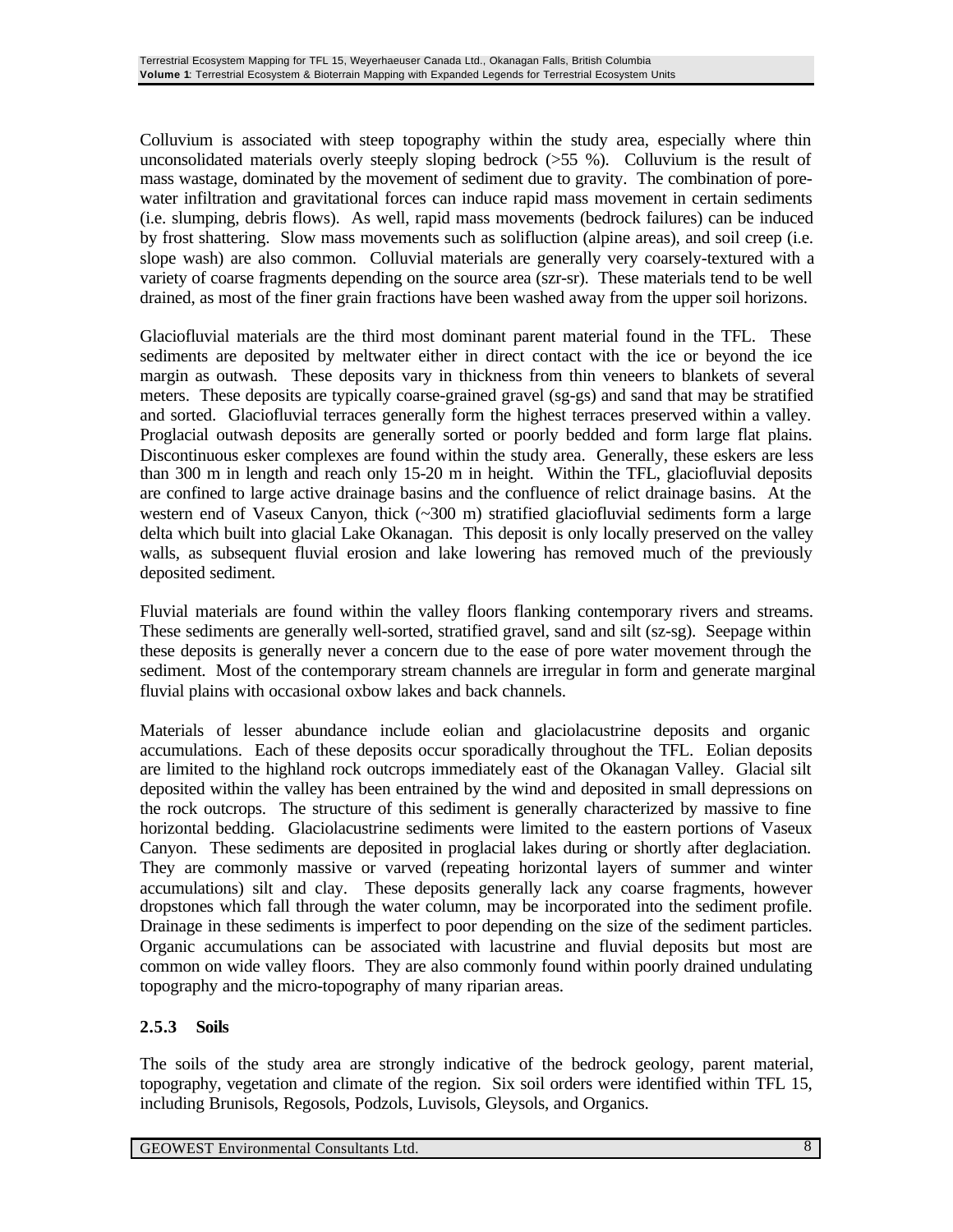Soils belonging to the Brunisolic Order were the most commonly mapped soil within the TFL 15. These soils have sufficient development to exclude them from the Regosolic Order, however, they lack the degree or kind of horizon development specified for soils of the other orders. This group includes soils of various colours with both Ae and weakly expressed B horizons showing weak accumulations of aluminum or iron (Bfj) or an accumulation of clay (Btj). The most distinguishing characteristic of the Brunisolic Order, under forest conditions, is a brownishcoloured Bm horizon of at least 5 cm. Brunisols occur throughout the study area on a variety of different parent materials, including moraine, colluvium, glaciofluvial, fluvial and eolian deposits.

The widespread mapping of Brunisols coincides with the Soils Map of British Columbia (Valentine et al. 1978) which indicates that this region of British Columbia is dominated by both Eutric and Dystric Brunisols. These two great groups are separated based on the pH of the uppermost 25 cm of the soil. Dystric Brunisols have a pH less than 5.5, while Eutric Brunisols have pH values 5.5 or greater. The distribution of the two great groups reflects the bedrock geology of a region, as the pH of the bedrock strongly influences the pH of the overlying surficial materials.

Soils of the Regosolic Order were also commonly classified within the study area. These soils generally lack the well-developed profiles of the other soil orders. The poor development of this soil order is the result of a number of factors including: the youthfulness of the material (i.e. recent alluvium); instability of the material (i.e. colluvium on slopes subject to mass wasting); the nature of the parent material (i.e. dominated by quartz sand); and the climate of the region (i.e. cold, wet environments). Within the TFL, Regosolic soils have commonly been mapped in association with soils of the Brunisolic Order. Regosols were generally associated with both colluvial and fluvial deposits.

Soils of the Podzolic Order are characterized by the formation of a Bf horizon. This horizon is distinguished by the accumulation of organic matter and varying degrees of amorphous material, primarily aluminum (Al) and Iron (Fe). Organic carbon content ranges from 0.5-5.0 %, while pyrophosphate Fe  $+$  Al is 0.6 % or greater (0.4 % for sands). Podzolic soils are typically coarse to medium textured with acidic parent materials. Most Podzolic soils have a reddish-brown Bf horizon (7.5 YR or redder) with an abrupt upper boundary and lower B or BC horizons with colours progressively more yellow in hue and lower in chroma with depth (except in parent materials of reddish colour). Podzolic soils were most often associated with stable morainal, colluvial and glaciofluvial deposits. The slow development of Podzolic soils precludes those sediments that undergo chronic instability.

Soils of the Luvisolic Order occur infrequently within the study area. These soils generally have light coloured, eluvial A horizons and illuvial B horizons in which silicate clay has accumulated. A Luvisolic B horizon must have a greater amount of clay compared to that found in the eluvial horizon. Clay skins are indicative of clay translocation and must account for greater than 1% of the horizon. As well, this horizon must be at least 5 cm thick. Luvisols generally occur under forest or mixed forest conditions in a wide range of climates.

Soils of the Gleysolic Order occur on poorly drained sites, however they were not commonly mapped within the TFL. Gleysols have features indicative of periodic or prolonged saturation. As such these soils are typified by reducing conditions. These soils result from excessive groundwater discharge commonly observed in the mid to lower slope positions. Gleysols often occur in shallow depressions and on level lowlands that are saturated almost every spring.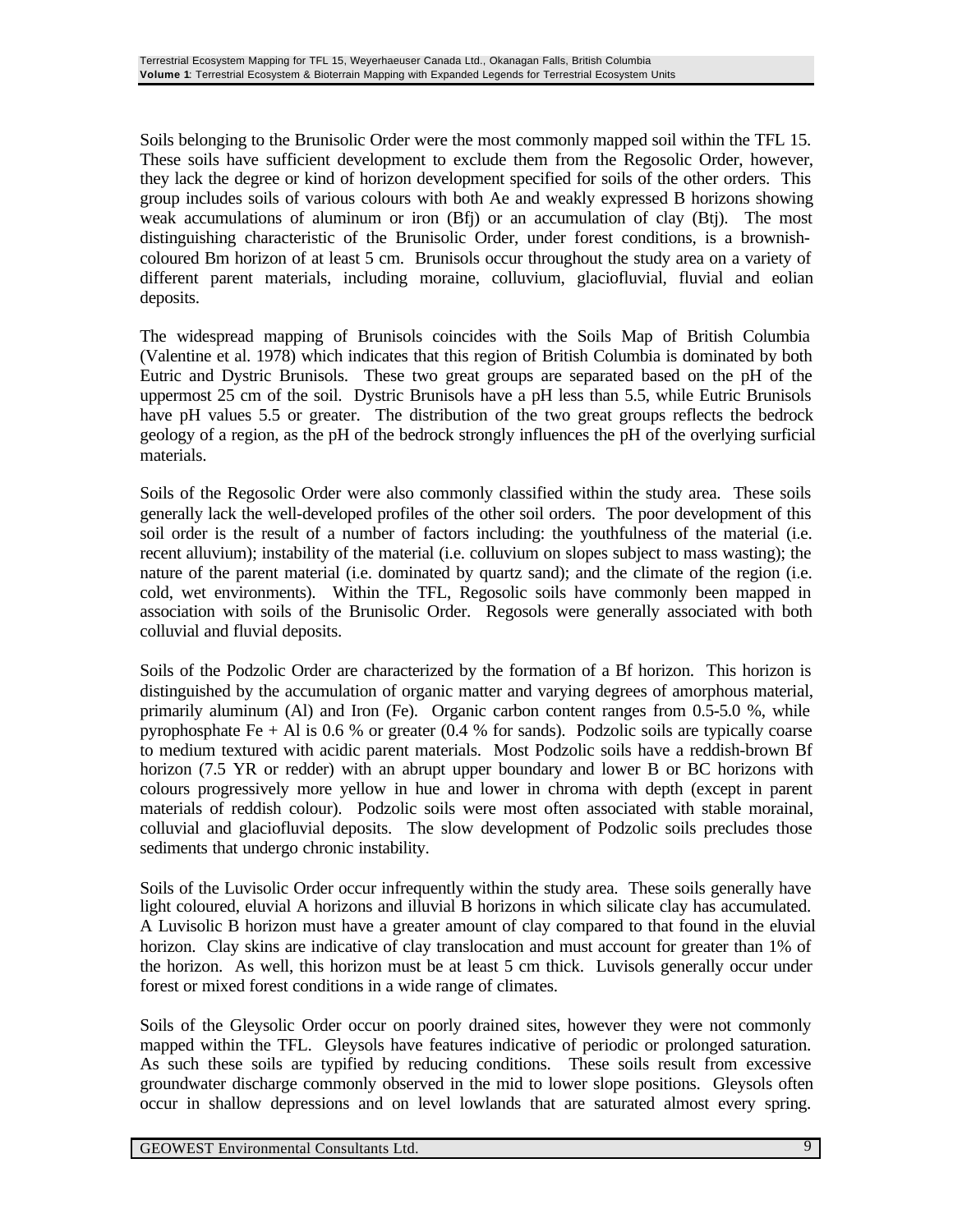Gleysolic soils often produce different vegetation communities than the surrounding soils due to the high moisture content and poor internal drainage. Gleysols have either matrix colours of low chroma or distinct to prominent mottles of high chroma in the upper 50 cm. This suggests localized oxidation of ferrous iron and deposition of hydrated ferric oxide.

Soils belonging to the Organic Order occur mainly in the upper elevations of the TFL. Very few organic openings were noted within the lower, dry biogeoclimatic zones. The Organic soils found are composed largely of organic materials including peat, muck, or bog type deposits. Organic soils generally occur in very poorly drained areas with long-term to permanent soil saturation. Organic soils are derived from the local vegetation and contain at least 30% organic matter by weight. Organic soils are classified based on the level of decomposition of the organic matter. The soil classes, based from least to most decomposed, are: folic, fibric, mesic, or humic. The four stages of decomposition are defined by the von Post scale of decomposition. The classification at the great group level is based on the properties of the second tier (~80 cm deep). Mesisols, which are composed primarily of partially decomposed organic materials, were most commonly found within the TFL. Fibrisols, composed largely of undecomposed organic materials, were also found to a lesser degree within the TFL.

## **2.6 Ecoregion and Biogeoclimatic Classification**

#### **2.6.1 Ecoregions**

British Columbia's complex marine and terrestrial ecosystems are stratified into discrete geographical units at five different levels. The broadest levels of classification are Ecodomains and Ecodivisions, which serve to place British Columbia globally. The three remaining units - Ecoprovinces, Ecoregions and Ecosections - are progressively more detailed and narrow in scope, relating segments of the province to one another. These units describe areas of similar climate, physiography, oceanography, hydrology, vegetation, and wildlife potential. (Demarchi 1996)

This report is concerned with the two most specific levels, the Ecoregion and the Ecosection. The majority of the TFL is located within the Thompson-Okanagan Plateau Ecoregion with a lesser component found in the Okanagan Highland. The Thompson-Okanagan Plateau Ecoregion is a broad plateau with low elevation basins. This ecoregion is characterised by having the driest and warmest climates in British Columbia. In comparison, the Okanogan Highland Ecoregion is a transitional mountain area lying between the Columbia Basin to the south and the Columbia Mountains to the northeast. (Demarchi 1996)

Of the five Ecosections contained within the Thompson-Okanagan Plateau Ecoregion, only the Northern Okanagan Highland Ecosection is found within the TFL. According to Demarchi (1996), the Northern Okanagan Highland is a cool, moist, transitional mountain area, dominated by a rolling upland. The Southern Okanagan Basin Ecosection, found within the Okanagan Highland Ecoregion, comprises the remainder of the study area. This ecosection is limited to the western portion of the TFL, and is best described as a wide trench located between the Okanagan Ranges Ecoregion to the west and the Southern Okanagan Highlands to the east. Some of the hottest and driest climates in British Columbia are located within this ecosection. (Demarchi 1996)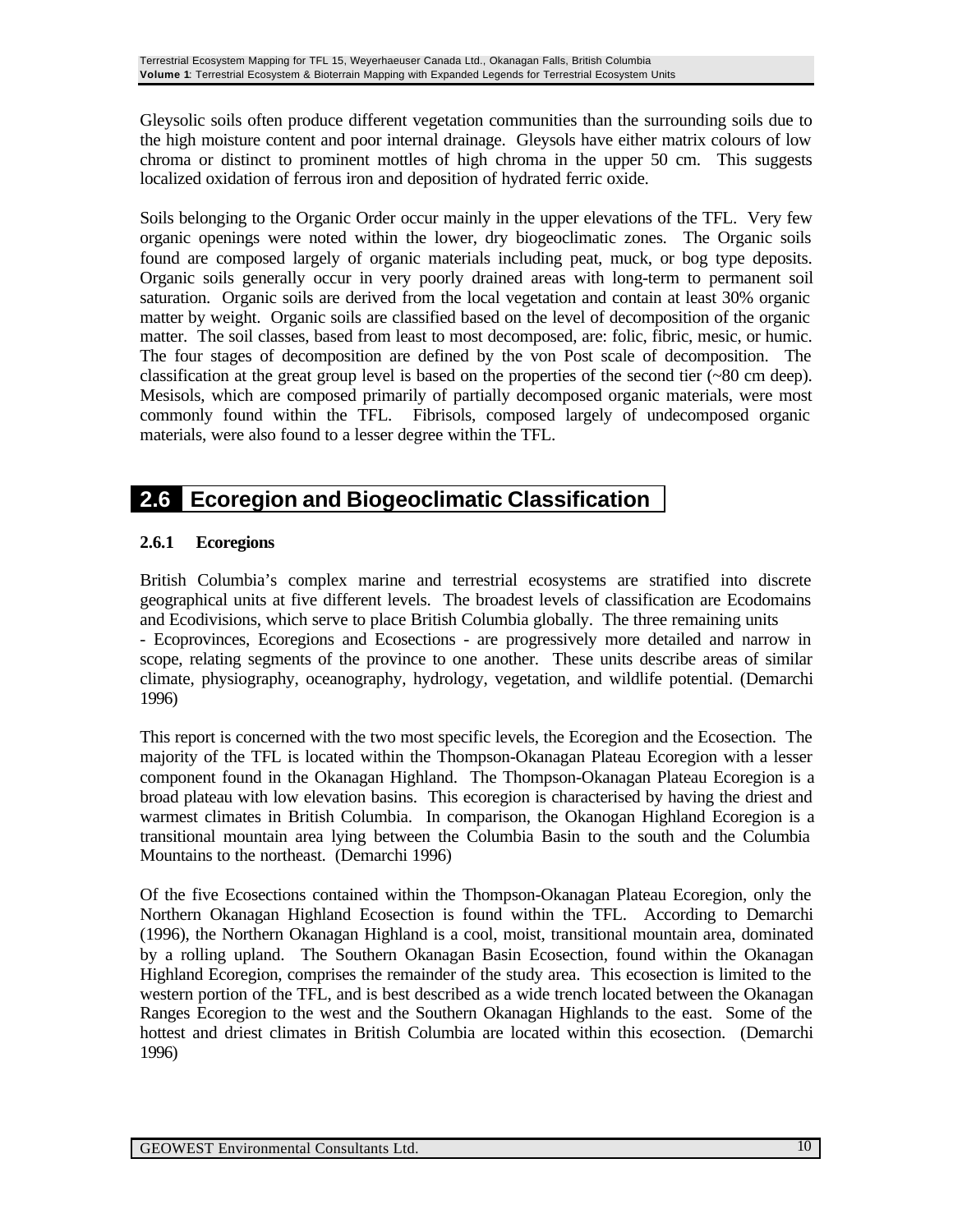#### **2.6.2 Biogeoclimatic Classification**

The TFL is separated into four biogeoclimatic zones, including the Ponderosa Pine (PP), Interior Douglas-fir (IDF), Montane Spruce (MS), and Engelmann Spruce - Subalpine Fir (ESSF) zones. Within these four zones exist seven subzone variants. These variants include the Okanagan Very Dry Hot Ponderosa Pine Variant (PPxh1), Okanagan Very Dry Hot Interior Douglas-fir Variant (IDFxh1), Kettle Dry Mild Interior Douglas-fir Variant (IDFdm1), Okanagan Dry Mild Montane Spruce Variant (MSdm1), Okanagan Dry Cold Engelmann spruce - Subalpine Fir Variant (ESSFdc1), Okanagan Dry Cold Engelmann spruce - Subalpine Fir Upper Elevational Variant (ESSFdcu) and Okanagan Dry Cold Engelmann spruce - Subalpine Fir Parkland Variant (ESSFdcp1).

#### **2.6.2.1 Ponderosa Pine (PP)**

The PP occurs at low elevations along the very dry valleys of the southern Interior Plateau of British Columbia. Of all the Biogeoclimatic zones in British Columbia, this zone is the driest and in the summer, the warmest. Its climate is strongly influenced by the rainshadow cast by the Cascade Mountains over the southern Interior Plateau. Seasons are characterized by hot, dry summers resulting in large moisture deficits during the growing season and cool winters with light snow. Mean annual precipitation is 280-500 mm, 15-40% of which falls as snow. The PP landscape has evolved in a environment highly influenced by fire. This has formed a community that can best be described as a mosaic of forest and grassland consisting primarily of fire tolerant species such as ponderosa pine. Ponderosa pine (*Pinus ponderosa*) generally dominates xeric to mesic forest canopies with Douglas-fir (*Pseudotsuga menziesii*) becoming more dominant on subhygric to hygric sites primarily associated with riparian or seepage sites throughout the zone. Subhydric to hydric sites within this subzone are generally absent from the TFL. The Okanagan Very Dry Hot Ponderosa Pine Variant (PPxh1) dominates the lower elevations of the study area. It is located in the westernmost portion of the TFL at elevations ranging from 300 masl to 870 masl. (Meidinger and Pojar 1991)

#### **2.6.2.2 Interior Douglas-fir (IDF)**

Meidinger and Pojar (1991) describe the IDF as dominating the low- to mid-elevation landscape of south-central interior British Columbia. Within the study area this zone is found immediately below the Montane Spruce (MS) zone and above the Ponderosa Pine (PP) zone. The climate of the IDF is also influenced by the rainshadow produced by the Cascade Mountains. Summers are characterized as being warm and dry with a relatively long growing season while winters are best described as cool. Moisture deficits are common during the growing season and frosts can occur anytime. Mean annual precipitation ranges from 300 – 750 mm, with approximately 20 to 50% falling as snow. Frequent historical fires have favoured the survival of mature trees with thick bark. This has led to the development of forests dominated by Douglas-fir with pure Douglas-fir stands being common. Other common trees include lodgepole pine (*Pinus contorta*), trembling aspen (*Populus tremuloides*), western larch (*Larix occidentalis*), ponderosa pine and hybrid white spruce (*Picea engelmannii* x *glauca*). Lodgepole pine is generally widespread at higher elevations where it is a common successional species and often forms extensive mixed stands with Douglas-fir and scattered Douglas-fir veterans in ecosystems where crown fires are common. Trembling aspen is also a widely distributed seral species throughout the zone. Western larch is also common in the IDF frequently occurring following a fire. Ponderosa pine generally forms early seral stands on zonal sites and climatic climax stands on drier sites. Hybrid white spruce is typically restricted to moister sites and upper elevational IDF. Edaphic and topographic conditions and fire history have favoured the development of large grasslands within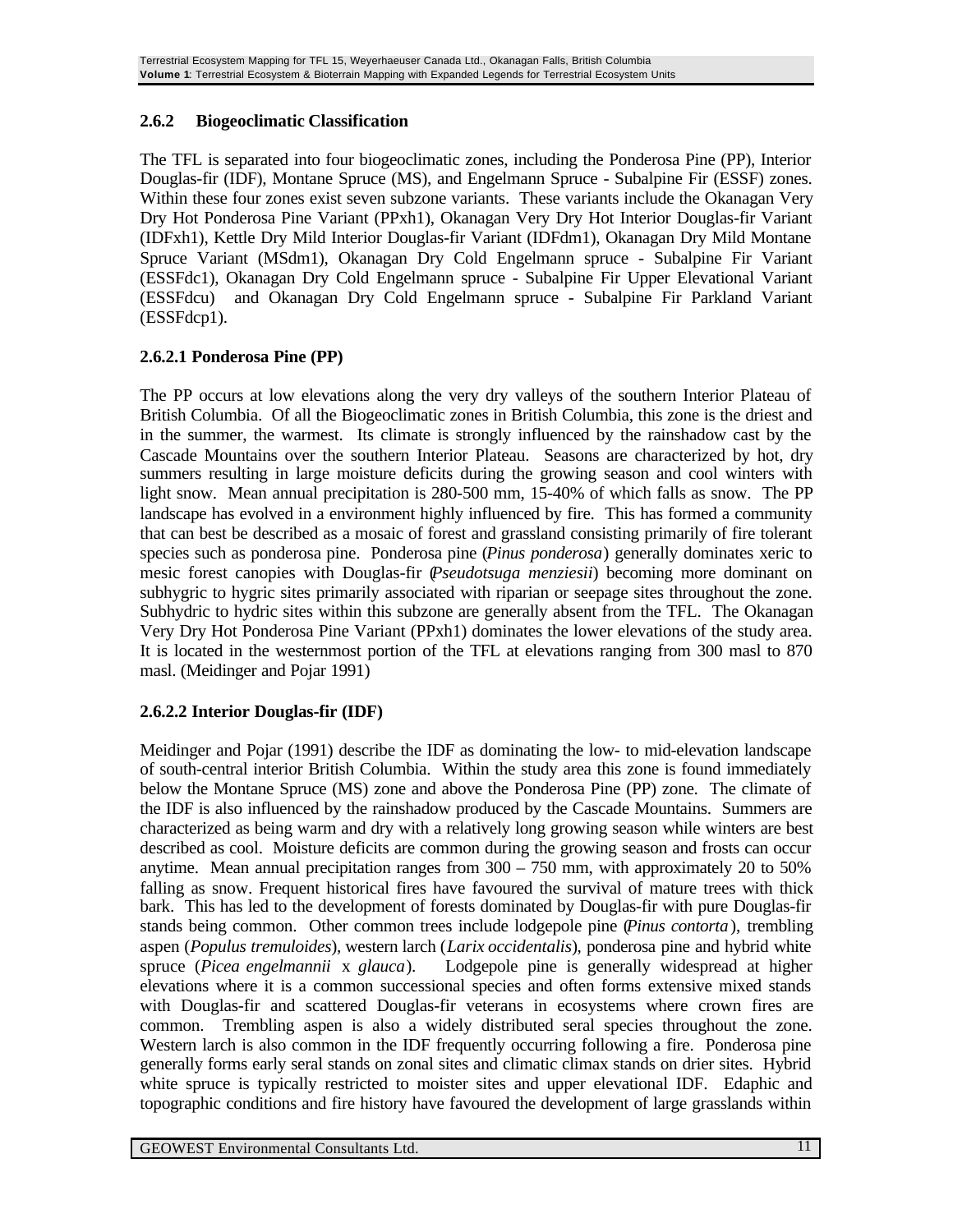the TFL. Common grasses include bluebunch wheatgrass (*Elymus spicatum*), cheatgrass (*Bromus tectorum*) and Idaho fescue (*Festuca idahoensis*). Wetlands are typically dominated by nonforested communities ranging from cattail (*Typha latifolia*) marshes in shallow depressions and around open water, to sedge fens dominated by water sedge (*Carex aquatilis*), beaked sedge (*Carex utriculata*) and slender sedge (*Carex lasiocarpa*). Shrub-carrs dominated by scrub birch (*Betula glandulosa*), are typically limited to upper elevational IDF. Tall alder (*Alnus* spp.) and willow (*Salix* spp.) swamps frequently occur along small streams and drainage channels. Two IDF subzone variants are found within the TFL. They include the Okanagan Very Dry Hot Interior Douglas-fir Variant (IDFxh1) and the Kettle Dry Mild Interior Douglas-fir Variant (IDFdm1).

The IDFxh1 within the TFL occurs immediately above the PPxh1 subzone variant. Elevations range from a topographic low of 870 masl to a high of 1160 masl. It dominates the lower elevations of the study area forming a mosaic of open forest with a grass-dominated understory. This subzone variant lacks lodgepole pine and commonly has ponderosa pine forming a significant portion of the canopy, particularly on sites that are submesic or drier. IDFxh1 grassland phases are common within the TFL, dominating steep, southern aspects such as the southern slopes of both Vaseux and Dutton creeks.

Immediately above the IDFxh1 exists the IDFdm1. The IDFdm1 differs from the IDFxh1 in that lodgepole pine is a dominant seral species occurring on a significant portion of the IDFdm1 within the study area. When compared to the IDFxh1, this subzone experiences cooler temperatures and slightly more precipitation due to its higher elevations which range from 1100 masl to 1450 masl. These climatic parameters generally result in a closed forest canopy and an understory with more shrubs and forb-grass-moss ground cover. (Meidinger and Pojar 1991)

#### **2.6.2.3 Montane Spruce (MS)**

The MS is a mid elevation zone occurring elevationally above the IDF and below the Engelmann Spruce-Subalpine fir (ESSF) Zone in the Southern Interior Plateau. Its climate can best be described as transitional between the IDF and ESSF with cold winters and moderately short, warm summers. Precipitation varies from 380 mm to 900mm. Growing seasons within the MS of the TFL can be described as being sufficiently warm and dry that moisture deficits can occur. Floristically, the MS can best be described as a transitional zone between the IDF and ESSF. Vegetation communities contain species that are common to both of the aforementioned zones, forming a unique combination of species that differ from both the IDF and ESSF. An important distinguishing characteristic of this zone is the extensive seral stands of lodgepole pine that have formed following wildfire. Climax tree species include hybrid white spruce and subalpine fir (*Abies lasiocarpa*). Other seral tree species include Douglas-fir, trembling aspen and western larch. Willows (*Salix* spp.), sedges (Carex spp.), Sphagnum mosses and glow moss (*Aulacomnium palustre*) dominate wetland communities. Of the five described MS subzones, only the Okanagan Dry Mild Montane Spruce Variant (MSdm1) is found in the study area. The MSdm1 dominates TFL15 occurring as a broad transitional zone between the IDFdm1 and the ESSF. Elevations vary from a topographic low of 1450 masl to a high of 1750 masl. (Meidinger and Pojar 1991)

#### **2.6.2.4 Engelmann Spruce-Subalpine Fir (ESSF)**

The ESSF is the uppermost forested zone in the southern three quarters of the interior of British Columbia, lying immediately below the Alpine Tundra in the Northern Columbia Mountains. Meidinger and Pojar (1991) describe this zone as having a relatively cold, moist, and snowy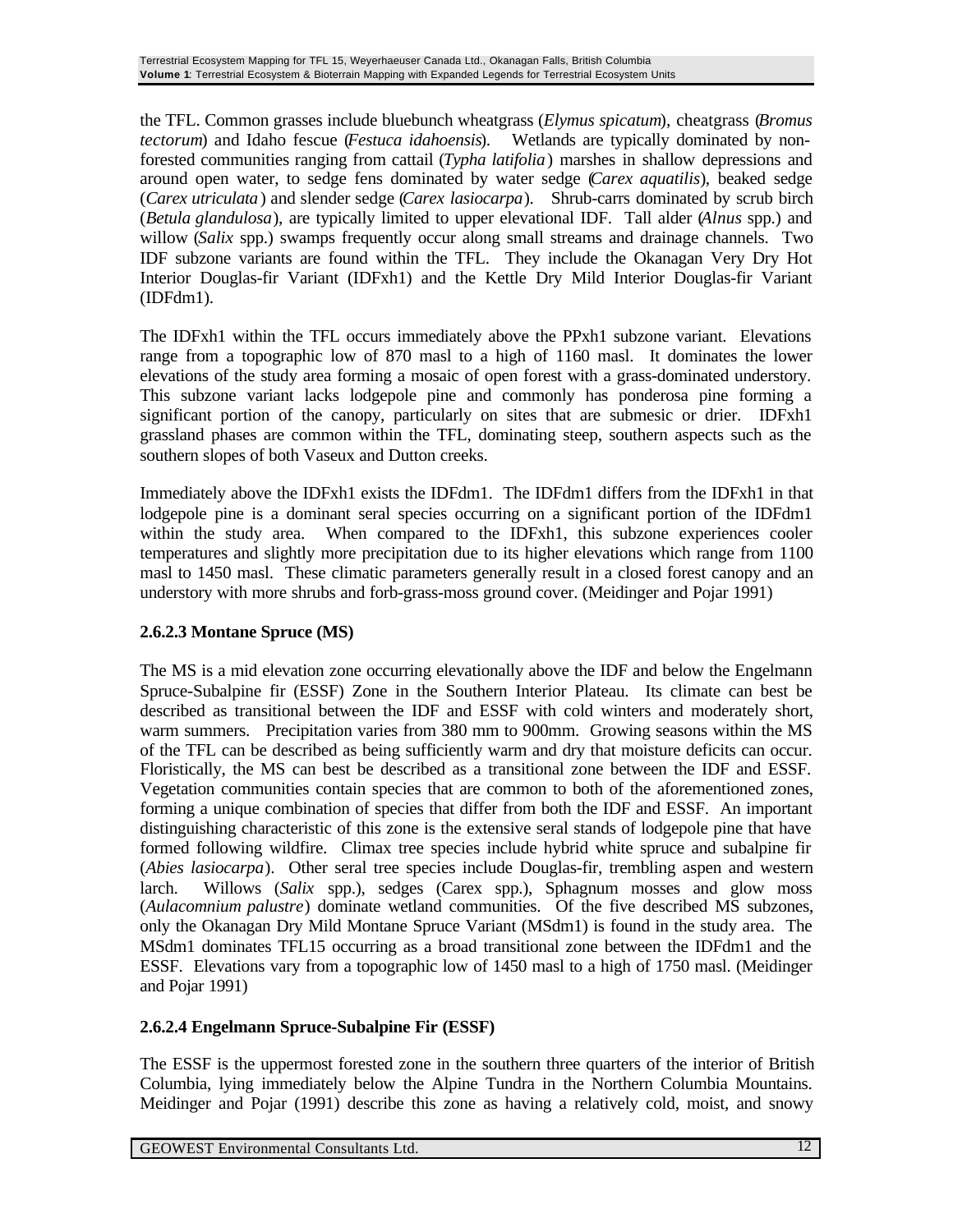continental climate consisting of short, cool growing seasons and long, cold winters. Depending on subzone variant, precipitation levels are highly variable in this zone ranging from 400 to 2200 mm, with 50 - 70% falling as snow. Variants within the TFL are at the drier extreme of this range. Floristically, this zone can be described as having continuous forest at its lower and middle elevations and subalpine parkland at its upper elevations. The tree canopy is dominated by Engelmann spruce and to a lesser extent subalpine fir. Non-forested ecosystems including wetlands and subalpine meadows are common in this zone due to climatic extremes.

Three ESSF subzone variants exist within the TFL. The lowest in elevation and most common ESSF subzone variant is the Okanagan Dry Cold Engelmann Spruce - Subalpine Fir Variant (ESSFdc1). This variant dominates the easternmost portion of the study area occurring on and around Baldy Mountain, Mount Underdown and the northeastern portion of the TFL. Elevations range from 1750 masl to 1950 masl.

Directly above the ESSFdc1 on Baldy Mountain lies the Okanagan Dry Cold Engelmann Spruce - Subalpine Fir Upper Elevational Variant (ESSFdcu). The open tree canopy, presence of pink mountain heather and the lack of white-flowered rhododendron on mesic sites distinguishes this variant phase from the ESSFdc1. Elevations ranges from 1950 masl to 2150 masl. The Okanagan Dry Cold Engelmann Spruce - Subalpine Fir Parkland Variant (ESSFdcp1) occupies the extreme upper elevations of Baldy Mountain. This variant is characterized by clumps of whitebark pine (*Pinus albicaulis*) and subalpine fir intermixed with areas of heath, meadow, and grassland. Presence of krumholz vegetation and whitebark pine distinguishes this subzone variant from the ESSFdcu. Elevations vary from approximately 2150 masl to 2300 masl. (Meidinger and Pojar 1991).

## **2.7 Wildlife**

TFL 15 hosts a mosaic of diverse wildlife habitats, owing largely to the elevational and landform diversity described in preceding sections of this report. The proximity of the TFL to Canada's only "arid" desert environment, combined with the presence of mid to high elevation spruce-fir forests, provides a range of habitat types for a vast number of wildlife species. The South Okanagan region is widely acknowledged as having some of the most diverse, rare, and unique wildlife assemblages in British Columbia, with many species reaching the northern limits of their range in this area.

The unique habitat associations that are present within the TFL include shrubby grasslands, rock outcroppings, canyons, cliffs, escarpments, and talus slopes at the lowest elevations. Deeply incised gorges such as those carved by Vaseux and Inkaneep creeks provide habitat for numerous species of snakes, bats and bighorn sheep. Vaseux Lake Provincial Park, located along Highway 97 between the towns of Oliver and Okanagan Falls, is part of a large ungulate range that is used heavily in the spring and fall by both mountain goats and bighorn sheep.

Coniferous forests within the TFL and surrounding vicinity range from parkland-type ponderosa pine with open grassy understories at the lower elevations, dense seral lodgepole pine and Douglas fir stands with closed canopies at mid elevations, and spruce-dominated forests at higher elevations such as upper slopes of Baldy Mountain. Due to their extreme diversity, these coniferous forests provide habitat for a variety of wildlife species. Ponderosa pine forests in the valley bottoms are relied upon by endemic species such as the white-headed woodpecker (*Picoides albolarvatus*), which, in Canada, occurs only in the South Okanagan. Upper elevation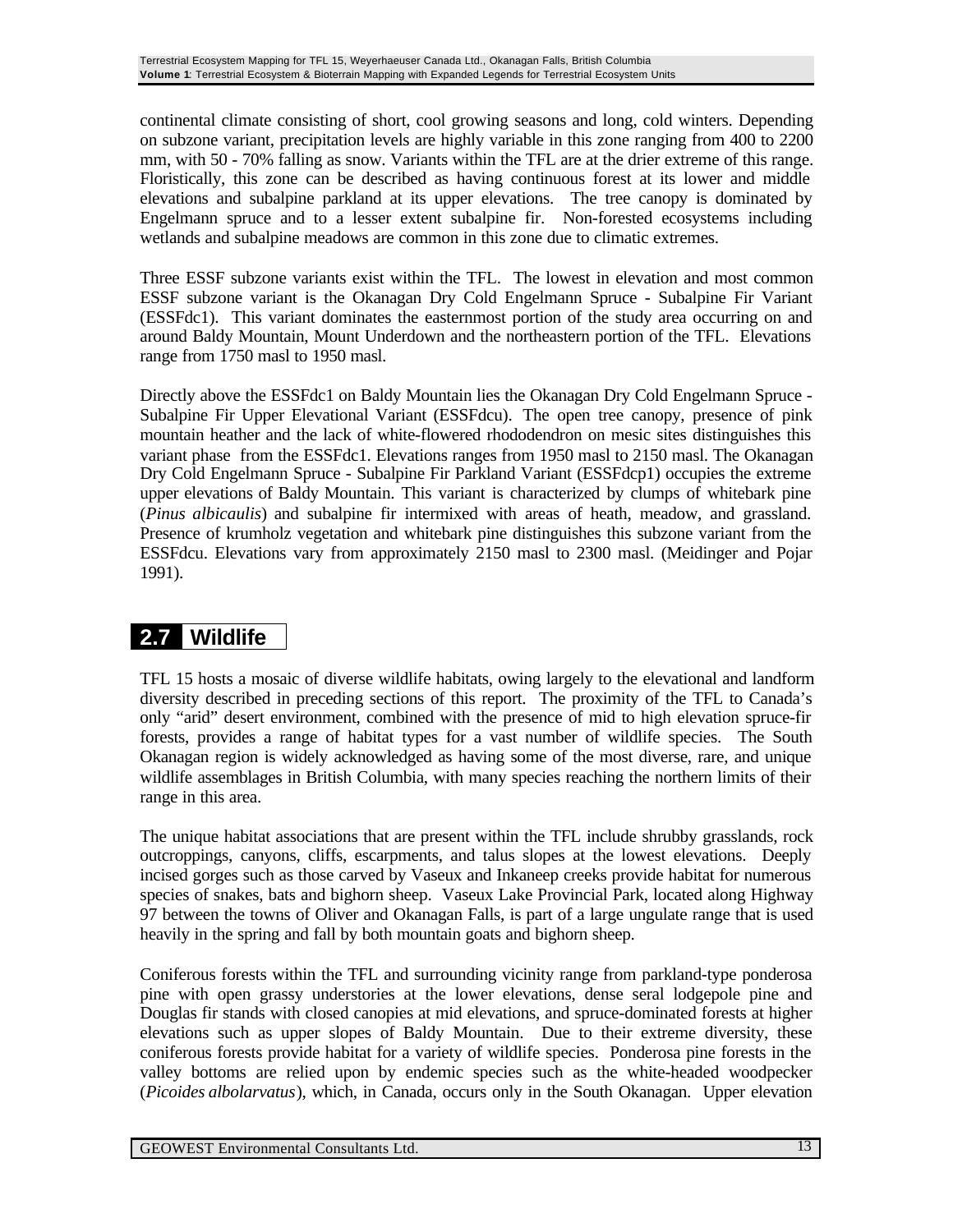forested habitats provide year-round life requisites for species such as Canada lynx (*Lynx canadensis*), northern flying squirrel (*Tamiasciurus sabrinus*), and ungulates such as moose (*Alces alces*), elk (*Cervus elaphus*) and mule deer (*Odiocoileus hemionus*).

The Ministry of Environment, Lands and Parks has identified that 31% of the province's redlisted vertebrates (n=20/65) and 51% of the province's blue-listed vertebrates (n=42/82) can be found in the South Okanagan (BC Environment 1996). While many of these species are associated with endangered grassland ecosystems outside the boundaries of TFL 15 itself, some also do occur within the TFL. A query of the BC Conservation Data Center database for rare element occurrence records within the TFL area showed 10 red-listed and 17 blue-listed species that have been recorded, including the following:

| <b>Red-Listed Vertebrates</b> |                                 | <b>Blue-Listed Vertebrates</b> |                                    |  |
|-------------------------------|---------------------------------|--------------------------------|------------------------------------|--|
| Tiger Salamander              | Ambystona tigrinum              | White-throated Swift           | Aeronautes saxatalis               |  |
| Pallid Bat                    | Antrozus pallidus               | Canyon Wren                    | Catherpes maxicanus                |  |
| Lark Sparrow                  | Chondestes grammacus            | Gray Flycatcher                | Empidonax wrightii                 |  |
| Peregrine Falcon              | Falco peregrinus anatum         | Lewis' Woodpecker              | Melanerpes lewis                   |  |
| Night Snake                   | Hypsiglena torquata             | Flammulated Owl                | Otus flammeolus                    |  |
| <b>Yellow-breasted Chat</b>   | Icteria virens                  | Williamson's Sapsucker         | Sphyrapicus thyroideus             |  |
| Sage Thrasher                 | Oreoscoptes montanus            | <b>Painted Turtle</b>          | Chrysemys picta                    |  |
| Western Screech Owl           | Otus kennicotti<br>macfarlaneii | Great Basin Spadefoot<br>Toad  | Spea intermontana                  |  |
| White-headed<br>Woodpecker    | Picoides albolarvatus           | Gopher Snake                   | Pituophis catenifer<br>deserticola |  |
| Brewer's Sparrow              | Spizella breweri breweri        | Racer                          | Coluber constrictor                |  |
|                               |                                 | <b>Western Rattlesnake</b>     | Crotalus viridis                   |  |
|                               |                                 | Townsend's Big-eared Bat       | Corynorhinus<br>townsendii         |  |
|                               |                                 | Spotted Bat                    | Euderma maculatum                  |  |
|                               |                                 | Fringed myotis                 | Myotis thysanoides                 |  |
|                               |                                 | Great Basin Pocket Mouse       | Perognathus parvus                 |  |
|                               |                                 | <b>Western Harvest Mouse</b>   | Reithrodontomys<br>megalotis       |  |
|                               |                                 | California Bighorn Sheep       | Ovis canadensis                    |  |

## **2.8 Rare Ecosystems**

#### **2.8.1 Background Information**

The British Columbia Conservation Data Centre (CDC) is a program of the Resources Inventory Branch of the British Columbia Ministry of Environment, Lands and Parks. The CDC systematically collects information on the rare and endangered vascular plants, vertebrate animals, and plant communities in the province. Rarity ranks are determined using the following quantitative and qualitative criteria: number of element occurrences, range, trend, protected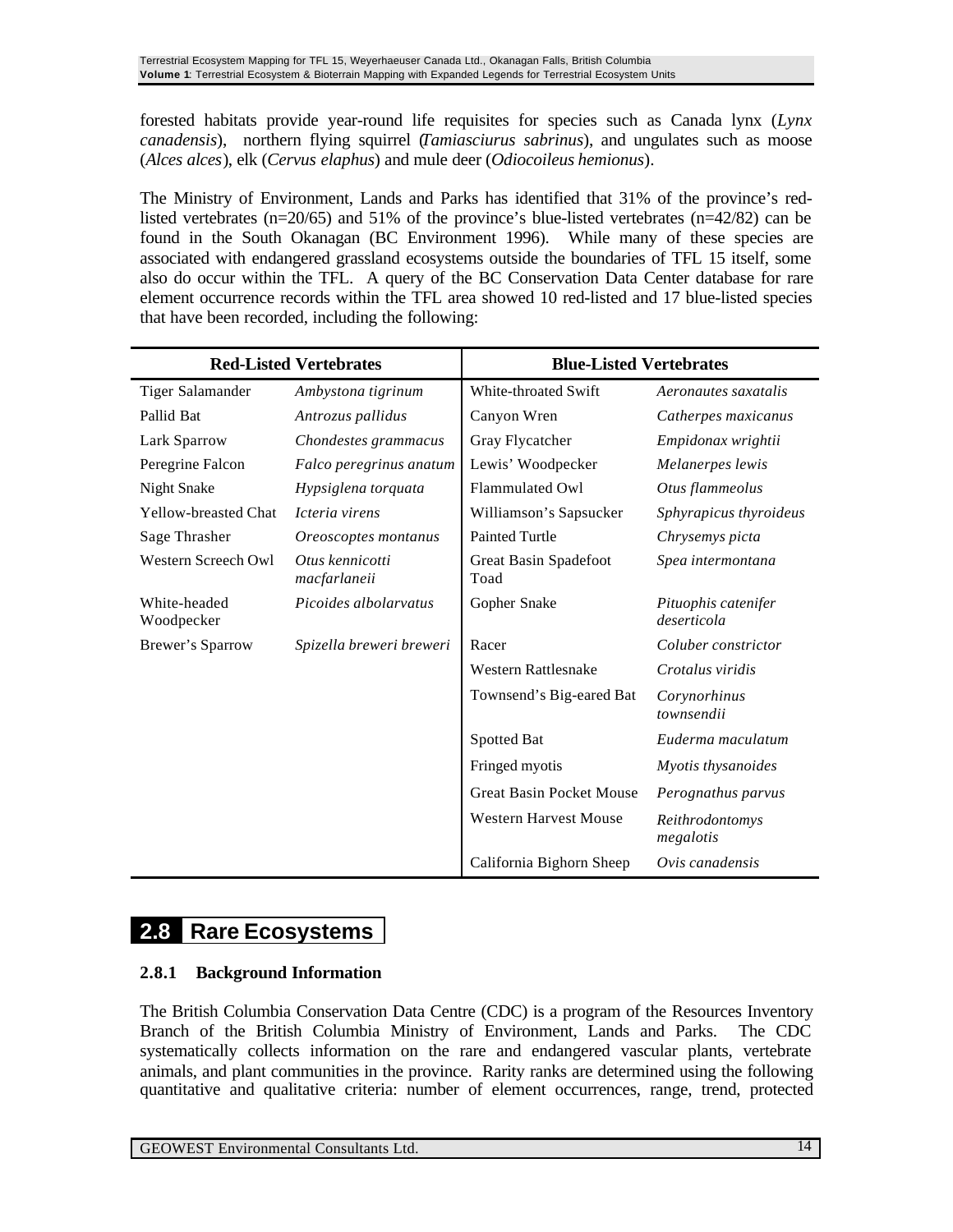status, threats and fragility.

#### **2.8.1.1 Basic Provincial Ranks**

The following table outlines the basic provincial ranks according to the CDC of British Columbia (as displayed in Table 3).

|                |                          | Table 1. Basic Provincial Ranks of British Columbia                                                                                                                                                                                                                                                 |
|----------------|--------------------------|-----------------------------------------------------------------------------------------------------------------------------------------------------------------------------------------------------------------------------------------------------------------------------------------------------|
| Symbol         | Name                     | Definition                                                                                                                                                                                                                                                                                          |
| <b>SX</b>      | Presumed Extirpated      | Believed to be extirpated. Not located despite intensive searches and virtually no<br>likelihood that it will be rediscovered.                                                                                                                                                                      |
| <b>SH</b>      | Possible Extirpated      | Known only from historical occurrences. Still some hope of rediscovery.                                                                                                                                                                                                                             |
| S1             | Critically Imperiled     | Critically inmperiled provincially because of extreme rarity or because of some<br>factor(s) making it especially vulnerable to extinction. Typically 5 or fewer<br>occurrences or very few remaining individuals $(\leq 1000)$ .                                                                   |
| S2             | Imperiled                | Imperiled provincially because of extreme rarity or because of some factor(s) making<br>it especially vulnerable to extinction. Typically 6 to 20 occurrences or few remaining<br>individuals (1000-3000).                                                                                          |
| S <sub>3</sub> | Vulnerable               | Vulnerable provincially either because very rare and local throughout its range, found<br>only in a restricted range (even if abundant at some locations), or because other factors<br>making it vulnerable to extinction. Typically 21 to 100 occurrences or between 3000<br>to 10000 individuals. |
| S <sub>4</sub> | <b>Apparently Secure</b> | Uncommon but not rare, and usually widespread. Possibly cause for long-term<br>concern. Typically more than 100 occurrences provincially or more than 10000<br>individuals.                                                                                                                         |
| S <sub>5</sub> | Secure                   | Common, typically widespread and abundant.                                                                                                                                                                                                                                                          |

#### **2.8.1.2 Basic Provincial Status**

The following table defines provincial list status categories according to the CDC of British Columbia (as displayed in Table 3).

|                   | Table 2. Provincial List Status Definitions of British Columbia                                                                                                                                                                                                                                                                                                                                                                                                                         |
|-------------------|-----------------------------------------------------------------------------------------------------------------------------------------------------------------------------------------------------------------------------------------------------------------------------------------------------------------------------------------------------------------------------------------------------------------------------------------------------------------------------------------|
| Name              | Definition                                                                                                                                                                                                                                                                                                                                                                                                                                                                              |
| <b>RED LIST</b>   | Includes any indigenous species or subspecies (taxa) considered to be Extirpated, Endangered, or Threatened in<br>British Columbia. Extirpated taxa no longer exist in the wild in British Columbia but do occur elsewhere.<br>Endangered taxa are facing imminent extirpation or extinction. Threatened taxa are likely to become endangered<br>if limiting factors are not reversed. Red-listed taxa include those that have been, or are being, evaluated for these<br>designations. |
| <b>BLUELIST</b>   | Includes any indigenous species or subspecies (taxa) considered to be Vulnerable in British Columbia. Vulnerable<br>taxa are of special concern because of characteristics that make them particularly sensitive to human activities or<br>natural events. Blue-listed taxa are at risk, but are not Extirpated, Endangered or Threatened                                                                                                                                               |
| <b>YELLOWLIST</b> | Includes any indigenous species or subspecies (taxa) which is not at risk in British Columbia. The CDC tracks<br>some Yellow listed taxa which are vulnerable during times of seasonal concentration (e.g., breeding colonies).                                                                                                                                                                                                                                                         |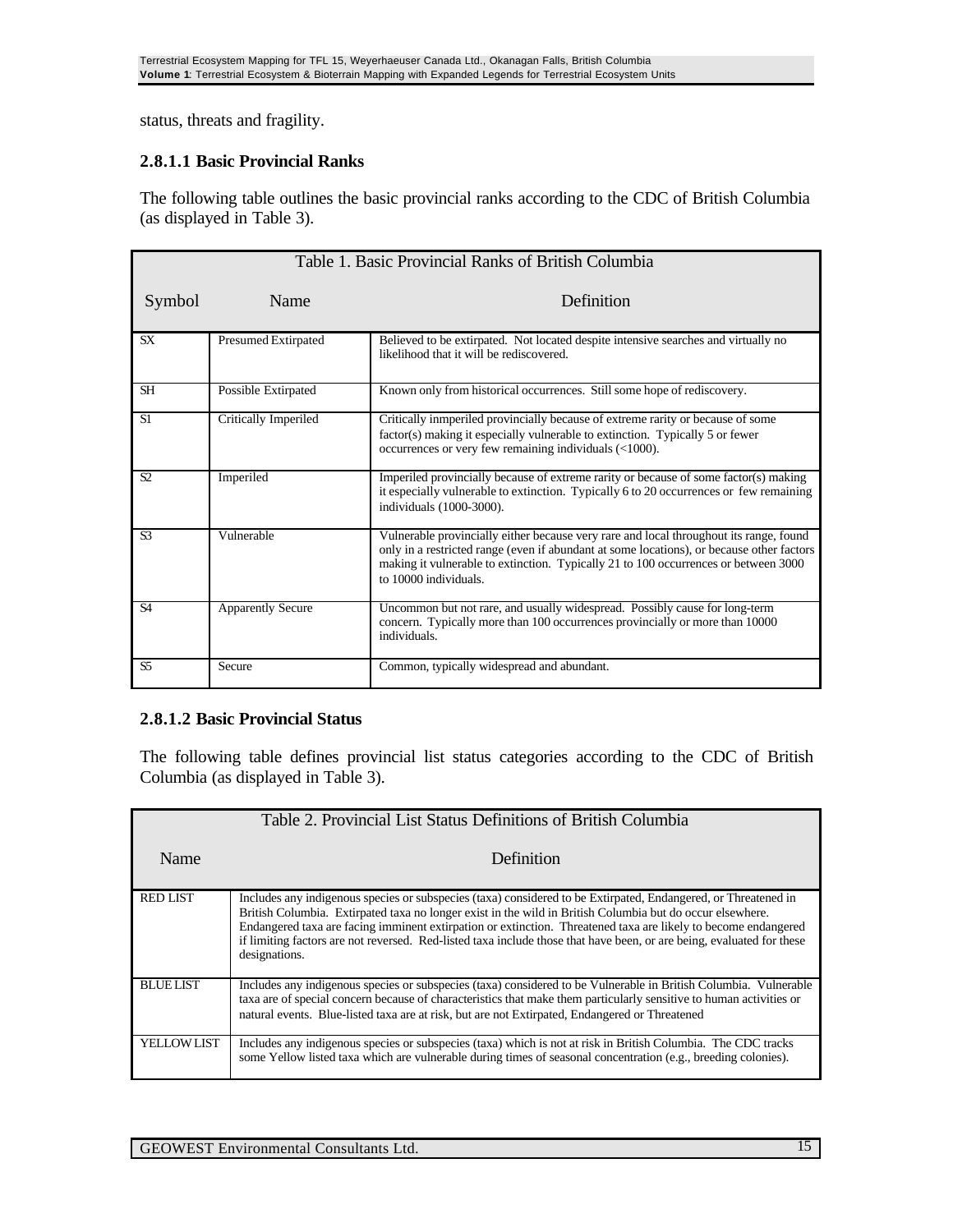#### **2.8.2 Rare Plant Associations Within TFL 15**

Rare plant associations, as defined by CDC (MoELP 2000), found in Tree Farm License 15 are displayed in Table 3. (Please note that "Plant Association" and "Site Series" names are two different identities and may not concur).

|                                   |                               | Table 3: Rare Plant Associations within Weyerhaeuser Canada Ltd. Tree Farm License 15 |                                                                               |                               |              |
|-----------------------------------|-------------------------------|---------------------------------------------------------------------------------------|-------------------------------------------------------------------------------|-------------------------------|--------------|
| Biogeoclimatic<br>Subzone/Variant | Site<br><b>Series</b><br>Code | <b>Plant Association</b>                                                              |                                                                               |                               | Prov<br>List |
|                                   |                               | Scientific Name                                                                       | <b>Common Name</b>                                                            |                               |              |
| PPxh1                             | 01                            | Pinus ponderosa / Elymus spicatus - Festuca idahoensis                                | Ponderosa pine / Bluebunch<br>wheatgrass - Idaho fescue                       | S <sub>2</sub> S <sub>3</sub> | Blue         |
| PPxh1                             | 02                            | Pinus ponderosa / Aristida longiseta                                                  | Ponderosa pine / Red three-awn                                                | S <sub>3</sub>                | Blue         |
| PPxh1                             | 03                            | Artemisia tridentata / Elymus spicatus - Balsamorhiza<br>sagittata                    | Big sage / Bluebunch wheatgrass-<br>Balsamroot                                | $\overline{S2}$               | Red          |
| PP <sub>xh1</sub>                 | 05                            | Pinus ponderosa / Elymus spicatus - Festuca campestris                                | Ponderosa pine / Bluebunch<br>wheatgrass - Rough fescue                       | S <sub>2</sub> S <sub>3</sub> | Blue         |
| PP <sub>xh1</sub>                 | 06                            | Pseudotsuga menziesii / Symphoricarpos albus /<br>Calamagrostis rubescens             | Douglas-fir / Common snowberry /<br>Pinegrass                                 | S <sub>3</sub> ?              | Blue         |
| PPxh1                             | 08                            | Pseudotsuga menziesii / Betula occidentalis - Acer<br>glabrum                         | Douglas-fir / Water birch - Douglas<br>maple                                  | <b>S1S2</b>                   | Red          |
| IDFxh1                            | $\overline{02}$               | Pseudotsuga menziesii-Pinus ponderosa / Elymus spicatus                               | Douglas-fir-Ponderosa pine /<br>Bluebunch wheatgrass<br>(Balsamroot)          | $\overline{S3}$               | Blue         |
| IDFxh1                            | 03                            | Pseudotsuga menziesii - Pinus ponderosa / Elymus<br>spicatus                          | Douglas-fir - Ponderosa pine /<br><b>Bluebunch</b> wheatgrass<br>(Balsamroot) | $\overline{S3}$               | <b>Blue</b>  |
| IDFxh1                            | 04                            | Pseudotsuga menziesii - Pinus ponderosa / Ceanothus<br>velutinus                      | Douglas-fir - Ponderosa pine /<br>Snowbrush                                   | S3?                           | Blue         |
| IDFxh1                            | 0 <sub>5</sub>                | Pseudotsuga menziesii - Pinus ponderosa / Festuca<br>idahoensis                       | Douglas-fir - Ponderosa pine /<br>Idaho fescue                                | S3?                           | Blue         |
| IDFxh1                            | 08                            | Pseudotsuga menziesii - Betula papyrifera / Acer glabrum                              | Douglas-fir - Paper birch / Douglas<br>maple                                  | $\overline{S3}$               | Blue         |
| IDFxh1                            | 91                            | Festuca idahoensis - Elymus spicatus                                                  | Idaho Fescue - Bluebunch<br>wheatgrass                                        | S2                            | Red          |
| IDFxh1                            | 92                            | Artemisia tridentata / Elymus spicatus - Balsamorhiza<br>sagittata                    | Big sage / Bluebunch wheatgrass -<br>Balsamroot                               | $\overline{S2}$               | Red          |
| IDFxh1                            | 93                            | Elymus spicatus - Balsamorhiza sagittata                                              | Bluebunch wheatgrass -<br>Balsamroot                                          | S <sub>2</sub> S <sub>3</sub> | Blue         |
| IDFxh1                            | 94                            | Artemisia tridentata - Elymus spicatus - Balsamorhiza<br>sagittata                    | Big sage-Bluebunch wheatgrass -<br>Balsamroot                                 | S2                            | Red          |
| IDFdm1                            | 02                            | Elymus spicatus - Koeleria macrantha                                                  | Bluebunch wheatgrass - Junegrass                                              | $\overline{S2}$               | Red          |
| IDFdm1                            | 03                            | Pseudotsuga menziesii - Pinus ponderosa / Elymus<br>spicatus                          | Douglas-fir - Ponderosa pine /<br><b>Bluebunch</b> wheatgrass<br>(Balsamroot) | S <sub>3</sub>                | Blue         |
| MSdm1                             | 01                            | Picea engelmanii x glauca / Pachistima / Pleurozium                                   | Hybrid white spruce / Falsebox /<br>Feathermoss                               | S3?                           | Blue         |
| MSdm1                             | 04                            | Pinus contorta / Arctostaphylos / Calamagrostis<br>rubescens                          | Lodgepole pine / Kinnikinnick /<br>Pinegrass                                  | S3?                           | Blue         |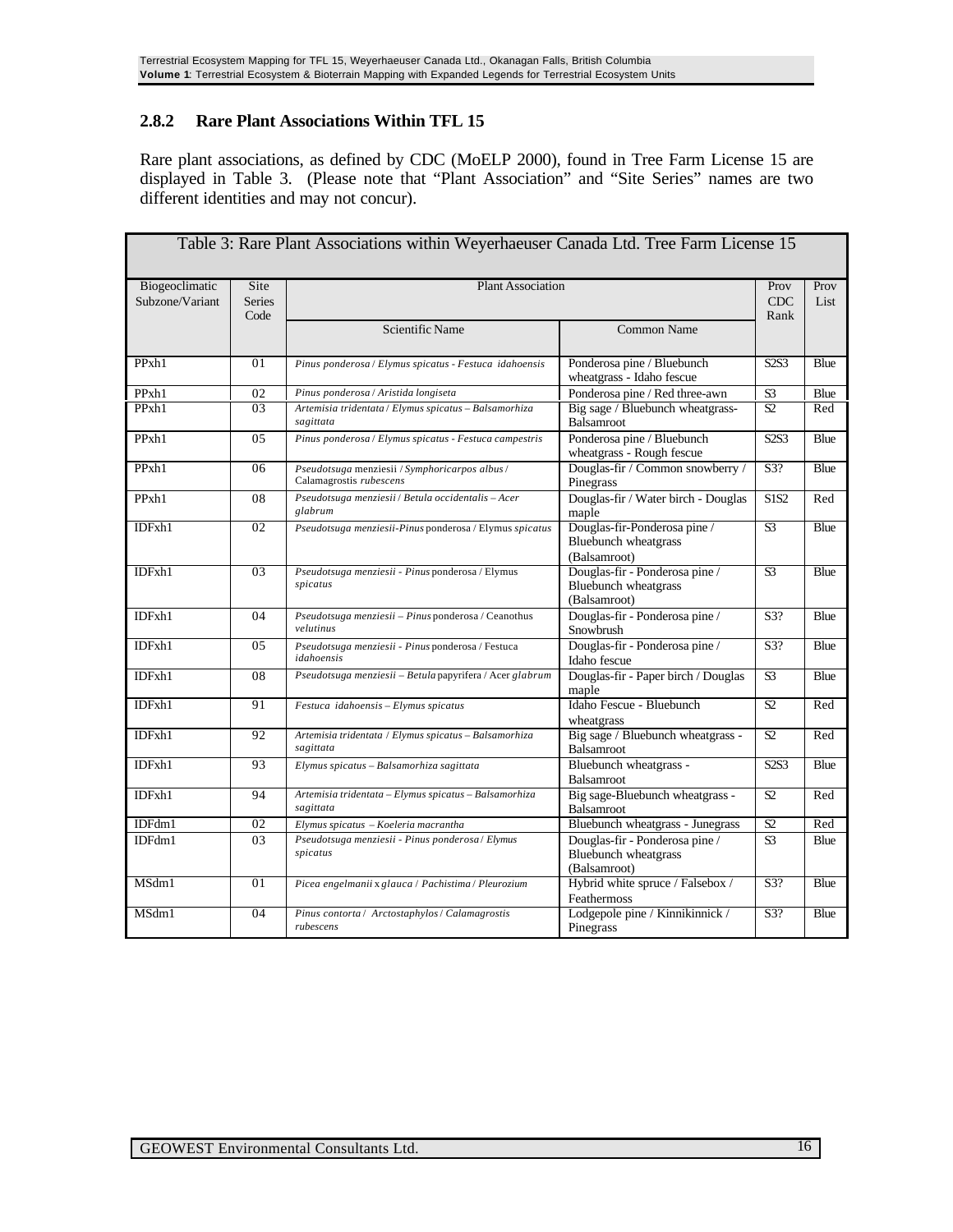## **3.0 METHODS**

The methodology of this project strictly adheres to the mapping and field survey procedures outlined in RIC (1998a). Figure 2 illustrates the steps taken to ensure this project met its objectives by fulfilling the needs of Weyerhaeuser Canada Ltd. while conforming to provincial standards.



**Figure 2.** Summary of Mapping and Field Survey Procedures (after RIC 1998a) for Tree Farm Licence 15.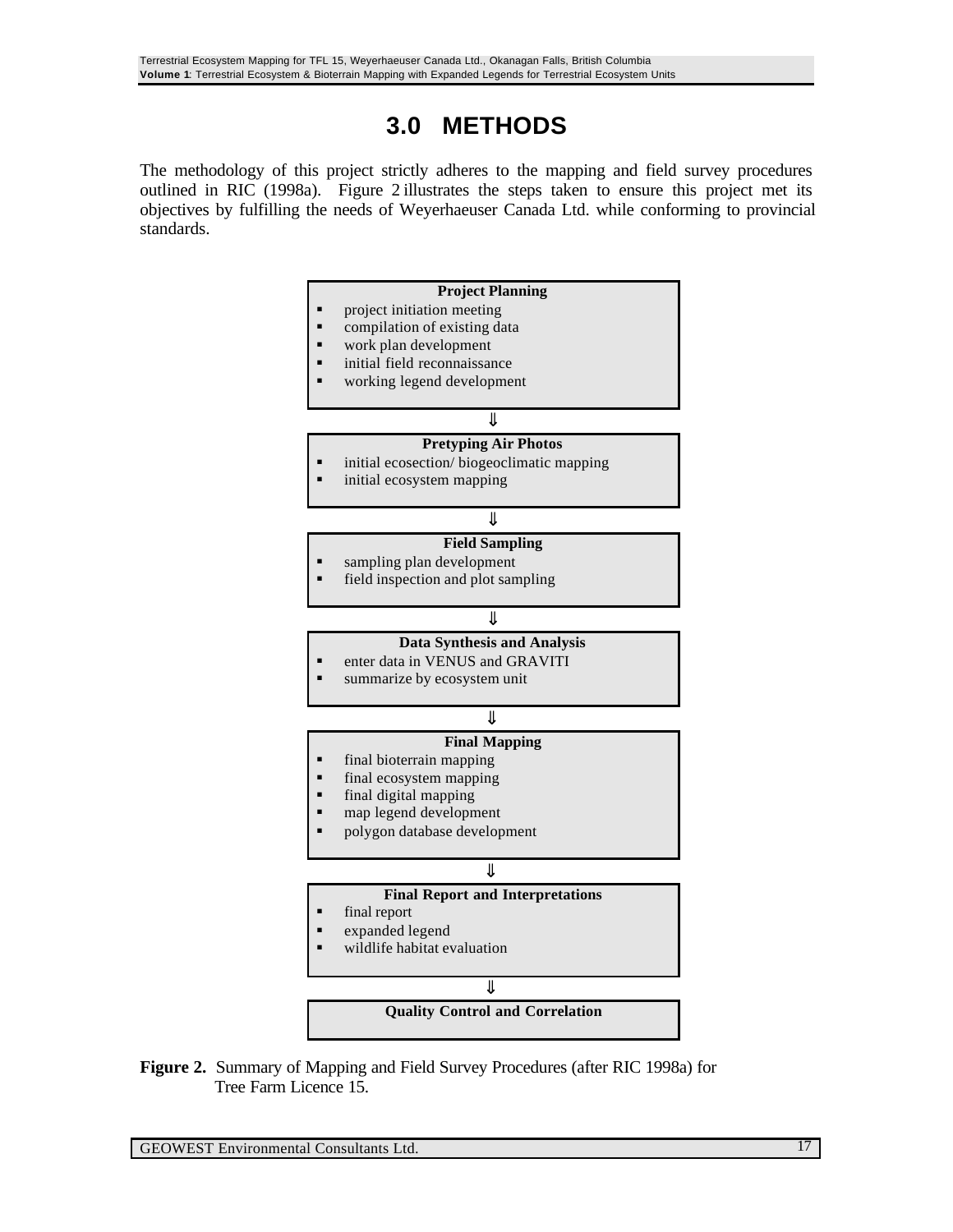## **3.1 Project Planning**

#### **3.1.1 Project Initiation Meeting, Work Plan Development and Initial Field Reconnaissance**

This project spanned a time period of approximately 18 months, from initial contract award to project completion. Following award of the contract in the fall of 1997 a project initiation meeting was held in Kamloops, BC from January  $20 - 21$ , 1998. This meeting served as a forum in which the project objectives, methodologies and deliverables were discussed and finalized and a work plan established. The second day of the project initiation meeting consisted of an initial field reconnaissance of the study area. Attendees at this meeting consisted of Jerry Bentz (Project Manager), Dennis O'Leary (Project Manager- bioterrain), Amit Saxena (Senior Wildlife Biologist) of Geowest Environmental Consultants Ltd., Dennis Lloyd (Kamloops Regional Ecologist), Carmen Cadrin, Larry Lacelle, and Sal Rasheed of Ministry of Environment, Lands and Parks, Victoria and Ed Collen, Nick Kleyn and Steve Jones of Weyerhaeuser Canada Ltd., Okanagan Falls.

#### **3.1.2 Compilation of Existing Data**

Relevant background data was required on numerous fronts, including provincial mapping and interpretation standards and methodologies; study area resource descriptions at various scales and levels of resolution; wildlife species habitat requirements, both within the study area and outside; and previous similar wildlife interpretations completed by Ministry of Environment, Lands and Parks in adjacent areas.

The following documents were used to ensure adherence to the current provincial mapping and interpretation standards:

- Bioterrain Mapping Guidelines (Maxwell and Lea 1993; RIC 1995,1998a)
- Standards for Terrestrial Ecosystem Mapping in British Columbia (RIC 1998a)
- Guidelines and Standards to Terrain Geology Mapping in British Columbia (Ryder 1994)
- Terrain Classification System for British Columbia, Version 2. (Howes and Kenk 1997)
- Methods for Biogeoclimatic Ecosystem Mapping (Mitchell et al*.* 1989)
- Standard for Digital Terrestrial Ecosystem Mapping (TEM) Data Capture in British Columbia (RIC 1998b)
- A Guide to Site Identification and Interpretation for the Kamloops Forest Region, Land Management Handbook Number 23 (Lloyd et al. 1990)
- An Introduction to the Ecoregions of British Columbia (Demarchi 1996)
- Field Manual for Describing Ecosystems in the Field (MoELP and MOF 1998)
- Weyerhaeuser Canada Ltd., Okanagan Falls, Vegetation Resource Inventory Information.
- Soil Survey of the Okanagan and Similkameen Valleys, British Columbia (Kelley and Spilsbury 1949)

#### **3.1.3 Working Legend Development**

Draft working legends were developed following the initial field reconnaissance and compilation of existing data. The development of the working legends was an ongoing process, strengthened by further field sampling and consultation with Dennis Lloyd, Kamloops Regional Ecologist.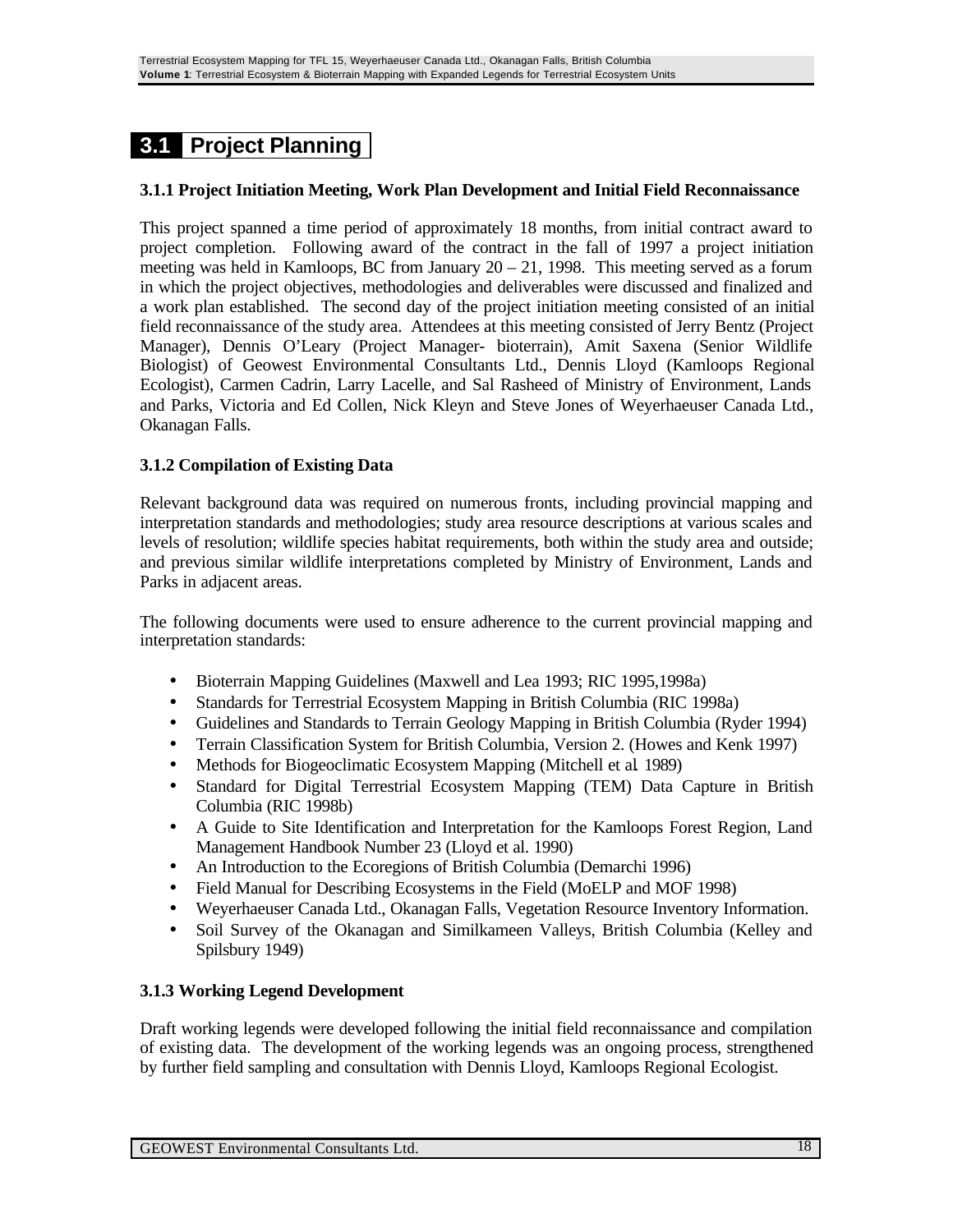## **3.2 Pretyping Air Photos**

The most recent aerial photos (1996 1:15,000 scale color photography) were organized into lines, boxed, and interpreted as per Terrestrial Ecosystem Mapping Guidelines (RIC 1998a). The primary purpose of preliminary mapping was to gain an understanding of the general terrain, landform, and vegetation features associated with the study area. Preliminary interpreted aerial photos also provided valuable information that aided in the selection of site and field traverses. Pretyping, as outlined in RIC (1995 and 1998a), can be divided into the two following components.

#### **3.2.1 Initial Ecoregion/Biogeoclimatic Mapping**

Initial ecoregion and biogeoclimatic maps were consulted during the pretyping stage allowing the latest biogeoclimatic linework to be redrawn at the project map scale. Subalpine Parkland boundaries were delineated on the aerial photos, thus providing an initial boundary from which other ecosystem map units could be drawn.

#### **3.2.2 Initial Ecosystem Mapping**

Initial ecosystem mapping consists of a "bioterrain" approach. This approach integrates vegetation, terrain, and soils features, both in terms of delineation criteria and database attributes resulting in map units that portray ecosystem units (site series, site modifiers and structural stages) with their associated terrain attributes (genetic materials, surface expression, qualifiers, geomorphic processes, soil drainage). Initially, bioterrain pretyping consists of interpreting aerial photos based primarily on slope, drainage, aspect, and vegetation patterns. As the minimum map unit size is  $.75 \text{ cm}^2$ , bioterrain units generally did not include more than one slope class. Some polygons less than the minimum polygon size were also delineated for biodiversity reasons. A preliminary code was placed within each unit to identify parent materials, surface expression, slope and drainage. This information was then utilised in the development of a field sampling strategy.

### **3.3 Field Sampling**

Field sampling and verification is an essential component of the bioterrain and ecosystem mapping process. Field sampling data was used to develop and refine the classification of ecosystem units and to confirm map unit designations and boundaries. It also enabled the resulting classification to be extrapolated and applied to portions of the study area not sampled.

#### **3.3.1 Sampling Plan Development**

Prior to the field inventory program, a sampling plan was prepared and submitted to Dennis Lloyd, (Kamloops Regional Ecologist) and Carmen Cadrin (Project Correlator). This sampling plan addressed the following issues:

- ß timing / schedule of the field program, person days, crew composition
- ß access, including vehicle and helicopter transects
- number and types of plots to be established
- **Example 1** estimation of percentages of BEC units within the study area
- location of existing MoELP and MOF data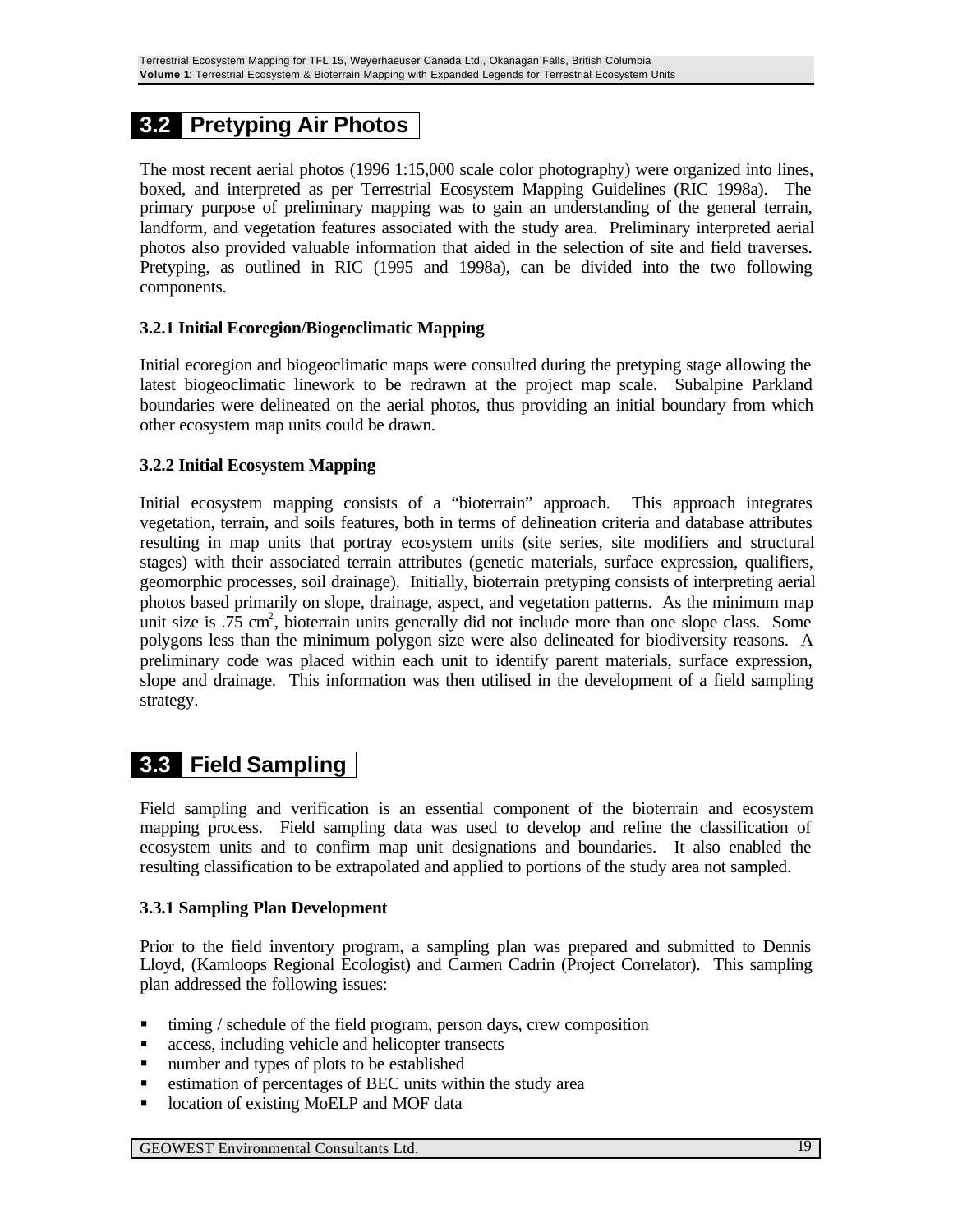ß Field sampling priorities and logistics.

#### **3.3.2 Conducting Field Inspections and Plot Sampling**

This project included both a field reconnaissance (January 1998) and intensive field-sampling program (summer of 1998) as outlined in RIC (1998a). The reconnaissance portion of the project allowed for the development of numerous concepts before initial mapping was completed. These concepts included an initial understanding of: ecosystem distribution and landscape processes, relationships between biogeoclimatic unit and ecoregions, study area access, field sampling logistics and relationships between air photo features and ground features.

Three levels of sampling were used in this project - detailed plots, ground inspections and reconnaissance plots. Plot selection was determined by existing standards outlined in RIC (1998a). Approximately 20% of the polygons within the study area were visited, of which 5% were described using detailed plots and the remaining 95 percent by ground inspection (20 %) and reconnaissance plots (75 %).

#### **3.3.2.1 Detailed Plots**

Detailed plot data are recorded on Ecosystem Field Forms (FS882 [1-7]), and provide the most detailed ecological data for a point sample. They are intended for classification of site series, confirmation or classification of biogeoclimatic units, and development of ecosystem unit descriptions and summary statistics. Data collection procedures for detailed plots followed Standards for Terrestrial Ecosystem Mapping and Ministry of Environments (RIC 1998a), Field Manual for Describing Ecosystems in the Field (MoELP and MOF 1998). Site, soil, vegetation and wildlife habitat description forms cited by MoELP and MOF (1998) were utilized and minimum data requirements met. Within the study area, geographic and ecosystem unit coverage was stratified to the best of our ability, constrained by field budgets and study area access. A total of 42 detailed plots were completed within the TFL.

#### **3.3.2.2 Ground Inspections**

Ground inspections represent the intermediate form of field inspection and were performed to establish or confirm the map unit designation where detailed sampling was not possible or where familiar ecosystem patterns were repeated. Ground inspections also provide very valuable data for characterizing various ecosystem attributes often supplying the main form of sampling for wetlands, parkland and other non-forested ecosystems. Minimum data requirements, as cited by RIC (1998a), were met and recorded on Ground Inspection Forms (GIF). In total, 106 ground inspections were completed within the study area.

#### **3.3.2.3 Visual Inspections**

Visual inspections represent the most "open-ended" form of field data sampling. Typically, these inspections comprise the greatest portion of the field data component, however they generally consist of the least intensive method of field data collection. This allows field surveyors to quickly assess or confirm polygons for one or more of the following: site series, site modifiers, structural stage, terrain attributes, soil textures, soil depths, brief vegetation descriptions, assess biogeoclimatic mapping, record ecosystem or terrain component percentages, evaluate polygon boundaries, or note special features (MoELP and MOF 1998). These types of field notes generally provide mappers with additional information to supplement the detailed plots and ground inspections with larger sampling sizes.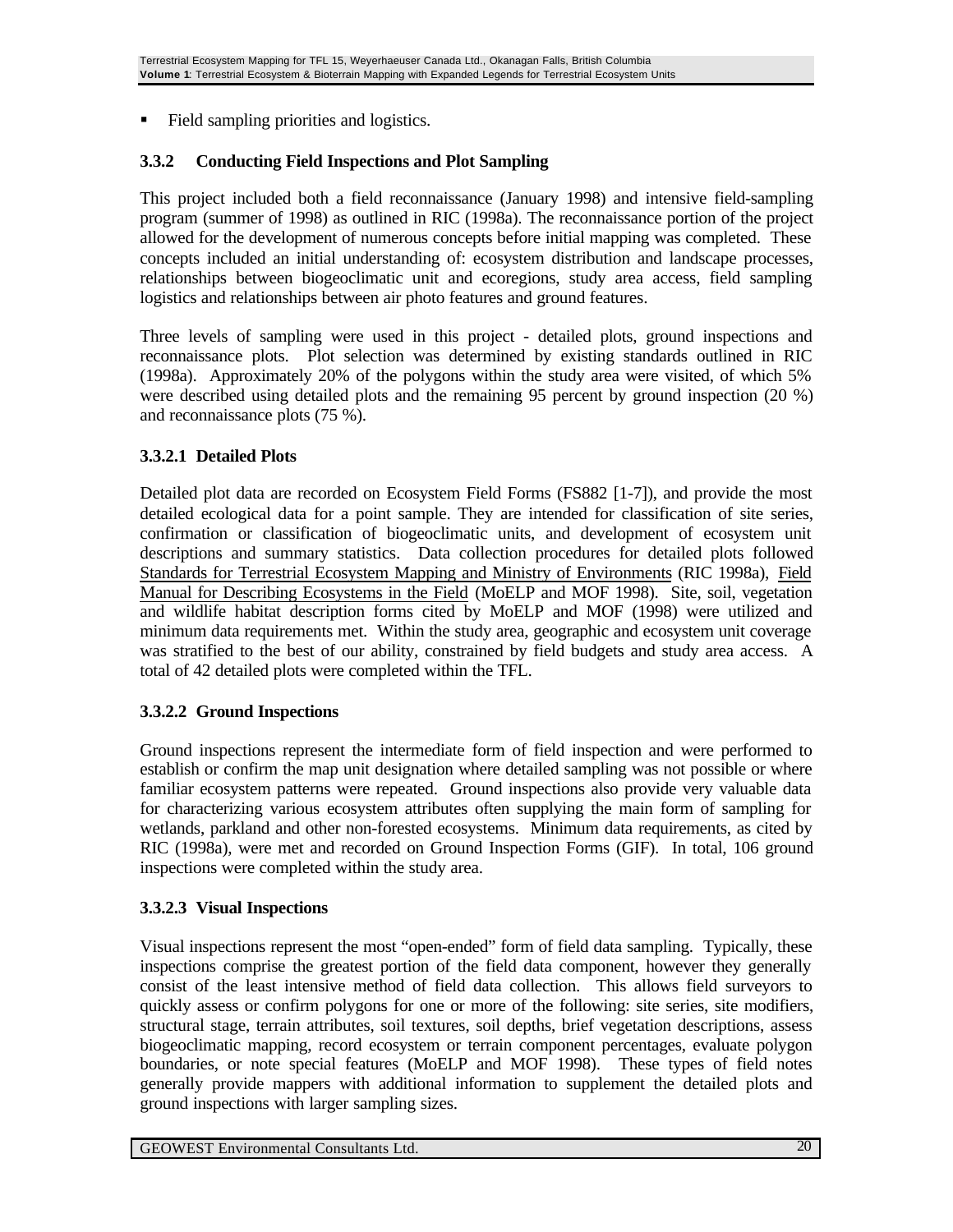Visual inspections allow surveyors to quickly assess large areas of terrain and can be conducted on the ground, from the air, or from viewscapes. However, emphasis was placed on making inspections on the ground to improve data reliability. In total 429 visual inspections were performed within the boundaries of TFL15.

### **3.4 Data Synthesis and Analysis**

Appropriate data management software and / or standards were secured in order to maintain data compatibility and data quality with Weyerhaeuser and British Columbia government standards. Detailed plot forms were computer coded in VENUS 3.0 format while Ground Inspection Forms were coded in GRAVITI format. Data from the Visual Inspections were entered in a MS Excel spreadsheet.

Data from VENUS and GRAVITI was then summarized into vegetation and environmental tables for classification and review purposes.

### **3.5 Final Mapping**

Final mapping for this project can be separated into bioterrain and ecosystem mapping phases.

#### **3.5.1 Final Bioterrain Mapping**

Bioterrain maps are a primary component of ecological maps. Procedures are based largely on the terrain and soil mapping standards of Ryder (1994) and RIC (1998a). Final bioterrain mapping provides a thematic base product through which most of the earth's parameters influencing ecological diversity across a landscape are captured. Mapping was completed on aerial photos using polygons coincidental to those of the ecosystem map. Information was legibly hand-drafted on aerial photos and included terrain texture, surficial materials and soil drainage as well as other applicable bioterrain enhancement symbology.

#### **3.5.2 Final Ecosystem Unit Mapping**

Biogeoclimatic lines developed during the pretyping phase of this project were refined and ecosection lines finalized during this stage. Final labelling of ecosystem unit polygons was completed through the evaluation of polygons on the photos (including the bioterrain information), field data, forest cover maps and working legends. Each ecosystem polygon may contain up to three ecosystem units with the percentage of each component within the polygon being estimated. Most of the forested site series were identified by site descriptions outlined within Lloyd et al. (1990). Unclassified site series were identified and developed in conjunction with Dennis Lloyd (MOF, Kamloops Regional Ecologist) and provincial correlators (Carmen Cadrin etc.) in Victoria.

The symbology used in the final ecosystem mapping stage followed the standards listed in RIC (1998a). Ecosection and biogeoclimatic polygons were labelled according to the ecosection and biogeoclimatic units they represent (see Figures 3 and 4).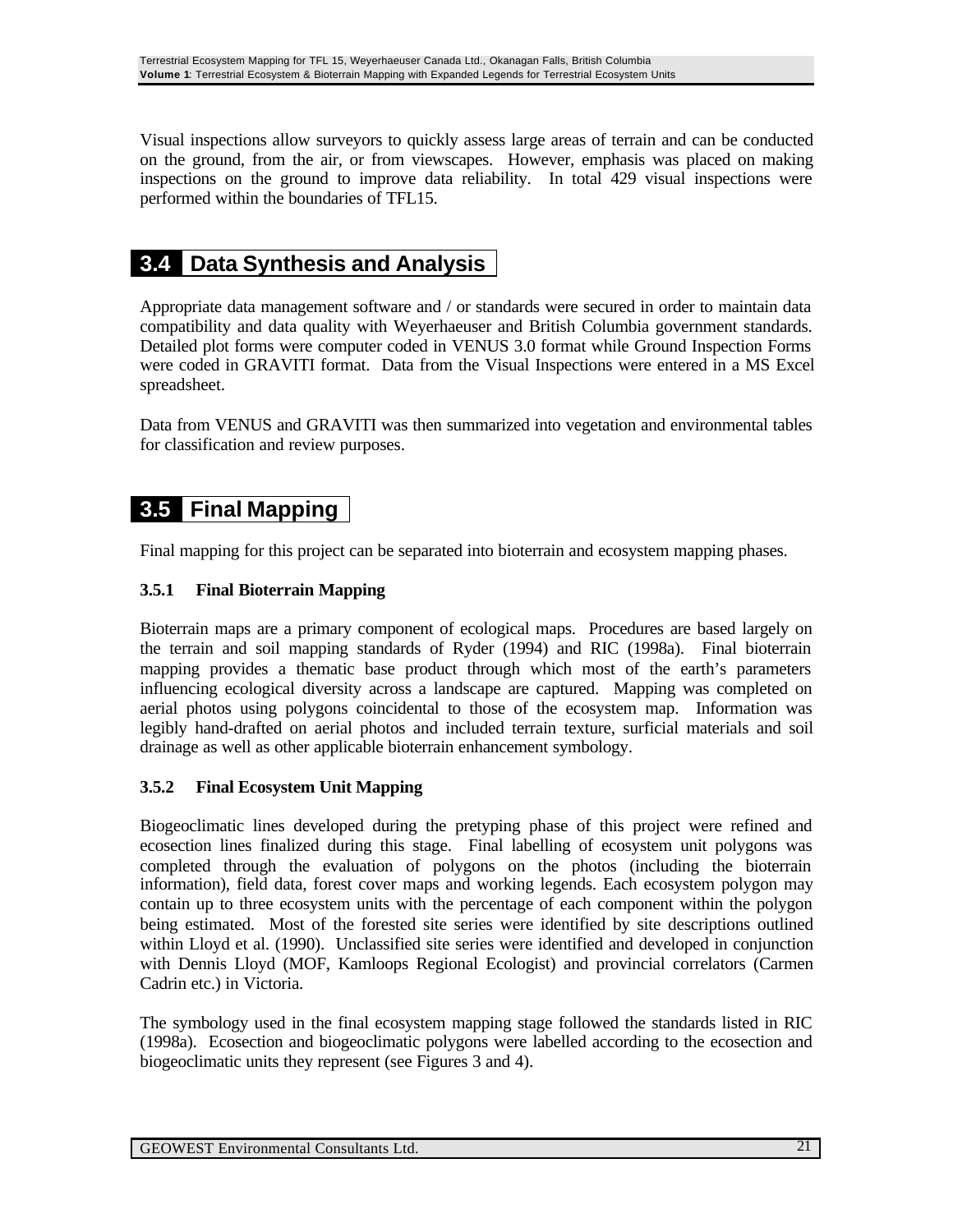Within ecosection and biogeoclimatic units, the ecosection mapping approach recognizes ecosystem units. The ecosystem unit symbol used in this project includes site series, site modifiers, and structural stage (see Figure 5).



**Figure 3.** Symbology for Ecosystem and Biogeoclimatic Units (adapted from RIC 1995)



**Figure 4.** Symbology for Biogeoclimatic Units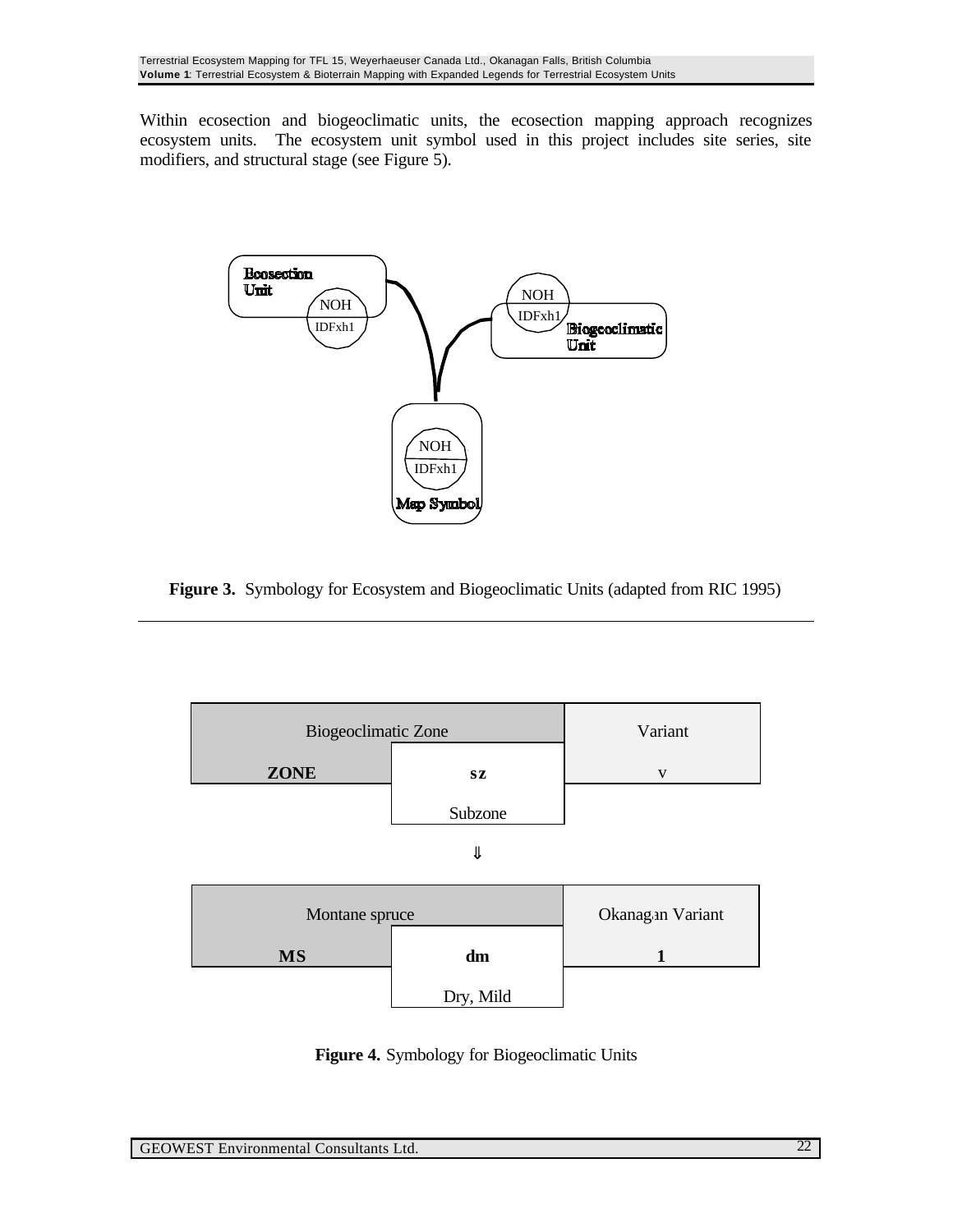

\*No structural stage modifiers have been mapped for structural stages 4,5,6, and 7 within TFL 15 TEM project

#### **Figure 5.** Symbology for Ecosystem Units

#### **3.5.3 Final Digital Mapping**

Ecosystem unit polygons were captured digitally using Bentley Systems MicroStation 95 software. 1:20 000 scale TRIM digital base files obtained from Weyerhaeuser Canada Ltd. were utilized for georeferencing during digitizing of polygons. The study area is encompassed within 10 separate TRIM bases (93E003, 4, 13-15, 23-25, 33-35). Ecosystem unit polygons on each TRIM base were digitized separately and edge-matched in IGDS format. Ecosection units and biogeoclimatic units were also digitized separately and merged into coverages to facilitate assignment of different line symbology on final map products.

Files in IGDS format were then exported to ARC/INFO, cleaned and linked to database attributes. Map legends were then incorporated and final map products produced. Coverage files were then created in .E00 format for delivery to clients.

#### **3.5.4 Map Legend**

The final Terrestrial Ecosystem Map legend provides a summarized and abbreviated description of all map unit components and map symbols, together with other supporting information including survey objectives, survey intensity, location, field sampling, other data sources, air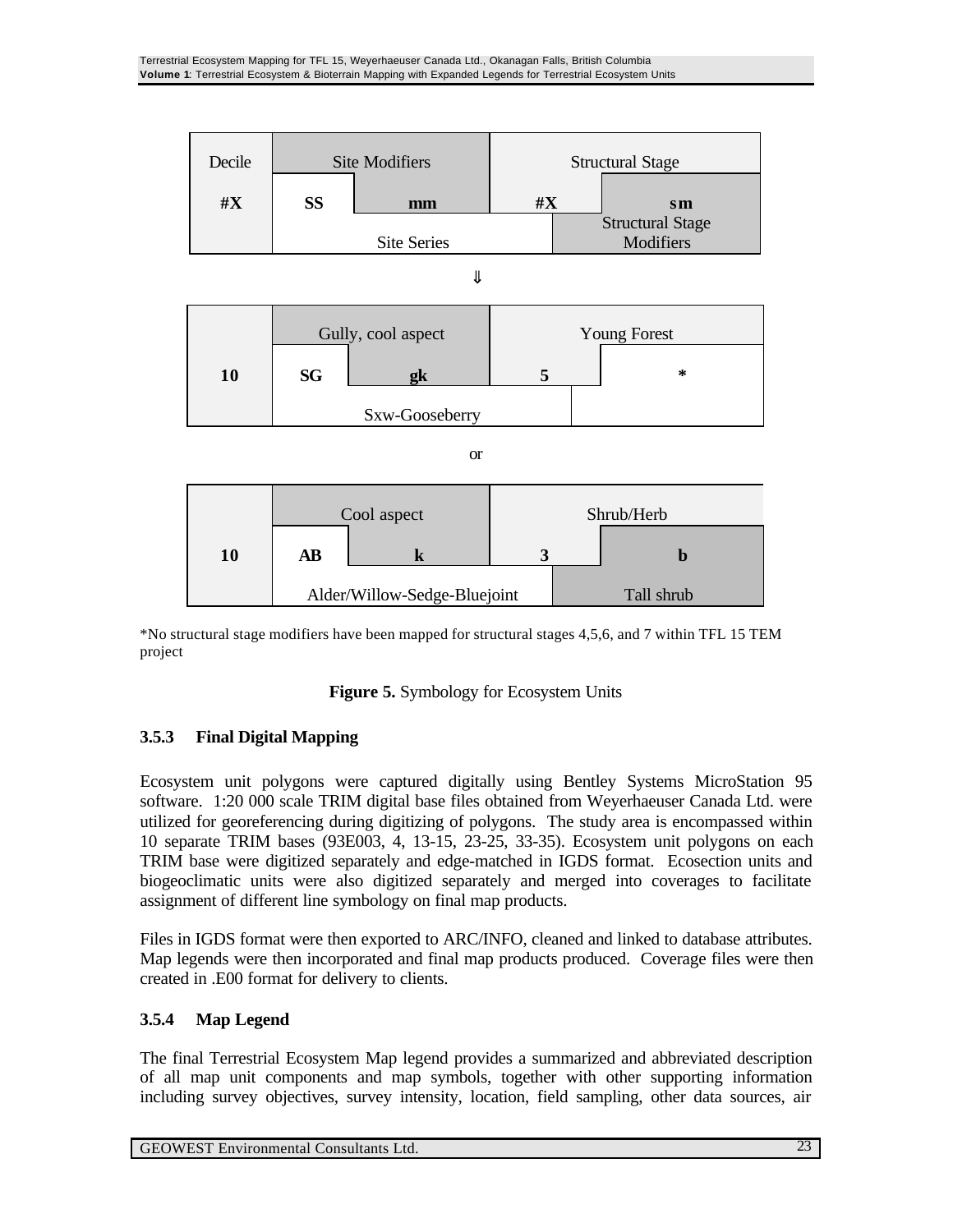photography, and map credits. Legend formats that have been provided by RIC (1998a) and Mitchell et al. (1989) were consulted as required.

#### **3.5.5 Polygon Database Development**

RIC (1998a) identifies the greatest value of ecosystem classification and mapping to be the provision of interpretations for a variety of disciplines, including wildlife habitat capability and habitat management as is proposed for this project. Polygon attributes form the basis for ecosystem and interpretive maps and include all data recorded for each polygon in the map database. Traditional examples of polygon attribute data include polygon number, site series, moisture regime, and genetic material, however wildlife habitat availability and use may also be included in Terrestrial Ecosystem Mapping (TEM) databases. Core polygon attributes required for baseline ecosystem maps have been described by RIC (1998b).

Two polygon databases were developed for this project: database for terrestrial ecosystem polygon data and database for bioterrain polygon data. These two databases were eventually combined into one database for the final submission.

### **3.6 Wildlife Habitat Evaluation**

*Wildlife habitat evaluation* is the process of assigning value to defined geographic areas based on the occurrence, either actual or potential, of particular wildlife species or populations. Since vegetation cover type is actually an expression of a variety of biophysical conditions such as soil moisture, aspect, and relief, it generally offers a current and valid prediction of habitat for many terrestrial wildlife species, at least at broad scales. Thus, the TEM product provides a sound base from which to predict wildlife habitat values. Wildlife habitat evaluation was completed as an interpretive product of TEM for five species in TFL 15: white-headed woodpecker (*Picoides albolarvatus*), Williamson's sapsucker (*Sphyrapicus thyroideus thyroideus*), Canada lynx (*Lynx canadensis*), mule deer (*Odocoileus hemionus*), and elk (*Cervus elaphus*).

The British Columbia Ministry of Environment, Lands and Parks has developed and standardized methods for rating habitat suitability in the province (RIC 1999, and earlier versions). Habitat *suitability* is used to identify the current ability of an ecosystem unit to provide a given wildlife species with its life requisites, or the environmental conditions needed for cover, food, and space. The provincial standards and procedures described in RIC (1999 and earlier versions) provide key criteria with which the reader must be familiar in order to fully comprehend the habitat ratings and assessments completed for this project. These methods, as applied to TFL 15, are also further detailed in the accompanying report, *Terrestrial Ecosystem Mapping with Wildlife Interpretations for Weyerhaeuser TFL 15: Volume 2 - Wildlife Habitat Suitability Models* (Saxena and Bilyk 2000 in prep.), but can be summarized here as follows.

The habitat requirements of a species vary seasonally depending on sex, age, and reproductive status. Some habitat components, such as vegetation or snow cover, undergo dramatic seasonal fluctuations or gradual successional changes that influence the suitability of a particular area. Therefore, before accurate ratings of habitat suitability could be determined for individual species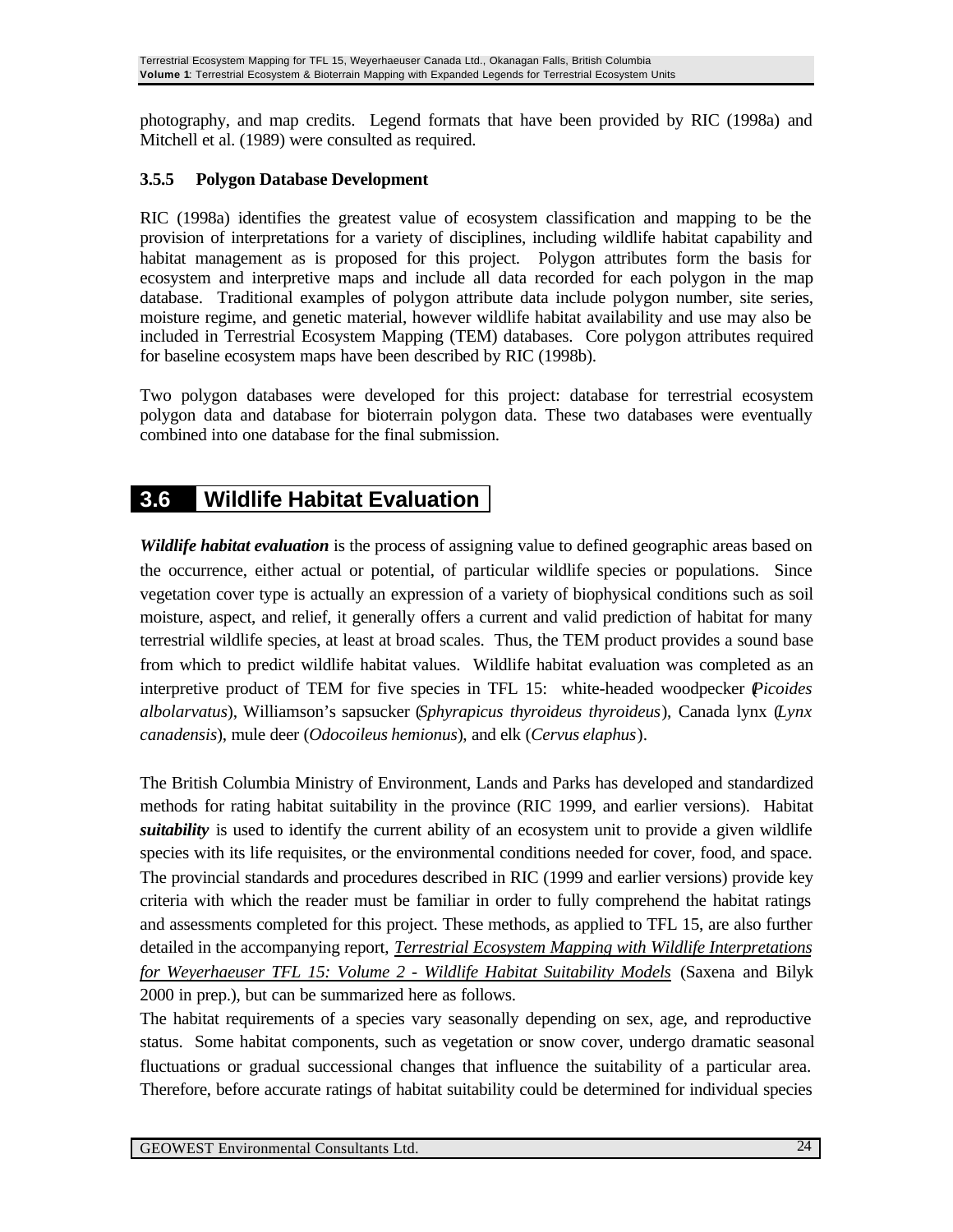in TFL 15, an adequate information base of their habitat needs and the factors influencing these needs was first required. Given this prerequisite, the following steps were completed for each species habitat model:

- 1. Developed species habitat profile.
- 2. Assigned preliminary habitat ratings based on the species habitat profile.
- 3. Field truthed preliminary ratings.
- 4. Refined habitat ratings based on field work and any additional information.
- 5. Refined the species habitat profile, as required.

The species habitat profile was essentially a written description of the model for each species. It presented the ecology and life requisites for the species, along with assumptions used in assigning habitat suitability ratings. Preliminary habitat suitability ratings for each species were hypothesized ratings based on the habitat relationships described in the species profile. Preliminary and final ratings were assigned using the criteria described in RIC (1999 and earlier versions) and in Saxena and Bilyk (2000, in prep). The primary features of the RIC-approved process of habitat suitability rating are:

- 1. Ratings for each species were always provided for a combination of a particular life requisite in a particular season of use (for example, feeding winter or reproducing spring);
- 2. Habitats were always rated against a provincial benchmark, which was defined as the best habitat for that species' life requisite/season in the province; and
- 3. Ratings were provided for every ecosystem unit mapped in the TFL (i.e., every site series-modifier-structural stage combination).

Because the knowledge of various species and their habitat uses vary considerably, there was a need for different rating schemes. Thus, the wildlife suitability rating scheme implemented for each species considered whether the known information on the species' life requisites was detailed, intermediate, or limited (Table 4, RIC 1999).

| Table 4: Habitat Suitability Rating Schemes for Three Levels of<br>Knowledge About a Species' Habitat Use |                                                       |                                          |          |                                            |                        |      |
|-----------------------------------------------------------------------------------------------------------|-------------------------------------------------------|------------------------------------------|----------|--------------------------------------------|------------------------|------|
| % of Provincial                                                                                           | <b>Substantial Knowledge of</b><br><b>Habitat Use</b> | Intermediate Knowledge<br>of Habitat Use |          | <b>Limited Knowledge of Habitat</b><br>Use |                        |      |
| Best                                                                                                      | Rating                                                | Code                                     | Rating   | Code                                       | Rating                 | Code |
| $>76 - 100 \%$                                                                                            | High                                                  |                                          | High     | H                                          |                        |      |
| $>51 - 76$ %                                                                                              | Moderately High                                       | 2                                        | Moderate | М                                          | <b>Habitat Useable</b> | U    |
| $>26 - 50$ %                                                                                              | Moderate                                              | 3                                        |          |                                            |                        |      |
| $>6 - 25\%$                                                                                               | Low                                                   | 4                                        | Low      |                                            |                        |      |
| $>1 - 5%$                                                                                                 | Very Low                                              | 5                                        |          |                                            | Likely No Value        | Χ    |
| $0\%$                                                                                                     | Nil                                                   | 6                                        | Nil      | N                                          |                        |      |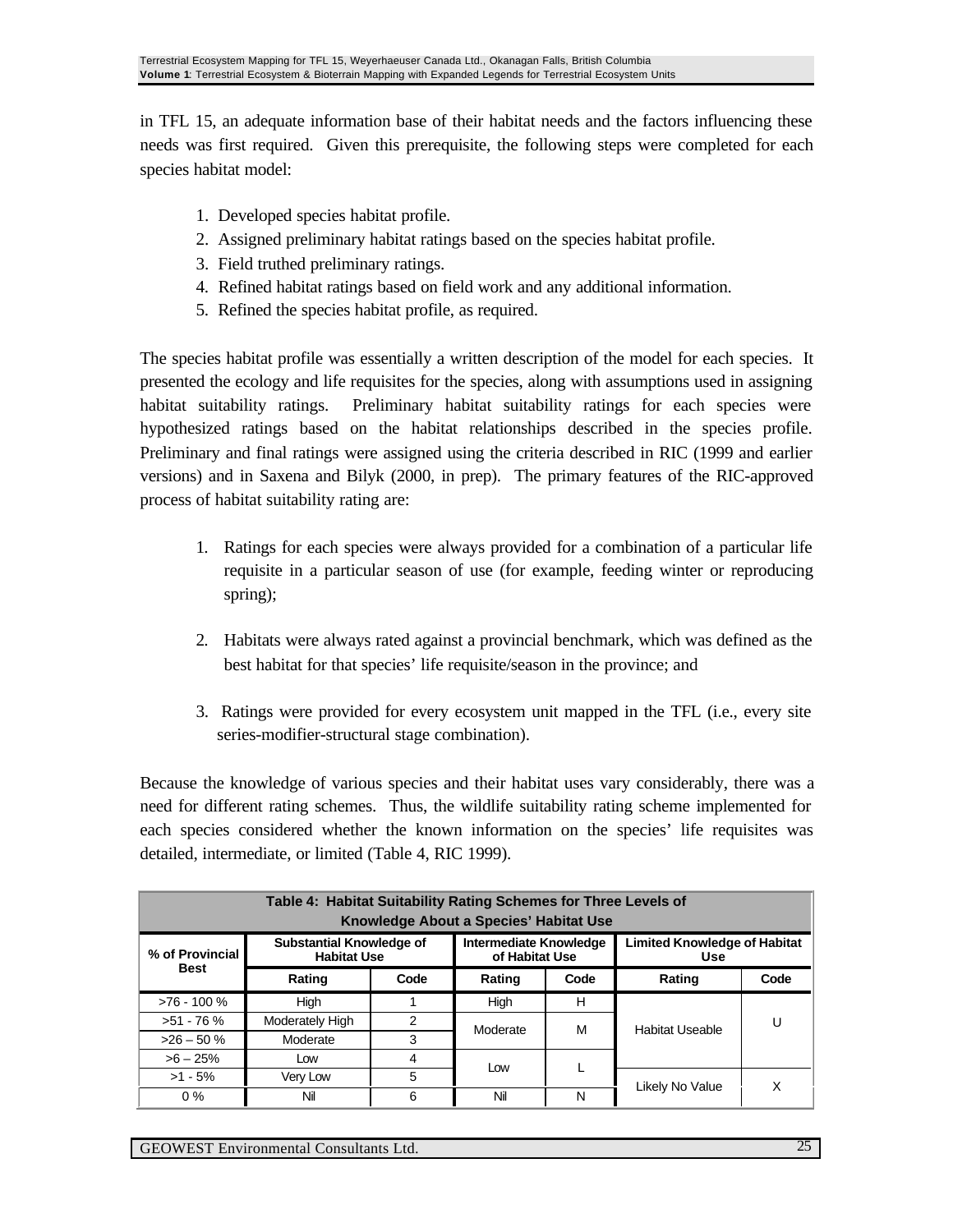Of the five species for which habitat suitability was evaluated in TFL 15, two (elk and mule deer) were evaluated using a detailed six-class rating scheme, while the other three (lynx, white-headed woodpecker, and Williamson's sapsucker) were evaluated using a broader four-class rating scheme.

### **3.7 Quality Control and Correlation**

Quality control during this project was ensured by strict adherence to the Terrestrial Ecosystem Mapping standards outlined in RIC (1998a) and by the frequent communication that existed between *GEOWEST* and personnel from Ministry of Environment, Lands and Parks, and Ministry of Forests. The Project Managers and senior mapping personnel on behalf of Geowest Environmental Consultants Ltd. were responsible for ensuring quality control, correlation, and reliability of all products. Consistent mapping methodologies and high quality standards are considered imperative if the TEM product is to function as a basis on which to design wildlife habitat treatment procedures. Thus, the Project Managers reviewed and evaluated all products during their development. Constant communication with the Ministry of Environment and Ministry of Forests personnel at regional and provincial levels also ensured a quality product.

Formal submission of project materials to provincial correlators occurred at the following stages:

- bioterrain pre-typing
- parkland boundaries
- field sampling strategy
- field data forms and audit of field data collection methods
- new site series development and comparison of these to existing site series
- data analysis (site series classification)
- biogeoclimatic boundaries
- final bioterrain mapping
- preliminary ecosystem mapping
- final ecosystem mapping
- final expanded legend/report
- final polygon databases
- digital map files
- map legends, expanded legends, and report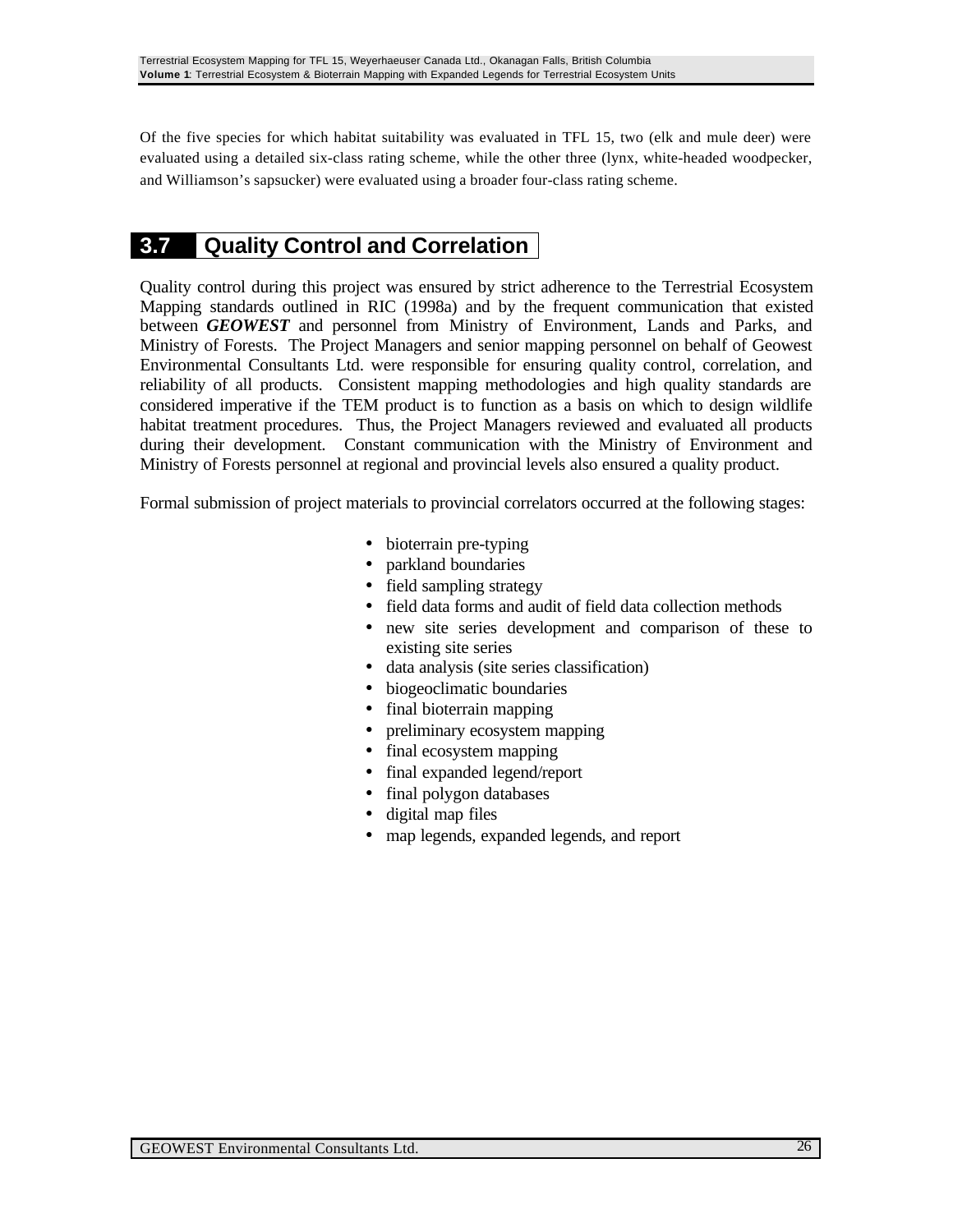# **4.0 TERRESTRIAL ECOSYSTEM MAPPING RESULTS**

## **4.1 Biogeoclimatic Units**

The following biogeoclimatic subzone variants were mapped within the TFL:

| PPxh1           | Okanagan Very Dry Hot Ponderosa Pine Variant                               |
|-----------------|----------------------------------------------------------------------------|
| <b>IDFxh1</b>   | Okanagan Very Dry Hot Interior Douglas-fir Variant                         |
| <b>IDFdm1</b>   | Kettle Dry Mild Interior Douglas-fir Variant                               |
| MSdm1           | <b>Okanagan Dry Mild Montane Spruce Variant</b>                            |
| <b>ESSFdc1</b>  | Okanagan Dry Cold Engelmann Spruce–Subalpine Fir Variant                   |
| <b>ESSFdcu</b>  | Okanagan Dry Cold Engelmann Spruce–Subalpine Fir Upper Elevational Variant |
| <b>ESSFdcp1</b> | Okanagan Dry Cold Engelmann Spruce–Subalpine Fir Parkland Variant          |

### **4.2 Ecosections**

The following ecosections were mapped within the TFL:

| <b>NOH</b> | Northern Okanagan Highland     |
|------------|--------------------------------|
| <b>SOB</b> | <b>Southern Okanagan Basin</b> |

## **4.3 Ecosystem Units**

The following ecosystem units were mapped within the TFL (Tables 5 - 11):

|                                               | Table 5: Ecosystem Units in the Okanagan Very Dry Hot Ponderosa Pine Variant (PPxh1) |                                             |                                    |                                                                 |                                             |                                               |  |
|-----------------------------------------------|--------------------------------------------------------------------------------------|---------------------------------------------|------------------------------------|-----------------------------------------------------------------|---------------------------------------------|-----------------------------------------------|--|
| <b>Site</b><br><b>Series</b><br><b>Symbol</b> | <b>Site</b><br><b>Series</b><br><b>Number</b>                                        | <b>Site Series Name</b>                     | <b>Assumed</b><br><b>Modifiers</b> | <b>Typical Situation</b>                                        | <b>Typical</b><br><b>Moisture</b><br>Regime | <b>Mapped</b><br><b>Modifiers</b>             |  |
| <b>SB</b>                                     | 00                                                                                   | Selaginella-Bluebunch<br>wheatgrass         | j, m, s                            | gentle upper slope, shallow, medium-<br>textured soil           | very<br>xeric-<br>xeric                     | h, k, q, r, v, w,<br>z                        |  |
| PT                                            | 02                                                                                   | Py-Red three-awn                            | d,c,w                              | significant slope, warm aspect; deep,<br>coarse-textured soil   | very xeric<br>-subxeric                     | h, j, k, n, r, s, v,<br>z                     |  |
| SW                                            | 03                                                                                   | Big sage-Bluebunch<br>wheatgrass-Balsamroot | d,j,m                              | gentle slope; deep, medium-textured soil                        | subxeric                                    | c, h, k, r, s, t, w,<br>Z                     |  |
| PC                                            | 04                                                                                   | Py-Bluebunch wheatgrass-<br>Cheatgrass      | d,j,m                              | gentle slope; deep, medium-textured soil                        | subxeric-<br>mesic                          | c, h, k, n, q, r, s,<br>$t$ , $v$ , $w$ , $z$ |  |
| <b>PW</b>                                     | 01                                                                                   | Py-Bluebunch wheatgrass-<br>Idaho fescue    | d,j,m                              | gentle slope; deep, medium-textured soil                        | mesic                                       | c, g, h, k, n, q, s<br>,t,w                   |  |
| PF                                            | 05                                                                                   | Py-Bluebunch wheatgrass-<br>Rough fescue    | d,j,m                              | gentle slope; deep, medium-textured soil                        | mesic                                       | k,s                                           |  |
| SP                                            | 06                                                                                   | FdPy-Snowberry-Pinegrass                    | d,j,m                              | gentle, moisture receiving sites; deep,<br>medium-textured soil | subhygric                                   | a,g,k,s,t,w                                   |  |
| DS                                            | 07                                                                                   | FdPy-Snowberry-Spirea                       | d,j,m                              | gentle slope; moist, rich sites; deep,<br>medium-textured soil  | subhygric                                   | k                                             |  |
| DM                                            | 08                                                                                   | Fd-Water birch-Douglas maple                | d,m                                | level slope; moist, rich sites; deep,<br>medium-textured soil   | subhygric<br>-hygric                        |                                               |  |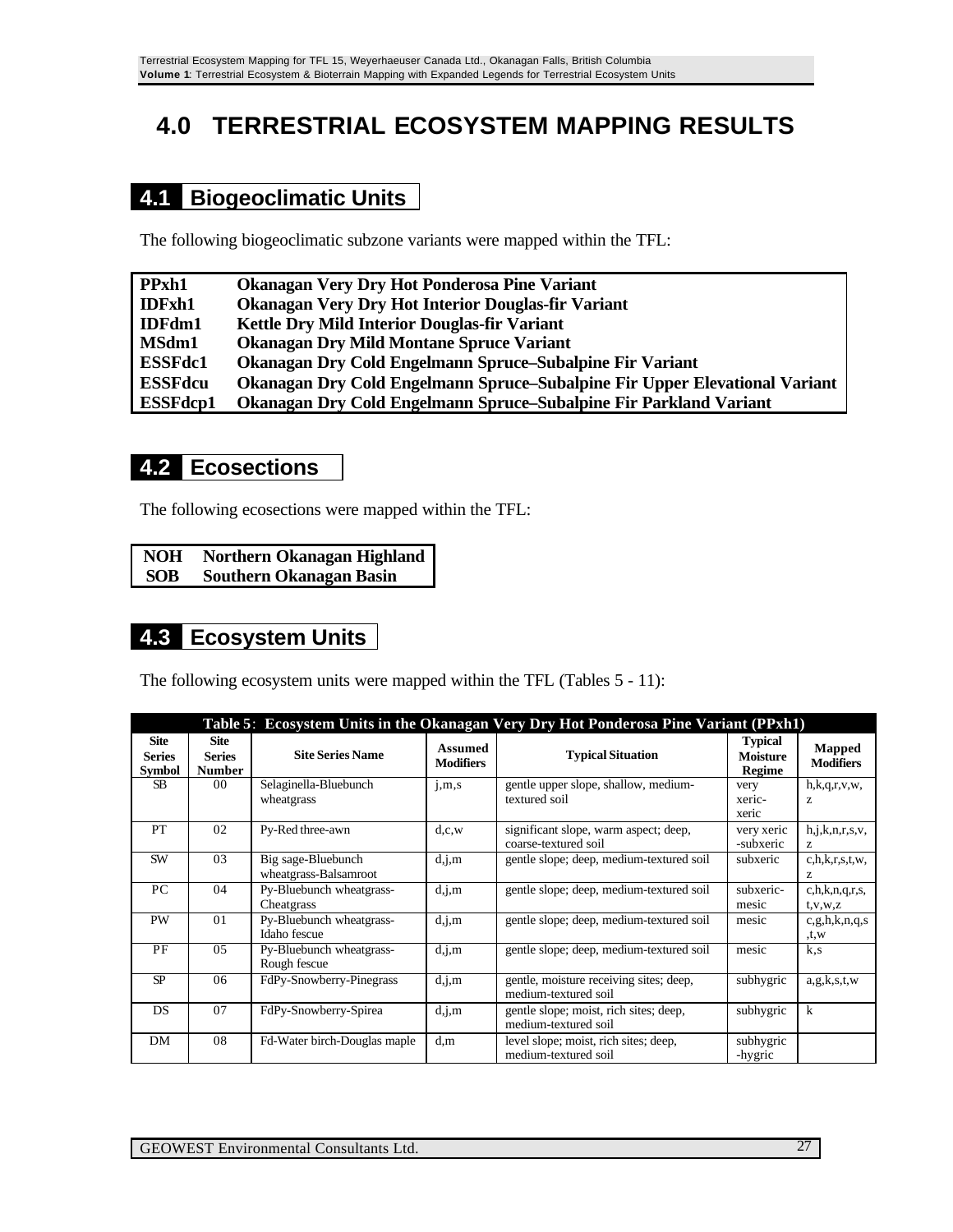| Table 6: Ecosystem Units in the Okanagan Very Dry Hot Interior Douglas-fir Variant (IDFxh1) |                                               |                                                 |                                    |                                                                                    |                                                    |                                   |  |
|---------------------------------------------------------------------------------------------|-----------------------------------------------|-------------------------------------------------|------------------------------------|------------------------------------------------------------------------------------|----------------------------------------------------|-----------------------------------|--|
| <b>Site</b><br><b>Series</b><br><b>Symbol</b>                                               | <b>Site</b><br><b>Series</b><br><b>Number</b> | <b>Site Series Name</b>                         | <b>Assumed</b><br><b>Modifiers</b> | <b>Typical Situation</b>                                                           | <b>Typical</b><br><b>Moisture</b><br><b>Regime</b> | <b>Mapped</b><br><b>Modifiers</b> |  |
| AS                                                                                          | 00                                            | Antelope brush-Selaginella                      | j, m, s                            | gentle slope, crest position; shallow,<br>medium-textured soil                     | xeric-very<br>xeric                                | h,k,w,z                           |  |
| <b>WA</b>                                                                                   | 92                                            | Big sage-Bluebunch<br>wheatgrass-Balsamroot     | d,m,w                              | significant slope, warm aspect; deep,<br>medium-textured soil                      | xeric<br>-submesic                                 | k, s                              |  |
| <b>WB</b>                                                                                   | 93                                            | Bluebunch wheatgrass-<br>Balsamroot             | d,m,w                              | significant slope, warm aspect; deep,<br>medium-textured soil                      | subxeric<br>-submesic                              | c,h,j,k,s                         |  |
| <b>SF</b>                                                                                   | 94                                            | Big sage-Bluebunch<br>wheatgrass-Idaho fescue   | d,j,m                              | gentle slope; deep, medium-textured soil                                           | submesic<br>-mesic                                 | $g_{,S,W}$                        |  |
| <b>FW</b>                                                                                   | 91                                            | Fescue-Bluebunch wheatgrass                     | d,j,m                              | gentle slope; deep, medium-textured soil                                           | submesic<br>-mesic                                 | c,h,k,s,w                         |  |
| <b>BN</b>                                                                                   | 96                                            | Kentucky bluegrass-Stiff<br>needlegrass         | d,j,m                              | gentle, lower slope position; deep,<br>medium-textured soil                        | subhygric                                          | W                                 |  |
| $\overline{PB}$                                                                             | $\overline{02}$                               | FdPy-Bluebunch wheatgrass-<br><b>Balsamroot</b> | s,w                                | significant slope, warm aspect; shallow<br>soil                                    | xeric                                              | h,j,k,v,z                         |  |
| $\overline{DW}$                                                                             | $\overline{03}$                               | FdPy-Bluebunch wheatgrass-<br>Pinegrass         | d,m,w                              | significant slope, warm aspect; deep,<br>medium-textured soil                      | xeric<br>-subxeric                                 | c.g,h,j,k,r,<br>S, V              |  |
| $\overline{SP}$                                                                             | 04                                            | FdPy-Snowbrush-Pinegrass                        | d,j,m                              | gentle slope; deep, medium-textured soil                                           | subxeric<br>-submesic                              | c.g,h,k,n,q<br>s,t,v,w            |  |
| DP                                                                                          | $\overline{01}$                               | FdPy-Pinegrass                                  | d,j,m                              | gentle slope; deep, medium-textured soil                                           | mesic                                              | c.g,h,k,n,s,<br>W                 |  |
| PF                                                                                          | 05                                            | FdPy-Pinegrass-Idaho fescue                     | d,j,m                              | gentle slope; deep, medium-textured soil                                           | mesic                                              | h,k,s,w                           |  |
| DF                                                                                          | 06                                            | FdPy-Spirea-Feathermoss                         | d,j,m                              | gentle slope; moist receiving sites; deep,<br>medium-textured soil                 | subhygric                                          | g,k,s,w                           |  |
| DS                                                                                          | 07                                            | FdPy-Snowberry-Spirea                           | d,j,m                              | gentle slope; moist receiving sites deep,<br>medium-textured soil                  | subhygric                                          | g                                 |  |
| SD                                                                                          | $\overline{08}$                               | SxwFd-Douglas maple-<br>Dogwood                 | i,m                                | gentle slope to level sites; moist, medium-<br>textured soil                       | subhygric                                          | a,g,k,n,t,w                       |  |
| AB                                                                                          | 00                                            | Alder-Sedge                                     | $\overline{d}$ , j, m              | gentle, level fluvial sites with associated<br>seepage; deep, medium-textured soil | hygric                                             |                                   |  |
| <b>WS</b>                                                                                   | 09                                            | Willow-Sedge                                    | d,j,m                              | depressional, mineral wetland; deep,<br>medium-textured soil                       | hygric-<br>subhydric                               | p                                 |  |
| CT                                                                                          | 00                                            | Cattail Marsh                                   | d,j,m                              | level sites; deep, medium-textured soil                                            | hydric-<br>subhydric                               |                                   |  |

| Table 7: Ecosystem Units in the Kettle Dry Mild Interior Douglas-fir Variant (IDFdm1) |                                               |                                         |                             |                                                                                    |                                             |                                   |  |
|---------------------------------------------------------------------------------------|-----------------------------------------------|-----------------------------------------|-----------------------------|------------------------------------------------------------------------------------|---------------------------------------------|-----------------------------------|--|
| <b>Site</b><br><b>Series</b><br><b>Symbol</b>                                         | <b>Site</b><br><b>Series</b><br><b>Number</b> | <b>Site Series Name</b>                 | Assumed<br><b>Modifiers</b> | <b>Typical Situation</b>                                                           | <b>Typical</b><br><b>Moisture</b><br>Regime | <b>Mapped</b><br><b>Modifiers</b> |  |
| PI                                                                                    | 00 <sup>°</sup>                               | Penstemon-Juniper                       | j, m, s                     | gentle, upper slopes, medium-textured<br>shallow soil                              | very xeric-<br>xeric                        | h, k, r, v, w                     |  |
| WJ                                                                                    | 02                                            | Bluebunch wheatgrass-<br>Junegrass      | d,m,w                       | significant slope, warm aspect; deep,<br>medium-textured soil                      | xeric<br>-subxeric                          | g,h,j,k,r,s                       |  |
| <b>DW</b>                                                                             | 03                                            | FdPy-Bluebunch wheatgrass-<br>Pinegrass | d,m,w                       | significant slope, warm aspect; deep,<br>medium-textured soil                      | xeric<br>-subxeric                          | c, g, h, j, k, n,<br>r,s          |  |
| DP                                                                                    | 04                                            | Fd-Pinegrass-Kinnikinnick               | d,j,m                       | gentle slope; deep, medium-textured soil                                           | subxeric<br>-submesic                       | c, h, k, n, q, r<br>s,t,v,w       |  |
| DT                                                                                    | 0 <sub>1</sub>                                | FdPl-Pinegrass-Twinflower               | d,j,m                       | gentle slope; deep, medium-textured soil                                           | submesic<br>-mesic                          | c.g,h,k,n,s,<br>t, w              |  |
| SP                                                                                    | 05                                            | FdLw-Spruce-Pinegrass                   | d,j,m                       | gentle slope; deep, medium-textured soil                                           | mesic<br>-subhygric                         | c, g, h, k, n, s,<br>t, w         |  |
| SD                                                                                    | 06                                            | SxwFd-Dogwood-Gooseberry                | d,j,m                       | gentle lower slope, receiving sites; deep,<br>medium-textured soil                 | subhygric                                   | a,c,g,h,k,n,                      |  |
| <b>SH</b>                                                                             | 07                                            | Sxw-Horsetail                           |                             | gentle lower slope, receiving sites                                                | subhygric-<br>hygric                        | g,p                               |  |
| AB                                                                                    | 0 <sub>0</sub>                                | Alder/Willow-Sedge-Bluejoint            | d,j,m                       | gentle, level fluvial sites with associated<br>seepage; deep, medium-textured soil | hygric                                      | $\mathbf{k}$                      |  |
| <b>SM</b>                                                                             | 0 <sub>0</sub>                                | Sedge wet meadow                        | a,d,j,m                     | level fluvial sites with associated seepage;<br>deep, medium-textured soil         | subhydric-<br>hygric                        | $g_{,W}$                          |  |
| <b>SE</b>                                                                             | $00\,$                                        | Sedge fen                               | p                           | level sites; organic soil                                                          | hydric-<br>subhydric                        |                                   |  |
| CT                                                                                    | 00                                            | Cattail Marsh                           | d,j,m                       | level sites; deep, medium-textured soil                                            | hydric                                      |                                   |  |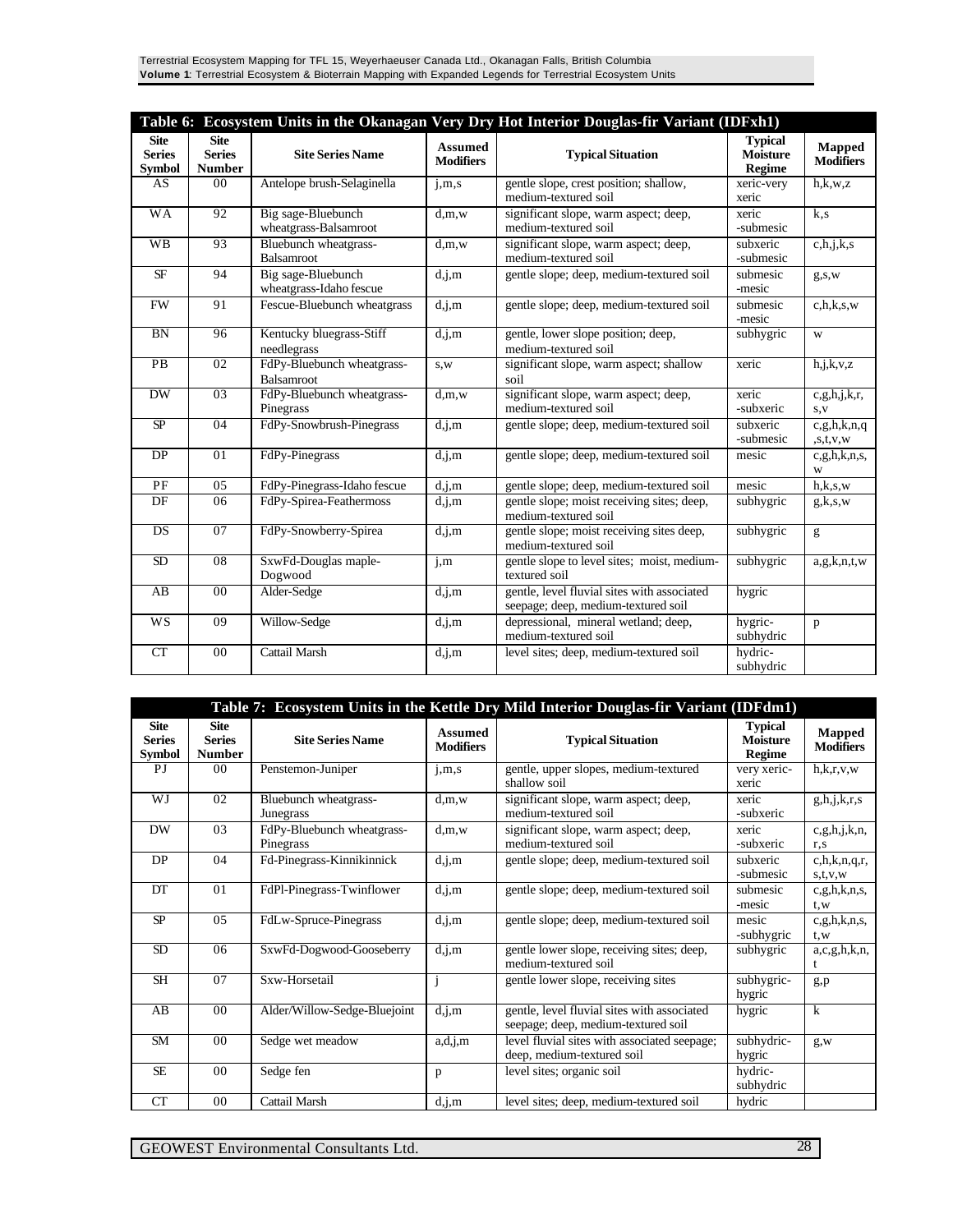| Terrestrial Ecosystem Mapping for TFL 15, Weyerhaeuser Canada Ltd., Okanagan Falls, British Columbia       |  |
|------------------------------------------------------------------------------------------------------------|--|
| Volume 1: Terrestrial Ecosystem & Bioterrain Mapping with Expanded Legends for Terrestrial Ecosystem Units |  |

| Table 8: Ecosystem Units in the Okanagan Dry Mild Montane Spruce Variant (MSdm1) |                                               |                                   |                                    |                                                                                    |                                                    |                             |  |
|----------------------------------------------------------------------------------|-----------------------------------------------|-----------------------------------|------------------------------------|------------------------------------------------------------------------------------|----------------------------------------------------|-----------------------------|--|
| <b>Site</b><br><b>Series</b><br><b>Symbol</b>                                    | <b>Site</b><br><b>Series</b><br><b>Number</b> | <b>Site Series Name</b>           | <b>Assumed</b><br><b>Modifiers</b> | <b>Typical Situation</b>                                                           | <b>Typical</b><br><b>Moisture</b><br><b>Regime</b> | Mapped<br><b>Modifiers</b>  |  |
| SP                                                                               | 02                                            | Fd-Big sage-Pinegrass             | j,r,s                              | gentle slope; crest position; shallow soil                                         | very xeric                                         | d.k.w                       |  |
| <b>DP</b>                                                                        | $00*$                                         | Fd-Penstemon-Pinegrass            | j,r,s                              | gentle upper slope; crest position; shallow<br>soil                                | very xeric                                         | d,h,k,v,w                   |  |
| P <sub>J</sub>                                                                   | 0 <sub>0</sub>                                | Pl-Juniper-Pinegrass              | j, m, s                            | Gentle slope, crest position; shallow,<br>medium-textured soil                     | xeric<br>-subxeric                                 | h, k, q, r, w               |  |
| P <sub>G</sub>                                                                   | 03                                            | Pl-Grouseberry-Cladonia           | d,j,m                              | gentle slope; deep, medium-textured soil                                           | xeric<br>-subxeric                                 | c, h, k, n, r, s,<br>t,w,   |  |
| <b>PP</b>                                                                        | 04                                            | Pl-Pinegrass-Kinnikinnick         | d,j,m                              | gentle slope; deep, medium-textured soil                                           | subxeric<br>-submesic                              | c, h, k, n, q, r<br>s,t,v,w |  |
| <b>SF</b>                                                                        | 0 <sub>1</sub>                                | Sxw-Falsebox-Feathermoss          | d,j,m                              | gentle slope; deep, medium-textured soil                                           | mesic                                              | c.g,h,k,s,t,<br>W           |  |
| <b>ST</b>                                                                        | 0.5                                           | Sxw-Trapper's tea-<br>Grouseberry | d,j,m                              | gentle lower slope, receiving sites; deep,<br>medium-textured soil                 | subhygric                                          | a,c,g,h,k,n,<br>s,t,w       |  |
| SG                                                                               | 06                                            | Sxw-Gooseberry                    | d,j,m                              | gentle lower slope, receiving sites; deep,<br>medium-textured soil                 | subhygric<br>-hygric                               | a,c,g,h,k,t,<br>W           |  |
| <b>SH</b>                                                                        | 07                                            | Sxw-Trapper's tea-Horsetail       | d,j,m                              | gentle lower slope, receiving sites; deep,<br>medium-textured soil                 | hygric<br>-subhydric                               | a,p,t                       |  |
| AB                                                                               | 0 <sub>0</sub>                                | Alder/Willow-Sedge-Bluejoint      | d,j,m                              | gentle, level fluvial sites with associated<br>seepage; deep, medium-textured soil | hygric-<br>subhydric                               | a, g, k, w                  |  |
| <b>WS</b>                                                                        | 08                                            | Willow-Sedge                      | p                                  | organic wetland                                                                    | subhydric                                          | a                           |  |
| <b>SW</b>                                                                        | 00                                            | Sedge wetlands                    | p                                  | organic wetland                                                                    | subhydric-<br>hydric                               |                             |  |
| <b>SM</b>                                                                        | 0 <sub>0</sub>                                | Sedge wet meadow                  | d,j,m                              | deep, level, medium-textured soil                                                  | subhydric -<br>hydric                              |                             |  |

\* DP is the NELSON Field Guide's "02" unit

| Table 9: Ecosystem Units in the Okanagan Dry Cold Engelmann Spruce–Subalpine Fir Variant (ESSFdc1) |                                               |                               |                             |                                                                       |                                                    |                              |  |  |
|----------------------------------------------------------------------------------------------------|-----------------------------------------------|-------------------------------|-----------------------------|-----------------------------------------------------------------------|----------------------------------------------------|------------------------------|--|--|
| <b>Site</b><br><b>Series</b><br><b>Symbol</b>                                                      | <b>Site</b><br><b>Series</b><br><b>Number</b> | <b>Site Series Name</b>       | Assumed<br><b>Modifiers</b> | <b>Typical Situation</b>                                              | <b>Typical</b><br><b>Moisture</b><br><b>Regime</b> | Mapped<br><b>Modifiers</b>   |  |  |
| PI                                                                                                 | 00                                            | Pl-Juniper-Cladonia           | j,m,s                       | Gentle slope, crest position; shallow,<br>medium textured soil        | xeric-very<br>xeric                                | h.k.w                        |  |  |
| FP                                                                                                 | 02                                            | PISe-Pinegrass                | d,m,w                       | significant slope; warm aspect; deep,<br>medium-textured soil         | subxeric                                           | g,k,s                        |  |  |
| FG                                                                                                 | 03                                            | Bl-Grouseberry-Cladonia       | c,d                         | significant slope; deep, coarse-textured<br>soil                      | subxeric<br>-submesic                              | h, j, k, m,<br>r, s, v, w, z |  |  |
| <b>FR</b>                                                                                          | 01                                            | Bl-Rhododendron-Grouseberry   | d,j,m                       | gentle slope; deep, medium-textured soil                              | mesic                                              | c.g,h,k,s,w                  |  |  |
| <b>RV</b>                                                                                          | 04                                            | Bl-Rhododendron-Valerian      | d,j,m                       | gentle lower slope, receiving position;<br>deep, medium-textured soil | subhygric                                          |                              |  |  |
| FT                                                                                                 | 0.5                                           | Bl-Trapper's tea              | d,j,m                       | gentle lower slope, receiving position;<br>deep, medium-textured soil | subhygric                                          | a.g,h,k,w                    |  |  |
| <b>FH</b>                                                                                          | 06                                            | <b>Bl-Horsetail-Glow moss</b> | d,m                         | level, high water table; deep, medium-<br>textured mineral soil       | hygric                                             | g, p, s                      |  |  |
| <b>SM</b>                                                                                          | 0 <sub>0</sub>                                | Sedge wet meadow              | d,j,m                       | gentle slope; deep, medium-textured soil                              | hygric-<br>subhydric                               | a.k.w                        |  |  |
| <b>SS</b>                                                                                          | 07                                            | Sedge-Sphagnum                | <sub>n</sub>                | organic wetland                                                       | subhydric                                          |                              |  |  |
| <sub>CC</sub>                                                                                      | 00 <sup>2</sup>                               | Cottongrass-Clubrush          | $d_{1}$                     | deep, level morainal sites                                            | subhydric-<br>hydric                               | p                            |  |  |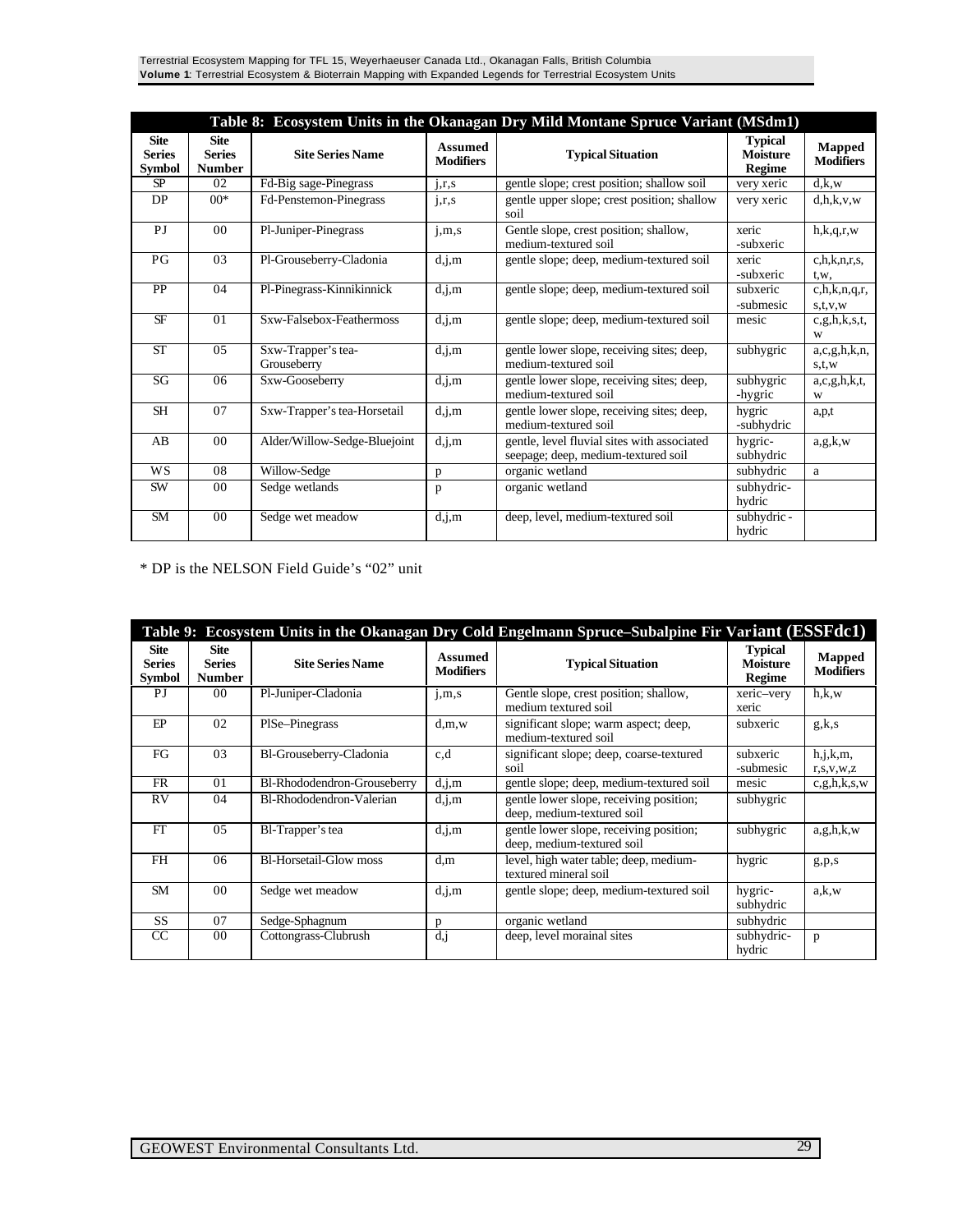Terrestrial Ecosystem Mapping for TFL 15, Weyerhaeuser Canada Ltd., Okanagan Falls, British Columbia **Volume 1**: Terrestrial Ecosystem & Bioterrain Mapping with Expanded Legends for Terrestrial Ecosystem Units

|                                               |                                               |                                             |                             | Table 10: Ecosystem Units in the Okanagan Dry Cold<br>Engelmann Spruce-Subalpine Fir Upper Elevational Variant (ESSFdcu) |                                                    |                                   |
|-----------------------------------------------|-----------------------------------------------|---------------------------------------------|-----------------------------|--------------------------------------------------------------------------------------------------------------------------|----------------------------------------------------|-----------------------------------|
| <b>Site</b><br><b>Series</b><br><b>Symbol</b> | <b>Site</b><br><b>Series</b><br><b>Number</b> | <b>Site Series Name</b>                     | Assumed<br><b>Modifiers</b> | <b>Typical Situation</b>                                                                                                 | <b>Typical</b><br><b>Moisture</b><br><b>Regime</b> | <b>Mapped</b><br><b>Modifiers</b> |
| PJ                                            | 00 <sup>2</sup>                               | PIB1-Juniper-Grouseberry                    | 1, m, s                     | gentle upper slopes; shallow, medium-<br>textured soil                                                                   | xeric-<br>subxeric                                 | k.r.w                             |
| PP                                            | 0 <sub>0</sub>                                | Pl-Pinegrass                                | j,m,s                       | gentle slope; shallow, medium-textured<br>soil                                                                           | subxeric-<br>submesic                              | W                                 |
| <b>FH</b>                                     | 0 <sub>0</sub>                                | BIPI- Pink mountain heather-<br>Grouseberry | d,j,m                       | gentle slope; deep, medium-textured soil                                                                                 | mesic-<br>submesic                                 | h, k, r, s, w                     |
| <b>FV</b>                                     | 0 <sub>0</sub>                                | <b>Bl-Valerian</b>                          | d,j,m                       | gentle slope; deep, medium-textured soil                                                                                 | subhygric-<br>hygric                               | g,k,s,w                           |
| SG                                            | 0 <sub>0</sub>                                | Sedge-Glow moss wet meadow                  | d,j,m                       | level to gentle slope; deep, medium-<br>textured soil                                                                    | hygric                                             |                                   |
| CC                                            | 00 <sup>2</sup>                               | Cottongrass-Clubrush                        | d,j,m                       | level slope; deep, medium-textured soil                                                                                  | subhydric-<br>hydric                               |                                   |

|                                               |                                               |                                             |                             | Table 11: Ecosystem Units in the Okanagan Dry Cold                                     |                                             |                            |
|-----------------------------------------------|-----------------------------------------------|---------------------------------------------|-----------------------------|----------------------------------------------------------------------------------------|---------------------------------------------|----------------------------|
| <b>Site</b><br><b>Series</b><br><b>Symbol</b> | <b>Site</b><br><b>Series</b><br><b>Number</b> | <b>Site Series Name</b>                     | Assumed<br><b>Modifiers</b> | Engelmann Spruce-Subalpine Fir Parkland Variant (ESSFdcp1)<br><b>Typical Situation</b> | <b>Typical</b><br><b>Moisture</b><br>Regime | Mapped<br><b>Modifiers</b> |
| HL                                            | 0 <sub>0</sub>                                | Pink mountain heather-Lichen                | j, m, s                     | gentle slope; shallow, medium-textured<br>soil                                         | subxeric-<br>submesic                       | W                          |
| <b>FH</b>                                     | 0 <sub>0</sub>                                | BlPa- Pink mountain heather-<br>Grouseberry | j, m, s                     | gentle slope; shallow, medium-textured<br>soil                                         | mesic-<br>submesic                          | h.k.w                      |
| <b>SF</b>                                     | 0 <sub>0</sub>                                | Sedge-Alpine fescue                         | 1, m, s                     | level to gentle slope; shallow, medium-<br>textured soil                               | mesic                                       | k                          |
| VG                                            | 0 <sub>0</sub>                                | Valerian-Globeflower<br>herbaceous meadow   | j, m, s                     | level to gentle slope; shallow, medium-<br>textured soil                               | subhygric                                   |                            |
| <b>FV</b>                                     | 0 <sub>0</sub>                                | Bl-Valerian-Pink mountain<br>heather        | j, m, s                     | gentle slope; shallow, medium-textured<br>soil                                         | subhygric-<br>hygric                        | d.k.v                      |
| <b>SR</b>                                     | 0 <sub>0</sub>                                | Black alpine sedge-Rush                     | j,m,s                       | level to gentle slope; shallow, medium-<br>textured soil; late-lying snow areas        | hygric                                      | h                          |

Site series ecological relationships are demonstrated on diagrams presented in the expanded legends, at the beginning of each BEC zone.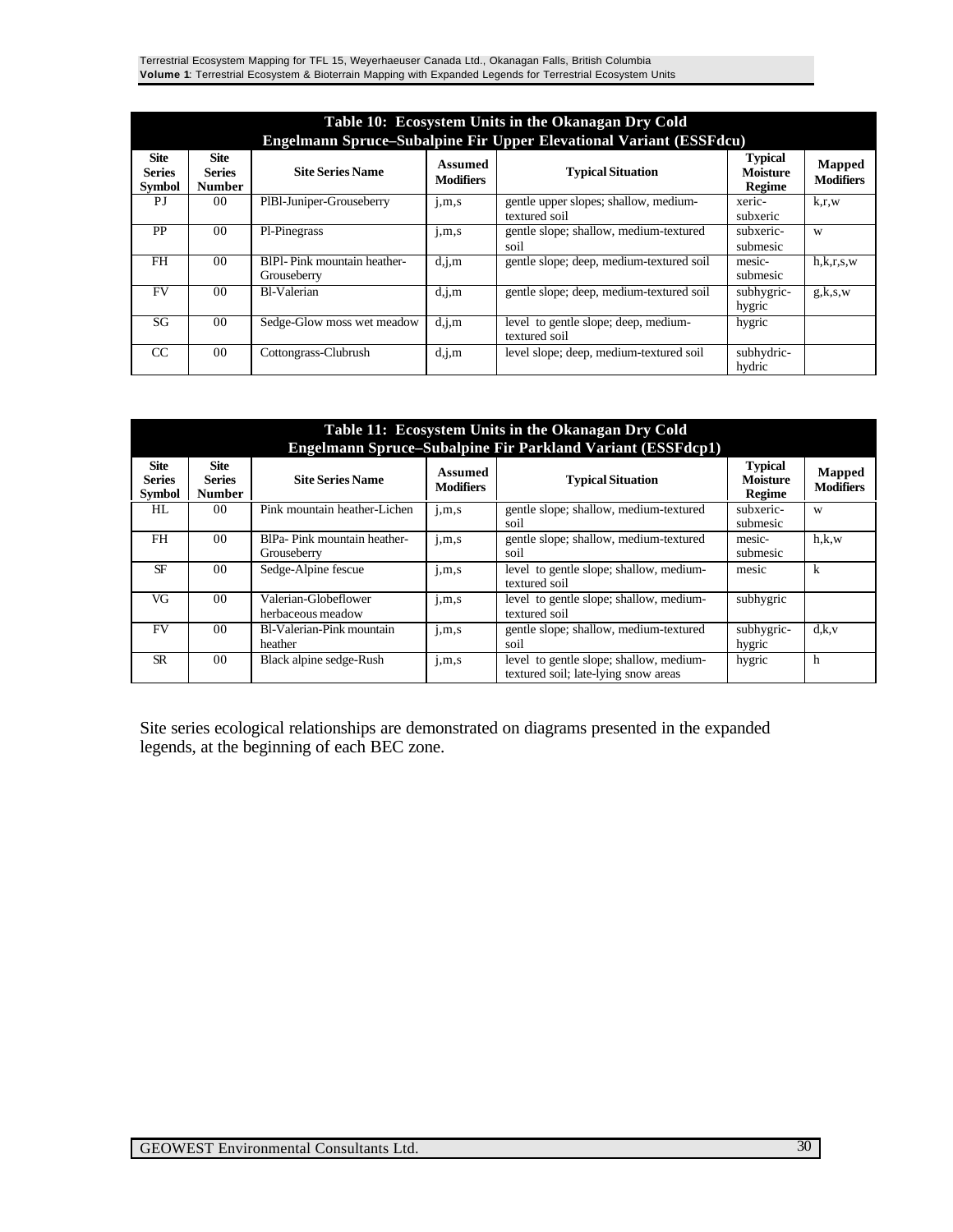#### **4.4 Non-vegetated, Sparsely Vegetated, and Anthropogenic Units**

Table 12. illustrates the non-vegetated, sparsely vegetated and anthropogenic units mapped within TFL15.

**Table 12.** Non-vegetated, Sparsely vegetated and Anthropogenic Units Mapped within TFL15 (after RIC 1998a)

| <b>Symbol</b> | <b>Ecosystem Unit</b>                               | <b>Definition</b>                                                                                                                                                                                                                                               | <b>Mapped</b><br><b>Modifiers</b> | <b>Structural</b><br><b>Stage</b> | <b>BEC</b> zone location                             |
|---------------|-----------------------------------------------------|-----------------------------------------------------------------------------------------------------------------------------------------------------------------------------------------------------------------------------------------------------------------|-----------------------------------|-----------------------------------|------------------------------------------------------|
| <b>BA</b>     | Barren                                              | Land devoid of vegetation due to extreme climatic or<br>edaphic conditions                                                                                                                                                                                      |                                   | $\mathbf{1}$                      | IDFxh1                                               |
| <b>BF</b>     | Blockfields,<br>Blockslopes,<br><b>Blockstreams</b> | Level or gently sloping areas that are covered with<br>moderately sized or large, angular blocks of rock derived<br>from the underlying bedrock or drift by weathering and/or<br>frost heave, and that have not undergone any significant<br>downslope movement | k.w                               | $\mathbf{1}$                      | ESSFdc1, IDFdm1,<br>IDFxh1, MSdm1                    |
| CL            | Cliff                                               | A steep, vertical or overhanging rock face                                                                                                                                                                                                                      | q, z                              | $\mathbf{1}$                      | ESSFdc1, ESSFdcu<br>IDFdm1,IDFxh1,<br>MSdm1, PPxh1   |
| $\rm CO$      | Cultivated<br>Orchard                               | An agricultural area composed of single or multiple tree<br>species planted in rows.                                                                                                                                                                            |                                   | 3                                 | PPxh1                                                |
| <b>ES</b>     | <b>Exposed Soil</b>                                 | Any area of exposed soil that is not included in any of the<br>other definitions. It includes areas of recent disturbance.<br>such as mudslides, debris torrents, avalanches, and<br>human-made disturbances where vegetation cover is less<br>than 5%          | k.w                               | $\overline{1}$                    | IDFdm1, IDFxh1,<br>MSdm1, PPxh1                      |
| <b>GB</b>     | Gravel Bar                                          | An elongated landform generated by waves and currents<br>and usually running parallel to the shore. It is composed<br>of unconsolidated small rounded cobbles, pebbles, stones<br>and sand                                                                      | not<br>applicable                 | $\mathbf{1}$                      | IDFxh1, PPxh1                                        |
| <b>GP</b>     | Gravel Pit                                          | An area exposed through the removal of sand and gravel                                                                                                                                                                                                          |                                   | 1                                 | IDFdm1                                               |
| <b>OW</b>     | Shallow Open<br>Water                               | A wetland composed of permanent shallow open water<br>and lacking emergent plant cover. The water is less than<br>2 m deep                                                                                                                                      | not<br>applicable                 | not<br>applicable                 | ESSFdc1, ESSFdcu,<br>IDFdm1, IDFxh1,<br>MSdm1, PPxh1 |
| <b>PD</b>     | Pond                                                | A small body of water greater than 2 m deep, but not<br>large enough to be classified as a lake $(e.g., <50$ ha)                                                                                                                                                | not<br>applicable                 | not<br>applicable                 | ESSFdc1, ESSFdcu,<br>IDFdm1, MSdm1,<br>PPxh1         |
| RE            | Reservoir                                           | An artificial basin created by the impoundment of water<br>behind a human-made structure such as a dam, berm,<br>dvke or wall                                                                                                                                   | not<br>applicable                 | not<br>applicable                 | IDFxh1                                               |
| RI            | River                                               | A watercourse formed when water flows between<br>continuous, definable banks. The flow may be<br>intermittent or perennial                                                                                                                                      | not<br>applicable                 | not<br>applicable                 | IDFdm1, IDFxh1,<br>MSdm1, PPxh1                      |
| <b>RO</b>     | <b>Rock Outcrop</b>                                 | A gentle to steep, bedrock escarpment or outcropping,<br>with little soil development and sparse vegetative cover                                                                                                                                               | h,k,r,w                           | $\mathbf{1}$                      | A11                                                  |
| RP            | Road Surface                                        | An area cleared for the purpose of transporting goods and<br>services by vehicles                                                                                                                                                                               | not<br>applicable                 | not<br>applicable                 | ESSFdc1, IDFdm1,<br>IDFxh1, MSdm1,<br>PPxh1          |
| RR            | Rural                                               | Any area in which residences and other human<br>developments are scattered and intermingled with forest,<br>range, farm land, and native vegetation or cultivated areas                                                                                         | not<br>applicable                 | not<br>applicable                 | IDFxh1                                               |
| <b>RU</b>     | Rubble                                              | Rubble is common on the ground surface in and adjacent<br>to alpine areas, on ridgetops, gentle slopes and flat areas<br>due to the effects of frost heaving                                                                                                    | k,w                               | $\mathbf{1}$                      | IDFxh1, MSdm1                                        |
| <b>TA</b>     | Talus                                               | Angular rock fragments of any size accumulated at the<br>foot of steep rock slopes as a result of successive rock<br>falls. It is a type of colluvium                                                                                                           | h, k, n, q, w,<br>z               | $\mathbf{1}$                      | All                                                  |
| <b>UR</b>     | Urban/Suburban                                      | An are in which residences and other human<br>developments form an almost continuous covering of the<br>landscape.                                                                                                                                              | not<br>applicable                 | not<br>applicable                 | IDFxh1, MSdm1                                        |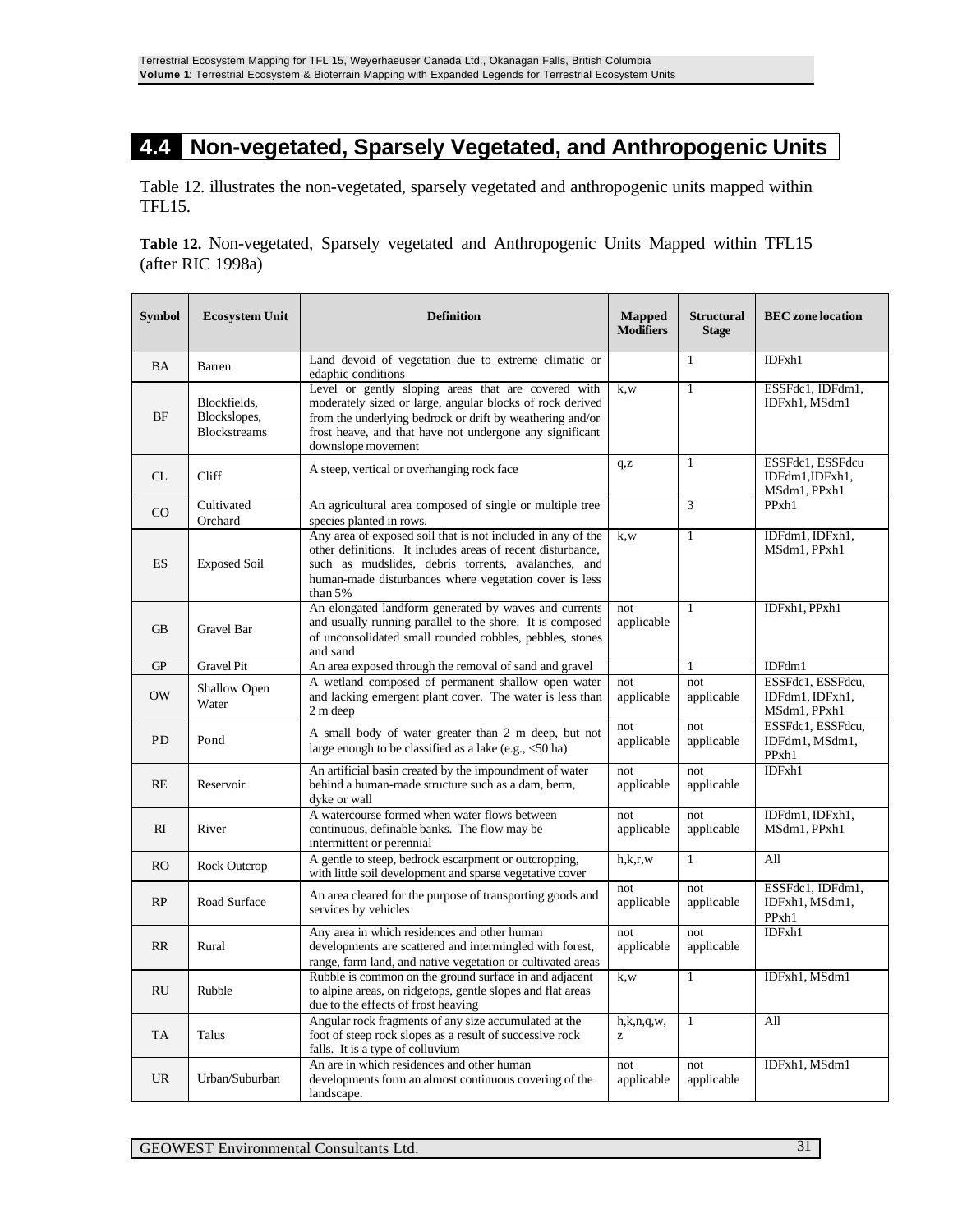### **4.5 Site Modifier Symbols**

The following site modifier symbols were used in this project.

| Table 13. Site Modifier Symbols Mapped within TFL15 (after RIC 1998a). |  |  |  |  |  |  |  |  |  |
|------------------------------------------------------------------------|--|--|--|--|--|--|--|--|--|
|------------------------------------------------------------------------|--|--|--|--|--|--|--|--|--|

| <b>Symbol</b>     | <b>Name</b><br>Criteria   |                                                                                                                                                                                                                                                                                                                                                |  |  |  |
|-------------------|---------------------------|------------------------------------------------------------------------------------------------------------------------------------------------------------------------------------------------------------------------------------------------------------------------------------------------------------------------------------------------|--|--|--|
| <b>Topography</b> |                           |                                                                                                                                                                                                                                                                                                                                                |  |  |  |
| a                 | active floodplain         | the site series occurs on an active fluvial floodplain (level or very gently sloping surface<br>bordering a river that has been formed by river erosion and deposition), where evidence of<br>active sedimentation and deposition is present                                                                                                   |  |  |  |
| g                 | gullying occurring        | the site series occurs within a gully, indicating a certain amount of variation from the typical,<br>or the site series has gullying throughout the area being delineated                                                                                                                                                                      |  |  |  |
| h                 | hummocky terrain          | the site series occurs on hummocky terrain, suggesting a certain amount of variability.<br>Commonly, hummocky conditions are indicated by the terrain surface expression but<br>occasionally they occur in a situation not described by terrain features                                                                                       |  |  |  |
|                   | gentle slope              | the sites series occurs on gently sloping topography (less than 25% in the interior)                                                                                                                                                                                                                                                           |  |  |  |
| $\bf k$           | cool aspect               | the site series occurs on cool, northerly or easterly aspects (285° - 135°) on moderately steep<br>slopes $(25\% - 100\%$ slope in the interior)                                                                                                                                                                                               |  |  |  |
| n                 | fan                       | the site series occurs on a fluvial fan, or on a colluvial fan or cone                                                                                                                                                                                                                                                                         |  |  |  |
| $\mathbf{q}$      | very steep cool<br>aspect | the site series occurs on very steep slopes (greater that 100% slope) with cool, northerly or<br>easterly aspects (285° - 135°)                                                                                                                                                                                                                |  |  |  |
| $\mathbf{r}$      | ridge                     | the site series occurs throughout an area of ridged terrain, or it occurs on a ridge crest                                                                                                                                                                                                                                                     |  |  |  |
| t                 | terrace                   | the site series occurs on a fluvial or glaciofluvial terrace, lacustrine terrace, or a rock cut<br>terrace                                                                                                                                                                                                                                     |  |  |  |
| W                 | warm aspect               | the site series occurs on warm, southerly or westerly aspects $(135^{\circ} - 285^{\circ})$ on moderately<br>steep slopes (25% - 100% slope in the interior)                                                                                                                                                                                   |  |  |  |
| Z                 | very steep warm<br>aspect | the site series occurs on very steep slopes (greater that 100% slope) warm, southerly or<br>westerly aspects $(135^{\circ} - 285^{\circ})$                                                                                                                                                                                                     |  |  |  |
| <b>Soil</b>       |                           |                                                                                                                                                                                                                                                                                                                                                |  |  |  |
| $\mathbf c$       | coarse-textured soils     | the site series occurs on soils with a coarse texture, including sand and loamy sand; and also<br>sandy loam, loam, and sandy clay loam with greater than 70% coarse fragment volume                                                                                                                                                           |  |  |  |
| d                 | deep soil                 | the site series occurs on soils greater than 100 cm to bedrock                                                                                                                                                                                                                                                                                 |  |  |  |
| f                 | fine-textured soils       | the site series occurs on soils with a fine texture including silt and silt loam with less than<br>20% coarse fragment volume; and clay, silty clay, silty clay loam, clay loam, sandy clay and<br>heavy clay with less than 35% coarse fragment volume)                                                                                       |  |  |  |
| m                 | medium-textured<br>soils  | the site series occurs on soils with a medium texture, including sandy loam, loam, and sandy<br>clay loam with less than 70% coarse fragment volume; silt and silt loam with more than 20%<br>coarse fragment volume; and clay, silty clay, silty clay loam, clay loam, sandy clay and<br>heavy clay with more than 35% coarse fragment volume |  |  |  |
| p                 | peaty material            | the site series occurs on deep organics or a peaty surface (15-60 cm) over mineral materials                                                                                                                                                                                                                                                   |  |  |  |
| S                 | shallow soils             | the site series occurs where soils are considered to be shallow to bedrock (20 cm - 100 cm)                                                                                                                                                                                                                                                    |  |  |  |
| $\mathbf{V}$      | very shallow soil         | the site series occurs where soils are considered to be very shallow to bedrock (less than 20<br>cm)                                                                                                                                                                                                                                           |  |  |  |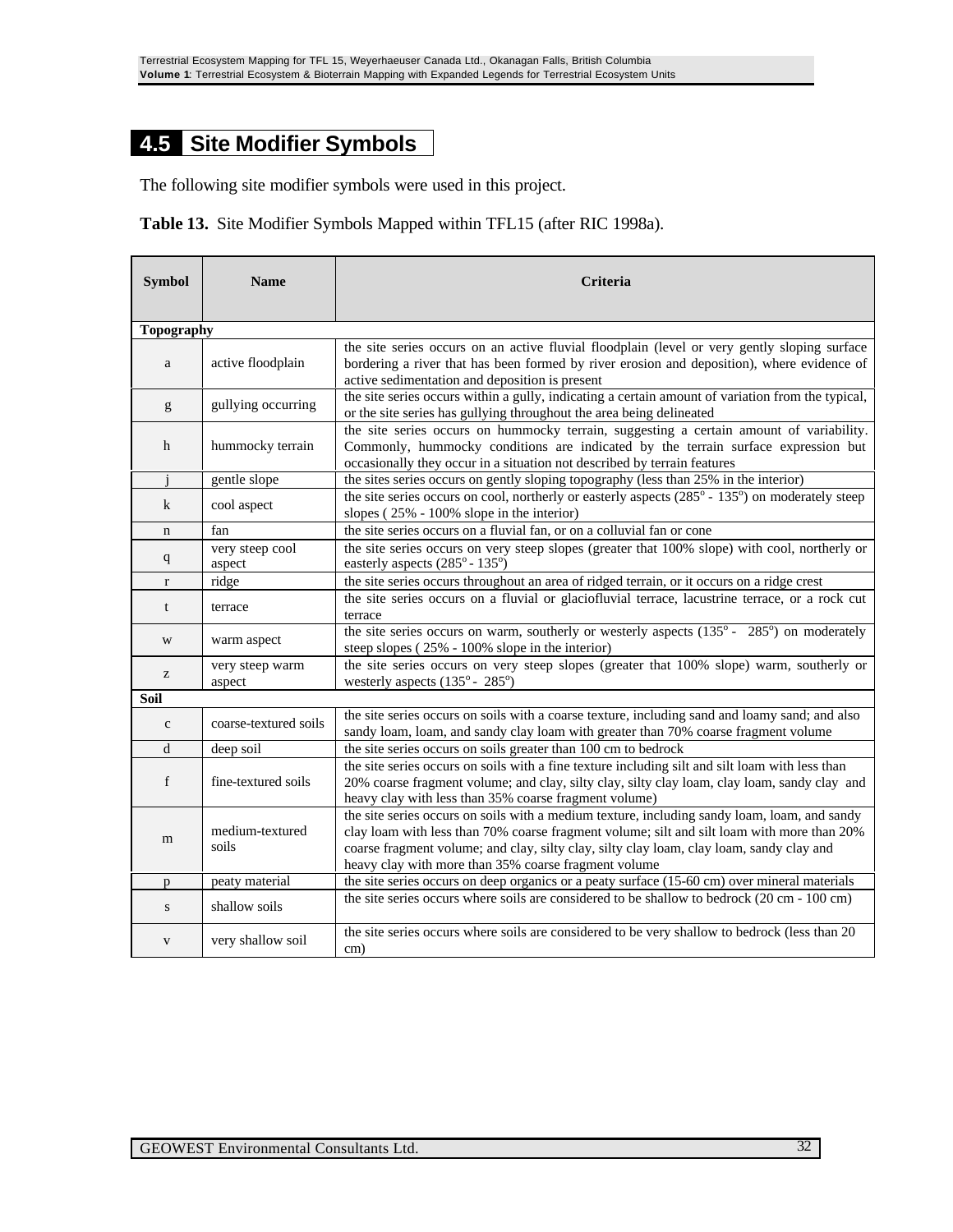#### **4.6 Structural Stage**

The following structural stage codes were taken from RIC (1998a) and utilized in this project.

**Table 14.** Structural Stage Codes Mapped within TFL15.

| <b>Structural Stage</b> |                            | <b>Description</b>                                                                                                                                                                                                                                                                                                                                                                                                                                                                                                                                                                                                                                                                                 |
|-------------------------|----------------------------|----------------------------------------------------------------------------------------------------------------------------------------------------------------------------------------------------------------------------------------------------------------------------------------------------------------------------------------------------------------------------------------------------------------------------------------------------------------------------------------------------------------------------------------------------------------------------------------------------------------------------------------------------------------------------------------------------|
|                         | <b>Substages</b>           |                                                                                                                                                                                                                                                                                                                                                                                                                                                                                                                                                                                                                                                                                                    |
|                         |                            | Post-disturbance stages or environmentally induced structural development                                                                                                                                                                                                                                                                                                                                                                                                                                                                                                                                                                                                                          |
|                         | 1 Sparse/bryoid            | Initial stages of primary and secondary succession; bryophytes and lichens often<br>dominant, can be up to 100%; time since disturbance less than 20 years for normal<br>forest succession, may be prolonged (50-100+ years) where there is little or no<br>soil development (bedrock, boulder fields); total shrub and herb cover less than<br>20%; total tree layer cover less than 10%.                                                                                                                                                                                                                                                                                                         |
|                         | 1a Sparse                  | Less than 10% vegetation cover                                                                                                                                                                                                                                                                                                                                                                                                                                                                                                                                                                                                                                                                     |
|                         | 1b Bryoid                  | Bryophyte- and lichen-dominated communities (greater than 1/2 of total vegetation<br>cover)                                                                                                                                                                                                                                                                                                                                                                                                                                                                                                                                                                                                        |
|                         |                            | Stand initiation stages or environmentally induced structural development                                                                                                                                                                                                                                                                                                                                                                                                                                                                                                                                                                                                                          |
| 2 Herb                  |                            | Early successional stage or herbaceous communities maintained by environmental<br>conditions or disturbance (e.g., snow fields, avalanche tracks, wetlands,<br>grasslands, flooding, intensive grazing, intense fire damage); dominated by herbs;<br>some invading or residual shrubs and trees may be present; tree cover less than<br>10%, shrub layer cover less than or equal to 20% or less than or equal to 20% or<br>less than 1/3 of total cover, herb-layer cover greater than 20%, or greater than or<br>equal to 1/3 of total cover; time since disturbance less than 20 years for normal<br>forest succession; many herbaceous communities are perpetually maintained in<br>this stage |
|                         | 2a Forb-dominated          | Herbaceous communities dominated (greater than $\frac{1}{2}$ of the total herb cover) by<br>non-graminoid herbs                                                                                                                                                                                                                                                                                                                                                                                                                                                                                                                                                                                    |
|                         | 2b Graminoid-<br>dominated | Herbaceous communities dominated (greater than $\frac{1}{2}$ of the total herb cover) by<br>grasses, sedges, reeds, and rushes                                                                                                                                                                                                                                                                                                                                                                                                                                                                                                                                                                     |
|                         | 2c Aquatic                 | Herbaceous communities dominated (greater than $\frac{1}{2}$ of the total herb cover) by<br>floating or submerged aquatic plants; does not include sedges growing in marshes<br>with standing water                                                                                                                                                                                                                                                                                                                                                                                                                                                                                                |
|                         | 2d Dwarf shrub             | Communities dominated (greater than 1/2 of the total herb cover) by dwarf woody<br>species                                                                                                                                                                                                                                                                                                                                                                                                                                                                                                                                                                                                         |
| 3 Shrub/Herb            |                            | Early successional stage or shrub communities maintained by environmental<br>conditions or disturbance (e.g., snow fields, avalanche tracks, wetlands,<br>grasslands, flooding, intensive grazing, intense fire damage); dominated by<br>shrubby vegetation; seedlings and advance regeneration; tree cover less than 10%,<br>shrub layer cover greater than 20% or greater than 1/3 of total cover                                                                                                                                                                                                                                                                                                |
|                         | 3a Low shrub               | Communities dominated by shrub layer vegetation less than 2 m tall; may be<br>perpetuated indefinitely by environmental conditions or repeated disturbance;<br>seedlings and advance regeneration may be abundant; time since disturbance less<br>than 20 years for normal forest succession                                                                                                                                                                                                                                                                                                                                                                                                       |
|                         | 3b Tall shrub              | Communities dominated by shrub layer vegetation that are 2-10 m tall; may be<br>perpetuated indefinitely by environmental conditions or repeated disturbance;<br>seedlings and advance regeneration may be abundant; time since disturbance less<br>than 40 years for normal forest succession                                                                                                                                                                                                                                                                                                                                                                                                     |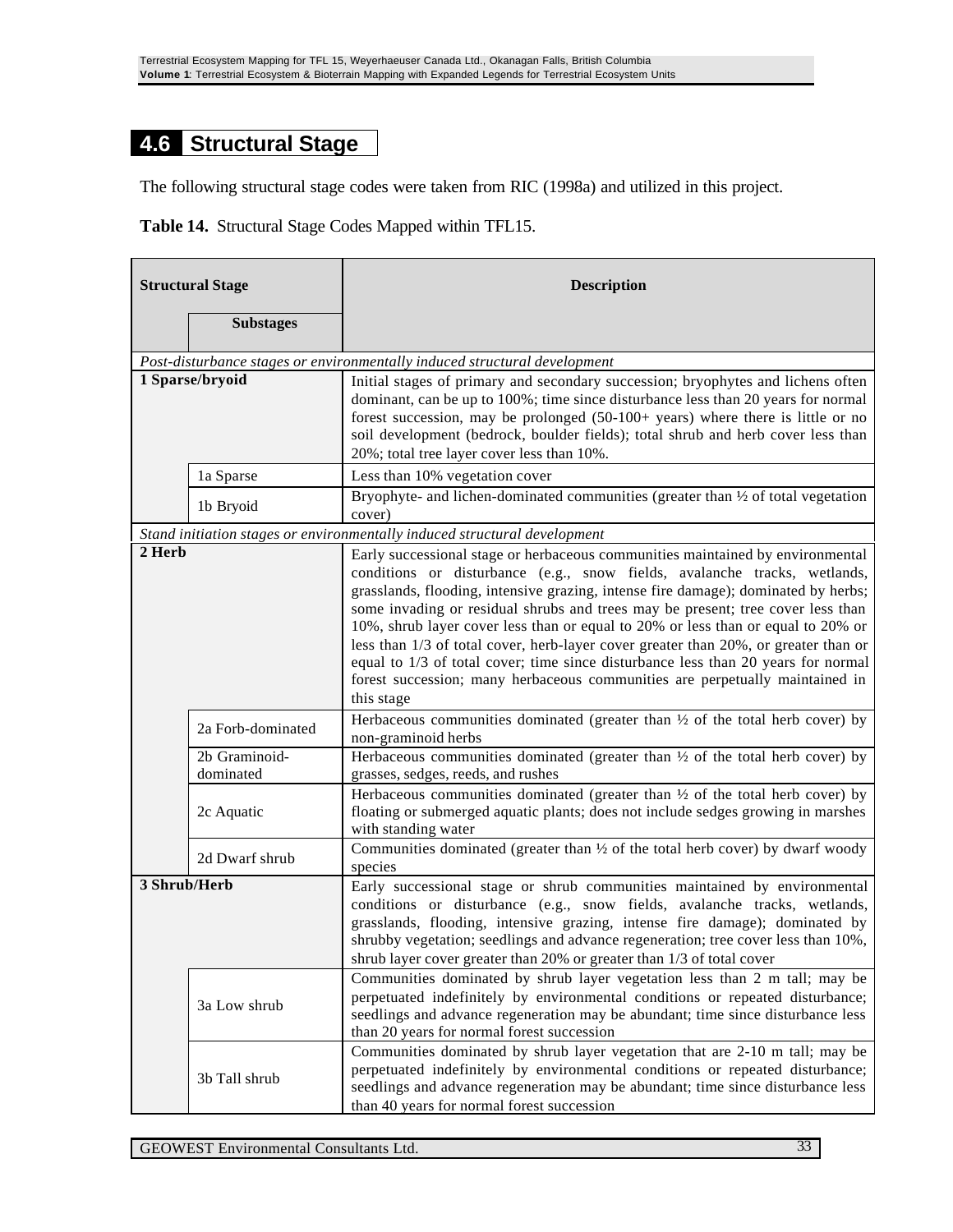| Stem exclusion stages         |                                                                                                                                                                                                                                                                                                                                                                                                                                                                                                                                                                                                                                             |
|-------------------------------|---------------------------------------------------------------------------------------------------------------------------------------------------------------------------------------------------------------------------------------------------------------------------------------------------------------------------------------------------------------------------------------------------------------------------------------------------------------------------------------------------------------------------------------------------------------------------------------------------------------------------------------------|
| <b>4 Pole/Sapling</b>         | Trees greater than 10 m tall, typically densely stocked, have overtopped shrub and<br>herb layers; younger stands are vigorous (usually greater than 10-15 years old);<br>older stagnated stands (up to 100 years old) are also included; self-thinning and<br>vertical structure not yet evident in the canopy – this often occurs by age 30 in<br>vigorous broadleaf stands, which are generally younger than coniferous stands at<br>the same structural stage; time since disturbance is usually less than 40 years for<br>normal forest succession; up to $100+$ years for dense $(5000-15,000+$ stems per<br>hectare) stagnant stands |
| <b>5 Young Forest</b>         | Self-thinning has become evident and the forest canopy has begun differentiation<br>into distinct layers (dominant, main canopy, and overtopped); vigorous growth<br>and a more open stand than in the pole/sapling stage; time since disturbance is<br>generally 40-80 years but may begin as early as age 30, depending on tree species<br>and ecological conditions                                                                                                                                                                                                                                                                      |
| Understory reinitiation stage |                                                                                                                                                                                                                                                                                                                                                                                                                                                                                                                                                                                                                                             |
| <b>6 Mature Forest</b>        | Trees established after the last disturbance have matured; a second cycle of shade<br>tolerant trees may have become established; understories become well-developed<br>as the canopy opens up; time since disturbance is generally 80-140 years for<br>biogeoclimatic group $A^1$ and 80-250 years for group $B^2$                                                                                                                                                                                                                                                                                                                         |
| Old-growth stage              |                                                                                                                                                                                                                                                                                                                                                                                                                                                                                                                                                                                                                                             |
| <b>7 Old Forest</b>           | Old, structurally complex stands composed mainly of shade-tolerant and<br>regenerating tree species, although older seral and long-lived trees form a<br>disturbance such as fire may still dominate in the upper canopy; snags and coarse<br>woody debris in all stages of decomposition typical; as are patchy understories;<br>understories may include tree species uncommon in the canopy, due to inherent<br>limitations of these species under the given conditions; time since disturbance<br>generally greater than 140 years for group $A1$ and greater than 250 years for group<br>$\mathbf{B}^2$                                |

1 Biogeoclimatic Group A within Tree Farm License 15 includes ESSFdc1, MSdm1.

2 Biogeoclimatic Group B within Tree Farm License 15 includes IDFdm1, IDFxh1 and PPxh1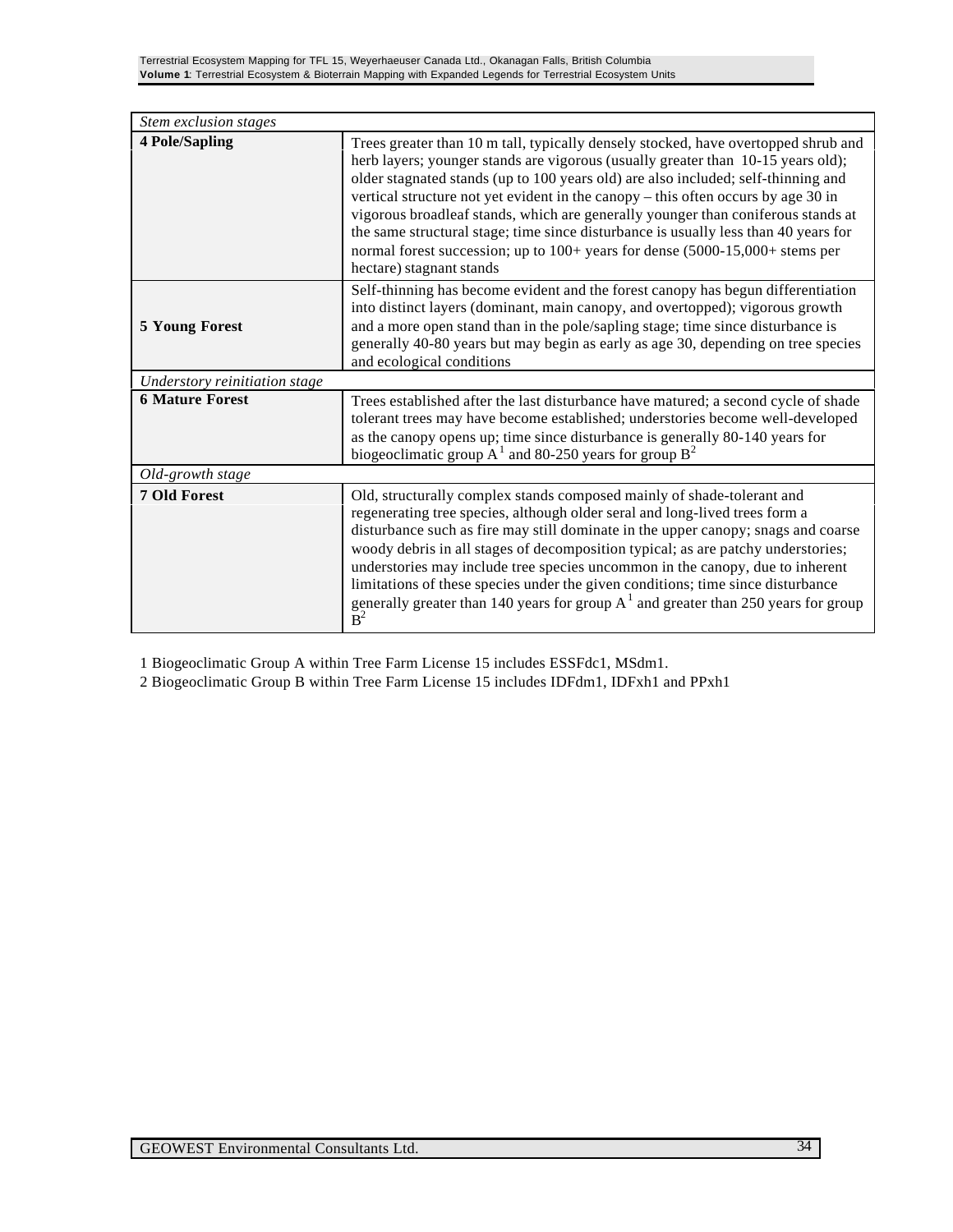#### **4.7 Rare Plant Associations**

Twenty different site series, corresponding to rare plant associations, were mapped in this project. The CDC has already recognized nineteen of these as rare (see Table 3).

One additional ecosystem unit, the *Purshia tridentata-Selaginella* (Antelope brush-Selaginella) site series, was described and mapped within the IDFxh1 Variant for the first time in this project. This association resembles another association dominated by antelope brush, *Purshia tridentata-Stipa comata* (Antelope brush-Needle-and-thread grass) (BGxh1/02), which has been provincially ranked as S2 as well as being red-listed. The antelope brush ecosystem of the south Okanagan Valley is recognized as one of the four most endangered ecosystems in Canada (MoLFP 1995). It accounts for only 0.2 percent of B.C.'s grassland area, which itself covers only 0.3% of the province. Furthermore, only 9% of the original antelope brush ecosystem remains relatively undisturbed. As a part of the antelope brush ecosystem of the Okanagan, the Antelope brush-Selaginella Ecosystem Unit should, therefore, be included in the list of rare and endangered associations in British Columbia.

It is important to protect genetic variation and ecosystem diversity to maintain B.C.'s overall biological diversity (MoELP 2000). Rare plant associations provide habitat for many rare plants and animals (i.e. 22% of all endangered and threatened vertebrates in BC are found in the endangered antelope brush ecosystem), as well as perform functions that influence their environment, therefore setting the stage for the complex interactions between organisms. Loss of these plant associations would affect the species that depend on them, and may also have far reaching effects that are not fully understood. If maintained in a natural state, rare associations can also serve as "benchmarks" against which to measure the success in managing BC's natural resources, and as a reference point for restoring ecosystems that have been altered or destroyed (MoELP 2000). Because most rare plant associations in B.C. have become rare due to human activities such as logging, agriculture, livestock grazing, urban development, flood control, fire suppression, and invasion of non-native species (MoELP 2000), special management considerations should be given to those areas within TFL 15 that support rare plant associations.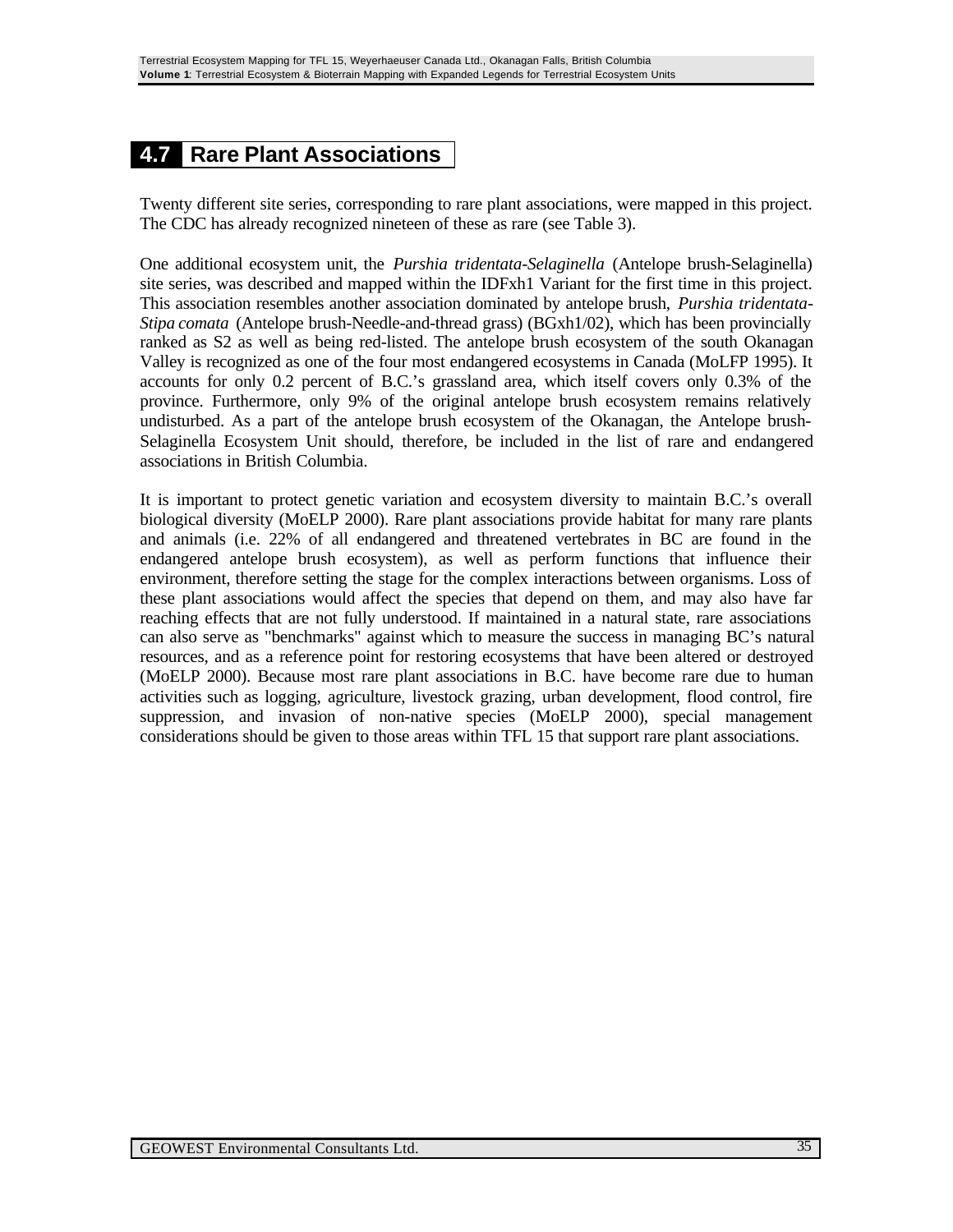## **6.0 LITERATURE CITED**

Agriculture Canada Expert Committee. 1987. The Canadian system of soil classification, second edition. Agriculture Canada Publications, Ottawa.

BC Environment. 1996. South Okanagan red and blue-listed vertebrates. Unpublished Report. British Columbia Ministry of Environment, Lands and Parks; Wildlife Branch. Penticton, BC.

Demarchi, D.A. 1996. An introduction to the ecoregions of British Columbia. British Columbia Ministry of Environment, Lands and Parks, Wildlife Branch. Victoria, BC.

Fulton R.J. 1972. Stratigraphy of unconsolidated fill and Quaternary development of North Okanagan Valley. Ecological Survey of Canada, Paper 72 – B.

Harper, W.L., E.C. Lea and R.E. Maxwell. n.d. Published in Our Living Legacy: Proceedings of a Symposium on Biological Diversity: 249-262. Victoria BC: Royal British Columbia Museum.

Howes, D.E. and E. Kenk. 1997. Terrain classification system for British Columbia (revised edition). Ministry of Environment Manual 10, Version 2. Victoria, BC.

Kelley, C.C. and R.H. Spilsbury. 1949. Soil survey of the Okanagan and Similkameen Valleys, British Columbia, Report No.3. The British Columbia Department of Agriculture, Victoria, BC.

Lacate, D.S. 1969. Guidelines for biophysical land classification. Publ. #1264. Canadian Forestry Service. Ottawa, Ont.

Lloyd, D., K. Angove, G. Hope and C. Thompson. 1990. A guide to site identification and interpretation for the Kamloops Forest Region, Land Management Handbook Number 23. British Columbia Ministry of Forests, Victoria, BC.

Maxwell, R. and E.C. Lea. 1993. Bioterrain mapping guidelines (working document). British Columbia Ministry of Environment, Lands and Parks; Wildlife Branch. Victoria, B.C.

Meidinger, D. and J. Pojar. 1991. Ecosystems of British Columbia. British Columbia Ministry of Forests Special Report Series 6. Victoria, BC.

Ministry of Environment, Lands and Parks (MoELP). 2000. Draft Provincial Plant Association Tracking List. B.C. Conservation Data Centre; http://www.elp.gov.bc.ca/rib/wis/cdc/

Ministry of Environment, Lands and Parks (MoELP). 1995. Antelope-Brush Ecosystems. British Columbia Ministry of Environment, Lands and Parks, Victoria, British Columbia.

Ministry of Environment, Lands and Parks and British Columbia Ministry of Forests, Victoria, British Columbia (MoELP and MOF). 1998. Field manual for describing terrestrial ecosystems in the field. British Columbia Ministry of Environment, Lands and Parks and British Columbia Ministry of Forests, Victoria, British Columbia.

Mitchell, W.R., R.N. Green, G.D. Hope, and K. Klinka. 1989. Methods for biogeoclimatic ecosystem mapping. Research Report 89002-KL. British Columbia Ministry of Forests. Victoria, BC.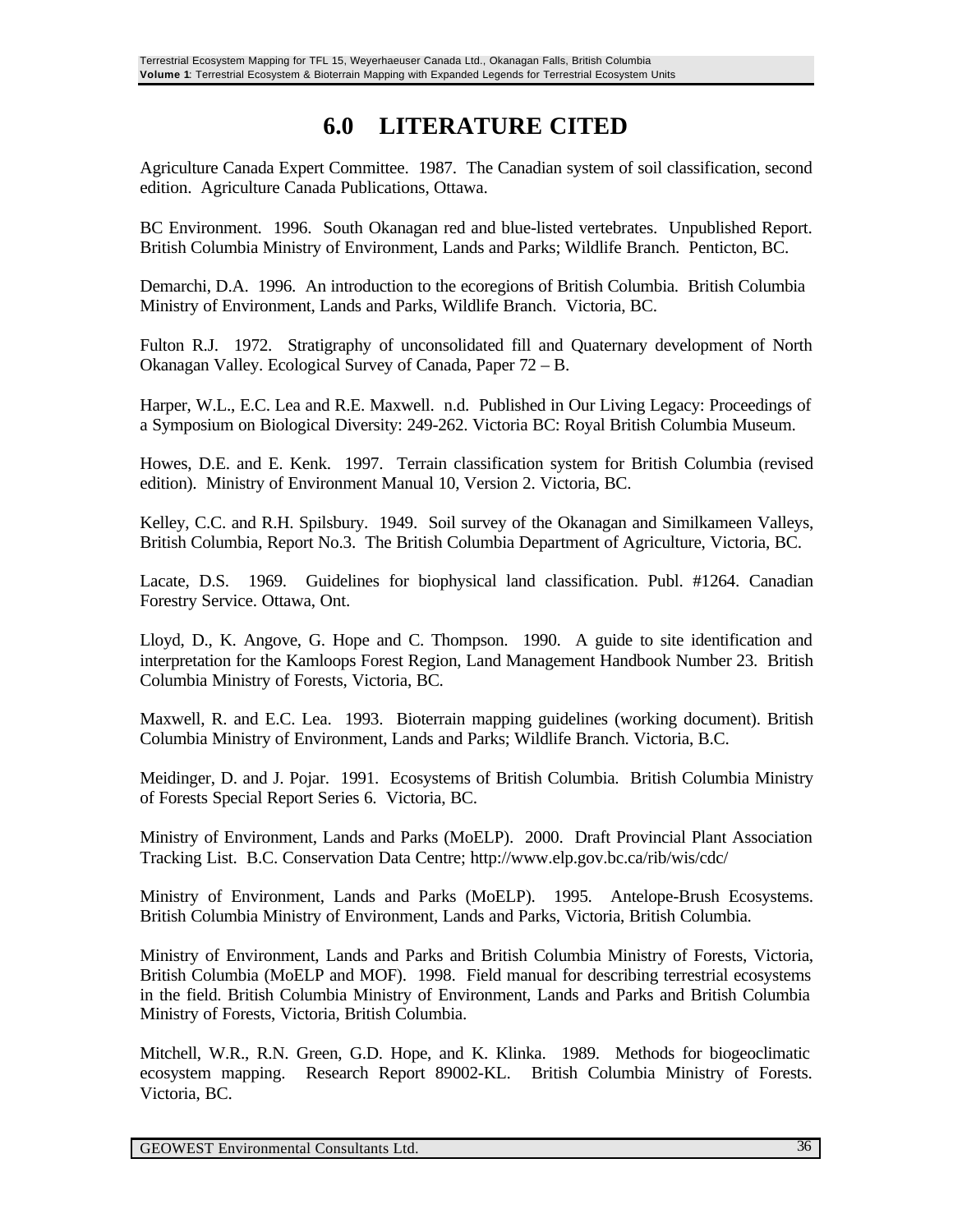Preto V.A. and J.W.H. Monger. 1972. Monashee Mountains and interior plateau. In XXIV International Geological Congress – Field excursion A03 – C03. Guide Book. Montreal.

RIC (Resources Inventory Committee). 1999. British Columbia Wildlife Habitat Rating Standards. BC Ministry of Environment, Lands and Parks. Victoria, BC

RIC (Resources Inventory Committee). 1998a. Standard for terrestrial ecosystem mapping in British Columbia. Resources Inventory Committee, Ecosystems Working Group. British Columbia Ministry of Forests and British Columbia Ministry of Environment, Victoria, BC.

RIC (Resources Inventory Committee). 1998b. Standard for digital terrestrial ecosystem mapping (TEM) data capture in British Columbia. Prepared by the Ecological Data Committee and the Ecosystems Working Group/ Terrestrial Ecosystems Task Force for RIC Victoria, BC.

RIC (Resources Inventory Committee). 1995. Standards for terrestrial ecosystem mapping in British Columbia. Resources Inventory Committee, Ecosystems Working Group. British Columbia Ministry of Forests and British Columbia Ministry of Environment. Victoria, BC.

Ryder, J. 1994. Guidelines and standards to terrain geology mapping in British Columbia Resources Inventory Committee, Earth Sciences Task Force, Terrain Geology Group. British Columbia Ministry of Environment. Victoria, BC.

Ryder, J. 1978. Geology, landforms and surficial materials in the soil landscapes of British Columbia. Edited by K. W.J. Valentine, P.N. Sprout, T.E. Baker, and L.M. Lavculich. Victoria, BC.

Saxena A. and L. Bilyk. 2000. Terrestrial ecosystem mapping with wildlife interpretations for Weyerhaeuser TFL 15: Volume 2 - Wildlife habitat suitability models. Report prepared for Weyerhaeuser Canada Ltd. Okanagan Falls, BC

Valentine, K.W.G., P.N. Sprout, T.E. Baker, and L.M. Lavkulich (eds.). 1978. The Soil Landscapes of British Columbia. B.C. Ministry of Environment, Resource Analysis Branch, 197 pp.

Wheeler, J.O. and P. McFeely. 1981. Tectonic assemblage map of the Canadian Cordillera and adjacent parts of the United States of America; Geological Survey of Canada, Map 1712A, scale 1:2 000 000.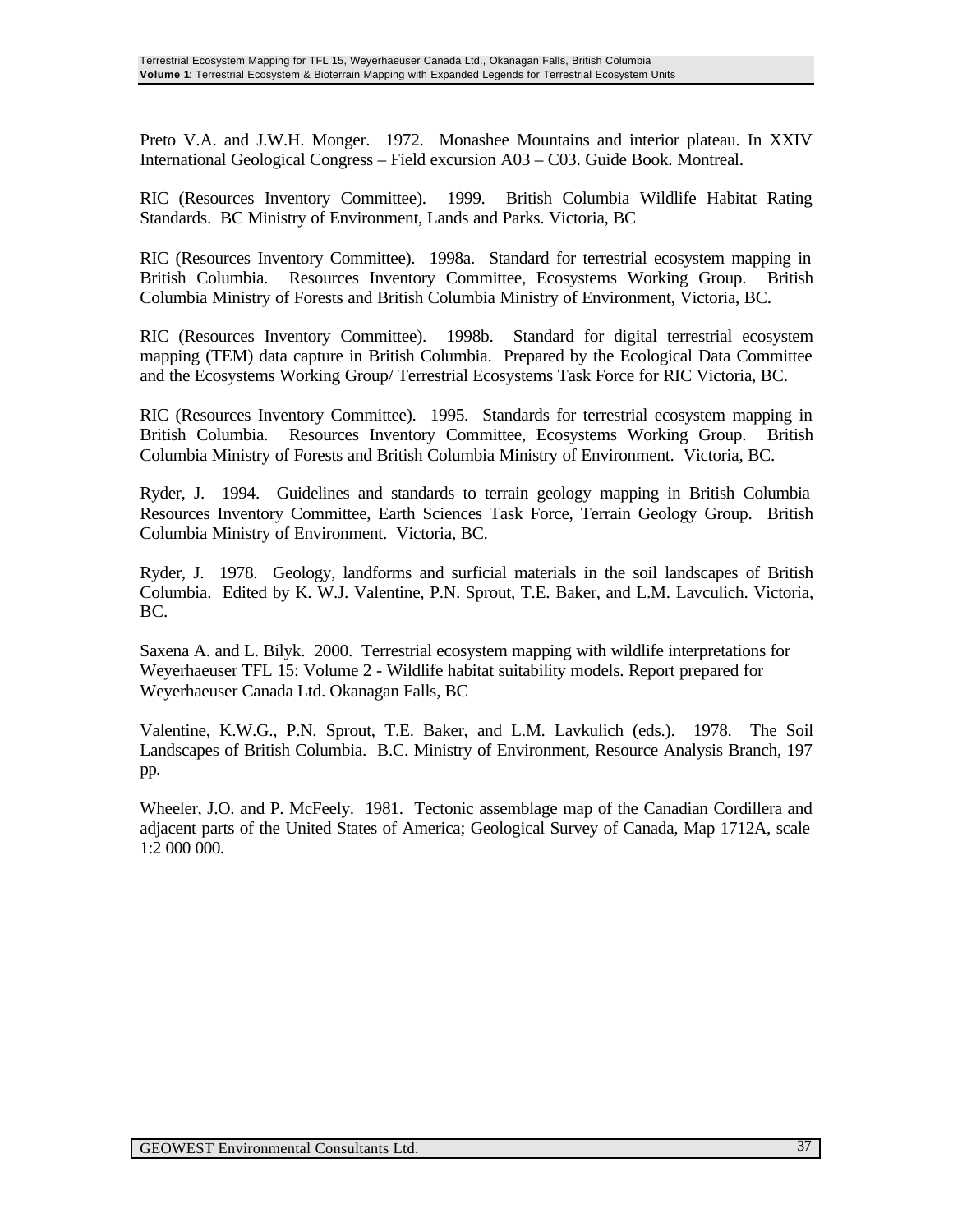# **Appendix 1 Expanded Legend for Ecosystems found in the PPxh1**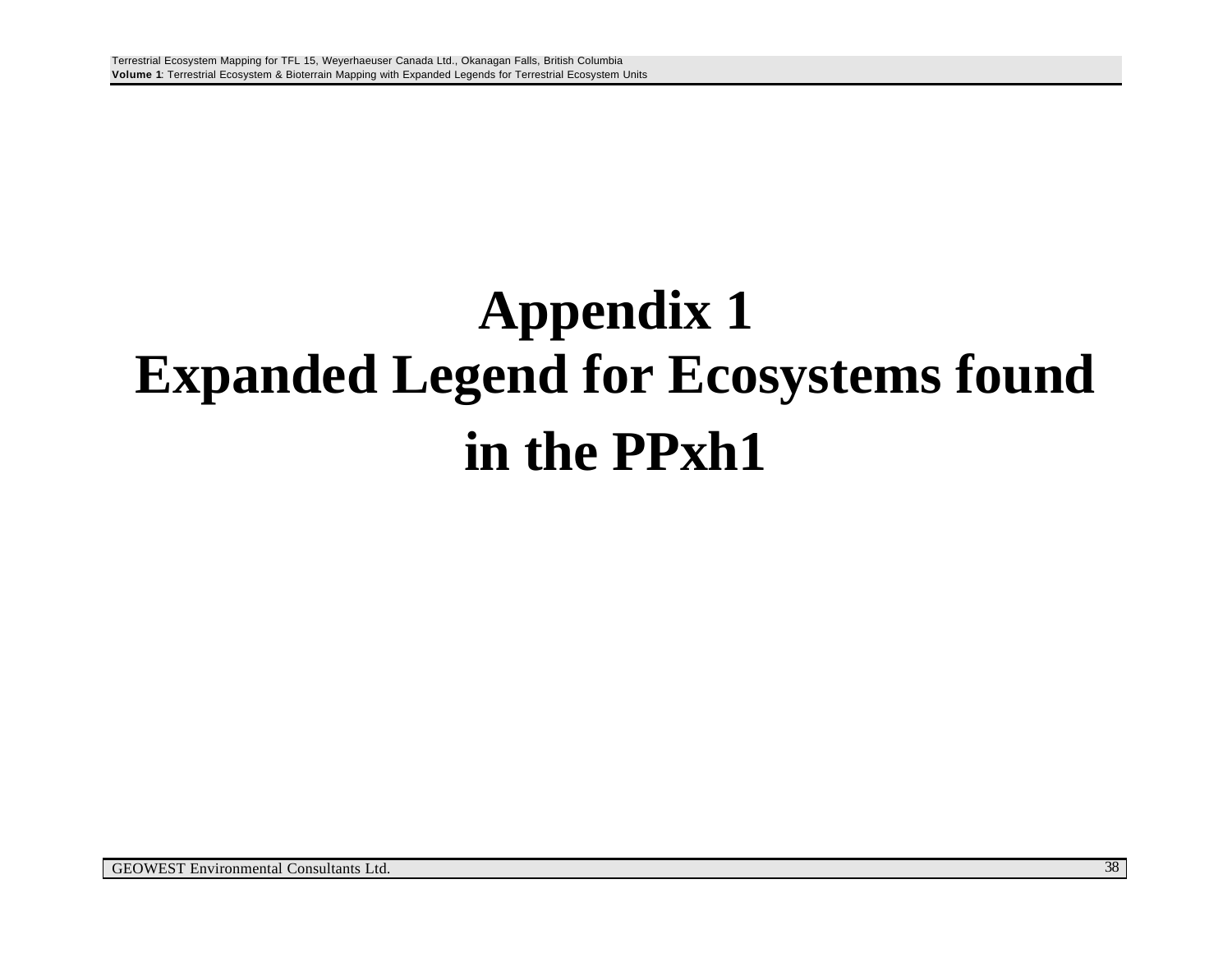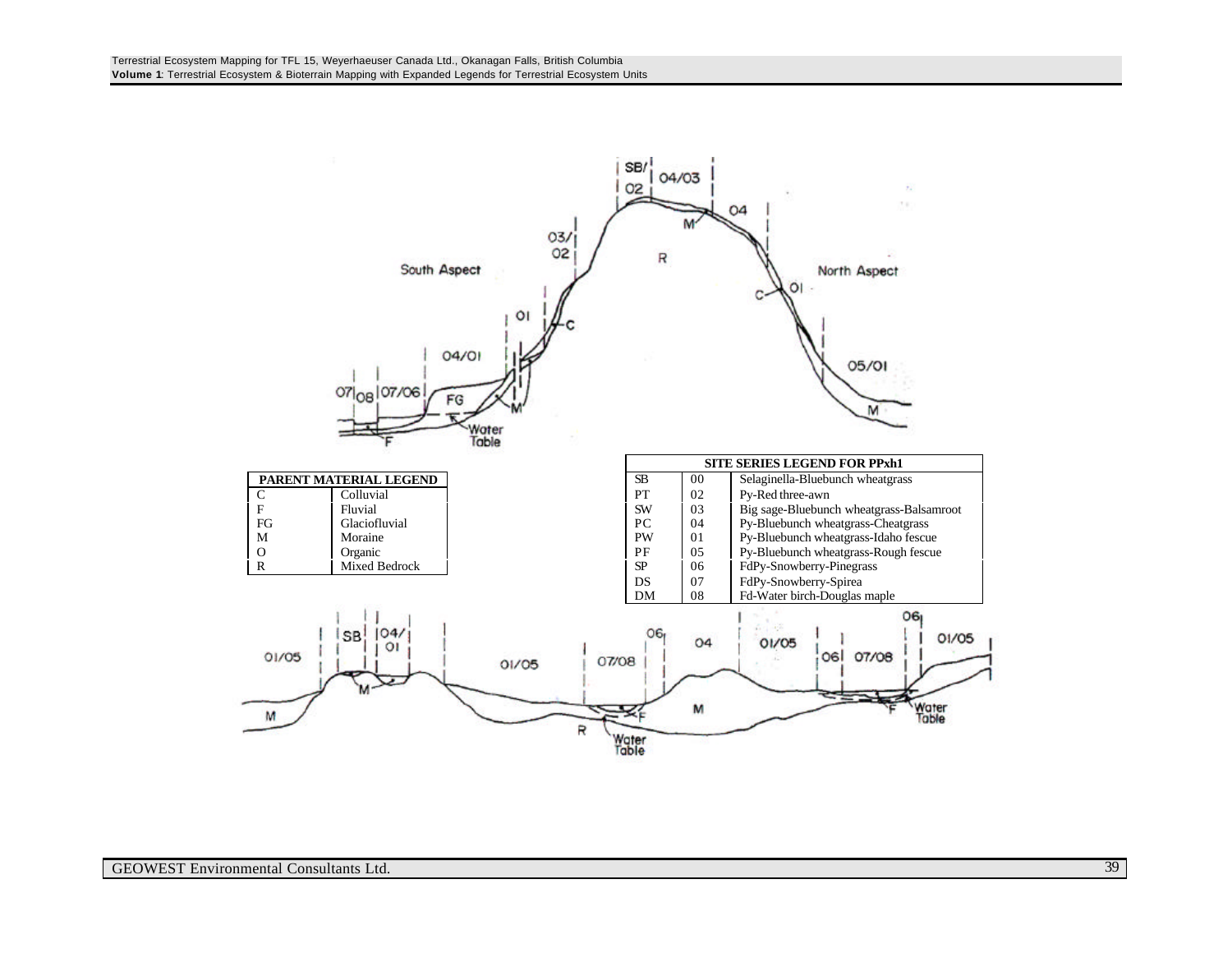| $BEC = PPxh1/00$                    |                                                                                                                                                                    |  |  |  |  |
|-------------------------------------|--------------------------------------------------------------------------------------------------------------------------------------------------------------------|--|--|--|--|
| Map Unit                            | Description                                                                                                                                                        |  |  |  |  |
| <b>SB</b>                           | Selaginella-Bluebunch wheatgrass; typic ecosystem unit                                                                                                             |  |  |  |  |
| SBh                                 | Selaginella-Bluebunch wheatgrass; hummocky ecosystem unit                                                                                                          |  |  |  |  |
| <b>SBhv</b>                         | Selaginella-Bluebunch wheatgrass; hummocky, very shallow soil ecosystem unit                                                                                       |  |  |  |  |
| <b>SBk</b>                          | Selaginella-Bluebunch wheatgrass; cool aspect ecosystem unit                                                                                                       |  |  |  |  |
| SBq                                 | Selaginella-Bluebunch wheatgrass; very steep cool aspect ecosystem unit                                                                                            |  |  |  |  |
| <b>SBr</b>                          | Selaginella-Bluebunch wheatgrass; ridged ecosystem unit                                                                                                            |  |  |  |  |
| <b>SBvw</b>                         | Selaginella-Bluebunch wheatgrass; very shallow soil, warm aspect ecosystem unit                                                                                    |  |  |  |  |
| SBw                                 | Selaginella-Bluebunch wheatgrass; warm aspect ecosystem unit                                                                                                       |  |  |  |  |
| SBz                                 | Selaginella-Bluebunch wheatgrass; very steep warm aspect ecosystem unit                                                                                            |  |  |  |  |
|                                     | Selaginella-Bluebunch wheatgrass (SB) occurs on shallow, medium-textured soil, very xeric to xeric, gentle upper slopes on moraine, colluvium and eolian materials |  |  |  |  |
|                                     | <b>SBh</b> occurs on hummocky moraine and eolian materials                                                                                                         |  |  |  |  |
|                                     | <b>SBhv</b> occurs on very shallow soil, hummocky moraine                                                                                                          |  |  |  |  |
|                                     | SBk occurs on cool aspects, moderately sloping moraine and colluvium                                                                                               |  |  |  |  |
|                                     | SBq occurs on cool aspects, very steep moraine and colluvium                                                                                                       |  |  |  |  |
| <b>SBr</b> occurs on ridged moraine |                                                                                                                                                                    |  |  |  |  |
|                                     | <b>SBvw</b> occurs on very shallow soil, warm aspects, moderately sloping colluvium                                                                                |  |  |  |  |
|                                     | SBw occurs on warm aspects, moderately sloping moraine and colluvium                                                                                               |  |  |  |  |
|                                     | <b>SBz</b> occurs on warm aspects, very steep colluvium                                                                                                            |  |  |  |  |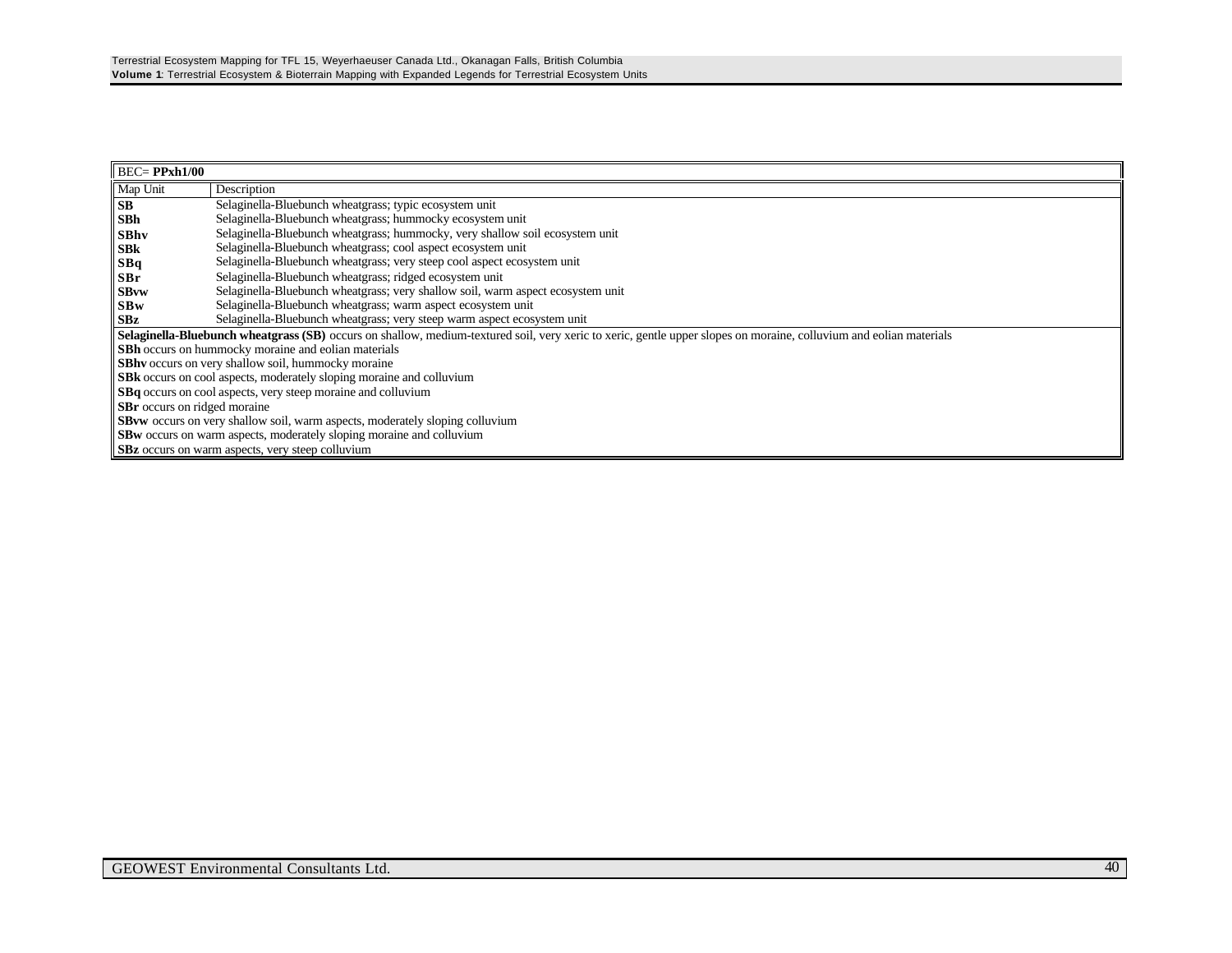| Map Symbol           | SB2a                    | SB2h                     | SB3a                   | SB3b                   |
|----------------------|-------------------------|--------------------------|------------------------|------------------------|
|                      | SBh2a                   | SBh <sub>2b</sub>        | SBh3a                  | SBh <sub>3b</sub>      |
|                      | SBhv2a                  | SBhv2b                   | SBhv3a                 | SBhv3b                 |
|                      | SBk2a                   | SBk2b                    | SBk3a                  | SBk3b                  |
|                      | SBq2a                   | SBq2b                    | SBq3a                  | SBq3b                  |
|                      | SBr2a                   | SBr2b                    | SBr3a                  | SBr3b                  |
|                      | SBvw2a                  | SBvw2b                   | SBvw3a                 | SBvw3b                 |
|                      | SBw2a                   | SBw2h                    | SBw3a                  | SBw3b                  |
|                      | SBz2a                   | SBz2b                    | SBz3a                  | SBz3b                  |
| <b>Plant Species</b> | Forb-dominated $(2a)^1$ | Graminoid-dominated (2b) | Low Shrub $(3a)$       | Tall Shrub (3b)        |
| <b>Dominants</b>     | compact selaginella     | bluebunch wheatgrass     | compact selaginella    | compact selaginella    |
|                      | pin cherry              | compact selaginella      | bluebunch wheatgrass   | juniper haircap moss   |
|                      | bluebunch wheatgrass    | juniper haircap moss     | juniper haircap moss   | bluebunch wheatgrass   |
|                      | juniper haircap moss    | pin cherry               | ponderosa pine         | ponderosa pine         |
| Associates           | saskatoon               | saskatoon                | Douglas-fir            | Douglas-fir            |
|                      | ponderosa pine          | ponderosa pine           | pin cherry             | pin cherry             |
|                      | Douglas-fir             | Douglas-fir              | saskatoon              | saskatoon              |
|                      | yarrow                  | yarrow                   | yarrow                 | yarrow                 |
|                      | cheatgrass              | cheatgrass               | cheatgrass             | cheatgrass             |
|                      | Rocky Mountain juniper  | Rocky Mountain juniper   | Rocky Mountain juniper | Rocky Mountain juniper |
|                      | shrubby penstemon       | shrubby penstemon        | shrubby penstemon      | shrubby penstemon      |
|                      | western cliff fern      | western cliff fern       | western cliff fern     | western cliff fern     |
| Plots                | 9650023                 |                          |                        |                        |

<sup>1</sup>One units was mapped as SB 5 because it had more than 10% of tree cover.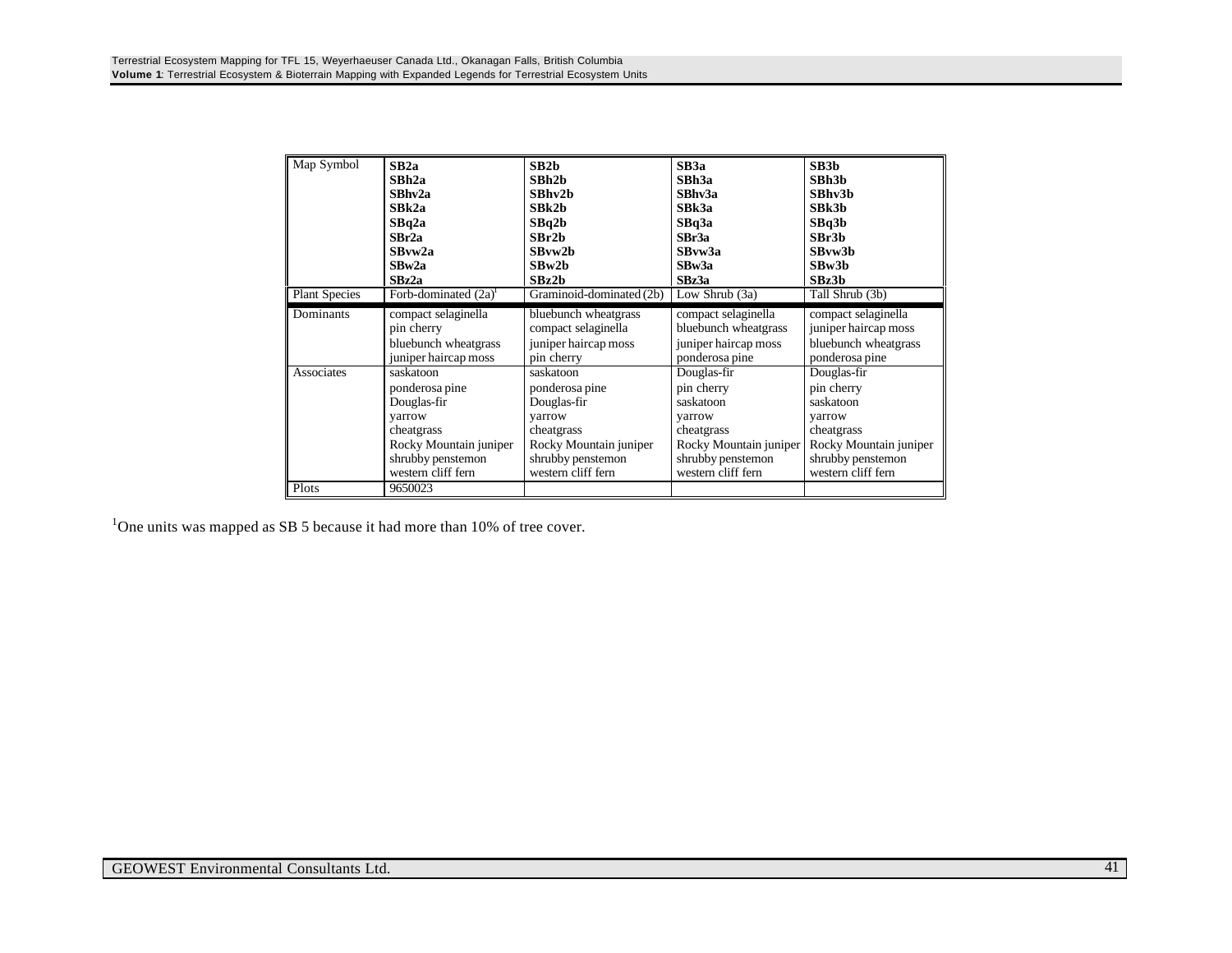| $BEC = PPxh1/02$                                   |                                                                                                                                                                            |  |  |  |  |
|----------------------------------------------------|----------------------------------------------------------------------------------------------------------------------------------------------------------------------------|--|--|--|--|
| Map Unit                                           | Description                                                                                                                                                                |  |  |  |  |
| PT                                                 | Py-Red three-awn; typic ecosystem unit                                                                                                                                     |  |  |  |  |
| PTh                                                | Py-Red three-awn; hummocky ecosystem unit                                                                                                                                  |  |  |  |  |
| <b>PThs</b>                                        | Py-Red three-awn; hummocky, shallow soil ecosystem unit                                                                                                                    |  |  |  |  |
| PTj                                                | Py-Red three-awn; gentle slope ecosystem unit                                                                                                                              |  |  |  |  |
| PTjn                                               | Py-Red three-awn; gentle slope, fan ecosystem unit                                                                                                                         |  |  |  |  |
| <b>PT</b> js                                       | Py-Red three-awn; gentle slope, shallow soil ecosystem unit                                                                                                                |  |  |  |  |
| PTk                                                | Py-Red three-awn; cool aspect ecosystem unit                                                                                                                               |  |  |  |  |
| <b>PTks</b>                                        | Py-Red three-awn; cool aspect, shallow soil ecosystem unit                                                                                                                 |  |  |  |  |
| PTr                                                | Py-Red three-awn; ridged ecosystem unit                                                                                                                                    |  |  |  |  |
| <b>PTrs</b>                                        | Py-Red three-awn; ridged, shallow soil ecosystem unit                                                                                                                      |  |  |  |  |
| PTs                                                | Py-Red three-awn; shallow soil ecosystem unit                                                                                                                              |  |  |  |  |
| <b>PTsz</b>                                        | Py-Red three-awn; shallow soil, very steep warm aspect ecosystem unit                                                                                                      |  |  |  |  |
| PT <sub>v</sub>                                    | Py-Red three-awn; very shallow soil ecosystem unit                                                                                                                         |  |  |  |  |
| <b>PTvz</b>                                        | Py-Red three-awn; very shallow soil, very steep warm aspect ecosystem unit                                                                                                 |  |  |  |  |
| <b>PTz</b>                                         | Py-Red three-awn; very steep warm aspect ecosystem unit                                                                                                                    |  |  |  |  |
|                                                    | Py-Red three-awn (PT) occurs on deep, coarse-textured soil, very xeric to subxeric, significantly sloping, warm aspects on moraine, colluvium, and glaciofluvial materials |  |  |  |  |
| PTh occurs on hummocky moraine                     |                                                                                                                                                                            |  |  |  |  |
|                                                    | PThs occurs on shallow soil, hummocky moraine                                                                                                                              |  |  |  |  |
|                                                    | PTj occurs on gently sloping moraine, colluvium, fluvial and glaciofluvial materials                                                                                       |  |  |  |  |
|                                                    | <b>PTjn</b> occurs on gently sloping fluvial fan                                                                                                                           |  |  |  |  |
|                                                    | PTjs occurs on shallow soil, gently sloping moraine                                                                                                                        |  |  |  |  |
|                                                    | PTk occurs on cool aspects, moderately sloping moraine and glaciofluvial materials                                                                                         |  |  |  |  |
|                                                    | PTks occurs on shallow soil, cool aspects, moderately sloping moraine and colluvium                                                                                        |  |  |  |  |
|                                                    | <b>PTr</b> occurs on ridged moraine                                                                                                                                        |  |  |  |  |
| PTrs occurs on shallow soil, ridged moraine        |                                                                                                                                                                            |  |  |  |  |
| <b>PTs</b> occurs on shallow moraine and colluvium |                                                                                                                                                                            |  |  |  |  |
|                                                    | <b>PTsz</b> occurs on shallow soil, warm aspects, very steep colluvium                                                                                                     |  |  |  |  |
|                                                    | PTv occurs on very shallow moraine and colluvium                                                                                                                           |  |  |  |  |
|                                                    | PTvz occurs on very shallow soil, warm aspects, very steep colluvium                                                                                                       |  |  |  |  |
|                                                    | <b>PTz</b> occurs on warm aspects, very steep colluvium                                                                                                                    |  |  |  |  |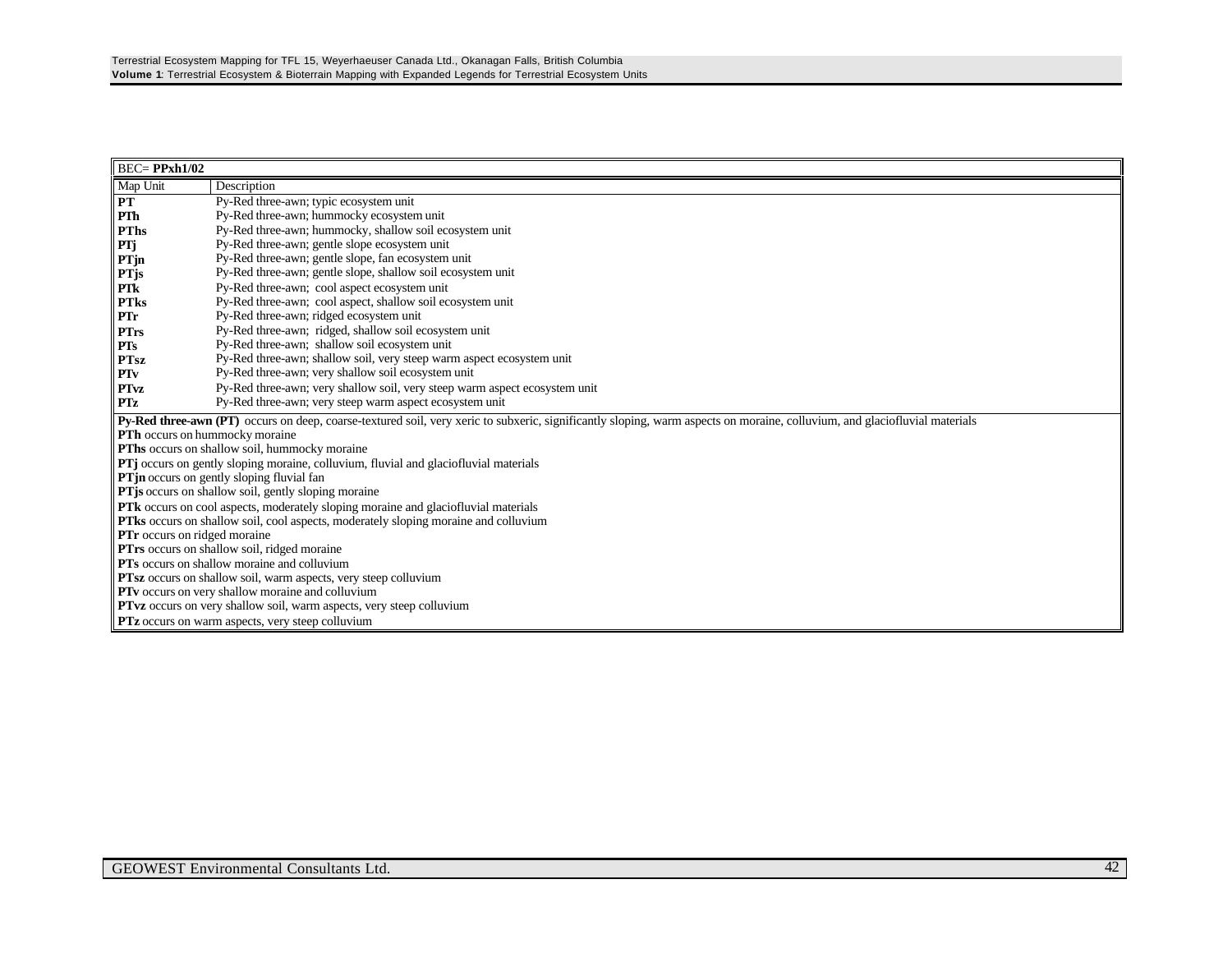| Map Symbol               | PT <sub>2</sub>      | PT3                     | <b>PT4</b>              | PT <sub>5</sub>             | <b>PT6</b>                  | PT7                     |
|--------------------------|----------------------|-------------------------|-------------------------|-----------------------------|-----------------------------|-------------------------|
|                          | PTh <sub>2</sub>     | PTh <sub>3</sub>        | PTh <sub>4</sub>        | PTh <sub>5</sub>            | PTh <sub>6</sub>            | PTh7                    |
|                          | PThs2                | PThs3                   | PThs4                   | PThs5                       | PThs6                       | PThs7                   |
|                          | PTj2                 | PTj3                    | PTj4                    | PTj5                        | PT <sub>j</sub> 6           | PTj7                    |
|                          | PTjn2                | PTjn3                   | $PT$ jn4                | PTjn5                       | PTjn6                       | PTjn7                   |
|                          | $PT$ js2             | PTjs3                   | PTjs4                   | PTjs5                       | PTjs6                       | PTjs7                   |
|                          | PT <sub>k2</sub>     | PT <sub>k3</sub>        | PT <sub>k4</sub>        | PT <sub>k5</sub>            | PT <sub>k6</sub>            | PTk7                    |
|                          | PTks2                | PTks3                   | PTks4                   | PTks5                       | PTks6                       | PTks7                   |
|                          | PTr2                 | PTr3                    | PTr4                    | PTr5                        | PTr6                        | PTr7                    |
|                          | PTrs2                | PTrs3                   | PTrs4                   | PTrs5                       | PTrs6                       | PTrs7                   |
|                          | PTs2                 | PT <sub>s</sub> 3       | PT <sub>s4</sub>        | PT <sub>s5</sub>            | PTs6                        | PT <sub>s</sub> 7       |
|                          | PT <sub>sz</sub> 2   | PT <sub>sz</sub> 3      | PT <sub>sz</sub> 4      | PT <sub>sz</sub> 5          | PT <sub>sz</sub> 6          | PTsz7                   |
|                          | PTv2                 | PTv3                    | PTv4                    | PT <sub>v5</sub>            | PT <sub>v</sub> 6           | PTv7                    |
|                          | PTvz2                | PTvz3                   | PTvz4                   | PTvz5                       | PTvz6                       | PTvz7                   |
|                          | PTz2                 | PTz3                    | PTz4                    | PTz5                        | PTz6                        | PTz7                    |
| Plant Species   Herb (2) |                      | Shrub/Herb (3)          | Pole sapling (4)        | Young forest (5)            | Mature forest (6)           | Old forest (7)          |
| Dominants                | bluebunch wheatgrass | compact selaginella     | ponderosa pine          | antelope-brush              | antelope-brush              | antelope-brush          |
|                          | antelope-brush       | antelope-brush          | antelope-brush          | bluebunch wheatgrass        | bluebunch wheatgrass        | bluebunch wheatgrass    |
|                          | compact selaginella  | bluebunch wheatgrass    | bluebunch wheatgrass    | ponderosa pine              | ponderosa pine              | ponderosa pine          |
| Associates               | snow buckwheat       | ponderosa pine          | compact selaginella     | compact selaginella         | compact selaginella         | compact selaginella     |
|                          | ponderosa pine       | red three-awn           | red three-awn           | red three-awn               | red three-awn               | red three-awn           |
|                          | brittle prickly-pear | needle-and-thread grass | needle-and-thread grass | arrow-leaved balsamroot     | arrow-leaved balsamroot     | arrow-leaved            |
|                          | cactus               | snow buckwheat          | arrow-leaved            | needle-and-thread grass     | needle-and-thread grass     | balsamroot              |
|                          | red three-awn        | arrow-leaved            | <b>balsamroot</b>       | brittle prickly-pear cactus | brittle prickly-pear cactus | needle-and-thread grass |
|                          | cheatgrass           | balsamroot              | brittle prickly-pear    | snow buckwheat              | snow buckwheat              | brittle prickly-pear    |
|                          | mock-orange          | brittle prickly-pear    | cactus                  |                             |                             | cactus                  |
|                          | needle-and-thread    | cactus                  | snow buckwheat          |                             |                             | snow buckwheat          |
|                          | grass                |                         |                         |                             |                             |                         |
| Plots                    |                      | 2-88, r381              |                         |                             |                             |                         |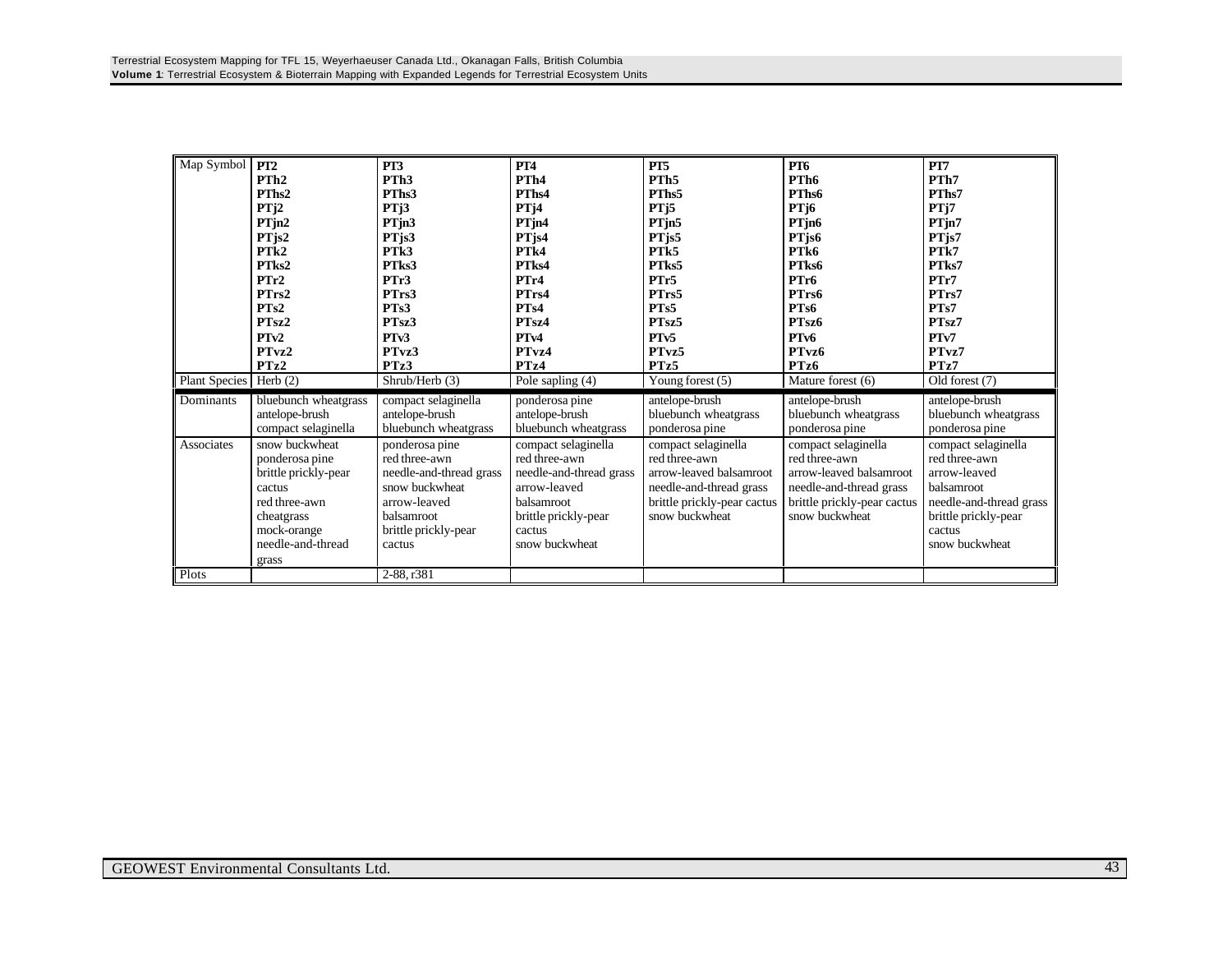| $BEC = PPxh1/03$                                                                                                                                        |                                                                                               |  |  |  |  |  |
|---------------------------------------------------------------------------------------------------------------------------------------------------------|-----------------------------------------------------------------------------------------------|--|--|--|--|--|
| Map Unit                                                                                                                                                | Description                                                                                   |  |  |  |  |  |
| <b>SW</b>                                                                                                                                               | Big sage-Bluebunch wheatgrass-Balsamroot; typic ecosystem unit                                |  |  |  |  |  |
| <b>SWct</b>                                                                                                                                             | Big sage-Bluebunch wheatgrass-Balsamroot; coarse textured soil, terraced ecosystem unit       |  |  |  |  |  |
| <b>SWcw</b>                                                                                                                                             | Big sage-Bluebunch wheatgrass-Balsamroot; coarse textured soil, warm aspect ecosystem unit    |  |  |  |  |  |
| SWh                                                                                                                                                     | Big sage-Bluebunch wheatgrass-Balsamroot; hummocky ecosystem unit                             |  |  |  |  |  |
| <b>SWhs</b>                                                                                                                                             | Big sage-Bluebunch wheatgrass-Balsamroot; hummocky, shallow soil ecosystem unit               |  |  |  |  |  |
| <b>SWk</b>                                                                                                                                              | Big sage-Bluebunch wheatgrass-Balsamroot; cool aspect ecosystem unit                          |  |  |  |  |  |
| <b>SWks</b>                                                                                                                                             | Big sage-Bluebunch wheatgrass-Balsamroot; cool aspect, shallow soil ecosystem unit            |  |  |  |  |  |
| <b>SWr</b>                                                                                                                                              | Big sage-Bluebunch wheatgrass-Balsamroot; ridged ecosystem unit                               |  |  |  |  |  |
| SWs                                                                                                                                                     | Big sage-Bluebunch wheatgrass-Balsamroot; shallow soil ecosystem unit                         |  |  |  |  |  |
| <b>SWsw</b>                                                                                                                                             | Big sage-Bluebunch wheatgrass-Balsamroot; shallow soil, warm aspect ecosystem unit            |  |  |  |  |  |
| <b>SWsz</b>                                                                                                                                             | Big sage-Bluebunch wheatgrass-Balsamroot; shallow soil, very steep warm aspect ecosystem unit |  |  |  |  |  |
| <b>SWw</b>                                                                                                                                              | Big sage-Bluebunch wheatgrass-Balsamroot; warm aspect ecosystem unit                          |  |  |  |  |  |
| Big sage-Bluebunch wheatgrass-Balsamroot (SW) occurs on deep, medium-textured soil, subxeric to submesic, level to gently sloping moraine and colluvium |                                                                                               |  |  |  |  |  |
|                                                                                                                                                         | SWct occurs on coarse textured soil, on glaciofluvial terraces                                |  |  |  |  |  |
| <b>SWew</b> occurs on coarse textured soil, warm aspects, moderately sloping moraine                                                                    |                                                                                               |  |  |  |  |  |
|                                                                                                                                                         | <b>SWh</b> occurs on hummocky moraine                                                         |  |  |  |  |  |
|                                                                                                                                                         | SWhs occurs on shallow soil, hummocky moraine                                                 |  |  |  |  |  |
|                                                                                                                                                         | <b>SWk</b> occurs on cool aspects, moderately sloping moraine                                 |  |  |  |  |  |
|                                                                                                                                                         | <b>SWks</b> occurs on shallow soil, cool aspects, moderately sloping moraine                  |  |  |  |  |  |
| <b>SWr</b> occurs on ridged moraine                                                                                                                     |                                                                                               |  |  |  |  |  |
|                                                                                                                                                         | <b>SWs</b> occurs on shallow moraine                                                          |  |  |  |  |  |
|                                                                                                                                                         | <b>SWsw</b> occurs on shallow soil, warm aspects, moderately sloping moraine and colluvium    |  |  |  |  |  |
|                                                                                                                                                         | <b>SWsz</b> occurs on shallow soil, warm aspects, very steep colluvium                        |  |  |  |  |  |
|                                                                                                                                                         | <b>SWw</b> occurs on warm aspects, moderately sloping moraine                                 |  |  |  |  |  |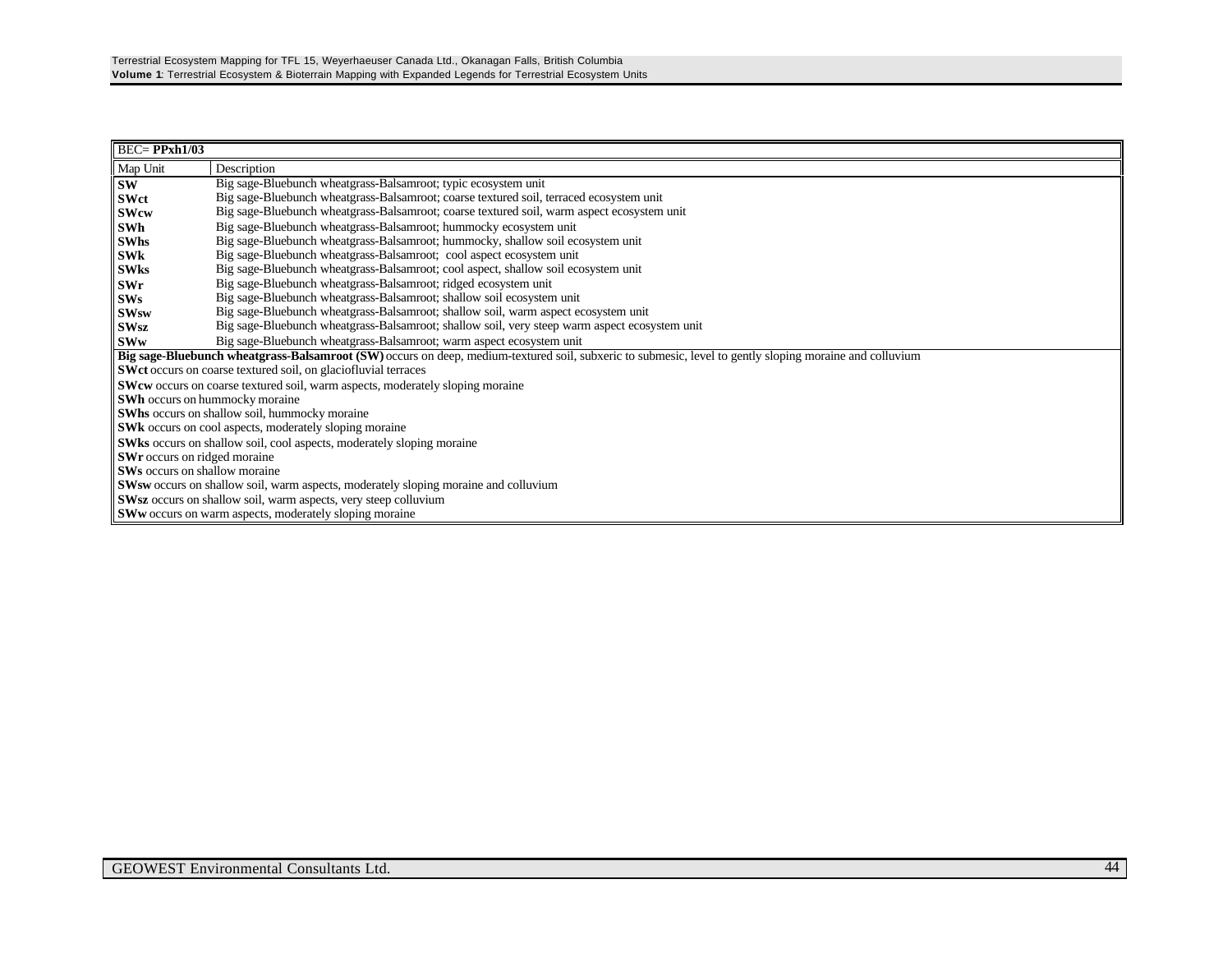| Map Symbol                        | SW2h<br>SWct2b<br>SWcw2b<br>SWh2b<br>SWhs2b<br>SWk2b<br>SWks2b<br>SWr2b<br>SWs2h<br>SWsw2b<br>SWsz2b<br>SWw2b         | SW <sub>3</sub> a<br>SWct3a<br>SWcw3a<br>SWh3a<br>SWhs3a<br>SWk3a<br>SWks3a<br>SWr3a<br>SWs3a<br>SWsw3a<br>SWsz3a<br>SWw3a |
|-----------------------------------|-----------------------------------------------------------------------------------------------------------------------|----------------------------------------------------------------------------------------------------------------------------|
| <b>Plant Species</b><br>Dominants | Graminoid-dominated (2b)<br>bluebunch wheatgrass<br>compact selaginella arrow-<br>leaved balsamroot<br>antelope-brush | Low shrub $(3a)$<br>bluebunch wheatgrass<br>big sage<br>antelope-brush<br>arrow-leaved balsamroot                          |
| Associates                        | yarrow<br>cheatgrass<br>Sandberg's bluegrass<br>big sage                                                              | compact selaginella<br>Sandberg's bluegrass<br>yarrow                                                                      |
| Plots                             | 1-14,9650024                                                                                                          | 9650036, V00016                                                                                                            |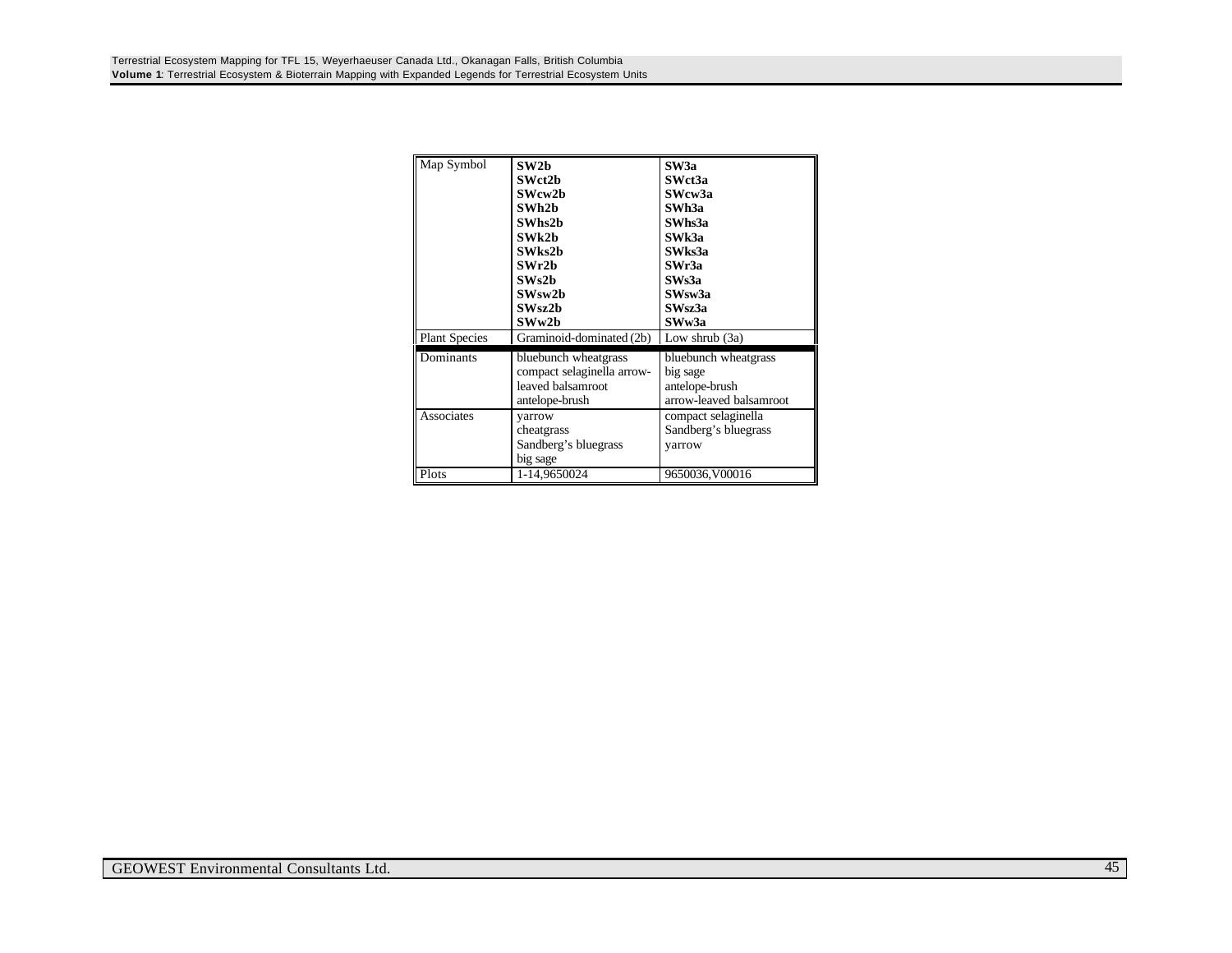| <b>BEC=PPxh1/04</b>                                                                        |                                                                                                                                                               |  |  |  |  |
|--------------------------------------------------------------------------------------------|---------------------------------------------------------------------------------------------------------------------------------------------------------------|--|--|--|--|
| Map Unit                                                                                   | Description                                                                                                                                                   |  |  |  |  |
| <b>PC</b>                                                                                  | Py-Bluebunch wheatgrass-Cheatgrass; typic ecosystem unit                                                                                                      |  |  |  |  |
| <b>PCcs</b>                                                                                | Py-Bluebunch wheatgrass-Cheatgrass; coarse-textured, shallow soil ecosystem unit                                                                              |  |  |  |  |
| PCh                                                                                        | Py-Bluebunch wheatgrass-Cheatgrass; hummocky ecosystem unit                                                                                                   |  |  |  |  |
| <b>PChs</b>                                                                                | Py-Bluebunch wheatgrass-Cheatgrass; hummocky, shallow soil ecosystem unit                                                                                     |  |  |  |  |
| PCkn                                                                                       | Py-Bluebunch wheatgrass-Cheatgrass; cool aspect, cone ecosystem unit                                                                                          |  |  |  |  |
| <b>PCks</b>                                                                                | Py-Bluebunch wheatgrass-Cheatgrass; cool aspect, shallow soil ecosystem unit                                                                                  |  |  |  |  |
| <b>PCkv</b>                                                                                | Py-Bluebunch wheatgrass-Cheatgrass; cool aspect, very shallow soil ecosystem unit                                                                             |  |  |  |  |
| PCq                                                                                        | Py-Bluebunch wheatgrass-Cheatgrass; very steep cool aspect ecosystem unit                                                                                     |  |  |  |  |
| <b>PCqs</b>                                                                                | Py-Bluebunch wheatgrass-Cheatgrass; very steep cool aspect, shallow soil ecosystem unit                                                                       |  |  |  |  |
| <b>PCrs</b>                                                                                | Py-Bluebunch wheatgrass-Cheatgrass; ridged, shallow soil ecosystem unit                                                                                       |  |  |  |  |
| <b>PCs</b>                                                                                 | Py-Bluebunch wheatgrass-Cheatgrass; shallow soil ecosystem unit                                                                                               |  |  |  |  |
| <b>PCsw</b>                                                                                | Py-Bluebunch wheatgrass-Cheatgrass; shallow soil, warm aspect ecosystem unit                                                                                  |  |  |  |  |
| PCt                                                                                        | Py-Bluebunch wheatgrass-Cheatgrass; terraced ecosystem unit                                                                                                   |  |  |  |  |
| <b>PCvw</b>                                                                                | Py-Bluebunch wheatgrass-Cheatgrass; very shallow soil, warm aspect ecosystem unit                                                                             |  |  |  |  |
| <b>PCw</b>                                                                                 | Py-Bluebunch wheatgrass-Cheatgrass; warm aspect ecosystem unit                                                                                                |  |  |  |  |
| <b>PCz</b>                                                                                 | Py-Bluebunch wheatgrass-Cheatgrass; very steep warm aspect ecosystem unit                                                                                     |  |  |  |  |
|                                                                                            | Py-Bluebunch wheatgrass-Cheatgrass (PC) occurs on deep, medium-textured soil, subxeric to mesic, level to gently sloping morainal and glaciofluvial materials |  |  |  |  |
| <b>PCcs</b> occurs on shallow, coarse-textured moraine                                     |                                                                                                                                                               |  |  |  |  |
| PCh occurs on hummocky moraine                                                             |                                                                                                                                                               |  |  |  |  |
| PChs occurs on shallow soil, hummocky moraine and colluvium                                |                                                                                                                                                               |  |  |  |  |
| <b>PCkn</b> occurs on cool aspects, moderately sloping colluvial cone                      |                                                                                                                                                               |  |  |  |  |
|                                                                                            | PCks occurs on shallow soil, cool aspects, moderately sloping moraine and colluvium                                                                           |  |  |  |  |
|                                                                                            | PCkv occurs on very shallow soil, cool aspects, moderately sloping moraine and colluvium                                                                      |  |  |  |  |
|                                                                                            | <b>PCq</b> occurs on cool aspects, very steep colluvium                                                                                                       |  |  |  |  |
|                                                                                            | PCqs occurs on shallow soil, cool aspects, very steep colluvium                                                                                               |  |  |  |  |
| PCrs occurs on shallow soil, ridged moraine                                                |                                                                                                                                                               |  |  |  |  |
| <b>PCs</b> occurs on shallow soil                                                          |                                                                                                                                                               |  |  |  |  |
| <b>PCsw</b> occurs on shallow soil, warm aspects, moderately sloping moraine and colluvium |                                                                                                                                                               |  |  |  |  |
| <b>PCt</b> occurs on fluvial terraces                                                      |                                                                                                                                                               |  |  |  |  |
|                                                                                            | <b>PCvw</b> occurs on very shallow soil, warm aspects, moderately sloping moraine and colluvium                                                               |  |  |  |  |
|                                                                                            | <b>PCw</b> occurs on warm aspects, moderately sloping moraine and colluvium                                                                                   |  |  |  |  |
|                                                                                            | <b>PCz</b> occurs on warm aspects, very steep colluvium                                                                                                       |  |  |  |  |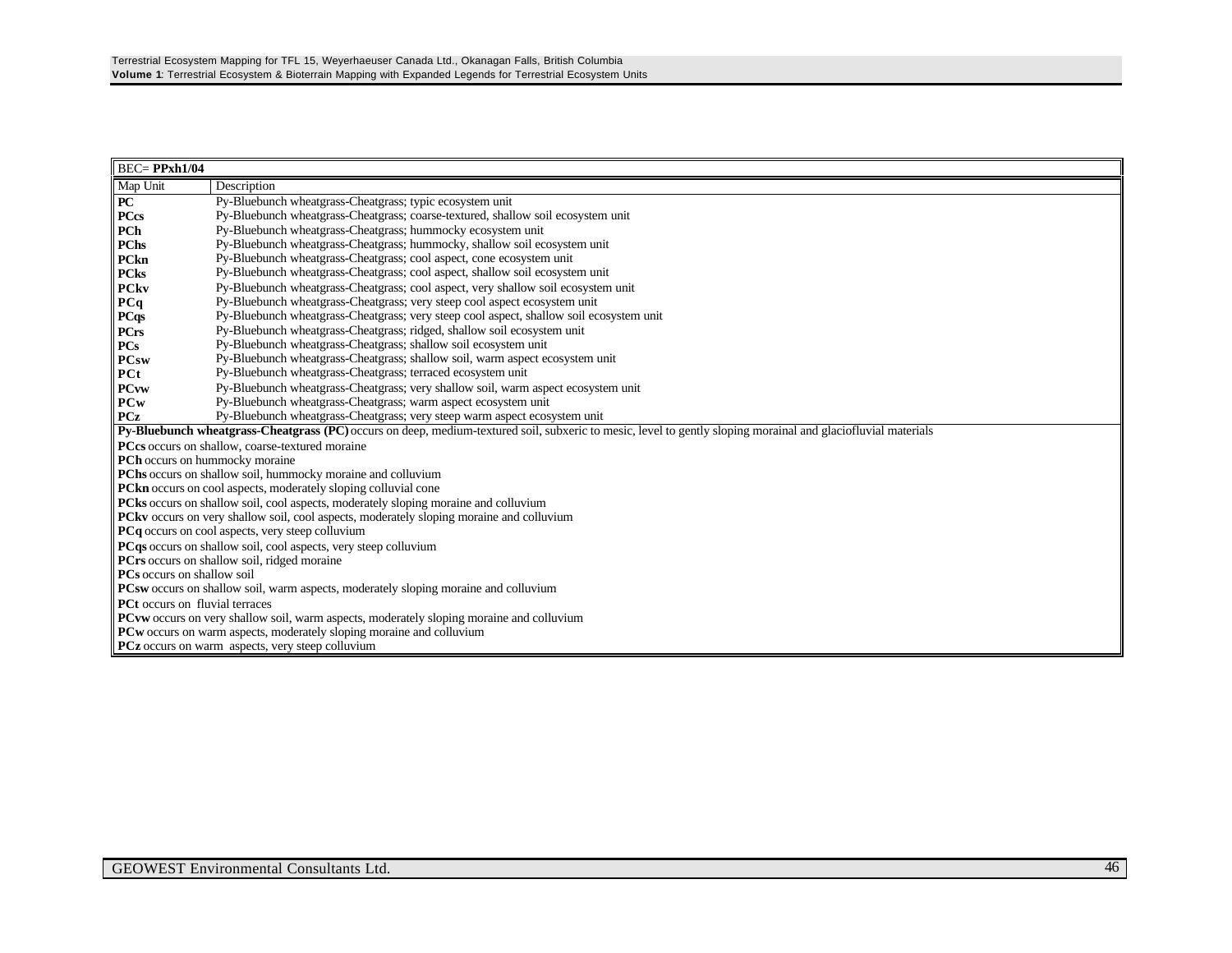| Map Symbol           | PC2               | PC <sub>3</sub>      | PC <sub>4</sub>      | PC5                  | PC6                  | PC7                  |
|----------------------|-------------------|----------------------|----------------------|----------------------|----------------------|----------------------|
|                      | PCcs2             | PCcs3                | PCcs4                | PCcs5                | PCcs6                | PCcs7                |
|                      | PCh <sub>2</sub>  | PCh <sub>3</sub>     | PCh <sub>4</sub>     | PCh <sub>5</sub>     | PCh <sub>6</sub>     | PCh <sub>7</sub>     |
|                      | PCh <sub>s2</sub> | PCh <sub>s</sub> 3   | PChs4                | PChs5                | PChs <sub>6</sub>    | PChs7                |
|                      | PCkn <sub>2</sub> | PCkn3                | PCkn4                | PCkn5                | PCkn <sub>6</sub>    | PCkn7                |
|                      | PCks2             | PCks3                | PCks4                | PCks5                | PCks6                | PCks7                |
|                      | PCkv2             | PCkv3                | PCkv4                | PCkv5                | PCkv <sub>6</sub>    | PCkv7                |
|                      | PCq2              | PCq3                 | PCq4                 | PCq5                 | PCq6                 | PCq7                 |
|                      | PCqs2             | PCqs3                | PCqs4                | PCqs5                | PCqs6                | PCqs7                |
|                      | PCrs2             | PCrs3                | PCrs4                | PCrs5                | PCrs6                | PCrs7                |
|                      | PCs2              | PCs3                 | PCs4                 | PCs5                 | PCs6                 | PCs7                 |
|                      | PCsw2             | PCsw3                | PCsw4                | PCsw5                | PCsw6                | PCsw7                |
|                      | PC <sub>t2</sub>  | PCt <sub>3</sub>     | PCt4                 | PCt <sub>5</sub>     | PCt <sub>6</sub>     | PCt7                 |
|                      | PCvw2             | PCvw <sub>3</sub>    | PCvw4                | PCvw5                | PCvw6                | PCvw7                |
|                      | PCw2              | PCw3                 | PCw4                 | PCw <sub>5</sub>     | PCw <sub>6</sub>     | PCw7                 |
|                      | PCz2              | PCz3                 | PCz4                 | PCz5                 | PCz6                 | PCz7                 |
| <b>Plant Species</b> | Herb $(2)$        | Shrub/Herb (3)       | Pole sapling (4)     | Young forest $(5)$   | Mature forest (6)    | Old forest (7)       |
| Dominants            | cheatgrass        | cheatgrass           | bluebunch wheatgrass | bluebunch wheatgrass | bluebunch wheatgrass | bluebunch wheatgrass |
|                      | bluebunch         | bluebunch wheatgrass | antelope-brush       | antelope-brush       | antelope-brush       | antelope-brush       |
|                      | wheatgrass        | antelope-brush       | ponderosa pine       | ponderosa pine       | ponderosa pine       | ponderosa pine       |
|                      |                   |                      | cheatgrass           |                      |                      |                      |
| Associates           | antelope-brush    | ponderosa pine       | varrow               | cheatgrass           | varrow               | yarrow               |
|                      | ponderosa pine    | varrow               | squaw currant        | varrow               | cheatgrass           | cheatgrass           |
|                      | varrow            | squaw currant        | lemonweed gromwell   | squaw currant        | squaw currant        | squaw currant        |
|                      | squaw currant     | lemonweed gromwell   |                      | lemonweed gromwell   | lemonweed gromwell   | lemonweed gromwell   |
| Plots                |                   | 9650020              |                      |                      | V00004               |                      |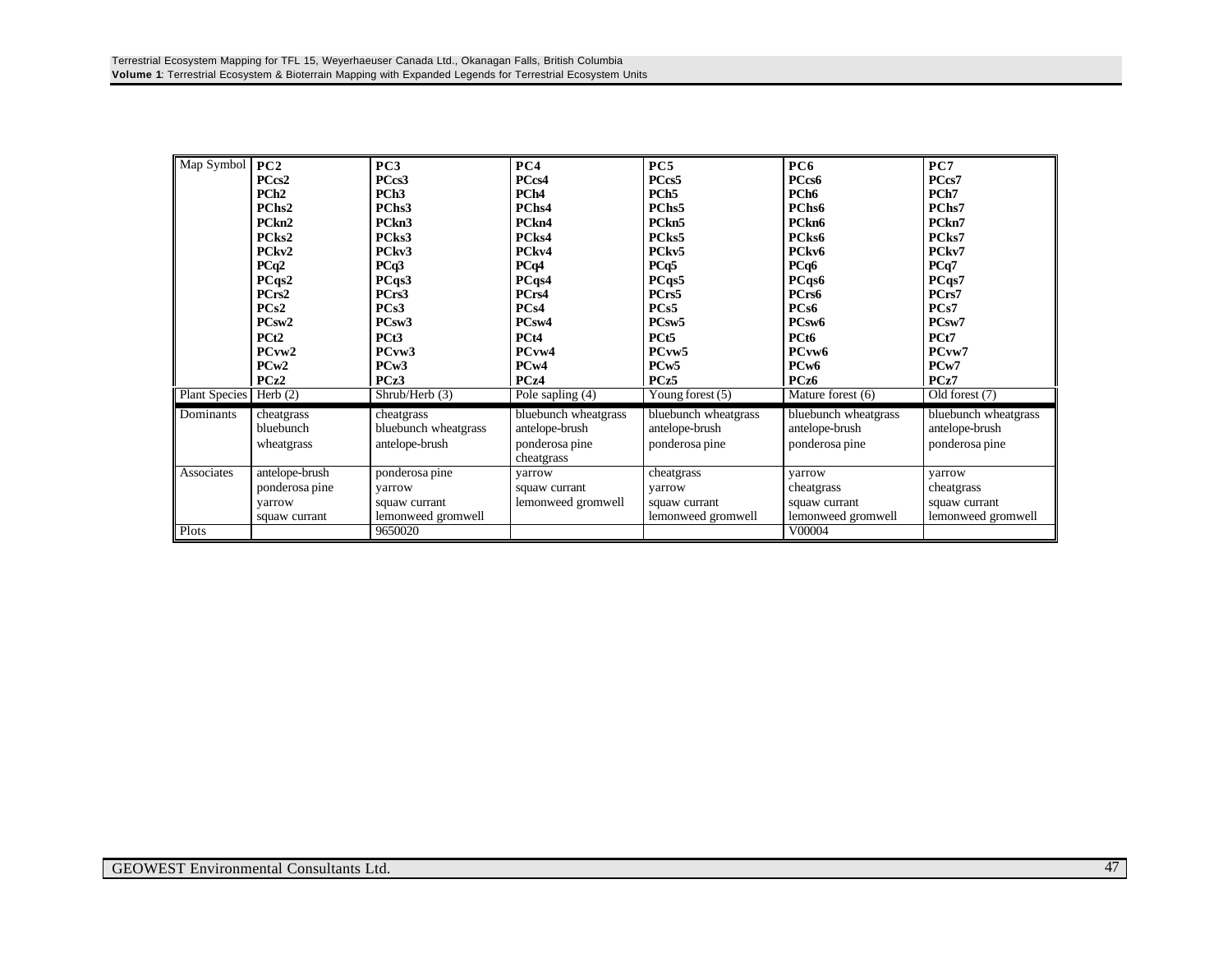| $BEC = PPxh1/01$                                                                                   |                                                                                                                                                                  |  |  |  |  |
|----------------------------------------------------------------------------------------------------|------------------------------------------------------------------------------------------------------------------------------------------------------------------|--|--|--|--|
| Map Unit                                                                                           | Description                                                                                                                                                      |  |  |  |  |
| <b>PW</b>                                                                                          | Py-Bluebunch wheatgrass-Idaho fescue; typic ecosystem unit                                                                                                       |  |  |  |  |
| <b>PWck</b>                                                                                        | Py-Bluebunch wheatgrass-Idaho fescue; coarse-textured soil, cool aspect ecosystem unit                                                                           |  |  |  |  |
| PWgw                                                                                               | Py-Bluebunch wheatgrass-Idaho fescue; gully, warm aspect ecosystem unit                                                                                          |  |  |  |  |
| <b>PWh</b>                                                                                         | Py-Bluebunch wheatgrass-Idaho fescue; hummocky ecosystem unit                                                                                                    |  |  |  |  |
| <b>PWhs</b>                                                                                        | Py-Bluebunch wheatgrass-Idaho fescue; hummocky, shallow soil ecosystem unit                                                                                      |  |  |  |  |
| <b>PWk</b>                                                                                         | Py-Bluebunch wheatgrass-Idaho fescue; cool aspect ecosystem unit                                                                                                 |  |  |  |  |
| PWkn                                                                                               | Py-Bluebunch wheatgrass-Idaho fescue; cool aspect, cone ecosystem unit                                                                                           |  |  |  |  |
| <b>PWks</b>                                                                                        | Py-Bluebunch wheatgrass-Idaho fescue; cool aspect, shallow soil ecosystem unit                                                                                   |  |  |  |  |
| PWn                                                                                                | Py-Bluebunch wheatgrass-Idaho fescue; fan ecosystem unit                                                                                                         |  |  |  |  |
| PWq                                                                                                | Py-Bluebunch wheatgrass-Idaho fescue; very steep cool aspect ecosystem unit                                                                                      |  |  |  |  |
| <b>PWs</b>                                                                                         | Py-Bluebunch wheatgrass-Idaho fescue; shallow soil ecosystem unit                                                                                                |  |  |  |  |
| <b>PWsw</b>                                                                                        | Py-Bluebunch wheatgrass-Idaho fescue; shallow soil, warm aspect ecosystem unit                                                                                   |  |  |  |  |
| <b>PWt</b>                                                                                         | Py-Bluebunch wheatgrass-Idaho fescue; terraced ecosystem unit                                                                                                    |  |  |  |  |
| <b>PWw</b>                                                                                         | Py-Bluebunch wheatgrass-Idaho fescue; warm aspect ecosystem unit                                                                                                 |  |  |  |  |
|                                                                                                    | Py-Bluebunch wheatgrass-Idaho fescue (PW) occurs on deep, medium-textured soil, mesic, level to moderately sloping moraine, fluvial, and glaciofluvial materials |  |  |  |  |
| <b>PWck</b> occurs on coarse-textured soil, cool aspects, moderately sloping moraine and colluvium |                                                                                                                                                                  |  |  |  |  |
| <b>PWgw</b> occurs in gullies, on warm aspects, moderately sloping moraine                         |                                                                                                                                                                  |  |  |  |  |
| PWh occurs on hummocky moraine                                                                     |                                                                                                                                                                  |  |  |  |  |
|                                                                                                    | PWhs occurs on shallow soil, hummocky moraine                                                                                                                    |  |  |  |  |
|                                                                                                    | PWk occurs on cool aspects, moderately sloping moraine and colluvium                                                                                             |  |  |  |  |
|                                                                                                    | PWkn occurs on cool aspects, moderately sloping colluvial cone                                                                                                   |  |  |  |  |
|                                                                                                    | PWks occurs on shallow soil, cool aspects, moderately sloping moraine and colluvium                                                                              |  |  |  |  |
| <b>PWn</b> occurs on fluvial fan                                                                   |                                                                                                                                                                  |  |  |  |  |
| <b>PWq</b> occurs on cool aspects, very steep colluvium                                            |                                                                                                                                                                  |  |  |  |  |
|                                                                                                    | <b>PWs</b> occurs on shallow moraine                                                                                                                             |  |  |  |  |
|                                                                                                    | <b>PWsw</b> occurs on shallow soil, warm aspects, moderately sloping moraine and colluvium                                                                       |  |  |  |  |
| <b>PWt</b> occurs on fluvial terraces                                                              |                                                                                                                                                                  |  |  |  |  |
|                                                                                                    | <b>PWw</b> occurs on warm aspects, moderately sloping moraine and glaciofluvial materials                                                                        |  |  |  |  |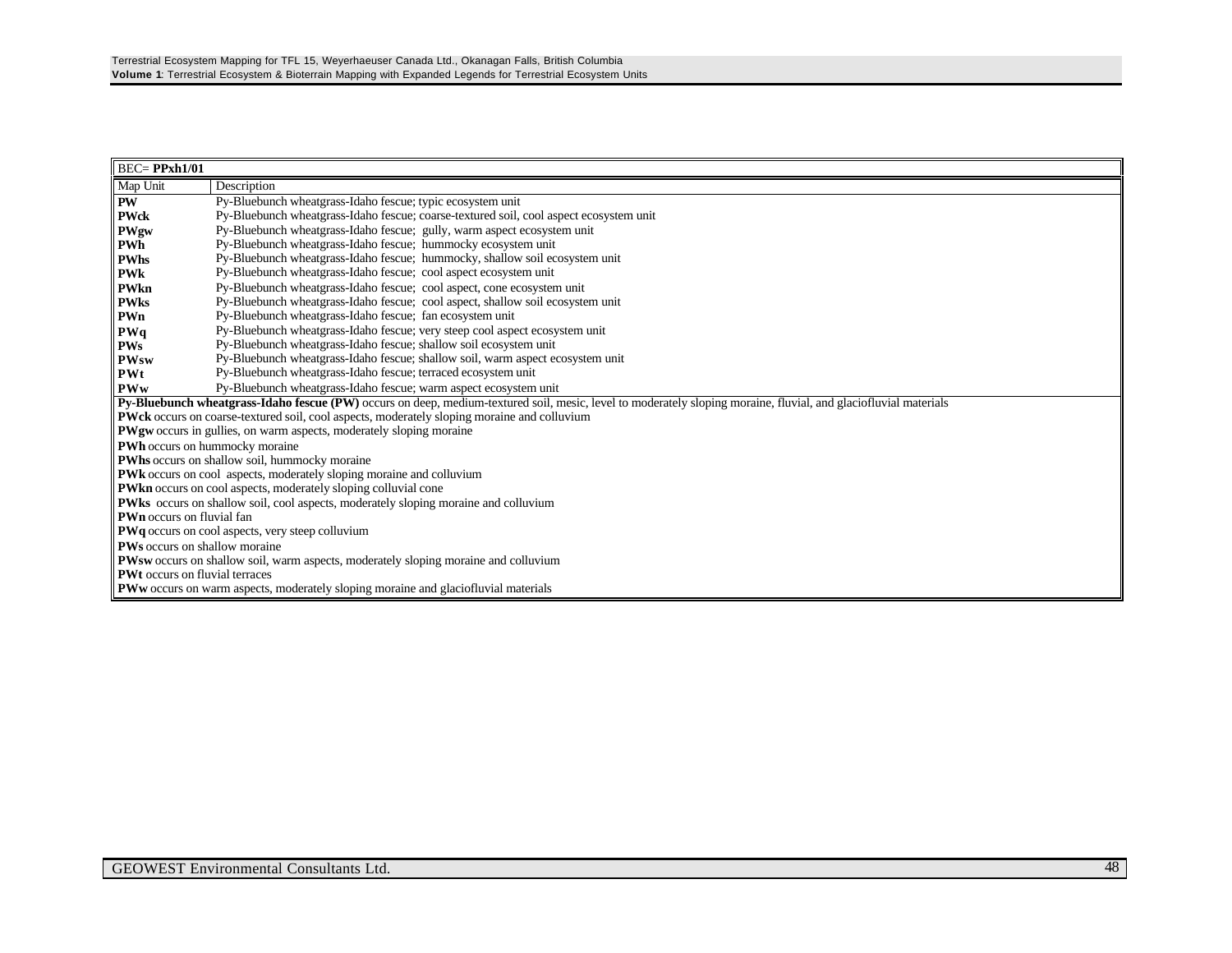| Map Symbol                            | PW2<br>PWck2<br>PWgw2<br>PWh <sub>2</sub><br>PWhs2<br>PWk2<br>PWkn2<br>PWks2<br>PWn2<br>PWq2<br>PWs2<br>PWsw2<br>PWt <sub>2</sub><br>PWw2 | PW3<br>PWck3<br>PWgw3<br>PWh <sub>3</sub><br>PWhs3<br>PW <sub>k3</sub><br>PWkn3<br>PWks3<br>PWn3<br>PWq3<br>PW <sub>s</sub> 3<br>PWsw3<br>PWt3<br>PW <sub>w</sub> 3 | PW4<br>PWck4<br>PWgw4<br>PWh4<br>PWhs4<br>PW <sub>k4</sub><br>PWkn4<br>PWks4<br>PWn4<br>PWq4<br>PW <sub>s4</sub><br>PWsw4<br>PW <sub>t4</sub><br>PW <sub>w</sub> 4 | PW5<br>PWck5<br>PWgw5<br>PWh <sub>5</sub><br>PWhs5<br>PW <sub>k5</sub><br>PWkn5<br>PWks5<br>PWn5<br>PWq5<br>PW <sub>s5</sub><br>PWsw5<br>PW <sub>t5</sub><br>PW <sub>w</sub> 5 | <b>PW6</b><br>PWck6<br>PWgw6<br>PWh <sub>6</sub><br>PWhs6<br>PW <sub>k6</sub><br>PWkn6<br>PWks6<br>PWn6<br>PWq6<br>PWs6<br>PWsw6<br>PW <sub>t6</sub><br>PW <sub>w</sub> 6 | PW7<br>PWck7<br>PWgw7<br>PWh7<br>PWhs7<br>PWk7<br>PWkn7<br>PWks7<br>PWn7<br>PWq7<br>PW <sub>s</sub> 7<br>PWsw7<br>PWt7<br>PWw7 |
|---------------------------------------|-------------------------------------------------------------------------------------------------------------------------------------------|---------------------------------------------------------------------------------------------------------------------------------------------------------------------|--------------------------------------------------------------------------------------------------------------------------------------------------------------------|--------------------------------------------------------------------------------------------------------------------------------------------------------------------------------|---------------------------------------------------------------------------------------------------------------------------------------------------------------------------|--------------------------------------------------------------------------------------------------------------------------------|
| Plant Species   Herb (2)<br>Dominants | bluebunch<br>wheatgrass<br>arrow-leaved<br>balsamroot                                                                                     | Shrub/Herb(3)<br>arrow-leaved balsamroot<br>bluebunch wheatgrass<br>ponderosa pine                                                                                  | Pole sapling (4)<br>ponderosa pine<br>arrow-leaved<br>balsamroot<br>bluebunch wheatgrass                                                                           | Young forest (5)<br>ponderosa pine<br>arrow-leaved balsamroot<br>bluebunch wheatgrass                                                                                          | Mature forest (6)<br>ponderosa pine<br>bluebunch wheatgrass<br>arrow-leaved balsamroot                                                                                    | Old forest (7)<br>ponderosa pine<br>bluebunch wheatgrass<br>arrow-leaved<br>balsamroot                                         |
| Associates                            | ponderosa pine<br>varrow<br>timber milk-vetch<br>umber pussytoes<br>silky lupine<br>compact selaginella                                   | silky lupine<br>varrow<br>umber pussytoes<br>timber milk-yetch<br>Idaho fescue                                                                                      | silky lupine<br>varrow<br>umber pussytoes<br>timber milk-yetch<br>Idaho fescue                                                                                     | silky lupine<br>varrow<br>umber pussytoes<br>timber milk-vetch<br>Idaho fescue                                                                                                 | silky lupine<br>timber milk-yetch<br>umber pussytoes<br>varrow<br>Idaho fescue                                                                                            | timber milk-yetch<br>umber pussytoes<br>silky lupine<br>varrow<br>Idaho fescue                                                 |
| Plots                                 |                                                                                                                                           |                                                                                                                                                                     |                                                                                                                                                                    | $1-73, 1-74$                                                                                                                                                                   | V00005, V00041                                                                                                                                                            |                                                                                                                                |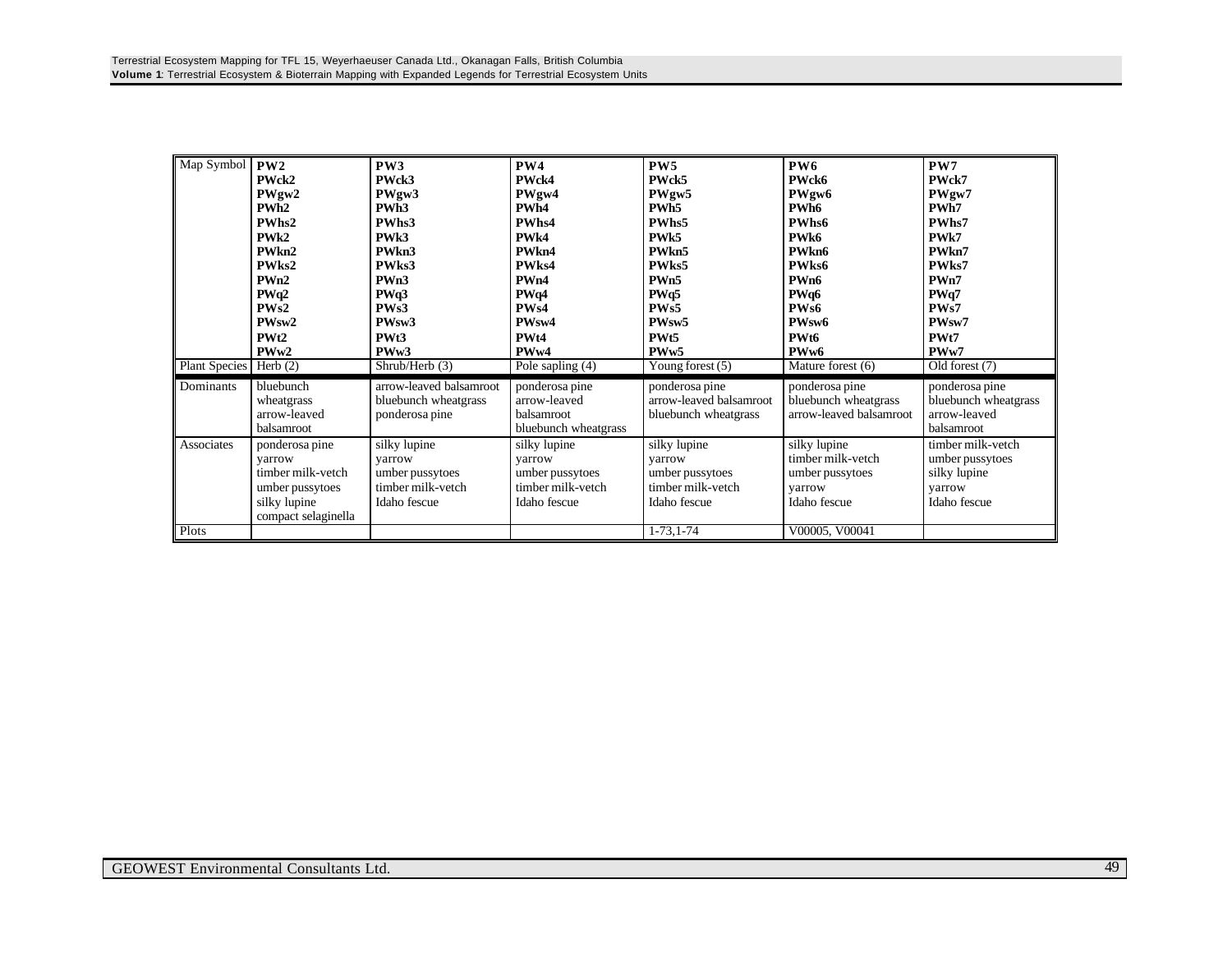| $\overline{BEC}$ PPxh1/05                                                                                                                                   |                                                                                |  |  |  |
|-------------------------------------------------------------------------------------------------------------------------------------------------------------|--------------------------------------------------------------------------------|--|--|--|
| Map Unit                                                                                                                                                    | Description                                                                    |  |  |  |
| $\mathbf{P}$                                                                                                                                                | Py-Bluebunch wheatgrass-Rough fescue; typic ecosystem unit                     |  |  |  |
| <b>PFks</b>                                                                                                                                                 | Py-Bluebunch wheatgrass-Rough fescue; cool aspect, shallow soil ecosystem unit |  |  |  |
| $l$ PFs                                                                                                                                                     | Py-Bluebunch wheatgrass-Rough fescue; shallow soil ecosystem unit              |  |  |  |
| <b>Py-Bluebunch wheatgrass- Rough fescue (PF)</b> occurs on deep, medium-textured soil, mesic, level to gently sloping morainal and glaciofluvial materials |                                                                                |  |  |  |
| <b>PFks</b> occurs on shallow soil, cool aspects, moderately sloping moraine and colluvium                                                                  |                                                                                |  |  |  |
| <b>PFs</b> occurs on shallow moraine                                                                                                                        |                                                                                |  |  |  |

| Map Symbol           | PF <sub>2</sub><br>PFks2<br>PFs2                                                              | PF3<br>PFks3<br>PF <sub>s</sub> 3                                                          | PF <sub>4</sub><br>PFks4<br>PF <sub>s4</sub>                                                         | PF <sub>5</sub><br>PFks5<br>PF <sub>s5</sub>                                                                    | PF <sub>6</sub><br>PFks6<br>PFs6                                                                                | PF7<br>PFks7<br>PFs7                                                                                               |
|----------------------|-----------------------------------------------------------------------------------------------|--------------------------------------------------------------------------------------------|------------------------------------------------------------------------------------------------------|-----------------------------------------------------------------------------------------------------------------|-----------------------------------------------------------------------------------------------------------------|--------------------------------------------------------------------------------------------------------------------|
| <b>Plant Species</b> | Herb $(2)$                                                                                    | Shrub/Herb (3)                                                                             | Pole sapling (4)                                                                                     | Young forest $(5)$                                                                                              | Mature forest (6)                                                                                               | Old forest (7)                                                                                                     |
| Dominants            | bluebunch<br>wheatgrass<br>Idaho fescue<br>varrow                                             | bluebunch wheatgrass<br>ponderosa pine<br>Idaho fescue                                     | ponderosa pine<br>bluebunch wheatgrass<br>Idaho fescue                                               | ponderosa pine<br>bluebunch wheatgrass<br>Idaho fescue                                                          | ponderosa pine<br>bluebunch wheatgrass<br>Idaho fescue                                                          | bluebunch wheatgrass<br>ponderosa pine<br>Idaho fescue                                                             |
| Associates           | ponderosa pine<br>arrow-leaved<br>balsamroot<br><i>junegrass</i><br>rough fescue<br>saskatoon | varrow<br>arrow-leaved balsamroot<br>saskatoon<br>Douglas-fir<br>junegrass<br>rough fescue | arrow-leaved<br>balsamroot<br>saskatoon<br>Douglas-fir<br>varrow<br><i>junegrass</i><br>rough fescue | arrow-leaved balsamroot<br>Douglas-fir<br>saskatoon<br>junegrass<br>varrow<br>rough fescue<br>timber milk-yetch | arrow-leaved balsamroot<br>Douglas-fir<br>saskatoon<br>junegrass<br>rough fescue<br>varrow<br>timber milk-yetch | Douglas-fir<br>arrow-leaved<br>balsamroot<br>saskatoon<br>junegrass<br>rough fescue<br>timber milk-yetch<br>varrow |
| Plots                |                                                                                               |                                                                                            |                                                                                                      |                                                                                                                 | V00018.V00029.V00042                                                                                            |                                                                                                                    |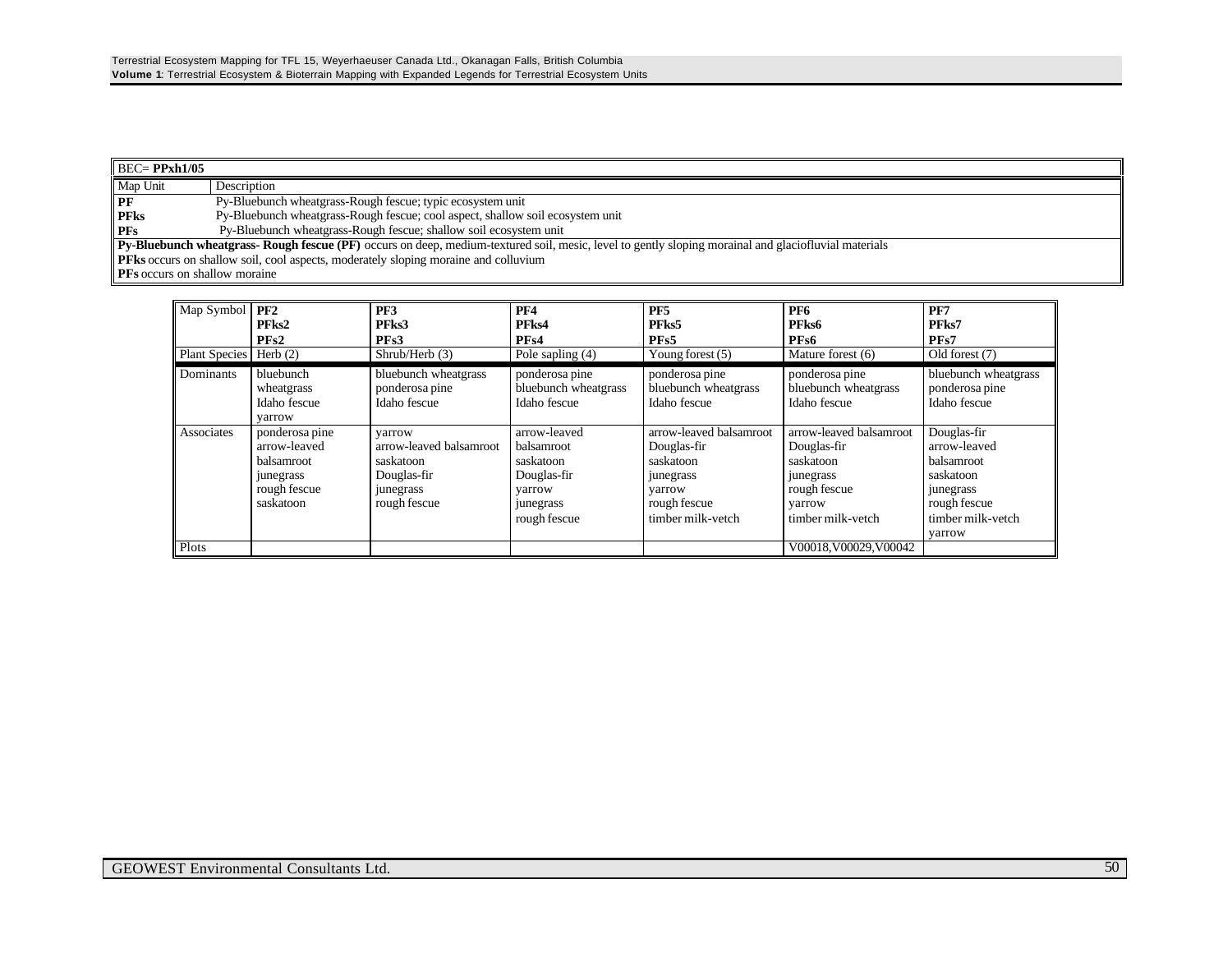| $BEC = PPxh1/06$                                                                                                                                                              |                                                                                            |  |  |  |  |
|-------------------------------------------------------------------------------------------------------------------------------------------------------------------------------|--------------------------------------------------------------------------------------------|--|--|--|--|
| Map Unit                                                                                                                                                                      | Description                                                                                |  |  |  |  |
| SP                                                                                                                                                                            | FdPy-Snowberry-Pinegrass; typic ecosystem unit                                             |  |  |  |  |
| <b>SPa</b>                                                                                                                                                                    | FdPy-Snowberry-Pinegrass; active floodplain ecosystem unit                                 |  |  |  |  |
| SPg                                                                                                                                                                           | FdPy-Snowberry-Pinegrass; gully ecosystem unit                                             |  |  |  |  |
| <b>SPgk</b>                                                                                                                                                                   | FdPy-Snowberry-Pinegrass; gully, cool aspect ecosystem unit                                |  |  |  |  |
| <b>SPgw</b>                                                                                                                                                                   | FdPy-Snowberry-Pinegrass; gully, warm aspect ecosystem unit                                |  |  |  |  |
| SPk                                                                                                                                                                           | FdPy-Snowberry-Pinegrass; cool aspect ecosystem unit                                       |  |  |  |  |
| <b>SPks</b>                                                                                                                                                                   | FdPy-Snowberry-Pinegrass; cool aspect, shallow soil ecosystem unit                         |  |  |  |  |
| SPs                                                                                                                                                                           | FdPy-Snowberry-Pinegrass; shallow soil ecosystem unit                                      |  |  |  |  |
| <b>SPt</b>                                                                                                                                                                    | FdPy-Snowberry-Pinegrass; terraced ecosystem unit                                          |  |  |  |  |
| FdPy-Snowberry-Pinegrass (SP) occurs on deep, medium-textured soil, subhygric, gentle to moderately sloping moisture receiving sites including fluvial and morainal materials |                                                                                            |  |  |  |  |
| <b>SPa</b> occurs on active fluvial plains                                                                                                                                    |                                                                                            |  |  |  |  |
| SPg occurs in gullies, on moraine and colluvium                                                                                                                               |                                                                                            |  |  |  |  |
|                                                                                                                                                                               | <b>SPgk</b> occurs in gullies, on cool aspects, moderately sloping moraine                 |  |  |  |  |
| <b>SPgw</b> occurs in gullies, on warm aspects, moderately sloping moraine                                                                                                    |                                                                                            |  |  |  |  |
| SPk occurs on cool aspects, moderately sloping moraine                                                                                                                        |                                                                                            |  |  |  |  |
|                                                                                                                                                                               | <b>SPks</b> occurs on shallow soil, cool aspects, moderately sloping moraine and colluvium |  |  |  |  |
|                                                                                                                                                                               | SPs occurs on shallow soil where bedrock impedes soil drainage, on moraine                 |  |  |  |  |
| <b>SPt</b> occurs on fluvial terraces                                                                                                                                         |                                                                                            |  |  |  |  |

| Map Symbol<br>Plant Species Herb (2) | SP2<br>SPa2<br>SPg2<br>$S$ Pg $k2$<br>SPyw2<br>SPk2<br>SPks2<br>SPs2<br>SP <sub>t2</sub>            | SP3<br>SPa3<br>SPg3<br>$S$ Pgk $3$<br>SPyw3<br>SP <sub>k3</sub><br>SPks3<br>SPs3<br>SPt3<br>Shrub/Herb (3)          | SP4<br>SPa4<br>SPg4<br>$S$ Pgk4<br>SPyw4<br>SP <sub>k4</sub><br>SPks4<br>SPs4<br>SP <sub>t4</sub><br>Pole sapling (4) | SP5<br>SPa5<br>SPg5<br>SPgk5<br>SPyw5<br>SP <sub>k5</sub><br>SPks5<br>SPs5<br>SP <sub>t5</sub><br>Young forest (5)                   | SP6<br>SP <sub>a6</sub><br>SPg6<br>$S$ Pgk $6$<br>SPyw6<br>SPk6<br>SPks6<br>SPs6<br>SPt6<br>Mature forest (6)                        | SP <sub>7</sub><br>SPa7<br>SPg7<br>SPgk7<br>SPyw7<br>SPk7<br>SPks7<br>SPs7<br>SPt7<br>Old forest (7)                                     |
|--------------------------------------|-----------------------------------------------------------------------------------------------------|---------------------------------------------------------------------------------------------------------------------|-----------------------------------------------------------------------------------------------------------------------|--------------------------------------------------------------------------------------------------------------------------------------|--------------------------------------------------------------------------------------------------------------------------------------|------------------------------------------------------------------------------------------------------------------------------------------|
| Dominants                            | Kentucky bluegrass<br>common snowberry                                                              | Kentucky bluegrass<br>trembling aspen                                                                               | trembling aspen<br>Kentucky bluegrass                                                                                 | trembling aspen<br>ponderosa pine                                                                                                    | trembling aspen<br>ponderosa pine                                                                                                    | ponderosa pine<br>Douglas-fir                                                                                                            |
| Associates                           | trembling aspen<br>tall-Oregon grape<br>pinegrass<br>Nootka rose<br>skunk currant<br>ponderosa pine | tall-Oregon grape<br>common snowberry<br>pinegrass<br>Nootka rose<br>ponderosa pine<br>skunk currant<br>Douglas-fir | ponderosa pine<br>tall-Oregon grape<br>common snowberry<br>Nootka rose<br>skunk currant<br>pinegrass<br>Douglas-fir   | Kentucky bluegrass<br>tall-Oregon grape<br>Nootka rose<br>common snowberry<br>Douglas-fir<br>pinegrass<br>skunk currant<br>saskatoon | Kentucky bluegrass<br>Douglas-fir<br>tall-Oregon grape<br>common snowberry<br>Nootka rose<br>pinegrass<br>skunk currant<br>saskatoon | trembling aspen<br>common snowberry<br>Kentucky bluegrass<br>tall-Oregon grape<br>Nootka rose<br>pinegrass<br>skunk currant<br>saskatoon |
| Plots                                |                                                                                                     | r384, 9650025                                                                                                       |                                                                                                                       |                                                                                                                                      | V00006, V00032                                                                                                                       |                                                                                                                                          |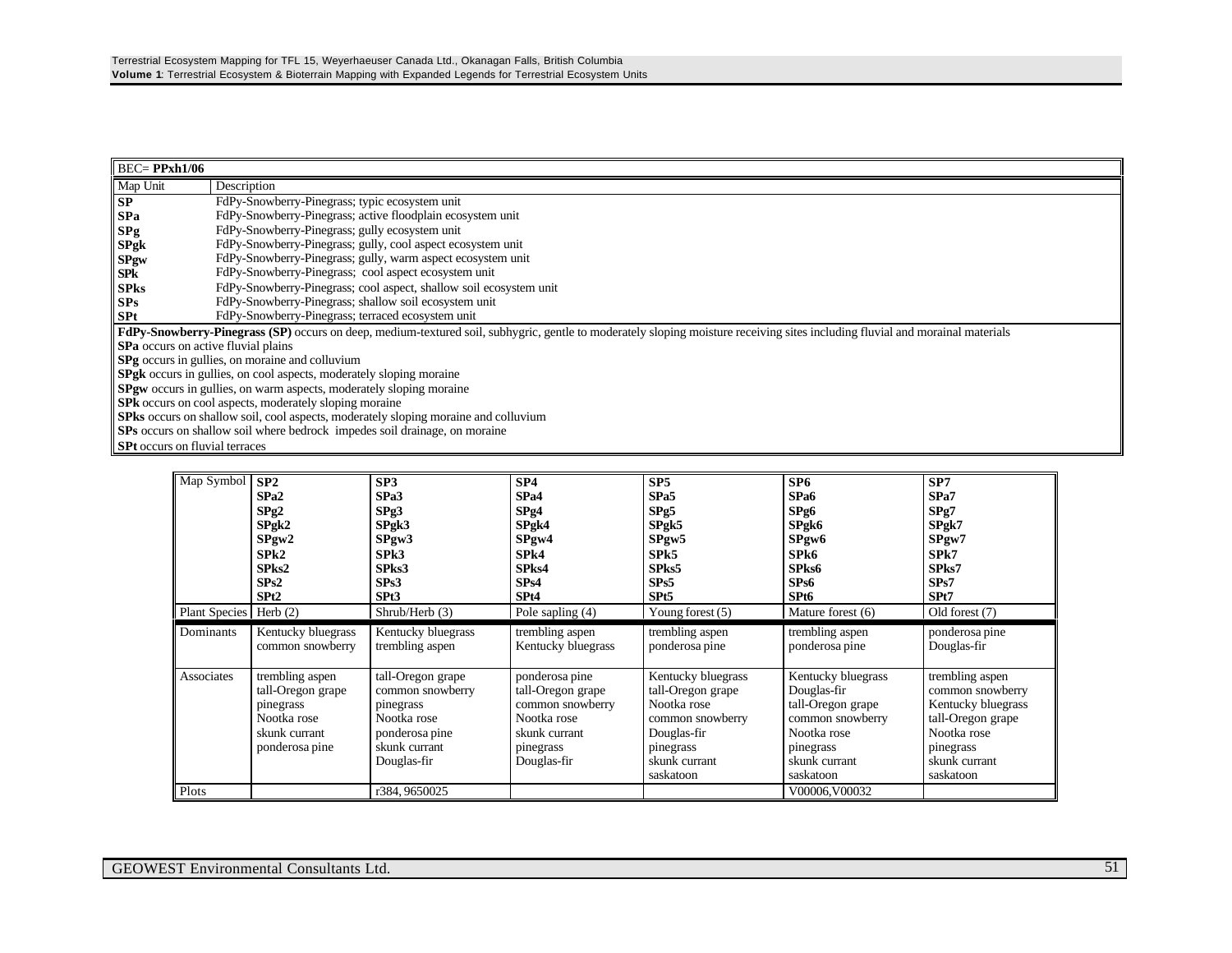| $\parallel$ BEC= PPxh1/07                                                                                                                                                                                  |                                                               |  |
|------------------------------------------------------------------------------------------------------------------------------------------------------------------------------------------------------------|---------------------------------------------------------------|--|
| Map Unit                                                                                                                                                                                                   | Description                                                   |  |
| l DS                                                                                                                                                                                                       | FdPy-Snowberry-Spirea; typic ecosystem unit                   |  |
| <b>DSk</b>                                                                                                                                                                                                 | FdPy-Snowberry-Spirea: cool aspect ecosystem unit             |  |
| <b>FdPy-Snowberry-Spirea (DS)</b> occurs on deep, medium-textured soil, subhygric, level to gently sloping moisture receiving rich sites including moraine, colluvium, fluvial and glaciofluvial materials |                                                               |  |
|                                                                                                                                                                                                            | <b>DSk</b> occurs on cool aspects, moderately sloping moraine |  |

| Map Symbol<br><b>Plant Species</b> | DS <sub>2</sub><br>DSk <sub>2</sub><br>Herb $(2)$                                                | DS3<br>DSk3<br>Shrub/Herb (3)                                                                         | DS4<br>DSk4<br>Pole sapling (4)                                                                       | DS <sub>5</sub><br>DSk5<br>Young forest $(5)$                                                                                                 | DS6<br>DSk <sub>6</sub><br>Mature forest (6)                                                                                                  | DS7<br>DSk7<br>Old forest $(7)$                                                                                                               |
|------------------------------------|--------------------------------------------------------------------------------------------------|-------------------------------------------------------------------------------------------------------|-------------------------------------------------------------------------------------------------------|-----------------------------------------------------------------------------------------------------------------------------------------------|-----------------------------------------------------------------------------------------------------------------------------------------------|-----------------------------------------------------------------------------------------------------------------------------------------------|
| Dominants                          | Kentucky bluegrass<br>birch-leaved spirea<br>common snowberry                                    | Kentucky bluegrass<br>Douglas-fir<br>birch-leaved spirea                                              | Douglas-fir<br>Kentucky bluegrass<br>birch-leaved spirea                                              | Douglas-fir<br>ponderosa pine                                                                                                                 | ponderosa pine<br>Douglas-fir                                                                                                                 | ponderosa pine<br>Douglas-fir                                                                                                                 |
| Associates                         | Douglas-fir<br>Nootka rose<br>ponderosa pine<br>tall-Oregon grape<br>varrow<br>northern bedstraw | tall-Oregon grape<br>common snowberry<br>Nootka rose<br>ponderosa pine<br>varrow<br>northern bedstraw | ponderosa pine<br>common snowberry<br>tall-Oregon grape<br>Nootka rose<br>varrow<br>northern bedstraw | Kentucky bluegrass<br>birch-leaved spirea<br>common snowberry<br>tall-Oregon grape<br>Nootka rose<br>yarrow<br>northern bedstraw<br>saskatoon | Kentucky bluegrass<br>birch-leaved spirea<br>common snowberry<br>tall-Oregon grape<br>Nootka rose<br>yarrow<br>northern bedstraw<br>saskatoon | common snowberry<br>Kentucky bluegrass<br>birch-leaved spirea<br>tall-Oregon grape<br>Nootka rose<br>varrow<br>northern bedstraw<br>saskatoon |
| Plots                              |                                                                                                  | r218                                                                                                  |                                                                                                       |                                                                                                                                               |                                                                                                                                               |                                                                                                                                               |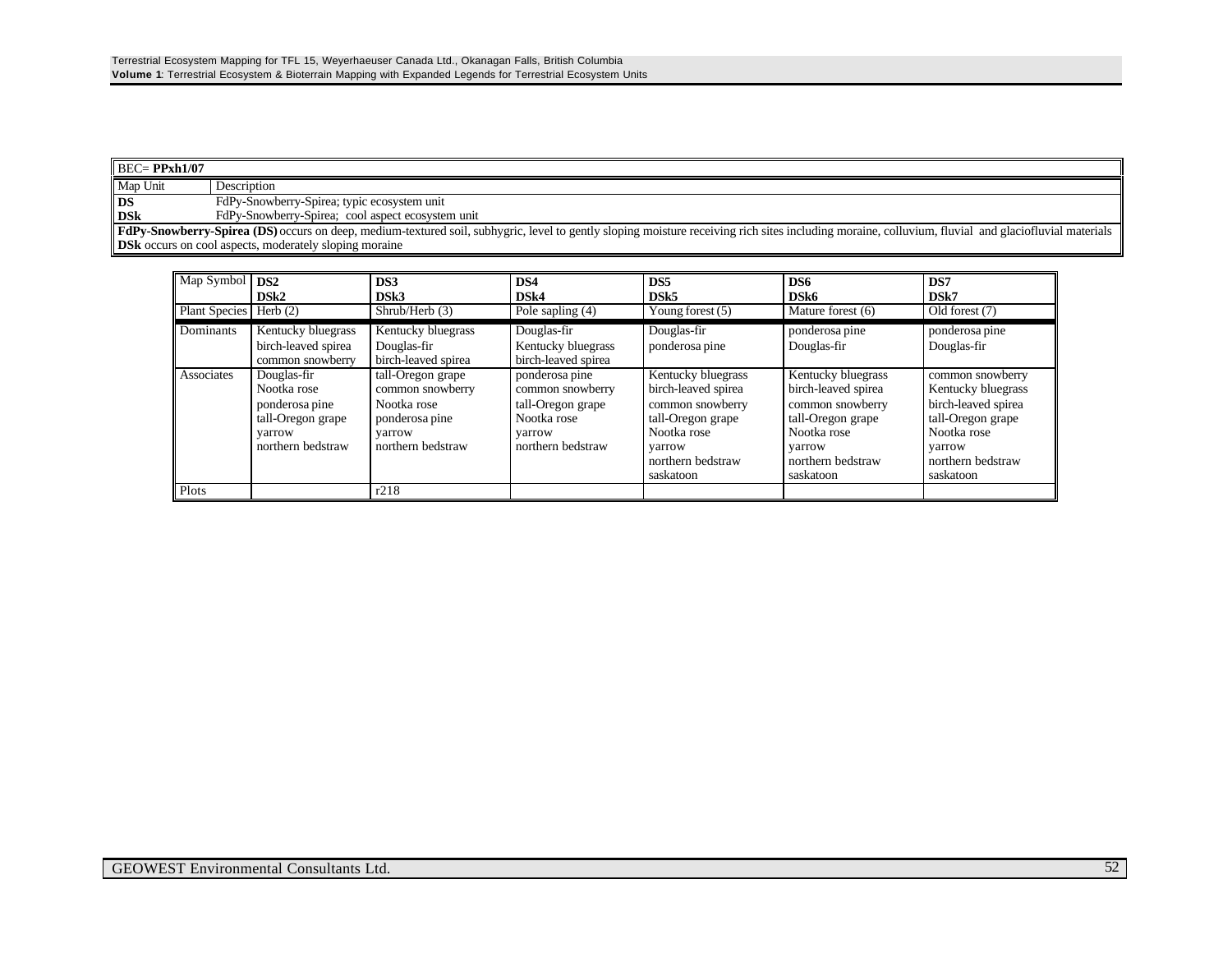| $BEC = PPxh1/08$ |                                                                                                                                                                                                    |
|------------------|----------------------------------------------------------------------------------------------------------------------------------------------------------------------------------------------------|
| Map Unit         | Description                                                                                                                                                                                        |
| $\mathbf{DM}$    | Fd-Water birch-Douglas maple; typic ecosystem unit                                                                                                                                                 |
|                  | <b>Fd-Water birch-Douglas maple (DM)</b> occurs on deep, medium-textured soil, subhygric to hygric, level to gently sloping, rich moisture receiving sites including moraine and fluvial materials |

| Map Symbol           | DM2                                                                                               | DM3                                                                                                                            | DM4                                                                                                                            | DM <sub>5</sub>                                                                                                                 | DM6                                                                                                           | DM7                                                                                                           |
|----------------------|---------------------------------------------------------------------------------------------------|--------------------------------------------------------------------------------------------------------------------------------|--------------------------------------------------------------------------------------------------------------------------------|---------------------------------------------------------------------------------------------------------------------------------|---------------------------------------------------------------------------------------------------------------|---------------------------------------------------------------------------------------------------------------|
| <b>Plant Species</b> | Herb $(2)$                                                                                        | Shrub/Herb(3)                                                                                                                  | Pole sapling $(4)$                                                                                                             | Young forest (5)                                                                                                                | Mature forest (6)                                                                                             | Old forest (7)                                                                                                |
| Dominants            | Kentucky bluegrass<br>common snowberry<br>star-flowered false<br>Solomon's-seal                   | Kentucky bluegrass<br>common snowberry<br>trembling aspen                                                                      | trembling aspen<br>Kentucky bluegrass<br>common snowberry                                                                      | trembling aspen<br>common snowberry<br>tall Oregon grape                                                                        | Douglas-fir<br>tall Oregon grape<br>common snowberry<br>water birch                                           | Douglas-fir<br>water birch<br>common snowberry<br>tall Oregon grape                                           |
| Associates           | Viola spp.<br>tall Oregon grape<br>trembling aspen<br>Douglas maple<br>water birch<br>Douglas-fir | star-flowered false<br>Solomon's-seal<br>tall Oregon grape<br>Douglas-fir<br>Douglas maple<br>water birch<br><i>Viola</i> spp. | tall Oregon grape<br>Douglas maple<br>Douglas-fir<br>star-flowered false<br>Solomon's-seal<br>water birch<br><i>Viola</i> spp. | Douglas-fir<br>Kentucky bluegrass<br>water birch<br>Douglas maple<br>star-flowered false<br>Solomon's-seal<br><i>Viola</i> spp. | trembling aspen<br>Douglas maple<br>Kentucky bluegrass<br>star-flowered false<br>Solomon's-seal<br>Viola spp. | Douglas maple<br>Kentucky bluegrass<br>star-flowered false<br>Solomon's-seal<br>trembling aspen<br>Viola spp. |
| Plots                |                                                                                                   |                                                                                                                                |                                                                                                                                |                                                                                                                                 | V00020                                                                                                        |                                                                                                               |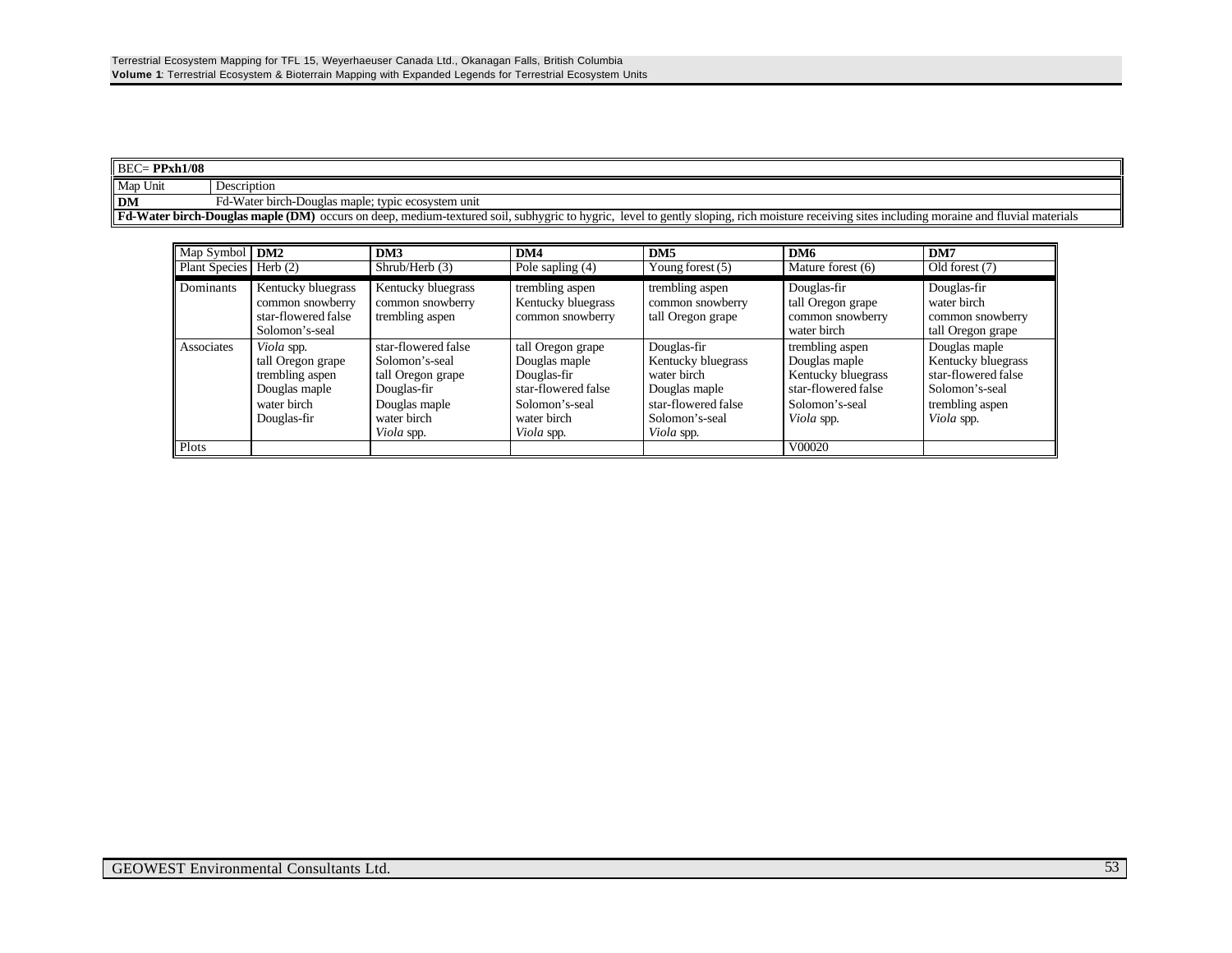|                | Non-vegetated, Sparsely Vegetated, and Anthropogenic units mapped within PPxh1 |                                                                                                                                                                                                                                                     |                                   |                                   |  |  |
|----------------|--------------------------------------------------------------------------------|-----------------------------------------------------------------------------------------------------------------------------------------------------------------------------------------------------------------------------------------------------|-----------------------------------|-----------------------------------|--|--|
| <b>Symbol</b>  | <b>Definition</b><br><b>Ecosystem Unit</b>                                     |                                                                                                                                                                                                                                                     | <b>Mapped</b><br><b>Modifiers</b> | <b>Structural</b><br><b>Stage</b> |  |  |
| CL             | Cliff                                                                          | A steep, vertical or overhanging rock face                                                                                                                                                                                                          | q, z                              | 1                                 |  |  |
| CO             | Cultivated Orchard                                                             | An agricultural area composed of single or multiple tree species<br>planted in rows.                                                                                                                                                                |                                   | 3                                 |  |  |
| <b>ES</b>      | <b>Exposed Soil</b>                                                            | Any area of exposed soil that is not included in any of the other<br>definitions. It includes areas of recent disturbance, such as<br>mudslides, debris torrents, avalanches, and human-made disturbances<br>where vegetation cover is less than 5% | k                                 | 1                                 |  |  |
| <b>GB</b>      | <b>Gravel Bar</b>                                                              | An elongated landform generated by waves and currents and usually<br>running parallel to the shore. It is composed of unconsolidated small<br>rounded cobbles, pebbles, stones and sand                                                             | not<br>applicable                 | 1                                 |  |  |
| OW             | Shallow Open Water                                                             | A wetland composed of permanent shallow open water and lacking<br>emergent plant cover. The water is less than 2 m deep                                                                                                                             | not.<br>applicable                | not applicable                    |  |  |
| <b>PD</b>      | Pond                                                                           | A small body of water greater than 2 m deep, but not large enough to<br>be classified as a lake (e.g., $<$ 50 ha)                                                                                                                                   | not.<br>applicable                | not applicable                    |  |  |
| RI             | River                                                                          | A watercourse formed when water flows between continuous.<br>definable banks. The flow may be intermittent or perennial                                                                                                                             | not<br>applicable                 | not applicable                    |  |  |
| R <sub>O</sub> | Rock Outcrop                                                                   | A gentle to steep, bedrock escarpment or outcropping, with little soil<br>development and sparse vegetative cover                                                                                                                                   | h.k.r.w                           | 1                                 |  |  |
| RP             | Road Surface                                                                   | An area cleared for the purpose of transporting goods and services by<br>vehicles                                                                                                                                                                   | not<br>applicable                 | not applicable                    |  |  |
| <b>TA</b>      | Talus                                                                          | Angular rock fragments of any size accumulated at the foot of steep<br>rock slopes as a result of successive rock falls. It is a type of<br>colluvium                                                                                               | h,k,n,q,w                         | 1                                 |  |  |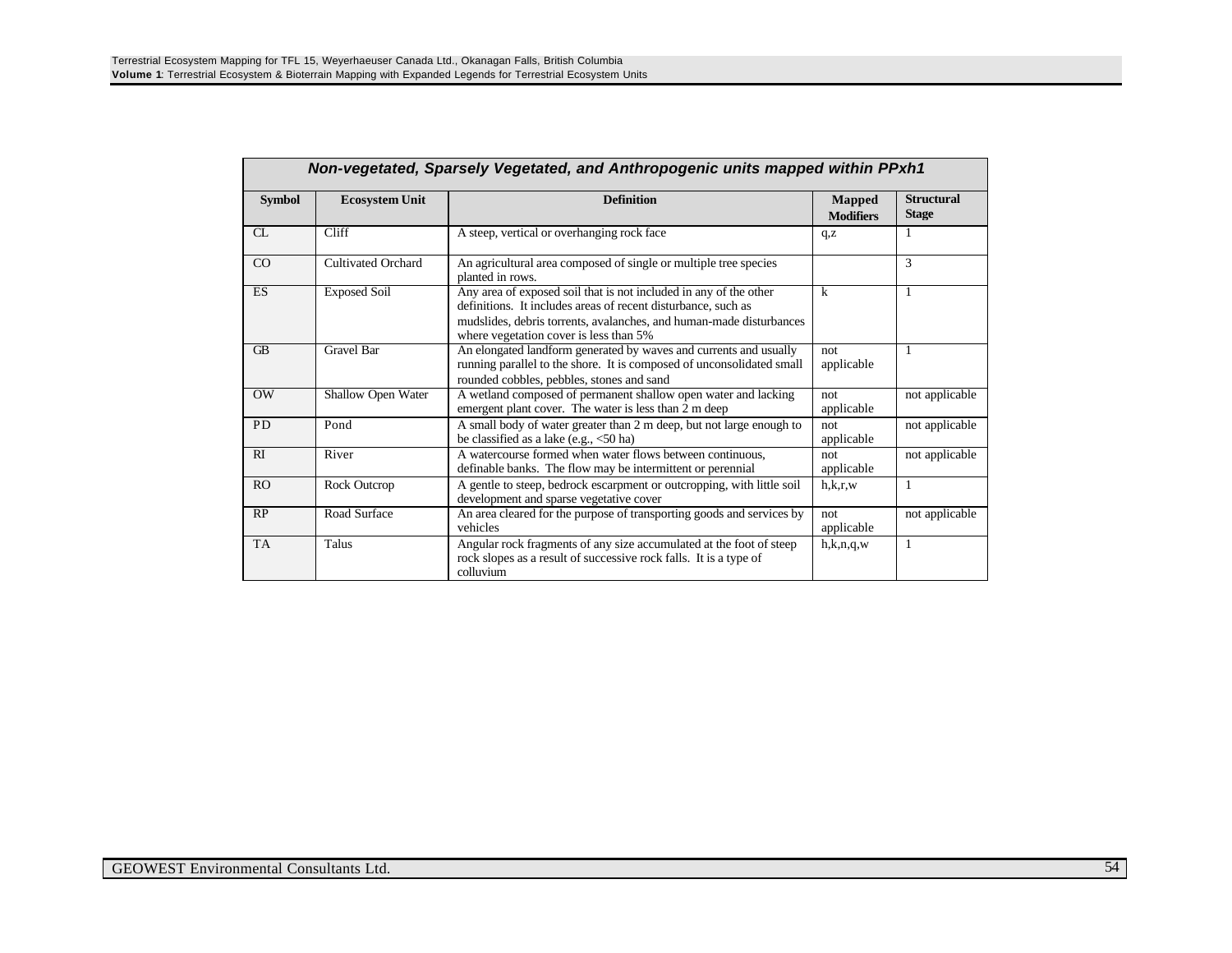# **Appendix 2 Expanded Legend for Ecosystems found in the IDFxh1**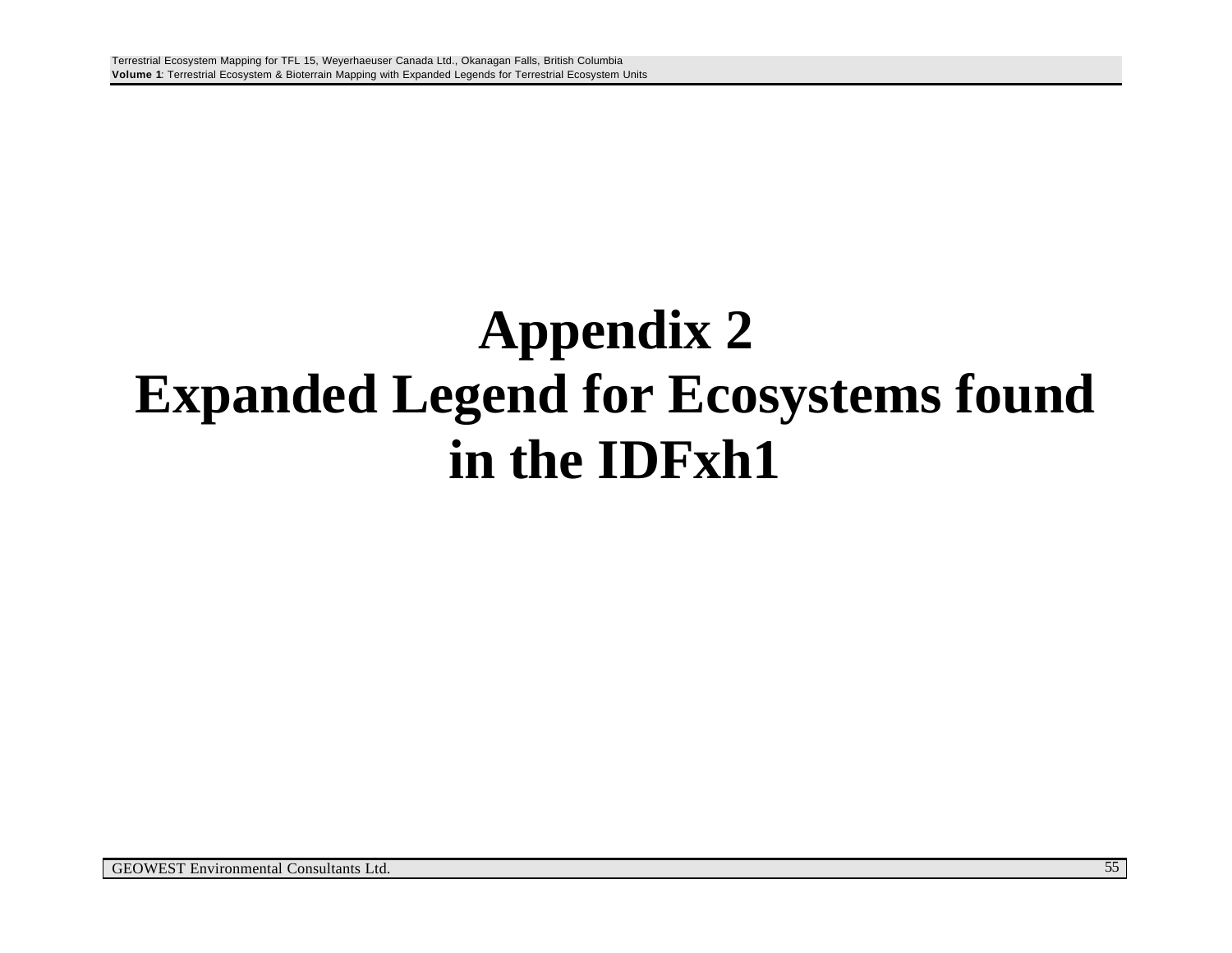

| PARENT MATERIAL LEGEND |               |  |  |
|------------------------|---------------|--|--|
| C                      | Colluvial     |  |  |
| F                      | Fluvial       |  |  |
| FG                     | Glaciofluvial |  |  |
| м                      | Moraine       |  |  |
| 0                      | Organic       |  |  |
| R                      | Mixed Bedrock |  |  |

| PARENT MATERIAL LEGEND |               |     | <b>SITE SERIES LEGEND FOR IDFxh1</b> |           |                                            |    |           |                             |
|------------------------|---------------|-----|--------------------------------------|-----------|--------------------------------------------|----|-----------|-----------------------------|
| C.                     | Colluvial     | -00 |                                      | AS        | Antelope brush-Selaginella                 | 01 | DP        | FdPy-Pinegrass              |
|                        | Fluvial       | 92  |                                      | <b>WA</b> | Big sage-Bluebunch wheatgrass-Balsamroot   | 05 | PF        | FdPy-Pinegrass-Idaho fescue |
| FG                     | Glaciofluvial | 93  |                                      | <b>WB</b> | Bluebunch wheatgrass-Balsamroot            | 06 | DF        | FdPy-Spirea-Feathermoss     |
| М                      | Moraine       | 94  |                                      | SF        | Big sage-Bluebunch wheatgrass-Idaho fescue | 07 | DS        | FdPy-Snowberry-Spirea       |
|                        | Organic       | 91  |                                      | FW        | Fescue-Bluebunch wheatgrass                | 08 | -SD       | SxwFd-Douglas maple-Dogwood |
| л.                     | Mixed Bedrock | 96  |                                      | <b>BN</b> | Kentucky bluegrass-Stiff needlegrass       | 00 | AB        | Alder-Sedge                 |
|                        |               | 02  |                                      | <b>PB</b> | FdPy-Bluebunch wheatgrass-Balsamroot       | 09 | WS        | Willow-Sedge                |
|                        |               | 03  |                                      | DW        | FdPy-Bluebunch wheatgrass-Pinegrass        | 00 | <b>CT</b> | Cattail Marsh               |
|                        |               | 04  |                                      | SP        | FdPy-Snowbrush-Pinegrass                   |    |           |                             |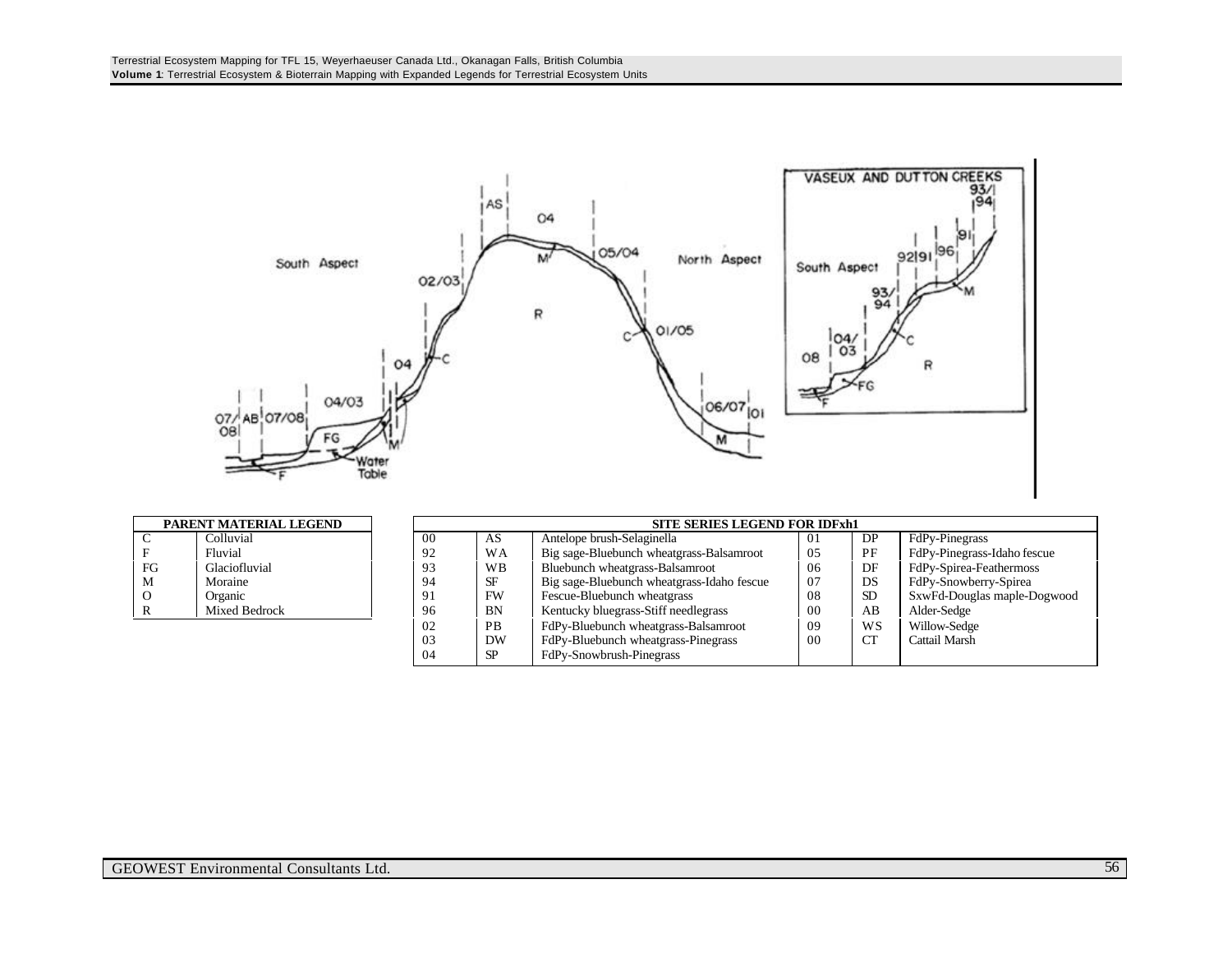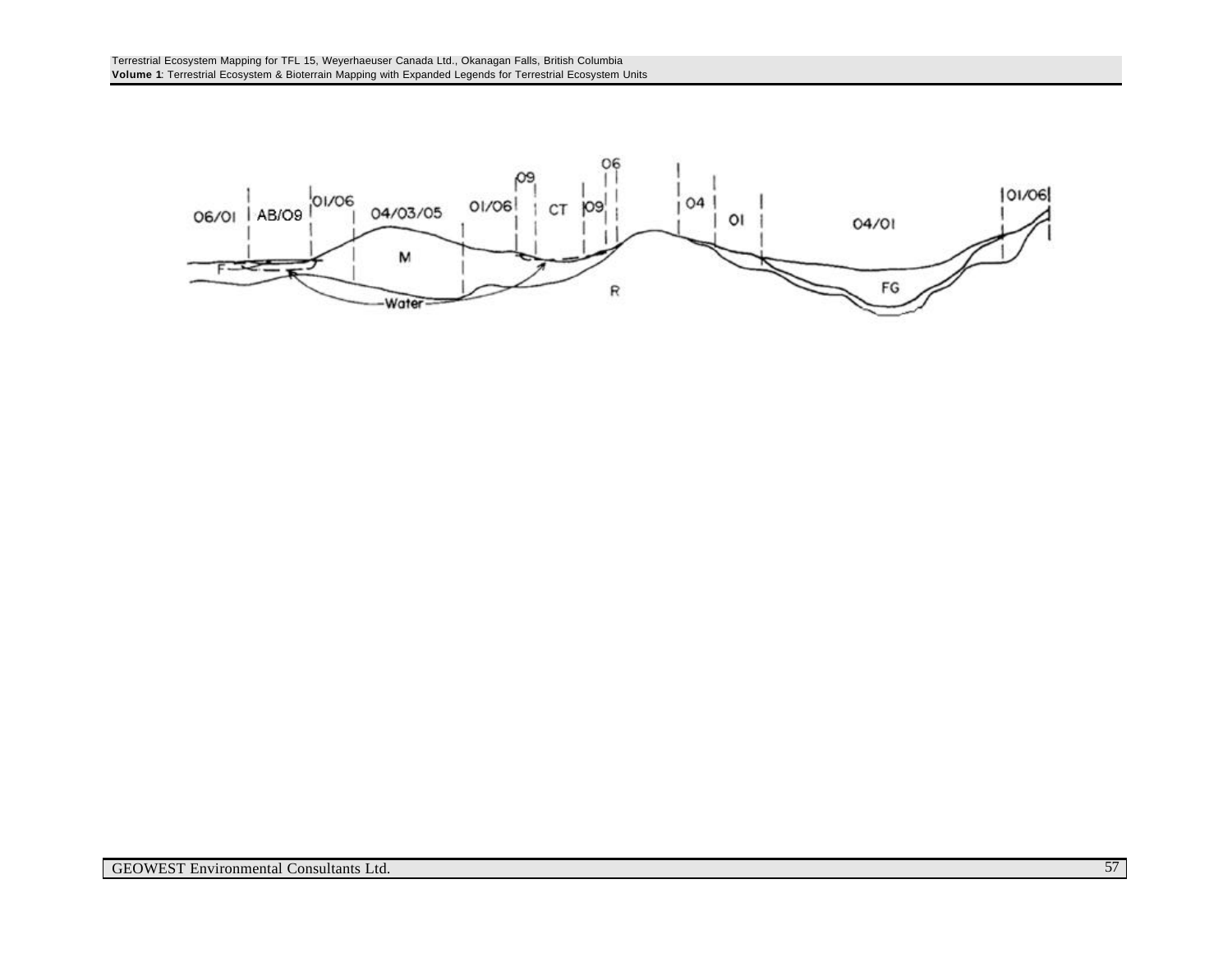| $\parallel$ BEC= IDFxh1/00                                                                                                                                   |                                                                             |  |  |
|--------------------------------------------------------------------------------------------------------------------------------------------------------------|-----------------------------------------------------------------------------|--|--|
| Map Unit                                                                                                                                                     | Description                                                                 |  |  |
| AS                                                                                                                                                           | Antelope brush-Selaginella; typic ecosystem unit                            |  |  |
| ASh                                                                                                                                                          | Antelope brush-Selaginella; hummocky ecosystem unit                         |  |  |
| ASk                                                                                                                                                          | Antelope brush-Selaginella; cool aspect ecosystem unit                      |  |  |
| ASw                                                                                                                                                          | Antelope brush-Selaginella; warm aspect ecosystem unit                      |  |  |
| ASz                                                                                                                                                          | Antelope brush-Selaginella; very steep warm aspect ecosystem unit           |  |  |
| Antelope brush-Selaginella (AS) occurs on shallow, medium-textured soil, xeric to very xeric, gentle, upper slope and crests on moraine and eolian materials |                                                                             |  |  |
| <b>ASh</b> occurs on hummocky moraine                                                                                                                        |                                                                             |  |  |
| ASK occurs on cool aspects, moderately sloping moraine and colluvium                                                                                         |                                                                             |  |  |
|                                                                                                                                                              | <b>ASw</b> occurs on warm aspects, moderately sloping moraine and colluvium |  |  |
|                                                                                                                                                              | ASz occurs on warm aspects, very steep moraine and colluvium                |  |  |

| Map Symbol           | AS <sub>2a</sub><br>ASh <sub>2a</sub><br>ASk2a<br>ASw2a<br>ASz2a                      | AS2b<br>ASh2b<br>$\bf ASk2b$<br>ASw2b<br>ASz2b                                                       |
|----------------------|---------------------------------------------------------------------------------------|------------------------------------------------------------------------------------------------------|
| <b>Plant Species</b> | Forb-dominated (2a)                                                                   | Graminoid-dominated (2b)                                                                             |
| Dominants            | compact selaginella<br>bluebunch wheatgrass<br>juniper haircap moss<br>antelope-brush | bluebunch wheatgrass<br>antelope-brush<br>compact selaginella                                        |
| Associates           | junegrass<br>red three-awn<br>old man's whiskers<br>snowbrush<br>downy brome          | juniper haircap moss<br>junegrass<br>red three-awn<br>old man's whiskers<br>snowbrush<br>downy brome |
| Plots                | $2 - 89$                                                                              | $1-9$                                                                                                |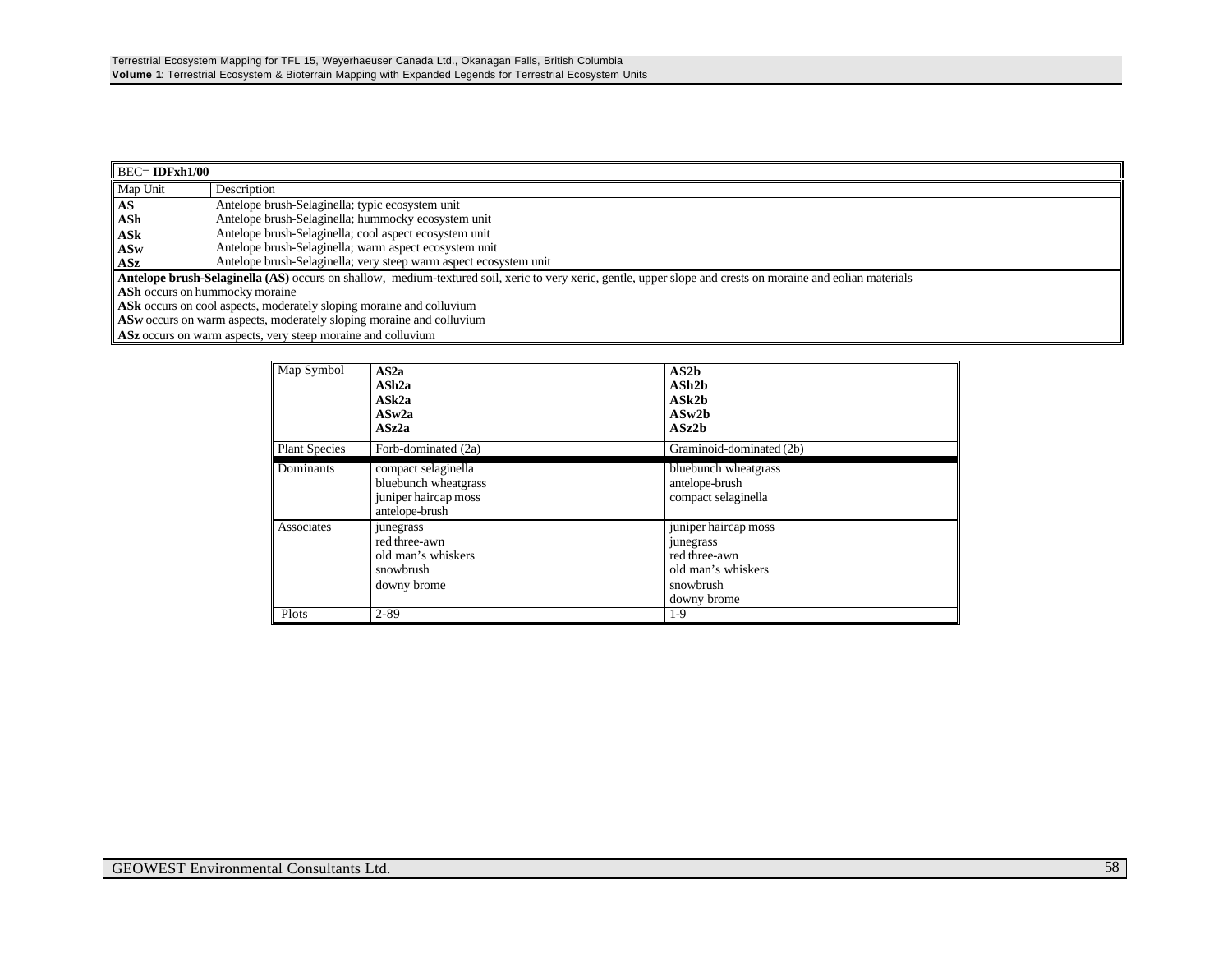| $\parallel$ BEC= IDFxh1a/92 |                                                                                                                                                                           |  |  |
|-----------------------------|---------------------------------------------------------------------------------------------------------------------------------------------------------------------------|--|--|
| Map Unit                    | Description                                                                                                                                                               |  |  |
| <b>WA</b>                   | Big sage-Bluebunch wheatgrass-Balsamroot; typic ecosystem unit                                                                                                            |  |  |
| <b>WAk</b>                  | Big sage-Bluebunch wheatgrass-Balsamroot; cool aspect ecosystem unit                                                                                                      |  |  |
| <b>WAs</b>                  | Big sage-Bluebunch wheatgrass-Balsamroot; shallow soils ecosystem unit                                                                                                    |  |  |
|                             | <b>Big sage-Bluebunch wheatgrass-Balsamroot (WA)</b> occurs on deep, medium-textured soil, xeric to submesic, significantly sloping moraine and colluvium on warm aspects |  |  |
|                             | <b>WAK</b> occurs on cool aspects, moderately sloping moraine and colluvium                                                                                               |  |  |
|                             | <b>WAs</b> occurs on shallow moraine and colluvium                                                                                                                        |  |  |

| Map Symbol<br><b>Plant Species</b> | WA2b<br>WAk2b<br>WAs2b<br>Graminoid-dominated (2b)                                                | WA3a<br>Wak3a<br>Was3a<br>Low shrub $(3a)$                                                                    |  |
|------------------------------------|---------------------------------------------------------------------------------------------------|---------------------------------------------------------------------------------------------------------------|--|
| Dominants                          | downy brome<br>arrow-leaved balsamroot<br>bluebunch wheatgrass<br>Sandberg's bluegrass            | big sage<br>downy brome<br>arrow-leaved balsamroot<br>bluebunch wheatgrass                                    |  |
| Associates                         | big sage<br>silky lupine<br>yarrow<br>small-flowered blue-eyed mary<br>parsnip-flowered buckwheat | Sandberg's bluegrass<br>silky lupine<br>varrow<br>small-flowered blue-eyed mary<br>parsnip-flowered buckwheat |  |
| Plots                              | 9650004.9650005.V00010                                                                            |                                                                                                               |  |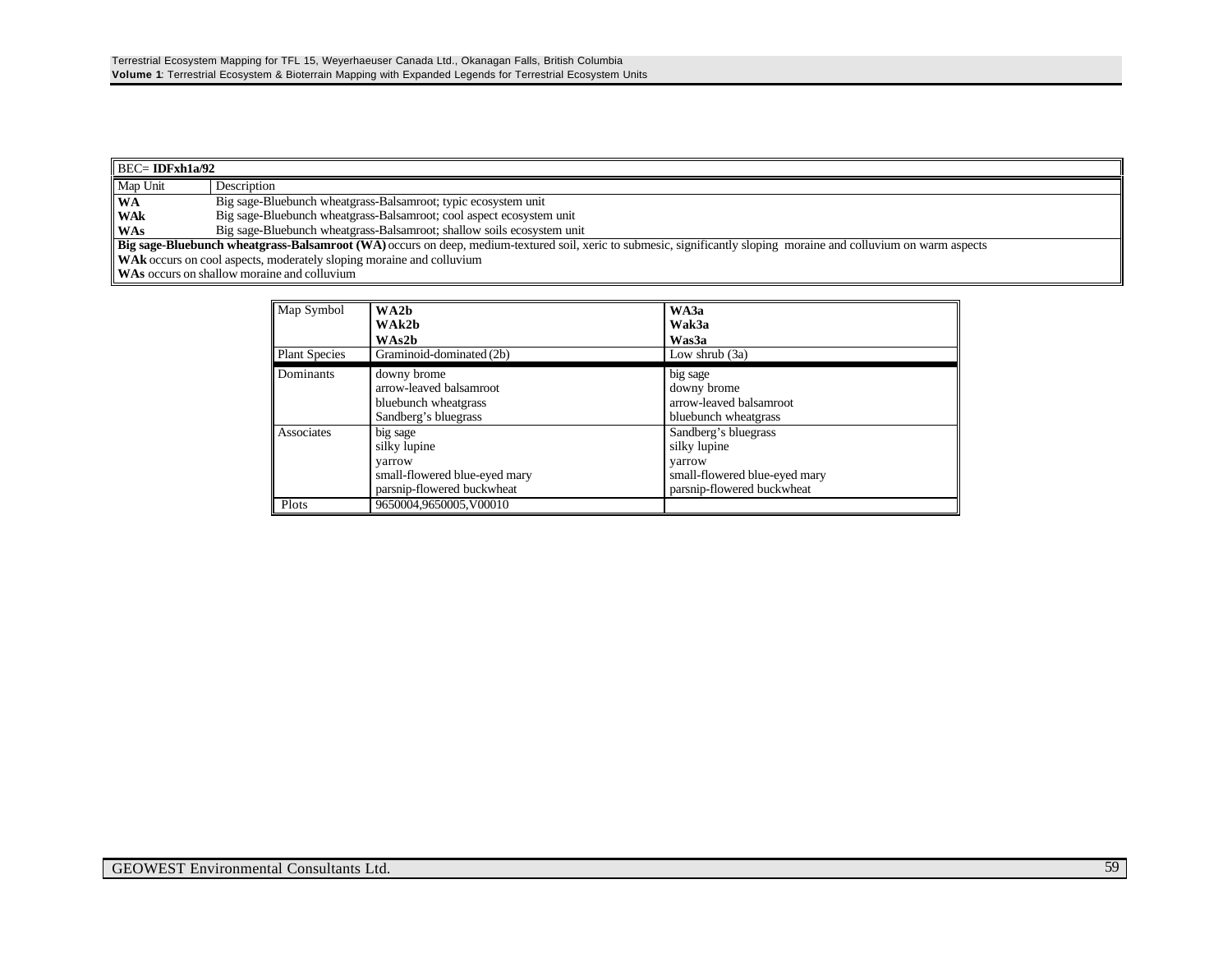| $BEC = IDFxh1a/93$                                                                                                                                                                            |                                                                                    |  |  |
|-----------------------------------------------------------------------------------------------------------------------------------------------------------------------------------------------|------------------------------------------------------------------------------------|--|--|
| Map Unit                                                                                                                                                                                      | Description                                                                        |  |  |
| <b>WB</b>                                                                                                                                                                                     | Bluebunch wheatgrass-Balsamroot; typic ecosystem unit                              |  |  |
| <b>WBc</b>                                                                                                                                                                                    | Bluebunch wheatgrass-Balsamroot; coarse-textured soil ecosystem unit               |  |  |
| WBh                                                                                                                                                                                           | Bluebunch wheatgrass-Balsamroot; hummocky ecosystem unit                           |  |  |
| <b>WBhs</b>                                                                                                                                                                                   | Bluebunch wheatgrass-Balsamroot; hummocky, shallow soil ecosystem unit             |  |  |
| <b>WBj</b>                                                                                                                                                                                    | Bluebunch wheatgrass-Balsamroot; gentle slope ecosystem unit                       |  |  |
| WBjs                                                                                                                                                                                          | Bluebunch wheatgrass-Balsamroot; gentle slope, shallow soil ecosystem unit         |  |  |
| <b>WBks</b>                                                                                                                                                                                   | Bluebunch wheatgrass-Balsamroot; cool aspect, shallow soil ecosystem unit          |  |  |
| <b>WBs</b>                                                                                                                                                                                    | Bluebunch wheatgrass-Balsamroot; shallow soil ecosystem unit                       |  |  |
| <b>Bluebunch wheatgrass-Balsamroot (WB)</b> occurs on deep, medium-textured soil, subxeric to submesic, significantly sloping moraine, colluvium, and glaciofluvial materials on warm aspects |                                                                                    |  |  |
| <b>WBc</b> occurs on coarse-textured moraine                                                                                                                                                  |                                                                                    |  |  |
| <b>WBh</b> occurs on hummocky moraine                                                                                                                                                         |                                                                                    |  |  |
| <b>WBhs</b> occurs on shallow soil, hummocky moraine                                                                                                                                          |                                                                                    |  |  |
| <b>WBj</b> occurs on gently sloping moraine                                                                                                                                                   |                                                                                    |  |  |
|                                                                                                                                                                                               | <b>WB</b> is occurs on shallow soil, gently sloping moraine                        |  |  |
|                                                                                                                                                                                               | WBks occurs on shallow soil, cool aspect, moderately sloping moraine and colluvium |  |  |
|                                                                                                                                                                                               | WBs occurs on shallow moraine and colluvium                                        |  |  |

| Map Symbol           | WB2b                     |  |
|----------------------|--------------------------|--|
|                      | WBc2b                    |  |
|                      | WBh2b                    |  |
|                      | <b>WBhs2b</b>            |  |
|                      | WB <sub>i2</sub> b       |  |
|                      | WBjs2b                   |  |
|                      | WBks2b                   |  |
|                      | WBs2b                    |  |
| <b>Plant Species</b> | Graminoid-dominated (2b) |  |
| Dominants            |                          |  |
|                      | bluebunch wheatgrass     |  |
|                      | <i>junegrass</i>         |  |
|                      | compact selaginella      |  |
|                      | Sandberg's bluegrass     |  |
| Associates           | Kentucky bluegrass       |  |
|                      | ponderosa pine           |  |
|                      | arrow-leaved balsamroot  |  |
|                      | varrow                   |  |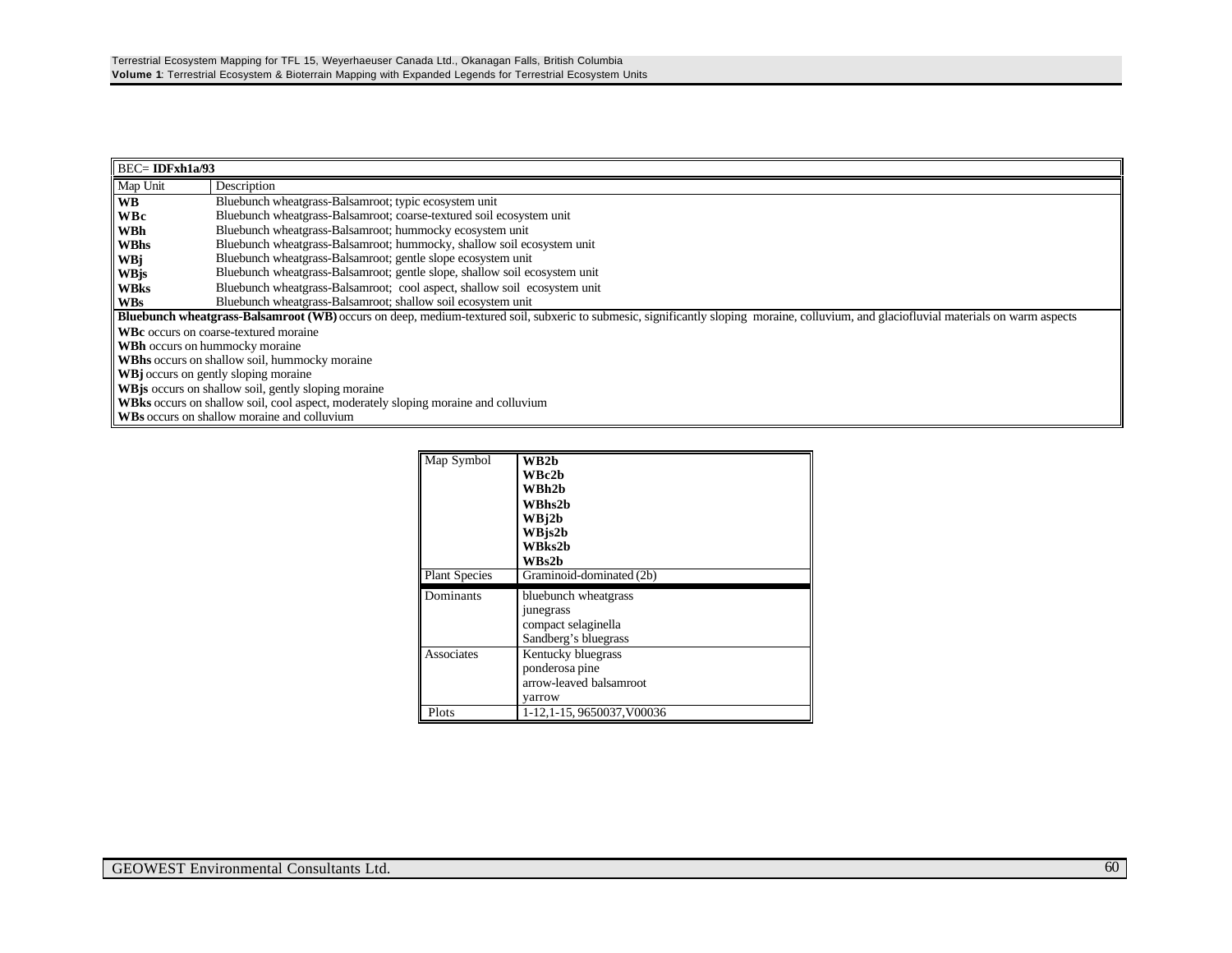| $\parallel$ BEC= IDFxh1a/94                                                                                                                                        |                                                                                      |  |
|--------------------------------------------------------------------------------------------------------------------------------------------------------------------|--------------------------------------------------------------------------------------|--|
| Map Unit                                                                                                                                                           | Description                                                                          |  |
| $S$ <b>F</b>                                                                                                                                                       | Big sage-Bluebunch wheatgrass-Idaho fescue; typic ecosystem unit                     |  |
| <b>SFg</b>                                                                                                                                                         | Big sage-Bluebunch wheatgrass-Idaho fescue; gully ecosystem unit                     |  |
| <b>SFs</b>                                                                                                                                                         | Big sage-Bluebunch wheatgrass-Idaho fescue; shallow soil ecosystem unit              |  |
| <b>SFsw</b>                                                                                                                                                        | Big sage-Bluebunch wheatgrass-Idaho fescue; shallow soil, warm aspect ecosystem unit |  |
| $S$ <b>Fw</b>                                                                                                                                                      | Big sage-Bluebunch wheatgrass-Idaho fescue; warm aspect ecosystem unit               |  |
| <b>Big sage-Bluebunch wheatgrass-Idaho fescue (SF)</b> occurs on deep, medium-textured soil, submesic to mesic, gentle to moderately sloping moraine and colluvium |                                                                                      |  |
| <b>SFg</b> occurs in gullies, on glaciofluvial materials                                                                                                           |                                                                                      |  |
| <b>SFs</b> occurs on shallow moraine                                                                                                                               |                                                                                      |  |
|                                                                                                                                                                    | <b>SFsw</b> occurs on shallow soil, warm aspects, moderately sloping moraine         |  |
|                                                                                                                                                                    | <b>SFw</b> occurs on warm aspects, moderately sloping moraine and colluvium          |  |

| Map Symbol           | SF2h<br>SFg2b<br>SFs2h<br>$S$ Fsw $2b$<br>SFw2b                                    | SF3a<br>SFg3a<br>SFs3a<br>SFsw3a<br>SFw3a                                                     |
|----------------------|------------------------------------------------------------------------------------|-----------------------------------------------------------------------------------------------|
| <b>Plant Species</b> | Graminoid-dominated (2b)                                                           | Low shrub $(3a)^1$                                                                            |
| Dominants            | bluebunch wheatgrass<br>big sage<br>arrow-leaved balsamroot                        | big sage<br>bluebunch wheatgrass<br>Idaho fescue                                              |
| Associates           | bitterroot<br>junegrass<br>parsnip-flowered buckwheat<br>Idaho fescue<br>lemonweed | arrow-leaved balsamroot<br>bitterroot<br>junegrass<br>parsnip-flowered buckwheat<br>lemonweed |
| Plots                | 1-29.V00011.V00021.V00026.V00033.V00034                                            |                                                                                               |

<sup>1</sup> In one occasions SF map units contained more than 10% cover of tree cover. This map unit was labeled as structural stage 6.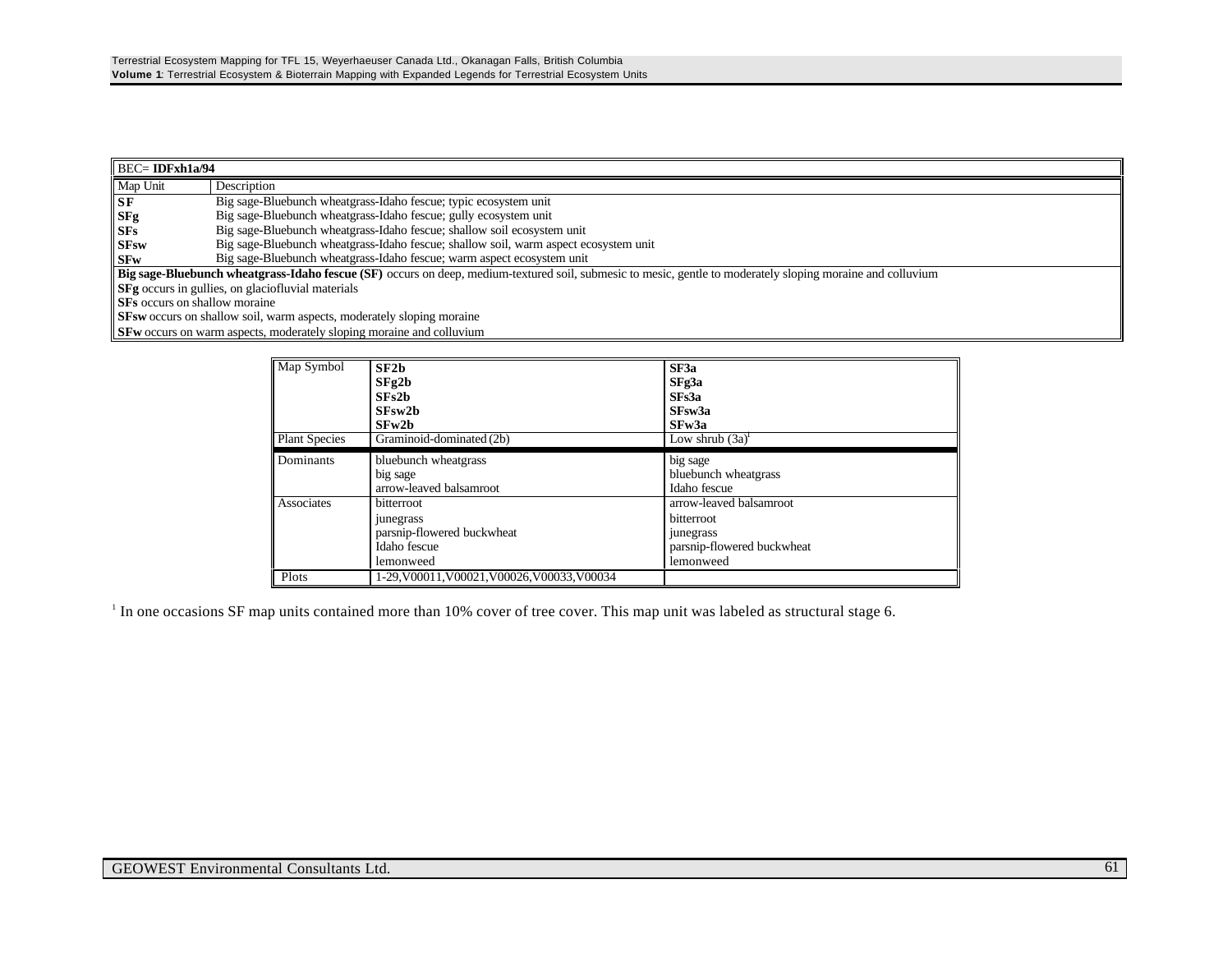| $BEC = IDFxh1a/91$                                                                                               |                                                                                                                                |  |  |
|------------------------------------------------------------------------------------------------------------------|--------------------------------------------------------------------------------------------------------------------------------|--|--|
| Map Unit                                                                                                         | Description                                                                                                                    |  |  |
| <b>FW</b>                                                                                                        | Fescue-Bluebunch wheatgrass; typic ecosystem unit                                                                              |  |  |
| <b>FWck</b>                                                                                                      | Fescue-Bluebunch wheatgrass; coarse-textured soil, cool aspect ecosystem unit                                                  |  |  |
| FWh                                                                                                              | Fescue-Bluebunch wheatgrass; hummocky ecosystem unit                                                                           |  |  |
| FWk                                                                                                              | Fescue-Bluebunch wheatgrass; cool aspect ecosystem unit                                                                        |  |  |
| <b>FWks</b>                                                                                                      | Fescue-Bluebunch wheatgrass; cool aspect, shallow soil ecosystem unit                                                          |  |  |
| <b>FWs</b>                                                                                                       | Fescue-Bluebunch wheatgrass; shallow soil ecosystem unit                                                                       |  |  |
| <b>FDsw</b>                                                                                                      | Fescue-Bluebunch wheatgrass; shallow soil, warm aspect ecosystem unit                                                          |  |  |
| <b>FWw</b>                                                                                                       | Fescue-Bluebunch wheatgrass; warm aspect ecosystem unit                                                                        |  |  |
|                                                                                                                  | Fescue-Bluebunch wheatgrass (FW) occurs on deep, medium-textured soil, submesic to mesic, gentle to moderately sloping moraine |  |  |
| <b>FWck</b> occurs on coarse-textured soil, cool aspects, moderately sloping moraine and glaciofluvial materials |                                                                                                                                |  |  |
| <b>FWh</b> occurs on hummocky moraine                                                                            |                                                                                                                                |  |  |
| <b>FWk</b> occurs on cool aspects, moderately sloping moraine and glaciofluvial materials                        |                                                                                                                                |  |  |
| <b>FWks</b> occurs on shallow soil, cool aspects, moderately sloping moraine                                     |                                                                                                                                |  |  |
| <b>FWs</b> occurs on shallow moraine                                                                             |                                                                                                                                |  |  |
| <b>FDsw</b> occurs on shallow soil, warm aspects, moderately sloping moraine                                     |                                                                                                                                |  |  |
| <b>FWw</b> occurs on warm aspects, moderately sloping moraine and glaciofluvial materials                        |                                                                                                                                |  |  |

| Map Symbol           | <b>FW2b</b>                             |
|----------------------|-----------------------------------------|
|                      | <b>FWck2b</b>                           |
|                      | <b>FWh2b</b>                            |
|                      | <b>FWk2b</b>                            |
|                      | <b>FWks2b</b>                           |
|                      | FWs2h                                   |
|                      | FDsw2b                                  |
|                      | FWw2b                                   |
| <b>Plant Species</b> | Graminoid-dominated $(2b)$ <sup>1</sup> |
| Dominants            | bluebunch wheatgrass                    |
|                      | downy brome                             |
|                      | arrow-leaved balsamroot                 |
|                      | compact selaginella                     |
| Associates           | Kentucky bluegrass                      |
|                      | Idaho fescue                            |
|                      | diffuse fleabane                        |
|                      |                                         |
|                      | junegrass                               |
|                      | juniper haircap moss                    |
|                      | small-flowered blue-eyed mary           |

<sup>1</sup>Three units were mapped as FW 6, and one as FW 3a because they had more than 10% tree cover or 20% low shrub cover (respectively). Despite of the higher tree or shrub cover, these units had all of the characteristics indicating FW site series.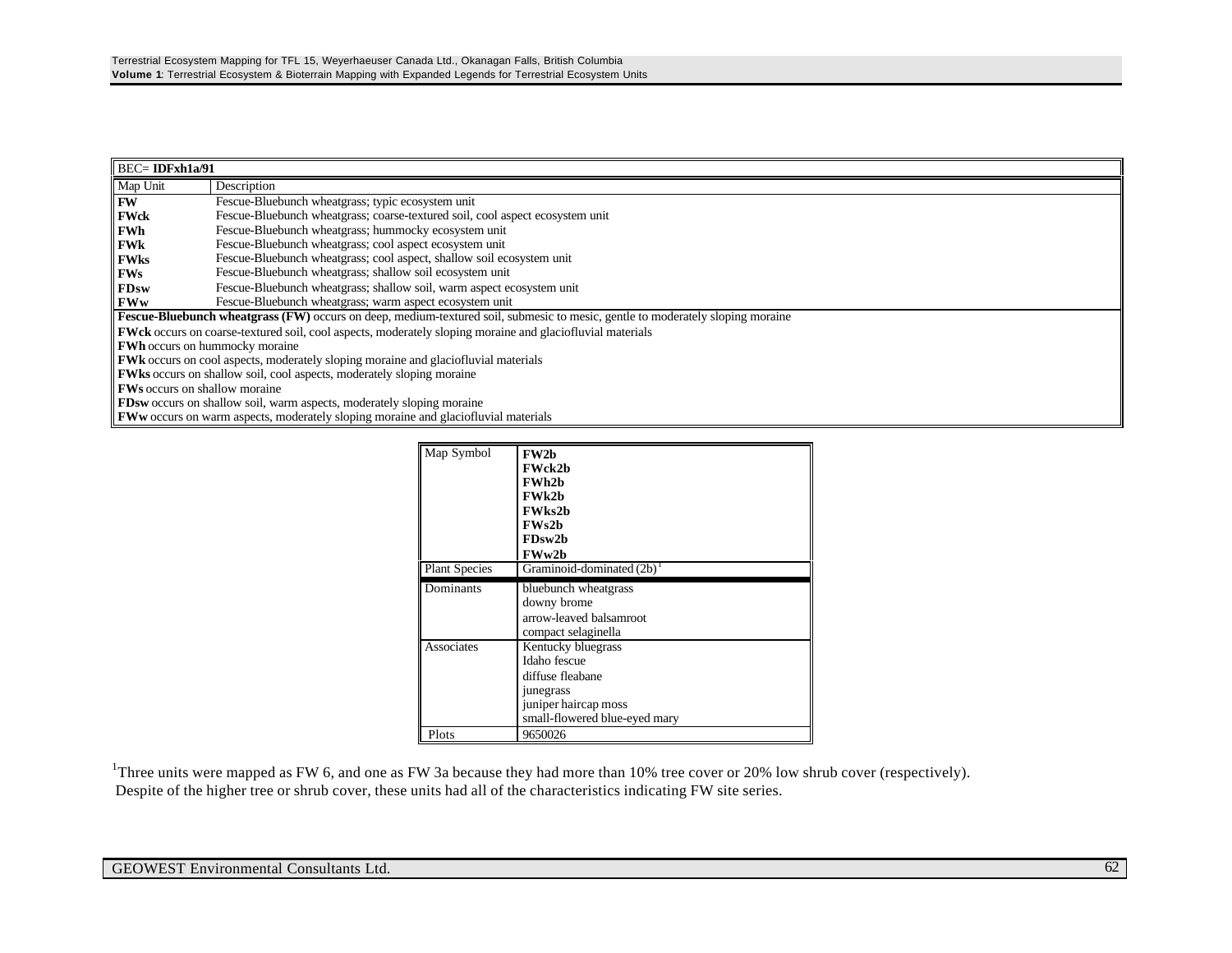| $\parallel$ BEC= IDFxh1a/96                                                                                                       |                                                                  |  |
|-----------------------------------------------------------------------------------------------------------------------------------|------------------------------------------------------------------|--|
| Map Unit                                                                                                                          | Description                                                      |  |
| $\mathbf{B}$ N                                                                                                                    | Kentucky bluegrass-Stiff needlegrass; typic ecosystem unit       |  |
| <b>BNw</b>                                                                                                                        | Kentucky bluegrass-Stiff needlegrass; warm aspect ecosystem unit |  |
| <b>Kentucky bluegrass-Stiff needlegrass (BN)</b> occurs on deep, medium-textured soil, subhygric, level to gently sloping moraine |                                                                  |  |
| <b>BNw</b> occurs on warm aspects, moderately sloping moraine, lower slope, moisture receiving sites                              |                                                                  |  |

| Map Symbol           | BN2h<br>BNw2b                                                                               |
|----------------------|---------------------------------------------------------------------------------------------|
| <b>Plant Species</b> | Graminoid-dominated (2b)                                                                    |
| Dominants            | Kentucky bluegrass<br>varrow<br>lemonweed                                                   |
| Associates           | arrow-leaved groundsel<br>orchardgrass<br>bluebunch wheatgrass<br>silky lupine<br>bluejoint |
| Plots                | 1-27, 1-28, 1-71                                                                            |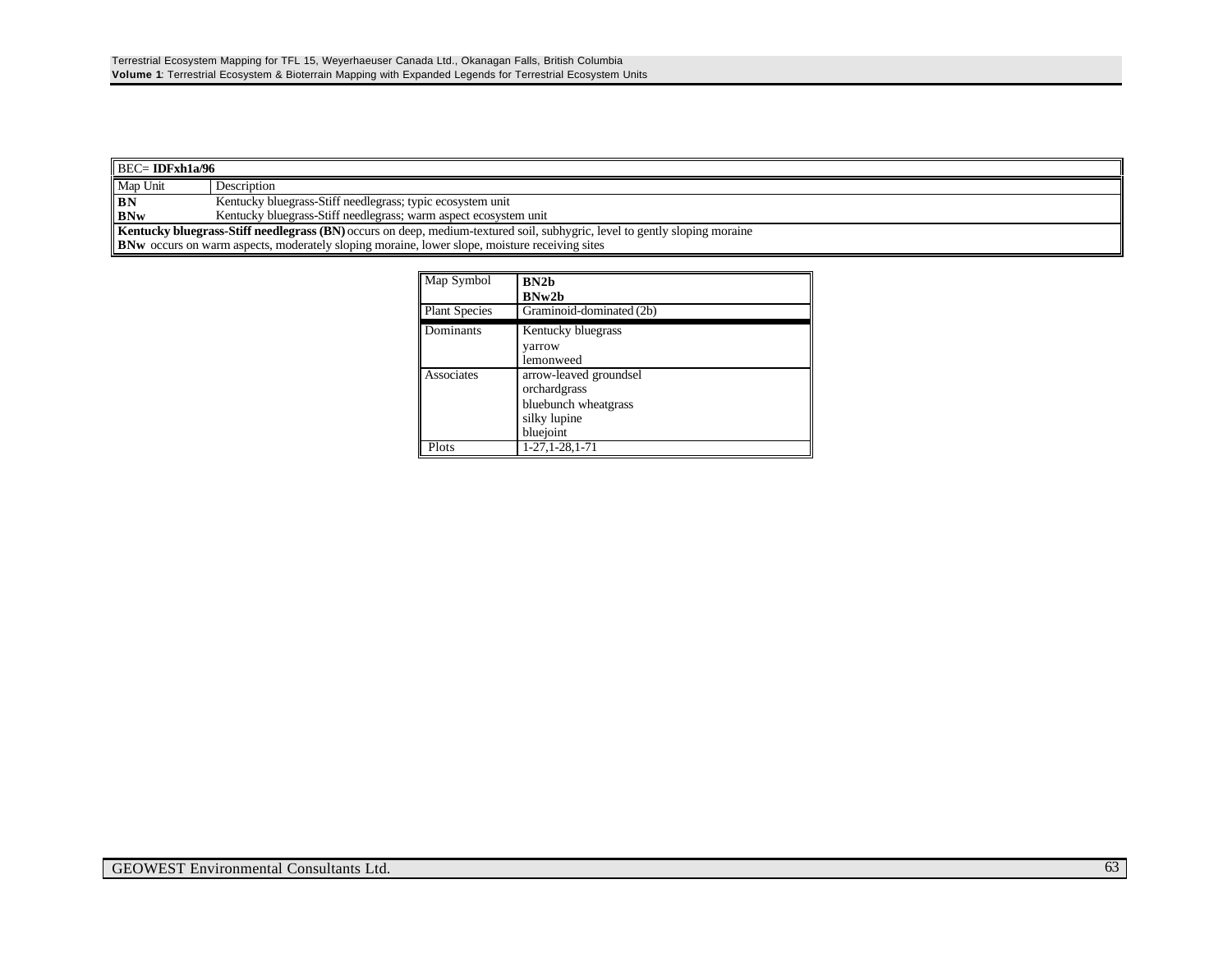| $BEC = IDFxh1/02$                                                           |                                                                                                                                                                         |  |  |
|-----------------------------------------------------------------------------|-------------------------------------------------------------------------------------------------------------------------------------------------------------------------|--|--|
| Map Unit                                                                    | Description                                                                                                                                                             |  |  |
| <b>PB</b>                                                                   | FdPy-Bluebunch wheatgrass-Balsamroot; typic ecosystem unit                                                                                                              |  |  |
| <b>PBh</b>                                                                  | FdPy-Bluebunch wheatgrass-Balsamroot; hummocky ecosystem unit                                                                                                           |  |  |
| PBj                                                                         | FdPy-Bluebunch wheatgrass-Balsamroot; gentle slope ecosystem unit                                                                                                       |  |  |
| PBk                                                                         | FdPy-Bluebunch wheatgrass-Balsamroot; cool aspect ecosystem unit                                                                                                        |  |  |
| $P$ By                                                                      | FdPy-Bluebunch wheatgrass-Balsamroot; very shallow soil ecosystem unit                                                                                                  |  |  |
| <b>PBvz</b>                                                                 | FdPy-Bluebunch wheatgrass-Balsamroot; very shallow soil, very steep warm aspect ecosystem unit                                                                          |  |  |
| <b>PBz</b>                                                                  | FdPy-Bluebunch wheatgrass-Balsamroot; very steep warm aspect ecosystem unit                                                                                             |  |  |
|                                                                             | FdPy-Bluebunch wheatgrass-Balsamroot (PB) occurs on shallow soil, significantly sloping, warm aspect, subxeric to xeric, moraine, colluvial and glaciofluvial materials |  |  |
| <b>PBh</b> occurs on hummocky moraine                                       |                                                                                                                                                                         |  |  |
|                                                                             | <b>PB</b> j occurs on gentle sloping moraine                                                                                                                            |  |  |
| PBk occurs on cool aspects, moderately sloping moraine                      |                                                                                                                                                                         |  |  |
| <b>PBv</b> occurs on very shallow moraine and colluvium                     |                                                                                                                                                                         |  |  |
| <b>PBvz</b> occurs on very shallow soil, warm aspects, very steep colluvium |                                                                                                                                                                         |  |  |
| <b>PBz</b> occurs on warm aspects, very steep colluvium                     |                                                                                                                                                                         |  |  |

| Map Symbol           | P <sub>B2</sub><br>PBh <sub>2</sub><br>PB <sub>12</sub><br>PB <sub>k2</sub><br>PB <sub>v2</sub><br>PBvz2<br>PBz2                                                | PB <sub>3</sub><br>PBh <sub>3</sub><br>PBj3<br>PB <sub>k</sub> 3<br>PB <sub>v</sub> 3<br>PBvz3<br>PBz3                                                               | PB <sub>4</sub><br>PBh4<br>PB <sub>14</sub><br>PB <sub>k4</sub><br>PB <sub>v4</sub><br>PBvz4<br>PBz4                                                                                | P <sub>B5</sub><br>PBh <sub>5</sub><br>PBj5<br>PB <sub>k5</sub><br>PB <sub>v5</sub><br>PBvz5<br>PBz5                                                         | PB <sub>6</sub><br>PBh <sub>6</sub><br>PB <sub>j</sub> 6<br>PB <sub>k6</sub><br>PB <sub>v</sub> 6<br>PBvz6<br>PB <sub>z</sub> 6                              | PB7<br>PBh7<br>PB <sub>j7</sub><br>PB <sub>k7</sub><br>PB <sub>v</sub> 7<br>PBvz7<br>PBz7                                                                    |
|----------------------|-----------------------------------------------------------------------------------------------------------------------------------------------------------------|----------------------------------------------------------------------------------------------------------------------------------------------------------------------|-------------------------------------------------------------------------------------------------------------------------------------------------------------------------------------|--------------------------------------------------------------------------------------------------------------------------------------------------------------|--------------------------------------------------------------------------------------------------------------------------------------------------------------|--------------------------------------------------------------------------------------------------------------------------------------------------------------|
| <b>Plant Species</b> | Herb $(2)$                                                                                                                                                      | Shrub/Herb (3)                                                                                                                                                       | Pole sapling $(4)$                                                                                                                                                                  | Young forest $(5)$                                                                                                                                           | Mature forest (6)                                                                                                                                            | Old forest (7)                                                                                                                                               |
| Dominants            | bluebunch wheatgrass<br>juniper haircap moss<br>old man's whiskers<br>compact selaginella                                                                       | bluebunch wheatgrass<br>juniper haircap moss<br>Douglas-fir<br>old man's whiskers                                                                                    | Douglas-fir<br>bluebunch wheatgrass<br>juniper haircap moss                                                                                                                         | Douglas-fir<br>bluebunch wheatgrass<br>ponderosa pine                                                                                                        | bluebunch wheatgrass<br>ponderosa pine<br>Douglas-fir                                                                                                        | bluebunch wheatgrass<br>ponderosa pine<br>Douglas-fir                                                                                                        |
| Associates           | Douglas-fir<br>ponderosa pine<br>Sandberg's bluegrass<br>kinnikinnick<br>arrow-leaved<br>balsamroot<br>western cliff fern<br>shrubby penstemon<br>sidewalk moss | ponderosa pine<br>compact selaginella<br>Sandberg's bluegrass<br>kinnikinnick<br>arrow-leaved balsamroot<br>shrubby penstemon<br>western cliff fern<br>sidewalk moss | ponderosa pine<br>old man's whiskers<br>kinnikinnick<br>arrow-leaved<br><b>balsamroot</b><br>compact selaginella<br>Sandberg's bluegrass<br>shrubby penstemon<br>western cliff fern | kinnikinnick<br>arrow-leaved<br>balsamroot<br>juniper haircap moss<br>shrubby penstemon<br>old man's whiskers<br>compact selaginella<br>Sandberg's bluegrass | arrow-leaved<br>balsamroot<br>kinnikinnick<br>shrubby penstemon<br>juniper haircap moss<br>Sandberg's bluegrass<br>old man's whiskers<br>compact selaginella | juniper haircap moss<br>Sandberg's bluegrass<br>arrow-leaved<br>balsamroot<br>kinnikinnick<br>shrubby penstemon<br>old man's whiskers<br>compact selaginella |
| Plots                | $1 - 2, 1 - 23$                                                                                                                                                 |                                                                                                                                                                      |                                                                                                                                                                                     |                                                                                                                                                              |                                                                                                                                                              |                                                                                                                                                              |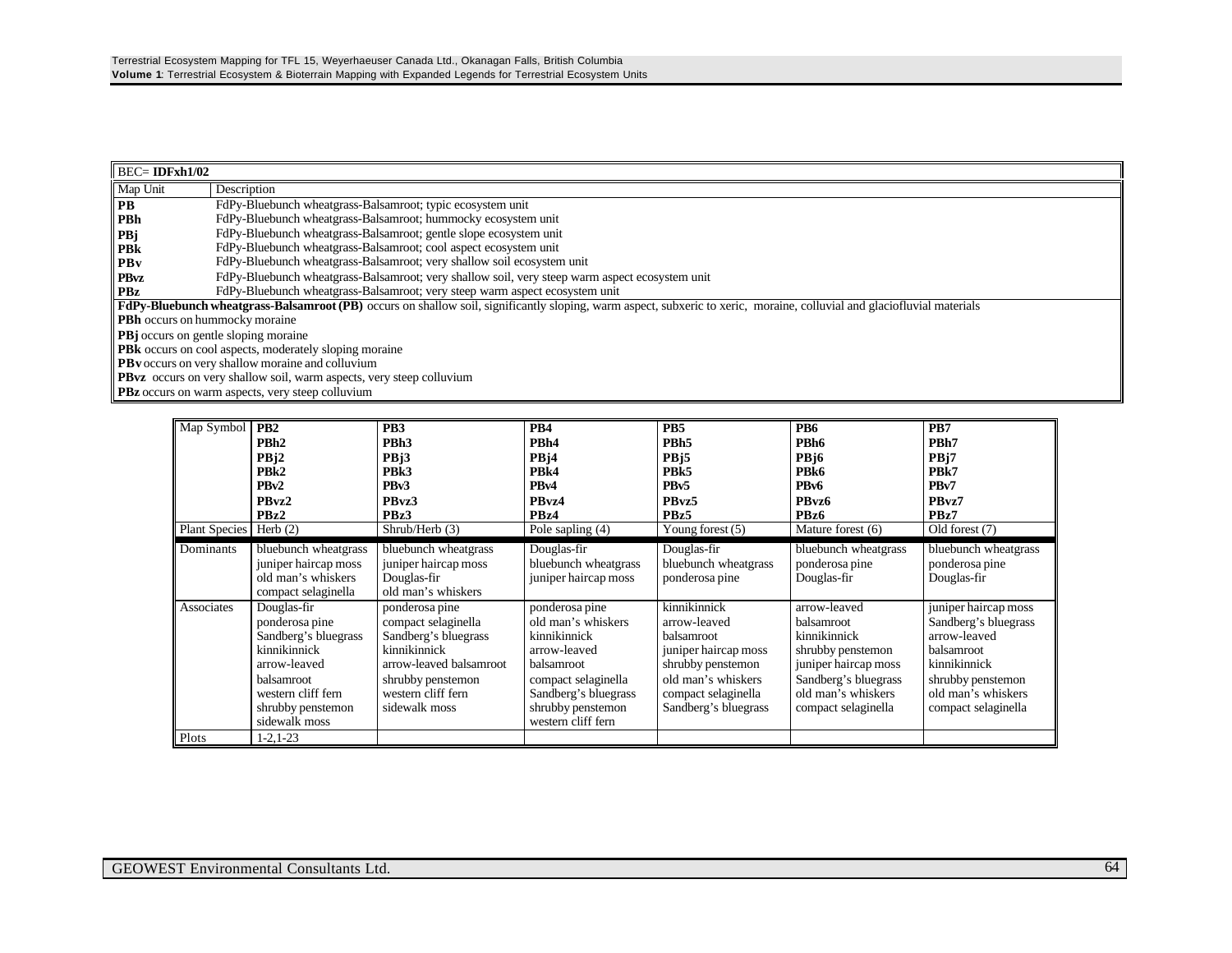|                                                                                   | $BEC = IDFxh1/03$                                                                                                                                                                    |  |  |
|-----------------------------------------------------------------------------------|--------------------------------------------------------------------------------------------------------------------------------------------------------------------------------------|--|--|
| Map Unit                                                                          | Description                                                                                                                                                                          |  |  |
| <b>DW</b>                                                                         | FdPy-Bluebunch wheatgrass-Pinegrass; typic ecosystem unit                                                                                                                            |  |  |
| <b>DWc</b>                                                                        | FdPy-Bluebunch wheatgrass-Pinegrass; coarse-textured soil ecosystem unit                                                                                                             |  |  |
| DWg                                                                               | FdPy-Bluebunch wheatgrass-Pinegrass; gully ecosystem unit                                                                                                                            |  |  |
| <b>DWh</b>                                                                        | FdPy-Bluebunch wheatgrass-Pinegrass; hummocky ecosystem unit                                                                                                                         |  |  |
| <b>DWhs</b>                                                                       | FdPy-Bluebunch wheatgrass-Pinegrass; hummocky, shallow soil ecosystem unit                                                                                                           |  |  |
| <b>DWj</b>                                                                        | FdPy-Bluebunch wheatgrass-Pinegrass; gentle slope ecosystem unit                                                                                                                     |  |  |
| <b>DWis</b>                                                                       | FdPy-Bluebunch wheatgrass-Pinegrass; gentle slope, shallow soil ecosystem unit                                                                                                       |  |  |
| <b>DWk</b>                                                                        | FdPy-Bluebunch wheatgrass-Pinegrass; cool aspect ecosystem unit                                                                                                                      |  |  |
| <b>DWks</b>                                                                       | FdPy-Bluebunch wheatgrass-Pinegrass; cool aspect, shallow soil ecosystem unit                                                                                                        |  |  |
| <b>DWkv</b>                                                                       | FdPy-Bluebunch wheatgrass-Pinegrass; cool aspect, very shallow soil ecosystem unit                                                                                                   |  |  |
| DWr                                                                               | FdPy-Bluebunch wheatgrass-Pinegrass; ridged ecosystem unit                                                                                                                           |  |  |
| <b>DWs</b>                                                                        | FdPy-Bluebunch wheatgrass-Pinegrass; shallow soil ecosystem unit                                                                                                                     |  |  |
|                                                                                   | FdPy-Bluebunch wheatgrass-Pinegrass (DW) occurs on deep, medium-textured soil, significantly sloping, warm aspect, xeric to subxeric, moraine, colluvium and glaciofluvial materials |  |  |
|                                                                                   | <b>DWc</b> occurs on coarse-textured moraine and colluvium                                                                                                                           |  |  |
| <b>DWg</b> occurs in gullies, on moraine                                          |                                                                                                                                                                                      |  |  |
|                                                                                   | <b>DWh</b> occurs on hummocky moraine and glaciofluvial materials                                                                                                                    |  |  |
|                                                                                   | <b>DWhs</b> occurs on shallow soil, hummocky moraine                                                                                                                                 |  |  |
|                                                                                   | <b>DW</b> joccurs on gentle sloping moraine                                                                                                                                          |  |  |
| <b>DW</b> is occurs on shallow soil, gentle sloping moraine                       |                                                                                                                                                                                      |  |  |
| DWk occurs on cool aspects, moderately sloping moraine and colluvium              |                                                                                                                                                                                      |  |  |
| <b>DWks</b> occurs on shallow soil, cool aspects, moderately sloping moraine      |                                                                                                                                                                                      |  |  |
| <b>DWkv</b> occurs on very shallow soil, cool aspects, moderately sloping moraine |                                                                                                                                                                                      |  |  |
| <b>DWr</b> occurs on ridged moraine and glaciofluvial materials                   |                                                                                                                                                                                      |  |  |
|                                                                                   | <b>DWs</b> occurs on shallow moraine, colluvium, and glaciofluvial materials                                                                                                         |  |  |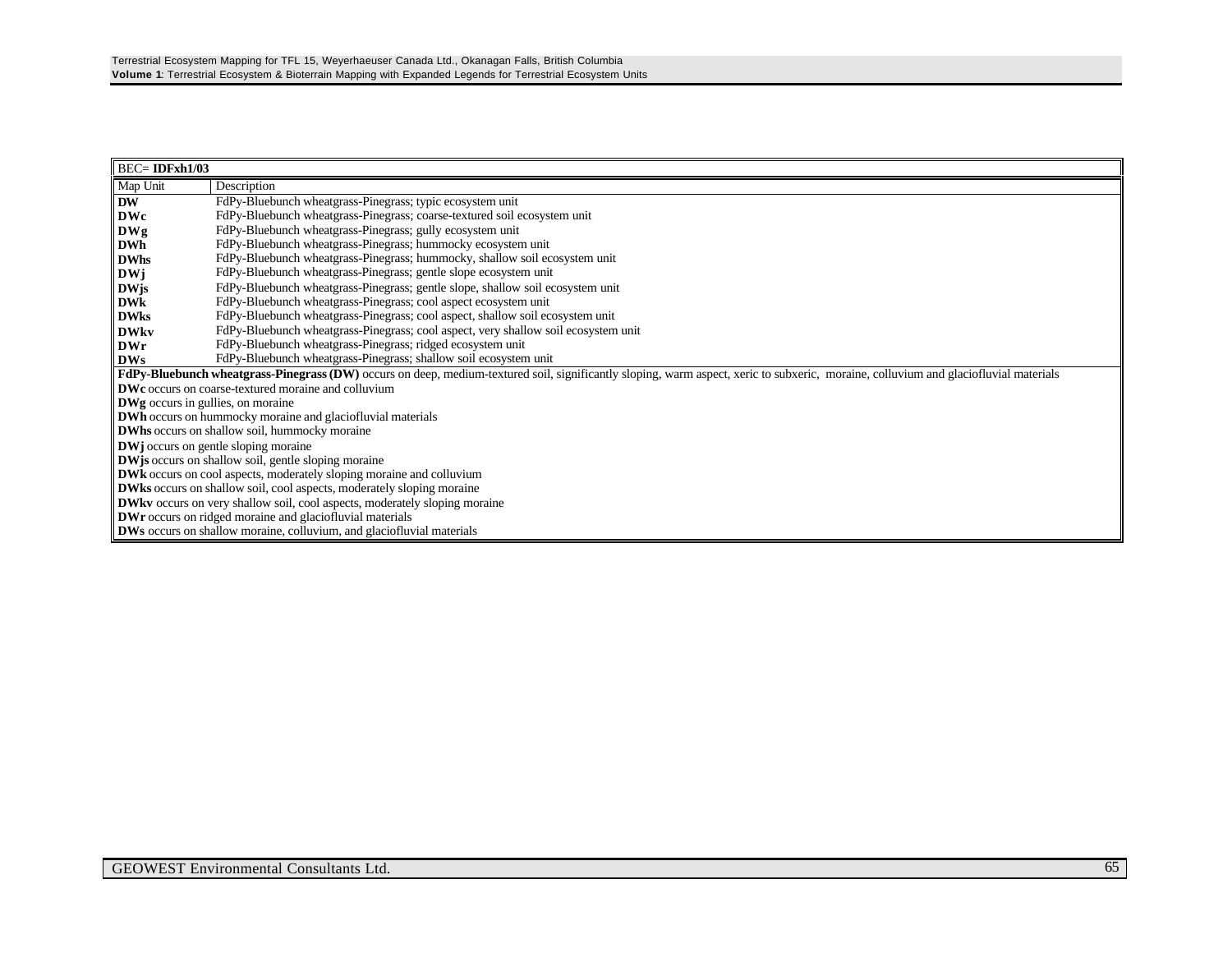| Map Symbol<br>Plant Species   Herb (2) | DW <sub>2</sub><br>DWc2<br>DWg2<br>DWh <sub>2</sub><br>DWhs2<br>DWj2<br>$DW$ js2<br>DW <sub>k2</sub><br>DWks2<br>DWkv2<br>DWr2<br>DWs2 | DW3<br>DWc3<br>DWg3<br>DWh <sub>3</sub><br>DWhs3<br>DWi3<br>$DW$ js $3$<br>DW <sub>k3</sub><br>DWks3<br>DWkv3<br>DWr3<br>DW <sub>s</sub> 3<br>Shrub/Herb (3) | DW4<br>DWc4<br>DWg4<br>DWh4<br>DWhs4<br>DW <sub>j4</sub><br>DWjs4<br>DW <sub>k4</sub><br>DW <sub>ks4</sub><br>DWkv4<br>DWr4<br>DW <sub>s4</sub><br>Pole sapling (4) | DW5<br>DW <sub>c5</sub><br>DWg5<br>DWh <sub>5</sub><br>DWhs5<br>DWj5<br>DW <sub>is5</sub><br>DW <sub>k5</sub><br>DWks5<br>DW <sub>kv5</sub><br>DWr5<br>DW <sub>s5</sub><br>Young forest $(5)$ | DW <sub>6</sub><br>DWc6<br>DWg6<br>DWh <sub>6</sub><br>DWhs6<br>DW <sub>16</sub><br>$DW$ js $6$<br>DW <sub>k6</sub><br>DWks6<br>DWky6<br>DWr6<br>DWs6<br>Mature forest (6) | DW7<br>DWc7<br>DWg7<br>DWh7<br>DWhs7<br>DWj7<br>DW <sub>is7</sub><br>DW <sub>k7</sub><br>DWks7<br>DWkv7<br>DWr7<br>DWs7<br>Old forest (7) |
|----------------------------------------|----------------------------------------------------------------------------------------------------------------------------------------|--------------------------------------------------------------------------------------------------------------------------------------------------------------|---------------------------------------------------------------------------------------------------------------------------------------------------------------------|-----------------------------------------------------------------------------------------------------------------------------------------------------------------------------------------------|----------------------------------------------------------------------------------------------------------------------------------------------------------------------------|-------------------------------------------------------------------------------------------------------------------------------------------|
| Dominants                              | bluebunch wheatgrass<br>spreading needlegrass<br>rosy pussytoes<br>downy brome<br>compact selaginella                                  | bluebunch wheatgrass<br>junegrass<br>Douglas-fir<br>ponderosa pine<br>compact selaginella                                                                    | bluebunch wheatgrass<br>Douglas-fir<br>junegrass<br>ponderosa pine                                                                                                  | bluebunch wheatgrass<br>Douglas-fir<br>ponderosa pine                                                                                                                                         | bluebunch wheatgrass<br>Douglas-fir<br>ponderosa pine                                                                                                                      | bluebunch wheatgrass<br>ponderosa pine<br>Idaho fescue<br>Douglas-fir                                                                     |
| Associates                             | ponderosa pine<br>Douglas-fir<br>junegrass<br>kinnikinnick<br>Idaho fescue<br>pinegrass<br>varrow<br>arrow-leaved<br>balsamroot        | rosy pussytoes<br>Idaho fescue<br>kinnikinnick<br>downy brome<br>varrow<br>arrow-leaved balsamroot<br>spreading needlegrass<br>pinegrass                     | Idaho fescue<br>kinnikinnick<br>compact selaginella<br>arrow-leaved<br>balsamroot<br>downy brome<br>kinnikinnick<br>varrow<br>rosy pussytoes<br>pinegrass           | Idaho fescue<br>junegrass<br>arrow-leaved<br>balsamroot<br>kinnikinnick<br>compact selaginella<br>pinegrass<br>downy brome<br>varrow                                                          | Idaho fescue<br>arrow-leaved<br>balsamroot<br>junegrass<br>kinnikinnick<br>pinegrass<br>compact selaginella<br>saskatoon<br>varrow                                         | arrow-leaved<br>balsamroot<br>junegrass<br>kinnikinnick<br>pinegrass<br>compact selaginella<br>saskatoon<br>varrow                        |
| Plots                                  |                                                                                                                                        | $1-70,2-90$                                                                                                                                                  |                                                                                                                                                                     |                                                                                                                                                                                               |                                                                                                                                                                            | $1 - 58$                                                                                                                                  |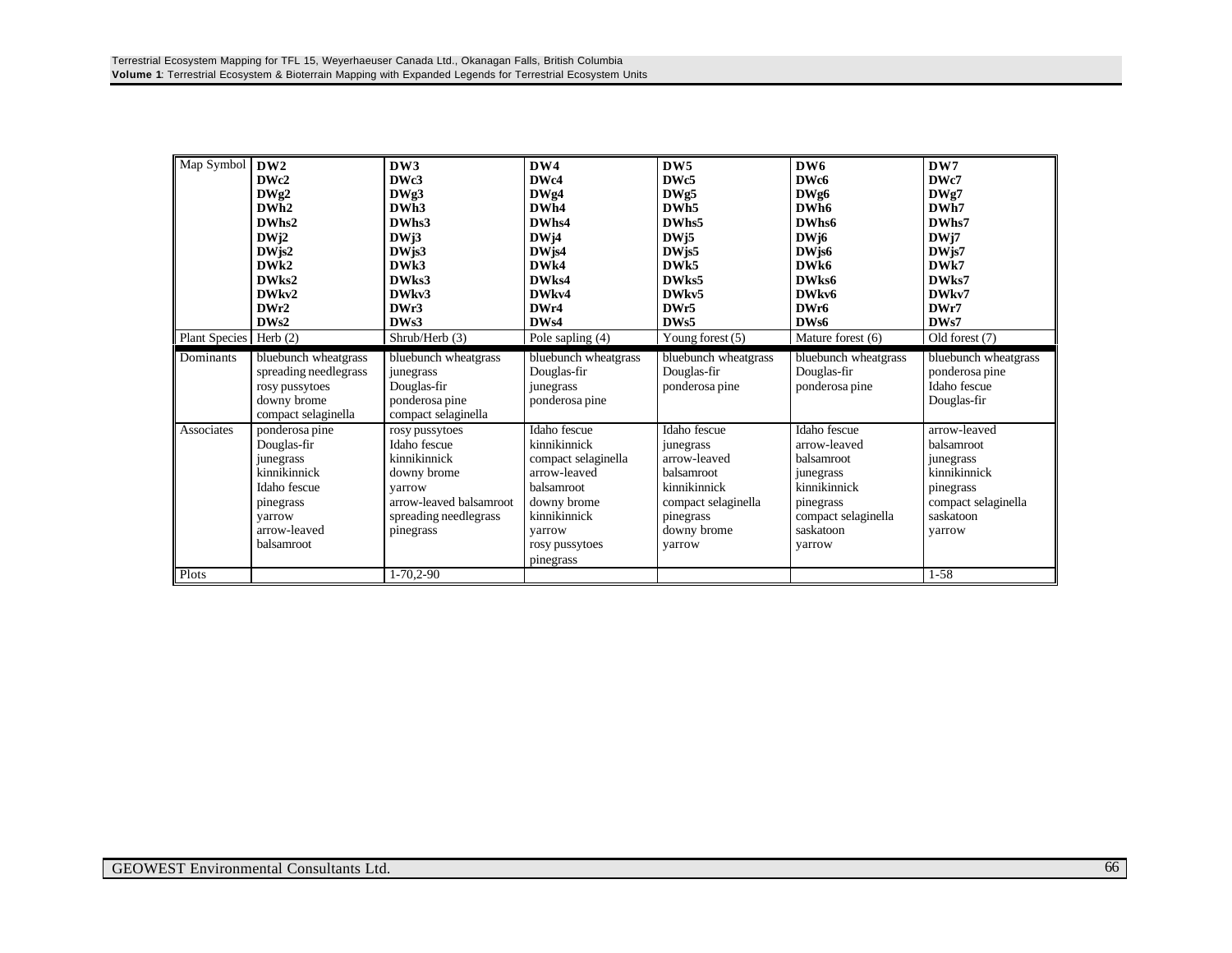| <b>BEC=IDFxh1/04</b>                                                              |                                                                                                                                                                                      |  |  |  |  |
|-----------------------------------------------------------------------------------|--------------------------------------------------------------------------------------------------------------------------------------------------------------------------------------|--|--|--|--|
| Map Unit                                                                          | Description                                                                                                                                                                          |  |  |  |  |
| ${\bf SP}$                                                                        | FdPy-Snowbrush-Pinegrass; typic ecosystem unit                                                                                                                                       |  |  |  |  |
| S <sub>Pc</sub>                                                                   | FdPy-Snowbrush-Pinegrass; coarse-textured soil ecosystem unit                                                                                                                        |  |  |  |  |
| <b>SPcs</b>                                                                       | FdPy-Snowbrush-Pinegrass; coarse-textured, shallow soil ecosystem unit                                                                                                               |  |  |  |  |
| <b>SPcw</b>                                                                       | FdPy-Snowbrush-Pinegrass; coarse-textured soil, warm aspect ecosystem unit                                                                                                           |  |  |  |  |
| SPg                                                                               | FdPy-Snowbrush-Pinegrass; gully ecosystem unit                                                                                                                                       |  |  |  |  |
| <b>SPgw</b>                                                                       | FdPy-Snowbrush-Pinegrass; gully, warm aspect ecosystem unit                                                                                                                          |  |  |  |  |
| SPh                                                                               | FdPy-Snowbrush-Pinegrass; hummocky ecosystem unit                                                                                                                                    |  |  |  |  |
| <b>SPhs</b>                                                                       | FdPy-Snowbrush-Pinegrass; hummocky, shallow soil ecosystem unit                                                                                                                      |  |  |  |  |
| <b>SPk</b>                                                                        | FdPy-Snowbrush-Pinegrass; cool aspect ecosystem unit                                                                                                                                 |  |  |  |  |
| <b>SPks</b>                                                                       | FdPy-Snowbrush-Pinegrass; cool aspect, shallow soil ecosystem unit                                                                                                                   |  |  |  |  |
| <b>SPkv</b>                                                                       | FdPy-Snowbrush-Pinegrass; cool aspect, very shallow soil ecosystem unit                                                                                                              |  |  |  |  |
| SPn                                                                               | FdPy-Snowbrush-Pinegrass; fluvial fan ecosystem unit                                                                                                                                 |  |  |  |  |
| <b>SPqs</b>                                                                       | FdPy-Snowbrush-Pinegrass; very steep cool aspect, shallow soil ecosystem unit                                                                                                        |  |  |  |  |
| SPs                                                                               | FdPy-Snowbrush-Pinegrass; shallow soil ecosystem unit                                                                                                                                |  |  |  |  |
| <b>SPsw</b>                                                                       | FdPy-Snowbrush-Pinegrass; shallow soil, warm aspect ecosystem unit                                                                                                                   |  |  |  |  |
| <b>SPt</b>                                                                        | FdPy-Snowbrush-Pinegrass; terraces ecosystem unit                                                                                                                                    |  |  |  |  |
| <b>SPw</b>                                                                        | FdPy-Snowbrush-Pinegrass; warm aspect ecosystem unit                                                                                                                                 |  |  |  |  |
|                                                                                   | FdPy-Snowbrush-Pinegrass (SP) occurs on deep, medium-textured soil, subxeric to submesic, level to gently sloping morainal, fluvial and glaciofluvial materials                      |  |  |  |  |
|                                                                                   | SPc occurs on coarse-textured moraine and glaciofluvial materials                                                                                                                    |  |  |  |  |
|                                                                                   | SPcs occurs on coarse-textured soil, shallow moraine<br><b>SPcw</b> occurs on coarse-textured soil, warm aspects, moderately sloping moraine, colluvium, and glaciofluvial materials |  |  |  |  |
|                                                                                   |                                                                                                                                                                                      |  |  |  |  |
|                                                                                   | <b>SPg</b> occurs in gullies, on moraine<br>SPgw occurs in gullies, on warm aspects, moderately sloping moraine and glaciofluvial materials                                          |  |  |  |  |
|                                                                                   | <b>SPh</b> occurs on hummocky moraine and glaciofluvial materials                                                                                                                    |  |  |  |  |
|                                                                                   | SPhs occurs on shallow soil, hummocky moraine and colluvium                                                                                                                          |  |  |  |  |
|                                                                                   | SPk occurs on cool aspects, moderately sloping moraine, colluvium, and glaciofluvial materials                                                                                       |  |  |  |  |
|                                                                                   | <b>SPks</b> occurs on shallow soil, cool aspects, moderately sloping moraine and colluvium                                                                                           |  |  |  |  |
| <b>SPkv</b> occurs on very shallow soil, cool aspects, moderately sloping moraine |                                                                                                                                                                                      |  |  |  |  |
| <b>SPn</b> occurs on fluvial fan                                                  |                                                                                                                                                                                      |  |  |  |  |
| SPqs occurs on shallow soil, cool aspects, very steep colluvium                   |                                                                                                                                                                                      |  |  |  |  |
| SPs occurs on shallow moraine and eolian materials                                |                                                                                                                                                                                      |  |  |  |  |
|                                                                                   | SPsw occurs on shallow soil, warm aspects, moderately sloping moraine and colluvium                                                                                                  |  |  |  |  |
|                                                                                   | SPt occurs on glaciofluvial terraces                                                                                                                                                 |  |  |  |  |
|                                                                                   | <b>SPw</b> occurs on warm aspects, moderately sloping moraine, colluvium, and glaciofluvial materials                                                                                |  |  |  |  |
|                                                                                   |                                                                                                                                                                                      |  |  |  |  |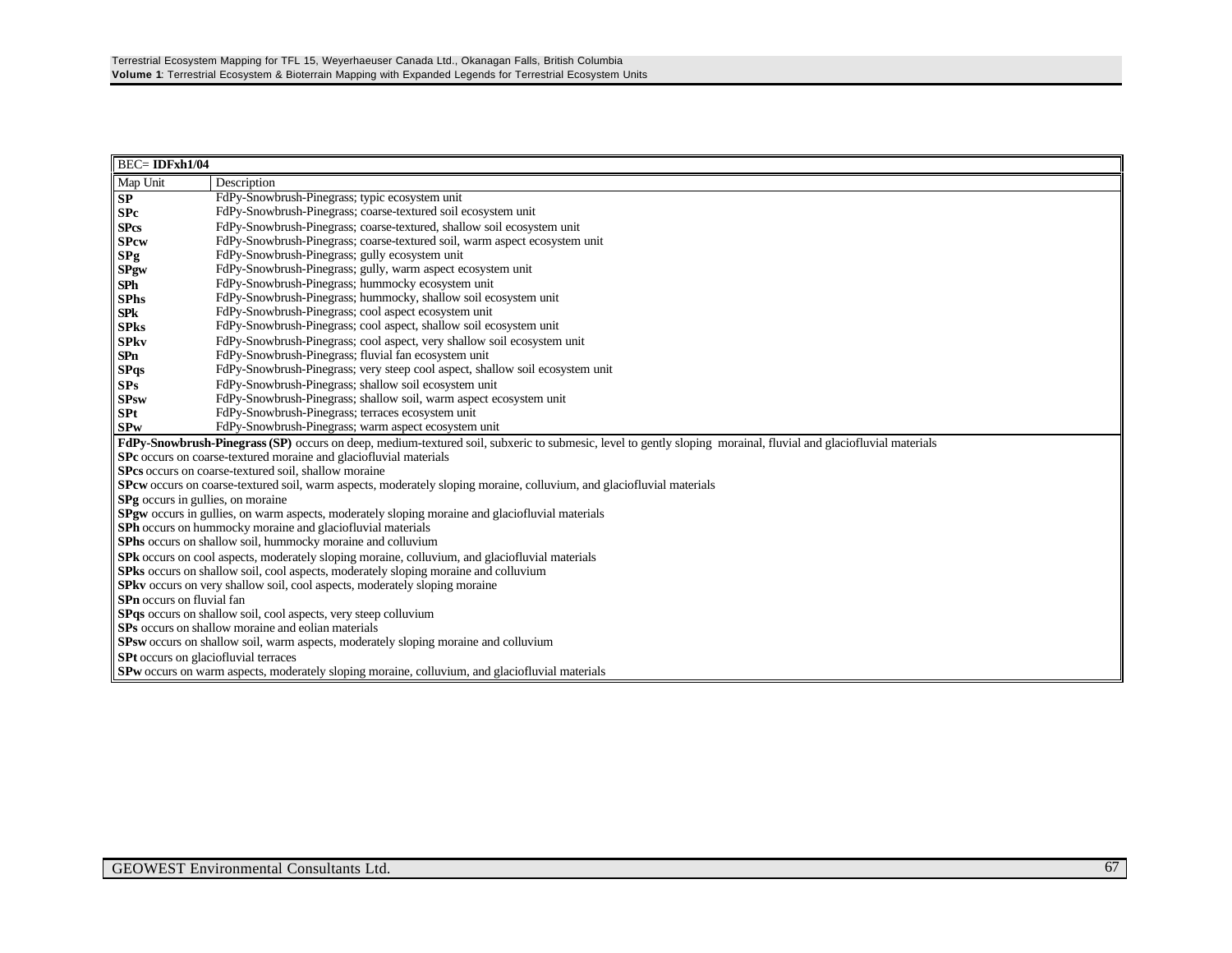| Map Symbol    | SP2               | SP3                     | SP4                      | SP5                      | SP <sub>6</sub>          | SP7                      |
|---------------|-------------------|-------------------------|--------------------------|--------------------------|--------------------------|--------------------------|
|               | SPc2              | SPc3                    | SPc4                     | SPc5                     | SPc6                     | SPc7                     |
|               | SPcs2             | SPcs3                   | SPcs4                    | SPcs5                    | SPcs6                    | SPcs7                    |
|               | SPcw2             | SPcw3                   | SP <sub>cw</sub> 4       | SPcw <sub>5</sub>        | SP <sub>cw</sub> 6       | SPcw7                    |
|               | $S$ Pg2           | Spg3                    | SPg4                     | SPg5                     | SPg6                     | SPg7                     |
|               | SPyw2             | SPyw3                   | SPyw4                    | SPyw5                    | SPgw6                    | SPyw7                    |
|               | SPh2              | SPh <sub>3</sub>        | SPh <sub>4</sub>         | SPh <sub>5</sub>         | SPh <sub>6</sub>         | SPh7                     |
|               | SPhs2             | SPhs3                   | SPhs4                    | SPhs5                    | SPhs6                    | SPhs7                    |
|               | SPk2              | SPk3                    | SPk4                     | SPk5                     | SPk6                     | SPk7                     |
|               | SPks2             | SPks3                   | SPks4                    | SPks5                    | SPks6                    | SPks7                    |
|               | SPkv2             | SPkv3                   | SPkv4                    | SPkv5                    | SP <sub>kv</sub> 6       | SPkv7                    |
|               | SPn2              | SPn3                    | SPn4                     | SP <sub>n6</sub>         | SP <sub>n6</sub>         | SPn7                     |
|               | SPqs2             | SPqs3                   | SPqs4                    | SPqs5                    | SPqs6                    | SPqs7                    |
|               | SPs2              | SPs3                    | SPs4                     | SPs5                     | SPs6                     | SPs7                     |
|               | SPsw2             | SP <sub>sw</sub> 3      | SPsw4                    | SP <sub>sw</sub> 5       | SP <sub>sw</sub> 6       | SP <sub>sw</sub> 7       |
|               | SP <sub>t2</sub>  | SPt <sub>3</sub>        | SPt4                     | SP <sub>t5</sub>         | SP <sub>t6</sub>         | SPt7                     |
|               | SPw2              | SPw3                    | SP <sub>w</sub> 4        | SPw5                     | SP <sub>w</sub> 6        | SP <sub>w</sub> 7        |
| Plant Species | Herb $(2)$        | Shrub/Herb (3)          | Pole sapling $(4)$       | Young forest $(5)$       | Mature forest (6)        | Old forest (7)           |
| Dominants     | pinegrass         | pinegrass               | Douglas-fir              | Douglas-fir              | ponderosa pine           | ponderosa pine           |
|               | kinnikinnick      | kinnikinnick            | pinegrass                | pinegrass                | kinnikinnick             | kinnikinnick             |
|               | varrow            | saskatoon               | kinnikinnick             | ponderosa pine           | pinegrass                | pinegrass                |
|               | silky lupine      | Douglas-fir             | ponderosa pine           | kinnikinnick             | Douglas-fir              | Douglas-fir              |
| Associates    | saskatoon         | ponderosa pine          | varrow                   | varrow                   | arrow-leaved balsamroot  | arrow-leaved balsamroot  |
|               | Douglas-fir       | varrow                  | silky lupine             | silky lupine             | silky lupine             | timber milk-yetch        |
|               | shrubby penstemon | silky lupine            | saskatoon                | arrow-leaved balsamroot  | small-flowered penstemon | silky lupine             |
|               | arrow-leaved      | shrubby penstemon       | arrow-leaved balsamroot  | small-flowered penstemon | yarrow                   | small-flowered penstemon |
|               | balsamroot        | arrow-leaved balsamroot | small-flowered penstemon | timber milk-yetch        | saskatoon                | yarrow                   |
|               | ponderosa pine    | timber milk-yetch       | timber milk-yetch        | saskatoon                | timber milk-vetch        | saskatoon                |
|               | timber milk-vetch |                         |                          |                          |                          |                          |
| Plots         |                   | r230                    |                          | $1 - 150$                | $1 - 6, 1 - 7$           |                          |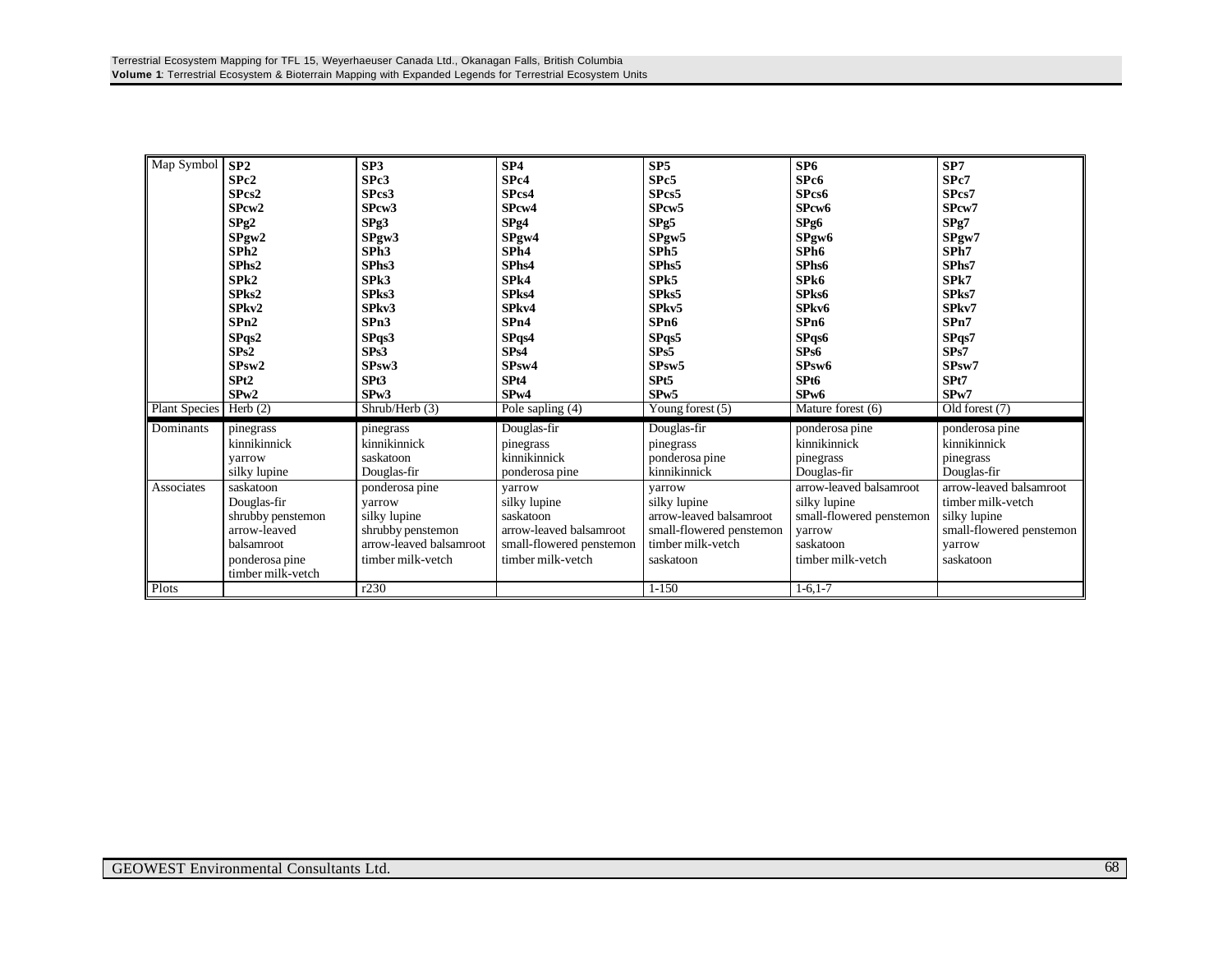| $BEC = IDFxh1/01$                                                                                                                                        |                                                                                                                                                  |  |  |  |  |
|----------------------------------------------------------------------------------------------------------------------------------------------------------|--------------------------------------------------------------------------------------------------------------------------------------------------|--|--|--|--|
| Map Unit                                                                                                                                                 | Description                                                                                                                                      |  |  |  |  |
| <b>DP</b>                                                                                                                                                | FdPy-Pinegrass; typic ecosystem unit                                                                                                             |  |  |  |  |
| <b>DPc</b>                                                                                                                                               | FdPy-Pinegrass; coarse-textured soil ecosystem unit                                                                                              |  |  |  |  |
| <b>DPck</b>                                                                                                                                              | FdPy-Pinegrass; coarse-textured soil, cool aspect ecosystem unit                                                                                 |  |  |  |  |
| <b>DPcw</b>                                                                                                                                              | FdPy-Pinegrass; coarse-textured soil, warm aspect ecosystem unit                                                                                 |  |  |  |  |
| DPg                                                                                                                                                      | FdPy-Pinegrass; gully ecosystem unit                                                                                                             |  |  |  |  |
| <b>DPgk</b>                                                                                                                                              | FdPy-Pinegrass; gully, cool aspect ecosystem unit                                                                                                |  |  |  |  |
| <b>DPgw</b>                                                                                                                                              | FdPy-Pinegrass; gully, warm aspect ecosystem unit                                                                                                |  |  |  |  |
| <b>DPh</b>                                                                                                                                               | FdPy-Pinegrass; hummocky ecosystem unit                                                                                                          |  |  |  |  |
| <b>DPhs</b>                                                                                                                                              | FdPy-Pinegrass; hummocky, shallow soil ecosystem unit                                                                                            |  |  |  |  |
| <b>DPk</b>                                                                                                                                               | FdPy-Pinegrass; cool aspect ecosystem unit                                                                                                       |  |  |  |  |
| <b>DPks</b>                                                                                                                                              | FdPy-Pinegrass; cool aspect, shallow soil ecosystem unit                                                                                         |  |  |  |  |
| <b>DPn</b>                                                                                                                                               | FdPy-Pinegrass; fan ecosystem unit                                                                                                               |  |  |  |  |
| <b>DPnw</b>                                                                                                                                              | FdPy-Pinegrass; cone, warm aspect ecosystem unit                                                                                                 |  |  |  |  |
| <b>DPs</b>                                                                                                                                               | FdPy-Pinegrass; shallow soils ecosystem unit                                                                                                     |  |  |  |  |
| <b>DPsw</b>                                                                                                                                              | FdPy-Pinegrass; shallow soils, warm aspect ecosystem unit                                                                                        |  |  |  |  |
| <b>DPw</b>                                                                                                                                               | FdPy-Pinegrass; warm aspect ecosystem unit                                                                                                       |  |  |  |  |
|                                                                                                                                                          | FdPy-Pinegrass (DP) occurs on deep, medium-textured soil, mesic, level to gently sloping moraine, colluvium, fluvial and glaciofluvial materials |  |  |  |  |
|                                                                                                                                                          | DPc occurs on coarse-textured moraine and glaciofluvial materials                                                                                |  |  |  |  |
|                                                                                                                                                          | <b>DPck</b> occurs on coarse-textured soil, cool aspects, moderately sloping moraine, colluvium, and glaciofluvial materials                     |  |  |  |  |
|                                                                                                                                                          | <b>DPcw</b> occurs on coarse-textured soil, warm aspects, moderately sloping moraine, fluvial and glaciofluvial materials                        |  |  |  |  |
| DPg occurs in gullies, on moraine                                                                                                                        |                                                                                                                                                  |  |  |  |  |
|                                                                                                                                                          | DPgk occurs in gullies, on cool aspects, moderately sloping moraine and colluvium                                                                |  |  |  |  |
|                                                                                                                                                          | <b>DPgw</b> occurs in gullies, on warm aspects, moderately sloping moraine and glaciofluvial materials                                           |  |  |  |  |
| DPh occurs on hummocky moraine                                                                                                                           |                                                                                                                                                  |  |  |  |  |
|                                                                                                                                                          | DPhs occurs on shallow soil, hummocky moraine                                                                                                    |  |  |  |  |
| <b>DPk</b> occurs on cool aspects, moderately sloping moraine, colluvium and glaciofluvial materials                                                     |                                                                                                                                                  |  |  |  |  |
| <b>DPks</b> occurs on shallow soil, cool aspects, moderately sloping moraine, colluvium, and glaciofluvial materials<br><b>DPn</b> occurs on fluvial fan |                                                                                                                                                  |  |  |  |  |
|                                                                                                                                                          | DPnw occurs on warm aspects, moderately sloping colluvial cone                                                                                   |  |  |  |  |
| DPs occurs on shallow moraine                                                                                                                            |                                                                                                                                                  |  |  |  |  |
|                                                                                                                                                          | DPsw occurs on shallow soil, warm aspects, moderately sloping moraine                                                                            |  |  |  |  |
|                                                                                                                                                          | <b>DPw</b> occurs on warm aspects, moderately sloping moraine, colluvium, and glaciofluvial materials                                            |  |  |  |  |
|                                                                                                                                                          |                                                                                                                                                  |  |  |  |  |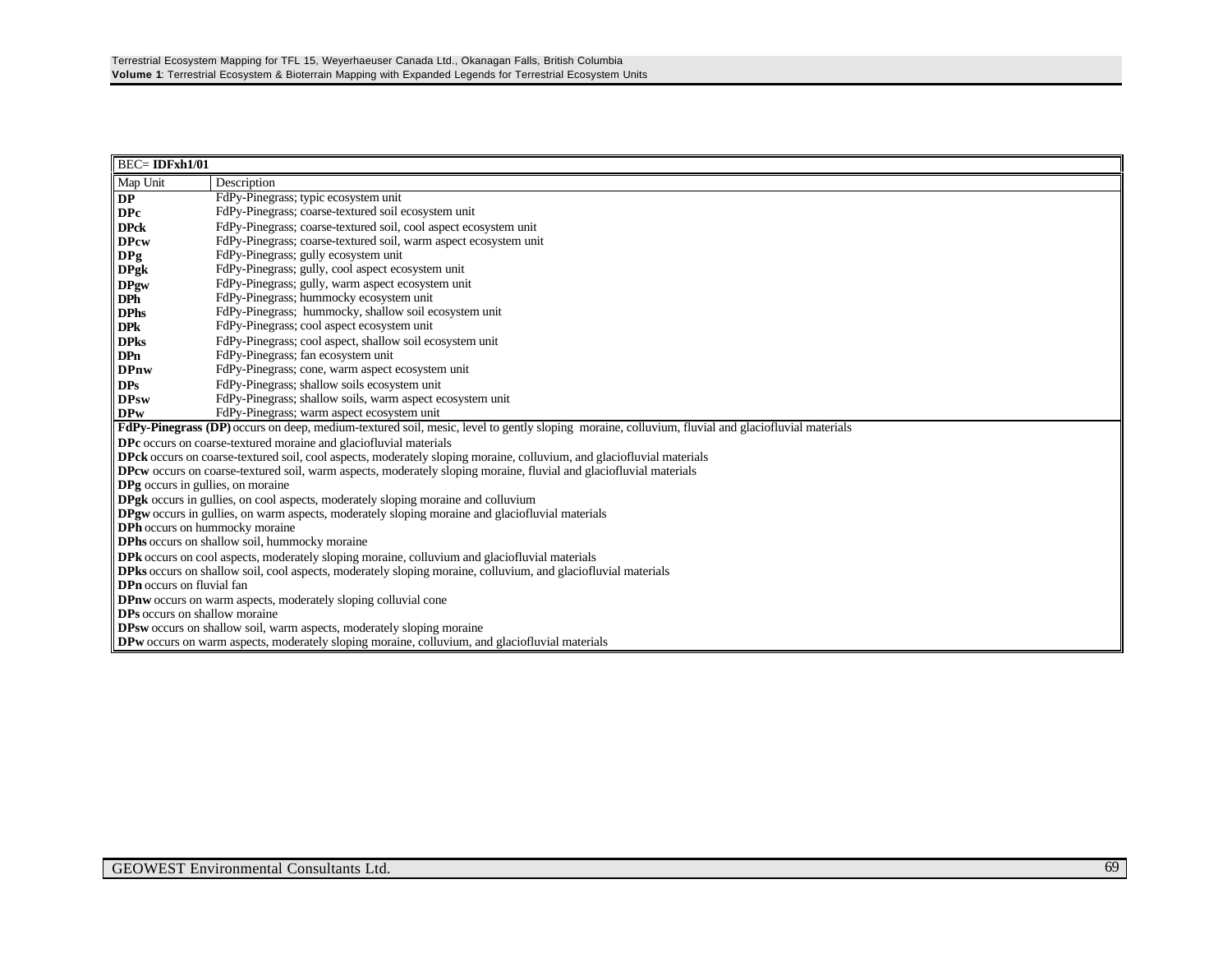| Map Symbol    | DP2                 | DP3                 | DP4                 | DP <sub>5</sub>     | DP <sub>6</sub>     | DP7                 |
|---------------|---------------------|---------------------|---------------------|---------------------|---------------------|---------------------|
|               | DPc2                | DPc3                | DPc4                | DPc5                | DPc6                | DPc7                |
|               | DPck2               | DPck3               | DPck4               | DPck5               | DPck6               | DPck7               |
|               | DPcw2               | DP <sub>cw</sub> 3  | DPcw4               | DP <sub>cw</sub> 5  | DPcw6               | DPcw7               |
|               | DPg2                | DPg3                | DPg4                | DPg5                | DPg6                | DPg7                |
|               | DPgk2               | DPgk3               | DPgk4               | DPgk5               | DPgk6               | DPgk7               |
|               | DPgw2               | DPgw3               | DPgw4               | DPgw5               | DPgw <sub>6</sub>   | DPgw7               |
|               | DPh <sub>2</sub>    | DPh <sub>3</sub>    | DPh4                | DPh <sub>5</sub>    | DPh <sub>6</sub>    | DPh7                |
|               | DPhs2               | DPhs3               | DPhs4               | DPhs5               | DPhs6               | DPhs7               |
|               | DPk2                | DP <sub>k3</sub>    | DP <sub>k4</sub>    | DPk5                | DPk6                | DPk7                |
|               | DPks2               | DPks3               | DPks4               | DPks5               | DPks6               | DPks7               |
|               | DPn2                | DPn3                | DP <sub>n4</sub>    | DPn5                | DP <sub>n6</sub>    | DPn7                |
|               | DPnw2               | DPnw <sub>3</sub>   | DPnw4               | DPnw5               | DPnw6               | DPnw7               |
|               | DPs2                | DPs3                | DPs4                | DPs5                | DPs6                | DPs7                |
|               | DPsw2               | DP <sub>sw</sub> 3  | DP <sub>sw</sub> 4  | DP <sub>sw</sub> 5  | DPsw6               | DPsw7               |
|               | DP <sub>w</sub> 2   | DPw3                | DPw4                | DPw5                | DP <sub>w</sub> 6   | DP <sub>w</sub> 7   |
| Plant Species | Herb $(2)$          | Shrub/Herb(3)       | Pole sapling (4)    | Young forest (5)    | Mature forest (6)   | Old forest (7)      |
| Dominants     | birch-leaved spirea | saskatoon           | birch-leaved spirea | Douglas-fir         | pinegrass           | pinegrass           |
|               | pinegrass           | birch-leaved spirea | Douglas-fir         | pinegrass           | Douglas-fir         | Douglas-fir         |
|               | saskatoon           | pinegrass           | pinegrass           | birch-leaved spirea | birch-leaved spirea | birch-leaved spirea |
| Associates    | kinnikinnick        | Nootka rose         | saskatoon           | Nootka rose         | ponderosa pine      | ponderosa pine      |
|               | silky lupine        | Douglas-fir         | Nootka rose         | ponderosa pine      | Nootka rose         | tall Oregon-grape   |
|               | small-flowered      | kinnikinnick        | kinnikinnick        | tall Oregon-grape   | tall Oregon-grape   | common snowberry    |
|               | penstemon           | tall Oregon-grape   | ponderosa pine      | saskatoon           | common snowberry    | Nootka rose         |
|               | Kentucky bluegrass  | common snowberry    | tall Oregon-grape   | common snowberry    | kinnikinnick        | kinnikinnick        |
|               | Douglas-fir         | ponderosa pine      | common snowberry    | kinnikinnick        | saskatoon           | saskatoon           |
|               | ponderosa pine      | Kentucky bluegrass  |                     |                     |                     |                     |
| Plots         | $1 - 8$             |                     |                     |                     | RC6535              |                     |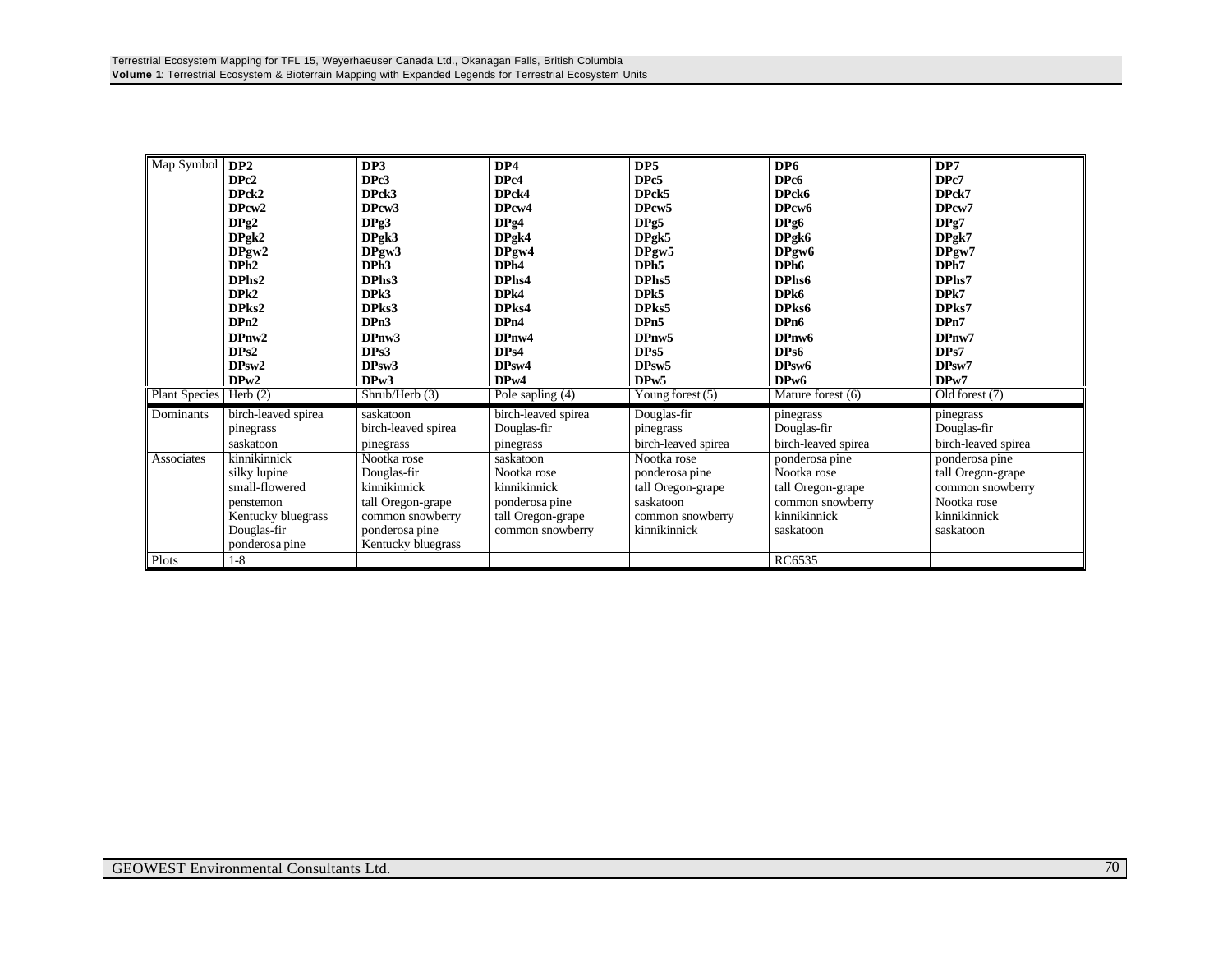| $\parallel$ BEC= IDFxh1/05            |                                                                                                                                                             |  |  |  |  |
|---------------------------------------|-------------------------------------------------------------------------------------------------------------------------------------------------------------|--|--|--|--|
| Map Unit                              | Description                                                                                                                                                 |  |  |  |  |
| PF                                    | FdPy-Pinegrass-Idaho fescue; typic ecosystem unit                                                                                                           |  |  |  |  |
| <b>PFh</b>                            | FdPy-Pinegrass-Idaho fescue; hummocky ecosystem unit                                                                                                        |  |  |  |  |
| <b>PFhs</b>                           | FdPy-Pinegrass-Idaho fescue; hummocky, shallow soil ecosystem unit                                                                                          |  |  |  |  |
| <b>PFK</b>                            | FdPy-Pinegrass-Idaho fescue; cool aspect ecosystem unit                                                                                                     |  |  |  |  |
| <b>PFks</b>                           | FdPy-Pinegrass-Idaho fescue; cool aspect, shallow soil ecosystem unit                                                                                       |  |  |  |  |
| <b>PFs</b>                            | FdPy-Pinegrass-Idaho fescue; shallow soil ecosystem unit                                                                                                    |  |  |  |  |
| <b>PFsw</b>                           | FdPy-Pinegrass-Idaho fescue; shallow soil, warm aspect ecosystem unit                                                                                       |  |  |  |  |
| <b>PFw</b>                            | FdPy-Pinegrass-Idaho fescue; warm aspect ecosystem unit                                                                                                     |  |  |  |  |
|                                       | <b>FdPy-Pinegrass-Idaho fescue (PF)</b> occurs on deep, medium-textured soil, mesic, level to gently sloping morainal, fluvial and glaciofluvial materials. |  |  |  |  |
| <b>PFh</b> occurs on hummocky moraine |                                                                                                                                                             |  |  |  |  |
|                                       | <b>PFhs</b> occurs on shallow soil, hummocky moraine                                                                                                        |  |  |  |  |
|                                       | <b>PFk</b> occurs on cool aspect, moderately sloping moraine and colluvium                                                                                  |  |  |  |  |
|                                       | PFks occurs on shallow soil, cool aspects, moderately sloping moraine and colluvium                                                                         |  |  |  |  |
|                                       | <b>PFs</b> occurs on shallow moraine and eolian materials                                                                                                   |  |  |  |  |
|                                       | PFsw occurs on shallow soil, warm aspects, moderately sloping moraine and colluvium                                                                         |  |  |  |  |
|                                       | $\mathbf{P}$ <b>PF</b> w occurs on warm aspects, moderately sloping moraine                                                                                 |  |  |  |  |

**PFw** occurs on warm aspects, moderately sloping moraine

| Map Symbol<br><b>Plant Species</b> | PF <sub>2</sub><br>PFh <sub>2</sub><br>PFhs2<br>PFk2<br>PFks2<br>PFs2<br>PFsw <sub>2</sub><br>PFw2<br>Herb $(2)$                                    | PF3<br>PFh <sub>3</sub><br>PFh <sub>s</sub> 3<br>PF <sub>k3</sub><br>PFks3<br>PF <sub>s</sub> 3<br>PFsw3<br>PFw3<br>Shrub/Herb (3)           | <b>PF4</b><br>PFh4<br>PFhs4<br>PFk4<br>PFks4<br>PF <sub>s4</sub><br>PFsw4<br>PFw4<br>Pole sapling (4)                                                         | PF5<br>PFh <sub>5</sub><br>PFhs5<br>PF <sub>k5</sub><br>PFks5<br>PFs5<br>PF <sub>sw</sub> 5<br>PF <sub>w</sub> 5<br>Young forest $(5)$                        | PF <sub>6</sub><br>PFh <sub>6</sub><br>PFhs <sub>6</sub><br>PFk6<br>PFks6<br>PF <sub>s6</sub><br>PFsw6<br>PF <sub>w</sub> 6<br>Mature forest (6)              | PF7<br>PFh7<br>PFhs7<br>PFk7<br>PFks7<br>PFs7<br>PF <sub>sw</sub> 7<br>PFw7<br>Old forest (7)                                                                 |
|------------------------------------|-----------------------------------------------------------------------------------------------------------------------------------------------------|----------------------------------------------------------------------------------------------------------------------------------------------|---------------------------------------------------------------------------------------------------------------------------------------------------------------|---------------------------------------------------------------------------------------------------------------------------------------------------------------|---------------------------------------------------------------------------------------------------------------------------------------------------------------|---------------------------------------------------------------------------------------------------------------------------------------------------------------|
| Dominants                          | pinegrass<br>Kentucky bluegrass<br>old man's whiskers<br>round-leaved alumroot                                                                      | pinegrass<br>Kentucky bluegrass<br>Douglas-fir<br>bluebunch wheatgrass                                                                       | Douglas-fir<br>bluebunch wheatgrass<br>ponderosa pine                                                                                                         | Douglas-fir<br>ponderosa pine<br>bluebunch wheatgrass                                                                                                         | ponderosa pine<br>bluebunch wheatgrass<br>Douglas-fir                                                                                                         | ponderosa pine<br>bluebunch wheatgrass<br>Douglas-fir                                                                                                         |
| Associates                         | bluebunch wheatgrass<br>varrow<br>Idaho fescue<br>silky lupine<br>ponderosa pine<br>kinnikinnick<br>Douglas-fir<br>downy brome<br>timber milk-yetch | ponderosa pine<br>old man's whiskers<br>round-leaved alumroot<br>varrow<br>Idaho fescue<br>silky lupine<br>kinnikinnick<br>timber milk-yetch | pinegrass<br>Idaho fescue<br>Kentucky bluegrass<br>kinnikinnick<br>varrow<br>timber milk-yetch<br>old man's whiskers<br>silky lupine<br>round-leaved alumroot | pinegrass<br>Idaho fescue<br>kinnikinnick<br>timber milk-yetch<br>old man's whiskers<br>silky lupine<br>Kentucky bluegrass<br>yarrow<br>round-leaved alumroot | pinegrass<br>Idaho fescue<br>kinnikinnick<br>timber milk-vetch<br>old man's whiskers<br>silky lupine<br>round-leaved alumroot<br>varrow<br>Kentucky bluegrass | pinegrass<br>Idaho fescue<br>kinnikinnick<br>timber milk-yetch<br>old man's whiskers<br>silky lupine<br>round-leaved alumroot<br>varrow<br>Kentucky bluegrass |
| Plots                              | r092,r215,r334                                                                                                                                      |                                                                                                                                              |                                                                                                                                                               |                                                                                                                                                               | 1-13, V00025, V00037,<br>V00049                                                                                                                               |                                                                                                                                                               |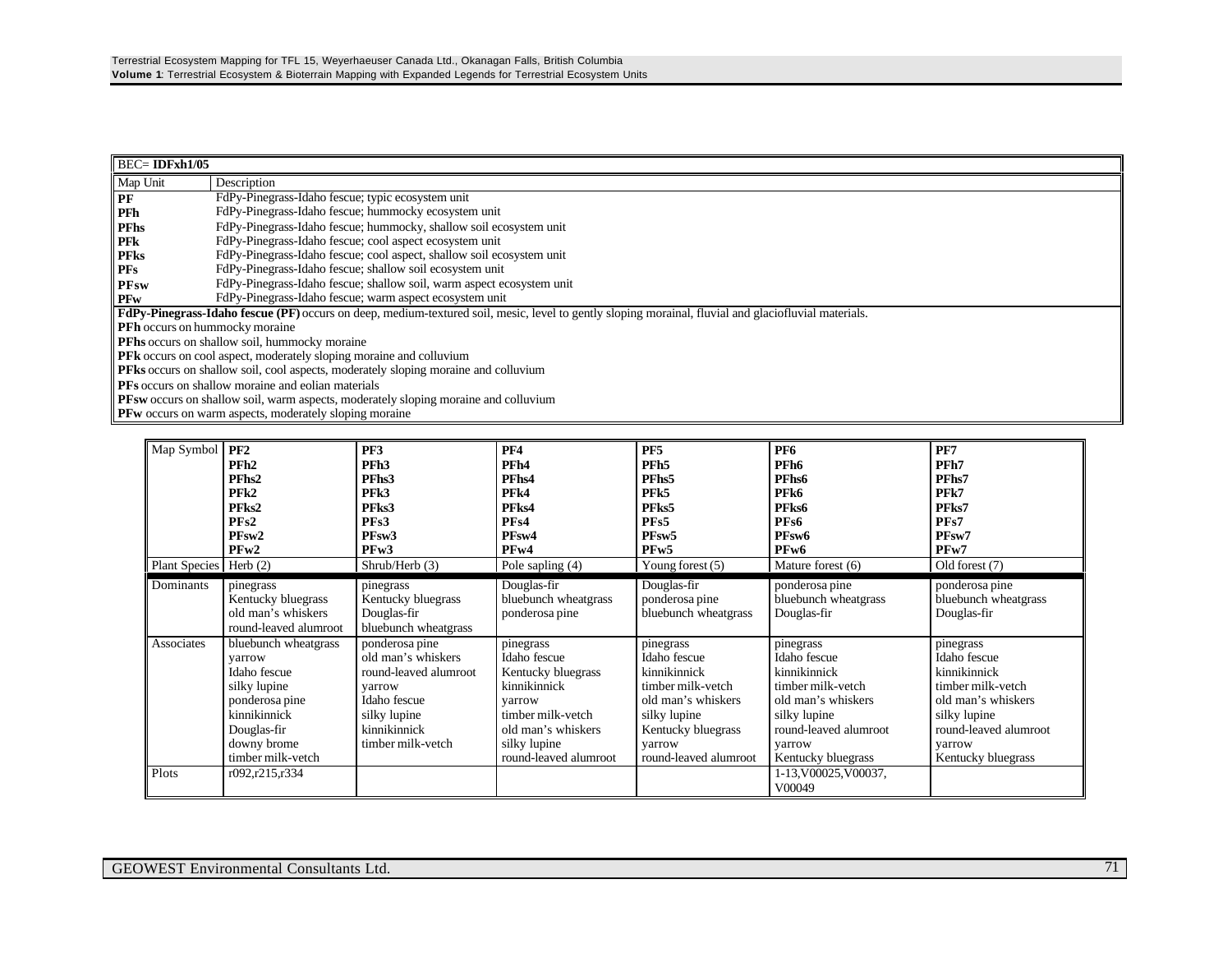| $BEC = IDFxh1/06$                                                                                              |                                                                                                                                                              |  |  |  |  |
|----------------------------------------------------------------------------------------------------------------|--------------------------------------------------------------------------------------------------------------------------------------------------------------|--|--|--|--|
| Map Unit                                                                                                       | Description                                                                                                                                                  |  |  |  |  |
| DF                                                                                                             | FdPy-Spirea-Feathermoss; typic ecosystem unit                                                                                                                |  |  |  |  |
| DFg                                                                                                            | FdPy-Spirea-Feathermoss; gully ecosystem unit                                                                                                                |  |  |  |  |
| <b>DFgk</b>                                                                                                    | FdPy-Spirea-Feathermoss; gully, cool aspect ecosystem unit                                                                                                   |  |  |  |  |
| <b>DFgw</b>                                                                                                    | FdPy-Spirea-Feathermoss; gully, warm aspect ecosystem unit                                                                                                   |  |  |  |  |
| <b>DFk</b>                                                                                                     | FdPy-Spirea-Feathermoss; cool aspect ecosystem unit                                                                                                          |  |  |  |  |
| <b>DFks</b>                                                                                                    | FdPy-Spirea-Feathermoss; cool aspect, shallow soil ecosystem unit                                                                                            |  |  |  |  |
| <b>DFs</b>                                                                                                     | FdPy-Spirea-Feathermoss; shallow soil ecosystem unit                                                                                                         |  |  |  |  |
| <b>DFw</b>                                                                                                     | FdPy-Spirea-Feathermoss; warm aspect ecosystem unit                                                                                                          |  |  |  |  |
|                                                                                                                | FdPy-Spirea-Feathermoss (DF) occurs on deep, medium-textured soil, subhygric, gentle, moist receiving sites on morainal, fluvial and glaciofluvial materials |  |  |  |  |
|                                                                                                                | <b>DFg</b> occurs in gullies, on moraine and glaciofluvial materials                                                                                         |  |  |  |  |
|                                                                                                                | <b>DFgk</b> occurs in gullies, on cool aspects, moderately sloping moraine and colluvium                                                                     |  |  |  |  |
| <b>DFgw</b> occurs in gullies, on warm aspects, moderately sloping, lower moisture receiving sites, on moraine |                                                                                                                                                              |  |  |  |  |
|                                                                                                                | <b>DFk</b> occurs on cool aspects, moderately sloping moraine and colluvium                                                                                  |  |  |  |  |
|                                                                                                                | <b>DFks</b> occurs on shallow soil, cool aspect, moderately sloping sites, where bedrock impedes soil drainage, on moraine                                   |  |  |  |  |
|                                                                                                                | <b>DFs</b> occurs on shallow soil, where bedrock impedes soil drainage, on moraine                                                                           |  |  |  |  |

**DFw** occurs on warm aspects, moderately sloping, lower moisture receiving sites, on moraine and on glaciofluvial materials

| Map Symbol             | DF <sub>2</sub><br>DFg2<br>DFgk2<br>DFgw2<br>DFk2<br>DFks2<br>DFs2<br>DFw2                                 | DF3<br>DFg3<br>DFgk3<br>DFgw3<br>DFk3<br>DFks3<br>DFs3<br>DFw3                                                                                 | DF4<br>DFg4<br>DFgk4<br>DFgw4<br>DFk4<br>DFks4<br>DFs4<br>DFw4                                                                                                 | DF <sub>5</sub><br>DFg5<br>DFgk5<br>DFgw5<br>DF <sub>k5</sub><br>DFks5<br>DFs5<br>DF <sub>w</sub> 5                                       | DF <sub>6</sub><br>DFg6<br>DFgk6<br>DFgw <sub>6</sub><br>DFk6<br>DFks6<br>DFs6<br>DF <sub>w</sub> 6                        | DF7<br>DFg7<br>DFgk7<br>DFgw7<br>DFk7<br>DFks7<br>DFs7<br>DFw7                                                |
|------------------------|------------------------------------------------------------------------------------------------------------|------------------------------------------------------------------------------------------------------------------------------------------------|----------------------------------------------------------------------------------------------------------------------------------------------------------------|-------------------------------------------------------------------------------------------------------------------------------------------|----------------------------------------------------------------------------------------------------------------------------|---------------------------------------------------------------------------------------------------------------|
| Plant Species Herb (2) |                                                                                                            | Shrub/Herb (3)                                                                                                                                 | Pole sapling (4)                                                                                                                                               | Young forest $(5)$                                                                                                                        | Mature forest (6)                                                                                                          | Old forest (7)                                                                                                |
| Dominants              | bluejoint<br>fireweed<br>Sitka alder<br>Kentucky bluegrass<br>showy aster                                  | Sitka alder<br>fireweed<br>bluejoint<br>Kentucky bluegrass<br>showy aster                                                                      | pinegrass<br>heart-leaved arnica<br>star-flowered Solomon's seal<br>Sitka alder                                                                                | Douglas-fir<br>pinegrass<br>heart-leaved arnica<br>star-flowered Solomon's<br>seal                                                        | Douglas-fir<br>pinegrass<br>heart-leaved arnica<br>star-flowered Solomon's<br>seal                                         | pinegrass<br>Douglas-fir<br>heart-leaved arnica<br>star-flowered Solomon's seal                               |
| Associates             | star-flowered<br>Solomon's seal<br>common snowberry<br>Douglas-fir<br>Douglas maple<br>birch-leaved spirea | star-flowered<br>Solomon's seal<br>Douglas-fir<br>pinegrass<br>Douglas maple<br>heart-leaved arnica<br>common snowberry<br>birch-leaved spirea | Douglas-fir<br>showy aster<br>Douglas maple<br>fireweed<br>birch-leaved spirea<br>stink currant<br>red-osier dogwood<br>Kentucky bluegrass<br>common snowberry | showy aster<br>Douglas maple<br>birch-leaved spirea<br>bluejoint<br>stink currant<br>Sitka alder<br>red-osier dogwood<br>common snowberry | birch-leaved spirea<br>showy aster<br>Douglas maple<br>stink currant<br>red-osier dogwood<br>common snowberry<br>bluejoint | birch-leaved spirea<br>Douglas maple<br>red-osier dogwood<br>showy aster<br>common snowberry<br>stink currant |
| Plots                  |                                                                                                            |                                                                                                                                                |                                                                                                                                                                |                                                                                                                                           | V00044, V00058                                                                                                             |                                                                                                               |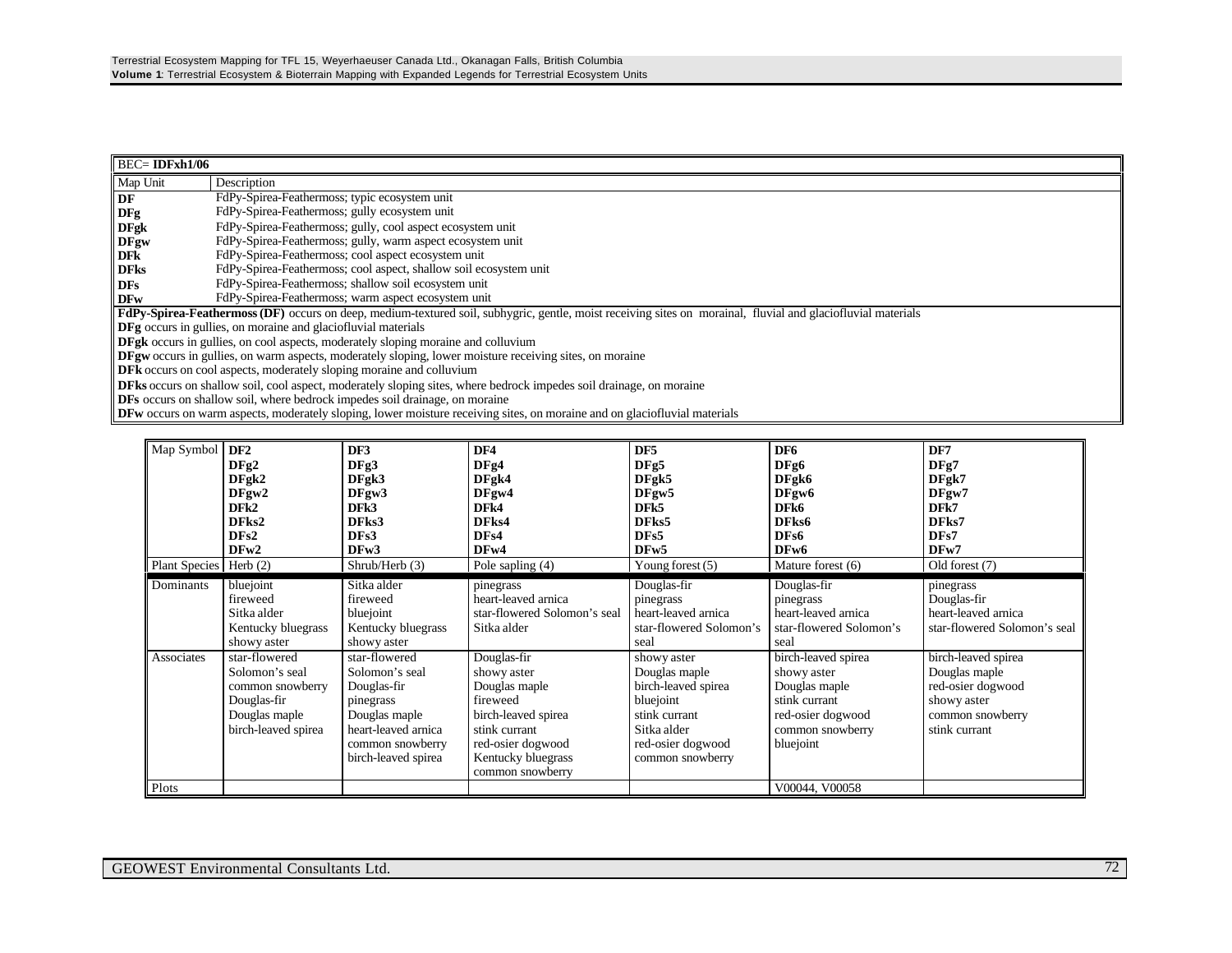| $\parallel$ BEC= IDFxh1/07               |                                                                                                                                                    |  |  |
|------------------------------------------|----------------------------------------------------------------------------------------------------------------------------------------------------|--|--|
| Map Unit                                 | Description                                                                                                                                        |  |  |
| l DS                                     | FdPy-Snowberry-Spirea; typic ecosystem unit                                                                                                        |  |  |
| $\log$                                   | FdPy-Snowberry-Spirea; gully ecosystem unit                                                                                                        |  |  |
|                                          | <b>FdPy-Snowberry-Spirea (DS)</b> occurs on deep, medium-textured soil, subhygric, gentle, moist receiving sites on morainal and fluvial materials |  |  |
| <b>DSg</b> occurs in gullies, on moraine |                                                                                                                                                    |  |  |

| Map Symbol   <b>DS2</b><br><b>Plant Species</b> | DSg2<br>Herb $(2)$                                                      | DS3<br>DSg3<br>Shrub/Herb (3)                                                                         | DS4<br>DSg4<br>Pole sapling $(4)$                                                                                   | DS <sub>5</sub><br>DSg5<br>Young forest $(5)$                                                                                | DS6<br>DSg6<br>Mature forest (6)                                                                                             | DS7<br>DSg7<br>Old forest (7)                                                                         |
|-------------------------------------------------|-------------------------------------------------------------------------|-------------------------------------------------------------------------------------------------------|---------------------------------------------------------------------------------------------------------------------|------------------------------------------------------------------------------------------------------------------------------|------------------------------------------------------------------------------------------------------------------------------|-------------------------------------------------------------------------------------------------------|
| Dominants                                       | bluejoint<br>fireweed<br>Sitka alder<br>Kentucky bluegrass              | common snowberry<br>bluejoint<br>fireweed                                                             | common snowberry<br>Douglas-fir<br>Douglas maple                                                                    | common snowberry<br>Douglas-fir<br>Douglas maple                                                                             | Douglas-fir<br>common snowberry<br>Douglas maple                                                                             | Douglas-fir<br>common snowberry<br>Douglas maple<br>hybrid white spruce                               |
| Associates                                      | common snowberry<br>Douglas-fir<br>Douglas maple<br>birch-leaved spirea | Sitka alder<br>Douglas-fir<br>Douglas maple<br>Kentucky bluegrass<br>birch-leaved spirea<br>pinegrass | Kentucky bluegrass<br>birch-leaved spirea<br>bluejoint<br>fireweed<br>pinegrass<br>saskatoon<br>hybrid white spruce | pinegrass<br>birch-leaved spirea<br>saskatoon<br>hybrid white spruce<br>Kentucky bluegrass<br>bluejoint<br>tall Oregon grape | hybrid white spruce<br>pinegrass<br>saskatoon<br>birch-leaved spirea<br>Kentucky bluegrass<br>tall Oregon-grape<br>bluejoint | pinegrass<br>saskatoon<br>birch-leaved spirea<br>Kentucky bluegrass<br>tall Oregon-grape<br>bluejoint |
| Plots                                           |                                                                         |                                                                                                       |                                                                                                                     |                                                                                                                              |                                                                                                                              |                                                                                                       |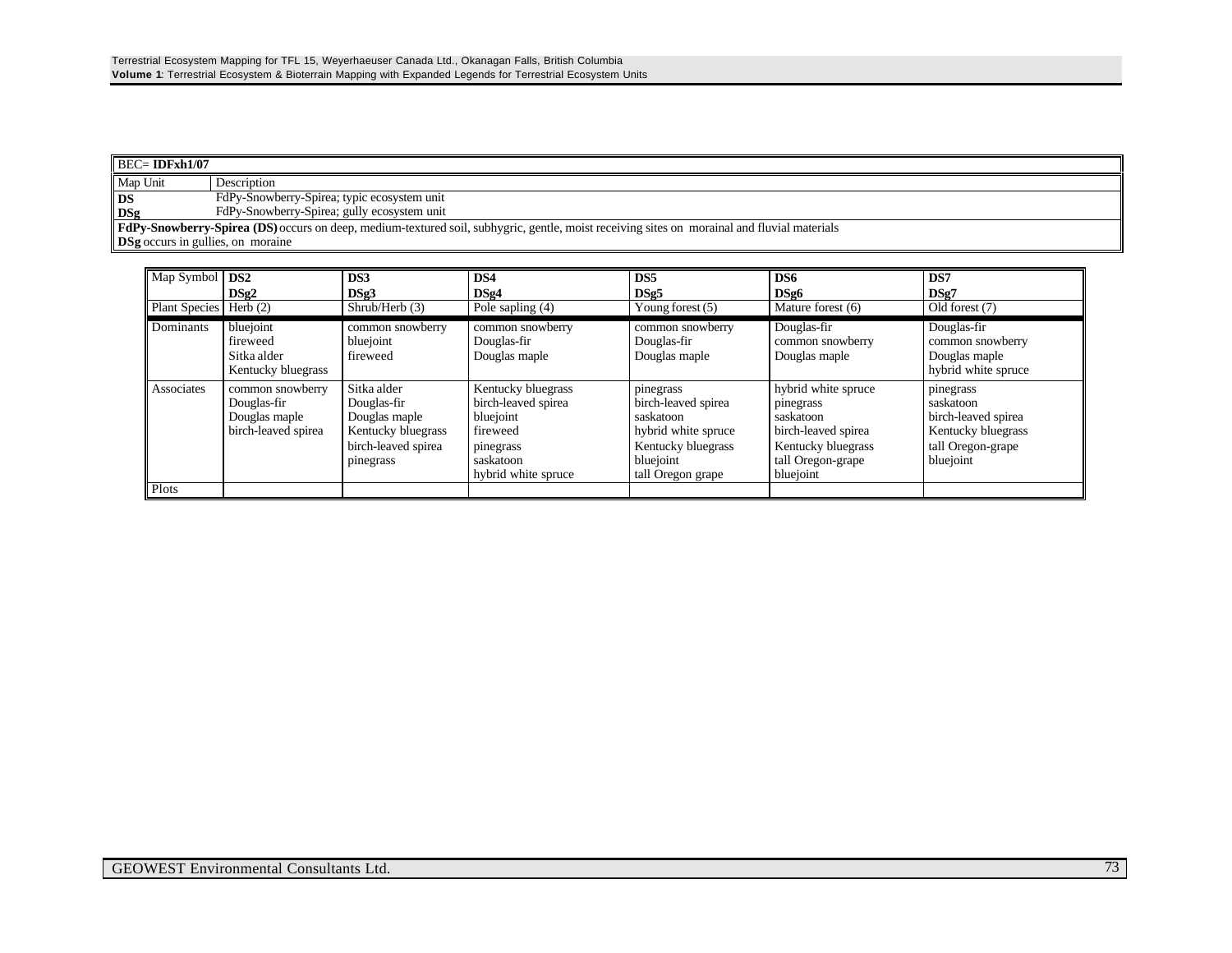| $BEC = IDFxh1/08$                     |                                                                                                                                                                             |  |  |  |  |
|---------------------------------------|-----------------------------------------------------------------------------------------------------------------------------------------------------------------------------|--|--|--|--|
| Map Unit                              | Description                                                                                                                                                                 |  |  |  |  |
| <b>SD</b>                             | SxwFd-Douglas maple-Dogwood; typic ecosystem unit                                                                                                                           |  |  |  |  |
| <b>SDa</b>                            | SxwFd-Douglas maple-Dogwood; active floodplain ecosystem unit                                                                                                               |  |  |  |  |
| SDg                                   | SxwFd-Douglas maple-Dogwood; gully ecosystem unit                                                                                                                           |  |  |  |  |
| <b>SDgk</b>                           | SxwFd-Douglas maple-Dogwood; gully, cool aspect ecosystem unit                                                                                                              |  |  |  |  |
| <b>SDk</b>                            | SxwFd-Douglas maple-Dogwood; cool aspect ecosystem unit                                                                                                                     |  |  |  |  |
| <b>SDn</b>                            | SxwFd-Douglas maple-Dogwood; fan ecosystem unit                                                                                                                             |  |  |  |  |
| <b>SDt</b>                            | SxwFd-Douglas maple-Dogwood; terraced ecosystem unit                                                                                                                        |  |  |  |  |
| <b>SDw</b>                            | SxwFd-Douglas maple-Dogwood; warm aspect ecosystem unit                                                                                                                     |  |  |  |  |
|                                       | <b>SxwFd-Douglas maple-Dogwood (SD)</b> occurs on deep, medium-textured soil, subhygric, gently sloping to level sites on morainal and fluvial and glaciofluvial materials. |  |  |  |  |
|                                       | <b>SDa</b> occurs on active fluvial floodplains                                                                                                                             |  |  |  |  |
|                                       | <b>SDg</b> occurs in gullies, on moraine and glaciofluvial materials                                                                                                        |  |  |  |  |
|                                       | SDgk occurs in gullies, on cool aspects, moderately sloping moraine and colluvium                                                                                           |  |  |  |  |
|                                       | <b>SDk</b> occurs on cool slopes, moderately sloping moraine                                                                                                                |  |  |  |  |
| <b>SDn</b> occurs on fluvial fan      |                                                                                                                                                                             |  |  |  |  |
| <b>SDt</b> occurs on fluvial terraces |                                                                                                                                                                             |  |  |  |  |
|                                       | <b>SDw</b> occurs on warm aspects, moderate slope, lower slope position, moisture receiving sites, on moraine                                                               |  |  |  |  |

**SDw** occurs on warm aspects, moderate slope, lower slope position, moisture receiving sites, on moraine

| Map Symbol<br>Plant Species Herb (2) | SD2<br>SD <sub>a2</sub><br>SDg2<br>SDgk2<br>SDk2<br>SDn2<br>SDt2<br>SDw2                                           | SD3<br>SDa3<br>SDg3<br>SDgk3<br>SDk3<br>SDn3<br>SDt3<br>SDw3<br>Shrub/Herb (3)                                | SD4<br>SD <sub>a4</sub><br>SDg4<br>SDgk4<br>SDk4<br>SDn4<br>SDt4<br>SDw4<br>Pole sapling (4)                            | SD <sub>5</sub><br>SDa5<br>SDg5<br>SDgk5<br>SD <sub>k5</sub><br>SDn5<br>SDt <sub>5</sub><br>SDw5<br>Young forest $(5)$                   | SD6<br>SD <sub>a6</sub><br>SDg6<br>SDgk6<br>SD <sub>k6</sub><br>SDn6<br>SDt6<br>SDw6<br>Mature forest (6)                                | SD7<br>SD <sub>a</sub> 7<br>SDg7<br>SDgk7<br>SD <sub>k7</sub><br>SDn7<br>SDt7<br>SDw7<br>Old forest (7)                   |
|--------------------------------------|--------------------------------------------------------------------------------------------------------------------|---------------------------------------------------------------------------------------------------------------|-------------------------------------------------------------------------------------------------------------------------|------------------------------------------------------------------------------------------------------------------------------------------|------------------------------------------------------------------------------------------------------------------------------------------|---------------------------------------------------------------------------------------------------------------------------|
|                                      |                                                                                                                    |                                                                                                               |                                                                                                                         |                                                                                                                                          |                                                                                                                                          |                                                                                                                           |
| Dominants                            | Kentucky bluegrass<br>fireweed<br>Sitka alder<br>bluejoint                                                         | Kentucky bluegrass<br>Sitka alder<br>fireweed<br>common snowberry<br>bluejoint                                | bluejoint<br>hybrid white spruce<br>Kentucky bluegrass<br>Sitka alder<br>common snowberry                               | bluejoint<br>hybrid white spruce<br>common snowberry<br>black gooseberry                                                                 | common snowberry<br>black gooseberry<br>bluejoint<br>hybrid white spruce                                                                 | common snowberry<br>black gooseberry<br>bluejoint<br>hybrid white spruce<br>Sitka alder                                   |
| Associates                           | common snowberry<br>black gooseberry<br>Douglas maple<br>lady fern<br>clasping twistedstalk<br>hybrid white spruce | black gooseberry<br>hybrid white spruce<br>Douglas maple<br>lady fern<br>clasping twistedstalk<br>Douglas-fir | fireweed<br>black gooseberry<br>Douglas maple<br>lady fern<br>clasping twistedstalk<br>Douglas-fir<br>red-osier dogwood | Sitka alder<br>Kentucky bluegrass<br>Douglas maple<br>fireweed<br>lady fern<br>clasping twistedstalk<br>Douglas-fir<br>red-osier dogwood | Sitka alder<br>Douglas maple<br>lady fern<br>fireweed<br>Douglas-fir<br>Kentucky bluegrass<br>red-osier dogwood<br>clasping twistedstalk | Douglas maple<br>lady fern<br>fireweed<br>red-osier dogwood<br>clasping twistedstalk<br>Douglas-fir<br>Kentucky bluegrass |
| Plots                                |                                                                                                                    |                                                                                                               |                                                                                                                         |                                                                                                                                          | $1 - 1$                                                                                                                                  |                                                                                                                           |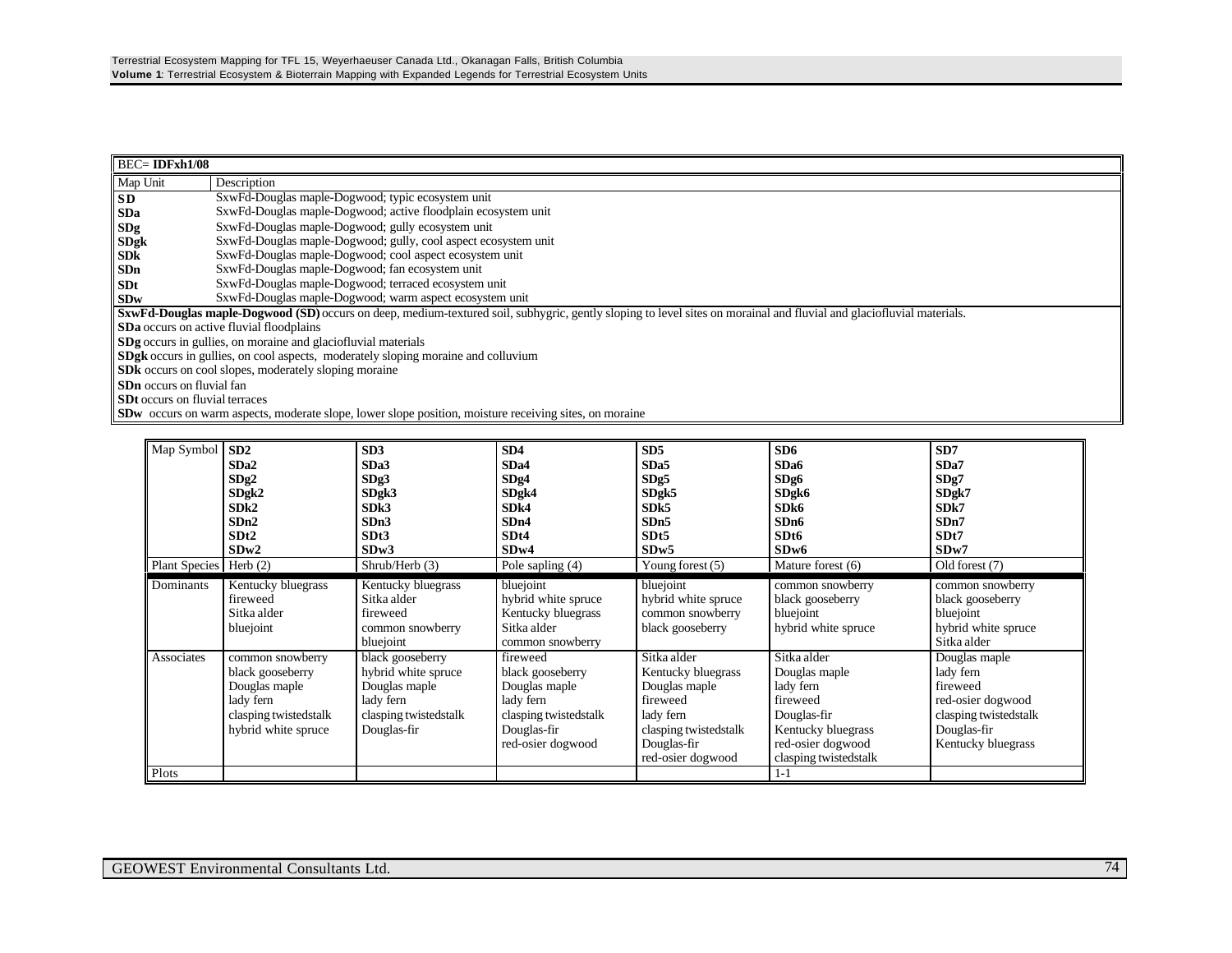| $BEC = IDFxh1/00$                                                                                                      |                                   |  |  |
|------------------------------------------------------------------------------------------------------------------------|-----------------------------------|--|--|
| Map Unit                                                                                                               | Description                       |  |  |
| AВ                                                                                                                     | Alder-Sedge; typic ecosystem unit |  |  |
| Alder-Sedge (AB) occurs on deep, medium-textured soil, hygric, level moraine and fluvial sites with associated seepage |                                   |  |  |

| Map Symbol           | AB2b                     | AB3a                   | AB3b                   |
|----------------------|--------------------------|------------------------|------------------------|
| <b>Plant Species</b> | Graminoid-dominated (2b) | Low shrub $(3a)$       | Tall shrub (3b)        |
| Dominants            | soft-leaved sedge        | soft-leaved sedge      | soft-leaved sedge      |
|                      | bluejoint                | northern black currant | mountain alder         |
|                      | northern black currant   | black gooseberry       | northern black currant |
|                      | black gooseberry         | mountain alder         | black gooseberry       |
| Associates           | mountain alder           | bluejoint              | little meadow foxtail  |
|                      | little meadow foxtail    | little meadow foxtail  | bluejoint              |
|                      | hybrid white spruce      | hybrid white spruce    | hybrid white spruce    |
|                      | lady fern                | lady fern              | lady fern              |
|                      | common horsetail         | common horsetail       | common horsetail       |
|                      | common leafy moss        | common leafy moss      | common leafy moss      |
| Plots                |                          |                        | 1-152                  |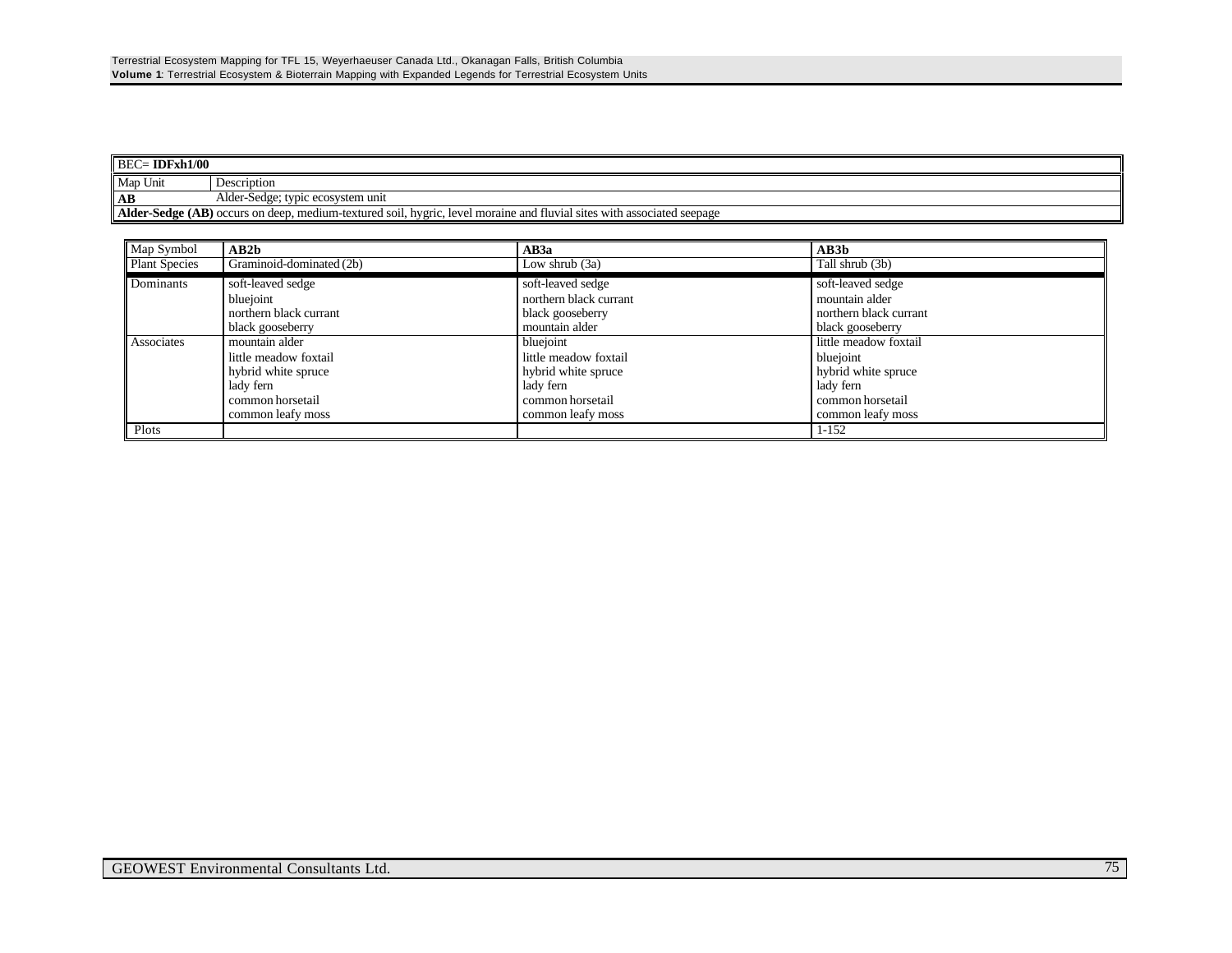| $BEC=$ IDFxh1/09                                                                                                                     |                                           |  |  |  |
|--------------------------------------------------------------------------------------------------------------------------------------|-------------------------------------------|--|--|--|
| Map Unit                                                                                                                             | Description                               |  |  |  |
| WS                                                                                                                                   | Willow-Sedge; typic ecosystem unit        |  |  |  |
| <b>WSp</b>                                                                                                                           | Willow-Sedge; peaty ecosystem unit        |  |  |  |
| Willow-Sedge (WS) occurs on deep, medium-textured soil, subhydric to hydric, level moraine, fluvial, glaciofluvial and seepage sites |                                           |  |  |  |
|                                                                                                                                      | <b>WSp occurs on peaty (organic) soil</b> |  |  |  |

| Map Symbol           | WS2b                     | WS3a               | WS3b               |
|----------------------|--------------------------|--------------------|--------------------|
|                      | WSp2b                    | WSp3a              | WSp3b              |
| <b>Plant Species</b> | Graminoid-dominated (2b) | Low shrub $(3a)$   | Tall shrub (3b)    |
| Dominants            | water sedge              | water sedge        | water sedge        |
|                      | bluejoint                | mountain alder     | Salix spp.         |
|                      | mountain alder           | Salix spp.         | mountain alder     |
|                      | Salix spp.               | bluejoint          | bluejoint          |
| Associates           | beaked sedge             | beaked sedge       | beaked sedge       |
|                      | large-leaved avens       | large-leaved avens | large-leaved avens |
|                      | marsh scullcap           | marsh scullcap     | marsh scullcap     |
|                      | lady fern                | lady fern          | lady fern          |
|                      | common leafy moss        | common leafy moss  | common leafy moss  |
| Plots                | 9650000                  |                    |                    |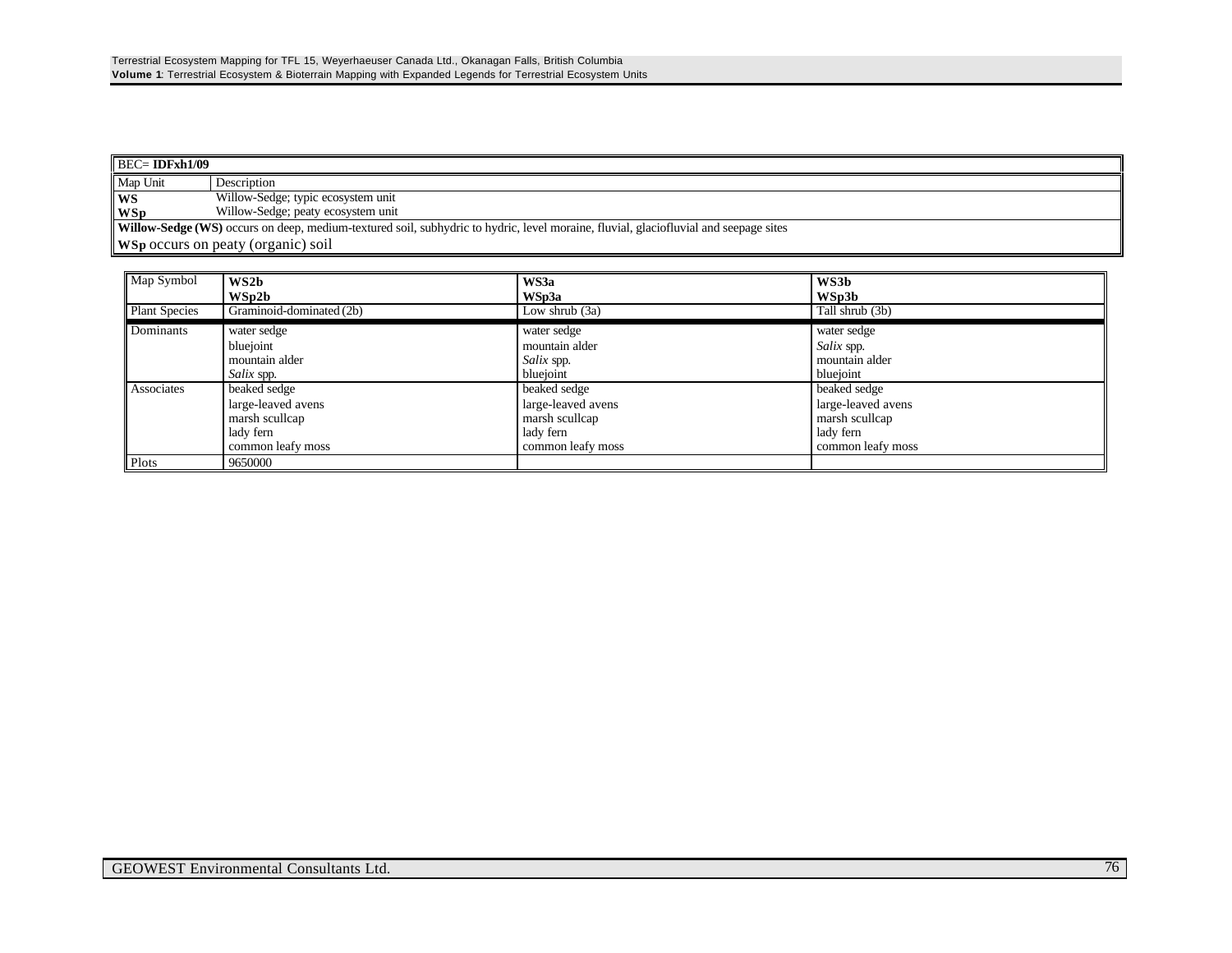| <b>IDFxh1/00</b><br>$BEC =$ |                                                                                                                     |  |  |  |
|-----------------------------|---------------------------------------------------------------------------------------------------------------------|--|--|--|
| Map Unit                    | Description                                                                                                         |  |  |  |
| $\blacksquare$              | $\cdots$<br>l Marsh; typic ecosystem unit<br>Cattail                                                                |  |  |  |
|                             | Cattail Marsh (CT)<br>l) occurs on deep, medium-textured soil, hydric to subhydric, level moraine and fluvial sites |  |  |  |

| Map Symbol           | CT2 <sub>b</sub>             |
|----------------------|------------------------------|
| <b>Plant Species</b> | Graminoid-dominated (2b)     |
| Dominants            | common cattail               |
|                      | Carex spp.                   |
|                      | small-flowered forget-me-not |
| Associates           | small-flowered bulrush       |
|                      | kneeling angelica            |
|                      | common horsetail             |
|                      | common spike-rush            |
| Plots                | $1 - 3$                      |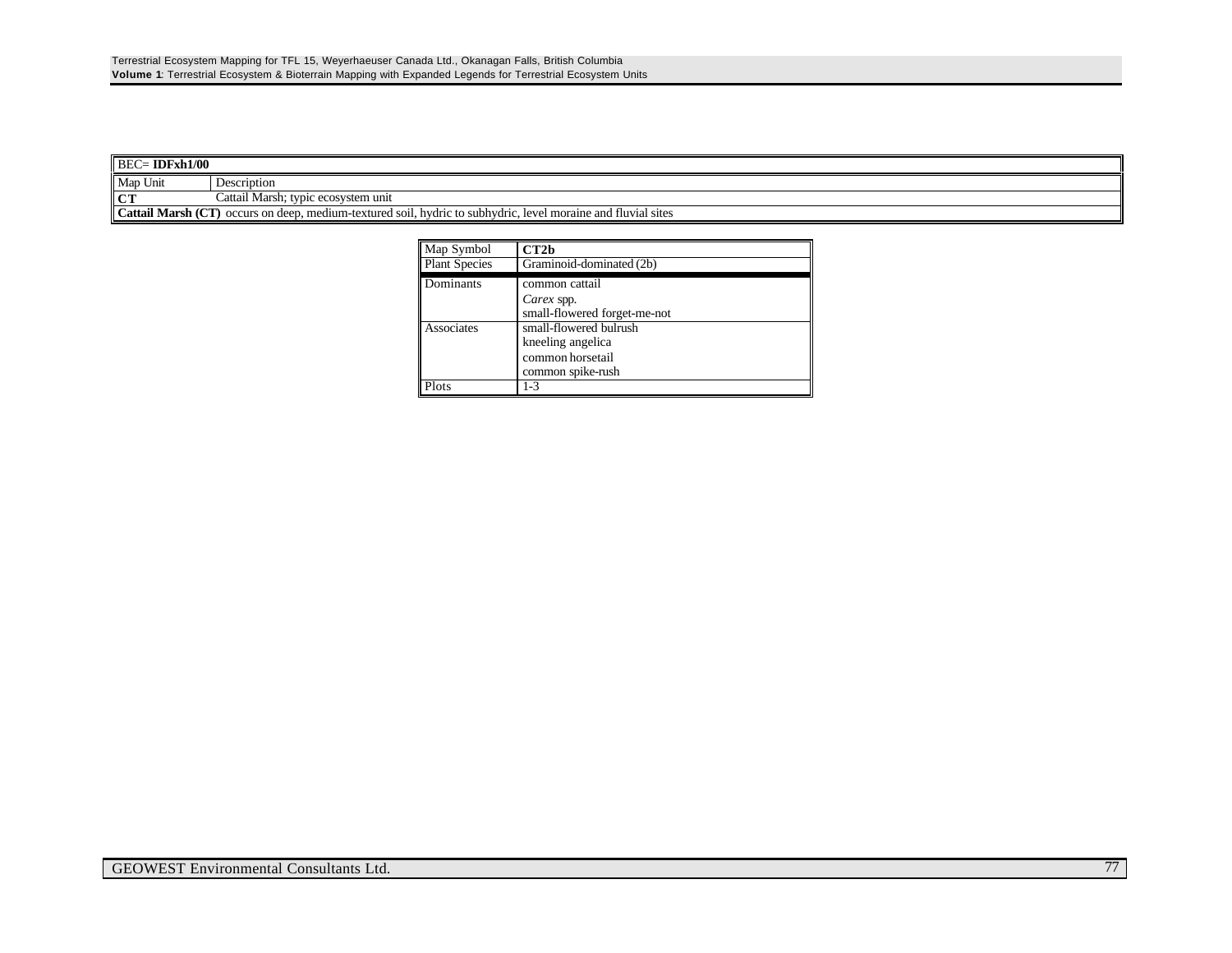| <b>Symbol</b>          | <b>Ecosystem Unit</b>                               | <b>Definition</b>                                                                                                                                                                                                                                            | <b>Mapped</b><br><b>Modifiers</b> | <b>Structural</b><br><b>Stage</b> |
|------------------------|-----------------------------------------------------|--------------------------------------------------------------------------------------------------------------------------------------------------------------------------------------------------------------------------------------------------------------|-----------------------------------|-----------------------------------|
| <b>BA</b>              | Barren                                              | Land devoid of vegetation due to extreme climatic or edaphic<br>conditions                                                                                                                                                                                   |                                   |                                   |
| BF                     | Blockfields,<br>Blockslopes,<br><b>Blockstreams</b> | Level or gently sloping areas that are covered with moderately sized<br>or large, angular blocks of rock derived from the underlying bedrock<br>or drift by weathering and/or frost heave, and that have not<br>undergone any significant downslope movement | W                                 | $\mathbf{1}$                      |
| $\overline{\text{CL}}$ | Cliff                                               | A steep, vertical or overhanging rock face                                                                                                                                                                                                                   | q, z                              | $\mathbf{1}$                      |
| <b>ES</b>              | <b>Exposed Soil</b>                                 | Any area of exposed soil that is not included in any of the other<br>definitions. It includes areas of recent disturbance, such as<br>mudslides, debris torrents, avalanches, and human-made disturbances<br>where vegetation cover is less than 5%          | W                                 | $\mathbf{1}$                      |
| $\overline{AB}$        | <b>Gravel Bar</b>                                   | An elongated landform generated by waves and currents and usually<br>running parallel to the shore. It is composed of unconsolidated small<br>rounded cobbles, pebbles, stones and sand                                                                      | not<br>applicable                 | $\mathbf{1}$                      |
| $\overline{\text{OW}}$ | Shallow Open Water                                  | A wetland composed of permanent shallow open water and lacking<br>emergent plant cover. The water is less than 2 m deep                                                                                                                                      | not<br>applicable                 | not applicable                    |
| RE                     | Reservoir                                           | An artificial basin created by the impoundment of water behind a<br>human-made structure such as a dam, berm, dyke or wall                                                                                                                                   | not<br>applicable                 | not applicable                    |
| $R_{I}$                | River                                               | A watercourse formed when water flows between continuous,<br>definable banks. The flow may be intermittent or perennial                                                                                                                                      | not<br>applicable                 | not applicable                    |
| RO                     | <b>Rock Outcrop</b>                                 | A gentle to steep, bedrock escarpment or outcropping, with little soil<br>development and sparse vegetative cover                                                                                                                                            | h,k,r,w                           | $\mathbf{1}$                      |
| RP                     | Road Surface                                        | An area cleared for the purpose of transporting goods and services by<br>vehicles                                                                                                                                                                            | not<br>applicable                 | not applicable                    |
| RR                     | Rural                                               | Any area in which residences and other human developments are<br>scattered and intermingled with forest, range, farm land, and native<br>vegetation or cultivated areas                                                                                      | not<br>applicable                 | not applicable                    |
| RU                     | Rubble                                              | Rubble is common on the ground surface in and adjacent to alpine<br>areas, on ridgetops, gentle slopes and flat areas due to the effects of<br>frost heaving                                                                                                 | W                                 | $\mathbf{1}$                      |
| <b>TA</b>              | Talus                                               | Angular rock fragments of any size accumulated at the foot of steep<br>rock slopes as a result of successive rock falls. It is a type of<br>colluvium                                                                                                        | k, n, q, w, z                     | $\mathbf{1}$                      |
| <b>UR</b>              | Urban/Suburban                                      | An are in which residences and other human developments form an<br>almost continuous covering of the landscape.                                                                                                                                              | not<br>applicable                 | not applicable                    |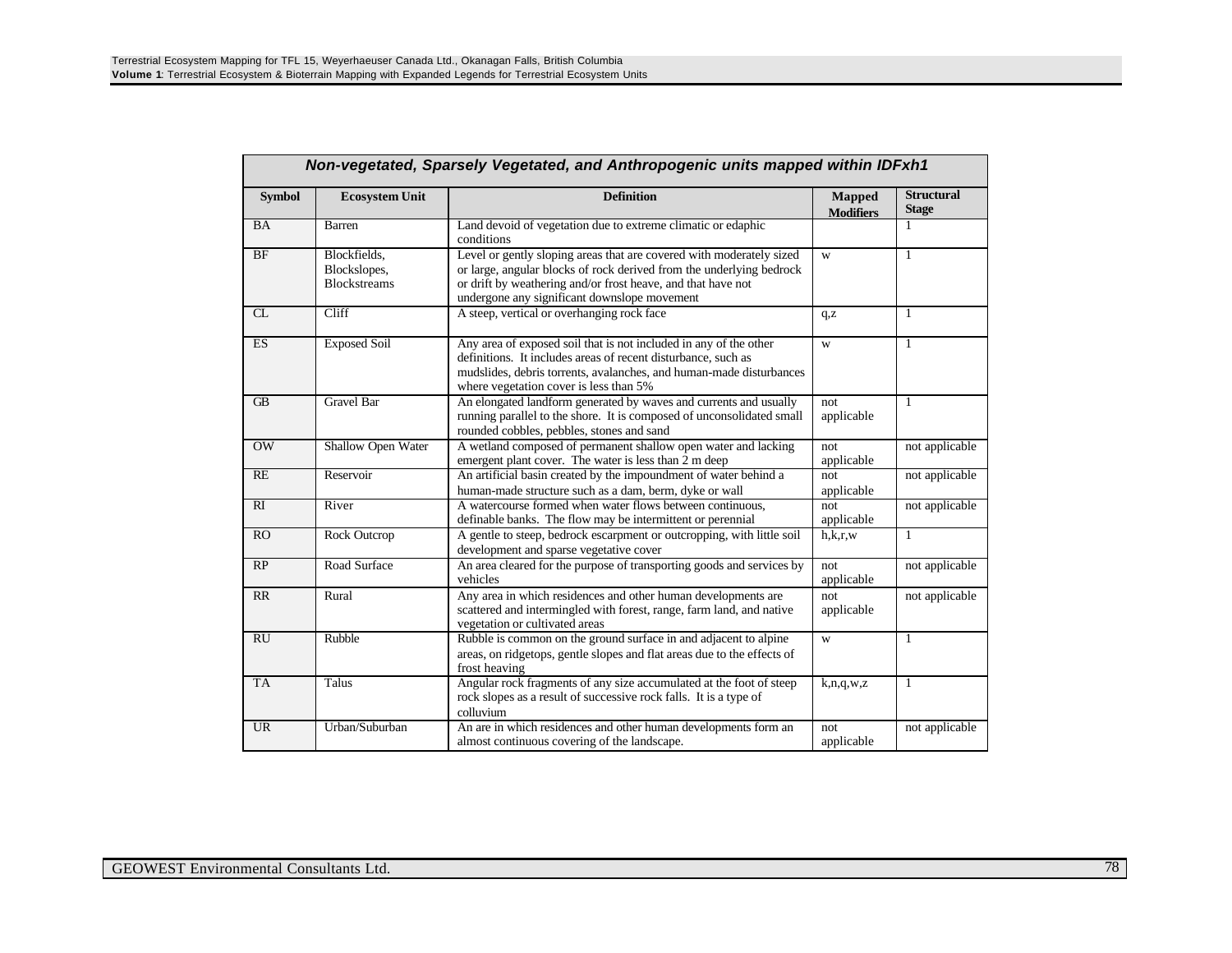## **Appendix 3 Expanded Legend for Ecosystems found in the IDFdm1**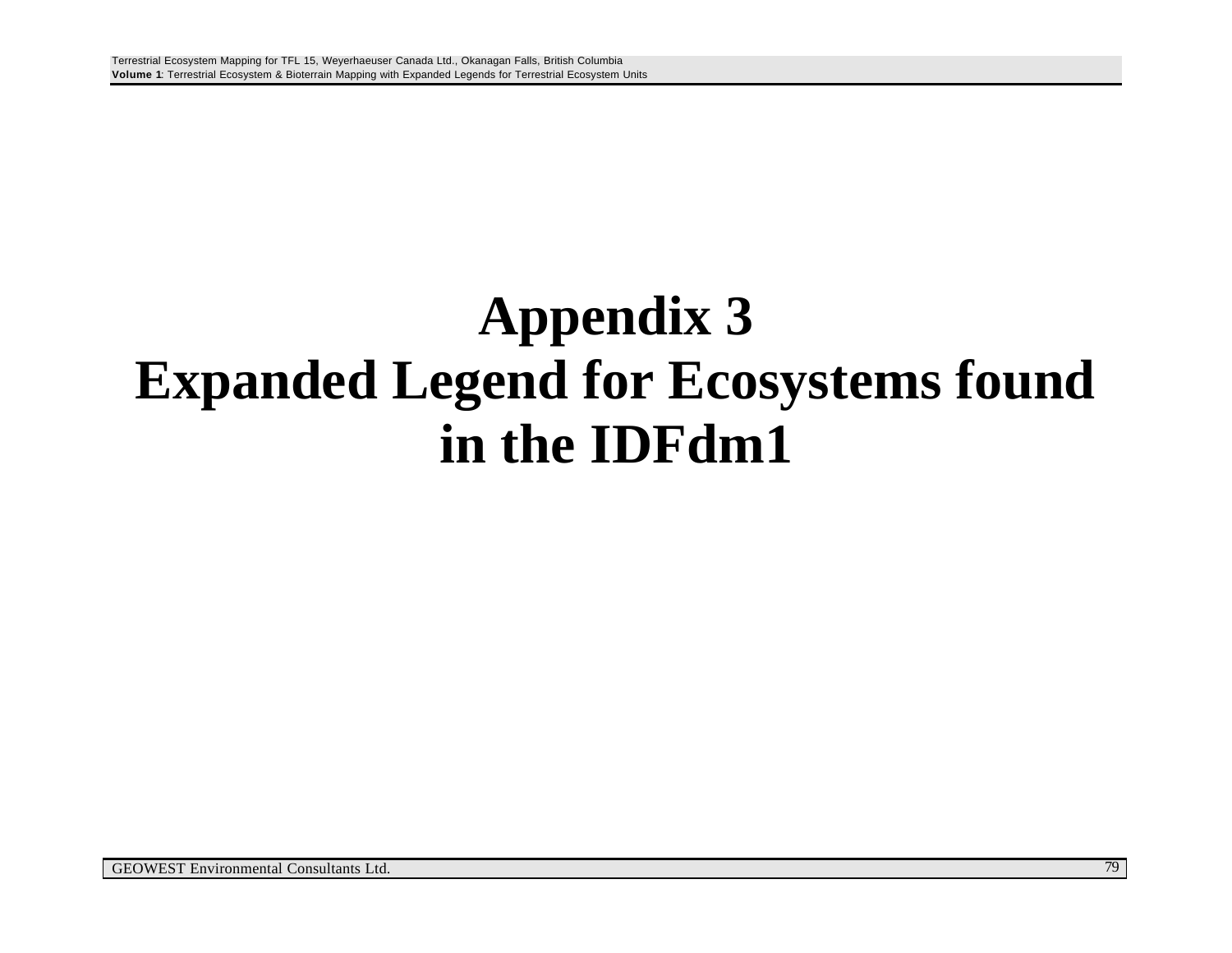

| PARENT MATERIAL LEGEND |                  |    |           | <b>SITE SERIES LEGEND FOR IDFdm1</b> |     |           |                              |
|------------------------|------------------|----|-----------|--------------------------------------|-----|-----------|------------------------------|
|                        | Colluvial        | 00 | PJ        | Penstemon-Juniper                    | -06 | -SD       | SxwFd-Dogwood-Gooseberry     |
|                        | Fluvial          | 02 | WJ        | Bluebunch wheatgrass-Junegrass       | -07 | <b>SH</b> | Sxw-Horsetail                |
| FG                     | Glaciofluvial    | 03 | DW        | FdPy-Bluebunch wheatgrass-Pinegrass  | -00 | AB        | Alder/Willow-Sedge-Bluejoint |
| LG                     | Glaciolacustrine | 04 | DP        | Fd-Pinegrass-Kinnikinnick            | 00  | <b>SM</b> | Sedge wet meadow             |
| M                      | Moranial         | 01 | DT        | FdPl-Pinegrass-Twinflower            | 00  | <b>SE</b> | Sedge fen                    |
| $\circ$                | Organic          | 05 | <b>SP</b> | FdLw-Spruce-Pinegrass                | 00  | CT        | Cattail Marsh                |
|                        | Mixed Bedrock    |    |           |                                      |     |           |                              |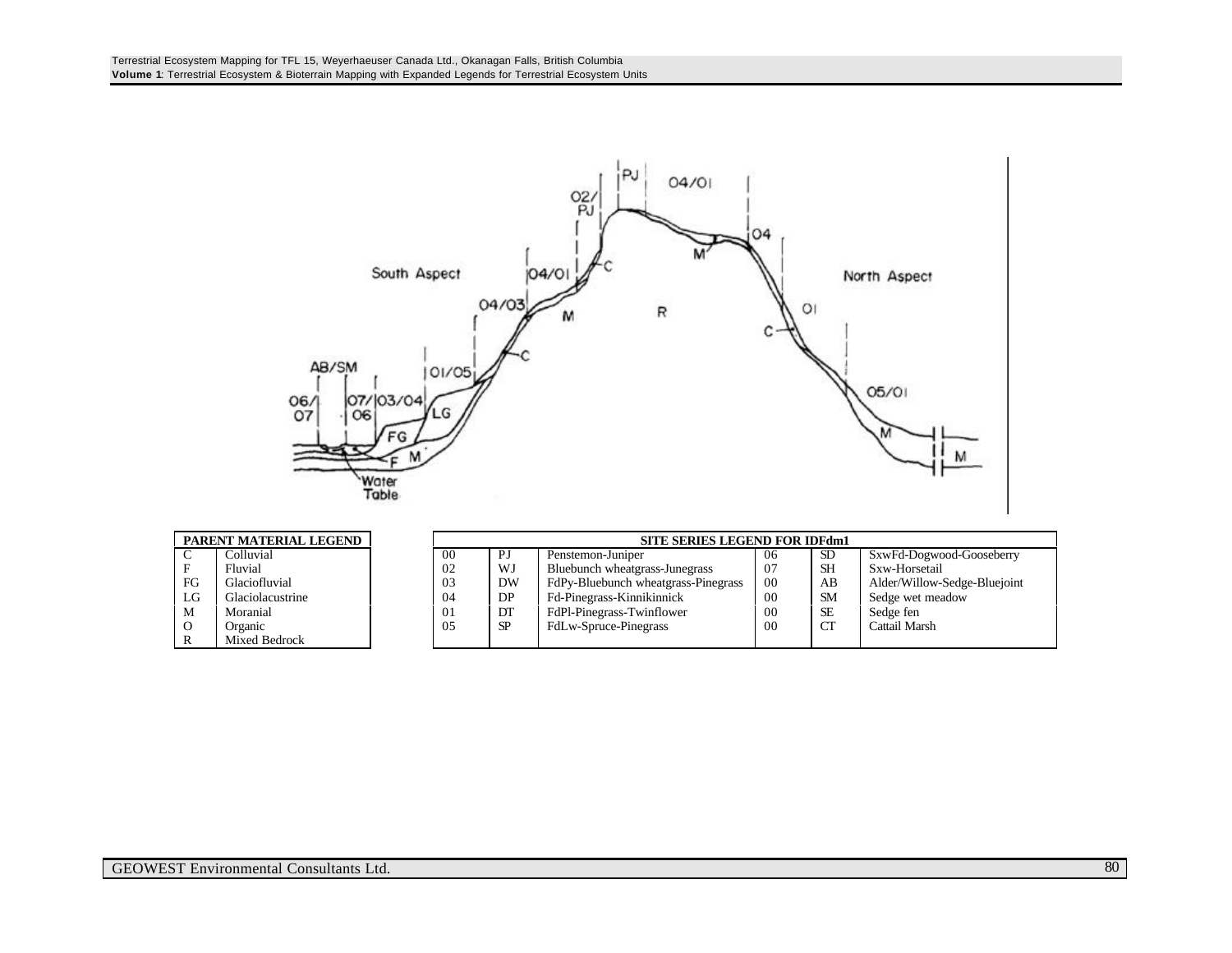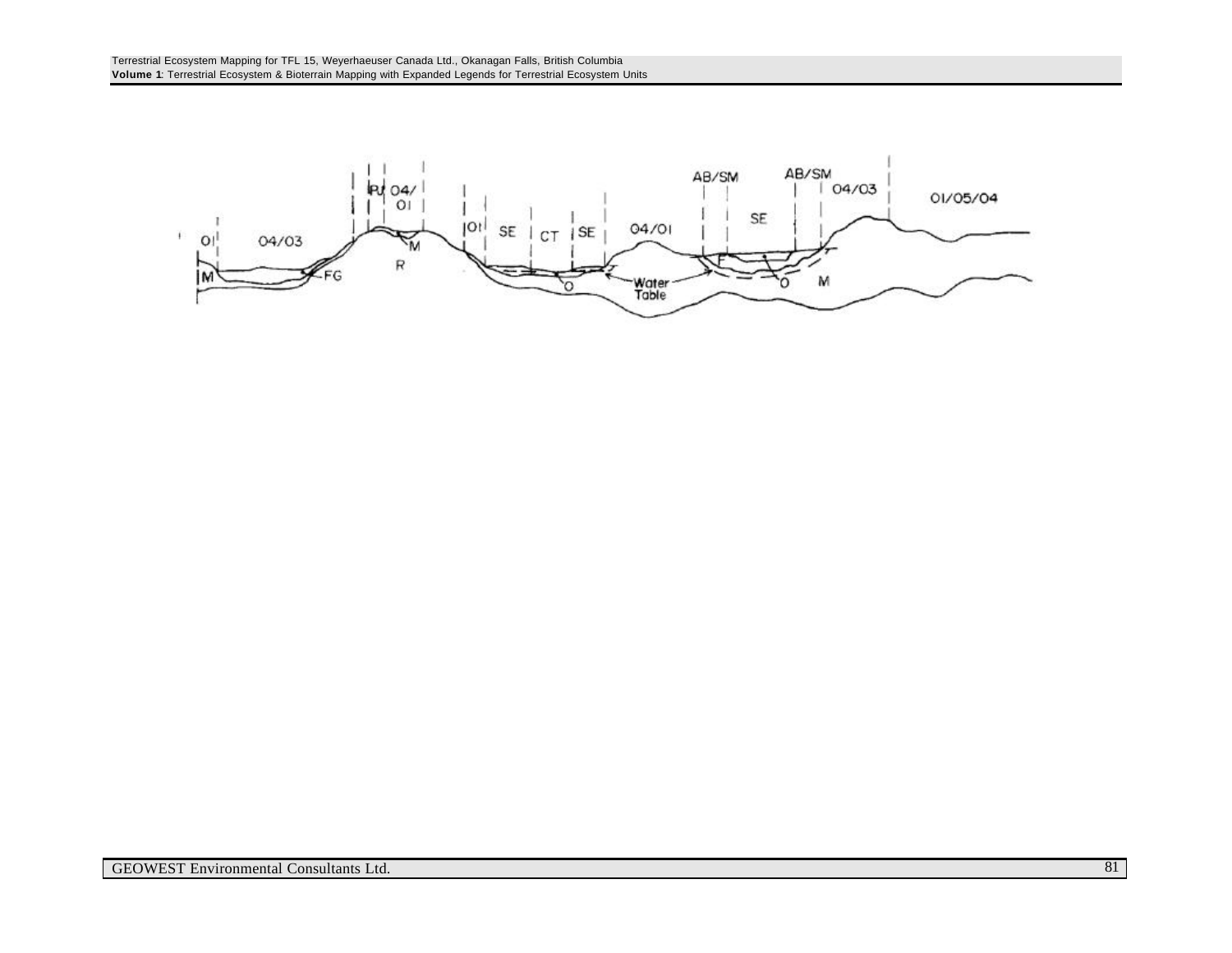|                                                                                                                                          | $BEC=$ IDFdm1/00                                                                                |  |  |  |  |  |
|------------------------------------------------------------------------------------------------------------------------------------------|-------------------------------------------------------------------------------------------------|--|--|--|--|--|
| Map Unit                                                                                                                                 | Description                                                                                     |  |  |  |  |  |
| PJ                                                                                                                                       | Penstemon-Juniper; typic ecosystem unit                                                         |  |  |  |  |  |
| PJh                                                                                                                                      | Penstemon-Juniper; hummocky ecosystem unit                                                      |  |  |  |  |  |
| PJk                                                                                                                                      | Penstemon-Juniper; cool aspect ecosystem unit                                                   |  |  |  |  |  |
| <b>PJkv</b>                                                                                                                              | Penstemon-Juniper; cool aspect, very shallow soil ecosystem unit                                |  |  |  |  |  |
| <b>PJr</b>                                                                                                                               | Penstemon-Juniper; ridged ecosystem unit                                                        |  |  |  |  |  |
|                                                                                                                                          | Penstemon-Juniper; very shallow soil ecosystem unit                                             |  |  |  |  |  |
| PJv<br><b>PJvw</b>                                                                                                                       | Penstemon-Juniper; very shallow soil, warm aspects ecosystem unit                               |  |  |  |  |  |
| PJw                                                                                                                                      | Penstemon-Juniper; warm aspect ecosystem unit                                                   |  |  |  |  |  |
| <b>Penstemon-Juniper (PJ)</b> occurs on shallow, medium-textured soil, very xeric to xeric, gentle upper slopes on moraine and colluvium |                                                                                                 |  |  |  |  |  |
|                                                                                                                                          | <b>PJh</b> occurs on hummocky moraine and colluvium                                             |  |  |  |  |  |
|                                                                                                                                          | <b>PJk</b> occurs on cool aspects, moderately sloping moraine and colluvium                     |  |  |  |  |  |
|                                                                                                                                          | <b>PJkv</b> occurs on very shallow soil, cool aspects, moderately sloping colluvium and moraine |  |  |  |  |  |
|                                                                                                                                          | <b>PJr</b> occurs on ridged moraine                                                             |  |  |  |  |  |
|                                                                                                                                          | <b>PJv</b> occurs on very shallow soil, on moraine                                              |  |  |  |  |  |
|                                                                                                                                          | <b>PJvw</b> occurs on very shallow soil, warm aspects, moderately sloping colluvium and moraine |  |  |  |  |  |
|                                                                                                                                          | <b>PJw</b> occurs on warm aspects, moderately sloping moraine and colluvium                     |  |  |  |  |  |

| Map Symbol           | $P_{\rm J}$ 2a       | PJ3a                 |
|----------------------|----------------------|----------------------|
|                      | PJh <sub>2a</sub>    | PJh <sub>3a</sub>    |
|                      | PJk2a                | PJk3a                |
|                      | P.Ikv2a              | P.Ikv3a              |
|                      | PJr2a                | PJr3a                |
|                      | PJv2a                | PJv3a                |
|                      | PJvw2a               | P.Jvw3a              |
|                      | PJw2a                | PJw3a                |
| <b>Plant Species</b> | Forb-dominated (2a)  | Low shrub (3a)       |
| Dominants            | awned haircap moss   | shrubby penstemon    |
|                      | common juniper       | awned haircap moss   |
|                      | junegrass            | common juniper       |
|                      | kinnikinnick         | bluebunch wheatgrass |
|                      | bluebunch wheatgrass |                      |
| Associates           | compact selaginella  | kinnikinnick         |
|                      | shrubby penstemon    | junegrass            |
|                      | juniper haircap moss | compact selaginella  |
|                      | Douglas-fir          | juniper haircap moss |
|                      | squaw currant        | Douglas-fir          |
|                      | yarrow               | squaw currant        |
|                      | ponderosa pine       | yarrow               |
|                      |                      | ponderosa pine       |
| Plots                | $1 - 155$            |                      |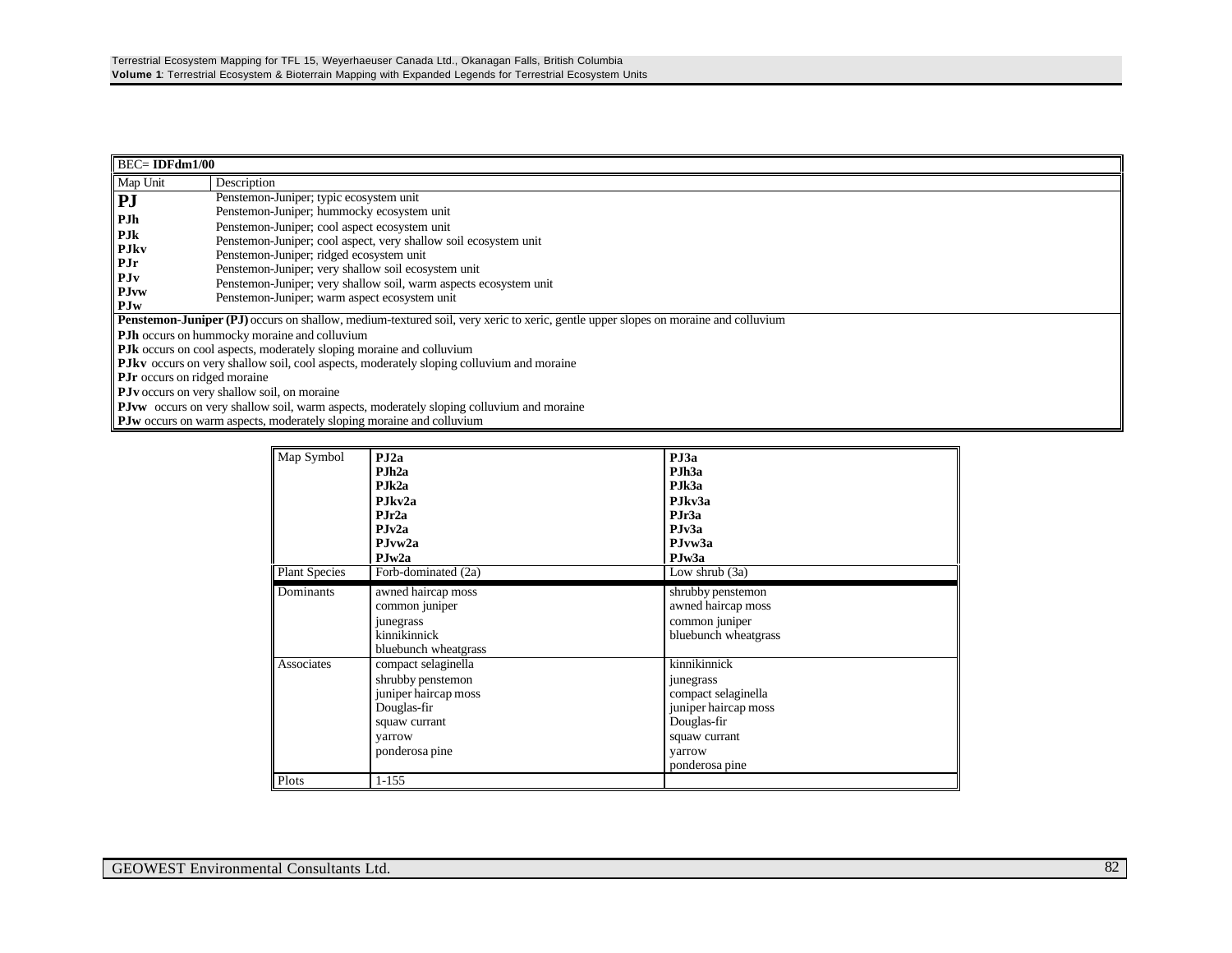| $\overline{\text{BEC}}$ IDFdm1/02 |                                                                                                                                                                                          |  |  |  |  |  |
|-----------------------------------|------------------------------------------------------------------------------------------------------------------------------------------------------------------------------------------|--|--|--|--|--|
| Map Unit                          | Description                                                                                                                                                                              |  |  |  |  |  |
| <b>WJ</b>                         | Bluebunch wheatgrass-Junegrass; typic ecosystem unit                                                                                                                                     |  |  |  |  |  |
| <b>WJg</b>                        | Bluebunch wheatgrass-Junegrass; gully ecosystem unit                                                                                                                                     |  |  |  |  |  |
| <b>WJhs</b>                       | Bluebunch wheatgrass-Junegrass; hummocky, shallow soils ecosystem unit                                                                                                                   |  |  |  |  |  |
| <b>WJjs</b>                       | Bluebunch wheatgrass-Junegrass; gentle slope, shallow soil ecosystem unit                                                                                                                |  |  |  |  |  |
| <b>WJks</b>                       | Bluebunch wheatgrass-Junegrass; cool aspect, shallow soil ecosystem unit                                                                                                                 |  |  |  |  |  |
| <b>WJrs</b>                       | Bluebunch wheatgrass-Junegrass; ridged, shallow soil ecosystem unit                                                                                                                      |  |  |  |  |  |
| WJs                               | Bluebunch wheatgrass-Junegrass; shallow soil ecosystem unit                                                                                                                              |  |  |  |  |  |
|                                   | Bluebunch wheatgrass-Junegrass (WJ) occurs on deep, medium-textured soil, xeric to subxeric, significantly sloping moraine and colluvium on warm aspects, and on glaciofluvial materials |  |  |  |  |  |
|                                   | WJg occurs in gullies, on moderately steep moraine                                                                                                                                       |  |  |  |  |  |
|                                   | W. This occurs on shallow soil, hummocky moraine                                                                                                                                         |  |  |  |  |  |
|                                   | <b>WJ</b> is occurs on shallow soil, gentle sloping moraine                                                                                                                              |  |  |  |  |  |
|                                   | WJks occurs on shallow soil, cool aspect, moderately sloping moraine and colluvium                                                                                                       |  |  |  |  |  |
|                                   | WJrs occurs on shallow soil, ridged moraine                                                                                                                                              |  |  |  |  |  |
|                                   | <b>WJs</b> occurs on shallow moraine and colluvium                                                                                                                                       |  |  |  |  |  |

| Map Symbol<br><b>Plant Species</b> | W.I2h<br>WJg2b<br>W.Jhs2b<br>WJjs2b<br>W.Jks2b<br>WJrs2b<br>WJs2b<br>Graminoid-dominated $(2b)^{1}$ |
|------------------------------------|-----------------------------------------------------------------------------------------------------|
| Dominants                          | bluebunch wheatgrass<br>birch-leaved spirea<br>saskatoon<br>yarrow                                  |
| Associates                         | junegrass<br>kinnikinnick<br>ponderosa pine<br>Douglas-fir                                          |
| Plots                              | $1 - 5$                                                                                             |

 $1$ Two units were mapped as WJ3b because they are dominated by tall shrub. Despite of higher shrub cover these units have all of the characteristics indicating WJ site series.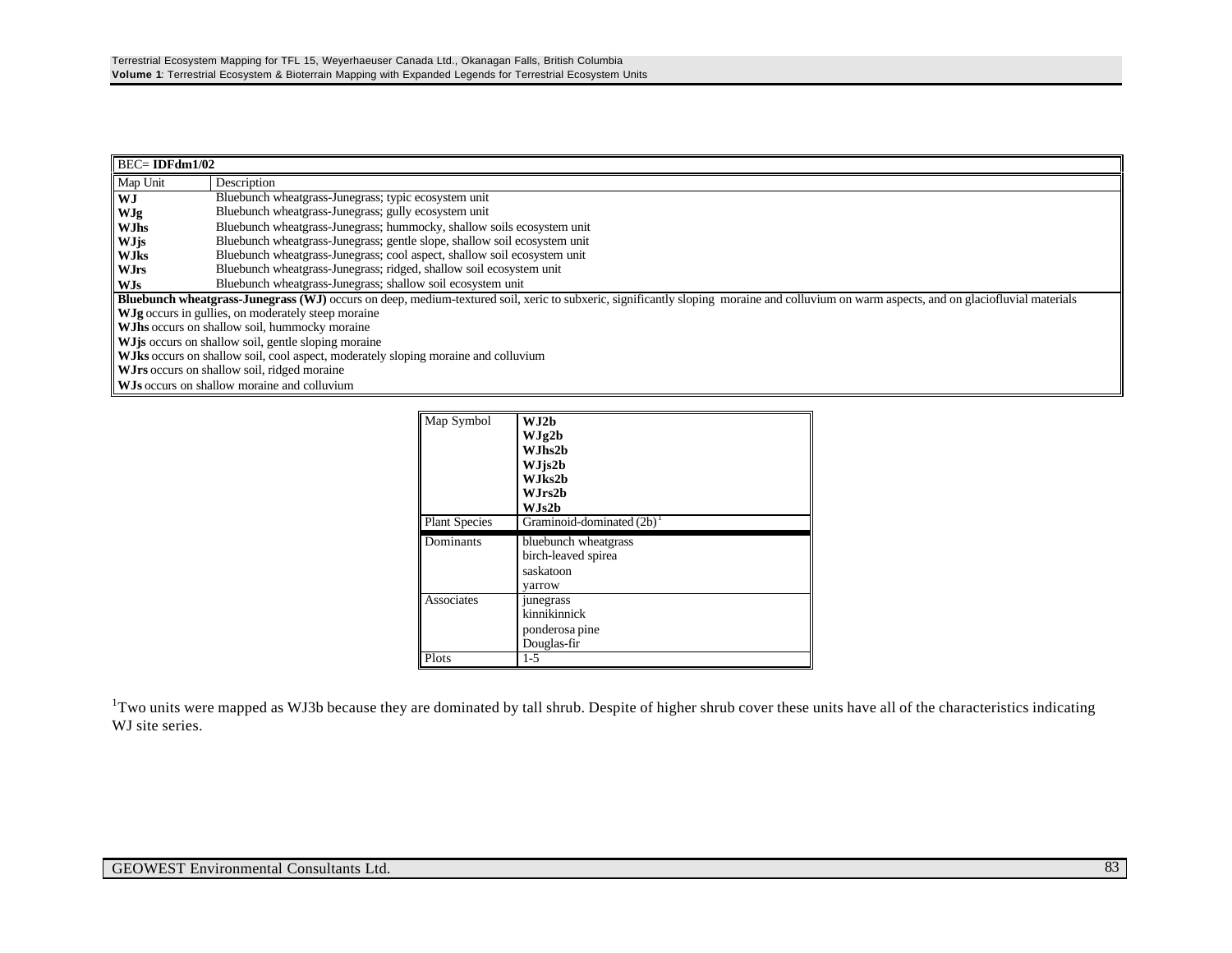| $BEC = IDFdm1/03$                                                        |                                                                                                                                                                                        |  |  |  |  |  |
|--------------------------------------------------------------------------|----------------------------------------------------------------------------------------------------------------------------------------------------------------------------------------|--|--|--|--|--|
| Map Unit                                                                 | Description                                                                                                                                                                            |  |  |  |  |  |
| <b>DW</b>                                                                | FdPy-Bluebunch wheatgrass-Pinegrass; typic ecosystem unit                                                                                                                              |  |  |  |  |  |
| <b>DWc</b>                                                               | FdPy-Bluebunch wheatgrass-Pinegrass; coarse-textured soil ecosystem unit                                                                                                               |  |  |  |  |  |
| <b>DWcg</b>                                                              | FdPy-Bluebunch wheatgrass-Pinegrass; coarse-textured soil, gully ecosystem unit                                                                                                        |  |  |  |  |  |
| <b>DWhs</b>                                                              | FdPy-Bluebunch wheatgrass-Pinegrass; hummocky, shallow soil ecosystem unit                                                                                                             |  |  |  |  |  |
| DWi                                                                      | FdPy-Bluebunch wheatgrass-Pinegrass; gentle slope ecosystem unit                                                                                                                       |  |  |  |  |  |
| <b>DWis</b>                                                              | FdPy-Bluebunch wheatgrass-Pinegrass; gentle slope, shallow soil ecosystem unit                                                                                                         |  |  |  |  |  |
| <b>DWks</b>                                                              | FdPy-Bluebunch wheatgrass-Pinegrass; cool aspect, shallow soils ecosystem unit                                                                                                         |  |  |  |  |  |
| <b>DWn</b>                                                               | FdPy-Bluebunch wheatgrass-Pinegrass; fan ecosystem unit                                                                                                                                |  |  |  |  |  |
| <b>DWrs</b>                                                              | FdPy-Bluebunch wheatgrass-Pinegrass; ridged, shallow soil ecosystem unit                                                                                                               |  |  |  |  |  |
| <b>DWs</b>                                                               | FdPy-Bluebunch wheatgrass-Pinegrass; shallow soil ecosystem unit                                                                                                                       |  |  |  |  |  |
|                                                                          |                                                                                                                                                                                        |  |  |  |  |  |
|                                                                          | FdPy-Bluebunch wheatgrass-Pinegrass (DW) occurs on deep, medium-textured soil, xeric to subxeric, significantly sloping moraine, colluvium and glaciofluvial materials on warm aspects |  |  |  |  |  |
| <b>DWc</b> occurs on coarse-textured moraine and glaciofluvial materials |                                                                                                                                                                                        |  |  |  |  |  |
| <b>DWcg</b> occurs in gullies, on coarse-textured moraine                |                                                                                                                                                                                        |  |  |  |  |  |
| <b>DWhs</b> occurs on shallow soil, hummocky moraine                     |                                                                                                                                                                                        |  |  |  |  |  |
|                                                                          | <b>DWj</b> occurs on gently sloping moraine                                                                                                                                            |  |  |  |  |  |
|                                                                          | <b>DW</b> is occurs on shallow soil, gently sloping moraine                                                                                                                            |  |  |  |  |  |
|                                                                          | <b>DWks</b> occurs on shallow soil, cool aspects, moderately sloping moraine and colluvium                                                                                             |  |  |  |  |  |
| <b>DWn</b> occurs on colluvial fans                                      |                                                                                                                                                                                        |  |  |  |  |  |
|                                                                          | <b>DWrs</b> occurs on shallow soil, ridged moraine                                                                                                                                     |  |  |  |  |  |
|                                                                          | <b>DWs</b> occurs on shallow moraine, colluvium, and glaciofluvial materials                                                                                                           |  |  |  |  |  |
|                                                                          |                                                                                                                                                                                        |  |  |  |  |  |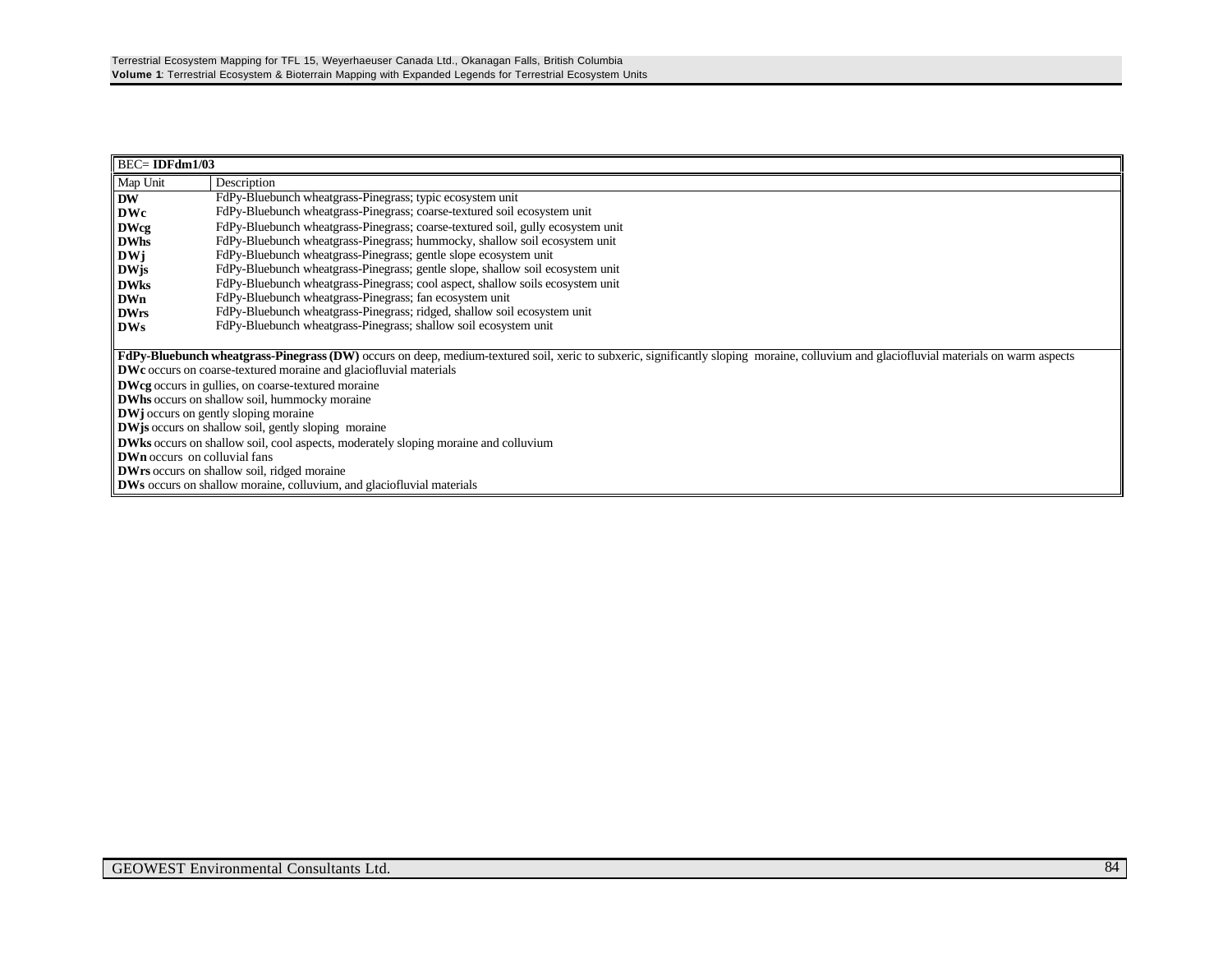| Map Symbol<br><b>Plant Species</b> | DW2<br>DWc2<br>DWcg2<br>DWhs2<br>DWj2<br>$DW$ js2<br>DW <sub>ks2</sub><br>DWn2<br>DWrs2<br>DWs2<br>Herb $(2)$ | DW3<br>DWc3<br>DWcg3<br>DWhs3<br>DWi3<br>$DW$ js $3$<br>DW <sub>ks</sub> 3<br>DWn3<br>DWrs3<br>DW <sub>s</sub> 3<br>Shrub/Herb (3) | DW4<br>DWc4<br>DWcg4<br>DWhs4<br>DW <sub>j4</sub><br>$DW$ js4<br>DW <sub>ks4</sub><br>DWn4<br>DWrs4<br>DW <sub>s4</sub><br>Pole sapling (4) | DW <sub>5</sub><br>DWc5<br>DWcg5<br>DWhs5<br>DW <sub>i5</sub><br>DW <sub>is5</sub><br>DW <sub>ks</sub> 5<br>DWn5<br>DWrs5<br>DW <sub>s5</sub><br>Young forest $(5)$ | DW <sub>6</sub><br>DWc6<br>DWcg6<br>DWhs6<br>DW <sub>16</sub><br>DW <sub>is6</sub><br>DWks6<br>DWn6<br>DWrs6<br>DW <sub>s6</sub><br>Mature forest (6) | DW7<br>DWc7<br>DWcg7<br>DWhs7<br>DW <sub>17</sub><br>DW <sub>is7</sub><br>DWks7<br>DWn7<br>DWrs7<br>DW <sub>s</sub> 7<br>Old forest (7) |
|------------------------------------|---------------------------------------------------------------------------------------------------------------|------------------------------------------------------------------------------------------------------------------------------------|---------------------------------------------------------------------------------------------------------------------------------------------|---------------------------------------------------------------------------------------------------------------------------------------------------------------------|-------------------------------------------------------------------------------------------------------------------------------------------------------|-----------------------------------------------------------------------------------------------------------------------------------------|
| Dominants                          | bluebunch wheatgrass<br>kinnikinnick<br>small-flowered blue-eye<br>Mary                                       | bluebunch wheatgrass<br>kinnikinnick<br>Douglas-fir                                                                                | Douglas-fir<br>bluebunch wheatgrass<br>kinnikinnick                                                                                         | Douglas-fir<br>bluebunch wheatgrass<br>kinnikinnick                                                                                                                 | Douglas-fir<br>bluebunch wheatgrass<br>kinnikinnick                                                                                                   | bluebunch wheatgrass<br>Douglas-fir<br>ponderosa pine                                                                                   |
| Associates                         | juniper haircap moss<br>Douglas-fir<br>yarrow<br>fire moss<br>pinegrass                                       | juniper haircap moss<br>small-flowered blue-eye<br>Mary<br>yarrow<br>fire moss<br>pinegrass                                        | varrow<br>fire moss<br>pinegrass<br>juniper haircap moss<br>small-flowered blue-eye<br>Mary<br>ponderosa pine                               | yarrow<br>fire moss<br>ponderosa pine<br>pinegrass<br>juniper haircap moss<br>junegrass<br>silky lupine                                                             | ponderosa pine<br>junegrass<br>varrow<br>fire moss<br>silky lupine<br>pinegrass                                                                       | kinnikinnick<br>junegrass<br>varrow<br>fire moss<br>silky lupine<br>pinegrass                                                           |
| Plots                              | 1-65, 9650009                                                                                                 |                                                                                                                                    |                                                                                                                                             |                                                                                                                                                                     |                                                                                                                                                       | $1 - 57$                                                                                                                                |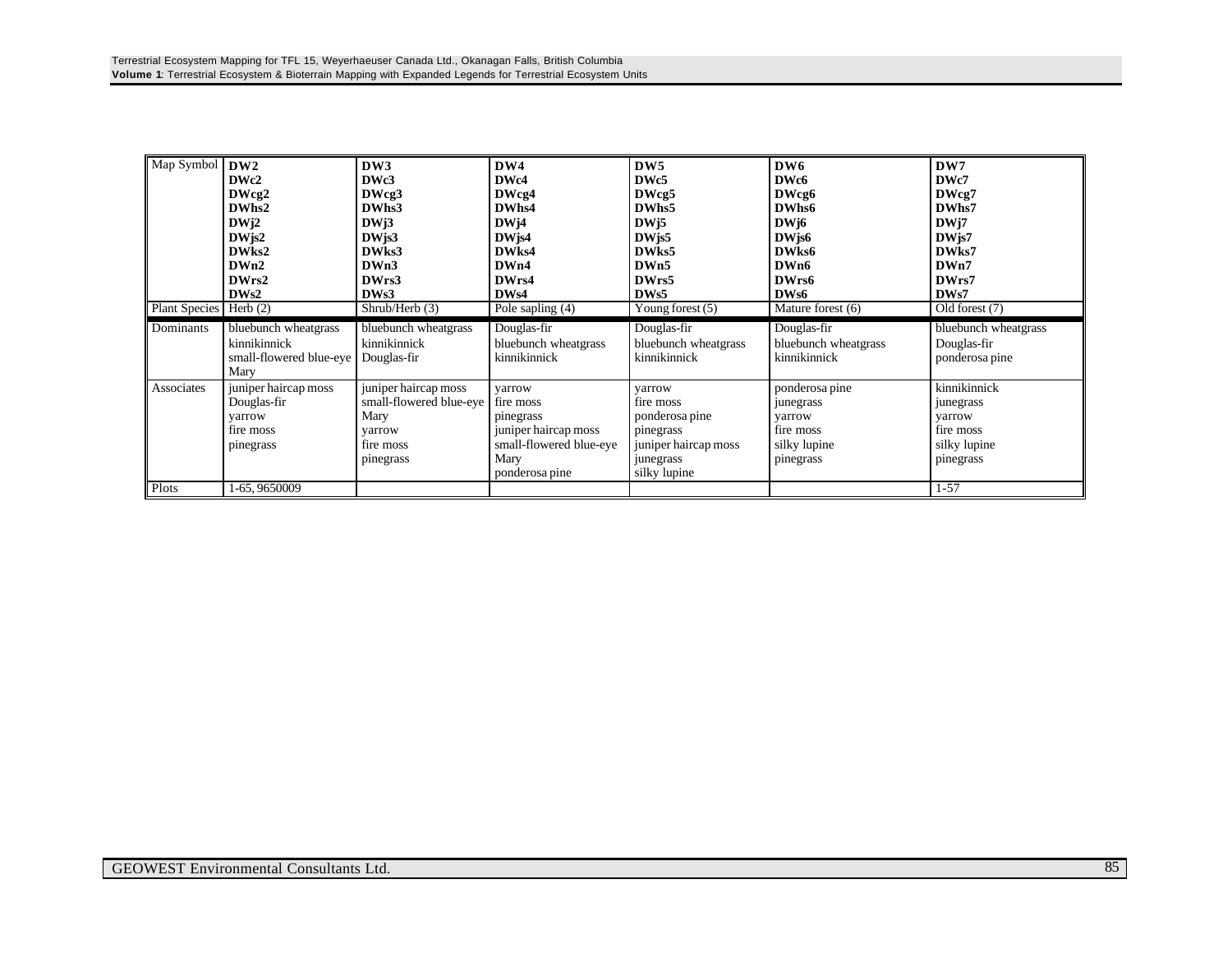| <b>BEC=IDFdm1/04</b>                                                                                                                                                                    |                                                                                                                                                                                                       |  |  |  |  |  |  |
|-----------------------------------------------------------------------------------------------------------------------------------------------------------------------------------------|-------------------------------------------------------------------------------------------------------------------------------------------------------------------------------------------------------|--|--|--|--|--|--|
| Map Unit                                                                                                                                                                                | Description                                                                                                                                                                                           |  |  |  |  |  |  |
| $\mathbf{DP}$                                                                                                                                                                           | Fd-Pinegrass-Kinnikinnick; typic ecosystem unit                                                                                                                                                       |  |  |  |  |  |  |
| <b>DPc</b>                                                                                                                                                                              | Fd-Pinegrass-Kinnikinnick; coarse-textured soil ecosystem unit                                                                                                                                        |  |  |  |  |  |  |
| <b>DPch</b>                                                                                                                                                                             | Fd-Pinegrass-Kinnikinnick; coarse-textured soil, hummocky ecosystem unit                                                                                                                              |  |  |  |  |  |  |
| <b>DPck</b>                                                                                                                                                                             | Fd-Pinegrass-Kinnikinnick; coarse-textured soil, cool aspect ecosystem unit                                                                                                                           |  |  |  |  |  |  |
| <b>DPct</b>                                                                                                                                                                             | Fd-Pinegrass-Kinnikinnick; coarse-textured soil, terraced ecosystem unit                                                                                                                              |  |  |  |  |  |  |
| <b>DPcw</b>                                                                                                                                                                             | Fd-Pinegrass-Kinnikinnick; coarse-textured soil, warm aspect ecosystem unit                                                                                                                           |  |  |  |  |  |  |
| <b>DPh</b>                                                                                                                                                                              | Fd-Pinegrass-Kinnikinnick; hummocky ecosystem unit                                                                                                                                                    |  |  |  |  |  |  |
| <b>DPhs</b>                                                                                                                                                                             | Fd-Pinegrass-Kinnikinnick; hummocky, shallow soil ecosystem unit                                                                                                                                      |  |  |  |  |  |  |
| <b>DPhy</b>                                                                                                                                                                             | Fd-Pinegrass-Kinnikinnick; hummocky, very shallow soil ecosystem unit                                                                                                                                 |  |  |  |  |  |  |
| <b>DPk</b>                                                                                                                                                                              | Fd-Pinegrass-Kinnikinnick; cool aspect ecosystem unit                                                                                                                                                 |  |  |  |  |  |  |
| <b>DPks</b>                                                                                                                                                                             | Fd-Pinegrass-Kinnikinnick; cool aspect, shallow soil ecosystem unit                                                                                                                                   |  |  |  |  |  |  |
| <b>DPkv</b>                                                                                                                                                                             | Fd-Pinegrass-Kinnikinnick; cool aspect, very shallow soil ecosystem unit                                                                                                                              |  |  |  |  |  |  |
| <b>DPnw</b>                                                                                                                                                                             | Fd-Pinegrass-Kinnikinnick; cone, warm aspect ecosystem unit                                                                                                                                           |  |  |  |  |  |  |
| <b>DPqs</b>                                                                                                                                                                             | Fd-Pinegrass-Kinnikinnick; very steep cool aspect, shallow soil ecosystem unit                                                                                                                        |  |  |  |  |  |  |
| <b>DPrs</b>                                                                                                                                                                             | Fd-Pinegrass-Kinnikinnick; ridged, shallow soil ecosystem unit                                                                                                                                        |  |  |  |  |  |  |
| <b>DPs</b>                                                                                                                                                                              | Fd-Pinegrass-Kinnikinnick; shallow soil ecosystem unit                                                                                                                                                |  |  |  |  |  |  |
| <b>DPsw</b>                                                                                                                                                                             | Fd-Pinegrass-Kinnikinnick; shallow soil, warm aspect ecosystem unit                                                                                                                                   |  |  |  |  |  |  |
| <b>DPt</b>                                                                                                                                                                              | Fd-Pinegrass-Kinnikinnick; terraced ecosystem unit                                                                                                                                                    |  |  |  |  |  |  |
| <b>DPv</b>                                                                                                                                                                              | Fd-Pinegrass-Kinnikinnick; very shallow soil ecosystem unit                                                                                                                                           |  |  |  |  |  |  |
| <b>DPw</b>                                                                                                                                                                              | Fd-Pinegrass-Kinnikinnick; warm aspect ecosystem unit                                                                                                                                                 |  |  |  |  |  |  |
|                                                                                                                                                                                         | Fd-Pinegrass-Kinnikinnick (DP) occurs on deep, medium-textured soil, subxeric to submesic, level to gently sloping moraine, colluvium, fluvial and on glaciofluvial materials                         |  |  |  |  |  |  |
|                                                                                                                                                                                         | DPc occurs on coarse-textured moraine and glaciofluvial materials                                                                                                                                     |  |  |  |  |  |  |
|                                                                                                                                                                                         | DPch occurs on coarse-textured soil, hummocky moraine and glaciofluvial materials<br><b>DPck</b> occurs on coarse-textured soil, cool aspects, moderately sloping moraine and glaciofluvial materials |  |  |  |  |  |  |
|                                                                                                                                                                                         |                                                                                                                                                                                                       |  |  |  |  |  |  |
| DPct occurs on coarse-textured soil, glaciofluvial terraces<br><b>DPcw</b> occurs coarse-textured soil, warm aspects, moderately sloping moraine, colluvium and glaciofluvial materials |                                                                                                                                                                                                       |  |  |  |  |  |  |
|                                                                                                                                                                                         | DPh occurs on hummocky moraine, fluvial and glaciofluvial materials                                                                                                                                   |  |  |  |  |  |  |
|                                                                                                                                                                                         | DPhs occurs on shallow soil, hummocky moraine, colluvium and glaciofluvial materials                                                                                                                  |  |  |  |  |  |  |
|                                                                                                                                                                                         | DPhy occurs on very shallow soil, hummocky moraine                                                                                                                                                    |  |  |  |  |  |  |
|                                                                                                                                                                                         | <b>DPk</b> occurs on cool aspects, moderately sloping moraine, colluvium and glaciofluvial materials                                                                                                  |  |  |  |  |  |  |
|                                                                                                                                                                                         | DPks occurs on shallow soil, cool aspects, moderately sloping moraine and colluvium                                                                                                                   |  |  |  |  |  |  |
|                                                                                                                                                                                         | <b>DPkv</b> occurs on very shallow soil, cool aspects, moderately sloping moraine                                                                                                                     |  |  |  |  |  |  |
|                                                                                                                                                                                         | DPnw occurs on warm aspects, moderately sloping colluvial cones                                                                                                                                       |  |  |  |  |  |  |
|                                                                                                                                                                                         | <b>DPqs</b> occurs on shallow soil, cool aspects, very steeply sloping colluvium                                                                                                                      |  |  |  |  |  |  |
|                                                                                                                                                                                         | DPrs occurs on shallow soil, ridged moraine                                                                                                                                                           |  |  |  |  |  |  |
|                                                                                                                                                                                         | DPs occurs on shallow moraine, colluvium, and glaciofluvial materials                                                                                                                                 |  |  |  |  |  |  |
|                                                                                                                                                                                         | DPsw occurs on shallow soil, warm aspects, moderately sloping moraine and colluvium                                                                                                                   |  |  |  |  |  |  |
| <b>DPt</b> occurs on glaciofluvial terraces                                                                                                                                             |                                                                                                                                                                                                       |  |  |  |  |  |  |
| DPv occurs on very shallow moraine                                                                                                                                                      |                                                                                                                                                                                                       |  |  |  |  |  |  |
|                                                                                                                                                                                         | <b>DPw</b> occurs on warm aspects, moderately sloping moraine, colluvium, and glaciofluvial materials                                                                                                 |  |  |  |  |  |  |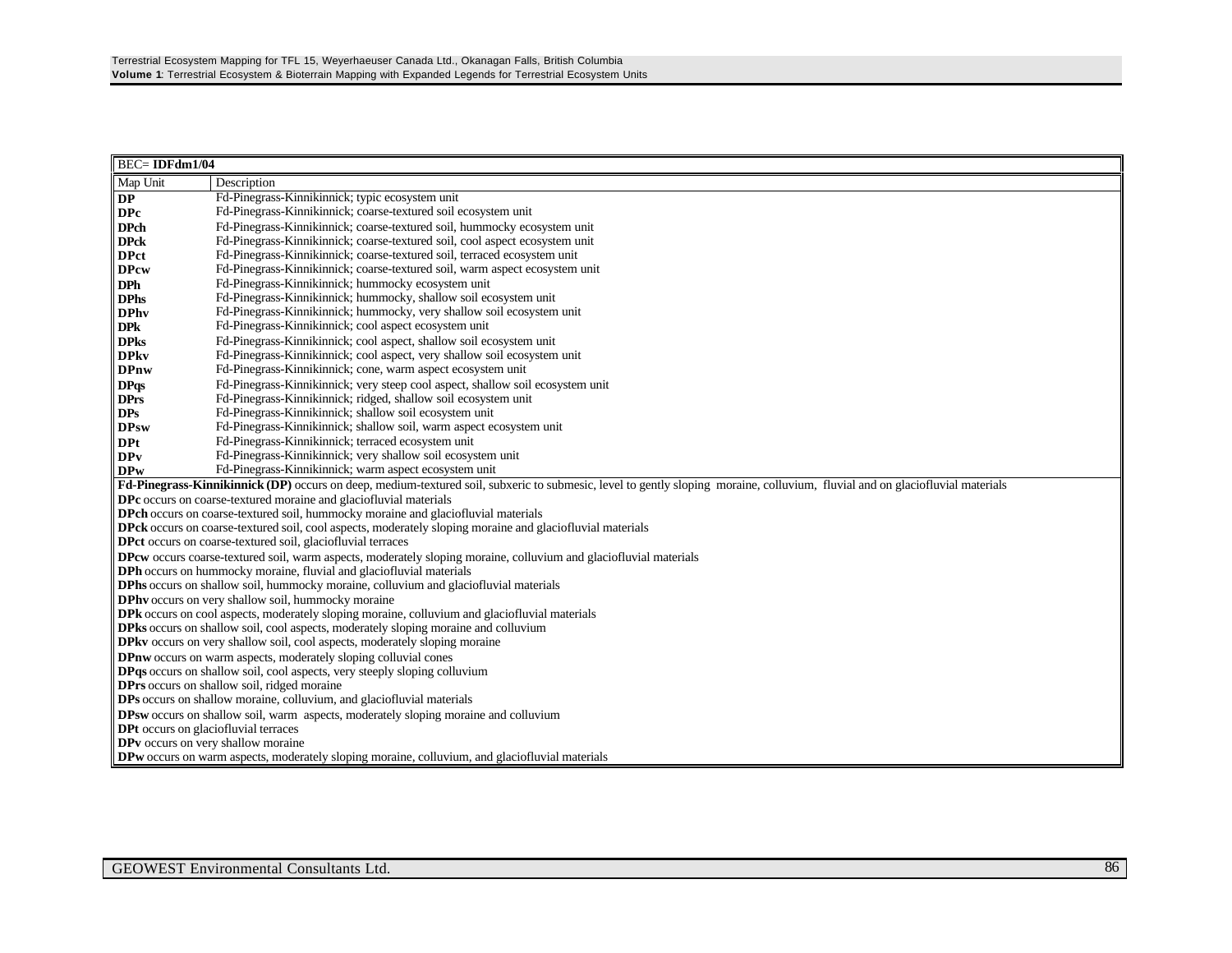| Map Symbol           | DP2                       | DP3                 | DP4                 | DP5                 | DP <sub>6</sub>     | DP7                 |
|----------------------|---------------------------|---------------------|---------------------|---------------------|---------------------|---------------------|
|                      | DPc <sub>2</sub>          | DPc3                | DPc4                | DPc5                | DPc6                | DPc7                |
|                      | DPch <sub>2</sub>         | DPch <sub>3</sub>   | DPch4               | DPch <sub>5</sub>   | DPch <sub>6</sub>   | DPch7               |
|                      | DPck2                     | DPck3               | DPck4               | DPck5               | DPck6               | DPck7               |
|                      | DPct <sub>2</sub>         | DPct3               | DPct4               | DPct5               | DPct6               | DPct7               |
|                      | DPcw <sub>2</sub>         | DPcw <sub>3</sub>   | DPcw4               | DPcw <sub>5</sub>   | DPcw6               | DPcw7               |
|                      | DPh <sub>2</sub>          | DPh <sub>3</sub>    | DPh4                | DPh <sub>5</sub>    | DPh <sub>6</sub>    | DPh7                |
|                      | DPhs2                     | DPhs3               | DPhs4               | DPhs5               | DPhs6               | DPhs7               |
|                      | DPhv2                     | DPhv3               | DPhy4               | DPhv5               | DPhv6               | DPhv7               |
|                      | DPk2                      | DPk3                | DPk4                | DPk5                | DPk6                | DPk7                |
|                      | DPks2                     | DPks3               | DPks4               | DPks5               | DPks6               | DPks7               |
|                      | DPkv2                     | DPkv3               | DPkv4               | DPkv5               | DPkv6               | DPkv7               |
|                      | DPnw2                     | DPnw3               | DPnw4               | DPnw5               | DPnw6               | DPnw7               |
|                      | DPqs2                     | DPqs3               | DPqs4               | DPqs5               | DPqs6               | DPqs7               |
|                      | DPrs2                     | DPrs3               | DPrs4               | DPrs5               | DPrs6               | DPrs7               |
|                      | DPs2                      | DPs3                | DPs4                | DPs5                | DPs6                | DPs7                |
|                      | DPsw2                     | DPsw3               | DPsw4               | DPsw5               | DPsw6               | DPsw7               |
|                      | DPt <sub>2</sub>          | DPt3                | DPt4                | DPt5                | DPt6                | DPt7                |
|                      | DPv2                      | DPv3                | DPv4                | DP <sub>v5</sub>    | DP <sub>v6</sub>    | DPv7                |
|                      | DPw2                      | DP <sub>w</sub> 3   | DP <sub>w</sub> 4   | DPw5                | DP <sub>w</sub> 6   | DPw7                |
| <b>Plant Species</b> | Herb $(2)$                | Shrub/Herb (3)      | Pole sapling (4)    | Young forest $(5)$  | Mature forest (6)   | Old forest (7)      |
| Dominants            | kinnikinnick              | pinegrass           | lodgepole pine      | Douglas-fir         | Douglas-fir         | pinegrass           |
|                      | pinegrass                 | lodgepole pine      | pinegrass           | pinegrass           | pinegrass           | Douglas-fir         |
|                      | wild strawberry           | kinnikinnick        |                     |                     |                     | ponderosa pine      |
| Associates           | heart-leaved arnica       | wild strawberry     | Douglas-fir         | birch-leaved spirea | birch-leaved spirea | birch-leaved spirea |
|                      | lodgepole pine            | birch-leaved spirea | kinnikinnick        | lodgepole pine      | lodgepole pine      | kinnikinnick        |
|                      | birch-leaved spirea       | Douglas-fir         | birch-leaved spirea | kinnikinnick        | ponderosa pine      | western larch       |
|                      | Douglas-fir               | western larch       | western larch       | western larch       | kinnikinnick        |                     |
|                      | western larch             |                     |                     |                     | western larch       | soopolallie         |
|                      |                           | heart-leaved arnica | wild strawberry     | soopolallie         |                     |                     |
|                      | cheatgrass                | cheatgrass          | soopolallie         |                     | soopolallie         |                     |
| Plots                | $1-53, 1-56, 1-61, 1-62,$ | $1 - 25, r520$      |                     | $1-52, r519$        |                     | $1 - 4$             |
|                      | 1-69, 9650003             |                     |                     |                     |                     |                     |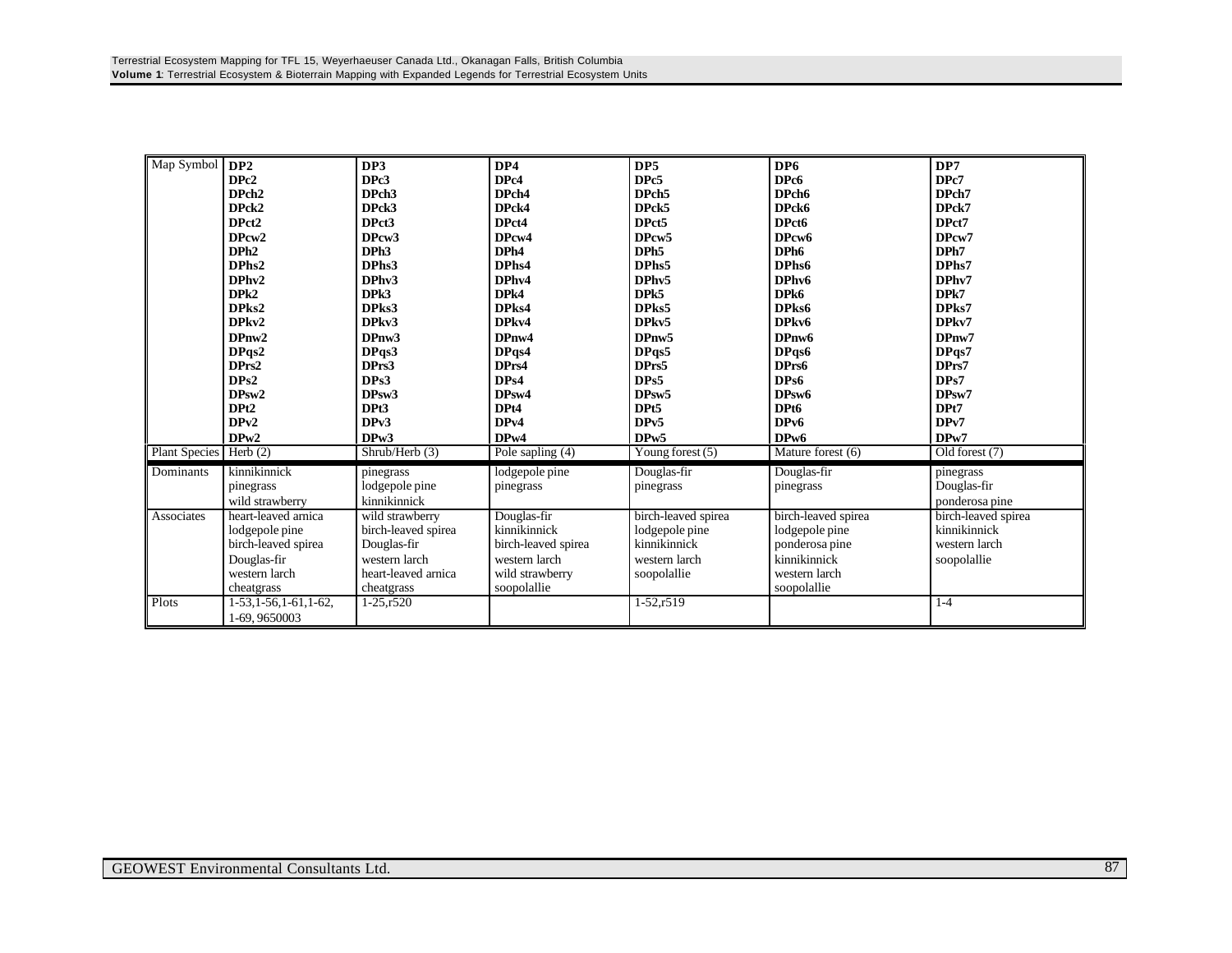| <b>BEC=IDFdm1/01</b>                 |                                                                                                                                                                                             |
|--------------------------------------|---------------------------------------------------------------------------------------------------------------------------------------------------------------------------------------------|
| Map Unit                             | Description                                                                                                                                                                                 |
| DT                                   | FdPl-Pinegrass-Twinflower; typic ecosystem unit                                                                                                                                             |
| <b>DTc</b>                           | FdPl-Pinegrass-Twinflower; coarse-textured soil ecosystem unit                                                                                                                              |
| <b>DTck</b>                          | FdPl-Pinegrass-Twinflower; coarse-textured soil, cool aspect ecosystem unit                                                                                                                 |
| <b>DTcw</b>                          | FdPl-Pinegrass-Twinflower; coarse-textured soil, warm aspect ecosystem unit                                                                                                                 |
| <b>DTg</b>                           | FdPl-Pinegrass-Twinflower; gully ecosystem unit                                                                                                                                             |
| <b>DTgk</b>                          | FdPl-Pinegrass-Twinflower; gully, cool aspect ecosystem unit                                                                                                                                |
| <b>DTgw</b>                          | FdPl-Pinegrass-Twinflower; gully, warm aspect ecosystem unit                                                                                                                                |
| DT <sub>h</sub>                      | FdPl-Pinegrass-Twinflower; hummocky ecosystem unit                                                                                                                                          |
| <b>DThs</b>                          | FdPl-Pinegrass-Twinflower; hummocky, shallow soils ecosystem unit                                                                                                                           |
| <b>DTk</b>                           | FdPl-Pinegrass-Twinflower; cool aspect ecosystem unit                                                                                                                                       |
| <b>DTks</b>                          | FdPl-Pinegrass-Twinflower; cool aspect, shallow soil ecosystem unit                                                                                                                         |
| <b>DTnw</b>                          | FdPl-Pinegrass-Twinflower; cone, warm aspect ecosystem unit                                                                                                                                 |
| <b>DTs</b>                           | FdPl-Pinegrass-Twinflower; shallow soil ecosystem unit                                                                                                                                      |
| <b>DTsw</b>                          | FdPl-Pinegrass-Twinflower; shallow soil, warm aspect ecosystem unit                                                                                                                         |
| <b>DTt</b>                           | FdPl-Pinegrass-Twinflower; terraced ecosystem unit                                                                                                                                          |
| <b>DTw</b>                           | FdPl-Pinegrass-Twinflower; warm aspect ecosystem unit                                                                                                                                       |
|                                      | FdPl-Pinegrass-Twinflower (DT) occurs on deep medium-textured soil, level to gently sloping, submesic to mesic, generally on moraine, fluvial, glaciofluvial and glaciolacustrine materials |
|                                      | DTc occurs on coarse-textured moraine and glaciofluvial materials                                                                                                                           |
|                                      | DTck occurs on coarse-textured soil, cool aspects, moderately sloping moraine and glaciofluvial materials                                                                                   |
|                                      | DTcw occurs on coarse-textured soil, warm aspect, moderately sloping moraine and glaciofluvial materials                                                                                    |
|                                      | <b>DTg</b> occurs in gullies, on moraine and glaciofluvial materials                                                                                                                        |
|                                      | <b>DTgk</b> occurs in gullies, on cool aspects, moderately sloping moraine<br><b>DTgw</b> occurs in gullies, on warm aspects, moderately sloping moraine and glaciofluvial materials        |
|                                      | <b>DTh</b> occurs on hummocky moraine and glaciofluvial materials                                                                                                                           |
|                                      | DThs occurs on shallow soil, hummocky moraine                                                                                                                                               |
|                                      | <b>DTk</b> occurs on cool aspects, moderately sloping moraine, colluvium, fluvial and glaciofluvial materials                                                                               |
|                                      | DTks occurs on shallow soil, cool aspects, moderately sloping moraine and colluvium                                                                                                         |
|                                      | DTnw occurs on warm aspects, moderately sloping colluvial cone                                                                                                                              |
| <b>DTs</b> occurs on shallow moraine |                                                                                                                                                                                             |
|                                      | <b>DTsw</b> occurs on shallow soil, warm aspects, moderately sloping moraine and colluvium                                                                                                  |
|                                      | <b>DTt</b> occurs on glaciofluvial terraces                                                                                                                                                 |
|                                      | <b>DTw</b> occurs on warm aspects, moderately sloping moraine, colluvium and glaciofluvial materials                                                                                        |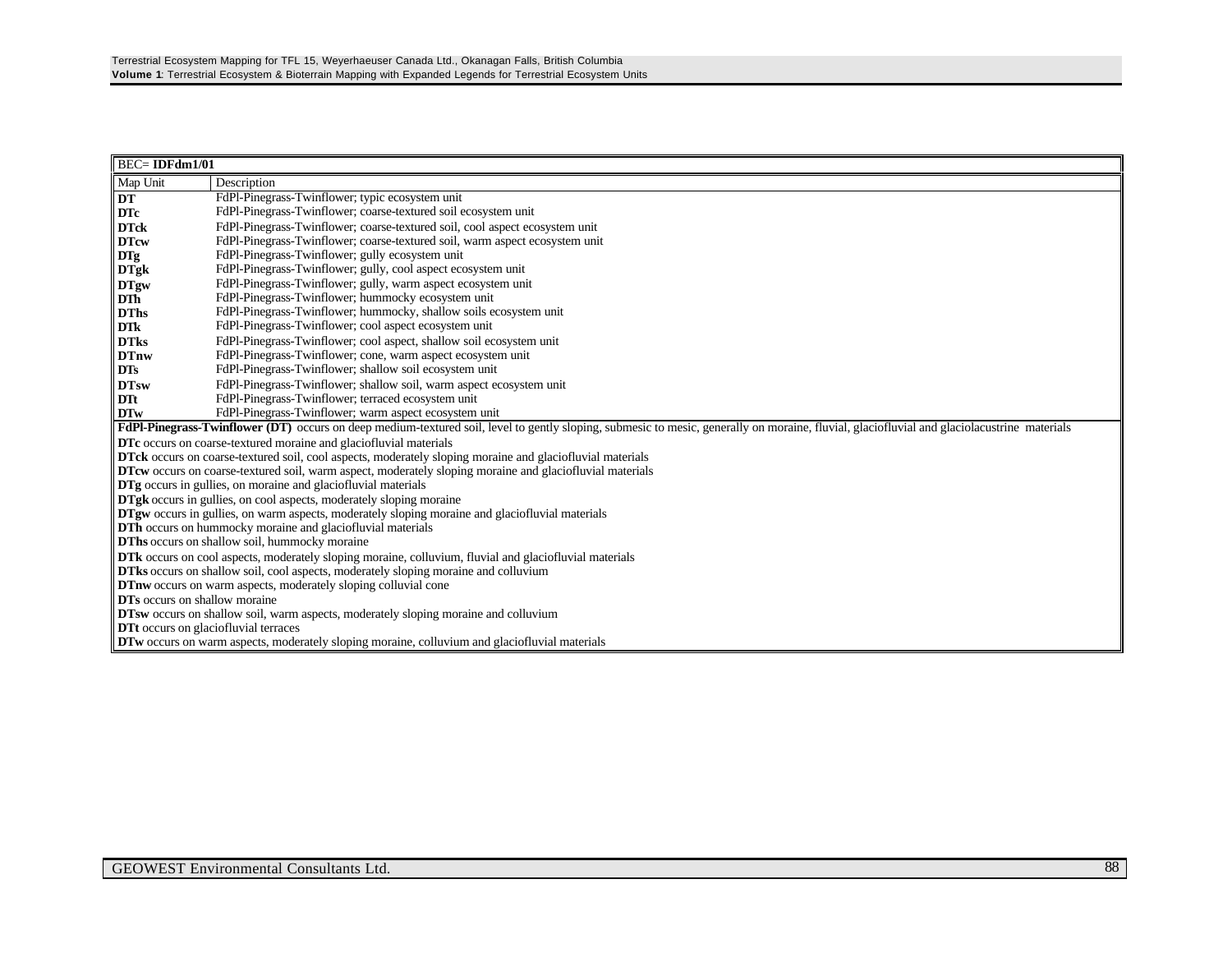| Map Symbol           | DT2                 | DT3                 | DT4                   | DT5                       | DT <sub>6</sub>       | DT7                   |
|----------------------|---------------------|---------------------|-----------------------|---------------------------|-----------------------|-----------------------|
|                      | DTc2                | DTc3                | DTc4                  | DTc5                      | DTc6                  | DTc7                  |
|                      | DTck2               | DTck3               | DTck4                 | DTck5                     | DTck6                 | DTck7                 |
|                      | DTcw2               | DTcw3               | DTcw4                 | DTcw5                     | DTcw6                 | DTcw7                 |
|                      | DTg2                | DTg3                | DTg4                  | DTg5                      | DTg6                  | DTg7                  |
|                      | DTgk2               | DTgk3               | DTgk4                 | DTgk5                     | DTgk6                 | DTgk7                 |
|                      | DTgw2               | DTgw3               | DTgw4                 | DTgw5                     | DTgw <sub>6</sub>     | DTgw7                 |
|                      | DTh2                | DTh <sub>3</sub>    | DTh <sub>4</sub>      | DTh <sub>5</sub>          | DTh <sub>6</sub>      | DTh7                  |
|                      | DThs2               | DThs3               | DThs4                 | DThs5                     | DThs6                 | DThs7                 |
|                      | DTk2                | DT <sub>k</sub> 3   | DTk4                  | DT <sub>k5</sub>          | DTk6                  | DTk7                  |
|                      | DTks2               | DTks3               | DTks4                 | DTks5                     | DTks6                 | DTks7                 |
|                      | DTnw2               | DTnw3               | DTnw4                 | DTnw5                     | DTnw6                 | DTnw7                 |
|                      | DTs2                | DTs3                | DTs4                  | DTs5                      | DTs6                  | DTs7                  |
|                      | DTsw2               | DTsw3               | DTsw4                 | DTsw5                     | DTsw6                 | DTsw7                 |
|                      | DTt <sub>2</sub>    | DTt3                | DTt4                  | DTt5                      | DT <sub>t6</sub>      | DTt7                  |
|                      | DTw2                | DTw3                | DTw4                  | DTw5                      | DTw6                  | DTw7                  |
| <b>Plant Species</b> | Herb $(2)$          | Shrub/Herb (3)      | Pole sapling (4)      | Young forest (5)          | Mature forest (6)     | Old forest (7)        |
| Dominants            | heart-leaved arnica | twinflower          | twinflower            | pinegrass                 | pinegrass             | pinegrass             |
|                      | wild strawberry     | pinegrass           | pinegrass             | Douglas-fir               | Douglas-fir           | Douglas-fir           |
|                      | kinnikinnick        | Sitka alder         | lodgepole pine        | lodgepole pine            | twinflower            | twinflower            |
|                      |                     |                     |                       | twinflower                |                       |                       |
| Associates           | racemose pussytoes  | wild strawberry     | kinnikinnick          | western larch             | kinnikinnick          | kinnikinnick          |
|                      | pinegrass           | lodgepole pine      | saskatoon             | kinnikinnick              | western larch         | western larch         |
|                      | twinflower          | kinnikinnick        | Douglas-fir           | heart-leaved arnica       | heart-leaved arnica   | heart-leaved arnica   |
|                      | Sitka alder         | heart-leaved arnica | Sitka alder           | saskatoon                 | saskatoon             | saskatoon             |
|                      | lodgepole pine      | saskatoon           | heart-leaved arnica   | one-sided wintergreen     | lodgepole pine        | one-sided wintergreen |
|                      | Douglas-fir         | Douglas-fir         | wild strawberry       | fairyslipper              | one-sided wintergreen | fairyslipper          |
|                      |                     |                     | one-sided wintergreen | Sitka alder               | fairyslipper          |                       |
| Plots                | $1 - 10$            | $1-51, 1-75$        |                       | $1-11, 1-153, 1-72, 1-55$ | 1-151,9650001         |                       |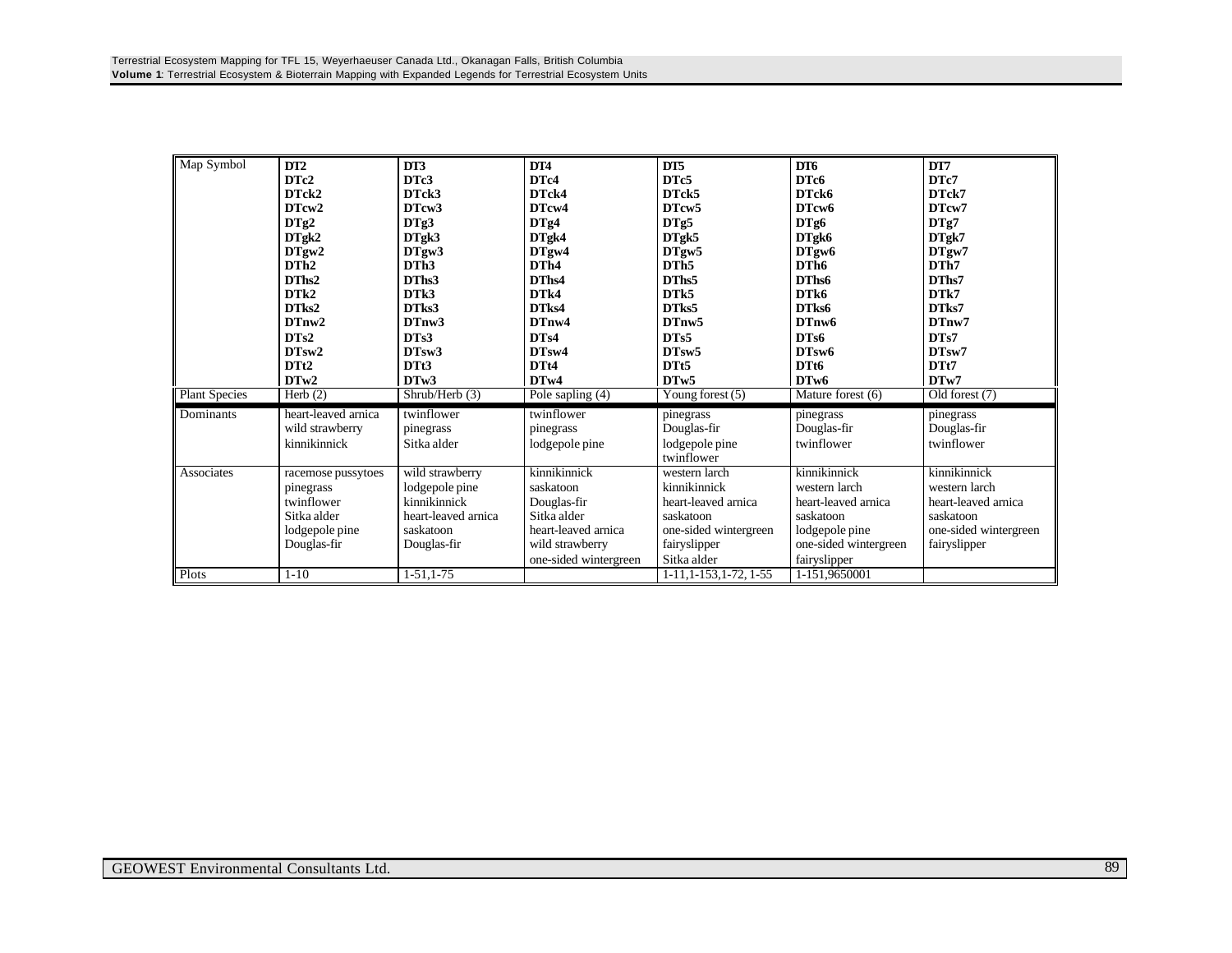| $BEC = IDFdm1/05$                                              |                                                                                                                                                                              |  |  |  |  |  |
|----------------------------------------------------------------|------------------------------------------------------------------------------------------------------------------------------------------------------------------------------|--|--|--|--|--|
| Map Unit                                                       | Description                                                                                                                                                                  |  |  |  |  |  |
| SP                                                             | FdLw-Spruce-Pinegrass; typic ecosystem unit                                                                                                                                  |  |  |  |  |  |
| S <sub>Pc</sub>                                                | FdLw-Spruce-Pinegrass; coarse-textured soil ecosystem unit                                                                                                                   |  |  |  |  |  |
| <b>SPct</b>                                                    | FdLw-Spruce-Pinegrass; coarse-textured soil, terraced ecosystem unit                                                                                                         |  |  |  |  |  |
| SPg                                                            | FdLw-Spruce-Pinegrass; gully ecosystem unit                                                                                                                                  |  |  |  |  |  |
| SPgk                                                           | FdLw-Spruce-Pinegrass; gully, cool aspect ecosystem unit                                                                                                                     |  |  |  |  |  |
| <b>SPgw</b>                                                    | FdLw-Spruce-Pinegrass; gully, warm aspect ecosystem unit                                                                                                                     |  |  |  |  |  |
| SPh                                                            | FdLw-Spruce-Pinegrass; hummocky ecosystem unit                                                                                                                               |  |  |  |  |  |
| <b>SPk</b>                                                     | FdLw-Spruce-Pinegrass; cool aspect ecosystem unit                                                                                                                            |  |  |  |  |  |
| SPn                                                            | FdLw-Spruce-Pinegrass; fan ecosystem unit                                                                                                                                    |  |  |  |  |  |
| SPs                                                            | FdLw-Spruce-Pinegrass; shallow soil ecosystem unit                                                                                                                           |  |  |  |  |  |
| SPt                                                            | FdLw-Spruce-Pinegrass; terraced ecosystem unit                                                                                                                               |  |  |  |  |  |
| <b>SPw</b>                                                     | FdLw-Spruce-Pinegrass; warm aspect ecosystem unit                                                                                                                            |  |  |  |  |  |
|                                                                | FdLw-Spruce-Pinegrass (SP) occurs on deep, medium-textured soil, mesic to subhygric, level to gently sloping moraine, fluvial, glaciofluvial and glaciolacustrine materials. |  |  |  |  |  |
| SPc occurs on coarse textured moraine and glaciofluvial plains |                                                                                                                                                                              |  |  |  |  |  |
| <b>SPct</b> occurs on coarse textured soil, fluvial terrace    |                                                                                                                                                                              |  |  |  |  |  |
| SPg occurs in gullies, on moraine                              |                                                                                                                                                                              |  |  |  |  |  |
|                                                                | <b>SPgk</b> occurs in gullies, on cool aspects, moderately sloping moraine, and on glaciofluvial materials                                                                   |  |  |  |  |  |
|                                                                | <b>SPgw</b> occurs in gullies, on warm aspects, moderately sloping moraine and glaciofluvial materials                                                                       |  |  |  |  |  |
|                                                                | <b>SPh</b> occurs on hummocky moraine, and glaciofluvial materials                                                                                                           |  |  |  |  |  |
|                                                                | SPk occurs on cool aspects, moderately sloping moraine, colluvium, and glaciofluvial materials                                                                               |  |  |  |  |  |
| <b>SPn</b> occurs on fluvial fan                               |                                                                                                                                                                              |  |  |  |  |  |
|                                                                | SPs occurs on shallow soil, where bedrock impedes soil drainage, on moraine                                                                                                  |  |  |  |  |  |
|                                                                | <b>SPt</b> occurs on fluvial and glaciofluvial terraces                                                                                                                      |  |  |  |  |  |
|                                                                | <b>SPw</b> occurs on warm aspects, moderate slope, lower moisture receiving sites, on moraine and glaciofluvial materials                                                    |  |  |  |  |  |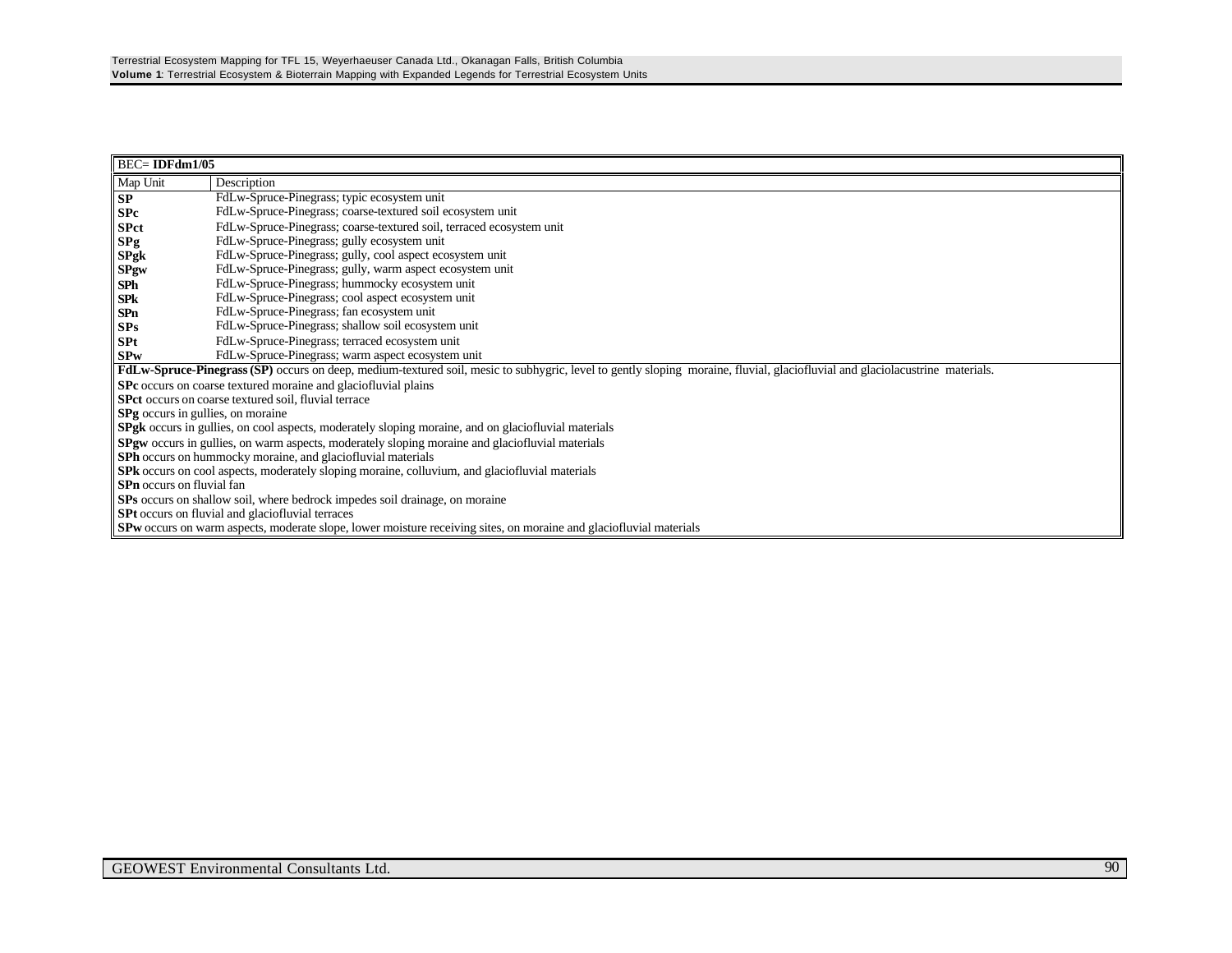| Map Symbol<br><b>Plant Species</b> | SP2<br>SPe2<br>SPct <sub>2</sub><br>SPg2<br>$S$ Pg $k2$<br>SPyw2<br>SPh2<br>SPk2<br>SPn2<br>SPs2<br>SP <sub>t2</sub><br>SPw2<br>Herb $(2)$ | SP <sub>3</sub><br>SPc3<br>SPct3<br>SPg3<br>$S$ Pgk $3$<br>SPyw3<br>SPh <sub>3</sub><br>SPk3<br>SPn3<br>SPs3<br>SPt3<br>SPw3<br>Shrub/Herb (3)             | SP4<br>SP <sub>c4</sub><br>SPct4<br>SPg4<br>$S$ Pgk4<br>SPyw4<br>SPh <sub>4</sub><br>SPk4<br>SPn4<br>SP <sub>s4</sub><br>SP <sub>t4</sub><br>SP <sub>w</sub> 4<br>Pole sapling (4) | SP <sub>5</sub><br>SPc5<br>SPct5<br>SPg5<br>SPgk5<br>SPyw5<br>SPh <sub>5</sub><br>SPk5<br>SPn5<br>SPs5<br>SPt <sub>5</sub><br>SPw5<br>Young forest $(5)$ | SP6<br>SPc6<br>SPct6<br>SPg6<br>SPgk6<br>SPgw <sub>6</sub><br>SPh <sub>6</sub><br>SPk6<br>SP <sub>n6</sub><br>SPs6<br>SP <sub>t6</sub><br>SP <sub>w</sub> 6<br>Mature forest (6) | SP7<br>SPc7<br>SPct7<br>SPg7<br>SPgk7<br>SPyw7<br>SPh7<br>SPk7<br>SPn7<br>SPs7<br>SPt7<br>SP <sub>w</sub> 7<br>Old forest (7) |
|------------------------------------|--------------------------------------------------------------------------------------------------------------------------------------------|------------------------------------------------------------------------------------------------------------------------------------------------------------|------------------------------------------------------------------------------------------------------------------------------------------------------------------------------------|----------------------------------------------------------------------------------------------------------------------------------------------------------|----------------------------------------------------------------------------------------------------------------------------------------------------------------------------------|-------------------------------------------------------------------------------------------------------------------------------|
| Dominants                          | bluejoint<br>pinegrass                                                                                                                     | Sitka alder<br>lodgepole pine<br>pinegrass                                                                                                                 | lodgepole pine<br>Sitka alder<br>red-stemmed feathermoss                                                                                                                           | lodgepole pine<br>red-stemmed<br>feathermoss                                                                                                             | red-stemmed feathermoss<br>hybrid white spruce<br>western larch                                                                                                                  | red-stemmed feathermoss<br>hybrid white spruce<br>Douglas-fir                                                                 |
| Associates                         |                                                                                                                                            |                                                                                                                                                            |                                                                                                                                                                                    | Sitka alder                                                                                                                                              |                                                                                                                                                                                  | western larch                                                                                                                 |
| Plots                              | Sitka alder<br>Kentucky bluegrass<br>lodgepole pine<br>heart-leaved arnica<br>bunchberry<br>hybrid white spruce<br>streambank butterweed   | heart-leaved arnica<br>bunchberry<br>red-stemmed feathermoss<br>black twinberry<br>bluejoint<br>western larch<br>Kentucky bluegrass<br>hybrid white spruce | pinegrass<br>heart-leaved arnica<br>bunchberry<br>black twinberry<br>western larch<br>hybrid white spruce<br>Douglas-fir<br>bluejoint                                              | western larch<br>heart-leaved arnica<br>pinegrass<br>Douglas-fir<br>bunchberry<br>hybrid white spruce<br>black twinberry<br>$1 - 54$                     | lodgepole pine<br>Douglas-fir<br>bunchberry<br>Sitka alder<br>pinegrass<br>black twinberry<br>heart-leaved arnica<br>$1 - 64$                                                    | bunchberry<br>pinegrass<br>Sitka alder<br>black twinberry<br>heart-leaved arnica                                              |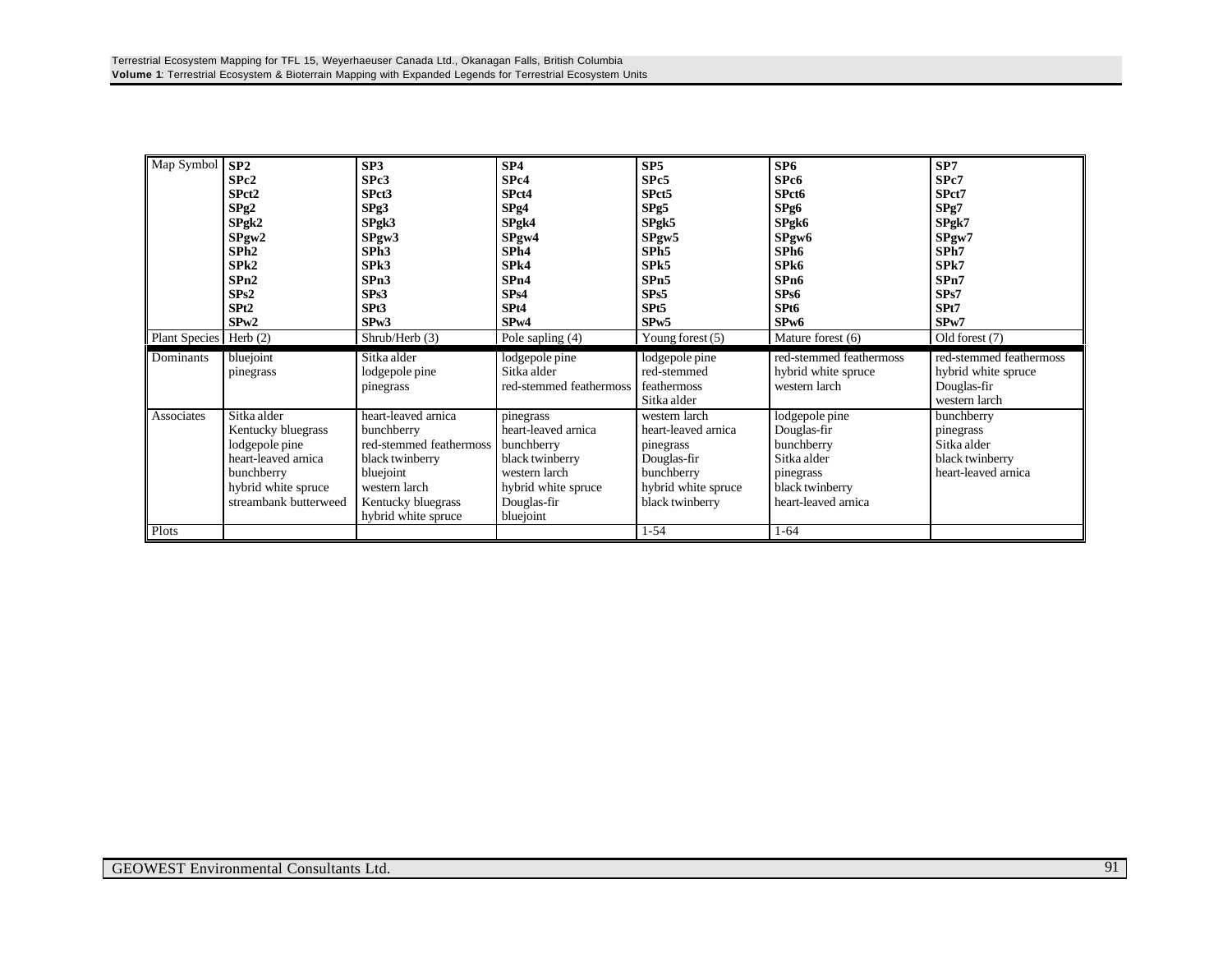| $BEC = IDFdm1/06$                                                                                                                                             |                                                                                                            |  |  |  |  |  |
|---------------------------------------------------------------------------------------------------------------------------------------------------------------|------------------------------------------------------------------------------------------------------------|--|--|--|--|--|
| Map Unit                                                                                                                                                      | Description                                                                                                |  |  |  |  |  |
| <b>SD</b>                                                                                                                                                     | SxwFd-Dogwood-Gooseberry; typic ecosystem unit                                                             |  |  |  |  |  |
| <b>SDa</b>                                                                                                                                                    | SxwFd-Dogwood-Gooseberry; active floodplain                                                                |  |  |  |  |  |
| <b>SDc</b>                                                                                                                                                    | SxwFd-Dogwood-Gooseberry; coarse-textured soil ecosystem unit                                              |  |  |  |  |  |
| <b>SDch</b>                                                                                                                                                   | SxwFd-Dogwood-Gooseberry; coarse-textured soil, hummocky ecosystem unit                                    |  |  |  |  |  |
| SDg                                                                                                                                                           | SxwFd-Dogwood-Gooseberry; gully ecosystem unit                                                             |  |  |  |  |  |
| <b>SDgk</b>                                                                                                                                                   | SxwFd-Dogwood-Gooseberry; gully, cool aspect ecosystem unit                                                |  |  |  |  |  |
| <b>SDgw</b>                                                                                                                                                   | SxwFd-Dogwood-Gooseberry; gully, warm aspect ecosystem unit                                                |  |  |  |  |  |
| <b>SDk</b>                                                                                                                                                    | SxwFd-Dogwood-Gooseberry; cool aspect ecosystem unit                                                       |  |  |  |  |  |
| SDn                                                                                                                                                           | SxwFd-Dogwood-Gooseberry; fan ecosystem unit                                                               |  |  |  |  |  |
| <b>SDt</b>                                                                                                                                                    | SxwFd-Dogwood-Gooseberry; terraced ecosystem unit                                                          |  |  |  |  |  |
| SxwFd-Dogwood-Gooseberry (SD) occurs on deep, medium-textured, subhygric, gentle lower slope receiving sites on moraine, fluvial and glaciofluvial materials. |                                                                                                            |  |  |  |  |  |
|                                                                                                                                                               | <b>SDa</b> occurs on active fluvial materials                                                              |  |  |  |  |  |
| SDc occurs on coarse textured moraine and fluvioglacial materials                                                                                             |                                                                                                            |  |  |  |  |  |
|                                                                                                                                                               | <b>SDch</b> occurs on coarse-textured soil, hummocky moraine and glaciofluvial materials                   |  |  |  |  |  |
|                                                                                                                                                               | <b>SDg</b> occurs in gullies, on moraine, colluvium, fluvial plains and glaciofluvial materials            |  |  |  |  |  |
|                                                                                                                                                               | SDgk occurs in gullies, on cool aspects, moderately sloping moraine, colluvium and glaciofluvial materials |  |  |  |  |  |
|                                                                                                                                                               | SDgw occurs in gullies, on warm aspects, moderately sloping, lower moisture receiving sites, on moraine    |  |  |  |  |  |
|                                                                                                                                                               | <b>SDk</b> occurs on cool aspects, moderately sloping moraine                                              |  |  |  |  |  |
| <b>SDn</b> occurs on fluvial fan                                                                                                                              |                                                                                                            |  |  |  |  |  |
| <b>SDt</b> occurs on fluvial terraces                                                                                                                         |                                                                                                            |  |  |  |  |  |
|                                                                                                                                                               |                                                                                                            |  |  |  |  |  |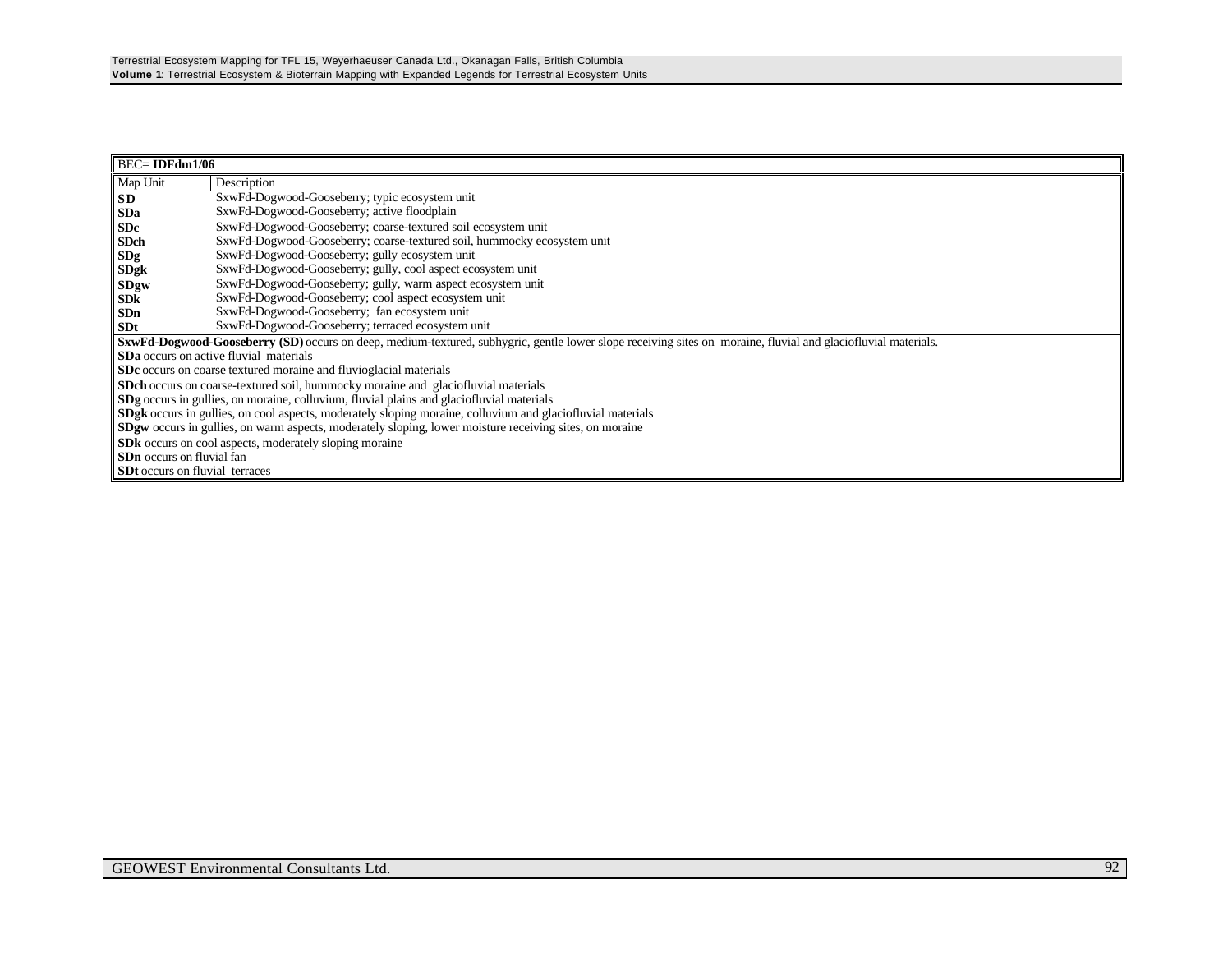| Map Symbol<br><b>Plant Species</b> | SD2<br>SD <sub>a2</sub><br>SD <sub>c</sub> 2<br>SDch <sub>2</sub><br>SDg2<br>SDgk2<br>SDgw2<br>SDk2<br>SDn2<br>SDt2<br>Herb $(2)$    | SD3<br>SDa3<br>SDc3<br>SDch <sub>3</sub><br>SDg3<br>SDgk3<br>SDgw3<br>SDk3<br>SDn3<br>SDt3<br>$\overline{\text{Shrub/Herb}}(3)$              | SD4<br>SD <sub>a4</sub><br>SD <sub>c4</sub><br>SDch4<br>SDg4<br>SDgk4<br>SDgw4<br>SDk4<br>SDn4<br>SDt4<br>Pole sapling (4)                           | SD5<br>SDa5<br>SDc5<br>SDch <sub>5</sub><br>SDg5<br>SDgk5<br>SDgw5<br>SD <sub>k5</sub><br>SDn5<br>SDt <sub>5</sub><br>Young forest $(5)$ | SD6<br>SD <sub>a6</sub><br>SD <sub>c6</sub><br>SDch6<br>SDg6<br>SDgk6<br>SDgw6<br>SD <sub>k6</sub><br>SD <sub>n6</sub><br>SD <sub>t6</sub><br>Mature forest (6) | SD7<br>SDa7<br>SD <sub>c</sub> 7<br>SDch7<br>SDg7<br>SDgk7<br>SDgw7<br>SDk7<br>SDn7<br>SDt7<br>Old forest (7)        |
|------------------------------------|--------------------------------------------------------------------------------------------------------------------------------------|----------------------------------------------------------------------------------------------------------------------------------------------|------------------------------------------------------------------------------------------------------------------------------------------------------|------------------------------------------------------------------------------------------------------------------------------------------|-----------------------------------------------------------------------------------------------------------------------------------------------------------------|----------------------------------------------------------------------------------------------------------------------|
| Dominants                          | bluejoint<br>Kentucky bluegrass                                                                                                      | bluejoint<br>Sitka alder                                                                                                                     | bluejoint<br>hybrid white spruce<br>lodgepole pine                                                                                                   | bluejoint<br>hybrid white spruce<br>lodgepole pine                                                                                       | black gooseberry<br>bluejoint<br>hybrid white spruce                                                                                                            | black gooseberry<br>bluejoint<br>hybrid white spruce                                                                 |
| Associates                         | Sitka alder<br>red-osier dogwood<br>streambank butterweed<br>lodgepole pine<br>pinegrass<br>hybrid white spruce<br>western meadowrue | hybrid white spruce<br>red-osier dogwood<br>lodgepole pine<br>sweet-scented bedstraw<br>Kentucky bluegrass<br>pinegrass<br>western meadowrue | Sitka alder<br>red-osier dogwood<br>sweet-scented bedstraw<br>western meadowrue<br>pinegrass<br>black gooseberry<br>bunchberry<br>Kentucky bluegrass | black gooseberry<br>red-osier dogwood<br>bunchberry<br>Sitka alder<br>sweet-scented bedstraw<br>western meadowrue<br>heart-leaved arnica | red-osier dogwood<br>bunchberry<br>sweet-scented bedstraw<br>lodgepole pine<br>heart-leaved arnica<br>Sitka alder<br>western meadowrue                          | red-osier dogwood<br>bunchberry<br>sweet-scented bedstraw<br>heart-leaved arnica<br>Sitka alder<br>western meadowrue |
| Plots                              | r373                                                                                                                                 | 1-26.1330                                                                                                                                    |                                                                                                                                                      |                                                                                                                                          | $1-60$                                                                                                                                                          |                                                                                                                      |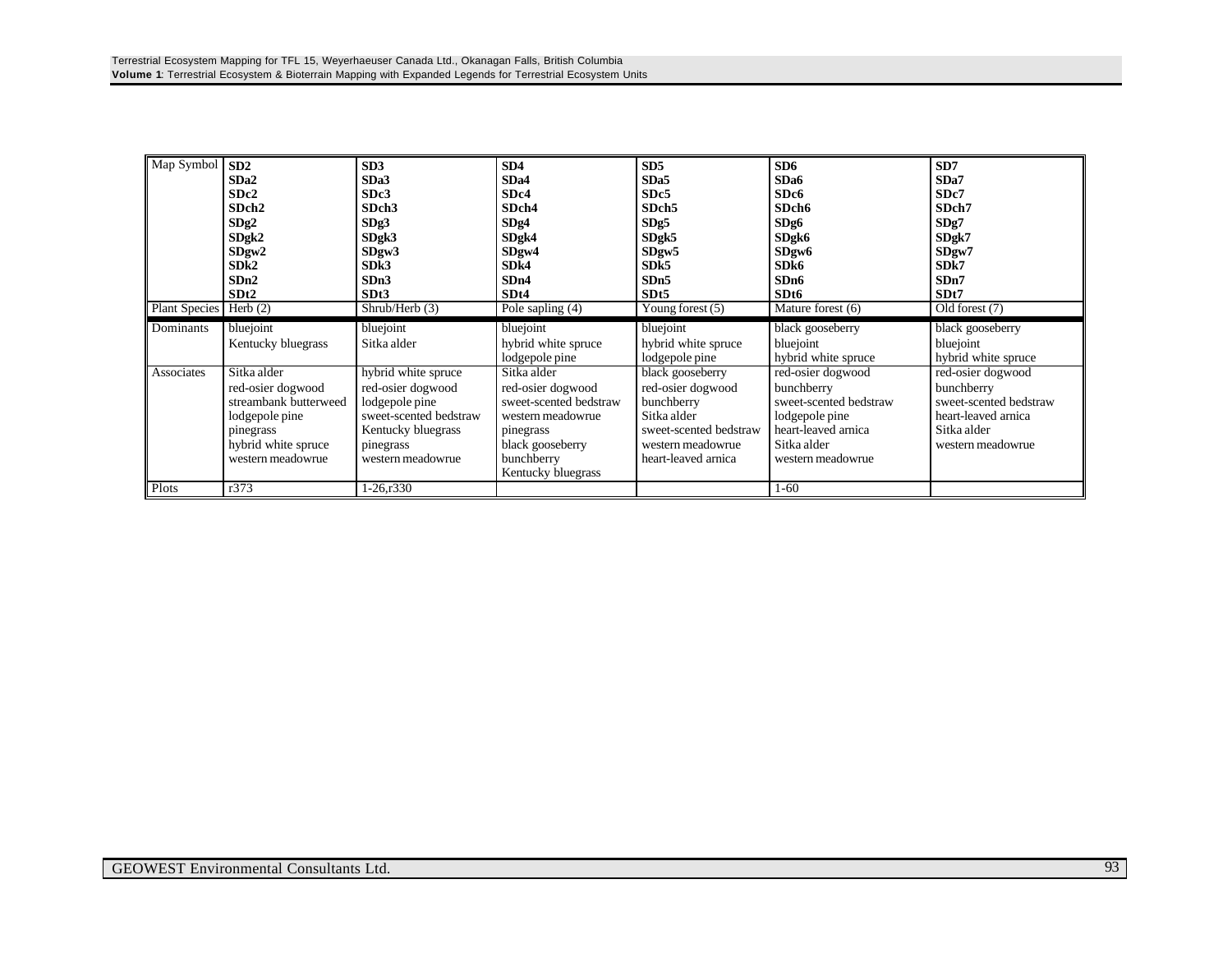| $\parallel$ BEC= IDFdm1/07                 |                                                                                                                                  |  |  |  |
|--------------------------------------------|----------------------------------------------------------------------------------------------------------------------------------|--|--|--|
| Map Unit                                   | Description                                                                                                                      |  |  |  |
| <b>SH</b>                                  | Sxw-Horsetail; typic ecosystem unit                                                                                              |  |  |  |
| <b>SHg</b>                                 | Sxw-Horsetail; gully ecosystem unit                                                                                              |  |  |  |
| <b>SHp</b>                                 | Sxw-Horsetail; peaty ecosystem unit                                                                                              |  |  |  |
|                                            | <b>Sxw-Horsetail (SH)</b> occurs on subhygric to hygric, level to gentle lower moisture receiving morainal and fluvial materials |  |  |  |
|                                            | <b>SHg</b> occurs in gullies, on moraine and fluvial materials                                                                   |  |  |  |
| <b>SHp</b> occurs on peaty (organic) soils |                                                                                                                                  |  |  |  |

| Map Symbol           | SH2<br>SHg2<br>SHp2                                                                                               | SH <sub>3</sub><br>SHg3<br>SHp3                                                                                                                 | SH4<br>SHg4<br>SH <sub>p</sub> 4                                                                                                              | SH5<br>SHg5<br>SHp5                                                                                                                           | SH <sub>6</sub><br>SHg6<br>SH <sub>p</sub> 6                                                                                                  | SH7<br>SHg7<br>SHp7                                                                                                                           |
|----------------------|-------------------------------------------------------------------------------------------------------------------|-------------------------------------------------------------------------------------------------------------------------------------------------|-----------------------------------------------------------------------------------------------------------------------------------------------|-----------------------------------------------------------------------------------------------------------------------------------------------|-----------------------------------------------------------------------------------------------------------------------------------------------|-----------------------------------------------------------------------------------------------------------------------------------------------|
| <b>Plant Species</b> | Herb $(2)$                                                                                                        | Shrub/Herb (3)                                                                                                                                  | Pole sapling $(4)$                                                                                                                            | Young forest $(5)$                                                                                                                            | Mature forest (6)                                                                                                                             | Old forest (7)                                                                                                                                |
| Dominants            | bluejoint<br>common horsetail                                                                                     | mountain alder<br>common horsetail                                                                                                              | hybrid white spruce<br>mountain alder<br>common horsetail                                                                                     | mountain alder<br>hybrid white spruce<br>common horsetail                                                                                     | mountain alder<br>common horsetail<br>hybrid white spruce                                                                                     | mountain alder<br>common horsetail<br>hybrid white spruce                                                                                     |
| Associates           | mountain alder<br>Kentucky bluegrass<br>hybrid white spruce<br>trapper's tea<br>dwarf scouring-rush<br>Carex spp. | trapper's tea<br>hybrid white spruce<br>dwarf scouring-rush<br>bluejoint<br>star-flowered Solomon's<br>seal<br>Carex spp.<br>Kentucky bluegrass | trapper's tea<br>dwarf scouring-rush<br>black gooseberry<br>bunchberry<br>trailing raspberry<br>star-flowered Solomon's<br>seal<br>Carex spp. | trapper's tea<br>bunchberry<br>black gooseberry<br>dwarf scouring-rush<br>trailing raspberry<br>star-flowered Solomon's<br>seal<br>Carex spp. | trapper's tea<br>bunchberry<br>black gooseberry<br>dwarf scouring-rush<br>trailing raspberry<br>star-flowered Solomon's<br>seal<br>Carex spp. | trapper's tea<br>bunchberry<br>black gooseberry<br>dwarf scouring-rush<br>trailing raspberry<br>star-flowered<br>Solomon's seal<br>Carex spp. |
| Plots                |                                                                                                                   | r046                                                                                                                                            |                                                                                                                                               | $1 - 24$                                                                                                                                      |                                                                                                                                               |                                                                                                                                               |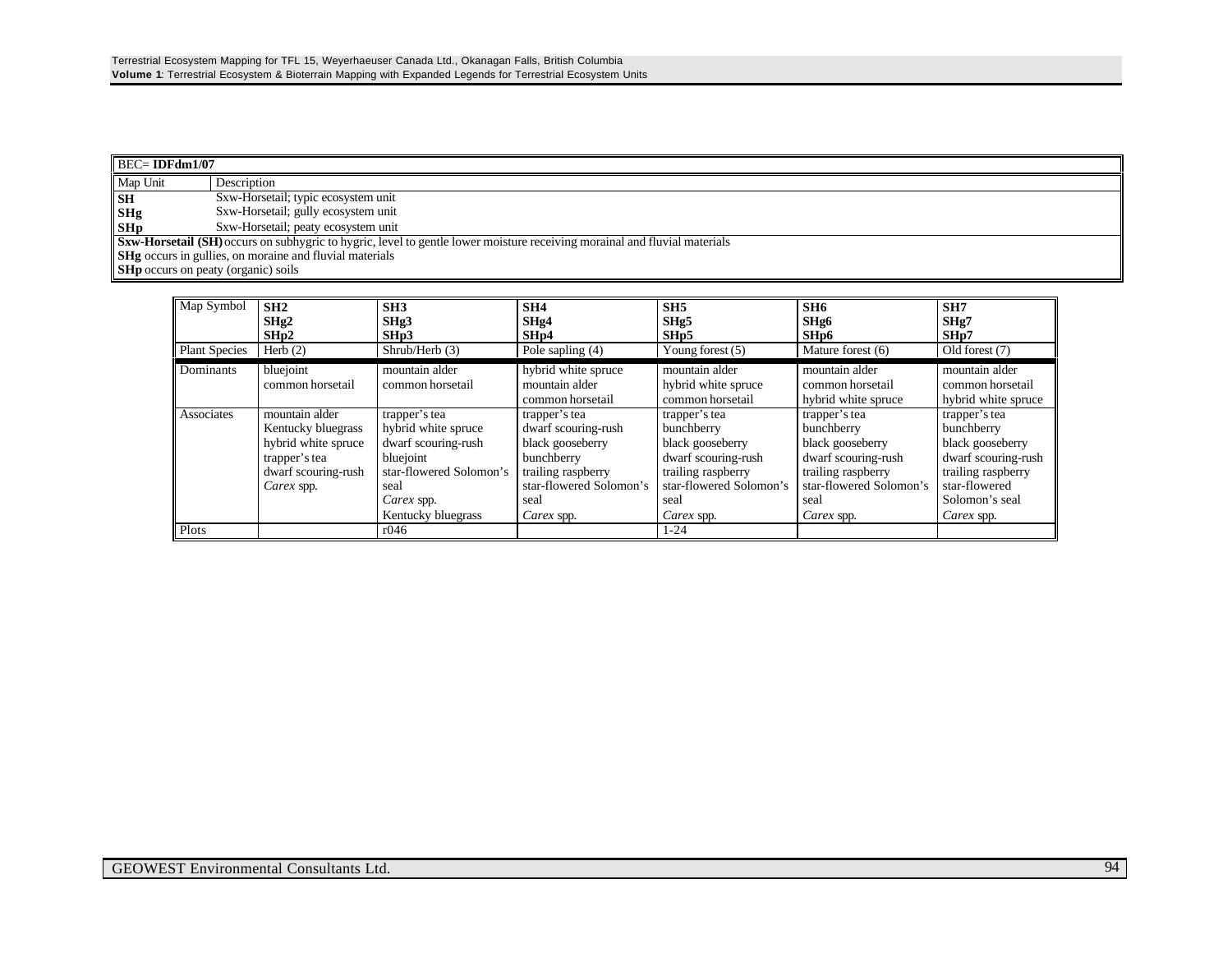| $BEC = IDFdm1/00$                                                                                                                                |                                                          |  |  |  |  |
|--------------------------------------------------------------------------------------------------------------------------------------------------|----------------------------------------------------------|--|--|--|--|
| Map Unit                                                                                                                                         | Description                                              |  |  |  |  |
| AB                                                                                                                                               | Alder/Willow-Sedge-Bluejoint; typic ecosystem unit       |  |  |  |  |
| <b>ABk</b>                                                                                                                                       | Alder/Willow-Sedge-Bluejoint; cool aspect ecosystem unit |  |  |  |  |
| <b>Alder/Willow-Sedge-Bluejoint (AB)</b> occurs on deep, medium-textured soil, hygric, colluvium and level fluvial sites with associated seepage |                                                          |  |  |  |  |
| <b>ABK</b> occurs on cool aspects, moderately sloping moraine                                                                                    |                                                          |  |  |  |  |

| Map Symbol           | AB2b                     | AB3a                   | AB3b                   |
|----------------------|--------------------------|------------------------|------------------------|
|                      | ABk2b                    | ABk3a                  | ABk3b                  |
| <b>Plant Species</b> | Graminoid-dominated (2b) | Low shrub $(3a)$       | Tall shrub (3b)        |
| <b>Dominants</b>     | Beaked sedge             | Beaked sedge           | Beaked sedge           |
|                      | water sedge              | mountain alder         | mountain alder         |
|                      | grey sedge               | Salix spp.             | Salix spp.             |
|                      | bluejoint                | water sedge            | water sedge            |
| Associates           | mountain alder           | grey sedge             | grey sedge             |
|                      | Salix spp.               | bluejoint              | bluejoint              |
|                      | arrow-leaved coltsfoot   | arrow-leaved coltsfoot | arrow-leaved coltsfoot |
|                      | hybrid white spruce      | hybrid white spruce    | hybrid white spruce    |
|                      |                          |                        |                        |
|                      |                          |                        |                        |
| Plots                |                          |                        | 9650029,1-50           |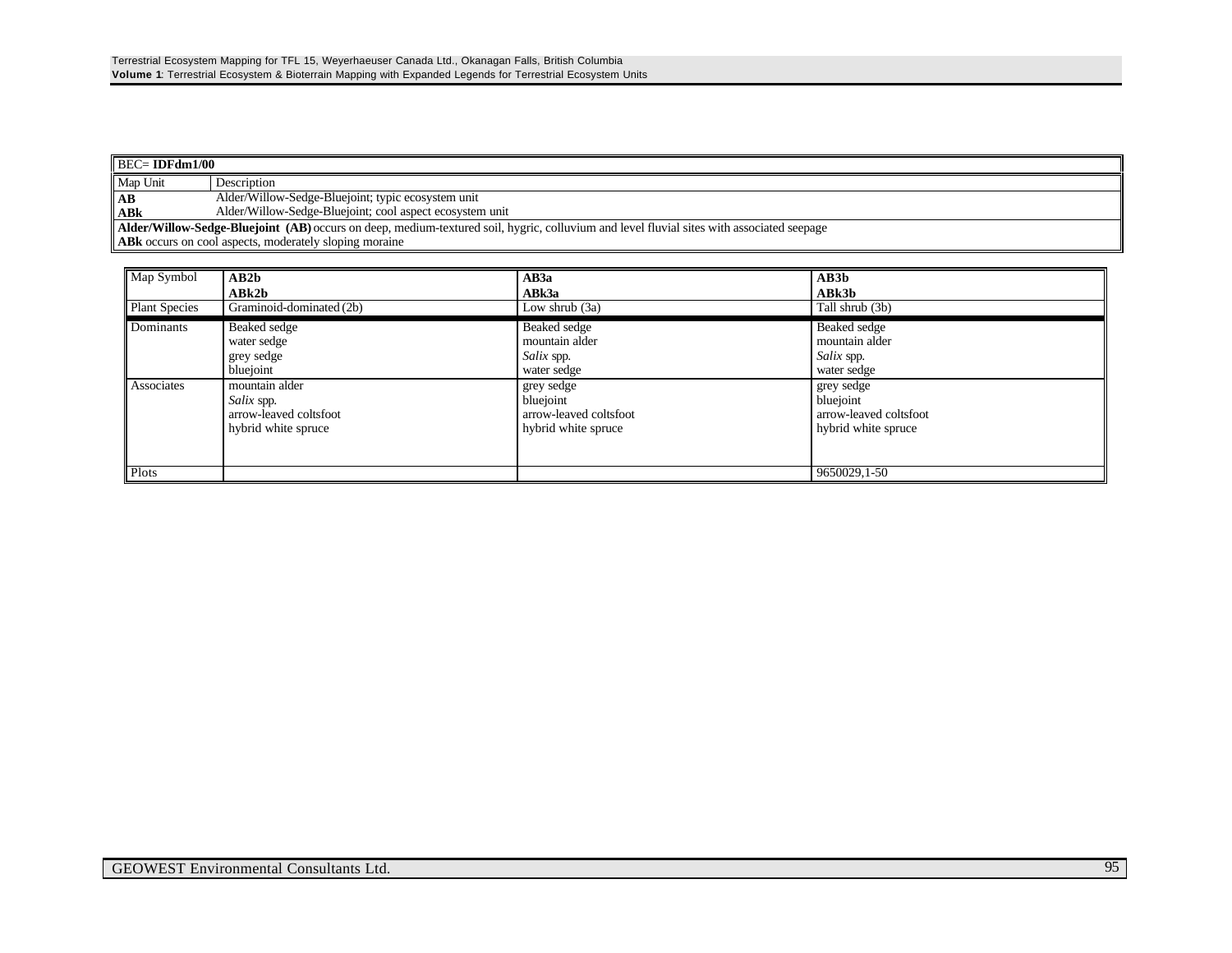| $\parallel$ BEC= IDFdm1/00                                                                                                                              |                                              |  |  |  |
|---------------------------------------------------------------------------------------------------------------------------------------------------------|----------------------------------------------|--|--|--|
| Map Unit                                                                                                                                                | Description                                  |  |  |  |
| <b>SM</b>                                                                                                                                               | Sedge wet meadow; typic ecosystem unit       |  |  |  |
| <b>SMg</b>                                                                                                                                              | Sedge wet meadow; gully ecosystem unit       |  |  |  |
| <b>SMw</b>                                                                                                                                              | Sedge wet meadow; warm aspect ecosystem unit |  |  |  |
| Sedge wet meadow (SM) occurs on deep, medium-textured soil, subhydric to hygric, level moraine, fluvial and glaciofluvial sites with associated seepage |                                              |  |  |  |
| <b>SMg</b> occurs in gullies, on moraine                                                                                                                |                                              |  |  |  |
| <b>SMw</b> occurs on warm aspects, moderate slope, lower moisture receiving sites, on moraine                                                           |                                              |  |  |  |

| Map Symbol           | SM2 <sub>b</sub><br>SMg2b<br>SMw2b                                                   |
|----------------------|--------------------------------------------------------------------------------------|
| <b>Plant Species</b> | Graminoid-dominated $(2b)$                                                           |
| Dominants            | water sedge<br>Calliergon cordifolium<br>woolly sedge                                |
| Associates           | Bryum pseudotriquetrum<br>Canada bluegrass<br>alpine speedwell<br>large-leaved avens |
| Plots                | 1-22, 9650022                                                                        |

<sup>1</sup> In two occasions SM map units contained more than 10% cover of tree cover. These map units were labeled as structural stage 6.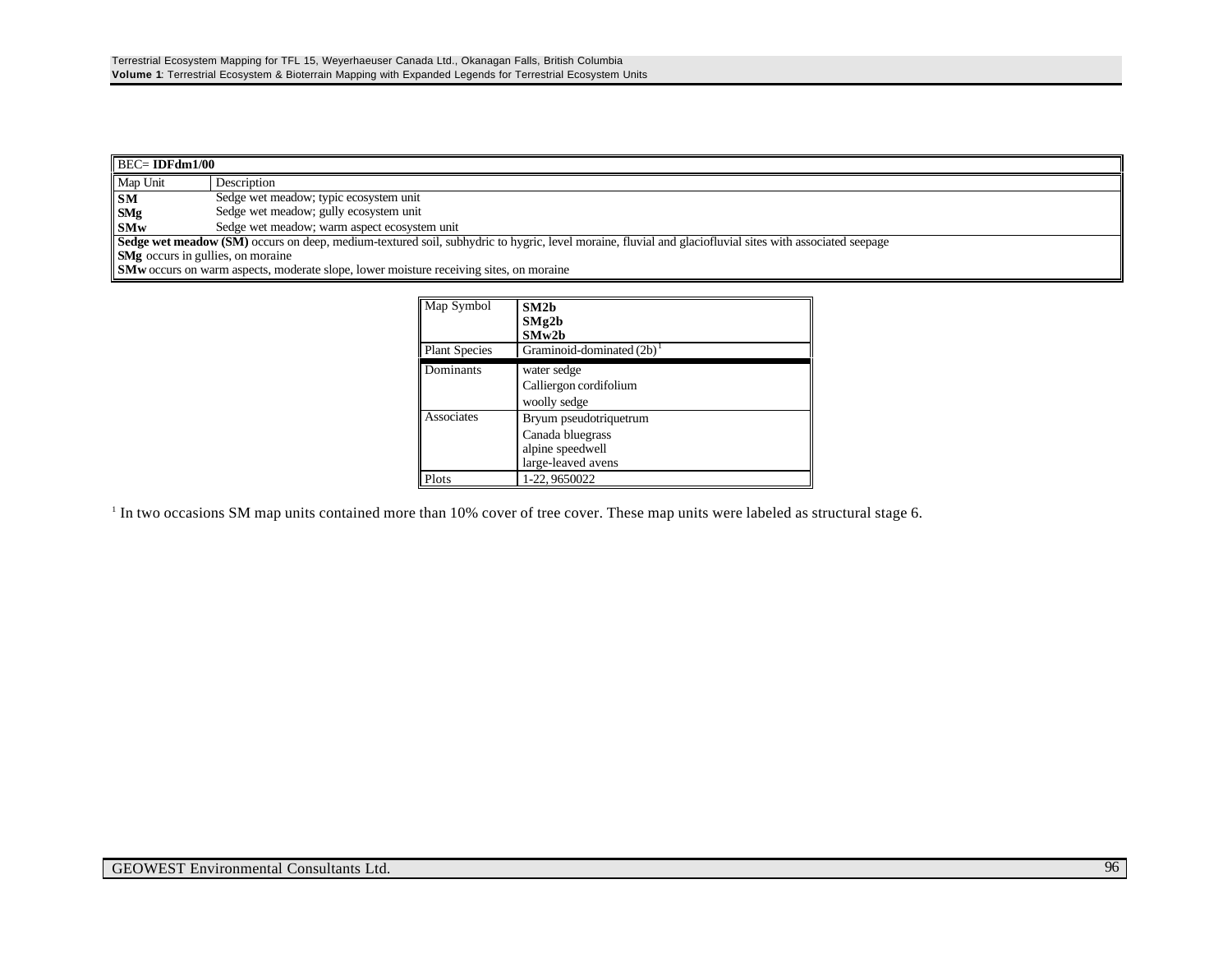| $\parallel$ BEC= IDFdm1/00                                                      |                                 |  |  |  |  |
|---------------------------------------------------------------------------------|---------------------------------|--|--|--|--|
| Map Unit                                                                        | Description                     |  |  |  |  |
| SE <sup>1</sup>                                                                 | Sedge fen; typic ecosystem unit |  |  |  |  |
| Sedge fen (SE)<br>occurs on deep soil, hydric to subhydric, level organic sites |                                 |  |  |  |  |

| Map Symbol           | SE2b                     |
|----------------------|--------------------------|
| <b>Plant Species</b> | Graminoid-dominated (2b) |
| Dominants            | water sedge              |
|                      | beaked sedge             |
|                      | Carex spp.               |
| Associates           | glow moss                |
|                      | Sitka alder              |
|                      | kidney-leaved violet     |
|                      | bluejoint                |
|                      | large-leaved avens       |
| Plots                | 1-16,1-59,9650021        |

<sup>1</sup>One units was mapped as SE 3a because of the presence of more than 20% low shrub cover. Despite of higher shrub cover, this unit had all of the characteristics indicating SE site series.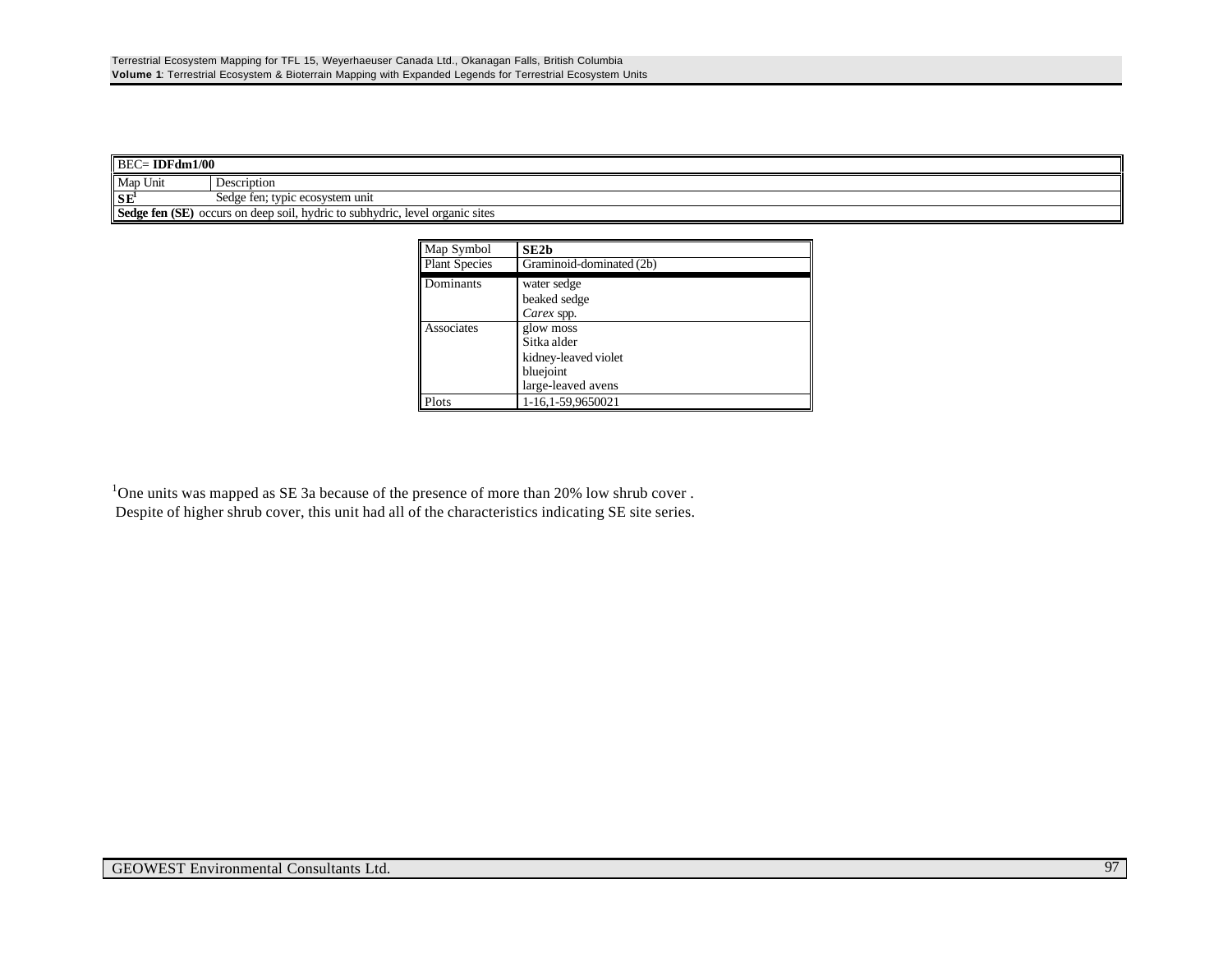| $\parallel$ BEC= IDFdm1/00                                               |                                                            |  |  |  |
|--------------------------------------------------------------------------|------------------------------------------------------------|--|--|--|
| Map Unit                                                                 | Description                                                |  |  |  |
| CT                                                                       | .<br>r; typic ecosystem unit<br>Cattail Marsh <sup>.</sup> |  |  |  |
| Cattail Marsh (CT)<br>occurs on hydric, level<br>thin organics<br>sites. |                                                            |  |  |  |

| Map Symbol              | CT2 <sub>b</sub>         |  |  |
|-------------------------|--------------------------|--|--|
| <b>Plant Species</b>    | Graminoid-dominated (2b) |  |  |
| Dominants               | common cattail           |  |  |
|                         | Carex spp.               |  |  |
|                         | arrow-leaved coltsfoot   |  |  |
| Associates<br>bluejoint |                          |  |  |
|                         | Sitka alder              |  |  |
|                         | common horsetail         |  |  |
| Plots                   | $1 - 154$                |  |  |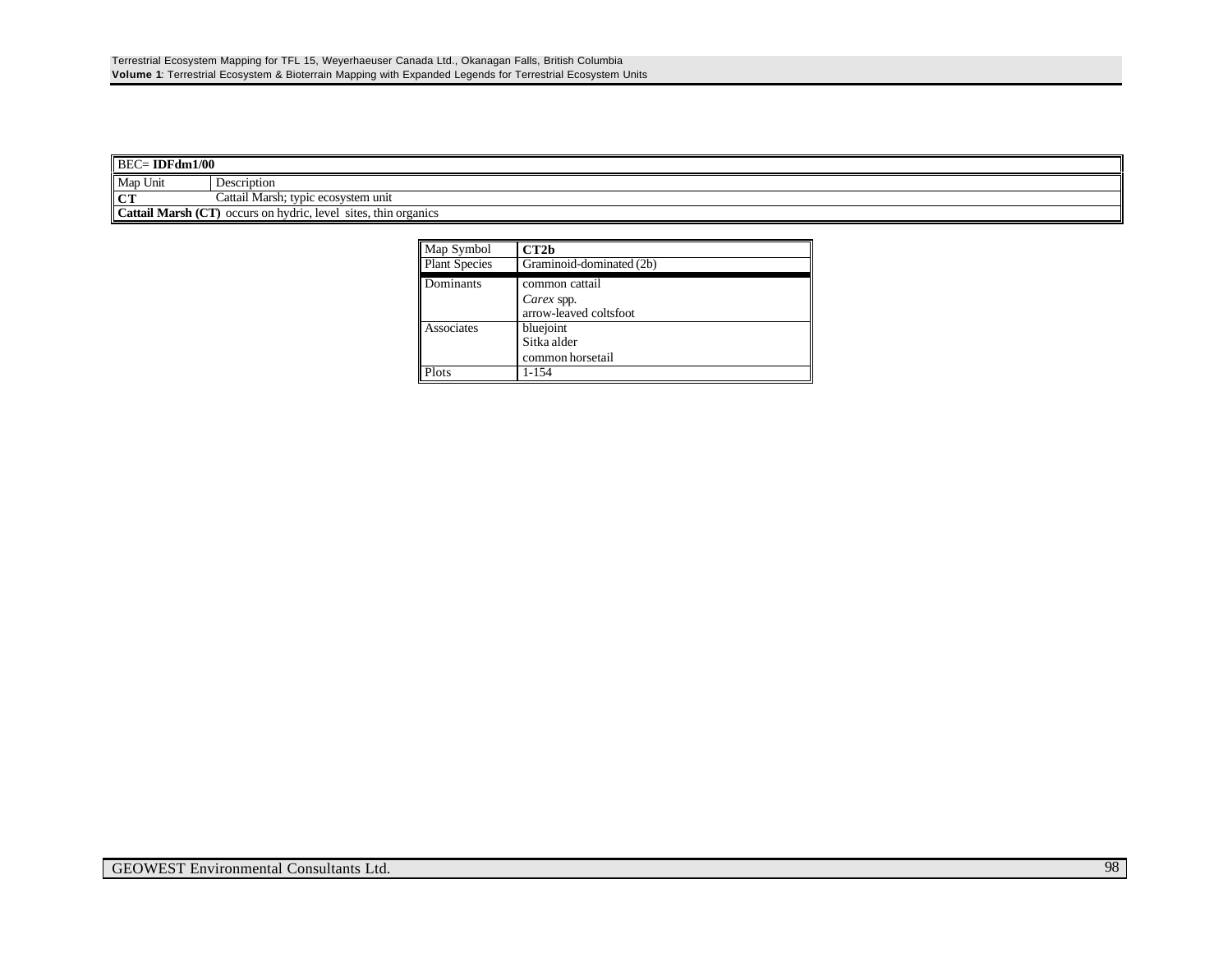| Non-vegetated, Sparsely Vegetated, and Anthropogenic units mapped within IDFdm1 |                                                     |                                                                                                                                                                                                                                                              |                                   |                                   |  |  |
|---------------------------------------------------------------------------------|-----------------------------------------------------|--------------------------------------------------------------------------------------------------------------------------------------------------------------------------------------------------------------------------------------------------------------|-----------------------------------|-----------------------------------|--|--|
| <b>Symbol</b>                                                                   | <b>Ecosystem Unit</b>                               | <b>Definition</b>                                                                                                                                                                                                                                            | <b>Mapped</b><br><b>Modifiers</b> | <b>Structural</b><br><b>Stage</b> |  |  |
| <b>BF</b>                                                                       | Blockfields.<br>Blockslopes,<br><b>Blockstreams</b> | Level or gently sloping areas that are covered with moderately sized<br>or large, angular blocks of rock derived from the underlying bedrock<br>or drift by weathering and/or frost heave, and that have not<br>undergone any significant downslope movement | k.w                               |                                   |  |  |
| $\sigma$                                                                        | Cliff                                               | A steep, vertical or overhanging rock face                                                                                                                                                                                                                   | q, z                              | 1                                 |  |  |
| ES                                                                              | <b>Exposed Soil</b>                                 | Any area of exposed soil that is not included in any of the other<br>definitions. It includes areas of recent disturbance, such as<br>mudslides, debris torrents, avalanches, and human-made disturbances<br>where vegetation cover is less than 5%          | k.w                               | -1                                |  |  |
| GP                                                                              | <b>Gravel Pit</b>                                   | An area exposed through the removal of sand and gravel                                                                                                                                                                                                       |                                   | 1                                 |  |  |
| OW                                                                              | Shallow Open Water                                  | A wetland composed of permanent shallow open water and lacking<br>emergent plant cover. The water is less than 2 m deep                                                                                                                                      | not<br>applicable                 | not applicable                    |  |  |
| <b>PD</b>                                                                       | Pond                                                | A small body of water greater than 2 m deep, but not large enough to<br>be classified as a lake (e.g., $\langle 50 \text{ ha} \rangle$ )                                                                                                                     | not.<br>applicable                | not applicable                    |  |  |
| RI                                                                              | River                                               | A watercourse formed when water flows between continuous,<br>definable banks. The flow may be intermittent or perennial                                                                                                                                      | not.<br>applicable                | not applicable                    |  |  |
| <b>RO</b>                                                                       | Rock Outcrop                                        | A gentle to steep, bedrock escarpment or outcropping, with little soil<br>development and sparse vegetative cover                                                                                                                                            | h,k,r,w                           | -1                                |  |  |
| RP                                                                              | Road Surface                                        | An area cleared for the purpose of transporting goods and services by<br>vehicles                                                                                                                                                                            | not<br>applicable                 | not applicable                    |  |  |
| <b>TA</b>                                                                       | <b>Talus</b>                                        | Angular rock fragments of any size accumulated at the foot of steep<br>rock slopes as a result of successive rock falls. It is a type of<br>colluvium                                                                                                        | h,k,n,q,w                         | 1                                 |  |  |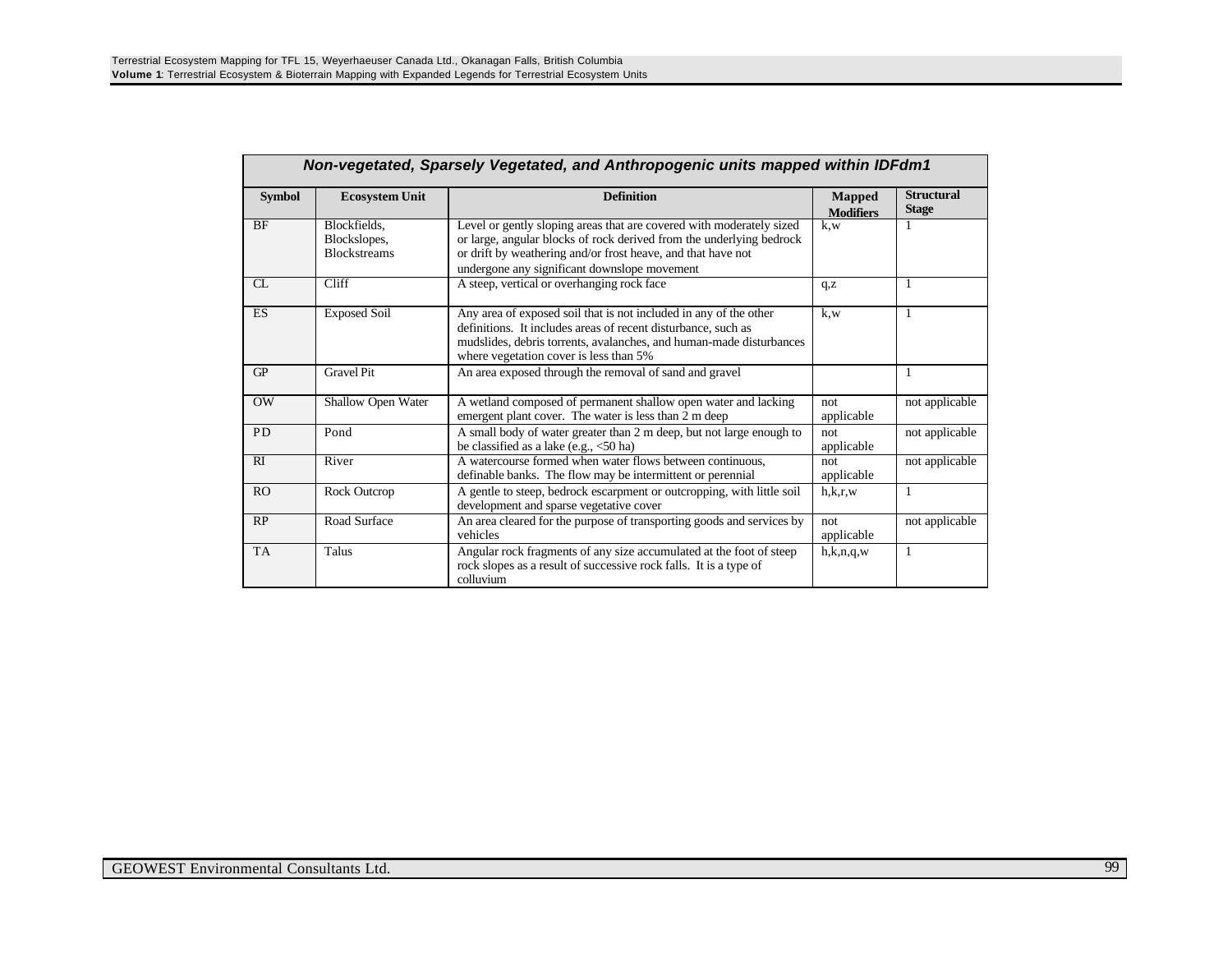## **Appendix 4 Expanded Legend for Ecosystems found in the MSdm1**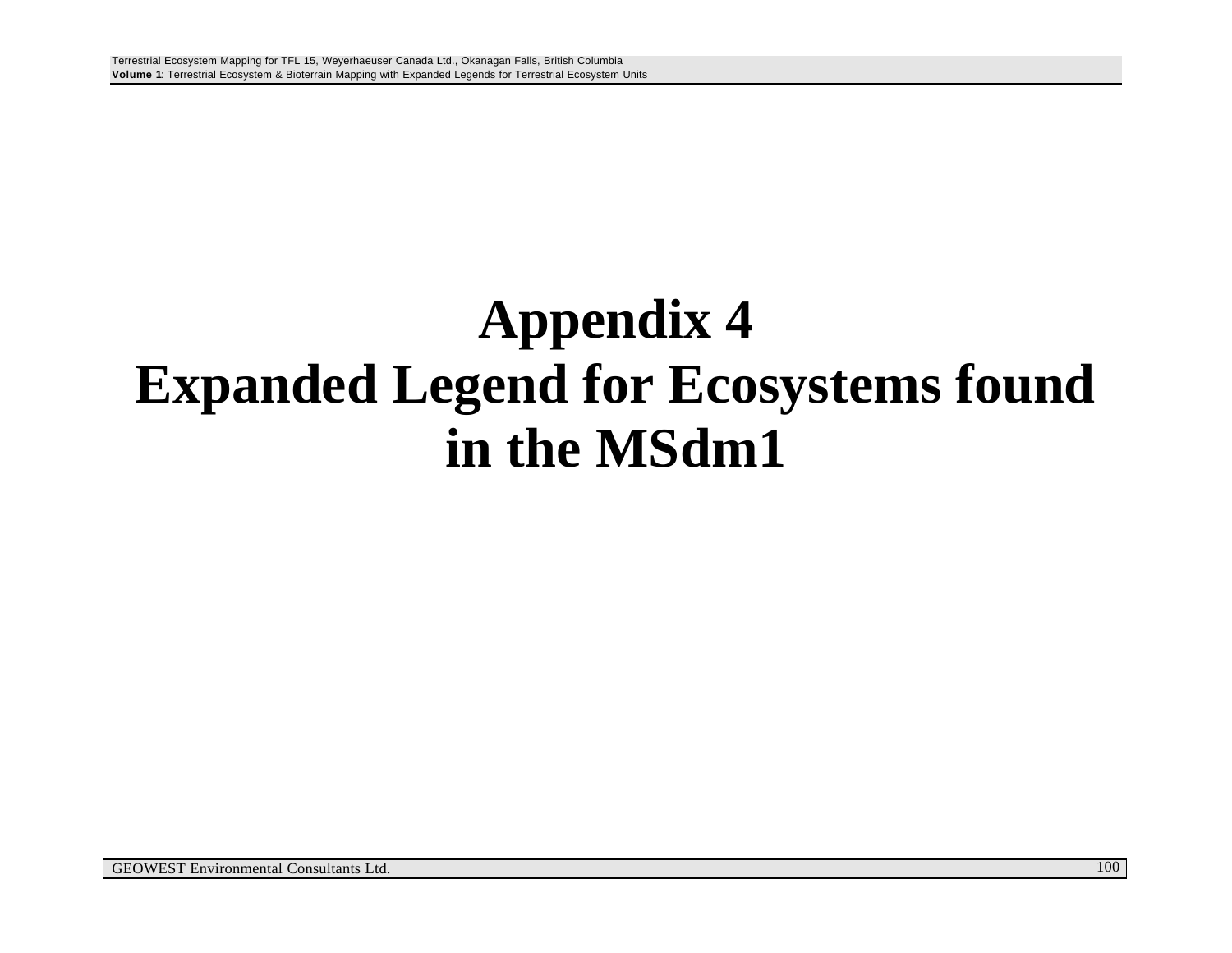

| PARENT MATERIAL LEGEND |               | <b>SITE SERIES LEGEND FOR MSdm1</b> |    |                               |           |     |                              |
|------------------------|---------------|-------------------------------------|----|-------------------------------|-----------|-----|------------------------------|
| C                      | Colluvial     | SP                                  | 02 | Fd-Big sage-Pinegrass         | SG        | 06  | Sxw-Gooseberry               |
|                        | Fluvial       | DP                                  | 00 | Fd-Penstemon-Pinegrass        | <b>SH</b> | -07 | Sxw-Trapper's tea-Horsetail  |
| FG                     | Glaciofluvial | PJ                                  | 00 | Pl-Juniper-Pinegrass          | AB        | -00 | Alder/Willow-Sedge-Bluejoint |
| M                      | Moraine       | PG                                  | 03 | Pl-Grouseberry-Cladonia       | WS        | 08  | Willow-Sedge                 |
| $\circ$                | Organic       | PP                                  | 04 | Pl-Pinegrass-Kinnikinnick     | <b>SW</b> | 00  | Sedge wetlands               |
| Mixed Bedrock<br>R     |               | SF                                  | 01 | Sxw-Falsebox-Feathermoss      | <b>SM</b> | -00 | Sedge wet meadow             |
|                        |               | <b>ST</b>                           | 05 | Sxw-Trapper's tea-Grouseberry |           |     |                              |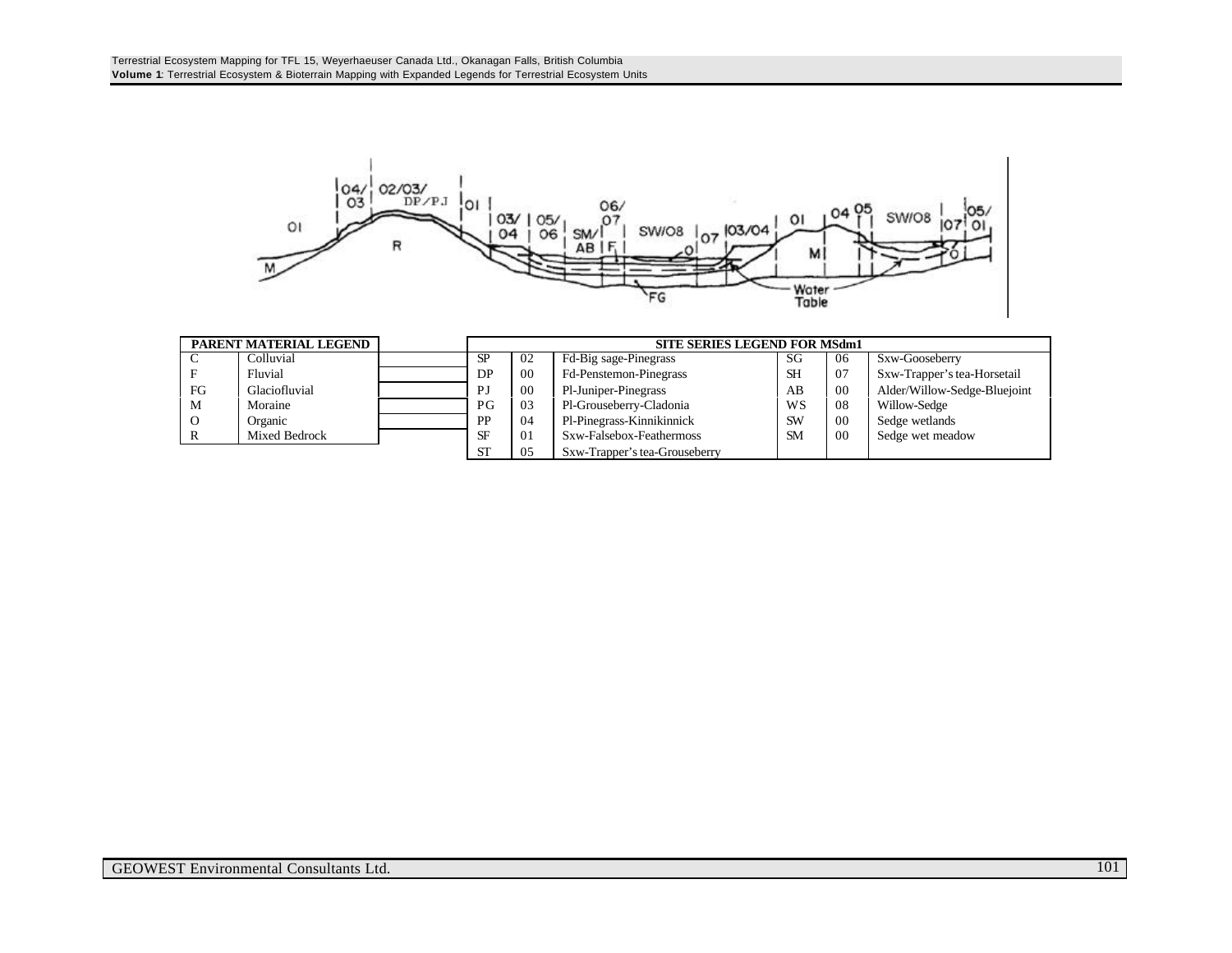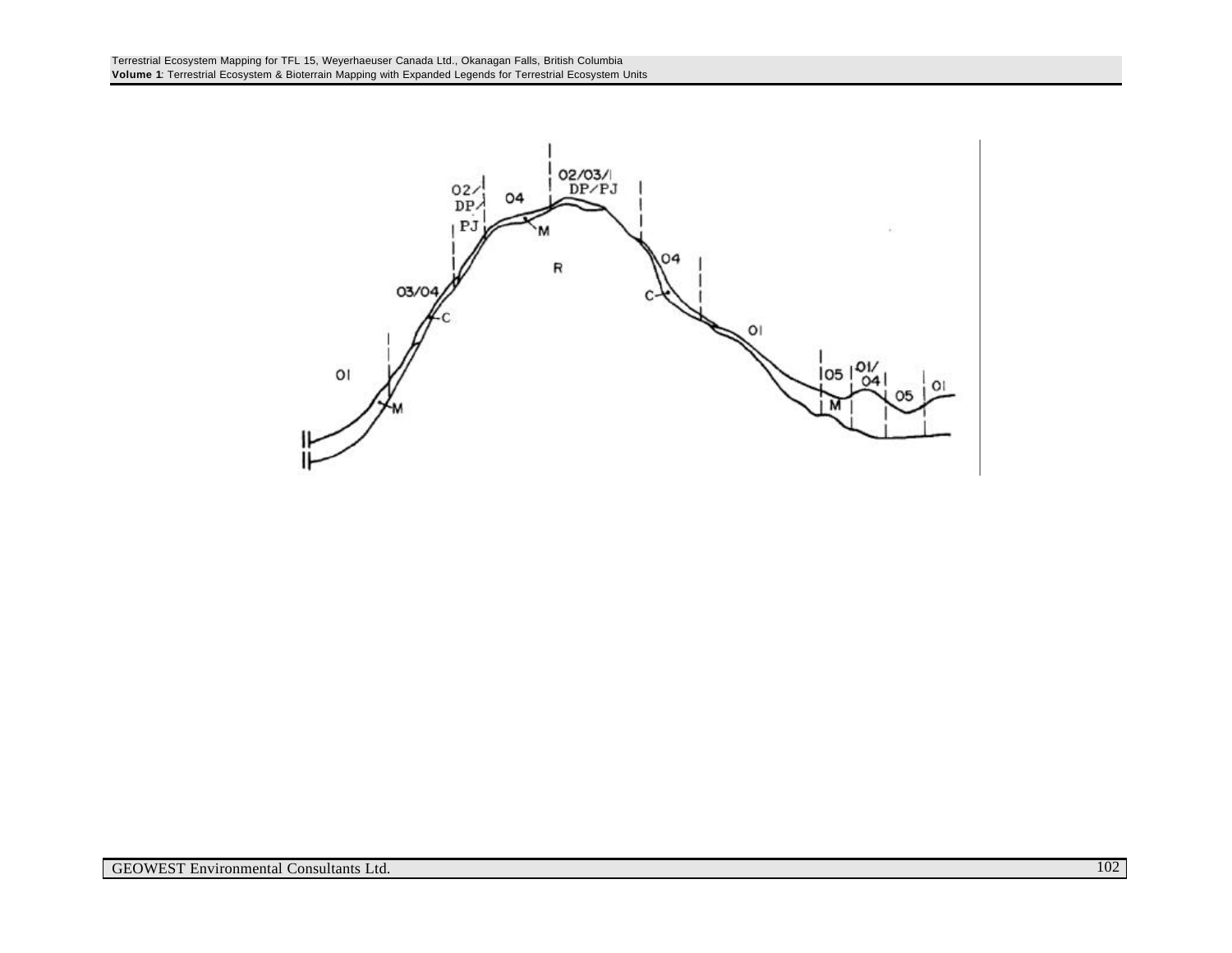| $\parallel$ BEC= MSdm1/02 |                                                                                                                                                       |  |  |  |  |
|---------------------------|-------------------------------------------------------------------------------------------------------------------------------------------------------|--|--|--|--|
| Map Unit                  | Description                                                                                                                                           |  |  |  |  |
| SP                        | Fd-Big Sage-Pinegrass; typic ecosystem unit                                                                                                           |  |  |  |  |
| <b>SPdw</b>               | Fd-Big Sage-Pinegrass; deep soil, warm aspect ecosystem unit                                                                                          |  |  |  |  |
| <b>SPk</b>                | Fd-Big Sage-Pinegrass; cool aspect ecosystem unit                                                                                                     |  |  |  |  |
| SPw                       | Fd-Big Sage-Pinegrass; warm aspect ecosystem unit                                                                                                     |  |  |  |  |
|                           | <b>Fd-Big Sage-Pinegrass (SP)</b> occurs on shallow soil, very xeric, gentle, upper and crest slope positions on morainal and glaciofluvial materials |  |  |  |  |
|                           | <b>SPdw</b> occurs on deep soil, warm aspects, moderately sloping moraine                                                                             |  |  |  |  |
|                           | <b>SPk</b> occurs on cool aspects, moderately sloping moraine and glaciofluvial materials                                                             |  |  |  |  |
|                           | <b>SPw</b> occurs on warm aspects, moderately sloping moraine and glaciofluvial materials                                                             |  |  |  |  |

| Map Symbol<br><b>Plant Species</b> | SP2<br>SPdw2<br>SPk2<br>SPw2<br>Herb $(2)$                                                                                 | SP3<br>SPdw3<br>SPk3<br>SPw3<br>Shrub/Herb $(3)$                                                  | SP4<br>SPdw4<br>SPk4<br>SPw4<br>Pole sapling (4)                                                           | SP5<br>SPdw5<br>SP <sub>k5</sub><br>SPw5<br>Young forest $(5)$                                             | SP <sub>6</sub><br>SPdw6<br>SPk6<br>SPw6<br>Mature forest (6)                        | SP7<br>SPdw7<br>SPk7<br>SPw7<br>Old forest (7)                                         |
|------------------------------------|----------------------------------------------------------------------------------------------------------------------------|---------------------------------------------------------------------------------------------------|------------------------------------------------------------------------------------------------------------|------------------------------------------------------------------------------------------------------------|--------------------------------------------------------------------------------------|----------------------------------------------------------------------------------------|
| Dominants                          | big sage<br>Idaho fescue                                                                                                   | big sage<br>common juniper<br>Idaho fescue                                                        | big sage<br>common juniper<br>Douglas-fir<br>Idaho fescue                                                  | big sage<br>Douglas-fir<br>common juniper<br>Idaho fescue                                                  | big sage<br>common juniper<br>Douglas-fir<br>Idaho fescue<br>old man's whiskers      | big sage<br>common juniper<br>Idaho fescue<br>Douglas-fir<br>Cladonia lichens          |
| Associates                         | Kentucky blugrass<br>old man's whiskers<br>varrow<br><i>junegrass</i><br>Douglas-fir<br>common juniper<br>Cladonia lichens | Kentucky blugrass<br>old man's whiskers<br>junegrass<br>Douglas-fir<br>Cladonia lichens<br>varrow | Kentucky blugrass<br>old man's whiskers<br>junegrass<br>Cladonia lichens<br>Yarrow<br>juniper haircup moss | Kentucky blugrass<br>old man's whiskers<br>junegrass<br>Cladonia lichens<br>juniper haircup moss<br>varrow | Cladonia lichens<br>juniper haircup moss<br>Kentucky blugrass<br>junegrass<br>varrow | juniper haircup moss<br>old man's whiskers<br>Kentucky blugrass<br>junegrass<br>varrow |
| Plots                              | 2-551.V00014.V00015                                                                                                        | 851909.V00026                                                                                     |                                                                                                            |                                                                                                            |                                                                                      |                                                                                        |

<sup>1</sup>Only structural stage 3 has been mapped within TFL 15. This Site Series may finally reach structural stage 7, although it should be noted that some of the structural stages might not be easily observed (e.g. 4 and 5)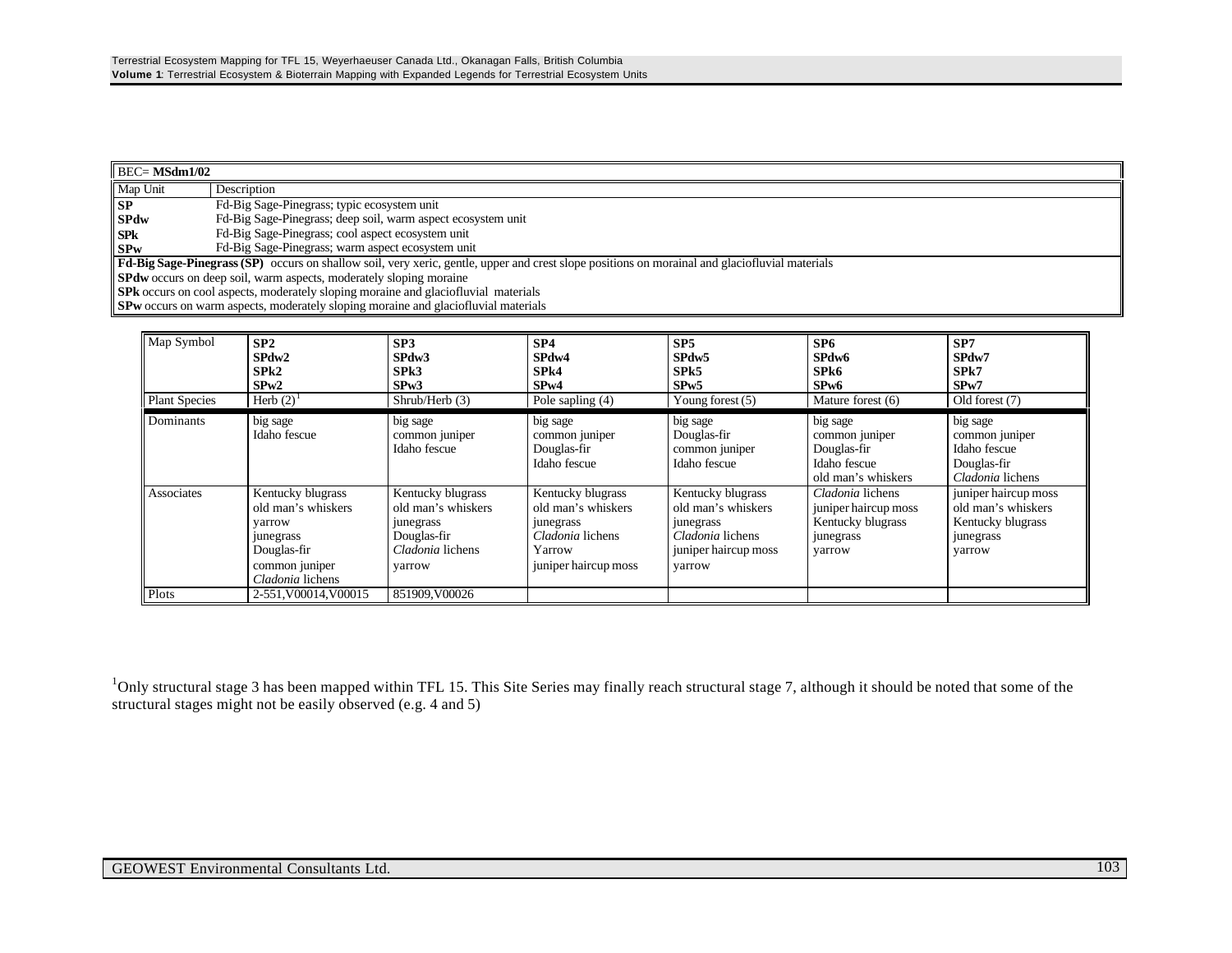| <b>BEC= MSdm1/00</b>                               |                                                                                                                                                |  |  |  |  |
|----------------------------------------------------|------------------------------------------------------------------------------------------------------------------------------------------------|--|--|--|--|
| Map Unit                                           | Description                                                                                                                                    |  |  |  |  |
| DP <sup>1</sup>                                    | Fd-Penstemon-Pinegrass; typic ecosystem unit                                                                                                   |  |  |  |  |
| <b>DPd</b>                                         | Fd-Penstemon-Pinegrass; deep soil ecosystem unit                                                                                               |  |  |  |  |
| <b>DPdk</b>                                        | Fd-Penstemon-Pinegrass; deep soil, cool aspect ecosystem unit                                                                                  |  |  |  |  |
| <b>DPdw</b>                                        | Fd-Penstemon-Pinegrass; deep soil, warm aspect ecosystem unit                                                                                  |  |  |  |  |
| <b>DPh</b>                                         | Fd-Penstemon-Pinegrass; hummocky ecosystem unit                                                                                                |  |  |  |  |
| <b>DPhy</b>                                        | Fd-Penstemon-Pinegrass; hummocky, very shallow soil ecosystem unit                                                                             |  |  |  |  |
| <b>DPk</b>                                         | Fd-Penstemon-Pinegrass; cool aspect ecosystem unit                                                                                             |  |  |  |  |
| <b>DPkv</b>                                        | Fd-Penstemon-Pinegrass; cool aspect, very shallow soil ecosystem unit                                                                          |  |  |  |  |
| <b>DPw</b>                                         | Fd-Penstemon-Pinegrass; warm aspect ecosystem unit                                                                                             |  |  |  |  |
|                                                    | Fd-Penstemon-Pinegrass (DP) occurs on shallow soil, very xeric, gentle, upper and crest slope positions on moraine and glaciofluvial materials |  |  |  |  |
|                                                    | <b>DPd</b> occurs on deep moraine and glaciofluvial materials                                                                                  |  |  |  |  |
|                                                    | <b>DPdk</b> occurs on deep soil, cool aspects, moderately sloping moraine and glaciofluvial materials                                          |  |  |  |  |
|                                                    | DPdw occurs on deep soil, warm aspects, moderately sloping moraine and glaciofluvial materials                                                 |  |  |  |  |
|                                                    | <b>DPh</b> occurs on hummocky moraine                                                                                                          |  |  |  |  |
| DPhv occurs on very shallow soil, hummocky moraine |                                                                                                                                                |  |  |  |  |
|                                                    | <b>DPk</b> occurs on cool aspects, moderately sloping moraine and colluvium                                                                    |  |  |  |  |
|                                                    | <b>DPkv</b> occurs on very shallow soil, cool aspects, moderately sloping moraine                                                              |  |  |  |  |
|                                                    | <b>DPw</b> occurs on warm aspects, moderately sloping moraine and colluvium                                                                    |  |  |  |  |

| Map Symbol<br><b>Plant Species</b> | DP <sub>2</sub><br>DPd2<br>DPdk2<br>DPdw2<br>DPh2<br>DPhv2<br>DPk2<br>DPkv2<br>DPw2<br>Herb $(2)$                     | DP3<br>DPd3<br>DPdk3<br>DPdw3<br>DPh <sub>3</sub><br>DPhv3<br>DPk3<br>DPkv3<br>DPw3<br>Shrub/Herb(3)                       | DP4<br>DPd4<br>DPdk4<br>DPdw4<br>DPh4<br>DPhy4<br>DPk4<br>DP <sub>kv4</sub><br>DPw4<br>Pole sapling $(4)$      | DP <sub>5</sub><br>DPd5<br>DPdk5<br>DPdw5<br>DPh <sub>5</sub><br>DPhv5<br>DPk5<br>DPkv5<br>DPw5<br>Young forest $(5)$                 | DP6<br>DPd6<br>DPdk6<br>DPdw6<br>DPh <sub>6</sub><br>DPhv6<br>DPk6<br>DPkv6<br>DP <sub>w</sub> 6<br>Mature forest (6)                 | DP7<br>DPd7<br>DPdk7<br>DPdw7<br>DPh7<br>DPhv7<br>DPk7<br>DPkv7<br>DPw7<br>Old forest (7)                                             |
|------------------------------------|-----------------------------------------------------------------------------------------------------------------------|----------------------------------------------------------------------------------------------------------------------------|----------------------------------------------------------------------------------------------------------------|---------------------------------------------------------------------------------------------------------------------------------------|---------------------------------------------------------------------------------------------------------------------------------------|---------------------------------------------------------------------------------------------------------------------------------------|
|                                    |                                                                                                                       |                                                                                                                            |                                                                                                                |                                                                                                                                       |                                                                                                                                       |                                                                                                                                       |
| Dominants                          | yarrow<br>kinnikinnick                                                                                                | common juniper<br>kinnikinnick                                                                                             | common juniper<br>pinegrass<br>Douglas-fir                                                                     | common juniper<br>pinegrass<br>Douglas-fir                                                                                            | common juniper<br>pinegrass<br>Douglas-fir                                                                                            | common juniper<br>pinegrass<br>Douglas-fir                                                                                            |
| Associates                         | Cladonia lichens<br>juniper haircap moss<br>common juniper<br>shrubby penstemon<br>Douglas-fir<br>compact selaginella | shrubby penstemon<br>Douglas-fir<br>juniper haircap moss<br>Cladonia lichens<br>varrow<br>pinegrass<br>compact selaginella | kinnikinnick<br>juniper haircap moss<br>shrubby penstemon<br>varrow<br>compact selaginella<br>Cladonia lichens | juniper haircap moss<br>shrubby penstemon<br>varrow<br>compact selaginella<br>kinnikinnick<br>Cladonia lichens<br>hybrid white spruce | juniper haircap moss<br>shrubby penstemon<br>hybrid white spruce<br>yarrow<br>compact selaginella<br>kinnikinnick<br>Cladonia lichens | juniper haircap moss<br>hybrid white spruce<br>shrubby penstemon<br>kinnikinnick<br>varrow<br>compact selaginella<br>Cladonia lichens |
| Plots                              |                                                                                                                       |                                                                                                                            |                                                                                                                |                                                                                                                                       | 9650033, V0013, V0027                                                                                                                 |                                                                                                                                       |

<sup>1</sup>DP is the NELSON Field Guide's "02" unit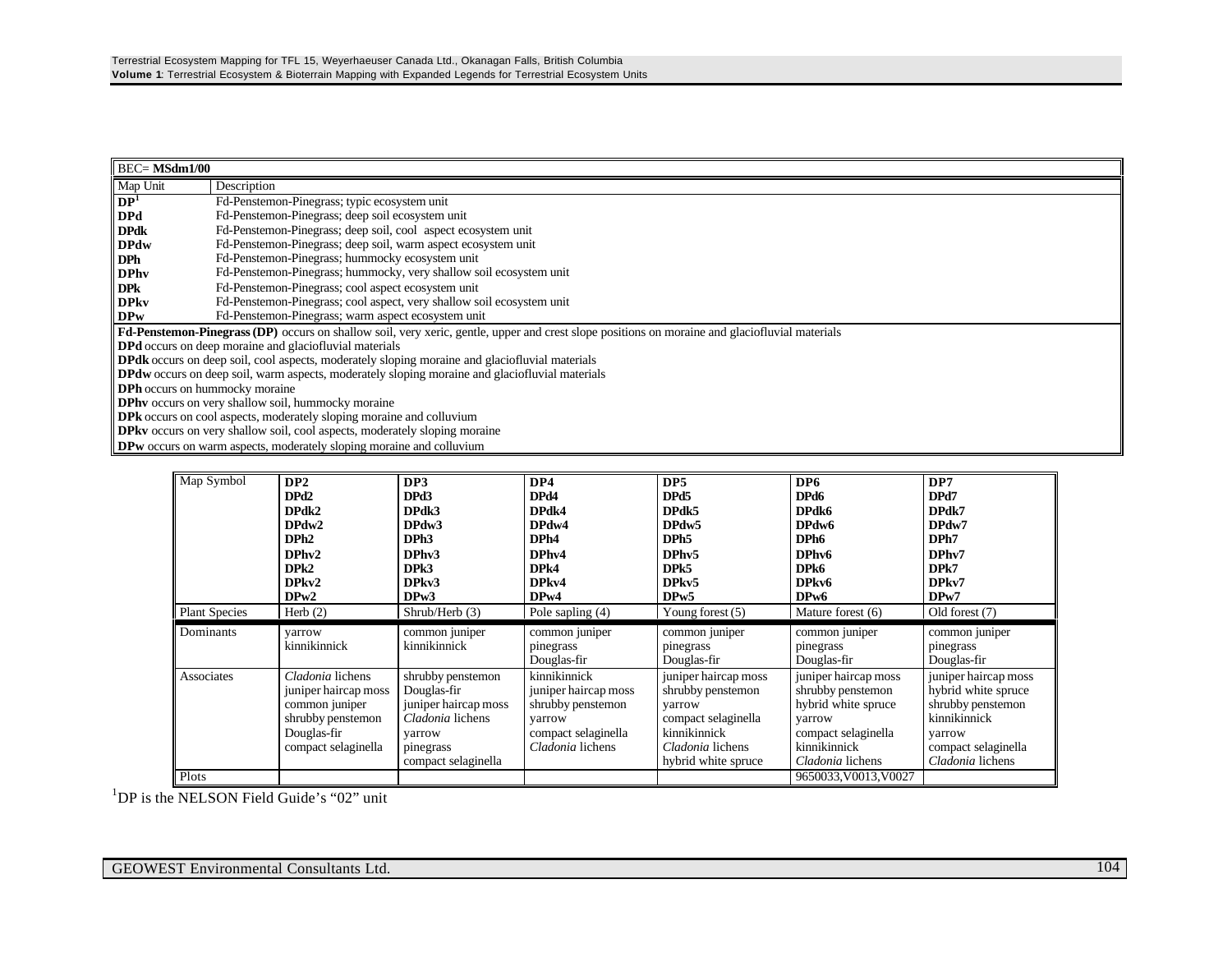| $\overline{BEC} = \overline{MSdm1/00}$                 |                                                                                                                                                                                     |  |  |  |  |
|--------------------------------------------------------|-------------------------------------------------------------------------------------------------------------------------------------------------------------------------------------|--|--|--|--|
| Map Unit                                               | Description                                                                                                                                                                         |  |  |  |  |
| PJ                                                     | PL-Juniper-Pinegrass; typic ecosystem unit                                                                                                                                          |  |  |  |  |
| PJh                                                    | PL-Juniper-Pinegrass; hummocky ecosystem unit                                                                                                                                       |  |  |  |  |
| <b>PJk</b>                                             | PL-Juniper-Pinegrass; cool aspect ecosystem unit                                                                                                                                    |  |  |  |  |
| Plq                                                    | PL-Juniper-Pinegrass; very steep cool aspect ecosystem unit                                                                                                                         |  |  |  |  |
| PJr                                                    | PL-Juniper-Pinegrass; ridged ecosystem unit                                                                                                                                         |  |  |  |  |
| PJw                                                    | PL-Juniper-Pinegrass; warm aspect ecosystem mapping                                                                                                                                 |  |  |  |  |
|                                                        | PL-Juniper-Pinegrass (PJ) occurs on shallow, medium-textured soil, xeric to subxeric, crest and upper slope positions on morainal materials. Often with associated bedrock outcrops |  |  |  |  |
| <b>PJh</b> occurs on hummocky moraine                  |                                                                                                                                                                                     |  |  |  |  |
|                                                        | <b>PJk</b> occurs on cool aspects, moderately sloping moraine and colluvium                                                                                                         |  |  |  |  |
| <b>PJq</b> occurs on cool aspect, very steep colluvium |                                                                                                                                                                                     |  |  |  |  |
| <b>PJr</b> occurs on ridged moraine                    |                                                                                                                                                                                     |  |  |  |  |
|                                                        | PJw occurs on warm aspects, moderately sloping moraine and colluvium                                                                                                                |  |  |  |  |

| Map Symbol           | PJ2<br>PJh2<br>P.Ik2<br>PJq2<br>PJr2<br>PJw2                                                    | PJ3<br>PJh3<br>PJk3<br>PJq3<br>PJr3<br>PJw3                                | PJ4<br>PJh4<br>PJk4<br>PJq4<br>PJr4<br>PJw4                                          | PJ5<br>PJh <sub>5</sub><br>PJk5<br>PJq5<br>PJr5<br>PJw5                                 | <b>PJ6</b><br>PJh6<br>PJk6<br>PJq6<br>PJr <sub>6</sub><br>PJw6                       | PJ7<br>PJh7<br>PJk7<br>PJq7<br>PJr7<br>PJw7                                          |
|----------------------|-------------------------------------------------------------------------------------------------|----------------------------------------------------------------------------|--------------------------------------------------------------------------------------|-----------------------------------------------------------------------------------------|--------------------------------------------------------------------------------------|--------------------------------------------------------------------------------------|
| <b>Plant Species</b> | Herb $(2)$                                                                                      | Shrub/Herb (3)                                                             | Pole sapling (4)                                                                     | Young forest $(5)$                                                                      | Mature forest (6)                                                                    | Old forest (7)                                                                       |
| Dominants            | northwestern sedge<br>yarrow                                                                    | lodgepole pine<br>northwestern sedge<br>varrow                             | lodgepole pine<br>northwestern sedge                                                 | lodgepole pine<br>northwestern sedge                                                    | lodgepole pine<br>northwestern sedge                                                 | lodgepole pine<br>northwestern sedge                                                 |
| Associates           | lodgepole pine<br>stiff-leaved haircap<br>moss<br>spike trisetum<br>common juniper<br>pinegrass | stiff-leaved haircap moss<br>spike trisetum<br>common juniper<br>pinegrass | varrow<br>common juniper<br>stiff-leaved haircap moss<br>pinegrass<br>spike trisetum | common juniper<br>pinegrass<br>varrow<br>spike trisetum<br>stiff-leaved haircap<br>moss | common juniper<br>pinegrass<br>varrow<br>spike trisetum<br>stiff-leaved haircap moss | common juniper<br>pinegrass<br>varrow<br>spike trisetum<br>stiff-leaved haircap moss |
| Plots                |                                                                                                 | $2 - 44, 2 - 84$                                                           |                                                                                      |                                                                                         |                                                                                      |                                                                                      |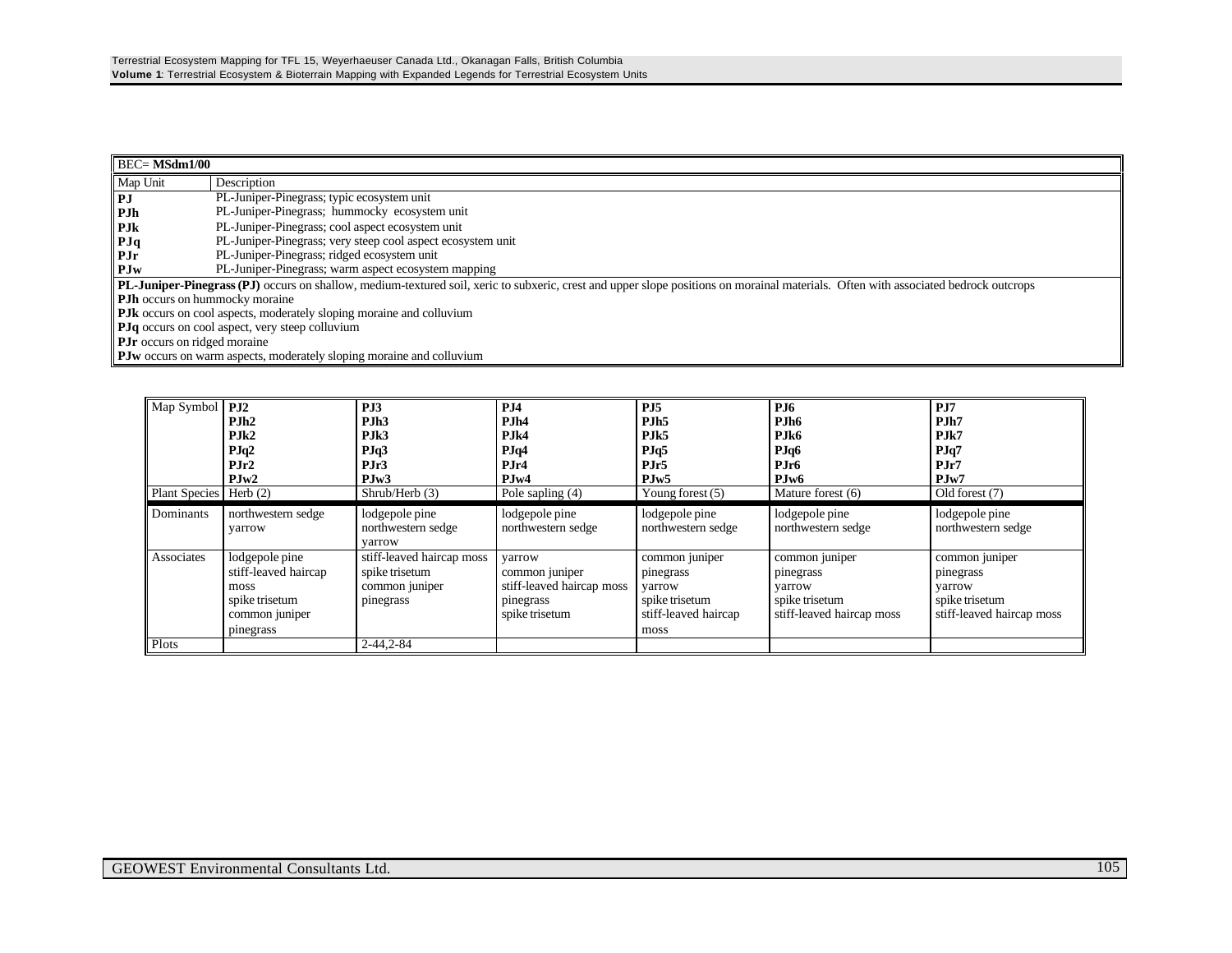| <b>BEC=MSdm1/03</b>                                |                                                                                                                                                   |  |  |  |  |  |
|----------------------------------------------------|---------------------------------------------------------------------------------------------------------------------------------------------------|--|--|--|--|--|
| Map Unit                                           | Description                                                                                                                                       |  |  |  |  |  |
| P G                                                | Pl-Grouseberry-Cladonia; typic ecosystem unit                                                                                                     |  |  |  |  |  |
| PGc                                                | Pl-Grouseberry-Cladonia; coarse-textured soil ecosystem unit                                                                                      |  |  |  |  |  |
| <b>PGcw</b>                                        | Pl-Grouseberry-Cladonia; coarse-textured soil, warm aspect ecosystem unit                                                                         |  |  |  |  |  |
| PGh                                                | Pl-Grouseberry-Cladonia; hummocky ecosystem unit                                                                                                  |  |  |  |  |  |
| PGhs                                               | Pl-Grouseberry-Cladonia; hummocky, shallow soil ecosystem unit                                                                                    |  |  |  |  |  |
| PGk                                                | Pl-Grouseberry-Cladonia; cool aspect ecosystem unit                                                                                               |  |  |  |  |  |
| <b>PGks</b>                                        | Pl-Grouseberry-Cladonia; cool aspect, shallow soil ecosystem unit                                                                                 |  |  |  |  |  |
| PGn                                                | Pl-Grouseberry-Cladonia; fan ecosystem unit                                                                                                       |  |  |  |  |  |
| PGr                                                | Pl-Grouseberry-Cladonia; ridged ecosystem unit                                                                                                    |  |  |  |  |  |
| PGrs                                               | Pl-Grouseberry-Cladonia; ridged, shallow soil ecosystem unit                                                                                      |  |  |  |  |  |
| PGs                                                | Pl-Grouseberry-Cladonia; shallow soil ecosystem unit                                                                                              |  |  |  |  |  |
| <b>PGsw</b>                                        | Pl-Grouseberry-Cladonia; shallow soil, warm aspect ecosystem unit                                                                                 |  |  |  |  |  |
| PGt                                                | Pl-Grouseberry-Cladonia; terraced ecosystem unit                                                                                                  |  |  |  |  |  |
| PGw                                                | Pl-Grouseberry-Cladonia; warm aspect ecosystem unit                                                                                               |  |  |  |  |  |
|                                                    | Pl-Grouseberry-Cladonia (PG) occurs on deep, medium-textured soil, xeric to subxeric, level to gently sloping moraine and glaciofluvial materials |  |  |  |  |  |
|                                                    | <b>PGc</b> occurs on coarse-textured moraine                                                                                                      |  |  |  |  |  |
|                                                    | PGcw occurs on coarse-textured soil, warm aspects, moderately sloping moraine                                                                     |  |  |  |  |  |
| <b>PGh</b> occurs on hummocky moraine              |                                                                                                                                                   |  |  |  |  |  |
|                                                    | <b>PGhs</b> occurs on shallow soil, hummocky moraine                                                                                              |  |  |  |  |  |
|                                                    | PGk occurs on cool aspects, moderately sloping moraine                                                                                            |  |  |  |  |  |
|                                                    | PGks occurs on shallow soil, cool aspect, moderately sloping moraine and colluvium                                                                |  |  |  |  |  |
| PGn occurs on fluvial fan                          |                                                                                                                                                   |  |  |  |  |  |
| <b>PGr</b> occurs on ridged moraine                |                                                                                                                                                   |  |  |  |  |  |
| <b>PGrs</b> occurs on shallow soil, ridged moraine |                                                                                                                                                   |  |  |  |  |  |
|                                                    | <b>PGs</b> occurs on shallow moraine                                                                                                              |  |  |  |  |  |
|                                                    | <b>PGsw</b> occurs on shallow soil, warm aspects, moderately sloping moraine and colluvium                                                        |  |  |  |  |  |
| <b>PGt</b> occurs on glaciofluvial terraces        |                                                                                                                                                   |  |  |  |  |  |
|                                                    | PGw occurs on warm aspects, moderately sloping moraine                                                                                            |  |  |  |  |  |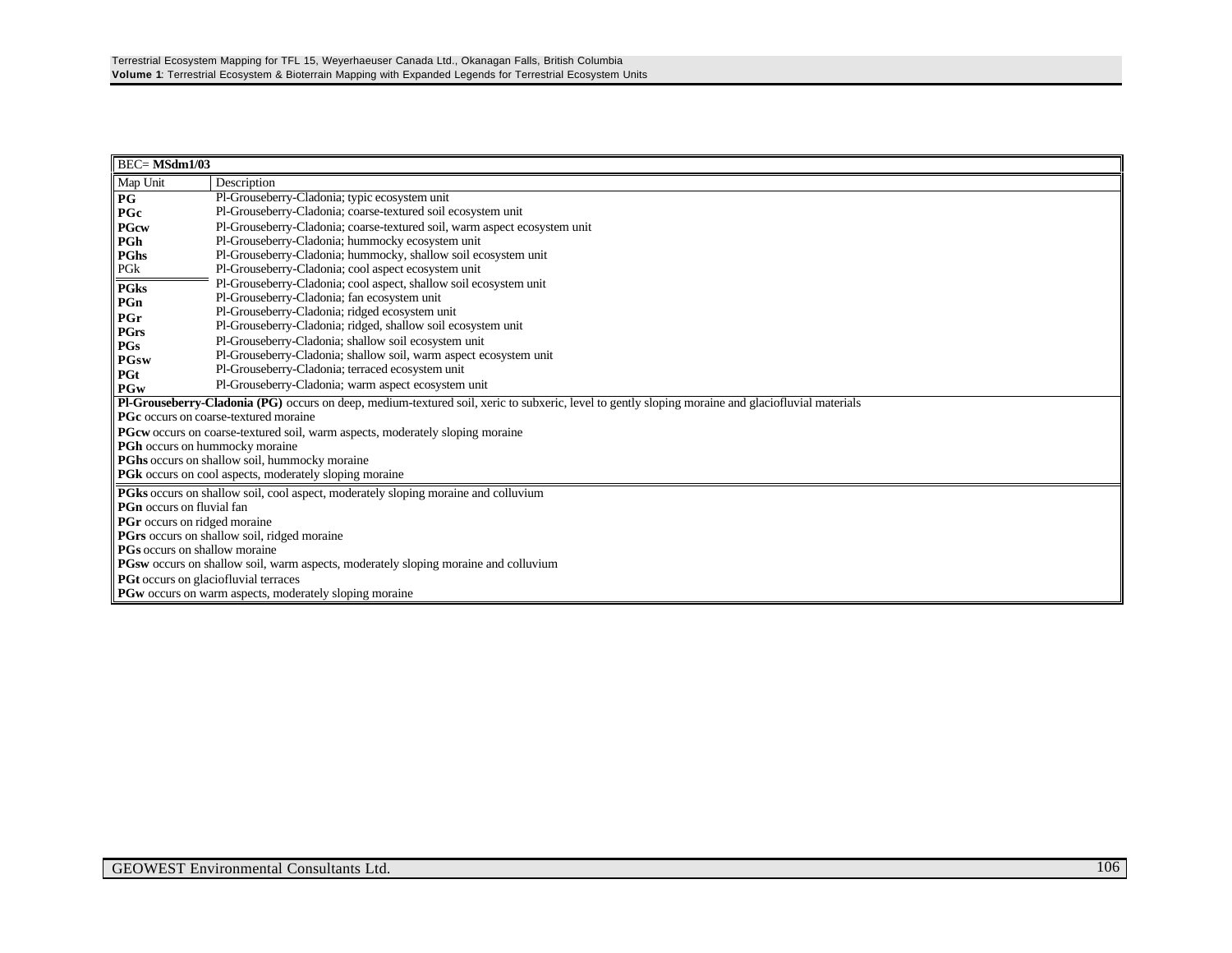| Map Symbol               | PG2<br>PGc2<br>PGcw <sub>2</sub><br>PGh <sub>2</sub><br>PGhs2<br>PG <sub>k2</sub><br>PGks2<br>PGn <sub>2</sub><br>PGr2<br>PGrs2<br>PGs2<br>PGsw2<br>PGt <sub>2</sub><br>PGw2 | PG3<br>PGc3<br>PGcw3<br>PGh <sub>3</sub><br>PGhs3<br>PG <sub>k</sub> 3<br>PGks3<br>PGn3<br>PGr3<br>PGrs3<br>PGs3<br>PGsw <sub>3</sub><br>PGt3<br>PGw3 | PG4<br>PGc4<br>PGcw4<br>PGh <sub>4</sub><br>PGhs4<br>PG <sub>k4</sub><br>PGks4<br>PGn4<br>PGr4<br>PGrs4<br>PGs4<br>PGsw4<br>PGt4<br>PGw4 | PG5<br>PGc5<br>PGcw5<br>PGh <sub>5</sub><br>PGhs5<br>PG <sub>k5</sub><br>PGks5<br>PGn5<br>PGr5<br>PGrs5<br>PGs5<br>PGsw5<br>PGt5<br>PGw5 | PG6<br>PGc6<br>PGcw6<br>PGh <sub>6</sub><br>PGhs6<br>PGk6<br>PGks6<br>PGn6<br>PGr6<br>PGrs6<br>PGs6<br>PGsw6<br>PGt6<br>PGw6 | PG7<br>PGc7<br>PGcw7<br>PGh7<br>PGhs7<br>PGk7<br>PGks7<br>PGn7<br>PGr7<br>PGrs7<br>PGs7<br>PGsw7<br>PGt7<br>PGw7 |
|--------------------------|------------------------------------------------------------------------------------------------------------------------------------------------------------------------------|-------------------------------------------------------------------------------------------------------------------------------------------------------|------------------------------------------------------------------------------------------------------------------------------------------|------------------------------------------------------------------------------------------------------------------------------------------|------------------------------------------------------------------------------------------------------------------------------|------------------------------------------------------------------------------------------------------------------|
| Plant Species   Herb (2) |                                                                                                                                                                              | Shrub/Herb $(3)$                                                                                                                                      | Pole sapling (4)                                                                                                                         | Young forest $(5)$                                                                                                                       | Mature forest (6)                                                                                                            | Old forest (7)                                                                                                   |
| Dominants                | northwestern sedge<br>white hawkweed                                                                                                                                         | lodgepole pine<br>juniper haircap moss                                                                                                                | lodgepole pine                                                                                                                           | lodgepole pine<br>grouseberry                                                                                                            | lodgepole pine<br>grouseberry<br>Cladonia lichens                                                                            | subalpine fir<br>grouseberry<br>Cladonia lichens                                                                 |
| Associates               | juniper haircap moss<br>lodgepole pine<br>grouseberry<br>Cladonia lichens                                                                                                    | grouseberry<br>white hawkweed<br>Cladonia lichens<br>northwestern sedge                                                                               | juniper haircap moss<br>grouseberry<br>Cladonia lichens<br>kinnikinnick<br>white hawkweed                                                | kinnikinnick<br>Cladonia lichens<br>juniper haircap moss<br>subalpine fir<br>hybrid white spruce                                         | kinnikinnick<br>subalpine fir<br>hybrid white spruce<br>juniper haircap moss                                                 | lodgepole pine<br>kinnikinnick<br>hybrid white spruce                                                            |
| Plots                    |                                                                                                                                                                              | 2-34, r146, r410                                                                                                                                      |                                                                                                                                          | 1-67, 2-33, 2-45, 2-82, 2-47<br>X780353,X780358                                                                                          |                                                                                                                              |                                                                                                                  |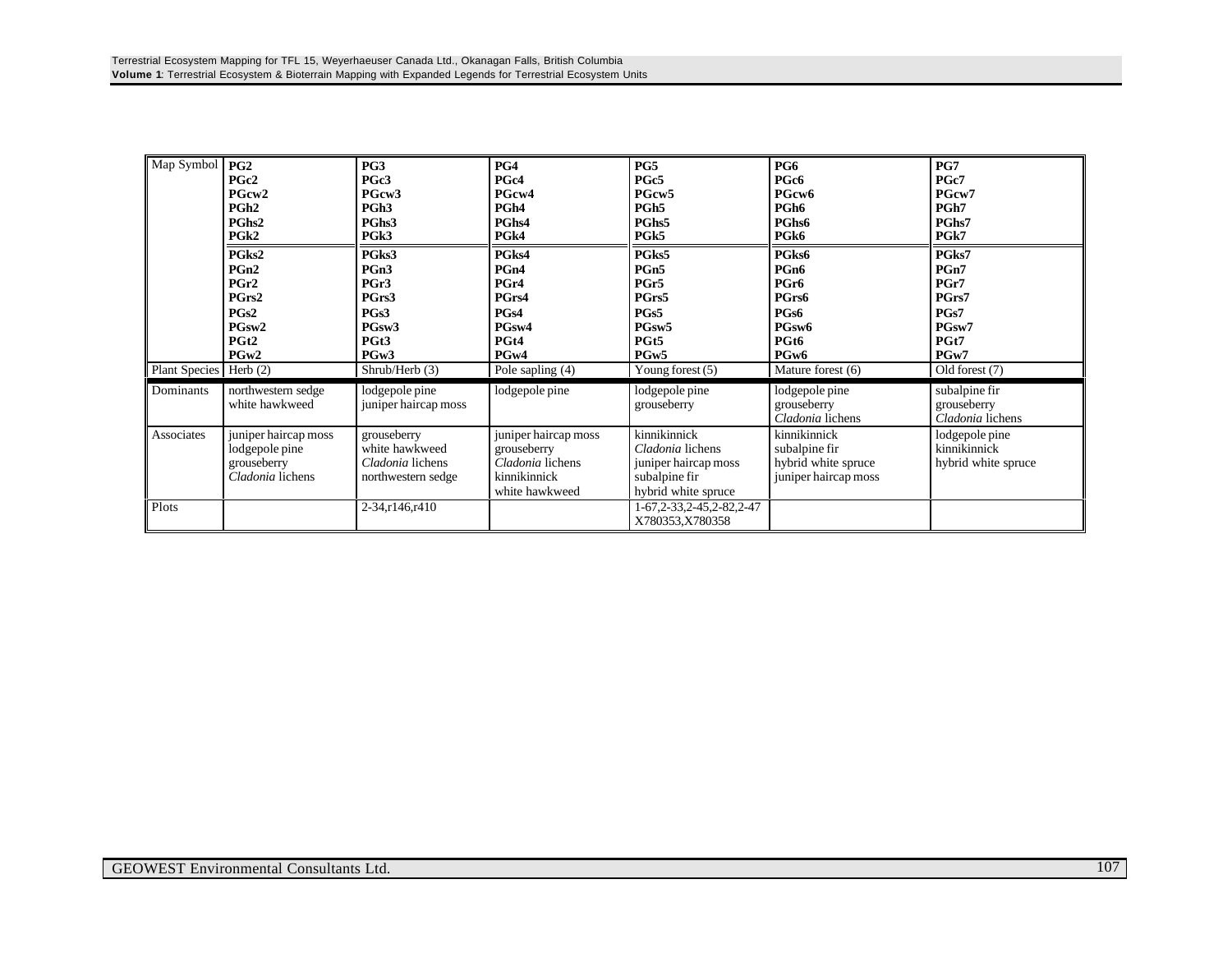| <b>BEC=MSdm1/04</b>                       |                                                                                                                                                                            |  |  |  |  |  |
|-------------------------------------------|----------------------------------------------------------------------------------------------------------------------------------------------------------------------------|--|--|--|--|--|
| Map Unit                                  | Description                                                                                                                                                                |  |  |  |  |  |
| $\bf PP$                                  | Pl-Pinegrass-Kinnikinnick; typic ecosystem unit                                                                                                                            |  |  |  |  |  |
| <b>PPc</b>                                | Pl-Pinegrass-Kinnikinnick; coarse-textured soil ecosystem unit                                                                                                             |  |  |  |  |  |
| <b>PPct</b>                               | Pl-Pinegrass-Kinnikinnick; coarse-textured soil, terraced ecosystem unit                                                                                                   |  |  |  |  |  |
| <b>PPcw</b>                               | Pl-Pinegrass-Kinnikinnick; coarse-textured soil, warm aspect ecosystem unit                                                                                                |  |  |  |  |  |
| <b>PPh</b>                                | Pl-Pinegrass-Kinnikinnick; hummocky ecosystem unit                                                                                                                         |  |  |  |  |  |
| <b>PPhs</b>                               | Pl-Pinegrass-Kinnikinnick; hummocky, shallow soil ecosystem unit                                                                                                           |  |  |  |  |  |
| <b>PPhw</b>                               | Pl-Pinegrass-Kinnikinnick; hummocky, warm aspect ecosystem unit                                                                                                            |  |  |  |  |  |
| <b>PPk</b>                                | Pl-Pinegrass-Kinnikinnick; cool aspect ecosystem unit                                                                                                                      |  |  |  |  |  |
| <b>PPkn</b>                               | Pl-Pinegrass-Kinnikinnick; cool aspect, cone ecosystem unit                                                                                                                |  |  |  |  |  |
| <b>PPks</b>                               | Pl-Pinegrass-Kinnikinnick; cool aspect, shallow soil ecosystem unit                                                                                                        |  |  |  |  |  |
| <b>PPqs</b>                               | Pl-Pinegrass-Kinnikinnick; very steep cool aspect, shallow soil ecosystem unit                                                                                             |  |  |  |  |  |
| PPr                                       | Pl-Pinegrass-Kinnikinnick; ridged ecosystem unit                                                                                                                           |  |  |  |  |  |
| <b>PPrs</b>                               | Pl-Pinegrass-Kinnikinnick; ridged, shallow soil ecosystem unit                                                                                                             |  |  |  |  |  |
| <b>PPs</b>                                | Pl-Pinegrass-Kinnikinnick; shallow soil ecosystem unit                                                                                                                     |  |  |  |  |  |
| <b>PPsw</b>                               | Pl-Pinegrass-Kinnikinnick; shallow soil, warm aspect ecosystem unit                                                                                                        |  |  |  |  |  |
| <b>PPt</b>                                | Pl-Pinegrass-Kinnikinnick; terraced ecosystem unit                                                                                                                         |  |  |  |  |  |
| PPv                                       | Pl-Pinegrass-Kinnikinnick; very shallow soil ecosystem unit                                                                                                                |  |  |  |  |  |
| <b>PPw</b>                                | Pl-Pinegrass-Kinnikinnick; warm aspect ecosystem unit                                                                                                                      |  |  |  |  |  |
|                                           | Pl-Pinegrass-Kinnikinnick (PP) occurs on deep, medium textured soil, subxeric to submesic, level to moderately sloping moraine, fluvial and glaciofluvial materials        |  |  |  |  |  |
|                                           | PPc occurs on coarse textured moraine and glaciofluvial materials<br>PPct occurs on coarse-textured soil, on fluvial terraces                                              |  |  |  |  |  |
|                                           |                                                                                                                                                                            |  |  |  |  |  |
|                                           | PPcw occurs on coarse-textured soil, warm aspects, moderately sloping moraine and colluvium                                                                                |  |  |  |  |  |
|                                           | PPh occurs on hummocky moraine and glaciofluvial materials                                                                                                                 |  |  |  |  |  |
|                                           | PPhs occurs on shallow soil, hummocky moraine and glaciofluvial materials<br>PPhw occurs on warm aspects, moderately sloping, hummocky moraine and glaciofluvial materials |  |  |  |  |  |
|                                           | PPk occurs on cool aspects, moderately sloping moraine, colluvium, and glaciofluvial materials                                                                             |  |  |  |  |  |
|                                           | <b>PPkn</b> occurs on cool aspects, moderately sloping colluvial cone                                                                                                      |  |  |  |  |  |
|                                           | <b>PPks</b> occurs on shallow soil, cool aspects, moderately sloping moraine and colluvium                                                                                 |  |  |  |  |  |
|                                           | PPqs occurs on shallow soil, cool aspects, very steep colluvium                                                                                                            |  |  |  |  |  |
|                                           | <b>PPr</b> occurs on ridged moraine and glaciofluvial materials                                                                                                            |  |  |  |  |  |
|                                           | <b>PPrs</b> occurs on shallow soil, ridged moraine                                                                                                                         |  |  |  |  |  |
|                                           | PPs occurs on shallow moraine                                                                                                                                              |  |  |  |  |  |
|                                           | PPsw occurs on shallow soil, warm aspects, moderately sloping moraine and colluvium                                                                                        |  |  |  |  |  |
|                                           | PPt occurs on fluvial and glaciofluvial terraces                                                                                                                           |  |  |  |  |  |
| <b>PPv</b> occurs on very shallow moraine |                                                                                                                                                                            |  |  |  |  |  |
|                                           | <b>PPw</b> occurs on warm aspects, moderately sloping moraine, colluvium, fluvial and glaciofluvial materials                                                              |  |  |  |  |  |
|                                           |                                                                                                                                                                            |  |  |  |  |  |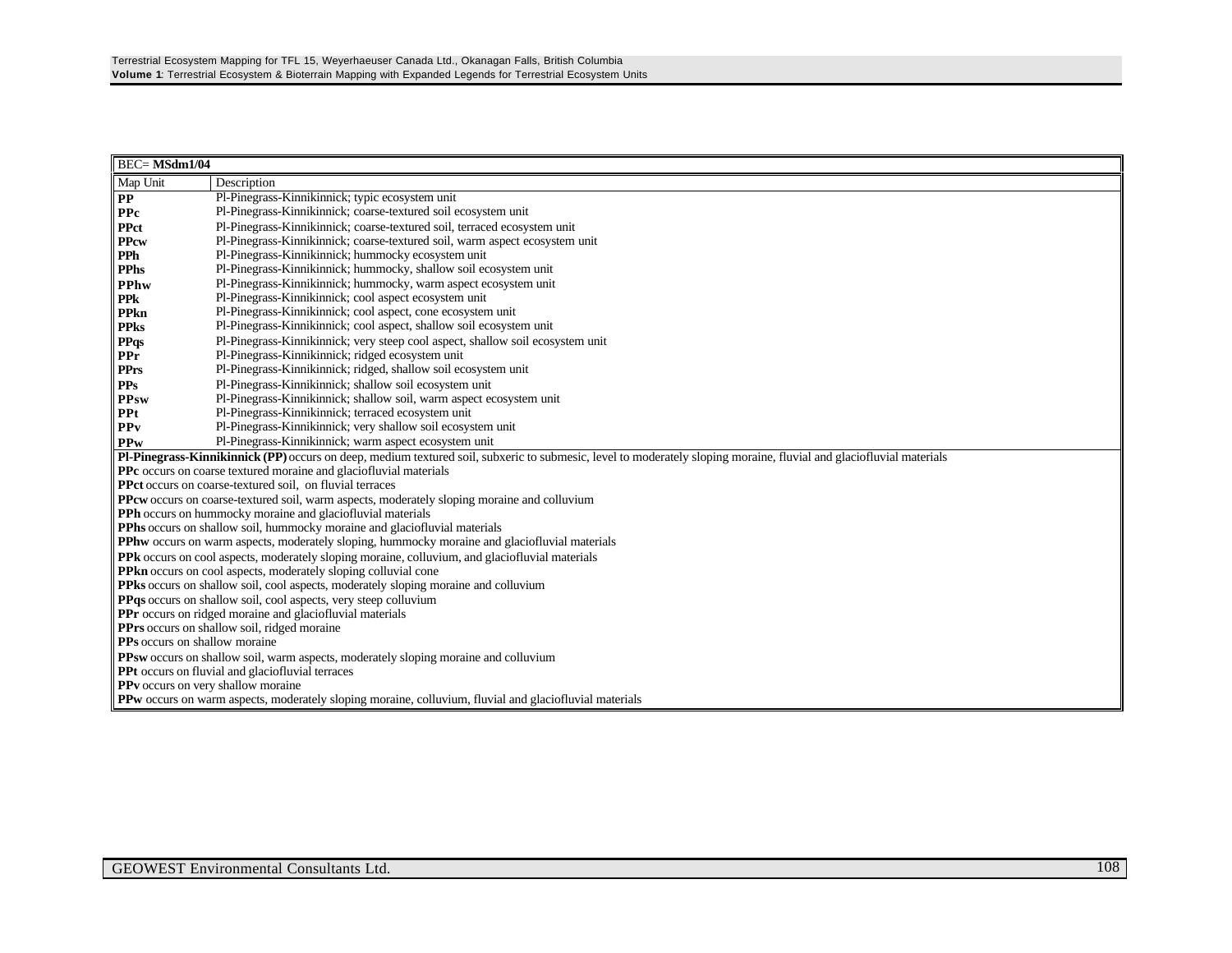| Map Symbol<br><b>Plant Species</b> | PP <sub>2</sub><br>PPc <sub>2</sub><br>PPct <sub>2</sub><br>PPcw <sub>2</sub><br>PPh <sub>2</sub><br>PPhs <sub>22</sub><br>PPhw2<br>PPk <sub>2</sub><br>Ppkn2<br>PPks2<br>PPqs2<br>PPr2<br>PPrs2<br>PPs2<br>PP <sub>sw</sub> 2<br>PP <sub>t2</sub><br>PPv2<br>PPw2<br>Herb $(2)$ | PP <sub>3</sub><br>PPc <sub>3</sub><br>PPct <sub>3</sub><br>PPcw3<br>PPh <sub>3</sub><br>PPhs3<br>PPhw3<br>PP <sub>k3</sub><br>Ppkn3<br>PPks3<br>PPqs3<br>PPr3<br>PPrs3<br>PPs3<br>PPsw <sub>3</sub><br>PPt <sub>3</sub><br>PP <sub>v</sub> 3<br>PP <sub>w</sub> 3<br>Shrub/Herb (3) | PP <sub>4</sub><br>PP <sub>c4</sub><br>PPct4<br>PPcw4<br>PPh <sub>4</sub><br>PPhs4<br>PPhw4<br>PPk4<br>Ppkn4<br>PPks4<br>PPqs4<br>PPr4<br>PPrs4<br>PP <sub>s4</sub><br>PP <sub>sw</sub> 4<br>PPt4<br>PP <sub>v4</sub><br>PP <sub>w</sub> 4<br>Pole sapling (4) | PP <sub>5</sub><br>PPc5<br>PPct5<br>PPcw <sub>5</sub><br>PPh <sub>5</sub><br>PPhs5<br>PPhw5<br>PP <sub>k5</sub><br>Ppkn5<br>PPks5<br>PPqs5<br>PPr <sub>5</sub><br>PPrs5<br>PPs5<br>PPsw <sub>5</sub><br>PPt5<br>PP <sub>v5</sub><br>PP <sub>w</sub> 5<br>Young forest $(5)$ | <b>PP6</b><br>PPc6<br>PPct6<br>PPcw <sub>6</sub><br>PPh6<br>PPhs6<br>PPhw6<br>PPk6<br>Ppkn6<br>PPks6<br>PPqs6<br>PPr6<br>PPrs6<br>PP <sub>s6</sub><br>PPsw <sub>6</sub><br>PPt6<br>PP <sub>v6</sub><br>PP <sub>w</sub> 6<br>Mature forest (6) | PP7<br>PP <sub>c</sub> 7<br>PPct7<br>PPcw7<br>PPh7<br>PPhs7<br>PPhw7<br>PPk7<br>Ppkn7<br>PPks7<br>PPqs7<br>PPr7<br>PPrs7<br>PPs7<br>PPsw7<br>PPt7<br>PP <sub>v</sub> 7<br>PP <sub>w</sub> 7<br>Old forest (7) |
|------------------------------------|----------------------------------------------------------------------------------------------------------------------------------------------------------------------------------------------------------------------------------------------------------------------------------|--------------------------------------------------------------------------------------------------------------------------------------------------------------------------------------------------------------------------------------------------------------------------------------|----------------------------------------------------------------------------------------------------------------------------------------------------------------------------------------------------------------------------------------------------------------|-----------------------------------------------------------------------------------------------------------------------------------------------------------------------------------------------------------------------------------------------------------------------------|-----------------------------------------------------------------------------------------------------------------------------------------------------------------------------------------------------------------------------------------------|---------------------------------------------------------------------------------------------------------------------------------------------------------------------------------------------------------------|
| Dominants                          | pinegrass<br>grouseberry<br>kinnikinnick                                                                                                                                                                                                                                         | grouseberry<br>pinegrass<br>lodgepole pine                                                                                                                                                                                                                                           | lodgepole pine<br>grouseberry<br>pinegrass                                                                                                                                                                                                                     | lodgepole pine<br>grouseberry<br>pinegrass                                                                                                                                                                                                                                  | pinegrass<br>lodgepole pine<br>subalpine fir                                                                                                                                                                                                  | pinegrass<br>subalpine fir<br>lodgepole pine                                                                                                                                                                  |
| Associates                         | soopolallie<br>wild strawberry<br>white hawkweed<br>lodgepole pine<br>juniper haircap moss                                                                                                                                                                                       | kinnikinnick<br>soopolallie<br>wild strawberry<br>juniper haircap moss                                                                                                                                                                                                               | soopolallie<br>kinnikinnick<br>wild strawberry<br>juniper haircap moss                                                                                                                                                                                         | soopolallie<br>kinnikinnick<br>subalpine fir<br>wild strawberry<br>juniper haircap moss                                                                                                                                                                                     | grouseberry<br>soopolallie<br>kinnikinnick<br>wild strawberry<br>juniper haircap moss                                                                                                                                                         | grouseberry<br>soopolallie<br>wild strawberry<br>kinnikinnick<br>juniper haircap moss                                                                                                                         |
| Plots                              | $2 - 79$                                                                                                                                                                                                                                                                         | r203                                                                                                                                                                                                                                                                                 | r504                                                                                                                                                                                                                                                           | 1-17,2-77,2-80,X770040,<br>X780352                                                                                                                                                                                                                                          | 1-63.X780359                                                                                                                                                                                                                                  |                                                                                                                                                                                                               |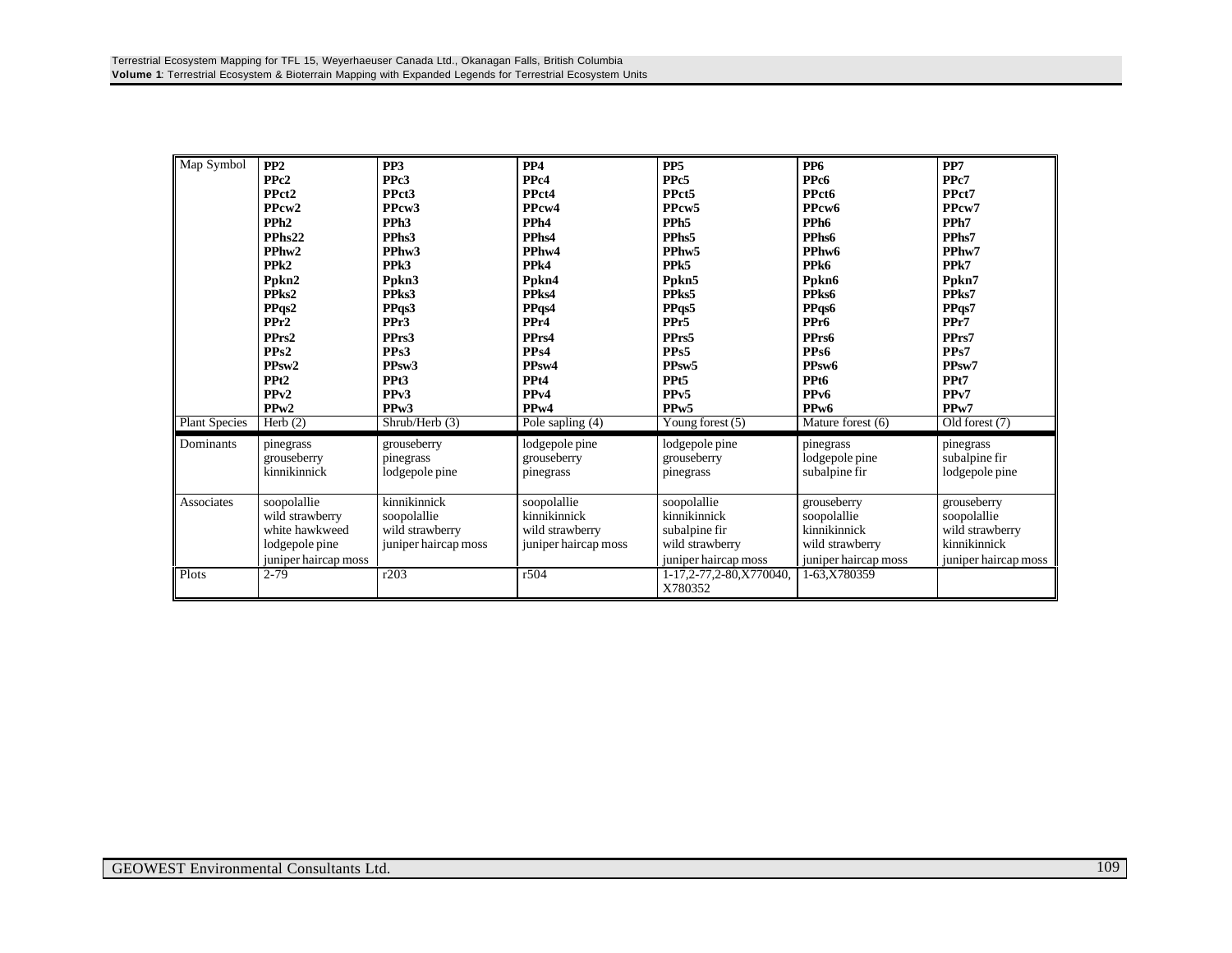| BEC= MSdm1/01                                                                                          |                                                                                                                                                                                |  |  |  |  |
|--------------------------------------------------------------------------------------------------------|--------------------------------------------------------------------------------------------------------------------------------------------------------------------------------|--|--|--|--|
| Map Unit                                                                                               | Description                                                                                                                                                                    |  |  |  |  |
| <b>SF</b>                                                                                              | Sxw-Falsebox-Feathermoss; typic ecosystem unit                                                                                                                                 |  |  |  |  |
| <b>SFc</b>                                                                                             | Sxw-Falsebox-Feathermoss; coarse-textured soil ecosystem unit                                                                                                                  |  |  |  |  |
| <b>SFck</b>                                                                                            | Sxw-Falsebox-Feathermoss; coarse-textured soil, cool aspect ecosystem unit                                                                                                     |  |  |  |  |
| <b>SFg</b>                                                                                             | Sxw-Falsebox-Feathermoss; gully ecosystem unit                                                                                                                                 |  |  |  |  |
| SFgw                                                                                                   | Sxw-Falsebox-Feathermoss; gully, warm aspect ecosystem unit                                                                                                                    |  |  |  |  |
| SFh                                                                                                    | Sxw-Falsebox-Feathermoss; hummocky ecosystem unit                                                                                                                              |  |  |  |  |
| <b>SFk</b>                                                                                             | Sxw-Falsebox-Feathermoss; cool aspect ecosystem unit                                                                                                                           |  |  |  |  |
| <b>SFks</b>                                                                                            | Sxw-Falsebox-Feathermoss; cool aspect, shallow soil ecosystem unit                                                                                                             |  |  |  |  |
| <b>SFs</b>                                                                                             | Sxw-Falsebox-Feathermoss; shallow soil ecosystem unit                                                                                                                          |  |  |  |  |
| <b>SFsw</b>                                                                                            | Sxw-Falsebox-Feathermoss; shallow soil, warm aspect ecosystem unit                                                                                                             |  |  |  |  |
| <b>SFt</b>                                                                                             | Sxw-Falsebox-Feathermoss; terraced ecosystem unit                                                                                                                              |  |  |  |  |
| <b>SFw</b>                                                                                             | Sxw-Falsebox-Feathermoss; warm aspect ecosystem unit                                                                                                                           |  |  |  |  |
|                                                                                                        | <b>Sxw-Falsebox-Feathermoss (SF)</b> occurs on deep, medium-textured soil, level to gently sloping, mesic to submesic, moraine, colluvium, fluvial and glaciofluvial materials |  |  |  |  |
|                                                                                                        | SFc occurs on coarse-textured moraine and glaciofluvial materials                                                                                                              |  |  |  |  |
|                                                                                                        | <b>SFck</b> ocuurs on coarse-textured soil, cool aspects, moderately sloping moraine                                                                                           |  |  |  |  |
| <b>SFg</b> occurs in gullies, on moraine                                                               |                                                                                                                                                                                |  |  |  |  |
|                                                                                                        | <b>SFgw</b> occurs in gullies, on warm aspects, moderately sloping moraine                                                                                                     |  |  |  |  |
|                                                                                                        | SFh occurs on hummocky moraine and glaciofluvial materials                                                                                                                     |  |  |  |  |
| SFk occurs on cool aspects, moderately sloping moraine, colluvium, fluvial and glaciofluvial materials |                                                                                                                                                                                |  |  |  |  |
| <b>SFks</b> occurs on shallow soil, cool aspects, moderately sloping moraine and colluvium             |                                                                                                                                                                                |  |  |  |  |
|                                                                                                        | <b>SFs</b> occurs on shallow moraine and colluvium                                                                                                                             |  |  |  |  |
|                                                                                                        | SFsw occurs on shallow soil, warm aspects, moderately sloping moraine                                                                                                          |  |  |  |  |
| <b>SFt</b> occurs on fluvial terraces                                                                  |                                                                                                                                                                                |  |  |  |  |
|                                                                                                        | <b>SFw</b> occurs on warm aspects, moderately sloping moraine, colluvium and glaciofluvial materials                                                                           |  |  |  |  |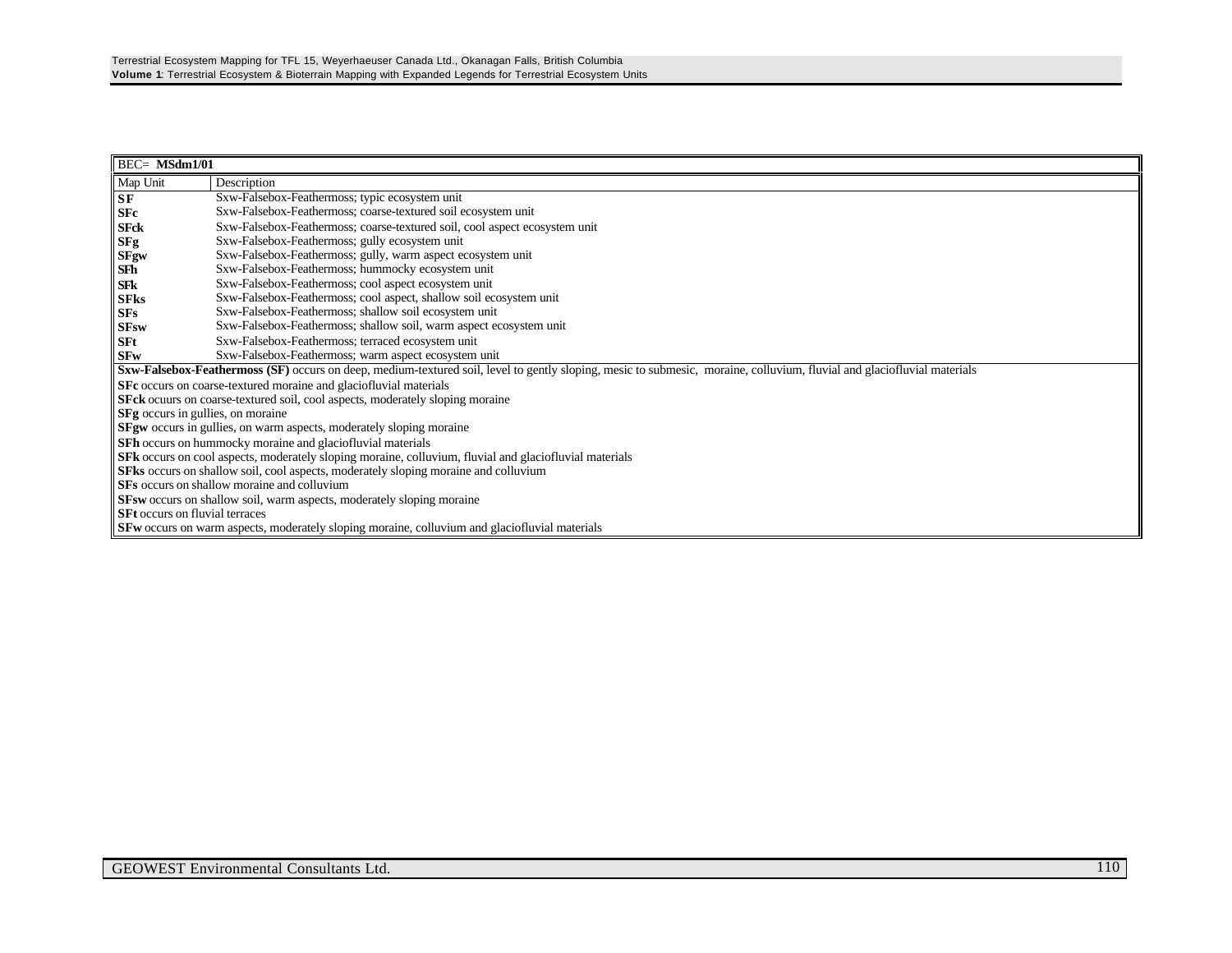| Map Symbol    | SF2              | SF3                       | SF <sub>4</sub>         | SF <sub>5</sub>         | SF6                      | SF7                     |
|---------------|------------------|---------------------------|-------------------------|-------------------------|--------------------------|-------------------------|
|               | SFc2             | SFc3                      | SFc4                    | SFc5                    | SFc6                     | SFc7                    |
|               | SFck2            | SFck3                     | SFck4                   | SFck5                   | SFck6                    | SFck7                   |
|               | SFg2             | SFg3                      | SFg4                    | SFg5                    | SFg6                     | SFg7                    |
|               | SFgw2            | SFgw3                     | SFgw4                   | SFgw5                   | SFgw6                    | SFgw7                   |
|               | SFh <sub>2</sub> | SFh3                      | SFh4                    | SF <sub>h5</sub>        | SFh <sub>6</sub>         | SFh7                    |
|               | SFR2             | SF <sub>k3</sub>          | SF <sub>k4</sub>        | SF <sub>k5</sub>        | SFk6                     | SFk7                    |
|               | SFks2            | SFks3                     | SFks4                   | SFks5                   | SFks6                    | SFks7                   |
|               | SFs2             | SF <sub>s3</sub>          | SF <sub>s4</sub>        | SF <sub>s5</sub>        | SFs6                     | SFs7                    |
|               | SFsw2            | SF <sub>sw</sub> 3        | SFsw4                   | SF <sub>sw</sub> 5      | SFsw6                    | SFsw7                   |
|               | SF <sub>t2</sub> | SFt3                      | SF <sub>t4</sub>        | SF <sub>t5</sub>        | SF <sub>t6</sub>         | SFt7                    |
|               | SFw2             | SFw3                      | SF <sub>w4</sub>        | SF <sub>w</sub> 5       | SF <sub>w</sub> 6        | SF <sub>w</sub> 7       |
| Plant Species | Herb $(2)$       | Shrub/Herb (3)            | Pole sapling (4)        | Young forest (5)        | Mature forest (6)        | Old forest (7)          |
| Dominants     | pinegrass        | lodgepole pine            | lodgepole pine          | lodgepole pine          | grouseberry              | subalpine fir           |
|               | grouseberry      | grouseberry               | grouseberry             | grouseberry             | hybrid white spruce      | pinegrass               |
|               | Poa spp.         | wild strawberry           | soopolallie             | soopolallie             | lodgepole pine           | red-stemmed feathermoss |
|               |                  | pinegrass                 | pinegrass               | pinegrass               | pinegrass                | hybrid white spruce     |
| Associates    | varrow           | bunchberry                | Utah honeysuckle        | Utah honeysuckle        | subalpine fir            | grouseberry             |
|               | lodgepole pine   | Poa spp.                  | bunchberry              | hybrid white spruce     | red-stemmed feathermoss  | lodgepole pine          |
|               | wild strawberry  | firemoss                  | twinflower              | bunchberry              | soopolallie              | bunchberry              |
|               | bunchberry       | Utah honeysuckle          | red-stemmed feathermoss | red-stemmed feathermoss | Utah honeysuckle         | soopolallie             |
|               | falsebox         | falsebox                  | hybrid white spruce     | subalpine fir           | Sitka alder              | Utah honeysuckle        |
|               |                  | Sitka alder               | falsebox                | twinflower              | falsebox                 | falsebox                |
|               |                  |                           | Sitka alder             | falsebox                |                          | Sitka alder             |
|               |                  | soopolallie<br>twinflower |                         | Sitka alder             | bunchberry<br>twinflower | twinflower              |
|               |                  |                           | wild strawberry         |                         |                          |                         |
|               |                  |                           |                         | wild strawberry         |                          |                         |
| Plots         | $1 - 19$         | 1-76, 2-93, r388, r387,   | r363                    | $2 - 36$                | X780363                  |                         |
|               |                  | r239                      |                         |                         |                          |                         |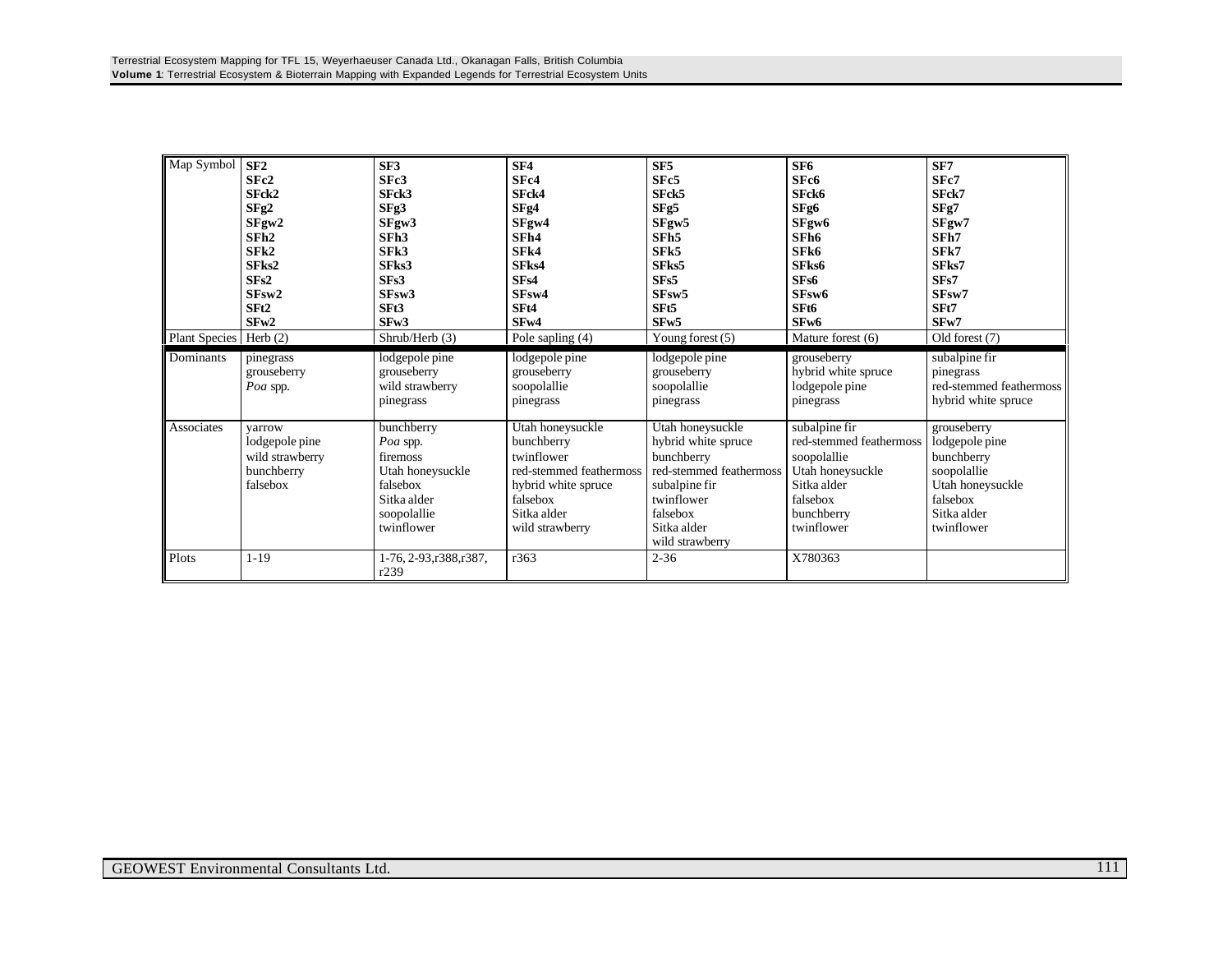| <b>BEC=MSdm1/05</b>                                                                                                                       |                                                                                                                                                                  |  |  |  |
|-------------------------------------------------------------------------------------------------------------------------------------------|------------------------------------------------------------------------------------------------------------------------------------------------------------------|--|--|--|
| Map Unit                                                                                                                                  | Description                                                                                                                                                      |  |  |  |
| ST                                                                                                                                        | Sxw-Trapper's tea-Grouseberry; typic ecosystem unit                                                                                                              |  |  |  |
| <b>STa</b>                                                                                                                                | Sxw-Trapper's tea-Grouseberry; active floodplain ecosystem unit                                                                                                  |  |  |  |
| <b>STc</b>                                                                                                                                | Sxw-Trapper's tea-Grouseberry; coarse-textured soil ecosystem unit                                                                                               |  |  |  |
| <b>STcg</b>                                                                                                                               | Sxw-Trapper's tea-Grouseberry; coarse-textured soil, gully ecosystem unit                                                                                        |  |  |  |
| <b>STck</b>                                                                                                                               | Sxw-Trapper's tea-Grouseberry; coarse textured soil, cool aspect ecosystem unit                                                                                  |  |  |  |
| STg                                                                                                                                       | Sxw-Trapper's tea-Grouseberry; gully ecosystem unit                                                                                                              |  |  |  |
| <b>STgh</b>                                                                                                                               | Sxw-Trapper's tea-Grouseberry; gully, hummocky ecosystem unit                                                                                                    |  |  |  |
| <b>STgk</b>                                                                                                                               | Sxw-Trapper's tea-Grouseberry; gully, cool aspect ecosystem unit                                                                                                 |  |  |  |
| <b>STgs</b>                                                                                                                               | Sxw-Trapper's tea-Grouseberry; gully, shallow soil ecosystem unit                                                                                                |  |  |  |
| <b>STgw</b>                                                                                                                               | Sxw-Trapper's tea-Grouseberry; gully, warm aspect ecosystem unit                                                                                                 |  |  |  |
| ${\bf S} {\bf Th}$                                                                                                                        | Sxw-Trapper's tea-Grouseberry; hummocky ecosystem unit                                                                                                           |  |  |  |
| STk                                                                                                                                       | Sxw-Trapper's tea-Grouseberry; cool aspect ecosystem unit                                                                                                        |  |  |  |
| STn                                                                                                                                       | Sxw-Trapper's tea-Grouseberry; fan ecosystem unit                                                                                                                |  |  |  |
| ${\bf STs}$                                                                                                                               | Sxw-Trapper's tea-Grouseberry; shallow soil ecosystem unit                                                                                                       |  |  |  |
| STt                                                                                                                                       | Sxw-Trapper's tea-Grouseberry; terraced ecosystem unit                                                                                                           |  |  |  |
| <b>STw</b>                                                                                                                                | Sxw-Trapper's tea-Grouseberry; warm aspect ecosystem unit                                                                                                        |  |  |  |
|                                                                                                                                           | <b>Sxw-Trapper's tea-Grouseberry (ST)</b> occurs on deep, medium-textured soils, subhygric, level to gently sloping moraine, fluvial and glaciofluvial materials |  |  |  |
|                                                                                                                                           | STa occurs on active fluvial floodplain                                                                                                                          |  |  |  |
| STc occurs on coarse-textured moraine and glaciofluvial materials                                                                         |                                                                                                                                                                  |  |  |  |
| <b>STcg</b> occurs on coarse-textured soil, in gullies, on moraine                                                                        |                                                                                                                                                                  |  |  |  |
| STck occurs on coarse-textured soil, cool aspects, moderately sloping moraine                                                             |                                                                                                                                                                  |  |  |  |
|                                                                                                                                           | STg occurs in gullies, on moraine, colluvium, and glaciofluvial materials                                                                                        |  |  |  |
|                                                                                                                                           | <b>STgh</b> occurs in gullies, on hummocky moraine                                                                                                               |  |  |  |
|                                                                                                                                           | STgk occurs in gullies, on cool aspects, moderately sloping moraine, colluvium, fluvial and glaciofluvial materials                                              |  |  |  |
|                                                                                                                                           | <b>STgs</b> occurs on shallow soils, in gullies, on moraine                                                                                                      |  |  |  |
|                                                                                                                                           | <b>STgw</b> occurs in gullies, on warm aspects, moderately sloping moraine<br>STh occurs on hummocky moraine and glaciofluvial materials                         |  |  |  |
|                                                                                                                                           |                                                                                                                                                                  |  |  |  |
| <b>STK</b> occurs on cool aspects, moderately sloping moraine, colluvium and glaciofluvial materials<br><b>STn</b> occurs on fluvial fans |                                                                                                                                                                  |  |  |  |
|                                                                                                                                           |                                                                                                                                                                  |  |  |  |
| STs occurs on shallow soil, where bedrock impedes soil drainage, on moraine                                                               |                                                                                                                                                                  |  |  |  |
|                                                                                                                                           | <b>STt</b> occurs on fluvial and glaciofluvial terraces                                                                                                          |  |  |  |
|                                                                                                                                           | <b>STw</b> occurs on warm aspects, moderately sloping, moisture receiving sites on lower slopes, on moraine and glaciofluvial materials                          |  |  |  |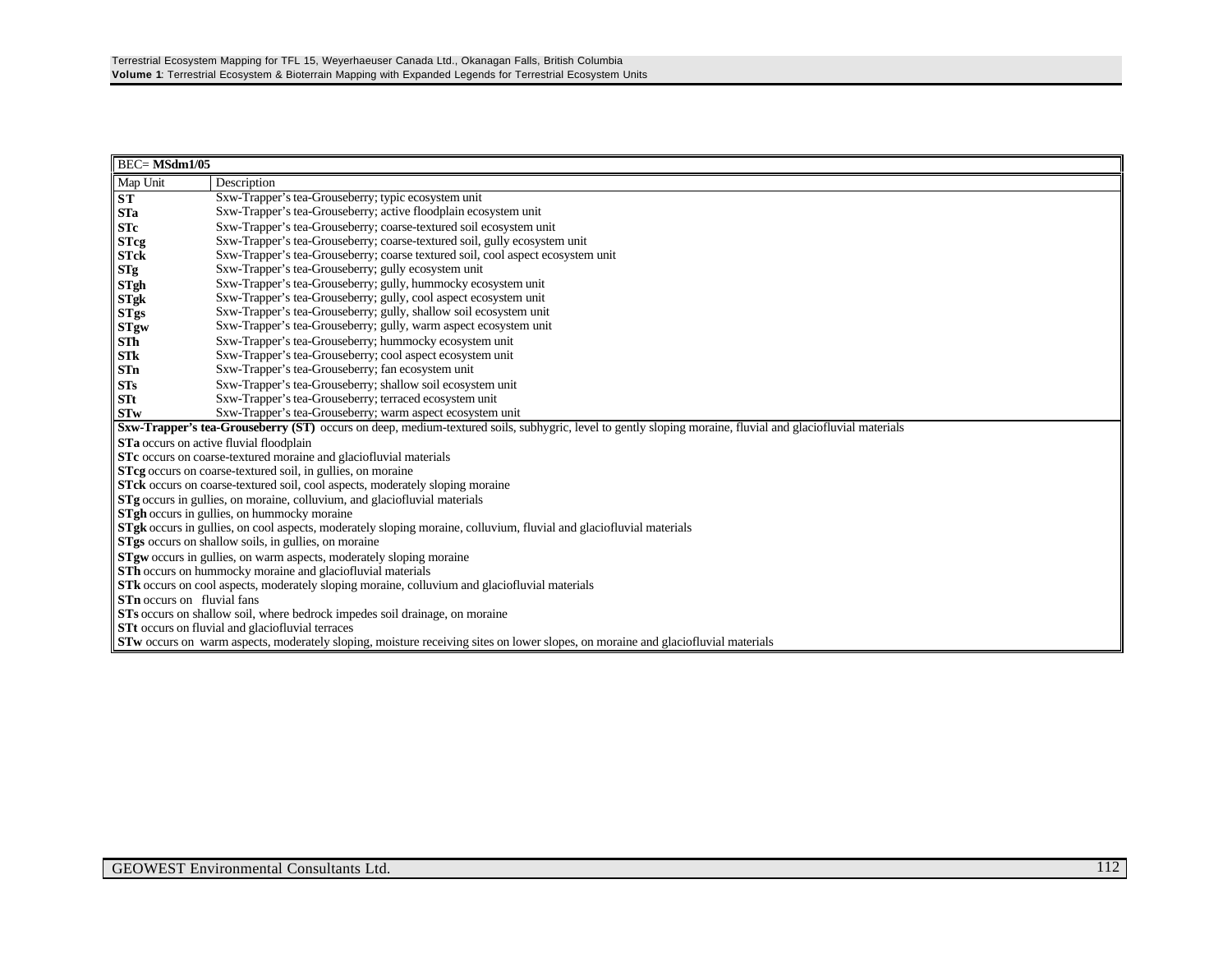| Map Symbol           | ST2                  | ST3                  | ST4                  | ST5                  | ST <sub>6</sub>        | ST7                 |
|----------------------|----------------------|----------------------|----------------------|----------------------|------------------------|---------------------|
|                      | ST <sub>a</sub> 2    | ST <sub>a</sub> 3    | STa4                 | STa5                 | STa6                   | ST <sub>a</sub> 7   |
|                      | STc2                 | STc3                 | ST <sub>c4</sub>     | STc5                 | STc6                   | ST <sub>c</sub> 7   |
|                      | STcg2                | STcg3                | STcg4                | STcg5                | STcg6                  | STcg7               |
|                      | STck2                | STck3                | ST <sub>ck4</sub>    | STck5                | STck6                  | STck7               |
|                      | STg2                 | STg3                 | STg4                 | STg5                 | STg6                   | STg7                |
|                      | STgh <sub>2</sub>    | STgh <sub>3</sub>    | STgh4                | STgh5                | STgh <sub>6</sub>      | STgh7               |
|                      | STgk2                | STgk3                | STgk4                | STgk5                | STgk6                  | STgk7               |
|                      | STgs2                | STgs3                | STgs4                | STgs5                | STgs6                  | STgs7               |
|                      | STgw2                | STgw3                | STgw4                | STgw5                | STgw <sub>6</sub>      | STgw7               |
|                      | STh2                 | STh3                 | STh4                 | STh <sub>5</sub>     | STh <sub>6</sub>       | STh7                |
|                      | STk2                 | STk3                 | STk4                 | STk5                 | STk6                   | STk7                |
|                      | STn2                 | STn3                 | STn4                 | ST <sub>n5</sub>     | ST <sub>n6</sub>       | STn7                |
|                      | STs2                 | STs3                 | STs4                 | STs5                 | ST <sub>s6</sub>       | STs7                |
|                      | STt2                 | STt3                 | STt4                 | ST <sub>t5</sub>     | STt6                   | STt7                |
|                      | STw2                 | STw3                 | STw4                 | STw5                 | STw6                   | STw7                |
| <b>Plant Species</b> | Herb $(2)$           | Shrub/Herb (3)       | Pole sapling $(4)$   | Young forest $(5)$   | Mature forest (6)      | Old forest (7)      |
| Dominants            | grouseberry          | trapper's tea        | lodgepole pine       | trapper's tea        | trapper's tea          | trapper's tea       |
|                      | trapper's tea        | lodgepole pine       | trapper's tea        | lodgepole pine       | hybrid white spruce    | hybrid white spruce |
|                      | pinegrass            | juniper haircap moss |                      | hybrid white spruce  | lodgepole pine         | subalpine fir       |
| Associates           | juniper haircap moss | grouseberry          | juniper haircap moss | grouseberry          | grouseberry            | grouseberry         |
|                      | lodgepole pine       | Utah honeysuckle     | grouseberry          | juniper haircap moss | subalpine fir          | Utah honeysuckle    |
|                      | Utah honeysuckle     | twinflower           | hybrid white spruce  | Utah honeysuckle     | Utah honeysuckle       | bunchberry          |
|                      | fireweed             | pinegrass            | Utah honeysuckle     | subalpine fir        | bunchberry             | lodgepole pine      |
|                      | hybrid white spruce  | fireweed             | twinflower           | twinflower           | twinflower             | twinflower          |
|                      |                      | hybrid white spruce  | five-leaved bramble  | five-leaved bramble  | five-leaved bramble    | five-leaved bramble |
|                      |                      |                      | subalpine fir        | bunchberry           |                        |                     |
| Plots                | $1 - 18$             | 1-68,2-83,r282,r302, | r376                 | 2-35, X780376,       | 1-21, X780354, X780357 |                     |
|                      |                      | r511                 |                      | X780377              |                        |                     |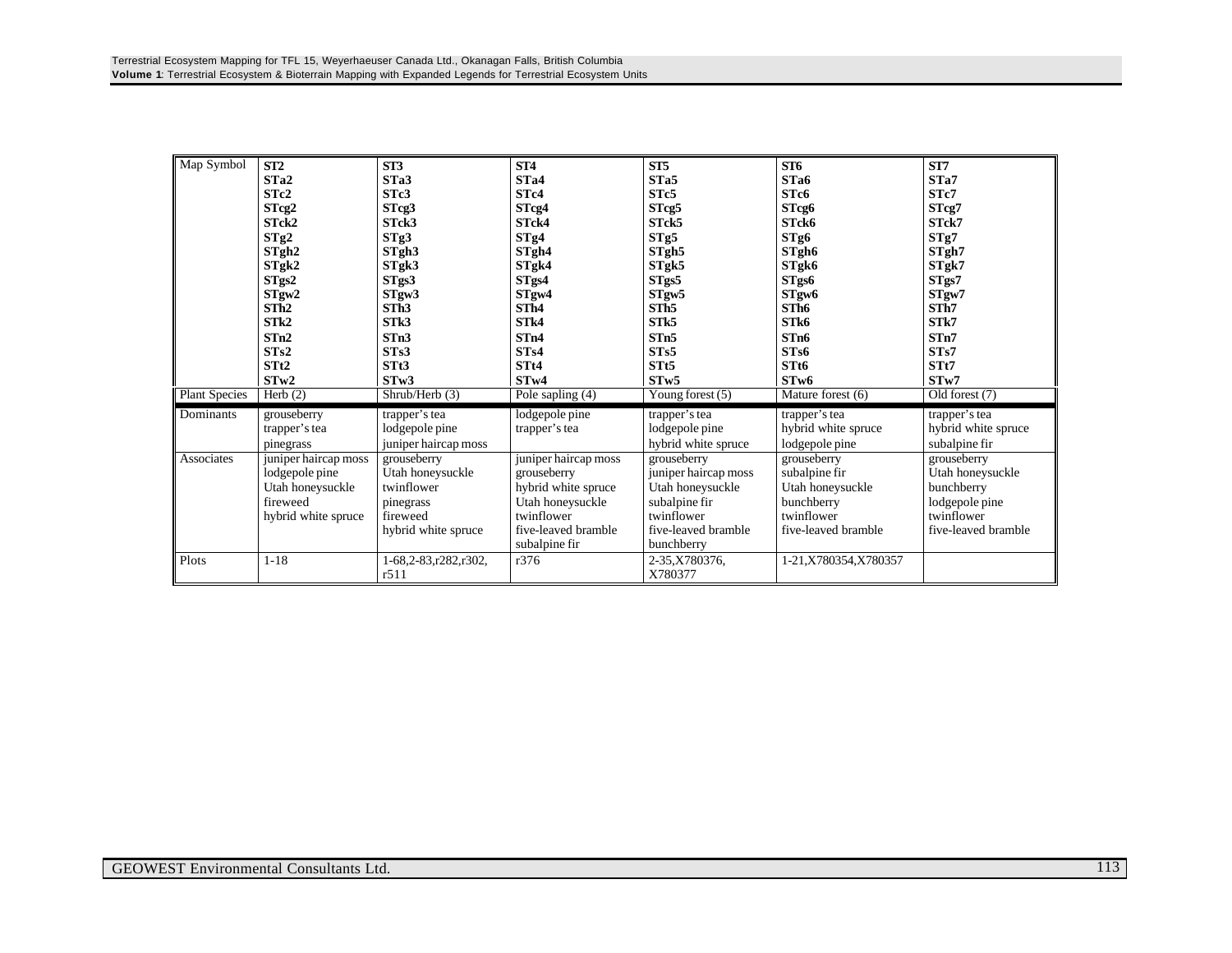|          | BEC= MSdm1/06                                                                                                                                                                 |  |  |  |
|----------|-------------------------------------------------------------------------------------------------------------------------------------------------------------------------------|--|--|--|
| Map Unit | Description                                                                                                                                                                   |  |  |  |
| SG       | Sxw-Gooseberry; typic ecosystem unit                                                                                                                                          |  |  |  |
| SGa      | Sxw-Gooseberry; active floodplain                                                                                                                                             |  |  |  |
| SGc      | Sxw-Gooseberry; coarse-textured soil ecosystem unit                                                                                                                           |  |  |  |
| SGg      | Sxw-Gooseberry; gully ecosystem unit                                                                                                                                          |  |  |  |
| SGgh     | Sxw-Gooseberry; gully, hummocky ecosystem unit                                                                                                                                |  |  |  |
| SGk      | Sxw-Gooseberry; cool aspect ecosystem unit                                                                                                                                    |  |  |  |
| SGt      | Sxw-Gooseberry; terraced ecosystem unit                                                                                                                                       |  |  |  |
| SGw      | Sxw-Gooseberry; warm aspect ecosystem unit                                                                                                                                    |  |  |  |
|          | Sxw-Gooseberry (SG) occurs on deep, medium-textured soil, subhygric to hygric, level to gentle lower slope receiving sites, on moraine, fluvial and glaciofluvial floodplains |  |  |  |
|          | SGa occurs on active fluvial and glaciofluvial plains                                                                                                                         |  |  |  |
|          | SGc occurs on coarse-textured moraine and glaciofluvial materials                                                                                                             |  |  |  |
|          | <b>SGg</b> occurs in gullies, on moraine and colluvium                                                                                                                        |  |  |  |
|          | <b>SGgh</b> occurs in gullies, on hummocky moraine                                                                                                                            |  |  |  |
|          | <b>SGk</b> occurs on cool aspects, moderately sloping moraine                                                                                                                 |  |  |  |
|          | <b>SGt</b> occurs on fluvial terraces                                                                                                                                         |  |  |  |
|          | <b>SGw</b> occurs on warm aspects, lower slope, moisture receiving positions, moderately sloping moraine                                                                      |  |  |  |

| Map Symbol           | SG2                 | SG3                      | SG4                      | SG5                      | SG6                      | SG7                      |
|----------------------|---------------------|--------------------------|--------------------------|--------------------------|--------------------------|--------------------------|
|                      | SGa2                | SGa3                     | SG <sub>a4</sub>         | SGa5                     | SG <sub>a6</sub>         | SGa7                     |
|                      | SGc2                | SGc3                     | SG <sub>c4</sub>         | SGc5                     | SGc6                     | SGc7                     |
|                      | SGg <sub>2</sub>    | SGg3                     | SGg4                     | SGg5                     | SGg6                     | SGg7                     |
|                      | SGgh <sub>2</sub>   | SGgh <sub>3</sub>        | SGgh4                    | SGgh5                    | SGgh <sub>6</sub>        | SGgh7                    |
|                      | SGk2                | SG <sub>k</sub> 3        | SG <sub>k4</sub>         | SG <sub>k5</sub>         | SGk6                     | SGk7                     |
|                      | SGt <sub>2</sub>    | SGt3                     | SGt4                     | SGt5                     | SGt6                     | SGt7                     |
|                      | SGw2                | SGw3                     | SGw4                     | SGw <sub>5</sub>         | SG <sub>w</sub> 6        | SGw7                     |
| <b>Plant Species</b> | Herb $(2)$          | Shrub/Herb (3)           | Pole sapling (4)         | Young forest $(5)$       | Mature forest (6)        | Old forest (7)           |
| Dominants            | bluejoint           | Salix spp                | trembling aspen          | bluejoint                | hybrid white spruce      | hybrid white spruce      |
|                      | streambank          | trembling aspen          | Salix spp                | trembling aspen          | five-leaved bramble      | five-leaved bramble      |
|                      | butterweed          | bluejoint                | bluejoint                | Salix spp.               | bluejoint                | bluejoint                |
|                      |                     |                          |                          | five-leaved bramble      |                          |                          |
| Associates           | five-leaved bramble | five-leaved bramble      | five-leaved bramble      | streambank butterweed    | bunchberry               | bunchberry               |
|                      | Salix spp           | streambank butterweed    | streambank butterweed    | hybrid white spruce      | black gooseberry         | black gooseberry         |
|                      | trembling aspen     | palmate-leaved coltsfoot | palmate-leaved coltsfoot | bunchberry               | streambank butterweed    | streambank butterweed    |
|                      | sweet coltsfoot     | sweet coltsfoot          | bunchberry               | palmate-leaved coltsfoot | trembling aspen          | palmate-leaved coltsfoot |
|                      | palmate-leaved      | black gooseberry         | hybrid white spruce      | sweet coltsfoot          | Salix spp.               | sweet coltsfoot          |
|                      | coltsfoot           | bunchberry               | sweet coltsfoot          | black gooseberry         | palmate-leaved coltsfoot | <i>Salix</i> spp.        |
|                      |                     | hybrid white spruce      | black gooseberry         |                          | sweet coltsfoot          |                          |
| Plots                |                     |                          |                          | $2 - 78$                 | X780360                  |                          |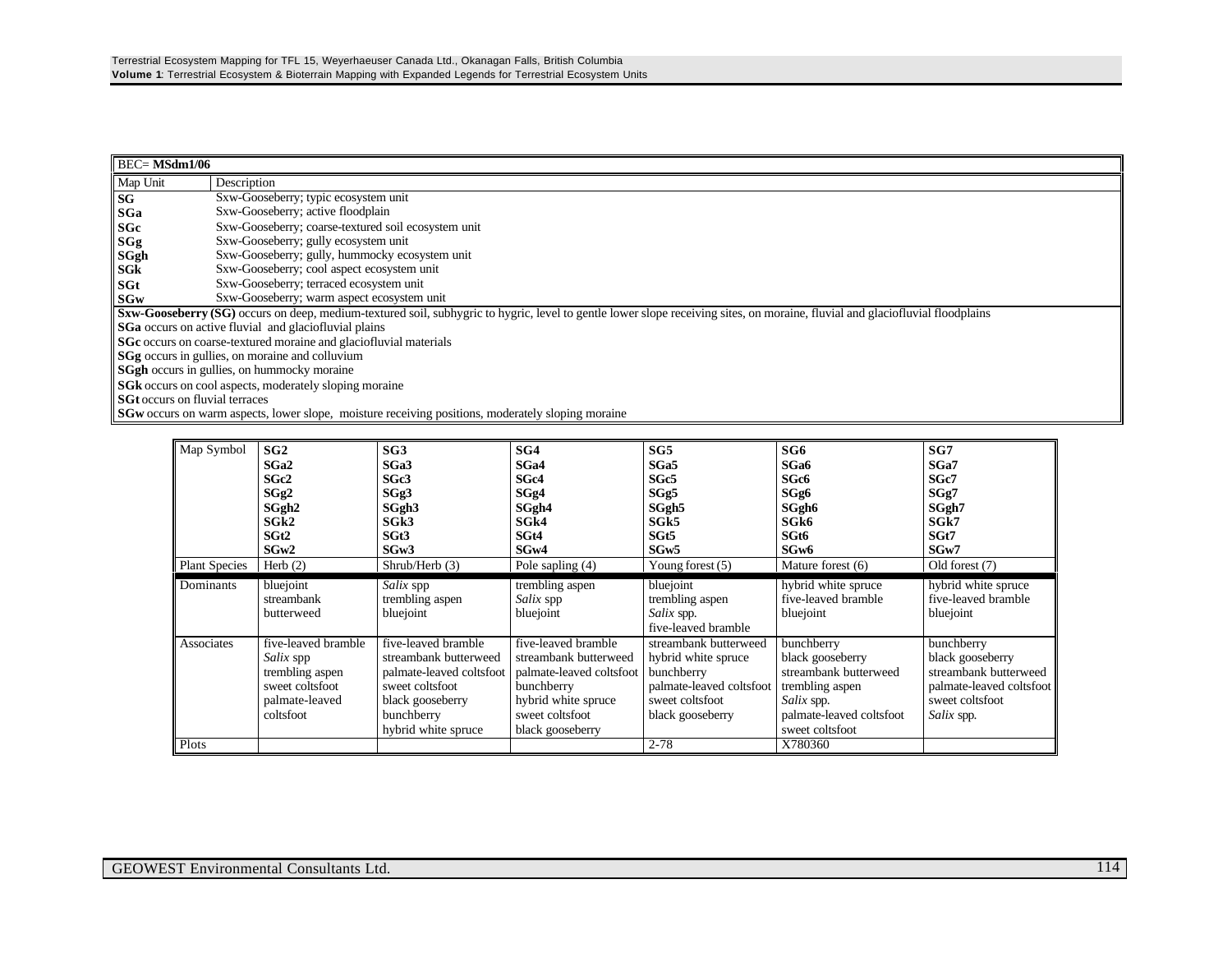| $\overline{\text{BEC}}$ MSdm1/07                                                  |                                                                                                                                                                                                  |  |
|-----------------------------------------------------------------------------------|--------------------------------------------------------------------------------------------------------------------------------------------------------------------------------------------------|--|
| Map Unit                                                                          | Description                                                                                                                                                                                      |  |
| <b>SH</b>                                                                         | Sxw-Trapper's tea-Horsetail; typic ecosystem unit                                                                                                                                                |  |
| <b>SHa</b>                                                                        | Sxw-Trapper's tea-Horsetail; active floodplain ecosystem unit                                                                                                                                    |  |
| SH <sub>p</sub><br>SH <sub>t</sub>                                                | Sxw-Trapper's tea-Horsetail; peaty ecosystem unit                                                                                                                                                |  |
|                                                                                   | Sxw-Trapper's tea-Horsetail; terraced ecosystem unit                                                                                                                                             |  |
|                                                                                   | <b>Sxw-Trapper's tea-Horsetail (SH)</b> occurs on deep, medium-textured soil, hygric to subhydric, level to gentle lower slope receiving sites on moraine, fluvial and glaciofluvial floodplains |  |
|                                                                                   | <b>SHa</b> occurs on active fluvial floodplains                                                                                                                                                  |  |
| <b>SHp</b> occurs on peaty (organic) soil, on fluvial and glaciofluvial materials |                                                                                                                                                                                                  |  |
| <b>SHt</b> occurs on glaciofluvial terraces                                       |                                                                                                                                                                                                  |  |

| Map Symbol           | SH2<br>SH <sub>a</sub> 2<br>SHp2<br>SHt2                            | SH <sub>3</sub><br>SH <sub>a</sub> 3<br>SHp3<br>SHt <sub>3</sub>                                         | SH4<br>SHa4<br>SHp4<br>SHt4                                                                          | SH <sub>5</sub><br>SH <sub>a5</sub><br>SHp5<br>SHt <sub>5</sub>                             | SH6<br>SH <sub>a6</sub><br>SH <sub>p6</sub><br>SHt6                                                | SH7<br>SH <sub>a</sub> 7<br>SHp7<br>SHt7                                                           |
|----------------------|---------------------------------------------------------------------|----------------------------------------------------------------------------------------------------------|------------------------------------------------------------------------------------------------------|---------------------------------------------------------------------------------------------|----------------------------------------------------------------------------------------------------|----------------------------------------------------------------------------------------------------|
| <b>Plant Species</b> | Herb $(2)$                                                          | Shrub/Herb (3)                                                                                           | Pole sapling $(4)$                                                                                   | Young forest $(5)$                                                                          | Mature forest (6)                                                                                  | Old forest (7)                                                                                     |
| <b>Dominants</b>     | common horsetail<br>glow moss<br>Carex spp.                         | trapper's tea<br><i>Salix</i> spp.<br>common horsetail<br>glow moss                                      | trapper's tea<br>subalpine fir<br><i>Salix</i> spp.<br>common horsetail                              | trapper's tea<br>subalpine fir<br>common horsetail<br>hybrid white spruce                   | hybrid white spruce<br>common horsetail<br>trapper's tea<br>subalpine fir                          | hybrid white spruce<br>common horsetail<br>subalpine fir<br>trapper's tea                          |
| Associates           | trapper's tea<br>Salix spp.<br>subalpine fir<br>hybrid white spruce | Carex spp.<br>subalpine fir<br>hybrid white spruce<br>grouseberry<br>black gooseberry<br>black twinberry | glow moss<br>hybrid white spruce<br>Carex spp.<br>grouseberry<br>black gooseberry<br>black twinberry | Salix spp.<br>glow moss<br>Carex spp.<br>grouseberry<br>black gooseberry<br>black twinberry | glow moss<br>Carex spp.<br><i>Salix</i> spp.<br>grouseberry<br>black gooseberry<br>black twinberry | glow moss<br>Carex spp.<br><i>Salix</i> spp.<br>grouseberry<br>black gooseberry<br>black twinberry |
| Plots                |                                                                     |                                                                                                          |                                                                                                      |                                                                                             |                                                                                                    |                                                                                                    |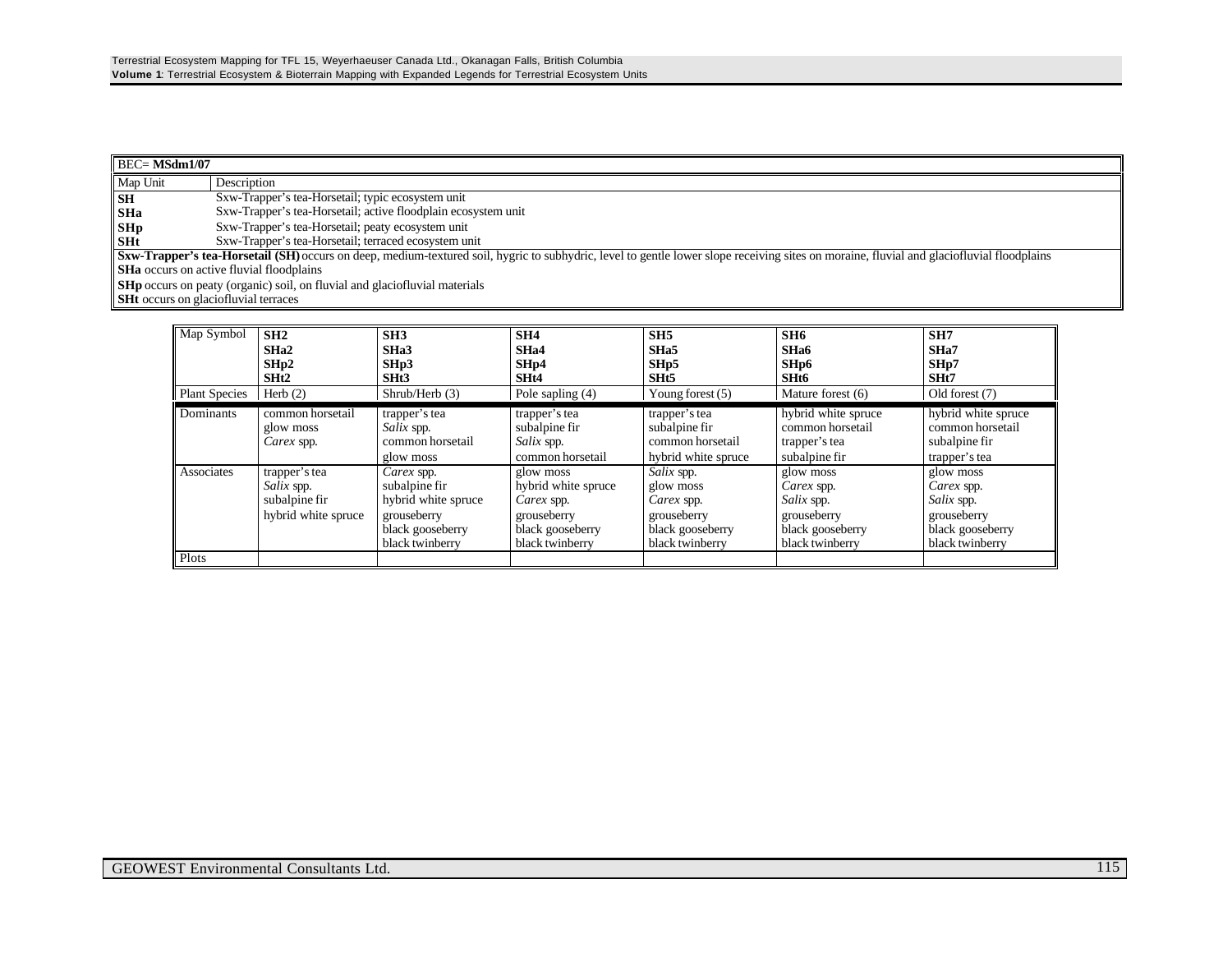| $\parallel$ BEC= MSdm1/00                                     |                                                                                                                                                                                          |  |  |
|---------------------------------------------------------------|------------------------------------------------------------------------------------------------------------------------------------------------------------------------------------------|--|--|
| Map Unit                                                      | Description                                                                                                                                                                              |  |  |
| AB                                                            | Alder/Willow-Sedge-Bluejoint; typic ecosystem unit                                                                                                                                       |  |  |
| ABa                                                           | Alder/Willow-Sedge-Bluejoint; active floodplain ecosystem unit                                                                                                                           |  |  |
| ABg                                                           | Alder/Willow-Sedge-Bluejoint; gully ecosystem unit                                                                                                                                       |  |  |
| ABk                                                           | Alder/Willow-Sedge-Bluejoint; cool aspect ecosystem unit                                                                                                                                 |  |  |
| ABw                                                           | Alder/Willow-Sedge-Bluejoint; warm aspect ecosystem unit                                                                                                                                 |  |  |
|                                                               | Alder/Willow-Sedge-Bluejoint (AB) occurs on deep, medium-textured soil, hygric to subhydric, level fluvial and glaciofluvial sites with associated seepage, and on shallow organic soils |  |  |
| <b>ABa</b> occurs on active fluvial floodplain                |                                                                                                                                                                                          |  |  |
| ABg occurs in gullies, on glaciofluvial materials             |                                                                                                                                                                                          |  |  |
| <b>ABK</b> occurs on cool aspects, moderately sloping moraine |                                                                                                                                                                                          |  |  |
|                                                               | <b>ABw</b> occurs on warm aspects, moderately sloping, lower slope position, moisture receiving sites, on moraine                                                                        |  |  |

| Map Symbol           | AB2b                     | AB3a                   | AB3b                          |
|----------------------|--------------------------|------------------------|-------------------------------|
|                      | ABa2b                    | ABa3a                  | AB3b                          |
|                      | ABg2b                    | ABg3a                  | ABg3b                         |
|                      | ABk2b                    | ABk3a                  | ABk3b                         |
|                      | ABw2b                    | ABw3a                  | ABw3b                         |
| <b>Plant Species</b> | Graminoid-dominated (2b) | Low shrub (3a)         | Tall shrub (3b)               |
| Dominants            | bluejoint                | bluejoint              | bluejoint                     |
|                      | arrow-leaved groundsel   | mountain alder         | mountain alder                |
|                      | large-leaved avens       | Salix spp.             | Salix spp.                    |
|                      | marsh scullcap           | arrow-leaved groundsel | arrow-leaved groundsel        |
| Associates           | mountain alder           | large-leaved avens     | large-leaved avens            |
|                      | <i>Salix</i> spp.        | marsh scullcap         | marsh scullcap                |
|                      | lady fern                | lady fern              | lady fern                     |
|                      | common leafy moss        | common leafy moss      | common leafy moss             |
| Plots                |                          |                        | 2-81,9650027, 9650030,9650032 |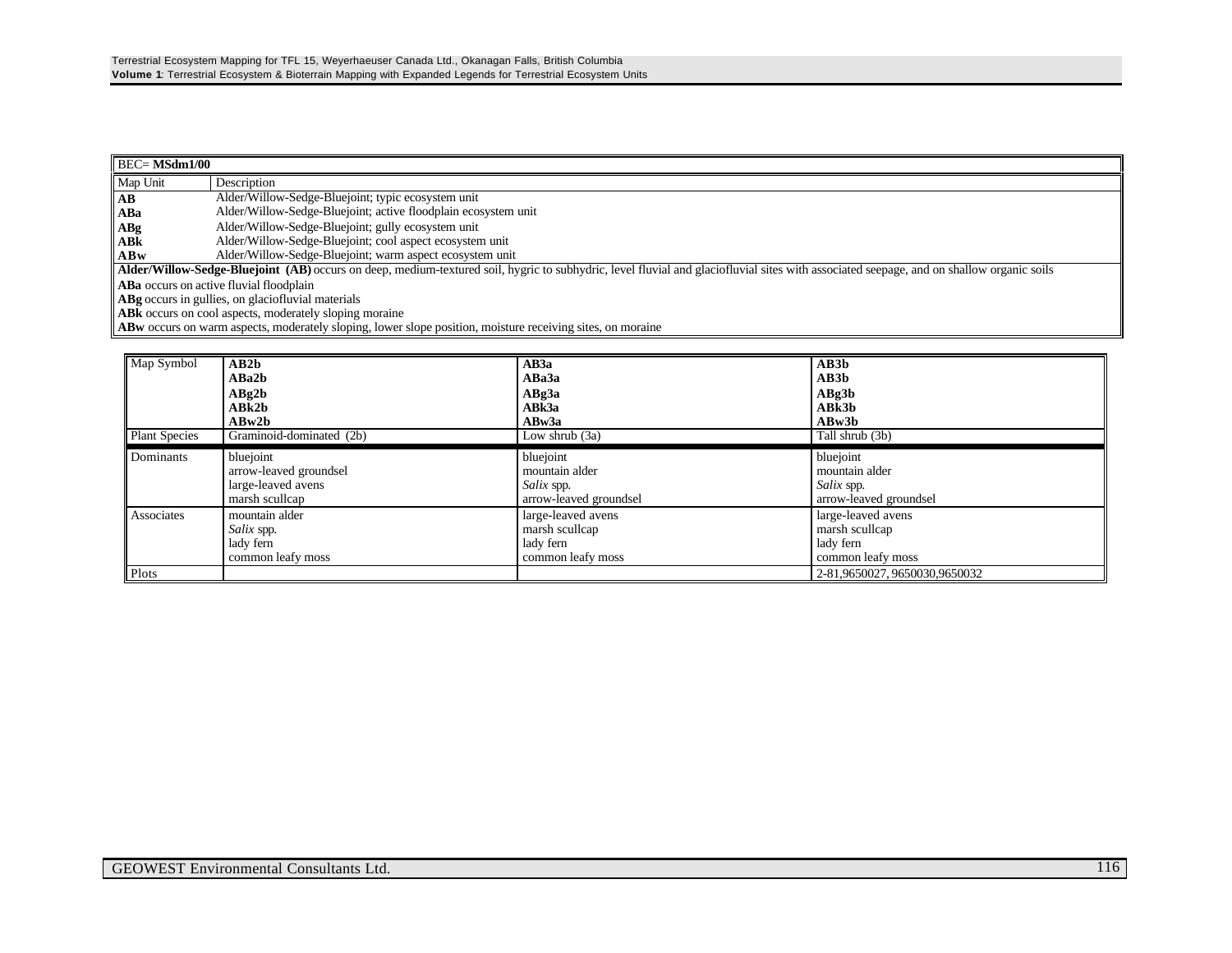| $BEC = MSdm1/08$                                                                                                      |                                                |  |  |
|-----------------------------------------------------------------------------------------------------------------------|------------------------------------------------|--|--|
| Map Unit                                                                                                              | Description                                    |  |  |
| WS                                                                                                                    | Willow-Sedge; typic ecosystem unit             |  |  |
| WSa                                                                                                                   | Willow-Sedge; active floodplane ecosystem unit |  |  |
| <b>Willow-Sedge (WS)</b> occurs on deep soil, subhydric, level organic sites, and on fluvial and glaciofluvial plains |                                                |  |  |
| <b>WSa</b> occurs on active fluvial plains                                                                            |                                                |  |  |

| Map Symbol           | WS2b                     | WS3a                         | WS3b                   |
|----------------------|--------------------------|------------------------------|------------------------|
|                      | Wsa2b                    | WSa3a                        | WSa3b                  |
| <b>Plant Species</b> | Graminoid-dominated (2b) | Low shrub (3a)               | Tall shrub (3b)        |
| Dominants            | water sedge              | water sedge                  | Salix spp.             |
|                      | <i>Sphagnum</i> mosses   | <i>Salix</i> spp.            | water sedge            |
|                      |                          | <i>Sphagnum</i> mosses       | <i>Sphagnum</i> mosses |
| Associates           | glow moss                | glow moss                    | glow moss              |
|                      | <i>Salix</i> spp.        | sickle moss                  | bluejoint              |
|                      | sickle moss              | soft-leaved sedge            | sickle moss            |
|                      | soft-leaved sedge        | bluejoint                    | soft-leaved sedge      |
|                      | bluejoint                |                              |                        |
| Plots                |                          | 1-20,9650007,9650008,9650018 | 9650002,9650035        |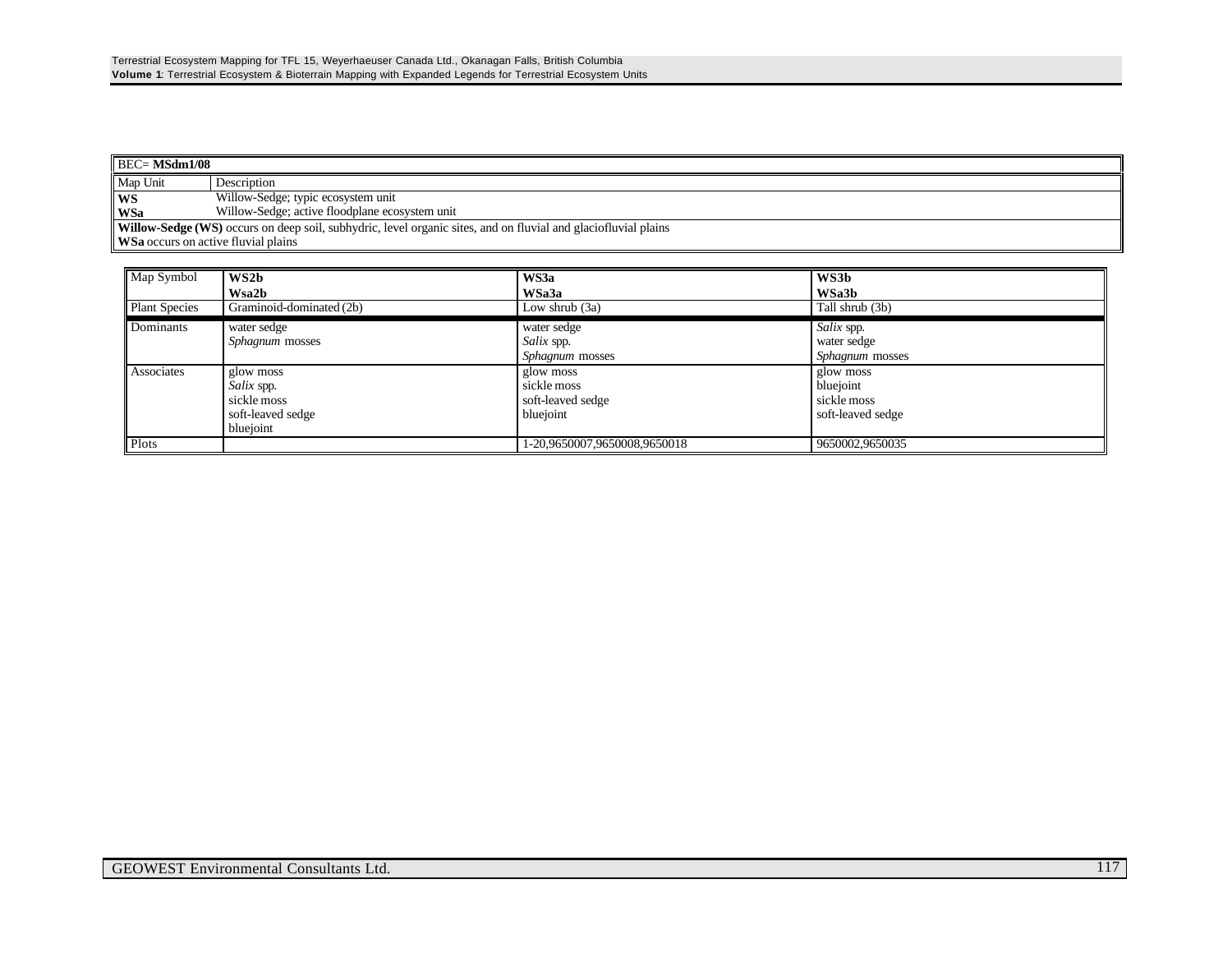| - MSdm1/00<br>$BEC =$    |                                                                                   |  |
|--------------------------|-----------------------------------------------------------------------------------|--|
| Map Unit                 | Description                                                                       |  |
| $\mathbf{S}\mathbf{W}^1$ | Sedge wetlands; typic ecosystem unit                                              |  |
|                          | Sedge wetlands (SW) occurs on deep soil, subhydric to hydric, level organic sites |  |

| Map Symbol           | SW <sub>2</sub> b                                                              |  |
|----------------------|--------------------------------------------------------------------------------|--|
| <b>Plant Species</b> | Graminoid-dominated $(2b)^2$                                                   |  |
| Dominants            | Carex spp.<br>narrow-leaved cotton-grass<br>tufted clubrush<br>Sphagnum mosses |  |
| Associates           | bluejoint<br>western bog-laurel<br>scrub birch                                 |  |
| Plots                | 9650028, 2-91                                                                  |  |

<sup>1</sup>Three wetland community types occur within this site series: a) bog birch, sedge, sphagnum dominated community type; b) cottongrass-clubrush dominated community type; and c) sedge dominated non-shrubby wetland. All three wetland types have been mapped as SW because of the insufficient plot data and inability to distinguish each of the wetlands on 1:20,000 aerial photography.

<sup>2</sup>Fifteen SW units were mapped as structural stage 3a, two as 3b and three as 5. Those shrub-dominated units differ from typical SW units only in the higher cover of shrub birch. The two unites labeled as structural stage 5 had more then 10% tree cover but were otherwise typical SW units.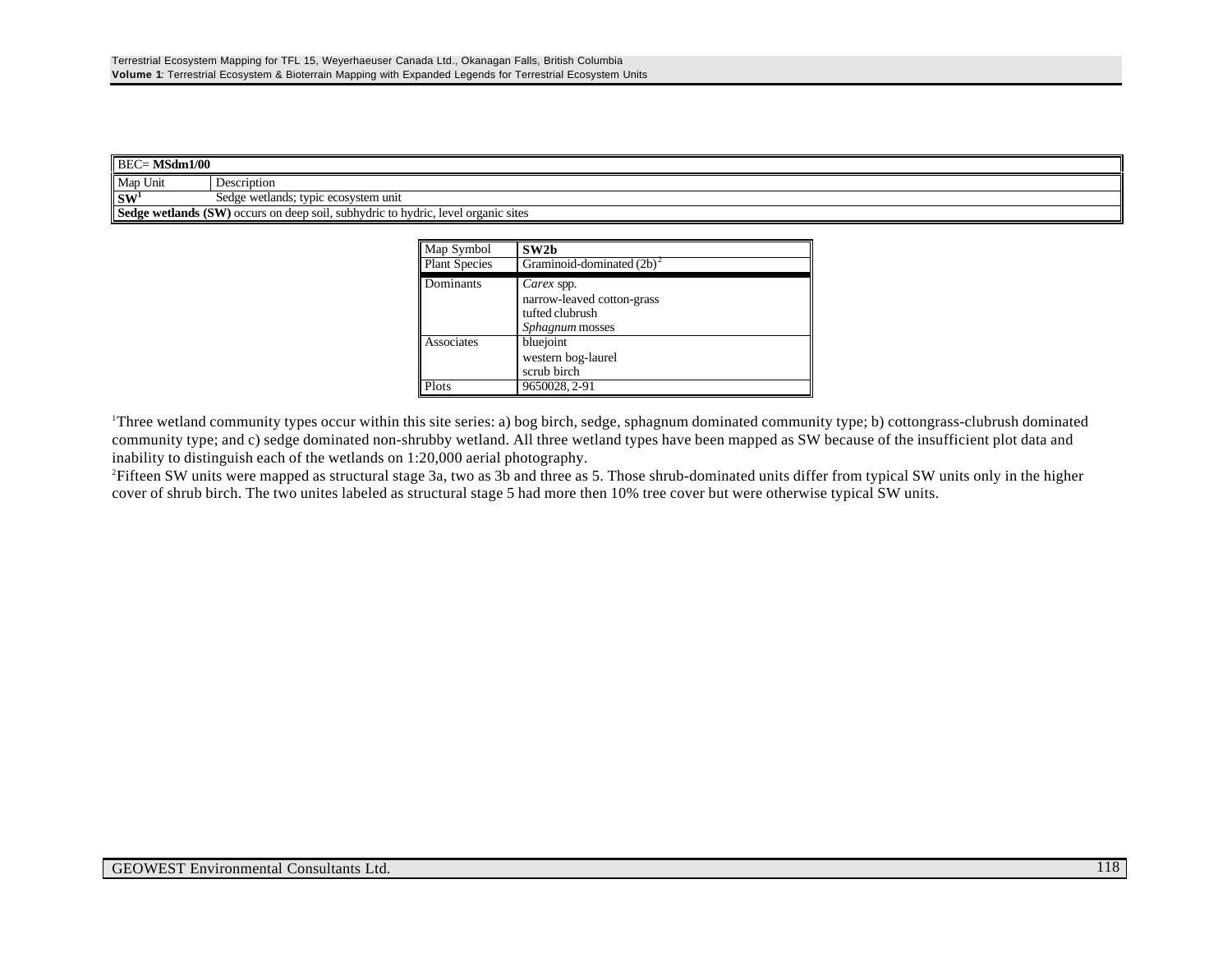| MSdm1/00<br>$BEC =$                                                                                                                                                                                         |                                        |  |  |  |
|-------------------------------------------------------------------------------------------------------------------------------------------------------------------------------------------------------------|----------------------------------------|--|--|--|
| Map Unit                                                                                                                                                                                                    | Description                            |  |  |  |
| <b>SM</b>                                                                                                                                                                                                   | Sedge wet meadow; typic ecosystem unit |  |  |  |
| Sedge wet meadow (SM) occurs on deep, medium-textured soil, subhydric to hygric,<br>, on level to gently sloping moraine, fluvial and glaciofluvial sites with associated seepage, and lacustrine materials |                                        |  |  |  |

| Map Symbol           | SM2 <sub>b</sub>                                                                    |
|----------------------|-------------------------------------------------------------------------------------|
| <b>Plant Species</b> | Graminoid-dominated (2b)                                                            |
| Dominants            | beaked sedge<br>water sedge<br>grey sedge                                           |
| Associates           | glow moss<br>Polytrichum mosses<br>slender sedge<br>bluejoint<br>shrubby cinquefoil |
| Plots                | 9650013,9650031,9650034                                                             |

 $1$ One units was mapped as SM 3b because it had more than 20% of tall shrub cover.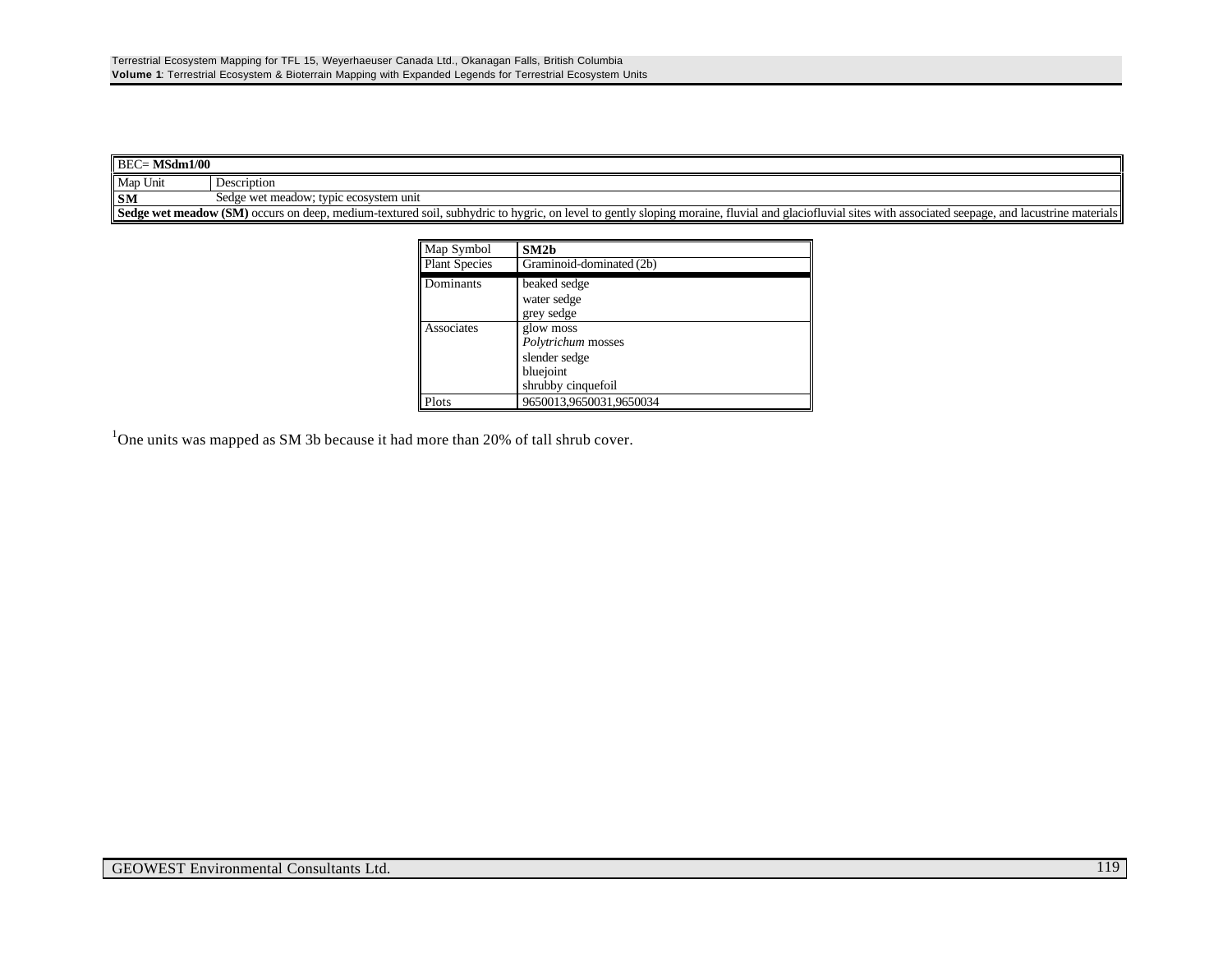| Non-vegetated, Sparsely Vegetated, and Anthropogenic units mapped within MSdm1 |                                                     |                                                                                                                                                                                                                                                              |                            |                                   |  |
|--------------------------------------------------------------------------------|-----------------------------------------------------|--------------------------------------------------------------------------------------------------------------------------------------------------------------------------------------------------------------------------------------------------------------|----------------------------|-----------------------------------|--|
| <b>Symbol</b>                                                                  | <b>Ecosystem Unit</b>                               | <b>Definition</b>                                                                                                                                                                                                                                            | Mapped<br><b>Modifiers</b> | <b>Structural</b><br><b>Stage</b> |  |
| <b>BF</b>                                                                      | Blockfields.<br>Blockslopes,<br><b>Blockstreams</b> | Level or gently sloping areas that are covered with moderately sized<br>or large, angular blocks of rock derived from the underlying bedrock<br>or drift by weathering and/or frost heave, and that have not<br>undergone any significant downslope movement | W                          | 1                                 |  |
| CL                                                                             | Cliff                                               | A steep, vertical or overhanging rock face                                                                                                                                                                                                                   | q                          | 1                                 |  |
| ES                                                                             | <b>Exposed Soil</b>                                 | Any area of exposed soil that is not included in any of the other<br>definitions. It includes areas of recent disturbance, such as<br>mudslides, debris torrents, avalanches, and human-made disturbances<br>where vegetation cover is less than 5%          | k,w                        | 1                                 |  |
| OW                                                                             | Shallow Open Water                                  | A wetland composed of permanent shallow open water and lacking<br>emergent plant cover. The water is less than 2 m deep                                                                                                                                      | not<br>applicable          | not applicable                    |  |
| <b>PD</b>                                                                      | Pond                                                | A small body of water greater than 2 m deep, but not large enough to<br>be classified as a lake (e.g., $<$ 50 ha)                                                                                                                                            | not<br>applicable          | not applicable                    |  |
| RI                                                                             | River                                               | A watercourse formed when water flows between continuous,<br>definable banks. The flow may be intermittent or perennial                                                                                                                                      | not<br>applicable          | not applicable                    |  |
| <b>RO</b>                                                                      | <b>Rock Outcrop</b>                                 | A gentle to steep, bedrock escarpment or outcropping, with little soil<br>development and sparse vegetative cover                                                                                                                                            | h.k.r.w                    | 1                                 |  |
| RP                                                                             | Road Surface                                        | An area cleared for the purpose of transporting goods and services by<br>vehicles                                                                                                                                                                            | not<br>applicable          | not applicable                    |  |
| <b>RU</b>                                                                      | Rubble                                              | Rubble is common on the ground surface in and adjacent to alpine<br>areas, on ridgetops, gentle slopes and flat areas due to the effects of<br>frost heaving                                                                                                 | k                          | 1                                 |  |
| <b>TA</b>                                                                      | <b>Talus</b>                                        | Angular rock fragments of any size accumulated at the foot of steep<br>rock slopes as a result of successive rock falls. It is a type of<br>colluvium                                                                                                        | k,n,q,w,                   | $\mathbf{1}$                      |  |
| UR                                                                             | Urban/Suburban                                      | An are in which residences and other human developments form an<br>almost continuous covering of the landscape.                                                                                                                                              | not<br>applicable          | not applicable                    |  |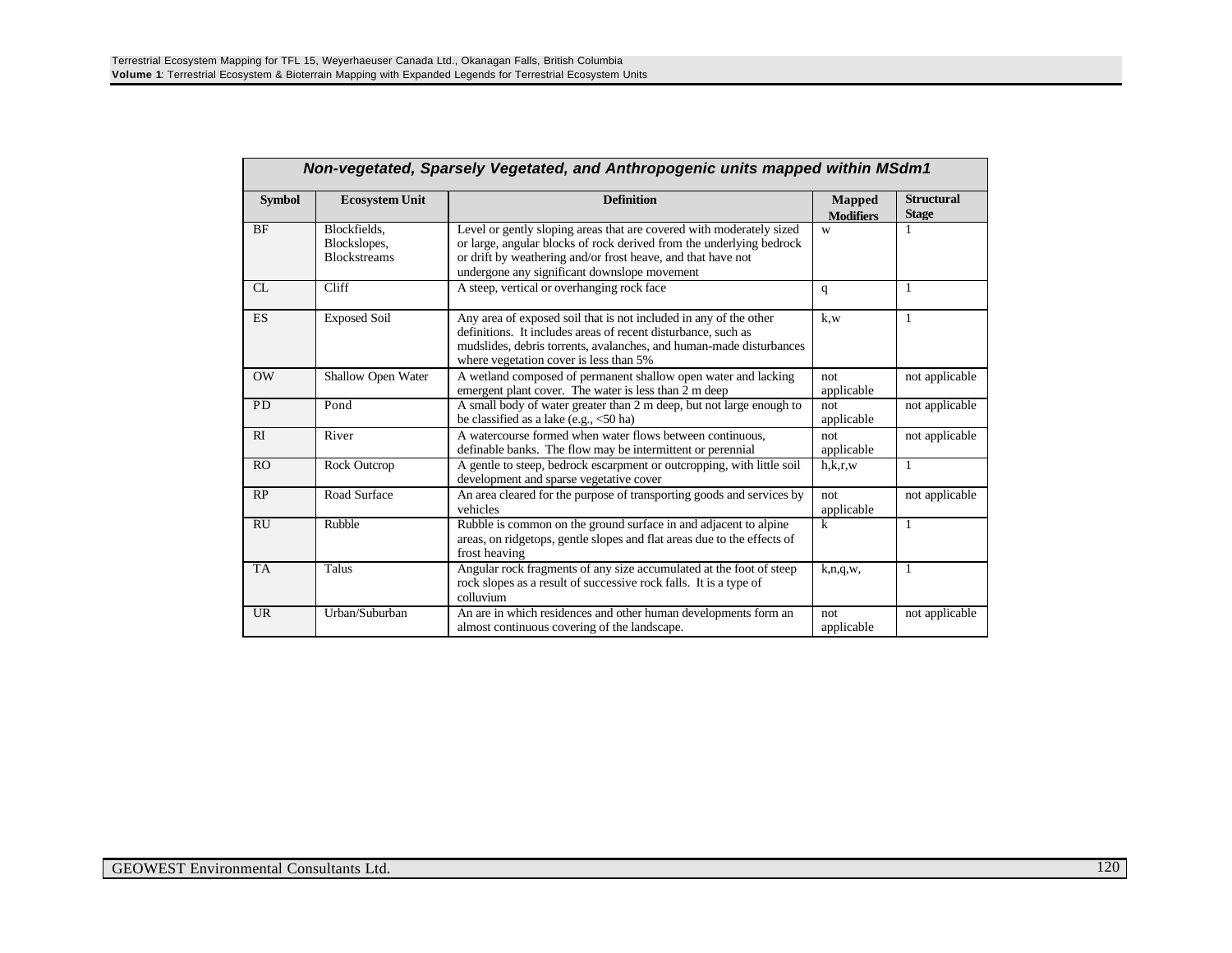## **Appendix 5 Expanded Legend for Ecosystems found in the ESSFdc1**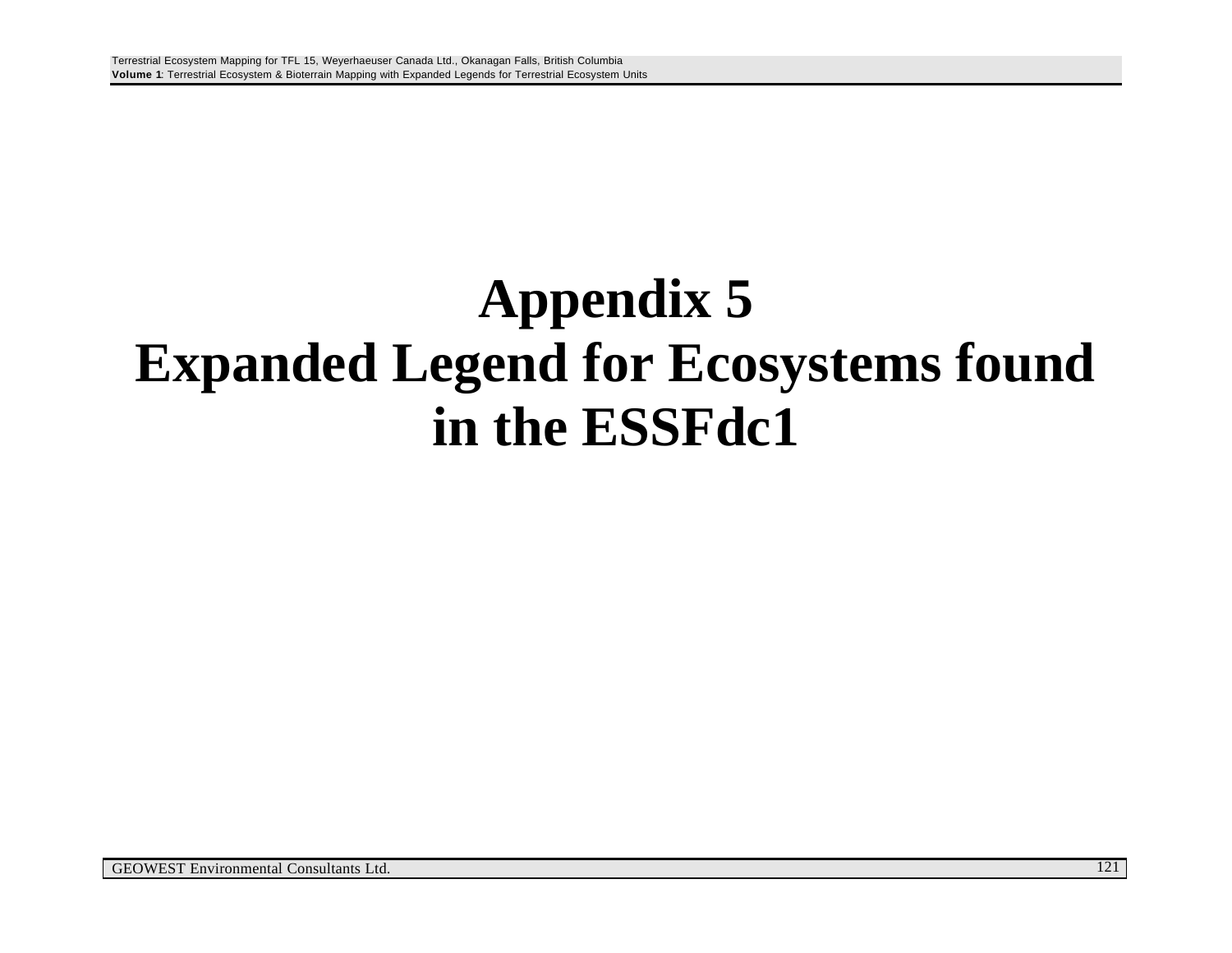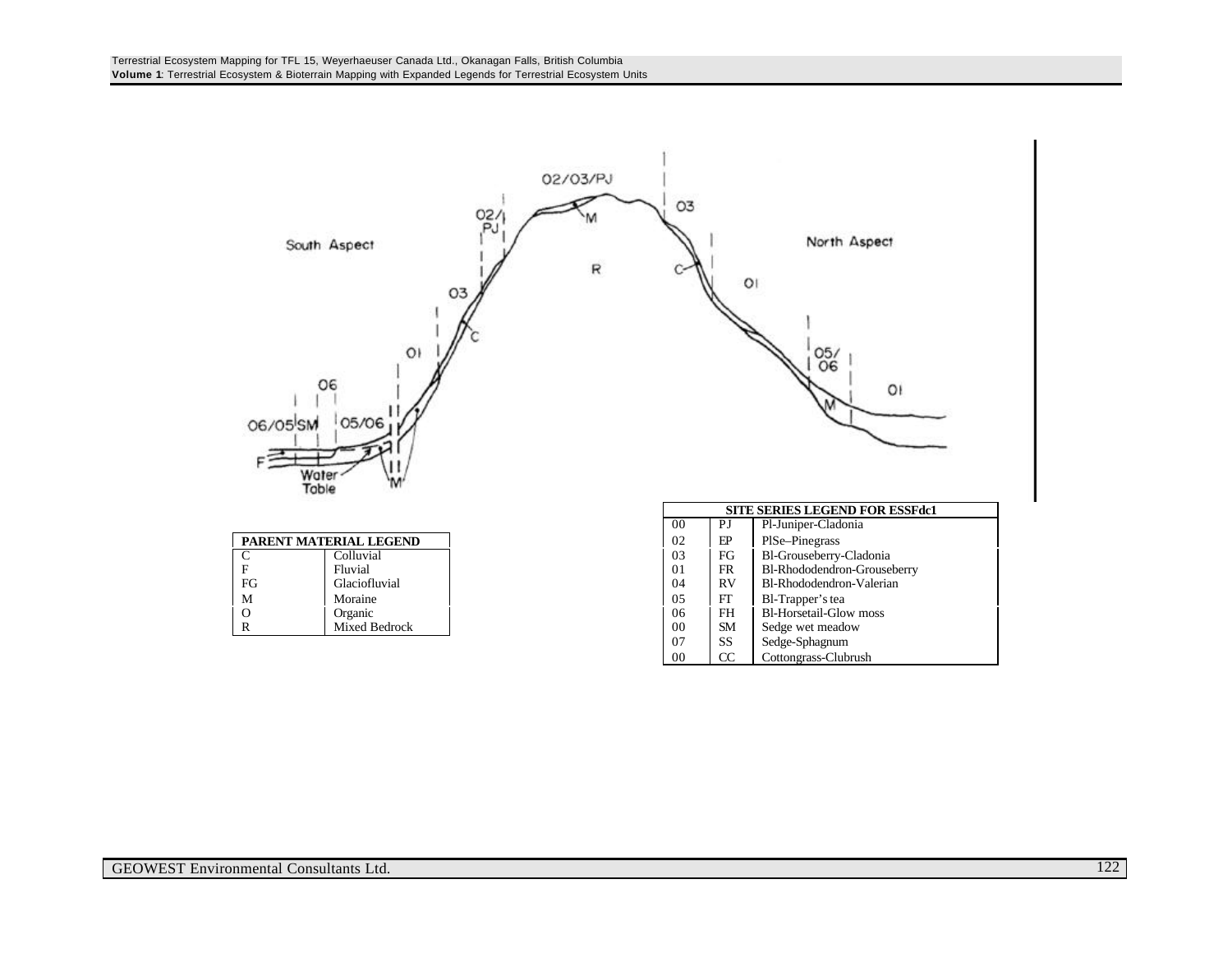

|                       | $\overline{BEC}$ ESSFdc1/00                                                                                                                                                                           |  |  |  |  |
|-----------------------|-------------------------------------------------------------------------------------------------------------------------------------------------------------------------------------------------------|--|--|--|--|
| Map Unit              | Description                                                                                                                                                                                           |  |  |  |  |
| $\ $ PJ               | Pl-Juniper-Cladonia; typic ecosystem unit                                                                                                                                                             |  |  |  |  |
| $\blacksquare$ PJh    | Pl-Juniper-Cladonia; hummocky ecosystem unit                                                                                                                                                          |  |  |  |  |
| l P.Jk                | Pl-Juniper-Cladonia; cool aspect ecosystem unit                                                                                                                                                       |  |  |  |  |
| $\blacksquare$ P. I w | Pl-Juniper-Cladonia; warm aspect ecosystem unit                                                                                                                                                       |  |  |  |  |
|                       | PH-Juniper-Cladonia (PJ) occurs on shallow, medium-textured soil, xeric to very xeric, gentle to moderate upper slopes and crest slope positions on morainal materials. Often with associated bedrock |  |  |  |  |
| outcrops              |                                                                                                                                                                                                       |  |  |  |  |
|                       | <b>PJh</b> occurs on hymmocky moraine                                                                                                                                                                 |  |  |  |  |
|                       | <b>PJk</b> occurs on cool aspects, moderately sloping moraine and colluvium                                                                                                                           |  |  |  |  |
|                       | <b>PJw</b> occurs on warm aspects, moderately sloping moraine                                                                                                                                         |  |  |  |  |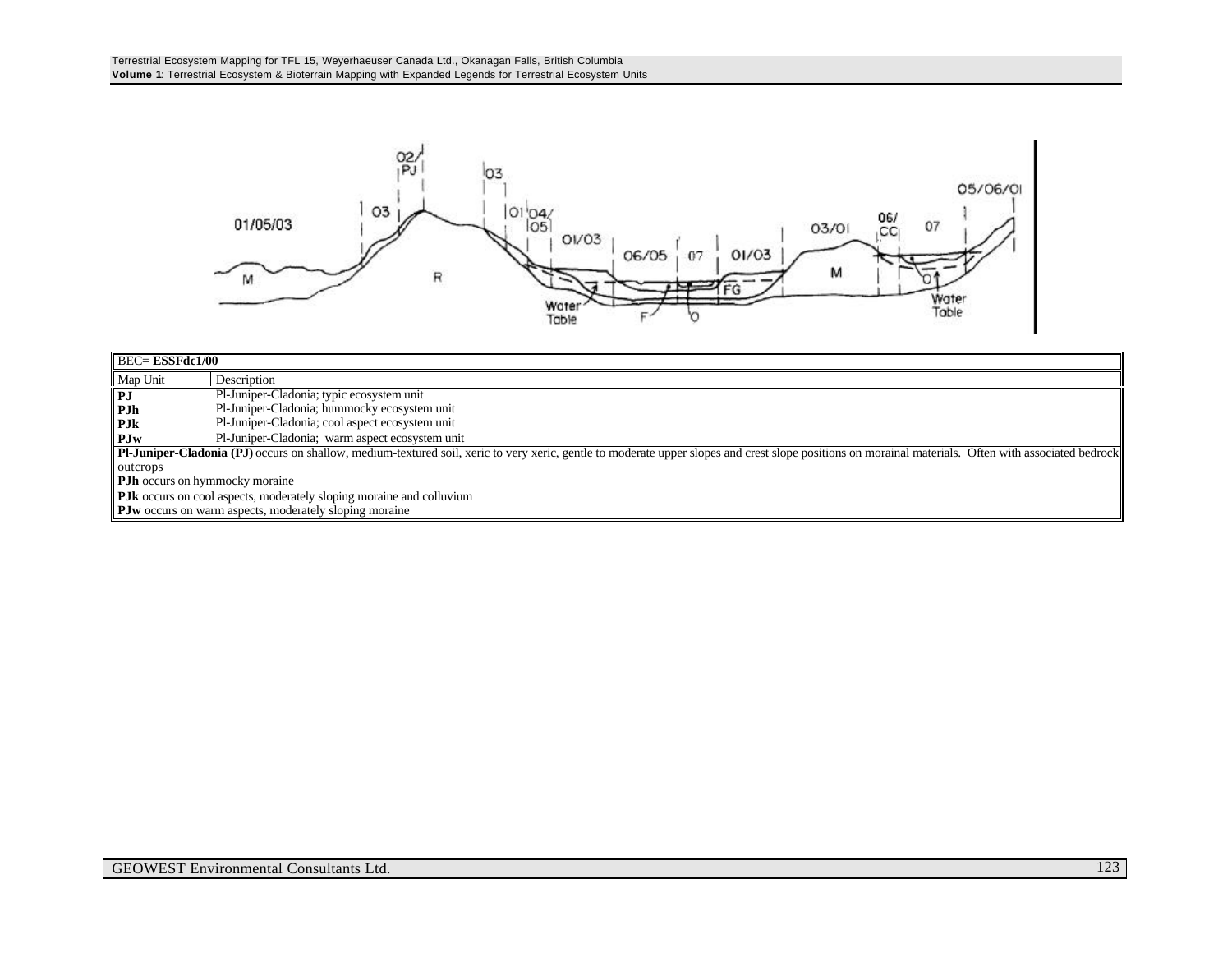| Map Symbol<br>Plant Species   Herb (2) | PJ2<br>PJh2<br>PJk2<br>PJw2                                                                                                                              | PJ3<br>P.Jh <sub>3</sub><br>PJK3<br>PJw3<br>Shrub/Herb (3)                                                                                                                                                  | PJ4<br>PJh4<br>PJk4<br>PJw4<br>Pole sapling (4)                                                                                                                                                        | P <sub>J5</sub><br>PJh <sub>5</sub><br>PJk5<br>PJw5<br>Young forest $(5)$                                                                                               | <b>PJ6</b><br>PJh6<br>PJk6<br>PJw6<br>Mature forest (6)                                                                                                                 | PJ7<br>PJh7<br>PJk7<br>PJw7<br>Old forest (7)                                                                                                          |
|----------------------------------------|----------------------------------------------------------------------------------------------------------------------------------------------------------|-------------------------------------------------------------------------------------------------------------------------------------------------------------------------------------------------------------|--------------------------------------------------------------------------------------------------------------------------------------------------------------------------------------------------------|-------------------------------------------------------------------------------------------------------------------------------------------------------------------------|-------------------------------------------------------------------------------------------------------------------------------------------------------------------------|--------------------------------------------------------------------------------------------------------------------------------------------------------|
| Dominants                              | pinegrass<br>common juniper<br>lance-leaved stonecrop<br>juniper haircap moss                                                                            | common juniper<br>grouseberry<br>pinegrass                                                                                                                                                                  | common juniper<br>grouseberry<br>lodgepole pine                                                                                                                                                        | lodgepole pine<br>grouseberry<br>common juniper                                                                                                                         | grouseberry<br>lodgepole pine<br>common juniper                                                                                                                         | grouseberry<br>lodgepole pine<br>common juniper<br>subalpine fir                                                                                       |
| Associates                             | soopolallie<br>old man's whiskers<br>lodgepole pine<br>grouseberry<br>Cladonia spp.<br>racemose pussytoes<br>black huckleberry<br>thread-leaved sandwort | lodgepole pine<br>lance-leaved stonecrop<br>soopolallie<br>juniper haircap moss<br>Cladonia spp.<br>old man's whiskers<br>black huckleberry<br>racemose pussytoes<br>thread-leaved sandwort<br>silky lupine | black huckleberry<br>racemose pussytoes<br>juniper haircap moss<br>Cladonia spp.<br>pinegrass<br>lance-leaved stonecrop<br>thread-leaved sandwort<br>soopolallie<br>old man's whiskers<br>silky lupine | black huckleberry<br>racemose pussytoes<br>juniper haircap moss<br>Cladonia spp.<br>pinegrass<br>silky lupine<br>subalpine fir<br>thread-leaved sandwort<br>soopolallie | subalpine fir<br>juniper haircap moss<br>black huckleberry<br>Cladonia spp.<br>racemose pussytoes<br>pinegrass<br>silky lupine<br>thread-leaved sandwort<br>soopolallie | black huckleberry<br>juniper haircap moss<br>racemose pussytoes<br>Cladonia spp.<br>pinegrass<br>silky lupine<br>thread-leaved sandwort<br>soopolallie |
| Plots                                  | $2 - 49$                                                                                                                                                 | r518                                                                                                                                                                                                        |                                                                                                                                                                                                        | r434, 2-30                                                                                                                                                              |                                                                                                                                                                         |                                                                                                                                                        |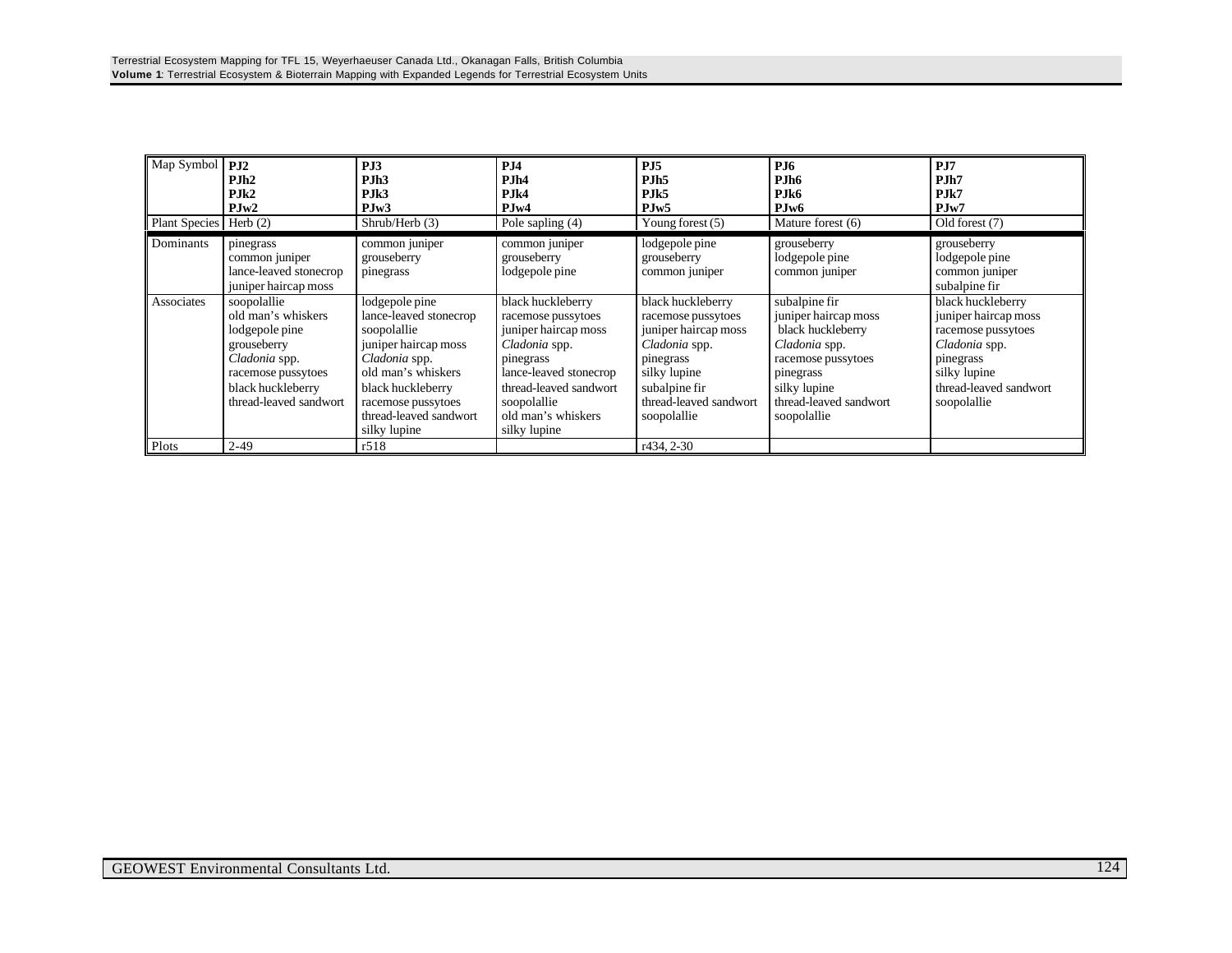|              | $\parallel$ BEC= <b>ESSFdc1/02</b>                                                                                                                              |  |  |  |  |
|--------------|-----------------------------------------------------------------------------------------------------------------------------------------------------------------|--|--|--|--|
| Map Unit     | Description                                                                                                                                                     |  |  |  |  |
| $\mathbf{E}$ | PISe-Pinegrass; typic ecosystem unit                                                                                                                            |  |  |  |  |
| EPgk         | PISe-Pinegrass; gully, cool aspect ecosystem unit                                                                                                               |  |  |  |  |
| <b>EPRS</b>  | PISe-Pinegrass; cool aspect, shallow soils ecosystem unit                                                                                                       |  |  |  |  |
| EPs          | PISe-Pinegrass; shallow soils ecosystem unit                                                                                                                    |  |  |  |  |
|              | <b>PISe-Pinegrass (EP)</b> typically occurs on deep, medium-textured soil, subxeric, warm aspect, significant sloping sites, generally on moraine and colluvium |  |  |  |  |
|              | <b>EPgk</b> occurs in gullies, on cool aspects, moderately sloping moraine                                                                                      |  |  |  |  |
|              | <b>EPks</b> occurs on shallow soil, cool aspects, moderately sloping moraine                                                                                    |  |  |  |  |
|              | <b>EPs</b> occurs on shallow soil, moraine and colluvium                                                                                                        |  |  |  |  |

| Map Symbol                        | EP2<br>EPgk2<br>EPks2<br>EPs2                                                                       | EP3<br>EPgk3<br>EPks3<br>EP <sub>s</sub> 3                                                        | EP4<br>EPgk4<br>EPks4<br>EP <sub>s4</sub>                                                                                | EP <sub>5</sub><br>EPgk5<br>EPks5<br>EP <sub>s5</sub>                                                                                     | EP <sub>6</sub><br>EPgk6<br>EPks6<br>EP <sub>s6</sub>                                                  | EP7<br>EPgk7<br>EPks7<br>EPs7                                                        |
|-----------------------------------|-----------------------------------------------------------------------------------------------------|---------------------------------------------------------------------------------------------------|--------------------------------------------------------------------------------------------------------------------------|-------------------------------------------------------------------------------------------------------------------------------------------|--------------------------------------------------------------------------------------------------------|--------------------------------------------------------------------------------------|
| <b>Plant Species</b><br>Dominants | Herb $(2)$<br>pinegrass<br>common juniper<br>kinnikinnick                                           | Shrub/Herb (3)<br>lodgepole pine<br>pinegrass<br>common juniper                                   | Pole sapling (4)<br>lodgepole pine<br>pinegrass<br>grouseberry                                                           | Young forest $(5)$<br>lodgepole pine<br>pinegrass<br>grouseberry                                                                          | Mature forest (6)<br>pinegrass<br>grouseberry<br>Engelmann spruce<br>subalpine fir                     | Old forest (7)<br>pinegrass<br>grouseberry<br>Engelmann spruce<br>subalpine fir      |
| Associates                        | grouseberry<br>lodgepole pine<br>racemose pussytoes<br>falsebox<br>Cladina lichens<br>sidewalk moss | grouseberry<br>racemose pussytoes<br>kinnikinnick<br>falsebox<br>Cladina lichens<br>sidewalk moss | racemose pussytoes<br>common juniper<br>falsebox<br>kinnikinnick<br>Cladina lichens<br>sidewalk moss<br>Engelmann spruce | racemose pussytoes<br>falsebox<br>common juniper<br>kinnikinnick<br>Engelmann spruce<br>subalpine fir<br>Cladina lichens<br>sidewalk moss | racemose pussytoes<br>Cladina lichens<br>sidewalk moss<br>lodgepole pine<br>falsebox<br>common juniper | Cladina lichens<br>racemose pussytoes<br>sidewalk moss<br>falsebox<br>common juniper |
| Plots                             |                                                                                                     | $2 - 86$                                                                                          |                                                                                                                          |                                                                                                                                           | X770001                                                                                                |                                                                                      |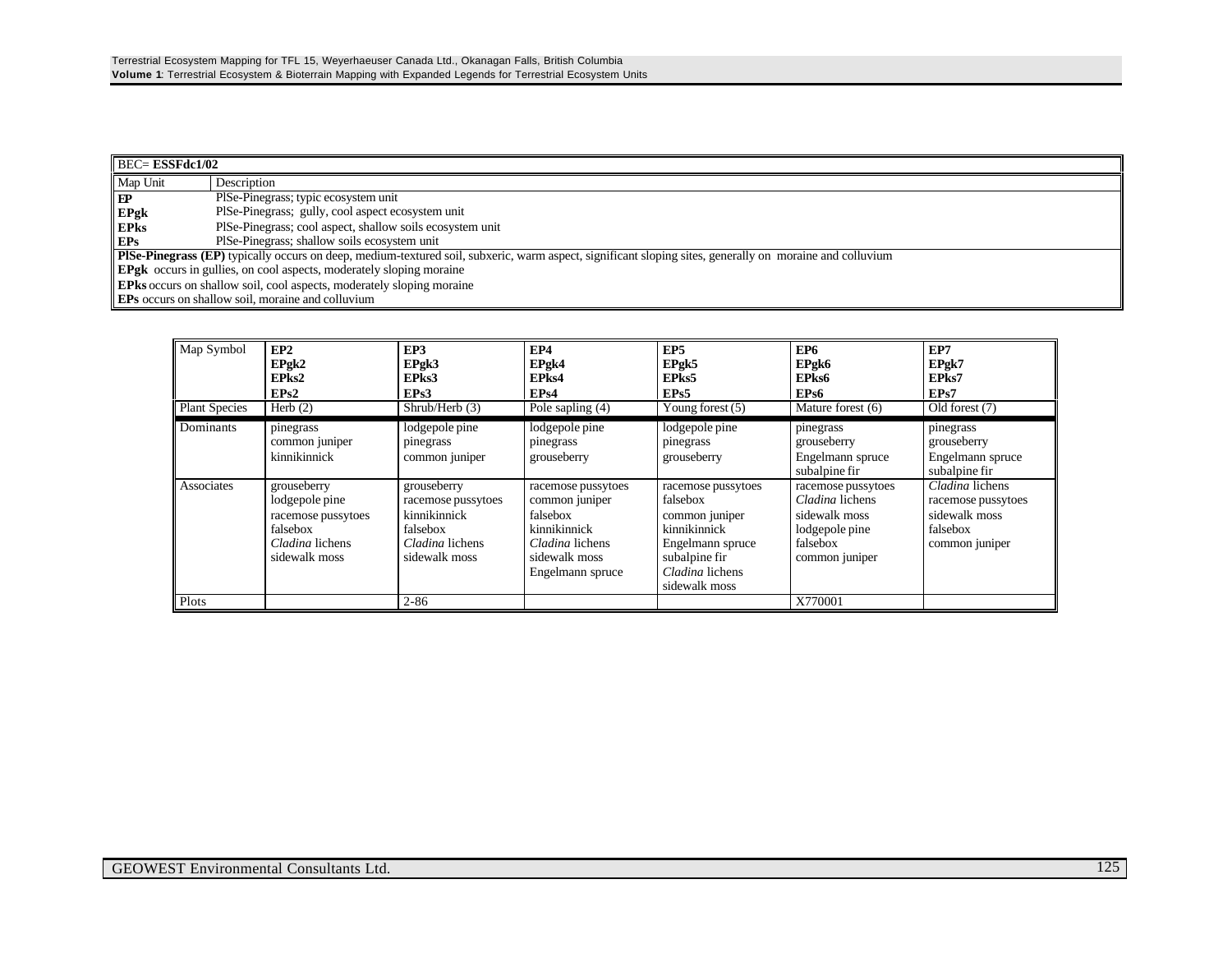| <b>BEC=ESSFdc1/03</b>                                                         |                                                                                                                                                                                        |  |  |  |  |
|-------------------------------------------------------------------------------|----------------------------------------------------------------------------------------------------------------------------------------------------------------------------------------|--|--|--|--|
| Map Unit                                                                      | Description                                                                                                                                                                            |  |  |  |  |
| FG <sup>1</sup>                                                               | Bl-Grouseberry-Cladonia; typic ecosystem unit                                                                                                                                          |  |  |  |  |
| FGh                                                                           | Bl-Grouseberry-Cladonia; hummocky ecosystem unit                                                                                                                                       |  |  |  |  |
| FGhs                                                                          | Bl-Grouseberry-Cladonia; hummocky, shallow soil ecosystem unit                                                                                                                         |  |  |  |  |
| FGi                                                                           | Bl-Grouseberry-Cladonia; gently sloping ecosystem unit                                                                                                                                 |  |  |  |  |
| FGjm                                                                          | Bl-Grouseberry-Cladonia; gently sloping, medium-textured soil ecosystem unit                                                                                                           |  |  |  |  |
| FGjs                                                                          | Bl-Grouseberry-Cladonia; gently sloping, shallow soil ecosystem unit                                                                                                                   |  |  |  |  |
| FGjv                                                                          | Bl-Grouseberry-Cladonia; gently sloping, very shallow soil ecosystem unit                                                                                                              |  |  |  |  |
| FGk                                                                           | Bl-Grouseberry-Cladonia; cool aspect ecosystem unit                                                                                                                                    |  |  |  |  |
| FGkm                                                                          | Bl-Grouseberry-Cladonia; cool aspect, medium-textured soil ecosystem unit                                                                                                              |  |  |  |  |
| FGks                                                                          | Bl-Grouseberry-Cladonia; cool aspect, shallow soil ecosystem unit                                                                                                                      |  |  |  |  |
| FGmr                                                                          | Bl-Grouseberry-Cladonia; medium textured soil, ridged ecosystem unit                                                                                                                   |  |  |  |  |
| FGms                                                                          | Bl-Grouseberry-Cladonia; medium textured, shallow soil ecosystem unit                                                                                                                  |  |  |  |  |
| FGmw                                                                          | Bl-Grouseberry-Cladonia; medium textured, warm aspect ecosystem unit                                                                                                                   |  |  |  |  |
| FGr                                                                           | Bl-Grouseberry-Cladonia; ridged ecosystem unit                                                                                                                                         |  |  |  |  |
| <b>FGrs</b>                                                                   | Bl-Grouseberry-Cladonia; ridged, shallow soil ecosystem unit                                                                                                                           |  |  |  |  |
| FGs                                                                           | Bl-Grouseberry-Cladonia; shallow soil ecosystem unit                                                                                                                                   |  |  |  |  |
| FGsw                                                                          | Bl-Grouseberry-Cladonia; shallow soil, warm aspect ecosystem unit                                                                                                                      |  |  |  |  |
| <b>FGvw</b>                                                                   | Bl-Grouseberry-Cladonia; very shallow soil, warm aspect ecosystem unit                                                                                                                 |  |  |  |  |
| FGw                                                                           | Bl-Grouseberry-Cladonia; warm aspect ecosystem unit                                                                                                                                    |  |  |  |  |
|                                                                               | Bl-Grouseberry-Cladonia (FG) occurs on deep, coarse-textured soil, subxeric to submesic, level to significantly sloping moraine, colluvium, and on fluvial and glaciofluvial materials |  |  |  |  |
| FGh occurs on hummocky moraine                                                |                                                                                                                                                                                        |  |  |  |  |
| FGhs occurs on shallow soil, hummocky moraine and colluvium                   |                                                                                                                                                                                        |  |  |  |  |
| <b>FG</b> occurs on gently sloping moraine                                    |                                                                                                                                                                                        |  |  |  |  |
|                                                                               | FGjm occurs on medium textured soil, gently sloping moraine                                                                                                                            |  |  |  |  |
|                                                                               | <b>FGjs</b> occurs on shallow soil, gently sloping moraine                                                                                                                             |  |  |  |  |
|                                                                               | <b>FGjv</b> occurs on very shallow soil, gently sloping moraine                                                                                                                        |  |  |  |  |
|                                                                               | FGk occur on cool aspects, moderately sloping moraine                                                                                                                                  |  |  |  |  |
|                                                                               | FGkm occurs on medium-textured soil, cool aspects, moderately sloping moraine                                                                                                          |  |  |  |  |
|                                                                               | FGks occurs on shallow soil, cool aspect, moderately sloping moraine and colluvium                                                                                                     |  |  |  |  |
| <b>FGmr</b> occurs on medium-textured soil, ridged moraine                    |                                                                                                                                                                                        |  |  |  |  |
| FGms occurs on shallow, medium-textured moraine                               |                                                                                                                                                                                        |  |  |  |  |
| FGmw occurs on medium textured soil, warm aspects, moderately sloping moraine |                                                                                                                                                                                        |  |  |  |  |
| FGr occurs on ridged moraine and glaciofluvial materials                      |                                                                                                                                                                                        |  |  |  |  |
| FGrs occurs on shallow soil, ridged moraine                                   |                                                                                                                                                                                        |  |  |  |  |
|                                                                               | FGs occurs on shallow moraine and colluvium<br><b>FGsw</b> occurs on shallow soil, warm aspects, moderately sloping moraine and colluvium                                              |  |  |  |  |
|                                                                               | <b>FGvw</b> occurs on very shallow soil, warm aspects, moderately sloping moraine and colluvium                                                                                        |  |  |  |  |
|                                                                               | <b>FGw</b> occurs on warm aspects, moderately sloping moraine, colluvium, and glaciofluvial materials                                                                                  |  |  |  |  |
|                                                                               |                                                                                                                                                                                        |  |  |  |  |

<sup>1</sup>If more than two modifier were needed to describe this site series only the two more important ones were mapped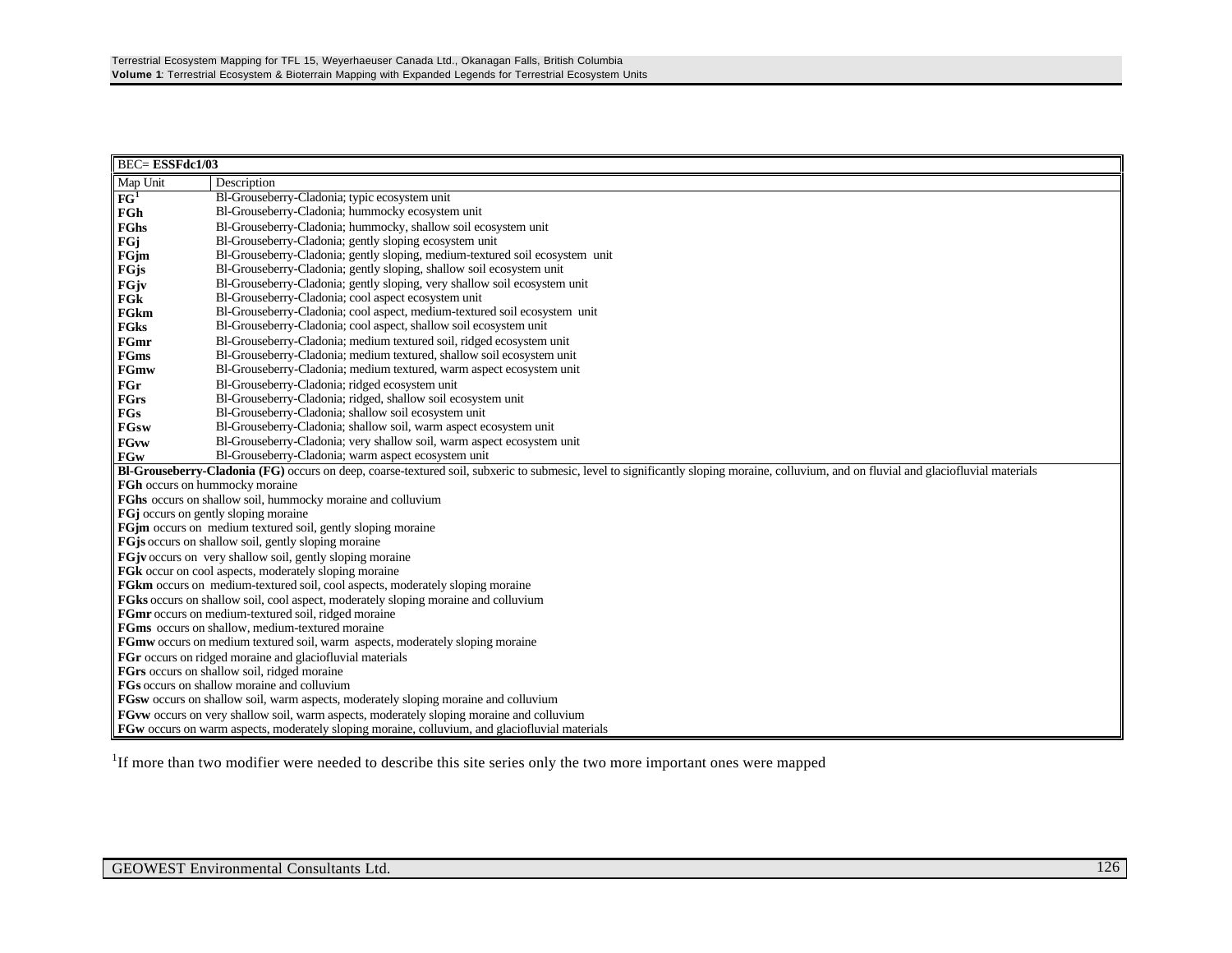| Map Symbol           | FG2                  | FG3                  | FG4                  | FG5                       | FG6                     | FG7                     |
|----------------------|----------------------|----------------------|----------------------|---------------------------|-------------------------|-------------------------|
|                      | FGh2                 | FGh <sub>3</sub>     | FGh4                 | FGh5                      | FGh6                    | FGh7                    |
|                      | FGhs2                | FGhs3                | FGhs4                | FGhs5                     | FGhs6                   | FGhs7                   |
|                      | FGj2                 | FGj3                 | FGj4                 | FGj5                      | FGj6                    | FGj7                    |
|                      | FGjm2                | FGjm3                | FGjm4                | FGim5                     | FGim <sub>6</sub>       | FGim7                   |
|                      | FG <sub>is2</sub>    | FGjs3                | FGjs4                | FG <sub>is5</sub>         | FG <sub>is6</sub>       | FG <sub>is7</sub>       |
|                      | FGjv2                | FGjv3                | FGjv4                | FGjv5                     | FGjv6                   | FGjv7                   |
|                      | FG <sub>k2</sub>     | FGk3                 | FG <sub>k4</sub>     | FGk5                      | FGk6                    | FGk7                    |
|                      | FGkm2                | FGkm3                | FGkm4                | FGkm5                     | FGkm6                   | FGkm7                   |
|                      | FGks2                | FGks3                | FGks4                | FGks5                     | FGks6                   | FGks7                   |
|                      | FGmr2                | FGmr3                | FGmr4                | FGmr5                     | FGmr6                   | FGmr7                   |
|                      | FGms2                | FGms3                | FGms4                | FGms5                     | FGms6                   | FGms7                   |
|                      | FGmw2                | FGmw3                | FGmw4                | FGmw5                     | FGmw6                   | FGmw7                   |
|                      | FGr2                 | FGr3                 | FGr4                 | FGr5                      | FGr6                    | FGr7                    |
|                      | FGrs2                | FGrs3                | FGrs4                | FGrs5                     | FGrs6                   | FGrs7                   |
|                      | FG <sub>s2</sub>     | FGs3                 | FGs4                 | FGs5                      | FGs6                    | FGs7                    |
|                      | FGsw2                | FGsw3                | FGsw4                | FGsw5                     | FGsw <sub>6</sub>       | FGsw7                   |
|                      | FGvw2                | FGvw3                | FGvw4                | FGvw5                     | FGvw6                   | FGvw7                   |
|                      | FGw2                 | FGw3                 | FGw4                 | FGw5                      | FGw6                    | FGw7                    |
| <b>Plant Species</b> | Herb $(2)$           | Shrub/Herb (3)       | Pole sapling (4)     | Young forest $(5)$        | Mature forest (6)       | Old forest (7)          |
|                      |                      |                      |                      |                           |                         |                         |
| Dominants            | grouseberry          | grouseberry          | lodgepole pine       | grouseberry               | grouseberry             | grouseberry             |
|                      | awned haircap moss   | awned haircap moss   | grouseberry          | lodgepole pine            | lodgepole pine          | subalpine fir           |
|                      | juniper haircap moss | juniper haircap moss | juniper haircap moss | Engelmann spruce          | Engelmann spruce        | Engelmann spruce        |
|                      |                      | lodgepole pine       |                      |                           | subalpine fir           |                         |
|                      |                      |                      |                      |                           |                         |                         |
| Associates           | arctic lupine        | arctic lupine        | Engelmann spruce     | subalpine fir             | Cladina lichens         | Cladina lichens         |
|                      | pearly everlasting   | pearly everlasting   | Cladina lichens      | juniper haircap moss      | falsebox                | falsebox                |
|                      | lodgepole pine       | subalpine daisy      | arctic lupine        | Cladina lichens           | juniper haircap moss    | juniper haircap moss    |
|                      | subalpine daisy      | Engelmann spruce     | subalpine fir        | falsebox                  | arctic lupine           | lodgepole pine          |
|                      | Cladina lichens      | Cladina lichens      | awned haircap moss   | arctic lupine             | red-stemmed feathermoss | arctic lupine           |
|                      |                      |                      | falsebox             | red-stemmed feathermoss   |                         | red-stemmed feathermoss |
| Plots                |                      | $2 - 38, 2 - 46$     |                      | 2-31, 2-32, 2-43, 9650006 | 2-37, 2-42, 2-550, 2-85 |                         |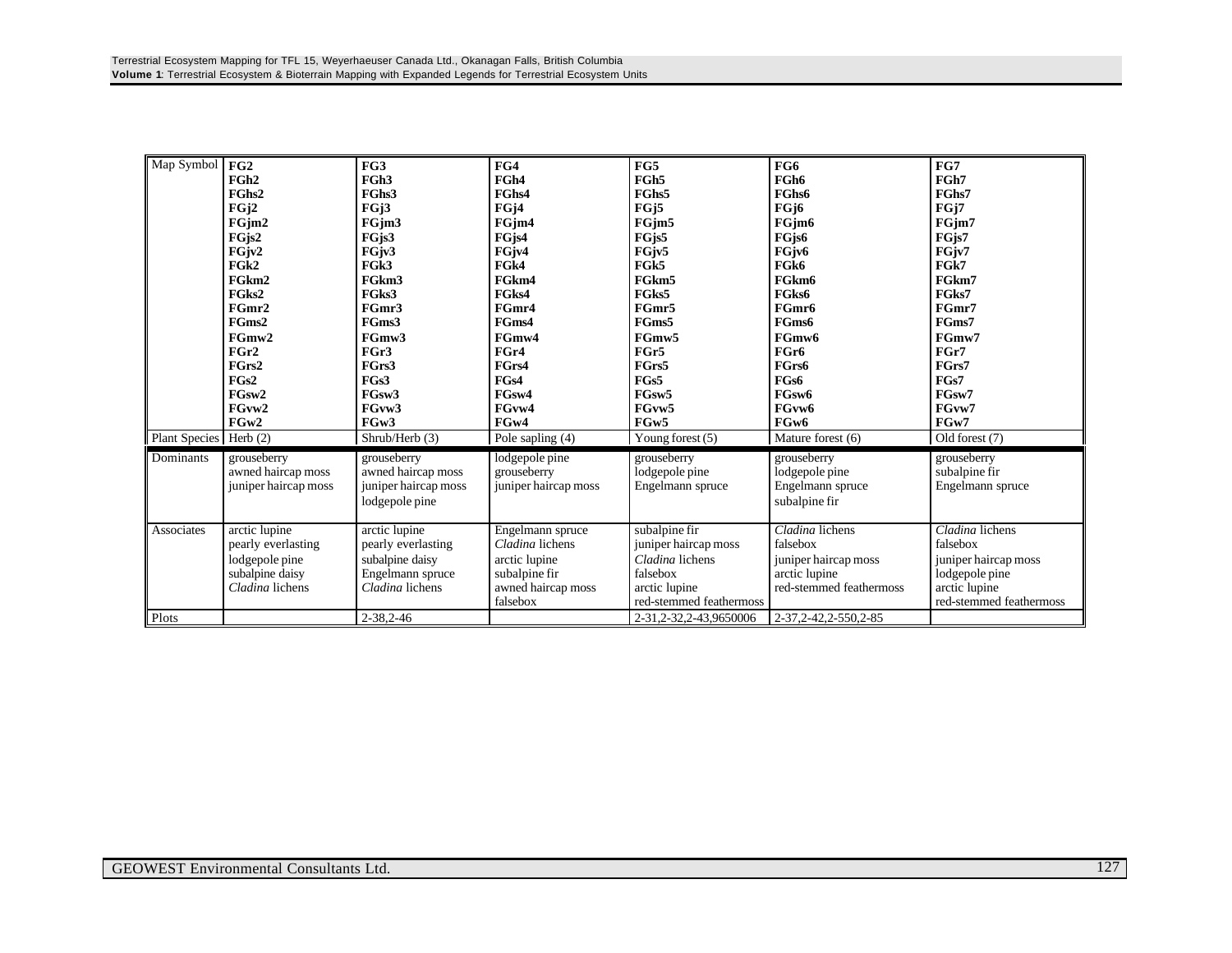|                                          | $BEC = ESSFdc1/01$                                                                                                                                                            |  |  |  |  |  |
|------------------------------------------|-------------------------------------------------------------------------------------------------------------------------------------------------------------------------------|--|--|--|--|--|
| Map Unit                                 | Description                                                                                                                                                                   |  |  |  |  |  |
| FR                                       | Bl-Rhododendron-Grouseberry; typic ecosystem unit                                                                                                                             |  |  |  |  |  |
| <b>FRc</b>                               | Bl-Rhododendron-Grouseberry; coarse-textured soil ecosystem unit                                                                                                              |  |  |  |  |  |
| <b>FRg</b>                               | Bl-Rhododendron-Grouseberry; gully ecosystem unit                                                                                                                             |  |  |  |  |  |
| <b>FRgw</b>                              | Bl-Rhododendron-Grouseberry; gully, warm aspect ecosystem unit                                                                                                                |  |  |  |  |  |
| FRh                                      | Bl-Rhododendron-Grouseberry; hummocky ecosystem unit                                                                                                                          |  |  |  |  |  |
| FRk                                      | Bl-Rhododendron-Grouseberry; cool aspect ecosystem unit                                                                                                                       |  |  |  |  |  |
| <b>FRks</b>                              | Bl-Rhododendron-Grouseberry; cool aspect, shallow soil ecosystem unit                                                                                                         |  |  |  |  |  |
| FRs                                      | Bl-Rhododendron-Grouseberry; shallow soil ecosystem unit                                                                                                                      |  |  |  |  |  |
| <b>FRsw</b>                              | Bl-Rhododendron-Grouseberry; shallow soil, warm aspect ecosystem unit                                                                                                         |  |  |  |  |  |
| <b>FRw</b>                               | Bl-Rhododendron-Grouseberry; warm aspect ecosystem unit                                                                                                                       |  |  |  |  |  |
|                                          | <b>BI-Rhododendron-Grouseberry (FR)</b> occurs on deep, medium-textured soil, level to gently sloping, mesic sites, generally on moraine, fluvial and glaciofluvial materials |  |  |  |  |  |
|                                          | <b>FRc</b> occurs on coarse-textured moraine                                                                                                                                  |  |  |  |  |  |
| <b>FRg</b> occurs in gullies, on moraine |                                                                                                                                                                               |  |  |  |  |  |
|                                          | <b>FRgw</b> occurs in gullies, on warm aspects, moderately sloping moraine                                                                                                    |  |  |  |  |  |
| <b>FRh</b> occurs on hummocky moraine    |                                                                                                                                                                               |  |  |  |  |  |
|                                          | <b>FRk</b> occurs on cool aspects, moderately sloping moraine                                                                                                                 |  |  |  |  |  |
|                                          | FRks occurs on shallow soils, cool aspects, moderately sloping moraine and colluvium                                                                                          |  |  |  |  |  |
| <b>FRs</b> occurs on shallow moraine     |                                                                                                                                                                               |  |  |  |  |  |
|                                          | <b>FRsw</b> occurs on shallow soil, warm aspects, moderately sloping moraine and colluvium                                                                                    |  |  |  |  |  |
|                                          | <b>FRw</b> occurs on warm aspects, moderately sloping moraine, colluvium and glaciofluvial material                                                                           |  |  |  |  |  |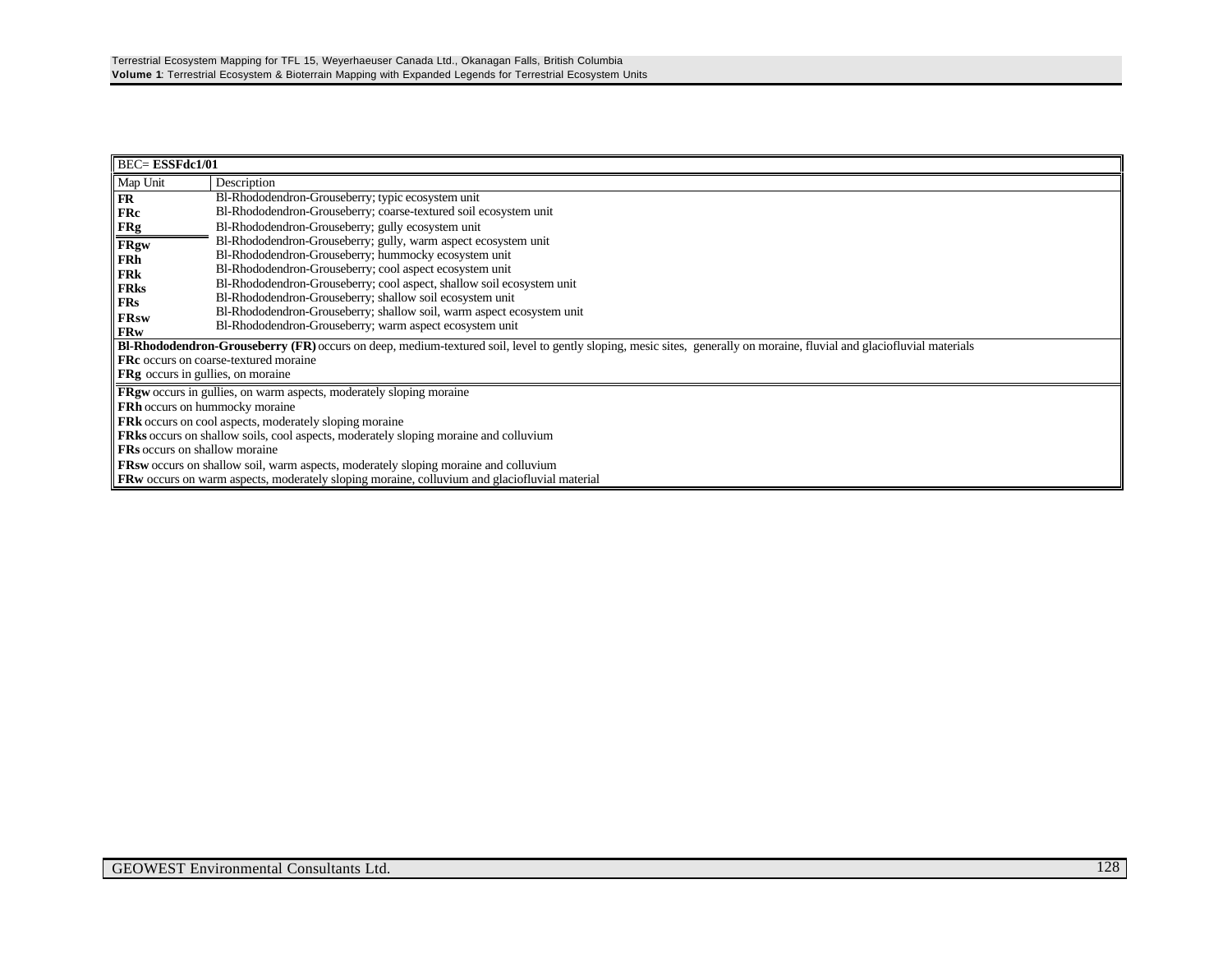| Map Symbol           | FR2                                                                                                                                                        | FR <sub>3</sub>                                                                                                                                      | FR4                                                                                                                                                                        | FR5                                                                                                                                                                          | FR6                                                                                                                      | FR7                                                                                                                      |
|----------------------|------------------------------------------------------------------------------------------------------------------------------------------------------------|------------------------------------------------------------------------------------------------------------------------------------------------------|----------------------------------------------------------------------------------------------------------------------------------------------------------------------------|------------------------------------------------------------------------------------------------------------------------------------------------------------------------------|--------------------------------------------------------------------------------------------------------------------------|--------------------------------------------------------------------------------------------------------------------------|
|                      | FRc2                                                                                                                                                       | FRc3                                                                                                                                                 | FRc4                                                                                                                                                                       | FRc5                                                                                                                                                                         | FRc6                                                                                                                     | FRc7                                                                                                                     |
|                      | FRg2                                                                                                                                                       | FRg3                                                                                                                                                 | FRg4                                                                                                                                                                       | FRg5                                                                                                                                                                         | FRg6                                                                                                                     | FRg7                                                                                                                     |
| <b>Plant Species</b> | FRgw2                                                                                                                                                      | FRgw3                                                                                                                                                | FRgw4                                                                                                                                                                      | FRgw5                                                                                                                                                                        | FRgw6                                                                                                                    | FRgw7                                                                                                                    |
|                      | FR <sub>h2</sub>                                                                                                                                           | FRh <sub>3</sub>                                                                                                                                     | FR <sub>h4</sub>                                                                                                                                                           | FR <sub>h5</sub>                                                                                                                                                             | FR <sub>h6</sub>                                                                                                         | FR <sub>h</sub> 7                                                                                                        |
|                      | FRk2                                                                                                                                                       | FRk3                                                                                                                                                 | FR <sub>k4</sub>                                                                                                                                                           | FR <sub>k5</sub>                                                                                                                                                             | FR <sub>k6</sub>                                                                                                         | FR <sub>k</sub> 7                                                                                                        |
|                      | FRks2                                                                                                                                                      | FR <sub>ks</sub> 3                                                                                                                                   | FR <sub>ks4</sub>                                                                                                                                                          | FR <sub>ks</sub> 5                                                                                                                                                           | FR <sub>ks</sub> 6                                                                                                       | FRks7                                                                                                                    |
|                      | FR <sub>s2</sub>                                                                                                                                           | FR <sub>s</sub> 3                                                                                                                                    | FR <sub>s4</sub>                                                                                                                                                           | FR <sub>s5</sub>                                                                                                                                                             | FR <sub>s6</sub>                                                                                                         | FRs7                                                                                                                     |
|                      | FR <sub>sw</sub> 2                                                                                                                                         | FR <sub>sw</sub> 3                                                                                                                                   | FR <sub>sw</sub> 4                                                                                                                                                         | FR <sub>sw</sub> 5                                                                                                                                                           | FR <sub>sw</sub> 6                                                                                                       | FR <sub>sw</sub> 7                                                                                                       |
|                      | FR <sub>w</sub> 2                                                                                                                                          | FRw3                                                                                                                                                 | FR <sub>w</sub> 4                                                                                                                                                          | FRw5                                                                                                                                                                         | FR <sub>w</sub> 6                                                                                                        | FRw7                                                                                                                     |
|                      | Herb $(2)$                                                                                                                                                 | Shrub/Herb (3)                                                                                                                                       | Pole sapling (4)                                                                                                                                                           | Young forest $(5)$                                                                                                                                                           | Mature forest (6)                                                                                                        | Old forest (7)                                                                                                           |
| Dominants            | grouseberry                                                                                                                                                | grouseberry                                                                                                                                          | lodgepole pine                                                                                                                                                             | lodgepole pine                                                                                                                                                               | white-flowered                                                                                                           | white-flowered                                                                                                           |
|                      | juniper haircap moss                                                                                                                                       | lodgepole pine                                                                                                                                       | grouseberry                                                                                                                                                                | white-flowered                                                                                                                                                               | rhododendron                                                                                                             | rhododendron                                                                                                             |
|                      | fireweed                                                                                                                                                   | juniper haircap moss                                                                                                                                 | white-flowered                                                                                                                                                             | rhododendron                                                                                                                                                                 | red-stemmed feathermoss                                                                                                  | red-stemmed feathermoss                                                                                                  |
|                      | Sitka valerian                                                                                                                                             | subalpine daisy                                                                                                                                      | rhododendron                                                                                                                                                               | subalpine fir                                                                                                                                                                | subalpine fir                                                                                                            | subalpine fir                                                                                                            |
| Associates           | lodgepole pine<br>subalpine daisy<br>arctic lupine<br>mountain arnica<br>white-flowered<br>hawkweed<br>black huckleberry<br>white-flowered<br>rhododendron | arctic lupine<br>fireweed<br>black huckleberry<br>white-flowered<br>rhododendron<br>twinflower<br>Sitka valerian<br>mountain arnica<br>subalpine fir | juniper haircap moss<br>black huckleberry<br>subalpine fir<br>twinflower<br>subalpine daisy<br>arctic lupine<br>red-stemmed feathermoss<br>fireweed<br>five-leaved bramble | red-stemmed feathermoss<br>grouseberry<br>twinflower<br>five-leaved bramble<br>lawn moss<br>black huckleberry<br>Engelmann spruce<br>juniper haircap moss<br>subalpine daisy | lodgepole pine<br>lawn moss<br>Engelmann spruce<br>grouseberry<br>twinflower<br>five-leaved bramble<br>black huckleberry | lawn moss<br>Engelmann spruce<br>grouseberry<br>twinflower<br>five-leaved bramble<br>lodgepole pine<br>black huckleberry |
| Plots                | $2 - 39$                                                                                                                                                   | r197                                                                                                                                                 | r397                                                                                                                                                                       |                                                                                                                                                                              | X780368                                                                                                                  |                                                                                                                          |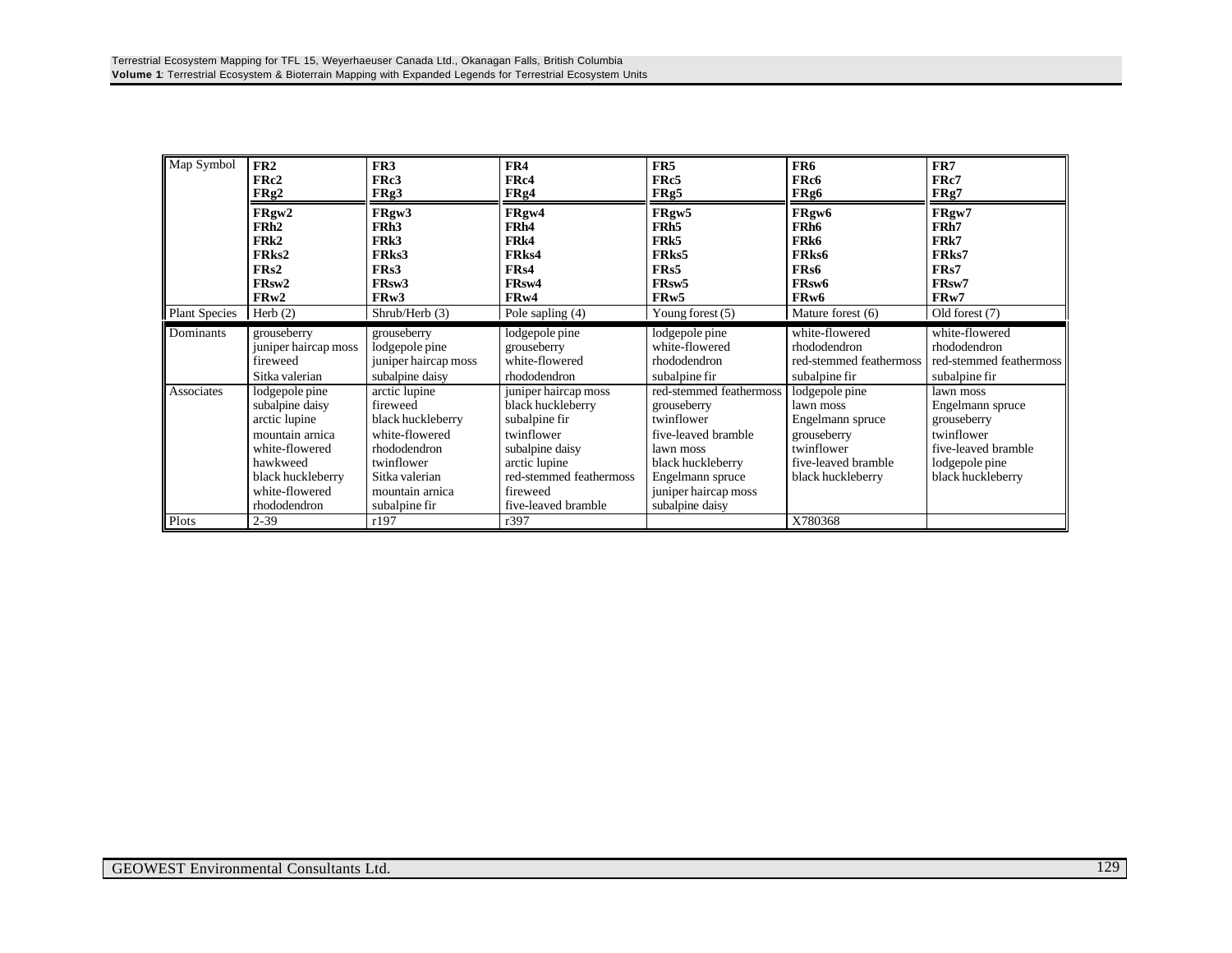| $\parallel$ BEC= <b>ESSFdc1/04</b> |                                                                                                                                                       |  |  |
|------------------------------------|-------------------------------------------------------------------------------------------------------------------------------------------------------|--|--|
| Map Unit                           | Description                                                                                                                                           |  |  |
| <b>RV</b>                          | Bl-Rhododendron-Valerian; typic ecosystem unit                                                                                                        |  |  |
|                                    | BI-Rhododendron-Valerian (RV) occurs on deep, medium-textured soil, subhygric, lower slope receiving positions on morainal and fluvial r<br>materials |  |  |

| Map Symbol           | RV2                                                                                                                                                                               | RV3                                                                                                                                                                                    | RV4                                                                                                                                                                               | RV5                                                                                                                                                                             | RV6                                                                                                                                                             | RV7                                                                                                                                           |
|----------------------|-----------------------------------------------------------------------------------------------------------------------------------------------------------------------------------|----------------------------------------------------------------------------------------------------------------------------------------------------------------------------------------|-----------------------------------------------------------------------------------------------------------------------------------------------------------------------------------|---------------------------------------------------------------------------------------------------------------------------------------------------------------------------------|-----------------------------------------------------------------------------------------------------------------------------------------------------------------|-----------------------------------------------------------------------------------------------------------------------------------------------|
| <b>Plant Species</b> | Herb $(2)$                                                                                                                                                                        | Shrub/Herb(3)                                                                                                                                                                          | Pole sapling (4)                                                                                                                                                                  | Young forest $(5)$                                                                                                                                                              | Mature forest (6)                                                                                                                                               | Old forest (7)                                                                                                                                |
| <b>Dominants</b>     | mountain arnica<br>awned haircap moss<br>Sitka valerian<br>Canby's lovage                                                                                                         | mountain arnica<br>Sitka valerian<br>subalpine fir<br>lodgepole pine                                                                                                                   | lodgepole pine<br>mountain arnica<br>Sitka valerian<br>subalpine fir                                                                                                              | mountain arnica<br>subalpine fir<br>Engelmann spruce<br>lodgepole pine                                                                                                          | Engelmann spruce<br>white-flowered<br>rhododendron<br>subalpine fir<br>mountain arnica                                                                          | subalpine fir<br>white-flowered<br>rhododendron<br>Engelmann spruce<br>mountain arnica                                                        |
| Associates           | subalpine fir<br>lodgepole pine<br>five-leaved bramble<br>five-stamened mitrewort<br>Engelmann spruce<br>white-flowered<br>rhododendron<br>black huckleberry<br>rosy twistedstalk | five-leaved bramble<br>five-stamened mitrewort<br>Engelmann spruce<br>awned haircap moss<br>white-flowered<br>rhododendron<br>black huckleberry<br>Canby's lovage<br>rosy twistedstalk | Engelmann spruce<br>five-leaved bramble<br>five-stamened mitrewort<br>white-flowered<br>rhododendron<br>black huckleberry<br>awned haircap moss<br>glow moss<br>rosy twistedstalk | Sitka valerian<br>white-flowered<br>rhododendron<br>five-leaved bramble<br>glow moss<br>black huckleberry<br>awned haircap moss<br>five-stamened mitrewort<br>rosy twistedstalk | Sitka valerian<br>glow moss<br>black huckleberry<br>five-leaved bramble<br>five-stamened mitrewort<br>lodgepole pine<br>rosy twistedstalk<br>awned haircap moss | Sitka valerian<br>glow moss<br>black huckleberry<br>five-leaved bramble<br>five-stamened mitrewort<br>rosy twistedstalk<br>awned haircap moss |
| Plots                |                                                                                                                                                                                   |                                                                                                                                                                                        |                                                                                                                                                                                   |                                                                                                                                                                                 | X770073                                                                                                                                                         |                                                                                                                                               |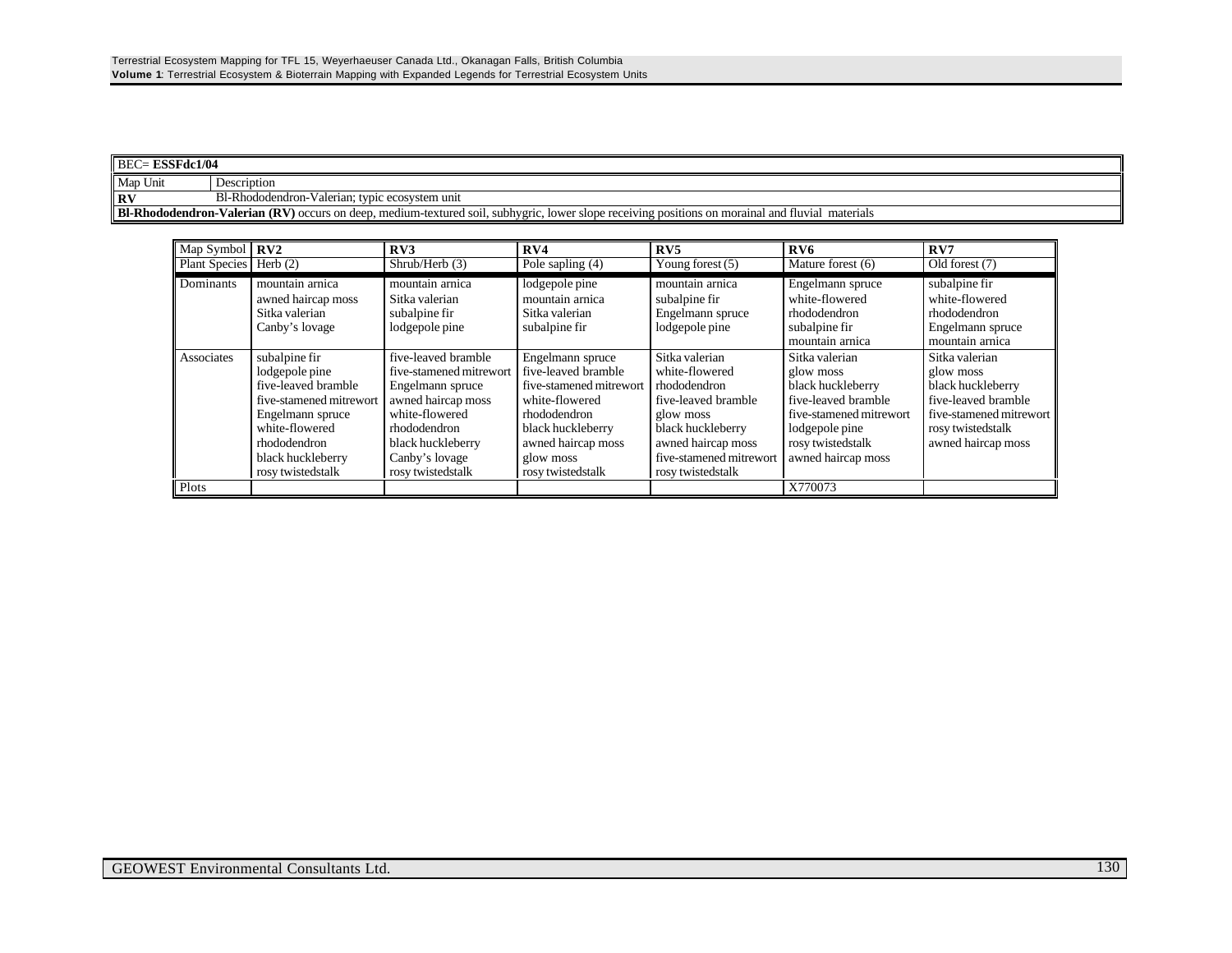| <b>BEC= ESSFdc1/05</b>                   |                                                                                                                                                                                   |  |  |
|------------------------------------------|-----------------------------------------------------------------------------------------------------------------------------------------------------------------------------------|--|--|
| Map Unit                                 | Description                                                                                                                                                                       |  |  |
| FT                                       | Bl-Trapper's tea; typic ecosystem unit                                                                                                                                            |  |  |
| FTa                                      | Bl-Trapper's tea; active floodplain ecosystem unit                                                                                                                                |  |  |
| FTg                                      | Bl-Trapper's tea; gully ecosystem unit                                                                                                                                            |  |  |
| FTgk                                     | Bl-Trapper's tea; gully, cool aspect ecosystem unit                                                                                                                               |  |  |
| <b>FTgw</b>                              | Bl-Trapper's tea; gully, warm aspect ecosystem unit                                                                                                                               |  |  |
| FTh                                      | Bl-Trapper's tea; hummocky ecosystem unit                                                                                                                                         |  |  |
| FTk                                      | Bl-Trapper's tea; cool aspect ecosystem unit                                                                                                                                      |  |  |
| <b>FTw</b>                               | Bl-Trapper's tea; warm aspect ecosystem unit                                                                                                                                      |  |  |
|                                          | Bl-Trapper's tea (FT) occurs on deep, medium-textured soil, subhygric, gentle sloping, moisture receiving sites on moraine, colluvium, and on fluvial and glaciofluvial materials |  |  |
|                                          | <b>FTa</b> occurs on active fluvial floodplains                                                                                                                                   |  |  |
| <b>FTg</b> occurs in gullies, on moraine |                                                                                                                                                                                   |  |  |
|                                          | <b>FTgk</b> occurs in gullies, on cool aspects, moderately sloping moraine                                                                                                        |  |  |
|                                          | <b>FTgw</b> occurs in gullies, on warm aspects, moderately sloping, lower moisture receiving sites, on moraine                                                                    |  |  |
|                                          | <b>FTh</b> occurs on hummocky moraine                                                                                                                                             |  |  |
|                                          | <b>FTK</b> occurs on cool aspects, moderately sloping moraine                                                                                                                     |  |  |
|                                          | <b>FTw</b> occurs on warm aspects, moderately sloping, lower moisture receiving sites, on moraine                                                                                 |  |  |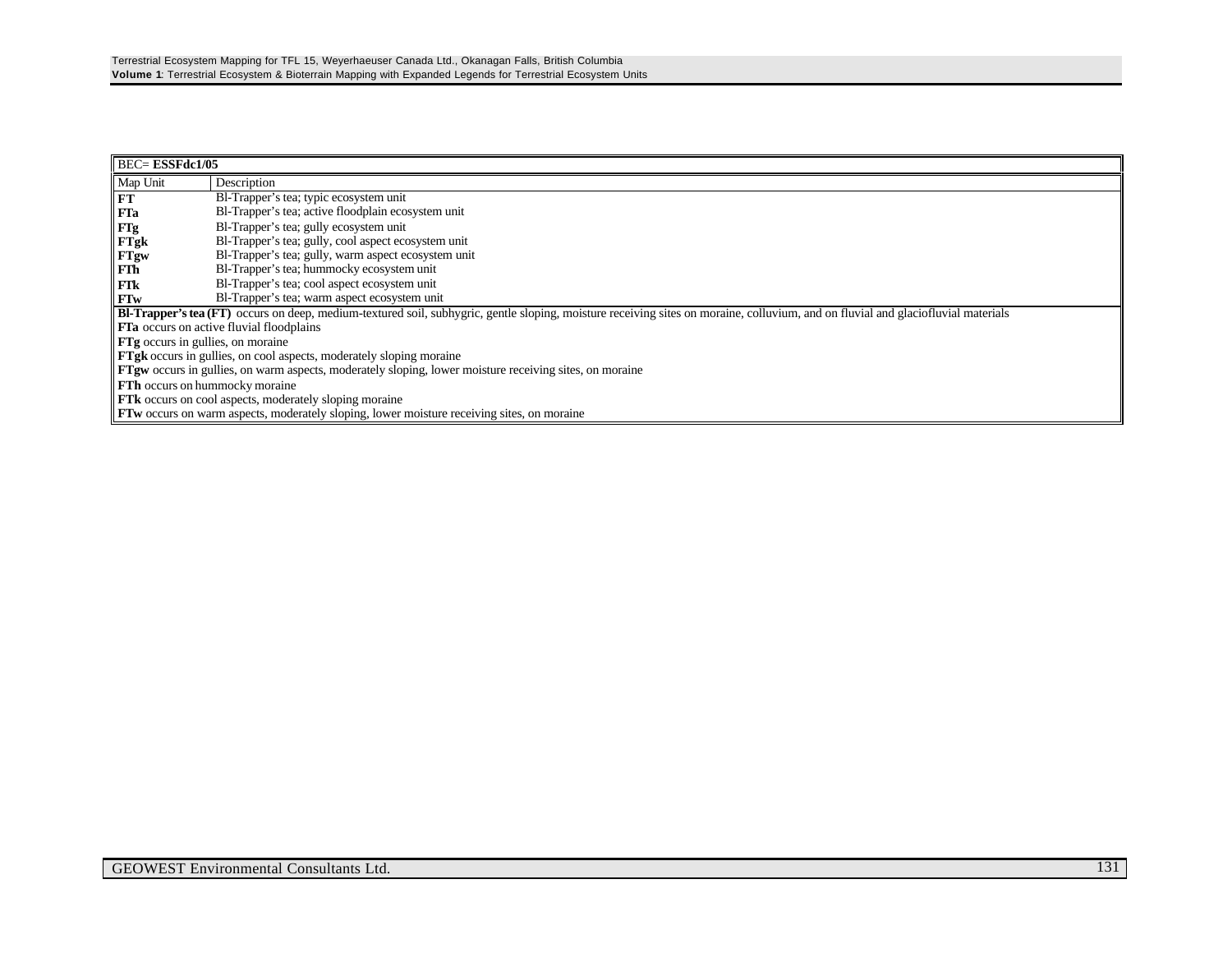| Map Symbol<br><b>Plant Species</b> | FT2<br>FTa2<br>FTg2<br>FTgk2<br>FTgw2<br>FTh <sub>2</sub><br>FTk2<br>FTw2<br>Herb $(2)$                                   | FT3<br>FTa3<br>FTg3<br>FTgk3<br>FTgw3<br>FTh <sub>3</sub><br>FT <sub>k3</sub><br>FTw3<br>Shrub/Herb $(3)$                                        | FT4<br>FT <sub>a4</sub><br>FTg4<br>FTgk4<br>FTgw4<br>FTh4<br>FT <sub>k4</sub><br>FTw4<br>Pole sapling (4)                                                  | FT5<br>FTa5<br>FTg5<br>FTgk5<br>FTgw5<br>FTh <sub>5</sub><br>FT <sub>k5</sub><br>FT <sub>w</sub> 5<br>Young forest $(5)$                                                                  | FT6<br>FTa6<br>FTg6<br>FTgk6<br>FTgw6<br>FTh6<br>FTk6<br>FT <sub>w</sub> 6<br>Mature forest (6)                                                                                     | FT7<br>FTa7<br>FTg7<br>FTgk7<br>FTgw7<br>FTh7<br>FTk7<br>FTw7<br>Old forest (7)                                                                                                     |
|------------------------------------|---------------------------------------------------------------------------------------------------------------------------|--------------------------------------------------------------------------------------------------------------------------------------------------|------------------------------------------------------------------------------------------------------------------------------------------------------------|-------------------------------------------------------------------------------------------------------------------------------------------------------------------------------------------|-------------------------------------------------------------------------------------------------------------------------------------------------------------------------------------|-------------------------------------------------------------------------------------------------------------------------------------------------------------------------------------|
| Dominants                          | grouseberry<br>juniper haircap moss<br>Sitka valerian<br>Canby's lovage                                                   | grouseberry<br>trapper's tea<br>pinegrass<br>juniper haircap moss                                                                                | grouseberry<br>trapper's tea<br>subalpine fir<br>Engelmann spruce                                                                                          | trapper's tea<br>subalpine fir<br>Engelmann spruce                                                                                                                                        | subalpine fir<br>Engelmann spruce<br>trapper's tea<br>Sitka valerian                                                                                                                | subalpine fir<br>trapper's tea<br>Sitka valerian<br>Engelmann spruce                                                                                                                |
| Associates                         | trapper's tea<br>Utah honeysuckle<br>pinegrass<br>arctic lupine<br>Engelmann spruce<br>black twinberry<br>mountain arnica | Utah honeysuckle<br>Engelmann spruce<br>arctic lupine<br>subalpine fir<br>Sitka valerian<br>Canby's lovage<br>black twinberry<br>mountain arnica | Utah honeysuckle<br>arctic lupine<br>Sitka valerian<br>black twinberry<br>mountain arnica<br>pinegrass<br>juniper haircap moss<br>globeflower<br>glow moss | Sitka valerian<br>grouseberry<br>globeflower<br>mountain arnica<br>black twinberry<br>Utah honeysuckle<br>arctic lupine<br>elephant's- head lousewort<br>five-leaved bramble<br>glow moss | globeflower<br>grouseberry<br>mountain arnica<br>black twinberry<br>elephant's-head<br>lousewort<br>five-leaved bramble<br>Utah honeysuckle<br>red-stemmed feathermoss<br>glow moss | globeflower<br>mountain arnica<br>black twinberry<br>grouseberry<br>elephant's-head<br>lousewort<br>five-leaved bramble<br>Utah honeysuckle<br>red-stemmed feathermoss<br>glow moss |
| Plots                              |                                                                                                                           | $2 - 40, 2 - 87$                                                                                                                                 |                                                                                                                                                            |                                                                                                                                                                                           | X770075, X780349,<br>X780351, X780364                                                                                                                                               |                                                                                                                                                                                     |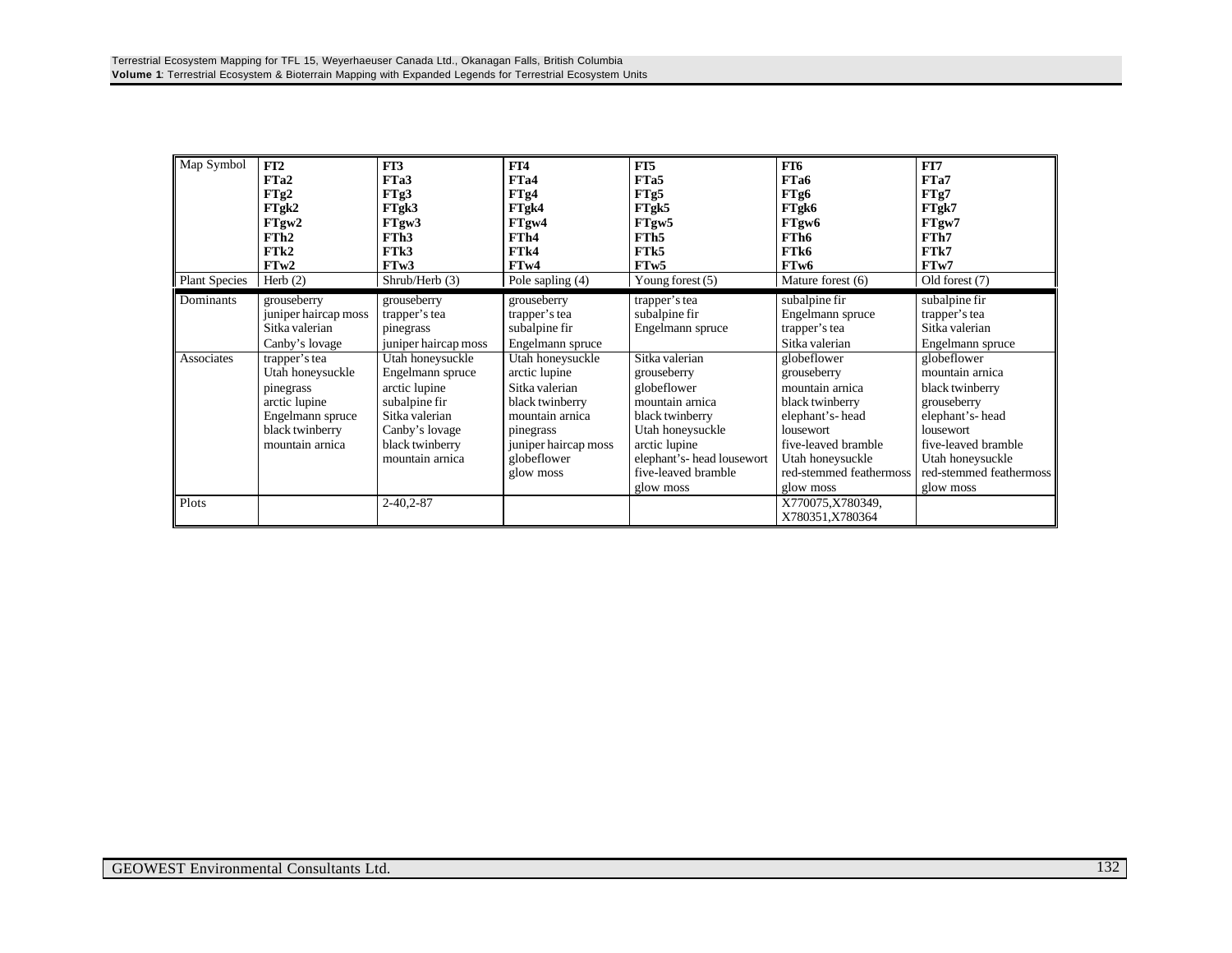|                                           | $BEC = ESSFdc1/06$                                                                                                                                                                                |  |  |  |
|-------------------------------------------|---------------------------------------------------------------------------------------------------------------------------------------------------------------------------------------------------|--|--|--|
| Map Unit                                  | Description                                                                                                                                                                                       |  |  |  |
| FH                                        | Bl-Horsetail-Glow moss; typic ecosystem unit                                                                                                                                                      |  |  |  |
| <b>FHg</b>                                | Bl-Horsetail-Glow moss; gully ecosystem unit                                                                                                                                                      |  |  |  |
| <b>FHp</b>                                | Bl-Horsetail-Glow moss; peaty ecosystem unit                                                                                                                                                      |  |  |  |
| <b>FHs</b>                                | Bl-Horsetail-Glow moss; shallow soil ecosystem unit                                                                                                                                               |  |  |  |
|                                           | <b>BI-Horsetail-Glow moss (FH)</b> occurs on deep, medium-textured soil, hygric, level sites or gentle, lower slope receiving sites and floodplains, generally on moraine, colluvium, fluvial and |  |  |  |
|                                           | glaciofluvial materials, occasionally on organic soils                                                                                                                                            |  |  |  |
|                                           | <b>FHg</b> occurs in gullies, on moraine                                                                                                                                                          |  |  |  |
| <b>FHp</b> occurs on peaty (organic) soil |                                                                                                                                                                                                   |  |  |  |
|                                           | <b>FHs</b> occurs on shallow soil, where bedrock impedes soil drainage, on moraine                                                                                                                |  |  |  |

| Map Symbol              | FH2<br>FHg <sub>2</sub><br>FHp2<br>FH <sub>s2</sub>                                                                                                                               | FH <sub>3</sub><br>FHg3<br>FH <sub>p</sub> 3<br>FH <sub>s</sub> 3                                                                                                            | FH <sub>4</sub><br>FHg4<br>FH <sub>p4</sub><br>FH <sub>s4</sub>                                                                                                                                          | FH <sub>5</sub><br>FHg5<br>FH <sub>p5</sub><br>FH <sub>s5</sub>                                                                                                                                        | FH <sub>6</sub><br>FHg6<br>FH <sub>p6</sub><br>FH <sub>s6</sub>                                                                                                                               | FH7<br>FHg7<br>FH <sub>p</sub> 7<br>FH <sub>s</sub> 7                                                                                                                       |
|-------------------------|-----------------------------------------------------------------------------------------------------------------------------------------------------------------------------------|------------------------------------------------------------------------------------------------------------------------------------------------------------------------------|----------------------------------------------------------------------------------------------------------------------------------------------------------------------------------------------------------|--------------------------------------------------------------------------------------------------------------------------------------------------------------------------------------------------------|-----------------------------------------------------------------------------------------------------------------------------------------------------------------------------------------------|-----------------------------------------------------------------------------------------------------------------------------------------------------------------------------|
| <b>Plant Species</b>    | Herb $(2)$                                                                                                                                                                        | Shrub/Herb (3)                                                                                                                                                               | Pole sapling (4)                                                                                                                                                                                         | Young forest $(5)$                                                                                                                                                                                     | Mature forest (6)                                                                                                                                                                             | Old forest (7)                                                                                                                                                              |
| Dominants<br>Associates | common horsetail<br>Sitka valerian<br>grouseberry<br>Carex spp.<br>trapper's tea                                                                                                  | common horsetail<br>Sitka valerian<br>trapper's tea<br>grouseberry<br>arrow-leaved groundsel                                                                                 | common horsetail<br>Sitka valerian<br>trapper's tea<br>lodgepole pine<br>grouseberry                                                                                                                     | common horsetail<br>Sitka valerian<br>trapper's tea<br>lodgepole pine<br>subalpine fir                                                                                                                 | common horsetail<br>trapper's tea<br>Sitka valerian<br>Engelmann spruce<br>subalpine fir                                                                                                      | common horsetail<br>trapper's tea<br>Sitka valerian<br>Engelmann spruce<br>subalpine fir                                                                                    |
|                         | arrow-leaved groundsel<br>globeflower<br>clasping twistedstalk<br>five-leaved bramble<br>one-leaved foamflower<br>Sphagnum mosses<br>glow moss<br>lodgepole pine<br>subalpine fir | globeflower<br>lodgepole pine<br>Carex spp.<br>subalpine fir<br>clasping twistedstalk<br>five-leaved bramble<br>one-leaved foamflower<br><i>Sphagnum</i> mosses<br>glow moss | subalpine fir<br>arrow-leaved groundsel<br>globeflower<br>Carex spp.<br>clasping twistedstalk<br>five-leaved bramble<br>one-leaved foamflower<br>Engelmann spruce<br><i>Sphagnum</i> mosses<br>glow moss | grouseberry<br>Carex spp.<br>Engelmann spruce<br>arrow-leaved groundsel<br>globeflower<br>clasping twistedstalk<br>five-leaved bramble<br>one-leaved foamflower<br><i>Sphagnum</i> mosses<br>glow moss | grouseberry<br>Carex spp.<br>arrow-leaved groundsel<br>lodgepole pine<br>globeflower<br>clasping twistedstalk<br>Sphagnum mosses<br>five-leaved bramble<br>one-leaved foamflower<br>glow moss | Carex spp.<br>arrow-leaved groundsel<br>globeflower<br>Sphagnum mosses<br>glow moss<br>clasping twistedstalk<br>one-leaved foamflower<br>five-leaved bramble<br>grouseberry |
| Plots                   |                                                                                                                                                                                   |                                                                                                                                                                              |                                                                                                                                                                                                          |                                                                                                                                                                                                        | 2-92, X780348                                                                                                                                                                                 | 9650010                                                                                                                                                                     |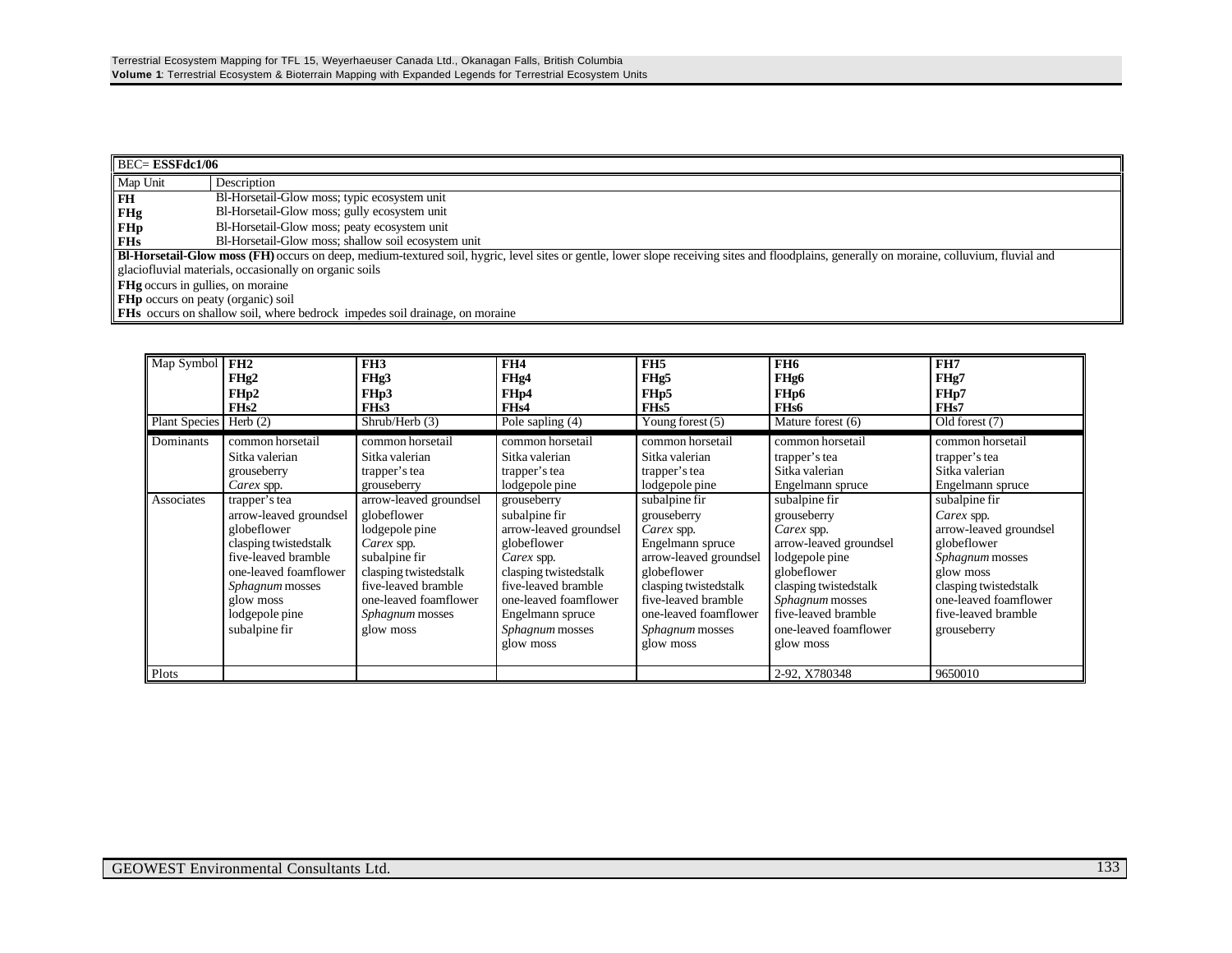| $\overline{\text{BEC}}$ <b>ESSFdc1/00</b> |                                                                                                                                                                                             |  |  |
|-------------------------------------------|---------------------------------------------------------------------------------------------------------------------------------------------------------------------------------------------|--|--|
| Map Unit                                  | Description                                                                                                                                                                                 |  |  |
| <b>SM</b>                                 | Sedge wet meadow; typic ecosystem unit                                                                                                                                                      |  |  |
| <b>SMa</b>                                | Sedge wet meadow; active floodplain ecosystem unit                                                                                                                                          |  |  |
| <b>SMk</b>                                | Sedge wet meadow; cool aspect ecosystem unit                                                                                                                                                |  |  |
| <b>SMw</b>                                | Sedge wet meadow; warm aspect ecosystem unit                                                                                                                                                |  |  |
|                                           | <b>Sedge wet meadow (SM)</b> occurs on deep, medium-textured soil, hygric to subhydric, level morainal and active fluvial sites with associated seepage, occasionally on thin organic soils |  |  |
|                                           | <b>SMa</b> occurs on active fluvial floodplains                                                                                                                                             |  |  |
|                                           | <b>SMk</b> occurs on cool aspects, moderately sloping moraine                                                                                                                               |  |  |
|                                           | <b>SMw</b> occurs on warm aspects, moderate slope, lower moisture receiving positions, on moraine                                                                                           |  |  |

| Map Symbol           | SM2 <sub>b</sub><br>SMa2b<br>SMk2b<br>SMw2b                                                           |
|----------------------|-------------------------------------------------------------------------------------------------------|
| <b>Plant Species</b> | Graminoid-dominated $(2b)^{1}$                                                                        |
| Dominants            | beaked sedge<br>water sedge<br>golden sedge                                                           |
| Associates           | glow moss<br>Calliergon cordifolium<br>spring moss<br>Salix spp.<br>shrubby cinquefoil<br>globeflower |
| Plots                | 9650015,9650016                                                                                       |

<sup>1</sup> In two occasions SM map units contained more than 20% cover of low shrub. Those map units were labeled as structural stage 3a.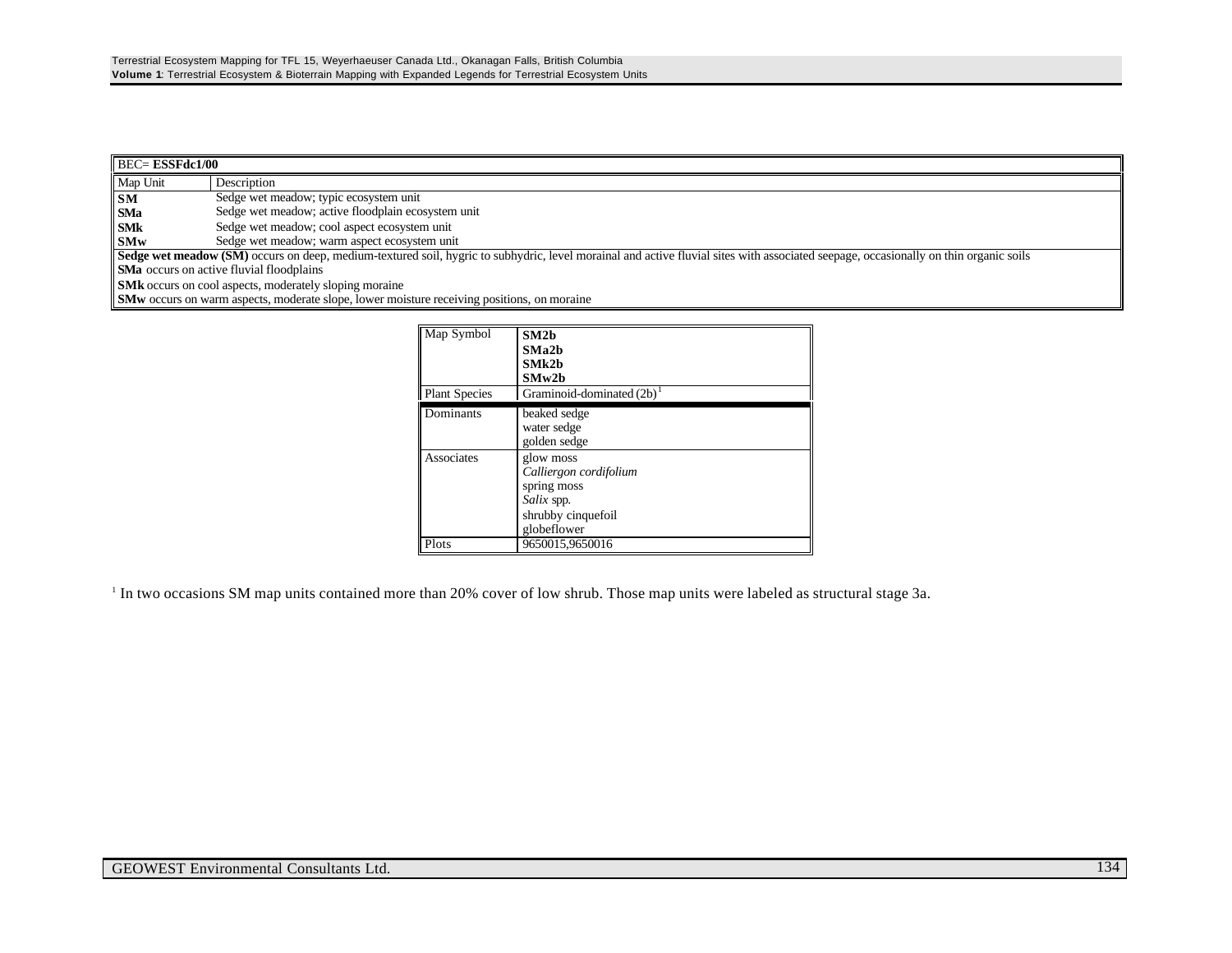| $BEC = ESSFdc1/07$ |                                                                                                                      |  |  |
|--------------------|----------------------------------------------------------------------------------------------------------------------|--|--|
| Map Unit           | Description                                                                                                          |  |  |
| SS                 | Sedge-Sphagnum: typic ecosystem unit                                                                                 |  |  |
|                    | Sedge-Sphagnum (SS) occurs on deep soil, subhydric to hydric, level organic sites, occasionally on fluvial materials |  |  |

| Map Symbol           | SS2b                                                 | SS3a                                 | SS3b                   |
|----------------------|------------------------------------------------------|--------------------------------------|------------------------|
| <b>Plant Species</b> | Graminoid-dominated (2b)                             | Low shrub (3a)                       | Tall shrub (3b)        |
| Dominants            | pointed broom sedge                                  | Salix spp.                           | pointed broom sedge    |
|                      | <i>Sphagnum</i> mosses                               | pointed broom sedge                  | <i>Sphagnum</i> mosses |
|                      | Carex spp.                                           | <i>Sphagnum</i> mosses               | Engelmann spruce       |
|                      |                                                      |                                      | trapper's tea          |
| Associates           | Salix spp.                                           | Salix spp.<br>arrow-leaved groundsel |                        |
| trapper's tea        |                                                      | trapper's tea                        | arrow-leaved groundsel |
|                      | lodgepole pine<br>two-toned sedge<br>two-toned sedge |                                      |                        |
|                      | arrow-leaved groundsel                               | Engelmann spruce                     | lodgepole pine         |
|                      | two-toned sedge                                      | lodgepole pine                       | subalpine fir          |
|                      |                                                      | Carex spp.                           | Carex spp.             |
| Plots                | $2 - 96$                                             | 2-41,9650011                         | 9650012                |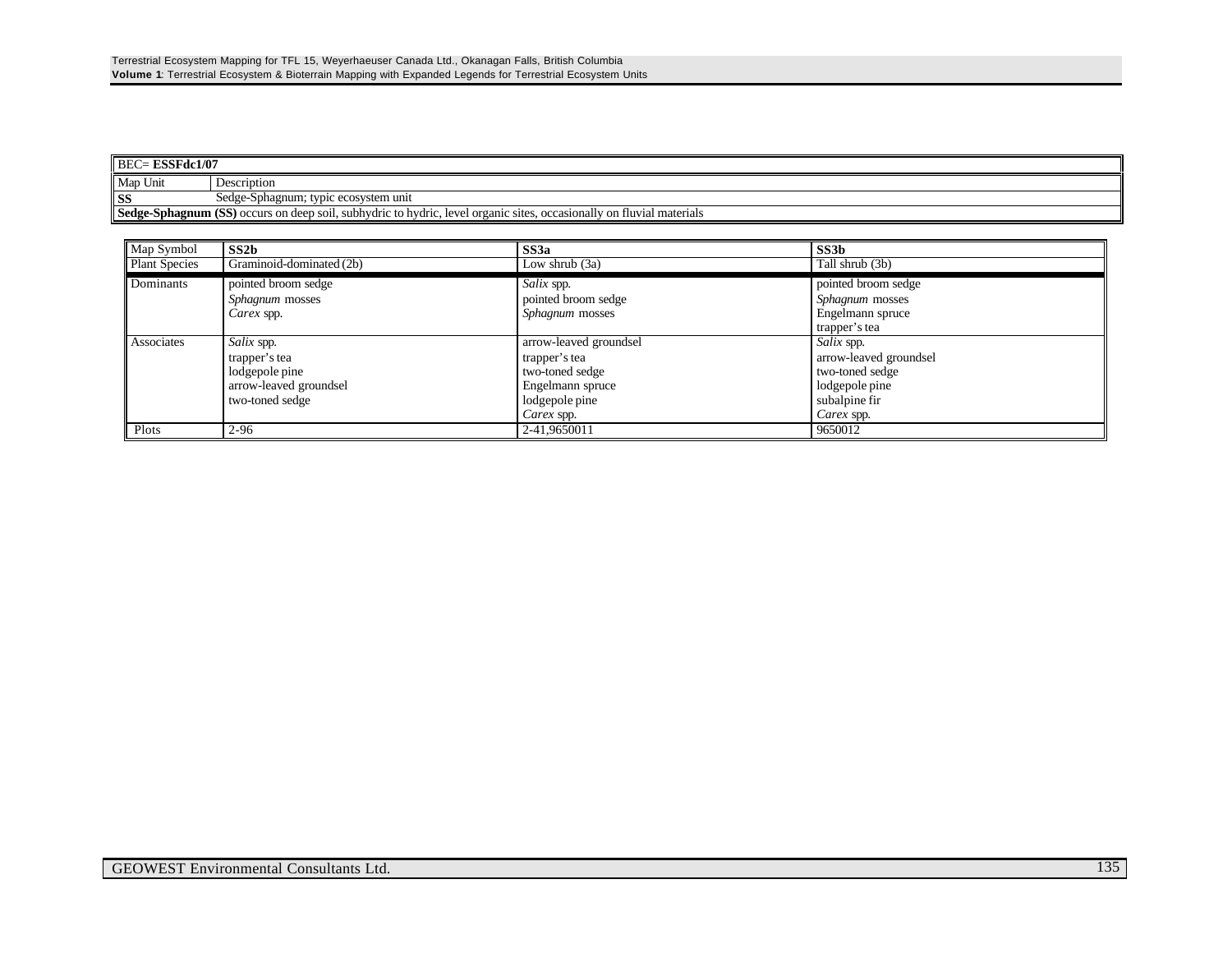| $\parallel$ BEC= <b>ESSFdc1/00</b>                         |                                                                                                  |  |  |
|------------------------------------------------------------|--------------------------------------------------------------------------------------------------|--|--|
| Map Unit                                                   | Description                                                                                      |  |  |
| CC                                                         | Cottongrass-Clubrush; typic ecosystem unit                                                       |  |  |
| CCp                                                        | Cottongrass-Clubrush; peaty soil ecosystem unit                                                  |  |  |
|                                                            | <b>Cottongrass-Clubrush (CC)</b> occurs on deep soil, subhydric to hydric, level morainal sites. |  |  |
| $\parallel$ CC <sub>p</sub> occurs on peaty (organic) soil |                                                                                                  |  |  |

| Map Symbol           | CC2b                       |
|----------------------|----------------------------|
|                      | CCp2b                      |
| <b>Plant Species</b> | Graminoid-dominated (2b)   |
| Dominants            | narrow-leaved cotton-grass |
|                      | tufted clubrush            |
| Associates           | water sedge                |
|                      | spring moss                |
|                      | Carex spp.                 |
|                      | Sphagnum mosses            |
| Plots                | 9650014,9650040            |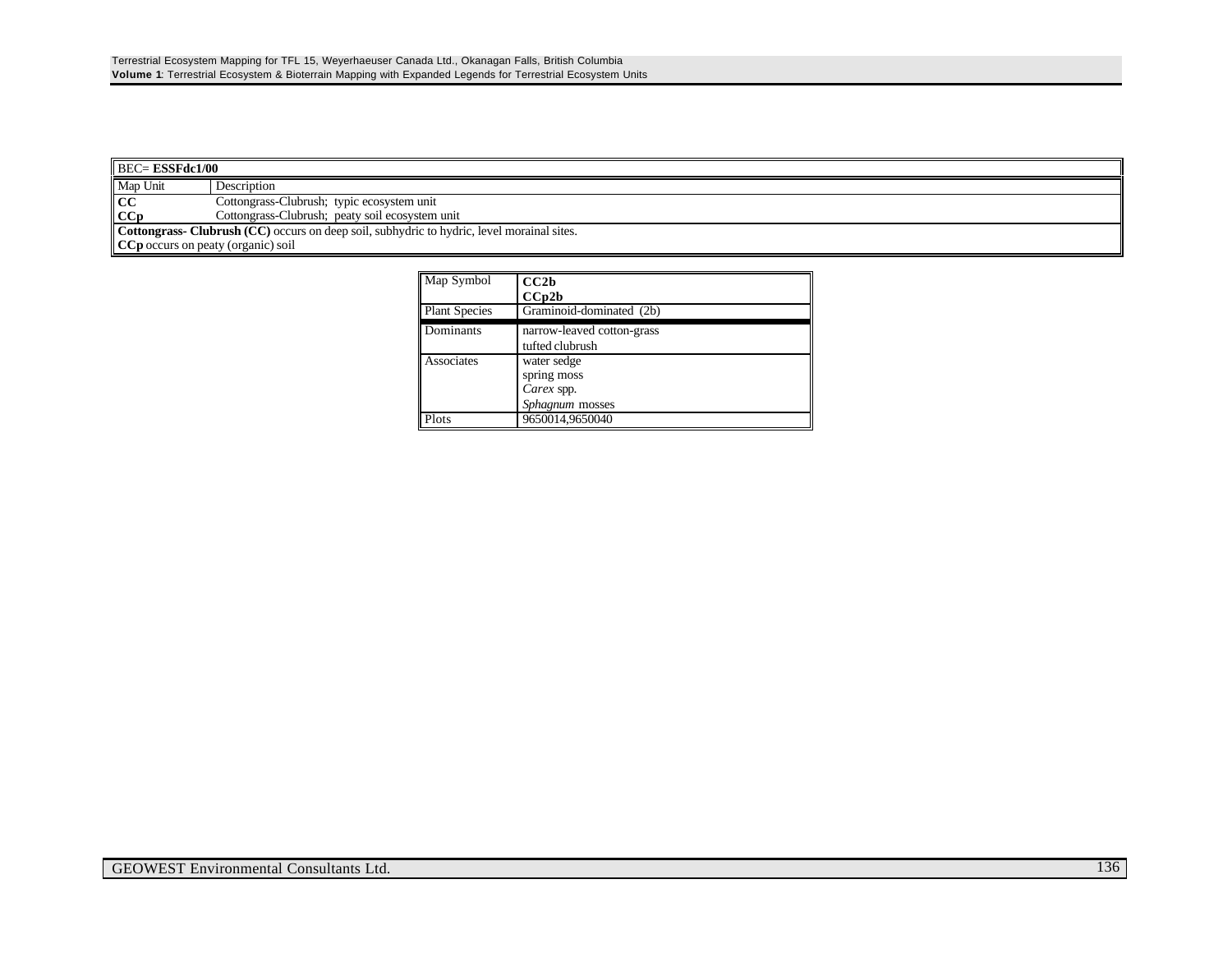|                | Non-vegetated, Sparsely Vegetated, and Anthropogenic units mapped within ESSFdc1 |                                                                                                                                                                                                                                                              |                            |                                   |  |  |
|----------------|----------------------------------------------------------------------------------|--------------------------------------------------------------------------------------------------------------------------------------------------------------------------------------------------------------------------------------------------------------|----------------------------|-----------------------------------|--|--|
| <b>Symbol</b>  | <b>Ecosystem Unit</b>                                                            | <b>Definition</b>                                                                                                                                                                                                                                            | Mapped<br><b>Modifiers</b> | <b>Structural</b><br><b>Stage</b> |  |  |
| <b>BF</b>      | Blockfields.<br>Blockslopes,<br><b>Blockstreams</b>                              | Level or gently sloping areas that are covered with moderately sized<br>or large, angular blocks of rock derived from the underlying bedrock<br>or drift by weathering and/or frost heave, and that have not<br>undergone any significant downslope movement | k,w                        |                                   |  |  |
| CL             | Cliff                                                                            | A steep, vertical or overhanging rock face                                                                                                                                                                                                                   | q, z                       |                                   |  |  |
| OW             | <b>Shallow Open Water</b>                                                        | A wetland composed of permanent shallow open water and lacking<br>emergent plant cover. The water is less than 2 m deep                                                                                                                                      | not<br>applicable          | not applicable                    |  |  |
| <b>PD</b>      | Pond                                                                             | A small body of water greater than 2 m deep, but not large enough to<br>be classified as a lake (e.g., $<$ 50 ha)                                                                                                                                            | not<br>applicable          | not applicable                    |  |  |
| R <sub>O</sub> | Rock Outcrop                                                                     | A gentle to steep, bedrock escarpment or outcropping, with little soil<br>development and sparse vegetative cover                                                                                                                                            | h,k,r,w                    |                                   |  |  |
| RP             | Road Surface                                                                     | An area cleared for the purpose of transporting goods and services by<br>vehicles                                                                                                                                                                            | not<br>applicable          | not applicable                    |  |  |
| <b>TA</b>      | Talus                                                                            | Angular rock fragments of any size accumulated at the foot of steep<br>rock slopes as a result of successive rock falls. It is a type of<br>colluvium                                                                                                        | k, w, z                    |                                   |  |  |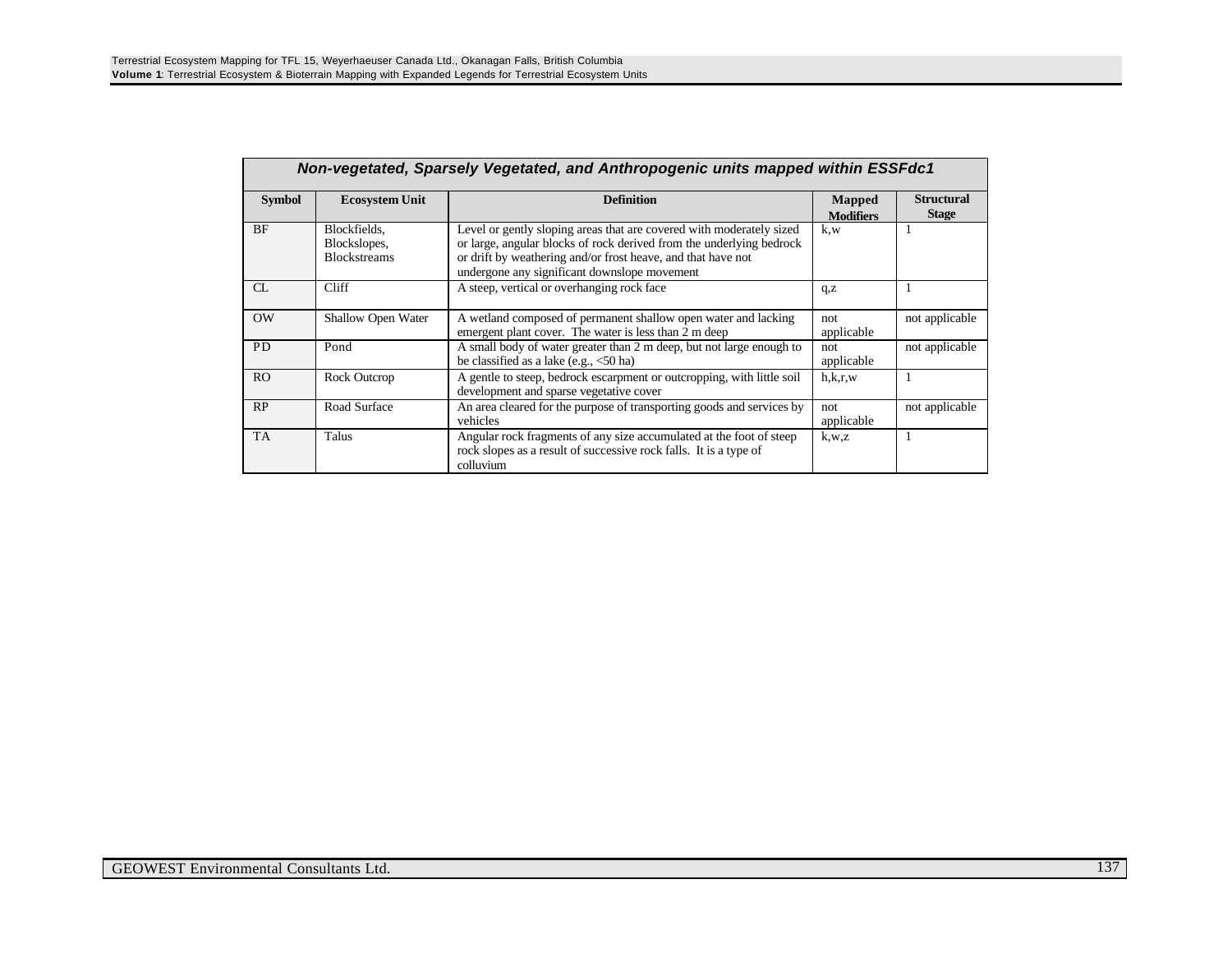## **Appendix 6 Expanded Legend for Ecosystems found in the ESSFdcu**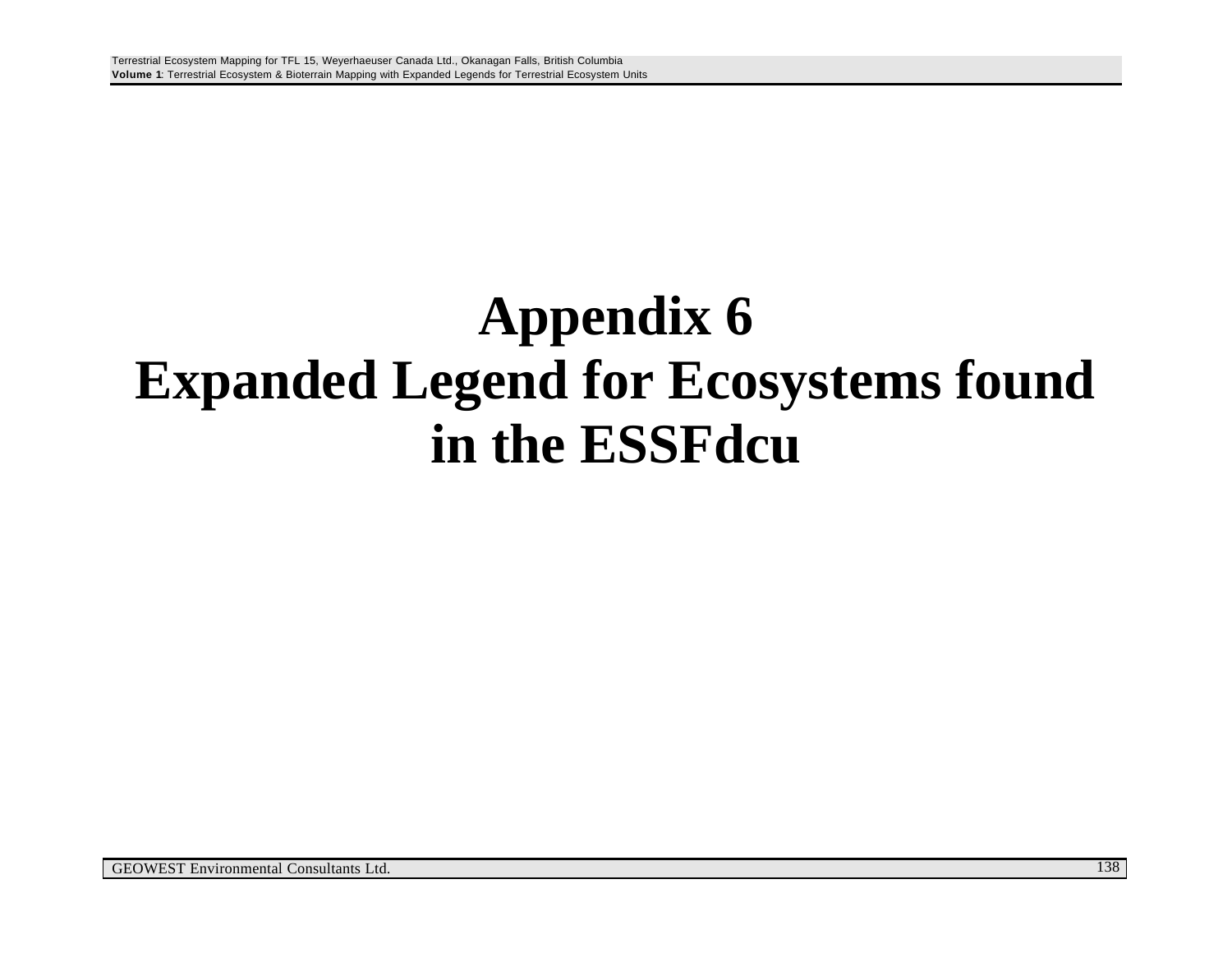

| PARENT MATERIAL LEGEND |               |
|------------------------|---------------|
|                        | Colluvial     |
|                        | Fluvial       |
| FG                     | Glaciofluvial |
| M                      | Moraine       |
| $\Omega$               | Organic       |
| R                      | Mixed Bedrock |

| PARENT MATERIAL LEGEND |               | <b>SITE SERIES LEGEND FOR ESSFdcu</b> |    |                                        |
|------------------------|---------------|---------------------------------------|----|----------------------------------------|
| $\sim$<br>◡            | Colluvial     | -00                                   | PJ | PIBI-Juniper-Grouseberry               |
| F                      | Fluvial       | 0 <sup>0</sup>                        | PP | Pl-Pinegrass                           |
| FG                     | Glaciofluvial | 0 <sup>0</sup>                        | FH | BIPI-Pink mountain heather-Grouseberry |
| М                      | Moraine       | 0 <sup>0</sup>                        | FV | Bl-Valerian                            |
| О                      | Organic       | 00                                    | SG | Sedge-Glow moss wet meadow             |
| R                      | Mixed Bedrock | 00                                    | CC | Cottongrass-Clubrush                   |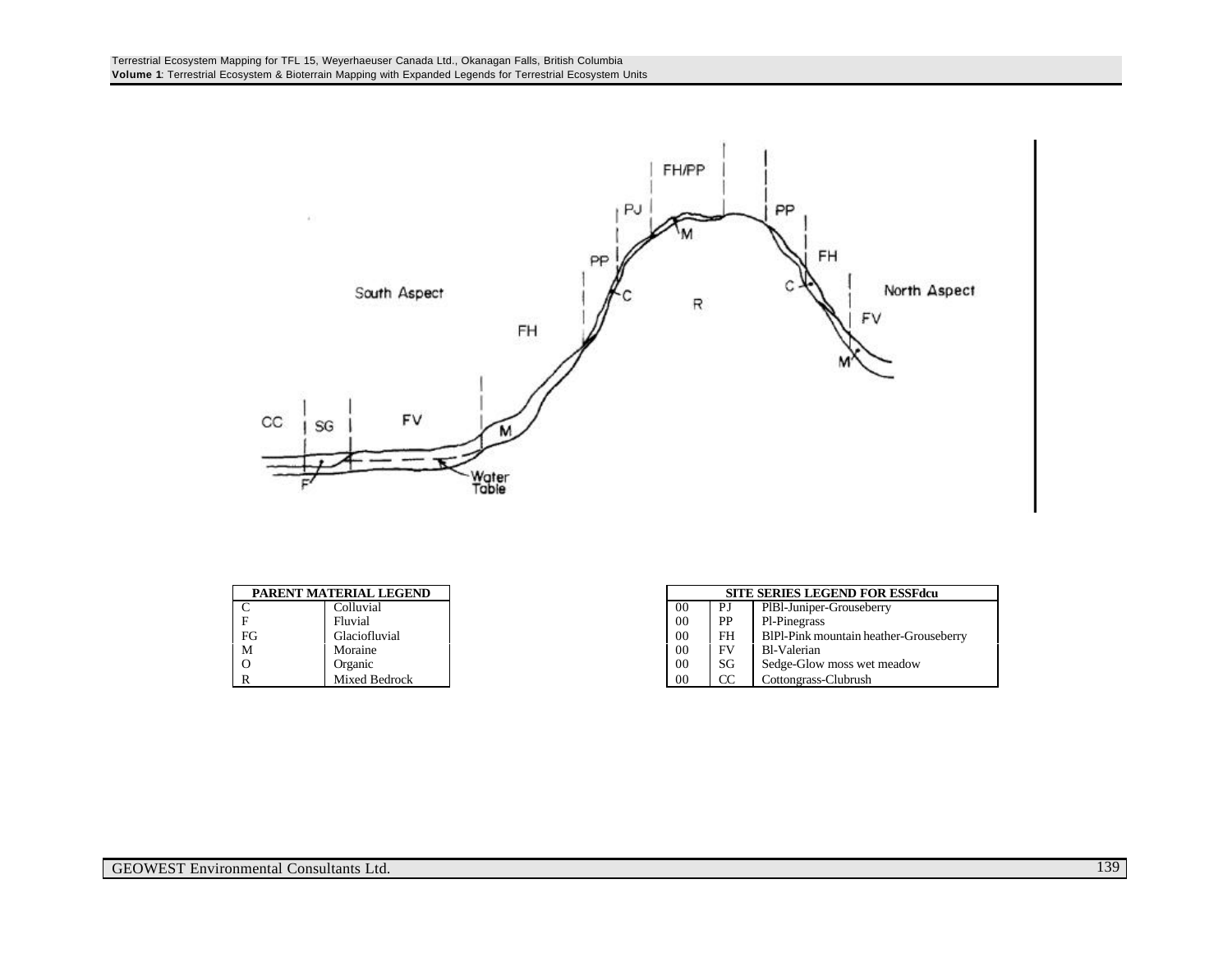| <b>BEC= ESSFdcu/00</b>              |                                                                                                                                                                                                     |  |  |  |  |
|-------------------------------------|-----------------------------------------------------------------------------------------------------------------------------------------------------------------------------------------------------|--|--|--|--|
| Map Unit                            | Description                                                                                                                                                                                         |  |  |  |  |
| $\ $ PJ                             | Pl/Bl-Juniper-Grouseberry; typic ecosystem unit                                                                                                                                                     |  |  |  |  |
| $\parallel$ PJ <sub>k</sub>         | Pl/Bl-Juniper-Grouseberry; cool aspect ecosystem unit                                                                                                                                               |  |  |  |  |
| $\parallel$ PJr                     | Pl/Bl-Juniper-Grouseberry; ridged ecosystem unit                                                                                                                                                    |  |  |  |  |
| $\blacksquare$ PJw                  | Pl/Bl-Juniper-Grouseberry; warm aspect ecosystem unit                                                                                                                                               |  |  |  |  |
|                                     | Pl/Bl-Juniper-Grouseberry (PJ) occurs on shallow, medium-textured soil, xeric to subxeric, gently to moderately sloping sites, upper and crest slope positions on morainal and colluvial materials. |  |  |  |  |
|                                     | Generally dominates upper elevational ESSF dcu.                                                                                                                                                     |  |  |  |  |
|                                     | <b>PJk</b> occurs on cool aspects, moderately sloping moraine                                                                                                                                       |  |  |  |  |
| <b>PJr</b> occurs on ridged moraine |                                                                                                                                                                                                     |  |  |  |  |
|                                     | <b>PJw</b> occurs on warm aspects, moderately sloping moraine and colluvium                                                                                                                         |  |  |  |  |

| Map Symbol<br><b>Plant Species</b> | <b>P.I2</b><br>$P_{\rm J}$ k2<br>PJr2<br>PJw2<br>Herb $(2)$                                                                                 | PJ3<br>PJk3<br>PJr3<br>PJw3<br>Shrub/Herb (3)                                                                                                                     | <b>P.I4</b><br>P <sub>II</sub> <sub>k4</sub><br>$P$ . Ir $4$<br>PJw4<br>Pole sapling (4)                                                                                 | <b>P.I5</b><br>P <sub>IIk5</sub><br>PJr5<br>PJw5<br>Young forest $(5)$                                                                                                                 | <b>P.I6</b><br>P.Ik6<br>P.Ir6<br>P.Iw <sub>6</sub><br>Mature forest (6)                                                                                                                | <b>P.I7</b><br>$P_{\rm Jk7}$<br>$P.\mathrm{Ir}7$<br>PJw7<br>Old forest (7)                                                                                            |
|------------------------------------|---------------------------------------------------------------------------------------------------------------------------------------------|-------------------------------------------------------------------------------------------------------------------------------------------------------------------|--------------------------------------------------------------------------------------------------------------------------------------------------------------------------|----------------------------------------------------------------------------------------------------------------------------------------------------------------------------------------|----------------------------------------------------------------------------------------------------------------------------------------------------------------------------------------|-----------------------------------------------------------------------------------------------------------------------------------------------------------------------|
| Dominants                          | common juniper<br>compact selaginella<br>northwestern sedge                                                                                 | common juniper<br>grouseberry<br>northwestern sedge                                                                                                               | common juniper<br>grouseberry<br>lodgepole pine                                                                                                                          | lodgepole pine<br>grouseberry<br>common juniper                                                                                                                                        | grouseberry<br>lodgepole pine<br>common juniper                                                                                                                                        | grouseberry<br>lodgepole pine<br>common juniper<br>subalpine fir                                                                                                      |
| Associates                         | pinegrass<br>spike trisetum<br>lodgepole pine<br>grouseberry<br>stiff-leaved haircap<br>moss<br>black huckleberry<br>thread-leaved sandwort | lodgepole pine<br>compact selaginella<br>pinegrass<br>stiff-leaved haircap moss<br>spike trisetum<br>black huckleberry<br>thread-leaved sandwort<br>arctic lupine | black huckleberry<br>stiff-leaved haircap<br>moss<br>pinegrass<br>thread-leaved sandwort<br>compact selaginella<br>spike trisetum<br>northwestern sedge<br>arctic lupine | black huckleberry<br>stiff-leaved haircap moss<br>pinegrass<br>arctic lupine<br>subalpine fir<br>thread-leaved sandwort<br>compact selaginella<br>northwestern sedge<br>spike trisetum | stiff-leaved haircap moss<br>subalpine fir<br>black huckleberry<br>pinegrass<br>arctic lupine<br>thread-leaved sandwort<br>compact selaginella<br>northwestern sedge<br>spike trisetum | stiff-leaved haircap moss<br>black huckleberry<br>pinegrass<br>arctic lupine<br>thread-leaved sandwort<br>compact selaginella<br>northwestern sedge<br>spike trisetum |
| Plots                              |                                                                                                                                             | r153                                                                                                                                                              |                                                                                                                                                                          |                                                                                                                                                                                        |                                                                                                                                                                                        |                                                                                                                                                                       |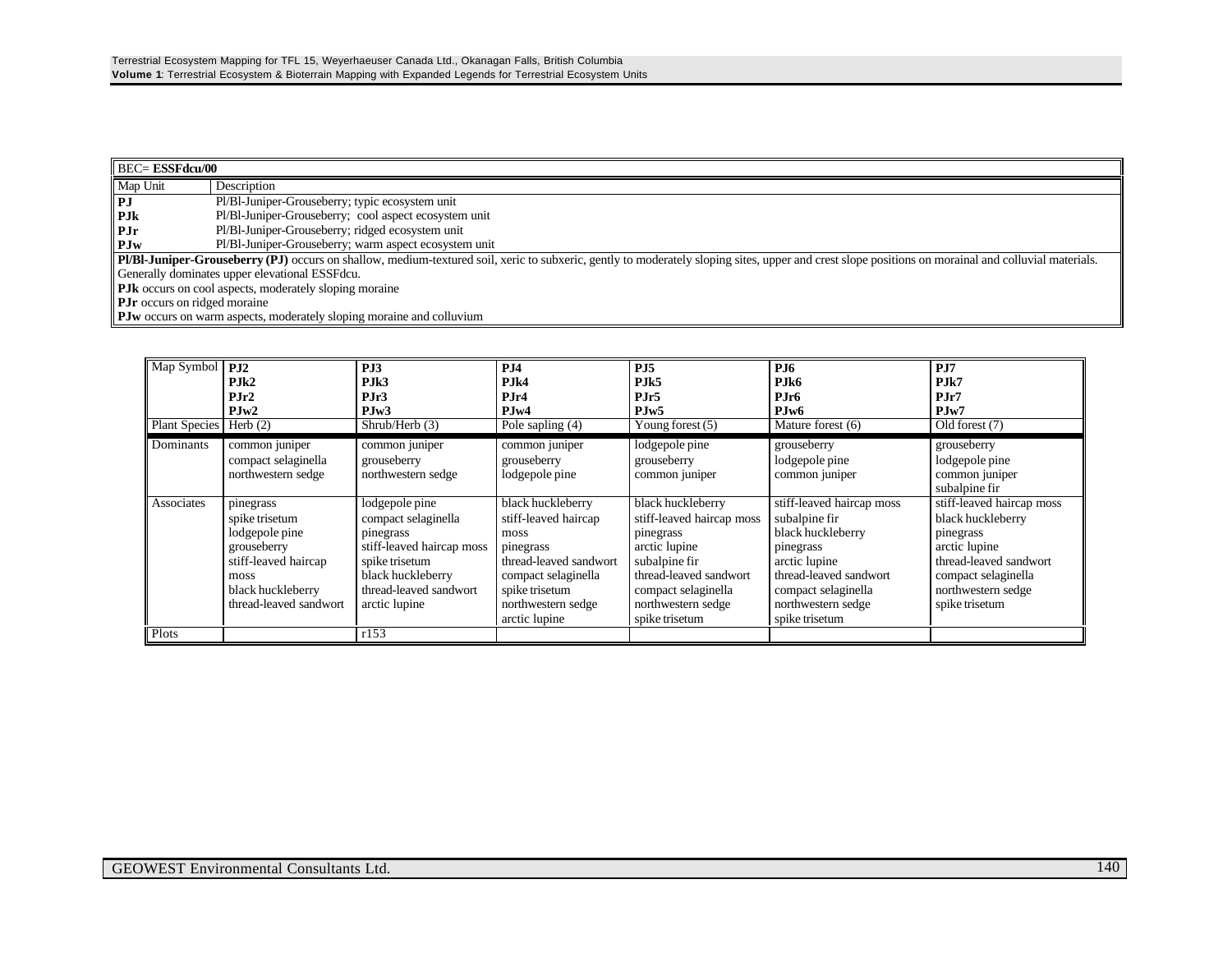|                                                                                                                                           | $\parallel$ BEC= <b>ESSFdcu/00</b>                                          |  |  |  |  |  |
|-------------------------------------------------------------------------------------------------------------------------------------------|-----------------------------------------------------------------------------|--|--|--|--|--|
| Map Unit                                                                                                                                  | Description                                                                 |  |  |  |  |  |
| PP                                                                                                                                        | Pl-Pinegrass; typic ecosystem unit                                          |  |  |  |  |  |
| <b>PPw</b>                                                                                                                                | Pl-Pinegrass; warm aspect ecosystem unit                                    |  |  |  |  |  |
| <b>Pl-Pinegrass (PP)</b> occurs on shallow, medium-textured soil, subxeric to submesic, level to moderately sloping moraine and colluvium |                                                                             |  |  |  |  |  |
|                                                                                                                                           | <b>PPw</b> occurs on warm aspects, moderately sloping moraine and colluvium |  |  |  |  |  |

| Map Symbol           | PP2                                                                                      | PP <sub>3</sub>                                                                                                                     | PP <sub>4</sub>                                                                                                                  | PP <sub>5</sub>                                                                                                           | PP <sub>6</sub>                                                                                       | PP7                                                                                                      |
|----------------------|------------------------------------------------------------------------------------------|-------------------------------------------------------------------------------------------------------------------------------------|----------------------------------------------------------------------------------------------------------------------------------|---------------------------------------------------------------------------------------------------------------------------|-------------------------------------------------------------------------------------------------------|----------------------------------------------------------------------------------------------------------|
|                      | PPw2                                                                                     | PPw3                                                                                                                                | PPw4                                                                                                                             | PP <sub>w</sub> 5                                                                                                         | PP <sub>w</sub> 6                                                                                     | PPw7                                                                                                     |
| <b>Plant Species</b> | Herb $(2)$                                                                               | Shrub/Herb (3)                                                                                                                      | Pole sapling (4)                                                                                                                 | Young forest (5)                                                                                                          | Mature forest (6)                                                                                     | Old forest (7)                                                                                           |
| Dominants            | pinegrass<br>grouseberry<br>white-flowered<br>hawkweed<br>arctic lupine                  | pinegrass<br>grouseberry<br>lodgepole pine                                                                                          | lodgepole pine<br>pinegrass<br>grouseberry<br>heart-leaved arnica                                                                | pinegrass<br>grouseberry<br>lodgepole pine<br>heart-leaved arnica                                                         | pinegrass<br>grouseberry<br>subalpine fir<br>heart-leaved arnica<br>lodgepole pine                    | pinegrass<br>grouseberry<br>subalpine fir<br>heart-leaved arnica<br>lodgepole pine                       |
| Associates           | heart-leaved arnica<br>lodgepole pine<br>white-flowered<br>rhododendron<br>trapper's tea | heart-leaved arnica<br>white-flowered hawkweed<br>arctic lupine<br>subalpine fir<br>white-flowered<br>rhododendron<br>trapper's tea | subalpine fir<br>white-flowered<br>rhododendron<br>trapper's tea<br>white-flowered hawkweed<br>Utah honeysuckle<br>arctic lupine | subalpine fir<br>white-flowered<br>rhododendron<br>trapper's tea<br>Utah honeysuckle<br>arctic lupine<br>Engelmann spruce | white-flowered rhododendron<br>trapper's tea<br>Engelmann spruce<br>Utah honeysuckle<br>arctic lupine | Engelmann spruce<br>white-flowered<br>rhododendron<br>trapper's tea<br>Utah honeysuckle<br>arctic lupine |
| Plots                |                                                                                          |                                                                                                                                     | $2 - 99$                                                                                                                         |                                                                                                                           |                                                                                                       |                                                                                                          |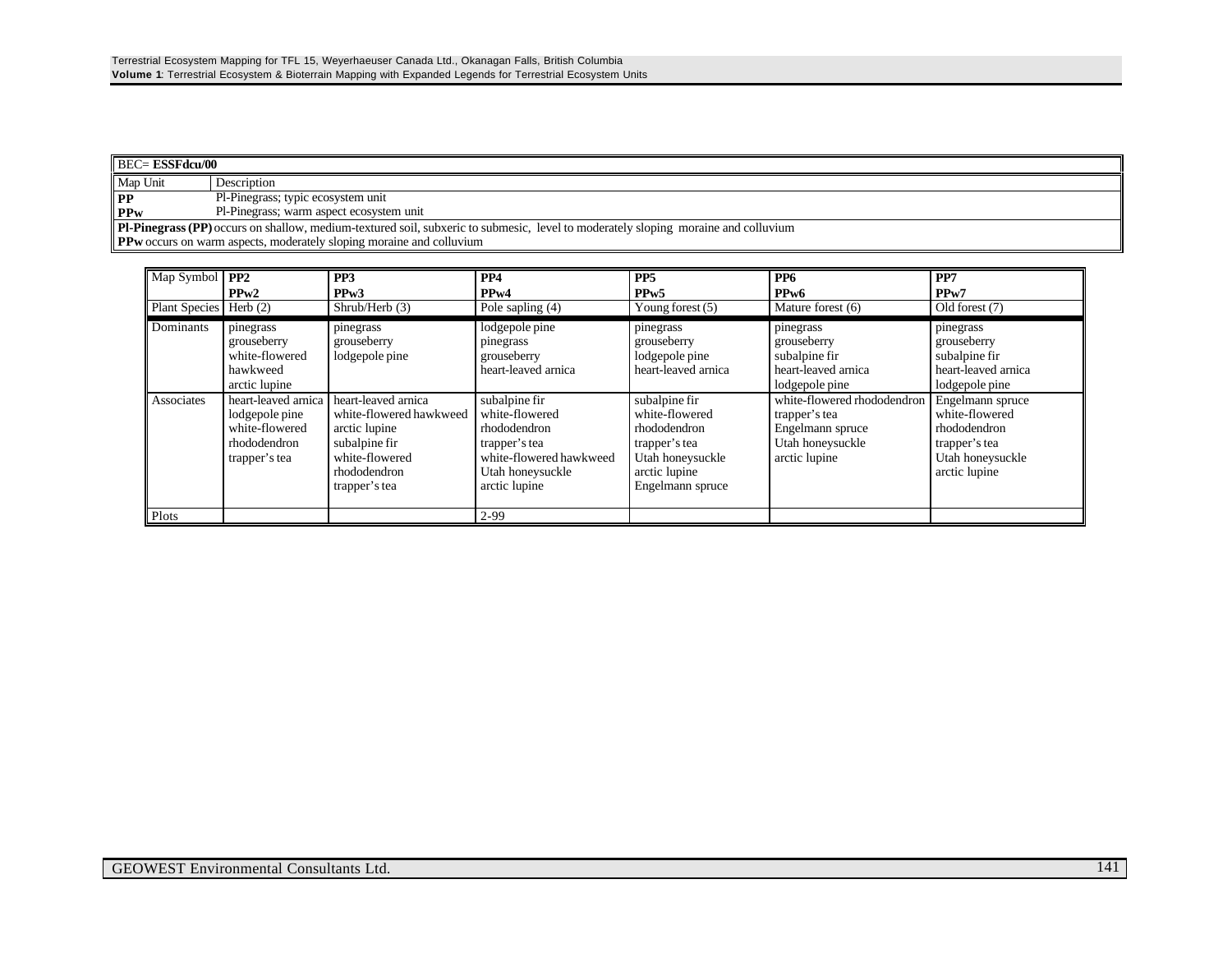|                                     | <b>BEC= ESSFdcu/00</b>                                                                                                                            |  |  |  |  |  |  |
|-------------------------------------|---------------------------------------------------------------------------------------------------------------------------------------------------|--|--|--|--|--|--|
| Map Unit                            | Description                                                                                                                                       |  |  |  |  |  |  |
| FH                                  | Bl/Pl-Pink mountain heather-Grouseberry; typic ecosystem unit                                                                                     |  |  |  |  |  |  |
| <b>FHh</b>                          | Bl/Pl-Pink mountain heather-Grouseberry; hummocky ecosystem unit                                                                                  |  |  |  |  |  |  |
| <b>FH<sub>hs</sub></b>              | Bl/Pl-Pink mountain heather-Grouseberry; hummocky, shallow soil ecosystem unit                                                                    |  |  |  |  |  |  |
| FHk                                 | Bl/Pl-Pink mountain heather-Grouseberry; cool aspect ecosystem unit                                                                               |  |  |  |  |  |  |
| <b>FHks</b>                         | Bl/Pl-Pink mountain heather-Grouseberry; cool aspect, shallow soil ecosystem unit                                                                 |  |  |  |  |  |  |
| FHr                                 | Bl/Pl-Pink mountain heather-Grouseberry; ridged ecosystem unit                                                                                    |  |  |  |  |  |  |
| <b>FHrs</b>                         | Bl/Pl-Pink mountain heather-Grouseberry; ridged, shallow soil ecosystem unit                                                                      |  |  |  |  |  |  |
| <b>FHs</b>                          | Bl/Pl-Pink mountain heather-Grouseberry; shallow soil ecosystem unit                                                                              |  |  |  |  |  |  |
| <b>FHsw</b>                         | Bl/Pl-Pink mountain heather-Grouseberry; shallow soil, warm aspect ecosystem unit                                                                 |  |  |  |  |  |  |
| <b>FHw</b>                          | Bl/Pl-Pink mountain heather-Grouseberry; warm aspect ecosystem unit                                                                               |  |  |  |  |  |  |
|                                     | <b>Bl/Pa-Pink mountain heather-Grouseberry (FH)</b> occurs on deep, medium-textured soil, mesic to submesic, gently sloping moraine and colluvium |  |  |  |  |  |  |
|                                     | FHh occurs on hummocky moraine                                                                                                                    |  |  |  |  |  |  |
|                                     | <b>FHhs</b> occurs on shallow soil, hummocky moraine                                                                                              |  |  |  |  |  |  |
|                                     | <b>FHK</b> occurs on cool aspects, moderately sloping moraine                                                                                     |  |  |  |  |  |  |
|                                     | <b>FHks</b> occurs on shallow soil, cool aspects, moderately sloping moraine and colluvium                                                        |  |  |  |  |  |  |
| <b>FHr</b> occurs on ridged moraine |                                                                                                                                                   |  |  |  |  |  |  |
|                                     | <b>FHrs</b> occurs on shallow soil, ridged moraine                                                                                                |  |  |  |  |  |  |
|                                     | <b>FHs</b> occurs on shallow moraine                                                                                                              |  |  |  |  |  |  |
|                                     | <b>FHsw</b> occurs on shallow soil, warm aspects, moderately sloping moraine and colluvium                                                        |  |  |  |  |  |  |
|                                     | <b>FHw</b> occurs on warm aspects, moderately sloping moraine and colluvium                                                                       |  |  |  |  |  |  |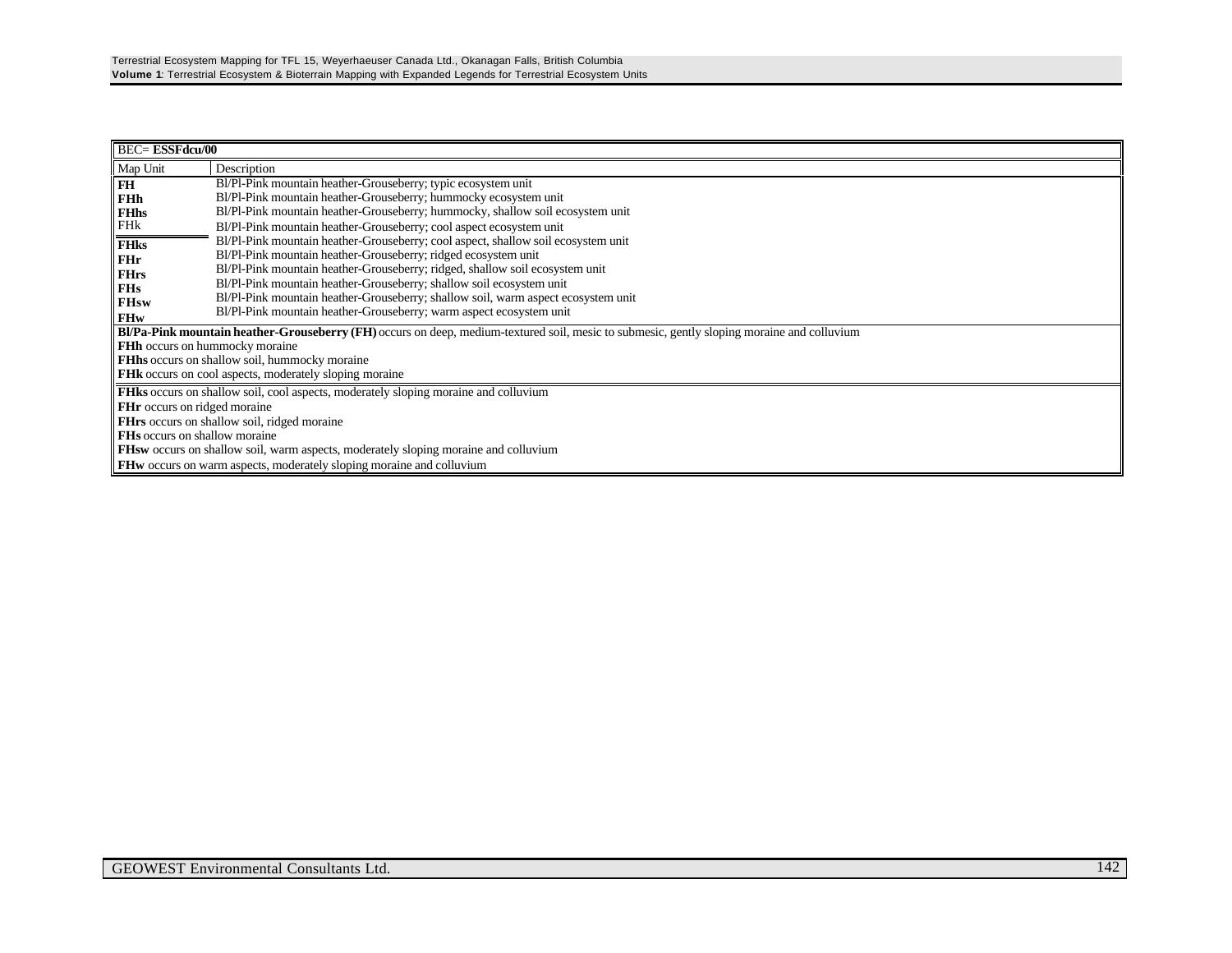| Map Symbol               | FH2<br>FHh2<br>FH <sub>hs2</sub><br>FHk2<br>FHks2<br>FHr2<br>FHrs2<br>FH <sub>s2</sub><br>FH <sub>sw</sub> 2<br>FHw2        | FH <sub>3</sub><br>FHh <sub>3</sub><br>FHhs3<br>FH <sub>k</sub> 3<br>FH <sub>ks</sub> 3<br>FHr3<br>FHrs3<br>FH <sub>s</sub> 3<br>FH <sub>sw</sub> 3<br>FH <sub>w</sub> 3 | FH <sub>4</sub><br>FHh4<br>FH <sub>hs4</sub><br>FH <sub>k4</sub><br>FHks4<br>FHr4<br>FHrs4<br>FH <sub>s4</sub><br>FH <sub>sw</sub> 4<br>FH <sub>w</sub> 4           | FH <sub>5</sub><br>FHh <sub>5</sub><br>FH <sub>hs5</sub><br>FH <sub>k5</sub><br>FH <sub>ks</sub> 5<br>FHr5<br>FHrs5<br>FH <sub>s5</sub><br>FH <sub>sw</sub> 5<br>FH <sub>w</sub> 5 | FH <sub>6</sub><br>FHh6<br><b>FHhs6</b><br>FHk6<br>FH <sub>ks</sub> 6<br>FHr6<br>FHrs6<br>FH <sub>s6</sub><br>FH <sub>sw</sub> 6<br>FH <sub>w</sub> 6 | FH7<br>FH <sub>h7</sub><br>FH <sub>hs</sub> 7<br>FH <sub>k</sub> 7<br>FHks7<br>FHr7<br>FHrs7<br>FH <sub>s7</sub><br>FH <sub>sw</sub> 7<br>FHw7 |
|--------------------------|-----------------------------------------------------------------------------------------------------------------------------|--------------------------------------------------------------------------------------------------------------------------------------------------------------------------|---------------------------------------------------------------------------------------------------------------------------------------------------------------------|------------------------------------------------------------------------------------------------------------------------------------------------------------------------------------|-------------------------------------------------------------------------------------------------------------------------------------------------------|------------------------------------------------------------------------------------------------------------------------------------------------|
| Plant Species   Herb (2) |                                                                                                                             | Shrub/Herb (3)                                                                                                                                                           | Pole sapling (4)                                                                                                                                                    | Young forest $(5)$                                                                                                                                                                 | Mature forest (6)                                                                                                                                     | Old forest (7)                                                                                                                                 |
| Dominants                | grouseberry<br>juniper haircap moss<br>Sitka valerian                                                                       | grouseberry<br>juniper haircap moss<br>lodgepole pine<br>Sitka valerian                                                                                                  | lodgepole pine<br>grouseberry<br>juniper haircap moss<br>Sitka valerian                                                                                             | grouseberry<br>subalpine fir<br>Engelmann spruce<br>Pohlia cruda                                                                                                                   | grouseberry<br>pink mountain heather<br>Pohlia cruda<br>subalpine fir<br>Engelmann spruce                                                             | grouseberry<br>pink mountain heather<br>Pohlia cruda<br>subalpine fir<br>Engelmann spruce                                                      |
| Associates               | pink mountain heather<br>fire moss<br>arctic lupine<br>lodgepole pine<br>Indian hellebore<br>Pohlia cruda<br>whitebark pine | pink mountain heather<br>Engelmann spruce<br>fire moss<br>arctic lupine<br>white-flowered rhododendron<br>Indian hellebore<br>whitebark pine<br>Pohlia cruda             | Engelmann spruce<br>subalpine fir<br>pink mountain heather<br>white-flowered<br>rhododendron<br>Pohlia cruda<br>whitebark pine<br>arctic lupine<br>Indian hellebore | Sitka valerian<br>pink mountain heather<br>white-flowered rhododendron<br>lodgepole pine<br>whitebark pine<br>juniper haircap moss<br>arctic lupine<br>Indian hellebore            | white-flowered<br>rhododendron<br>Sitka valerian<br>Indian hellebore<br>whitebark pine<br>lodgepole pine<br>juniper haircap moss<br>arctic lupine     | white-flowered<br>rhododendron<br>Sitka valerian<br>Indian hellebore<br>whitebark pine<br>juniper haircap moss<br>arctic lupine                |
| Plots                    |                                                                                                                             | 9650017,r404                                                                                                                                                             |                                                                                                                                                                     |                                                                                                                                                                                    | $2 - 94$                                                                                                                                              |                                                                                                                                                |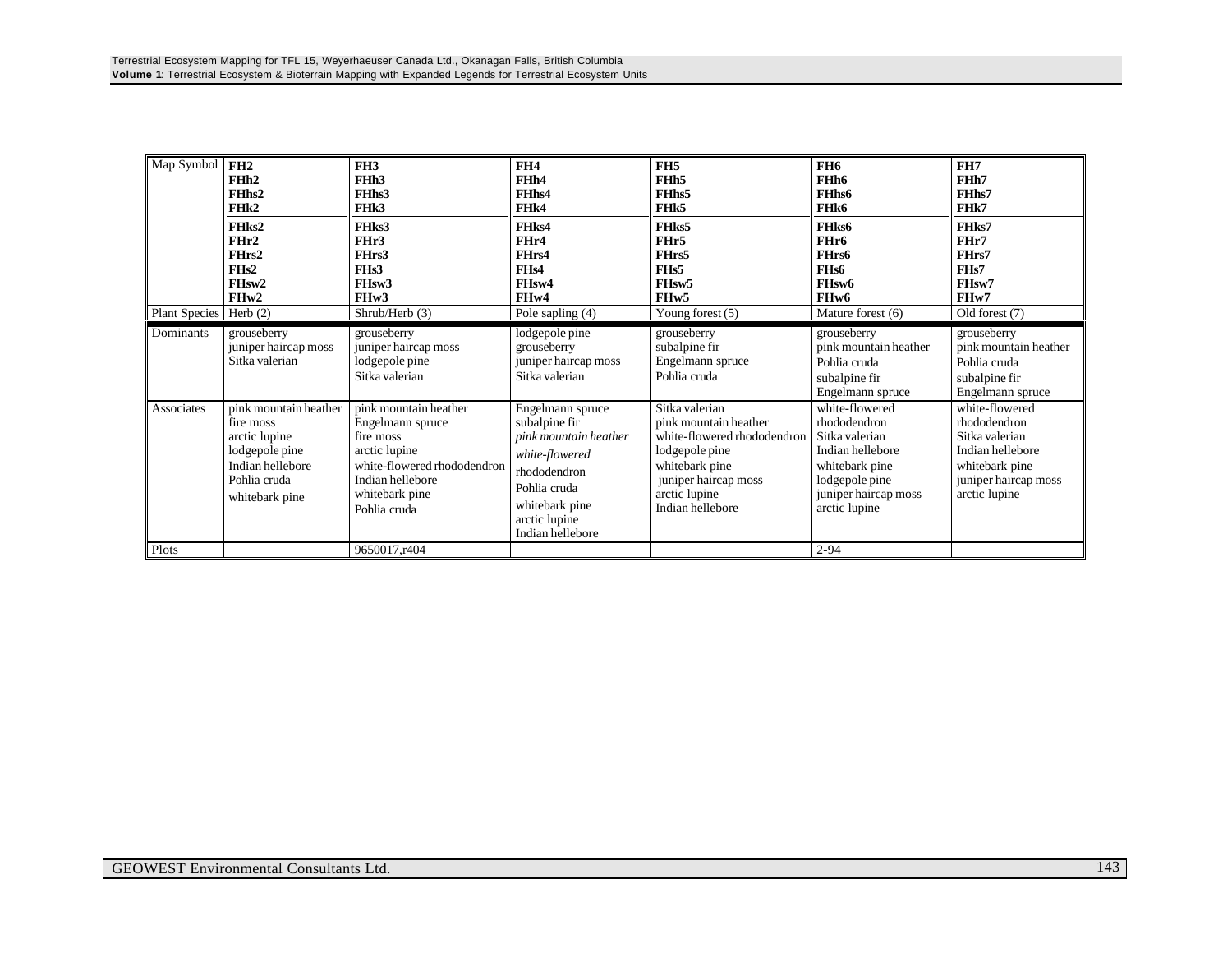| <b>BEC= ESSFdcu/00</b>                                                                                         |                                                                                                                                               |  |  |  |  |  |
|----------------------------------------------------------------------------------------------------------------|-----------------------------------------------------------------------------------------------------------------------------------------------|--|--|--|--|--|
| Map Unit                                                                                                       | Description                                                                                                                                   |  |  |  |  |  |
| <b>FV</b>                                                                                                      | Bl-Valerian; typic ecosystem unit                                                                                                             |  |  |  |  |  |
| $\mathbf{F}V$ gw                                                                                               | Bl-Valerian; gully, warm aspect ecosystem unit                                                                                                |  |  |  |  |  |
| l FVk                                                                                                          | Bl-Valerian; cool aspect ecosystem unit                                                                                                       |  |  |  |  |  |
| <b>FVks</b>                                                                                                    | Bl-Valerian; cool aspect, shallow soil ecosystem unit                                                                                         |  |  |  |  |  |
|                                                                                                                | <b>BI-Valerian (FV)</b> occurs on deep, medium-textured soil, subhygric to hygric, gentle to moderately sloping moraine and fluvial materials |  |  |  |  |  |
| <b>FVgw</b> occurs in gullies, on warm aspects, moderately sloping, lower moisture receiving sites, on moraine |                                                                                                                                               |  |  |  |  |  |
|                                                                                                                | <b>FVk</b> occurs on cool aspects, moderately sloping moraine                                                                                 |  |  |  |  |  |
|                                                                                                                | <b>FVks</b> occurs on shallow soil where bedrock impedes soil drainage, cool aspects, moderately sloping moraine                              |  |  |  |  |  |

| Map Symbol           | FV2               | FV3                    | FV4                    | FV5                    | FV6                    | FV7                    |
|----------------------|-------------------|------------------------|------------------------|------------------------|------------------------|------------------------|
|                      | FVgw2             | FVgw3                  | FVgw4                  | FVgw5                  | FVgw6                  | FVgw7                  |
|                      | FVR2              | FVk3                   | FVk4                   | FVk5                   | FVk6                   | <b>FVk7</b>            |
|                      | <b>FVks2</b>      | <b>FVks3</b>           | <b>FVks4</b>           | <b>FVks5</b>           | <b>FVks6</b>           | <b>FVks7</b>           |
| <b>Plant Species</b> | Herb $(2)$        | Shrub/Herb $(3)$       | Pole sapling (4)       | Young forest $(5)$     | Mature forest (6)      | Old forest (7)         |
| <b>Dominants</b>     | sickle moss       | sickle moss            | sickle moss            | sickle moss            | sickle moss            | sickle moss            |
|                      | Sitka valerian    | Sitka valerian         | Engelmann spruce       | globeflower            | globeflower            | globeflower            |
|                      | Canby's lovage    | Canby's lovage         | Sitka valerian         | Engelmann spruce       | Sitka valerian         | Sitka valerian         |
|                      |                   | Engelmann spruce       | globeflower            | Sitka valerian         | arrow-leaved groundsel | arrow-leaved groundsel |
|                      |                   |                        |                        |                        | Engelmann spruce       | Engelmann spruce       |
| Associates           | Indian hellebore  | Indian hellebore       | Indian hellebore       | arrow-leaved groundsel | Indian hellebore       | Indian hellebore       |
|                      | Engelmann spruce  | globeflower            | Canby's lovage         | Indian hellebore       | Canby's lovage         | Canby's lovage         |
|                      | arrow-leaved      | arrow-leaved groundsel | arrow-leaved groundsel | Canby's lovage         | white marsh-marigold   | white marsh-marigold   |
|                      | groundsel         | bracted lousewort      | bracted lousewort      | bracted lousewort      | bracted lousewort      | bracted lousewort      |
|                      | bracted lousewort | white marsh-marigold   | white marsh-marigold   | white marsh-marigold   | trapper's tea          | trapper's tea          |
|                      | globeflower       | trapper's tea          | trapper's tea          | trapper's tea          | white-flowered         | white-flowered         |
|                      |                   | white-flowered         | white-flowered         | white-flowered         | rhododendron           | rhododendron           |
|                      |                   | rhododendron           | rhododendron           | rhododendron           |                        |                        |
| Plots                |                   | r403                   |                        |                        | $2 - 95$               |                        |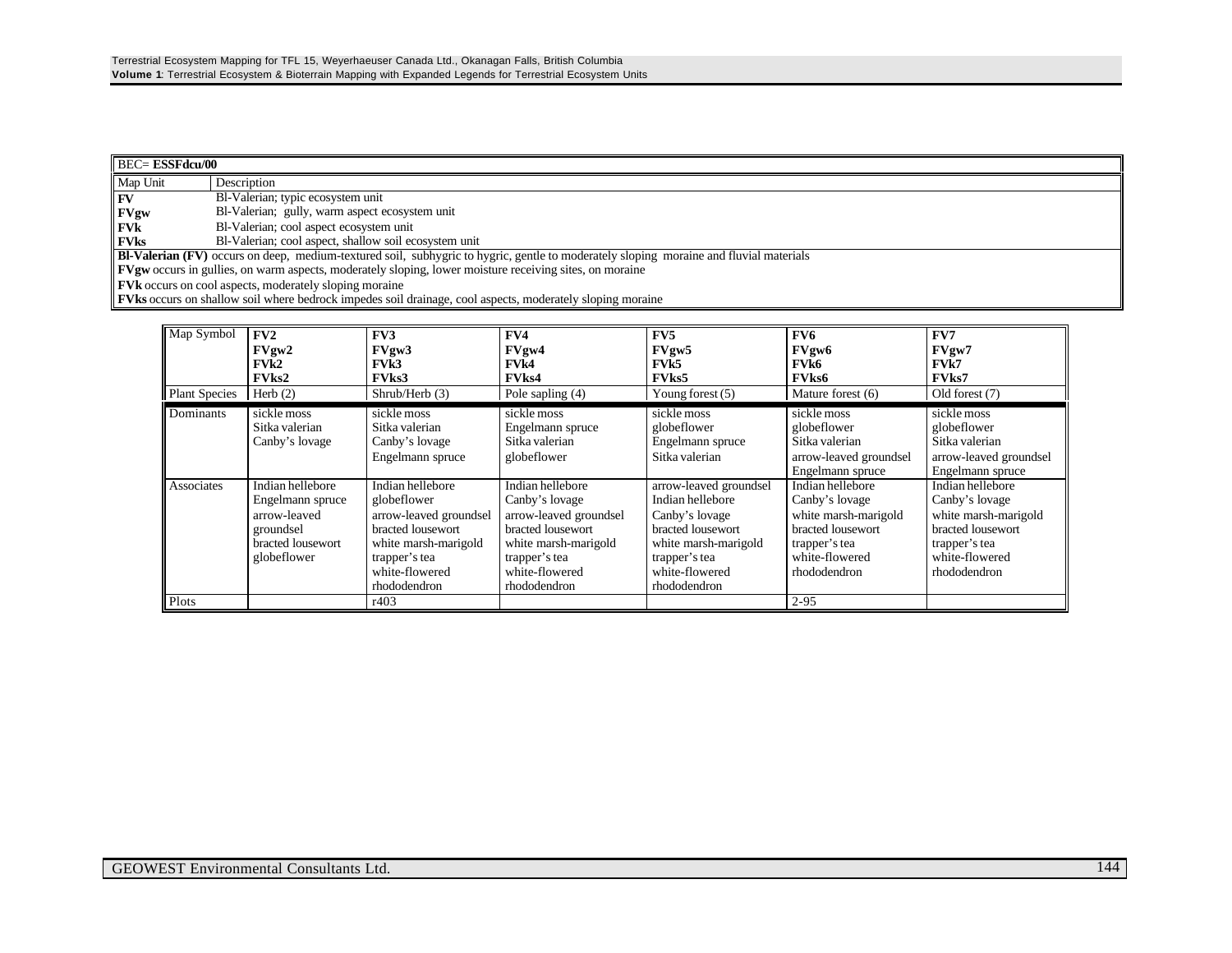| <b>BEC= ESSFdcu/00</b>                                                                                                                   |                                                  |  |  |  |
|------------------------------------------------------------------------------------------------------------------------------------------|--------------------------------------------------|--|--|--|
| Map Unit                                                                                                                                 | Description                                      |  |  |  |
| <b>SG</b>                                                                                                                                | Sedge-Glow moss wet meadow; typic ecosystem unit |  |  |  |
| <b>Sedge -Glow moss wet meadow (SG)</b> occurs on deep, medium-textured soil, level to gently sloping, hygric sites on fluvial materials |                                                  |  |  |  |

| Map Symbol           | SG2b                                                                                      |
|----------------------|-------------------------------------------------------------------------------------------|
| <b>Plant Species</b> | Graminoid-dominated (2b)                                                                  |
| Dominants            | glow moss<br>dwarf blueberry<br>large-awned sedge<br>Chamisso's cotton-grass              |
| Associates           | globeflower<br>subalpine daisy<br>Sitka valerian<br>two-toned sedge<br>black alpine sedge |
| Plots                | $2 - 48$                                                                                  |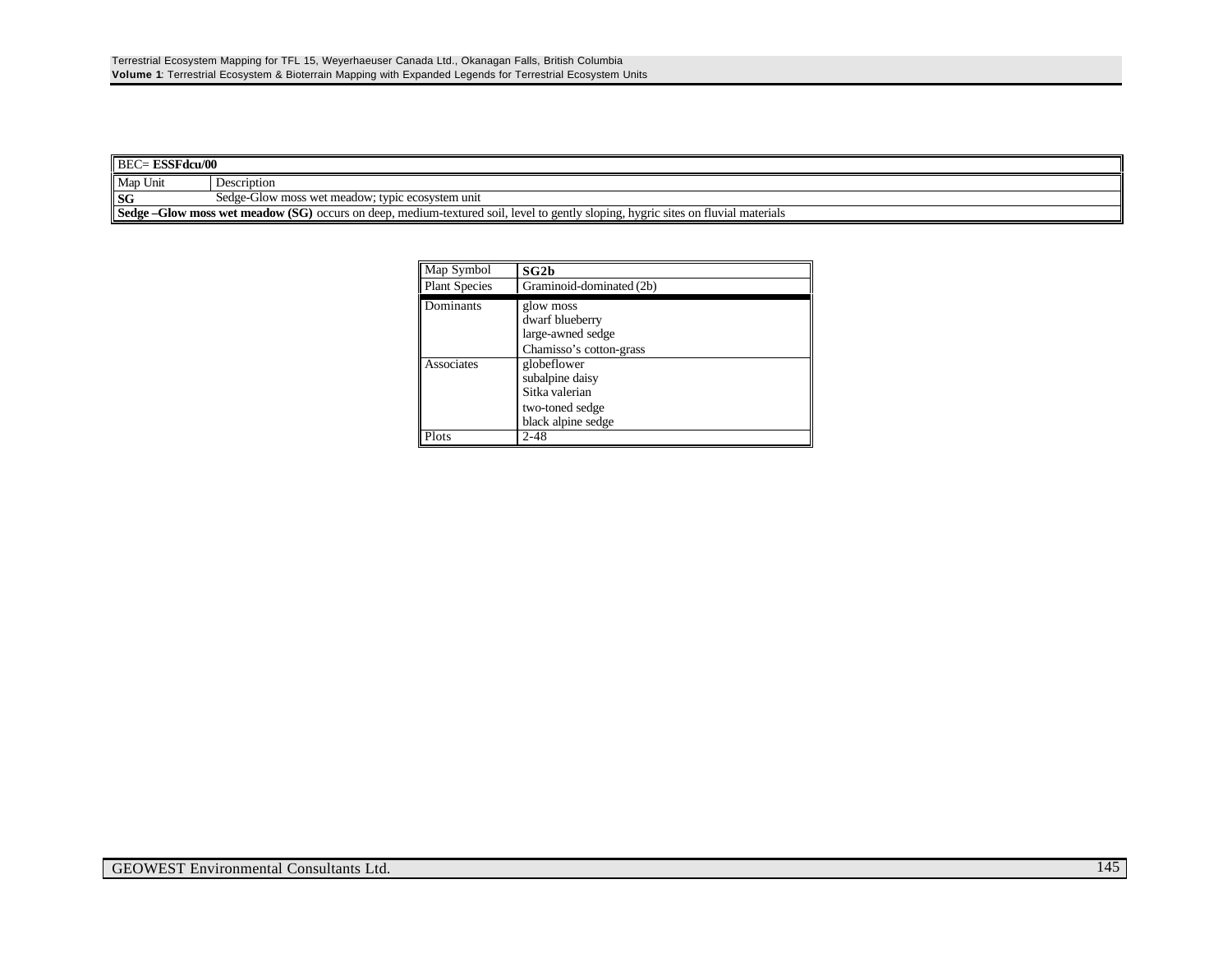| <b>BEC= ESSFdcu/00</b>                                                                                                                         |             |  |
|------------------------------------------------------------------------------------------------------------------------------------------------|-------------|--|
| Map Unit                                                                                                                                       | Description |  |
| $\mathsf{ICC}$<br>Cottongrass-Clubrush; typic ecosystem unit                                                                                   |             |  |
| Cottongrass-Clubrush (CC) occurs on deep, medium-textured soil, level, subhydric to hydric, fluvial and morainal sites with associated seepage |             |  |

| Map Symbol           | CC2b                       |
|----------------------|----------------------------|
| <b>Plant Species</b> | Graminoid-dominated (2b)   |
| Dominants            | narrow-leaved cotton-grass |
|                      | tufted clubrush            |
| <b>Associates</b>    | water sedge                |
|                      | spring moss                |
|                      | Carex spp.                 |
|                      | Sphagnum mosses            |
| Plots                |                            |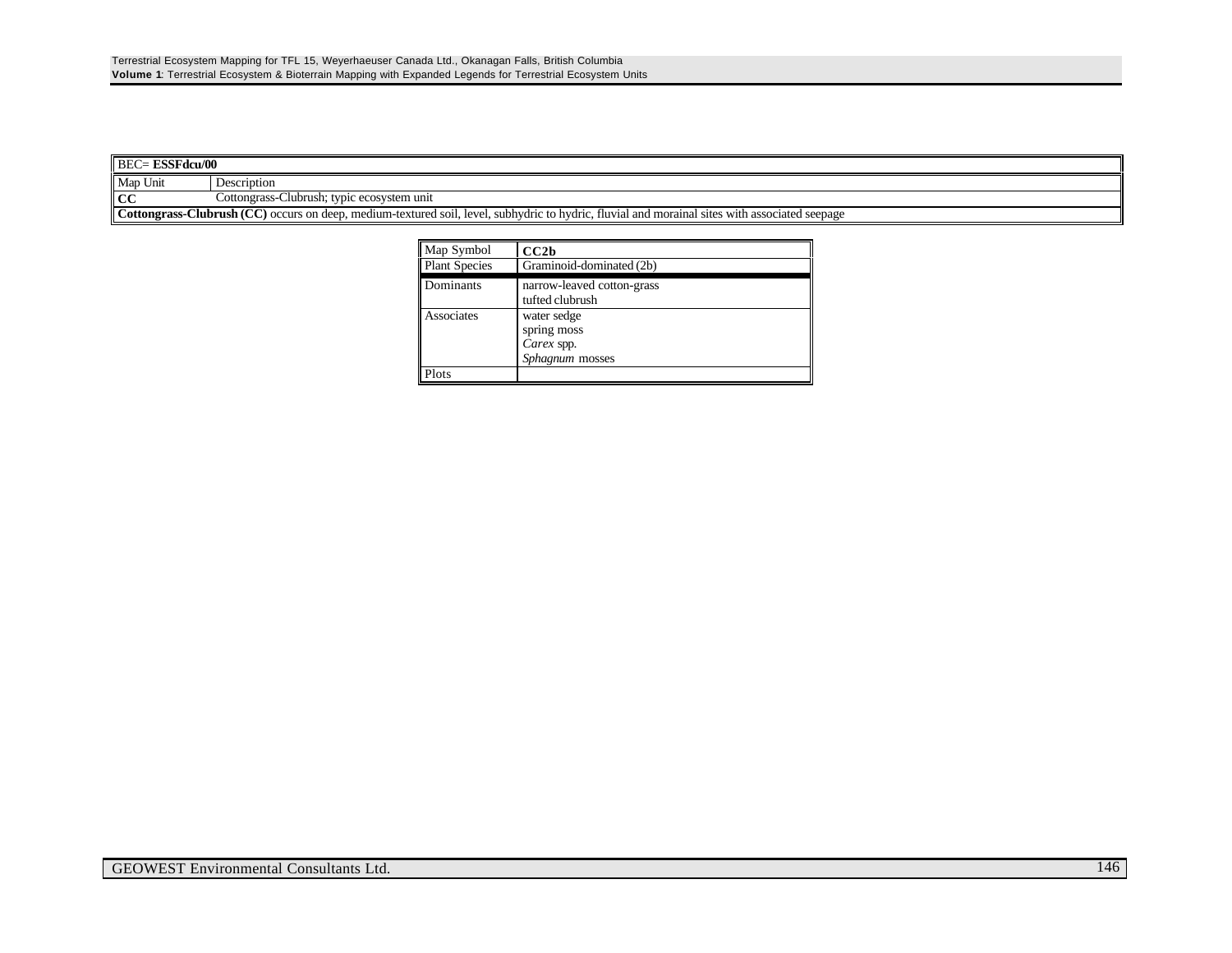|                | Non-vegetated, Sparsely Vegetated, and Anthropogenic units mapped within ESSFdcu |                                                                                                                                                       |                                   |                                   |  |  |  |
|----------------|----------------------------------------------------------------------------------|-------------------------------------------------------------------------------------------------------------------------------------------------------|-----------------------------------|-----------------------------------|--|--|--|
| <b>Symbol</b>  | <b>Ecosystem Unit</b>                                                            | <b>Definition</b>                                                                                                                                     | <b>Mapped</b><br><b>Modifiers</b> | <b>Structural</b><br><b>Stage</b> |  |  |  |
| CL             | Cliff                                                                            | A steep, vertical or overhanging rock face                                                                                                            | z                                 |                                   |  |  |  |
| <b>OW</b>      | Shallow Open Water                                                               | A wetland composed of permanent shallow open water and lacking<br>emergent plant cover. The water is less than 2 m deep                               | not<br>applicable                 | not applicable                    |  |  |  |
| <b>PD</b>      | Pond                                                                             | A small body of water greater than 2 m deep, but not large enough to<br>be classified as a lake (e.g., <50 ha)                                        | not<br>applicable                 | not applicable                    |  |  |  |
| R <sub>O</sub> | Rock Outcrop                                                                     | A gentle to steep, bedrock escarpment or outcropping, with little soil<br>development and sparse vegetative cover                                     | h,k,r,w                           |                                   |  |  |  |
| <b>TA</b>      | Talus                                                                            | Angular rock fragments of any size accumulated at the foot of steep<br>rock slopes as a result of successive rock falls. It is a type of<br>colluvium | k,w,z                             |                                   |  |  |  |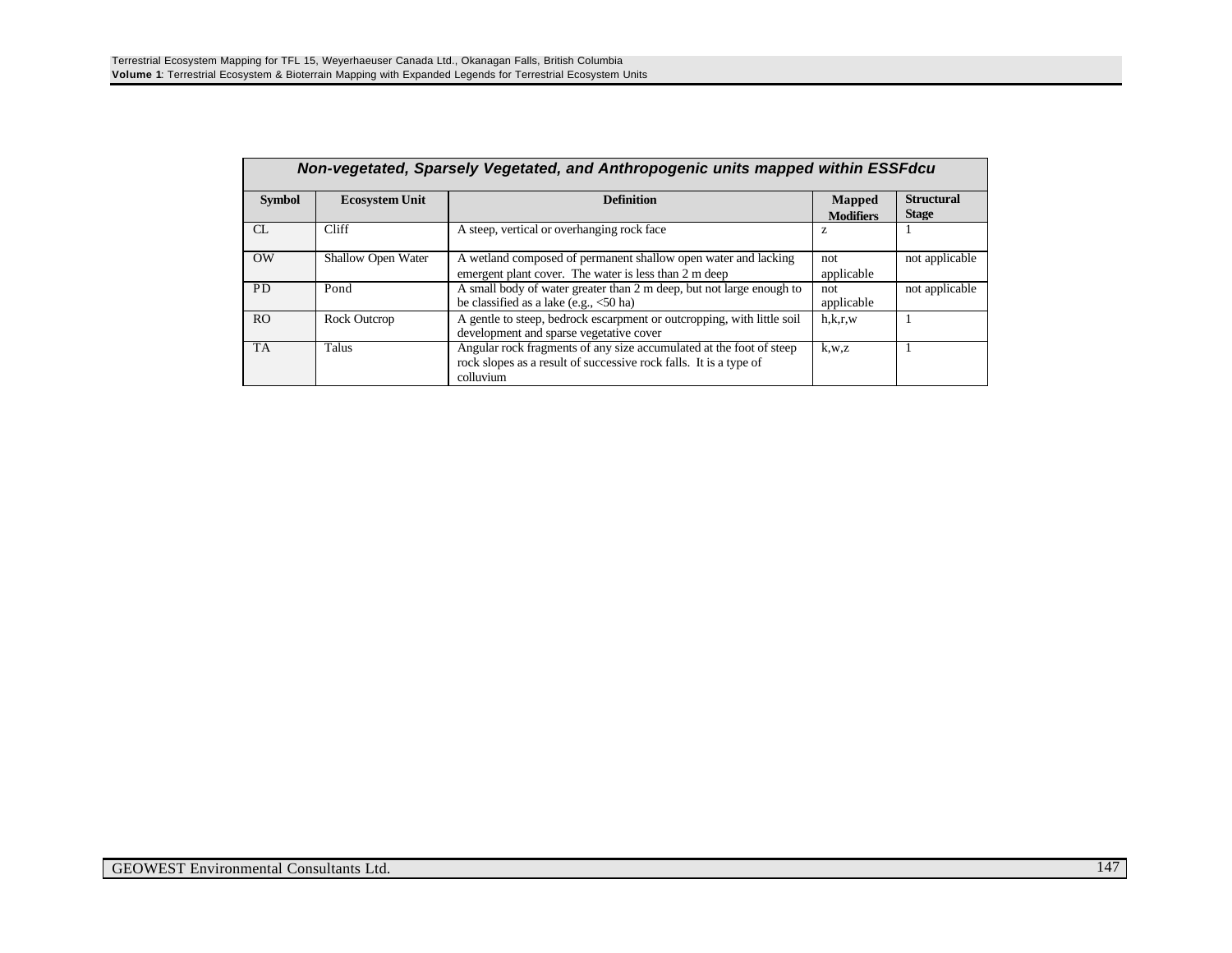## **Appendix 7 Expanded Legend for Ecosystems found in the ESSFdcp1**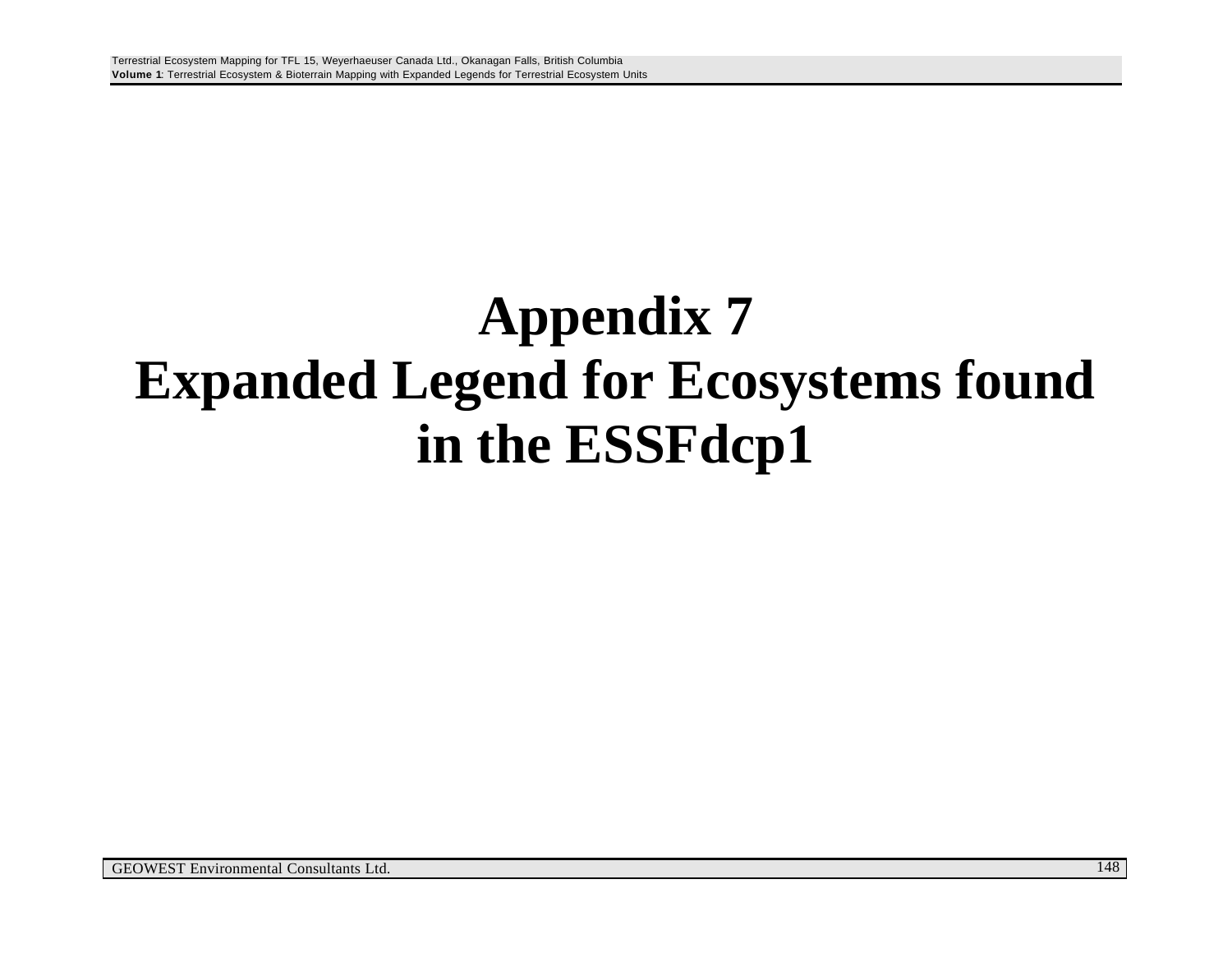

| PARENT MATERIAL LEGEND |    |               |                |           | <b>SITE SERIES LEGEND F</b> |
|------------------------|----|---------------|----------------|-----------|-----------------------------|
|                        |    | Colluvial     | 00             | HL        | Pink mountain heath         |
|                        |    | Fluvial       | 0 <sup>0</sup> | FH        | BlPa-Pink mountain          |
|                        | FG | Glaciofluvial | 00             | SF        | Sedge-Alpine fescue         |
|                        | M  | Moraine       | 00             | VG        | Valerian-Globeflowe         |
|                        |    | Organic       | 00             | FV        | Bl-Valerian-Pink mo         |
|                        |    | Mixed Bedrock | 00             | <b>SR</b> | Black alpine sedge-F        |

| PARENT MATERIAL LEGEND |               |                |           | <b>SITE SERIES LEGEND FOR ESSFdcp1</b>   |
|------------------------|---------------|----------------|-----------|------------------------------------------|
| $\sim$<br>◡            | Colluvial     | 0 <sup>0</sup> | HL        | Pink mountain heather-Lichen             |
| F                      | Fluvial       | 0 <sup>0</sup> | FH        | BlPa- Pink mountain heather -Grouseberry |
| FG                     | Glaciofluvial | 0 <sup>0</sup> | SF        | Sedge-Alpine fescue                      |
| M                      | Moraine       | 0 <sup>0</sup> | VG        | Valerian-Globeflower herbaceous meadow   |
| О                      | Organic       | 0 <sub>0</sub> | FV        | Bl-Valerian-Pink mountain heather        |
| R.                     | Mixed Bedrock | 00             | <b>SR</b> | Black alpine sedge-Rush                  |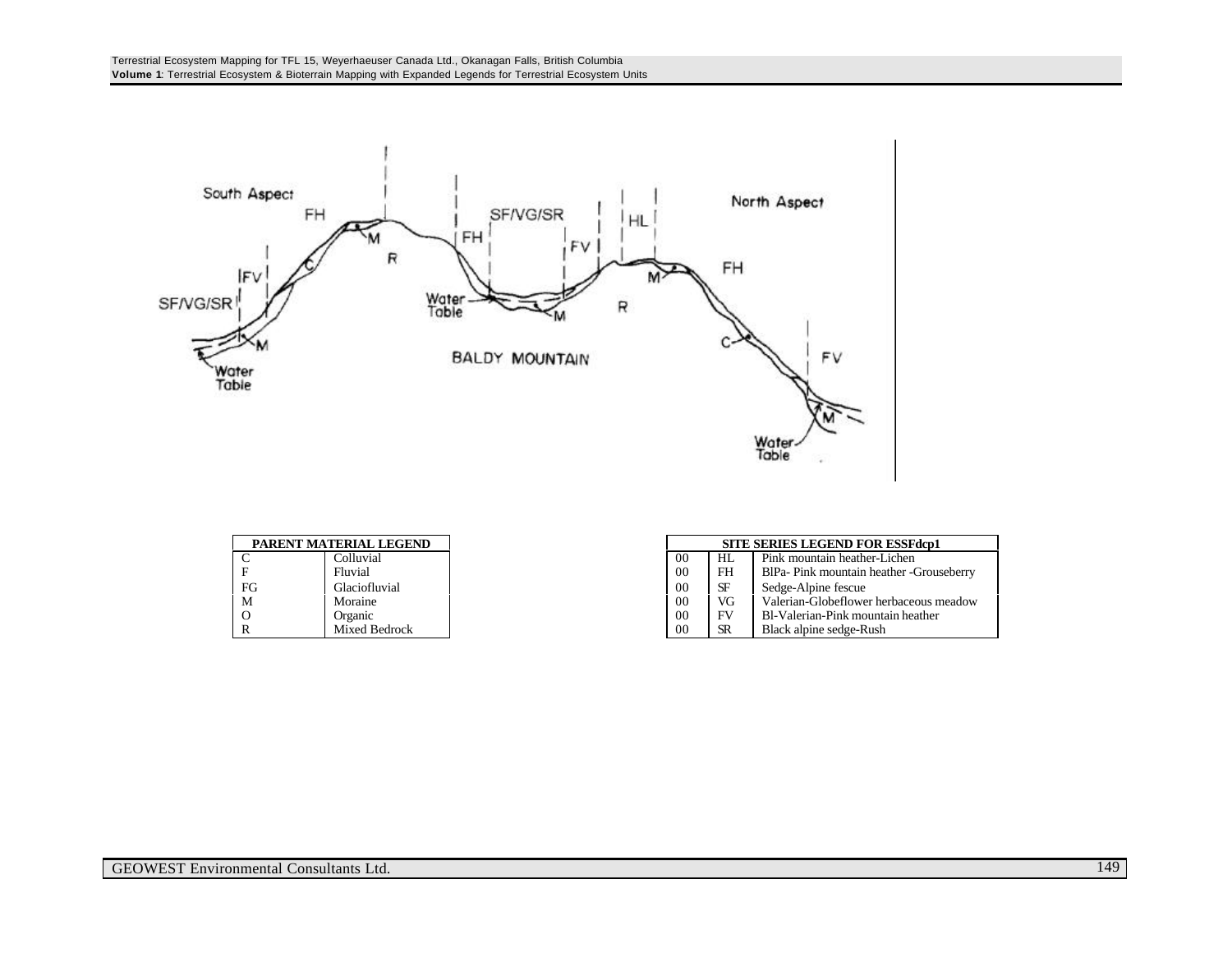| $\parallel$ BEC= <b>ESSFdcp1/00</b>                                                                                            |                                                          |  |
|--------------------------------------------------------------------------------------------------------------------------------|----------------------------------------------------------|--|
| Map Unit                                                                                                                       | Description                                              |  |
| HL                                                                                                                             | Pink mountain heather-Lichen; typic ecosystem unit       |  |
| <b>HLw</b>                                                                                                                     | Pink mountain heather-Lichen; warm aspect ecosystem unit |  |
| <b>Pink mountain heather-Lichen (HL)</b> occurs on shallow, medium-textured soil, subxeric to submesic, gently sloping moraine |                                                          |  |
| <b>HLw</b> occurs on warm aspects, moderately sloping moraine                                                                  |                                                          |  |

| Map Symbol           | HI <sub>.2a</sub><br>H L w 2a                                                                      |
|----------------------|----------------------------------------------------------------------------------------------------|
| <b>Plant Species</b> | Graminoid-dominated (2a)                                                                           |
| Dominants            | pink mountain heather<br>rosy pussytoes<br>bog haircap moss<br>Cladonia lichens                    |
| Associates           | Canby's lovage<br>whitebark pine<br>sibbaldia<br>Cusick's bluegrass<br>Luzula spp.<br>Parry's rush |
| Plots                | 2-97                                                                                               |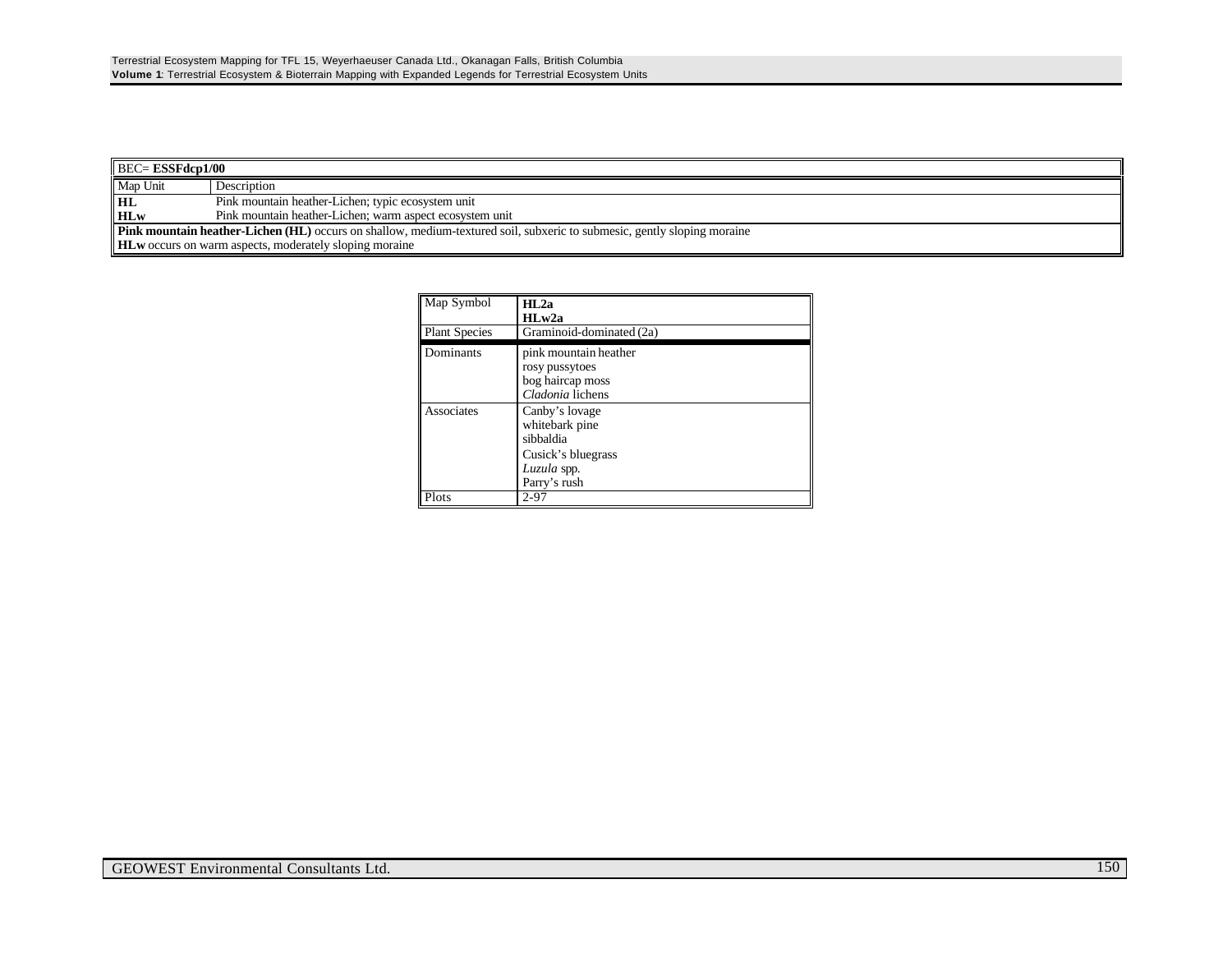| $\parallel$ BEC= <b>ESSFdcp1/00</b>                                                                                                                         |                                                                     |  |  |
|-------------------------------------------------------------------------------------------------------------------------------------------------------------|---------------------------------------------------------------------|--|--|
| Map Unit                                                                                                                                                    | Description                                                         |  |  |
| <b>I</b> FH                                                                                                                                                 | Bl/Pa-Pink mountain heather-Grouseberry; typic ecosystem unit       |  |  |
| <b>FHh</b>                                                                                                                                                  | Bl/Pa-Pink mountain heather-Grouseberry; hummocky ecosystem unit    |  |  |
| <b>FHK</b>                                                                                                                                                  | Bl/Pa-Pink mountain heather-Grouseberry; cool aspect ecosystem unit |  |  |
| <b>FHw</b>                                                                                                                                                  | Bl/Pa-Pink mountain heather-Grouseberry; warm aspect ecosystem unit |  |  |
| BI/Pa-Pink mountain heather-Grouseberry (FH) occurs on shallow, medium-textured soil, mesic to submesic, gentle to moderately sloping moraine and colluvium |                                                                     |  |  |
| <b>FHh</b> occurs on hummocky moraine                                                                                                                       |                                                                     |  |  |
| <b>FHK</b> occurs on cool aspects, moderately sloping moraine and colluvium                                                                                 |                                                                     |  |  |

**FHw** occurs on warm aspects, moderately sloping moraine and colluvium

| Map Symbol             | FH2                   | FH <sub>3</sub>       | FH4                   | FH <sub>5</sub>       | FH <sub>6</sub>       | FH7                   |
|------------------------|-----------------------|-----------------------|-----------------------|-----------------------|-----------------------|-----------------------|
|                        | FHh2                  | FH <sub>h</sub> 3     | FH <sub>h4</sub>      | FH <sub>h5</sub>      | FH <sub>h6</sub>      | FHh7                  |
|                        | FH <sub>k2</sub>      | FH <sub>k</sub> 3     | FH <sub>k4</sub>      | FH <sub>k5</sub>      | FHk6                  | FHk7                  |
|                        | FHw2                  | FH <sub>w</sub> 3     | FH <sub>w</sub> 4     | FH <sub>w</sub> 5     | FH <sub>w</sub> 6     | FH <sub>w</sub> 7     |
| Plant Species Herb (2) |                       | Shrub/Herb (3)        | Pole sapling (4)      | Young forest $(5)$    | Mature forest (6)     | Old forest (7)        |
| Dominants              | pink mountain heather | pink mountain heather | pink mountain heather | pink mountain heather | pink mountain heather | pink mountain heather |
|                        | grouseberry           | grouseberry           | whitebark pine        | grouseberry           | grouseberry           | grouseberry           |
|                        | Cladonia lichens      | whitebark pine        | subalpine fir         | whitebark pine        | whitebark pine        | whitebark pine        |
|                        | awned haircap moss    | subalpine fir         | grouseberry           | subalpine fir         | subalpine fir         | subalpine fir         |
|                        | Piper's woodrush      | awned haircap moss    | awned haircap moss    | awned haircap moss    | awned haircap moss    | awned haircap moss    |
| Associates             | whitebark pine        | bracted lousewort     | bracted lousewort     | bracted lousewort     | Engelmann spruce      | Engelmann spruce      |
|                        | woolly pussytoes      | Cladonia lichens      | Cladonia lichens      | Engelmann spruce      | bracted lousewort     | bracted lousewort     |
|                        | subalpine fir         | woolly pussytoes      | common juniper        | Cladonia lichens      | Cladonia lichens      | Cladonia lichens      |
|                        | bracted lousewort     | Engelmann spruce      | woolly pussytoes      | common juniper        | common juniper        | common juniper        |
|                        | Drummond's rush       | common juniper        | Engelmann spruce      | Drummond's rush       | Drummond's rush       | Drummond's rush       |
|                        | common juniper        | Drummond's rush       | Drummond's rush       | Canby's lovage        | Canby's lovage        | Canby's lovage        |
|                        | Canby's lovage        | Canby's lovage        | Canby's lovage        | woolly pussytoes      | arctic lupine         | arctic lupine         |
|                        | arctic lupine         | arctic lupine         | arctic lupine         | arctic lupine         | woolly pussytoes      | Piper's woodrush      |
|                        | Engelmann spruce      | Piper's woodrush      | Piper's woodrush      | Piper's woodrush      | Piper's woodrush      | woolly pussytoes      |
| Plots                  |                       | 2-98.9650039.r515     |                       |                       |                       |                       |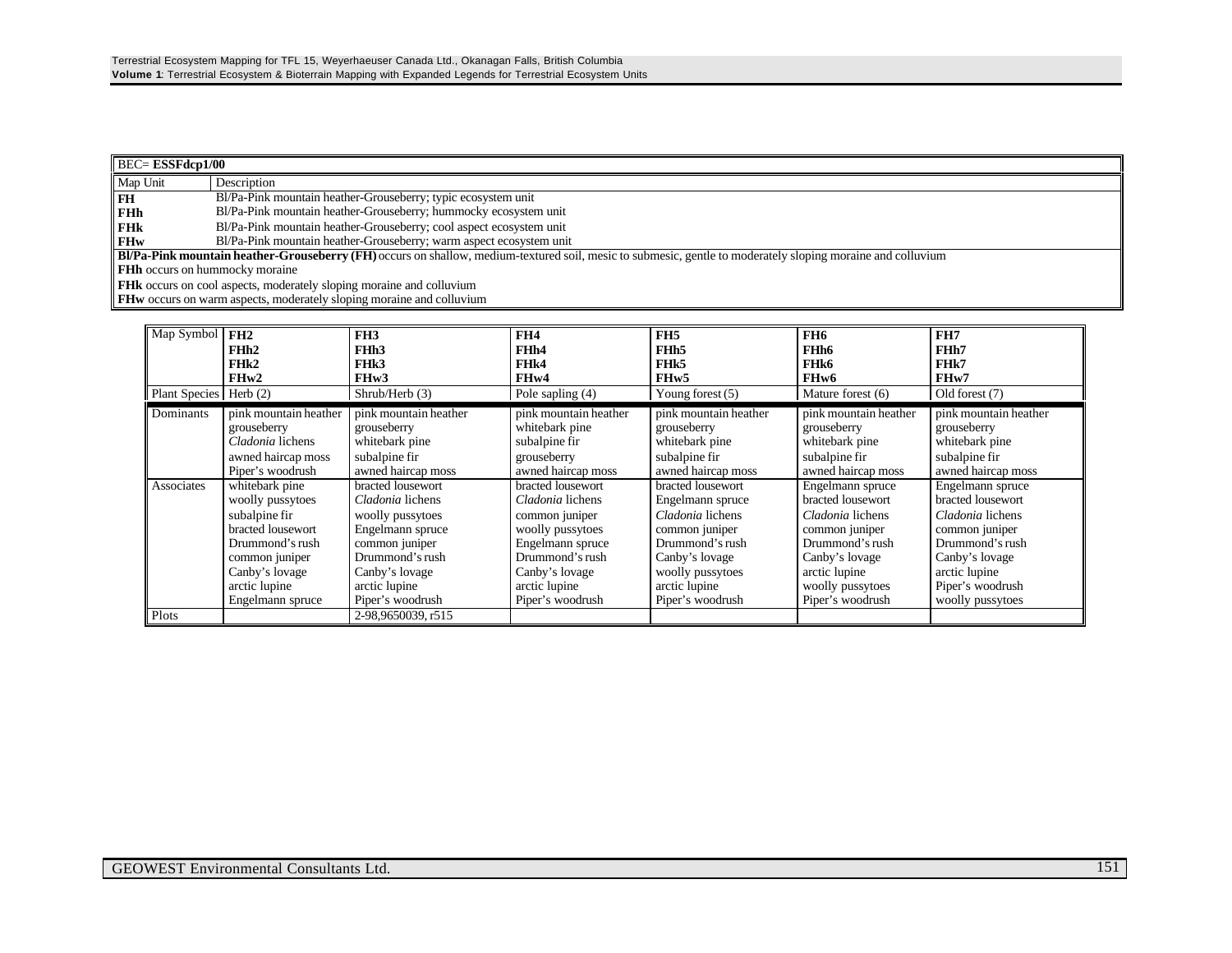| $\parallel$ BEC= <b>ESSFdcp1/00</b>                                                                                           |                                                 |  |
|-------------------------------------------------------------------------------------------------------------------------------|-------------------------------------------------|--|
| Map Unit                                                                                                                      | Description                                     |  |
| $S$ F                                                                                                                         | Sedge-Alpine fescue; typic ecosystem unit       |  |
| <b>SFk</b>                                                                                                                    | Sedge-Alpine fescue; cool aspect ecosystem unit |  |
| <b>Sedge-Alpine fescue (SF)</b> occurs on shallow, medium-textured soil, gentle to level sloping, mesic moraine and colluvium |                                                 |  |
| <b>SFR</b> occurs on cool aspects, moderately sloping moraine and colluvium                                                   |                                                 |  |

| Map Symbol           | SF2h<br>SFk2b                                                                                                                                                                                                      |
|----------------------|--------------------------------------------------------------------------------------------------------------------------------------------------------------------------------------------------------------------|
| <b>Plant Species</b> | Graminoid-dominated (2b)                                                                                                                                                                                           |
| Dominants            | two-toned sedge<br>alpine fescue<br>woolly pussytoes<br>diverse-leaved cinquefoil<br>grouseberry                                                                                                                   |
| Associates           | Parry's rush<br>long-stalked starwort<br>Lyall's goldenweed<br>sibbaldia<br>dwarf snow willow<br>Cusick's bluegrass<br>pink mountain heather<br>junegrass<br>spike trisetum<br>alpine pussytoes<br>timber oatgrass |
| Plots                | 9650038                                                                                                                                                                                                            |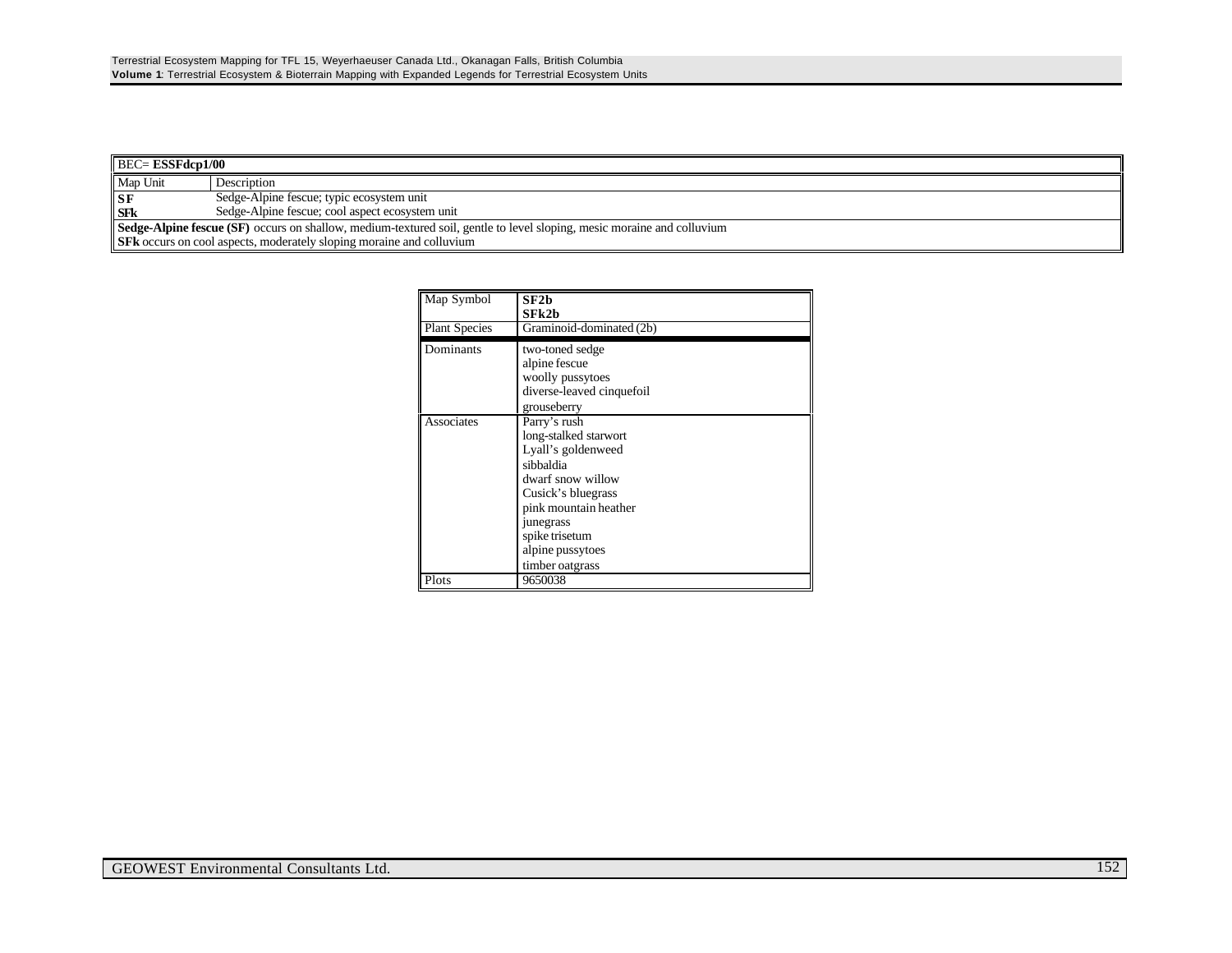| $\parallel$ BEC= <b>ESSFdcp1/00</b>                                                                                                                                                       |                                                              |  |  |
|-------------------------------------------------------------------------------------------------------------------------------------------------------------------------------------------|--------------------------------------------------------------|--|--|
| Map Unit                                                                                                                                                                                  | Description                                                  |  |  |
| I VG                                                                                                                                                                                      | Valerian-Globeflower herbaceous meadow; typic ecosystem unit |  |  |
| <b>Nalerian – Globeflower herbaceous meadow (VG)</b> occurs on shallow, medium-textured soil, gently sloping, subhygric moraine; generally restricted to areas subjected to late snowmelt |                                                              |  |  |

| Map Symbol           | VG2a                                                                                                         |
|----------------------|--------------------------------------------------------------------------------------------------------------|
| <b>Plant Species</b> | Forb-dominated (2a)                                                                                          |
| Dominants            | Sitka valerian<br>globeflower<br>glowmoss<br>Piper's woodrush<br>subalpine daisy                             |
| Associates           | Canby's lovage<br>arrow-leaved groundsel<br>lawn moss<br>black alpine sedge<br>arctic lupine<br>Parry's rush |
| Plots                | 9629890                                                                                                      |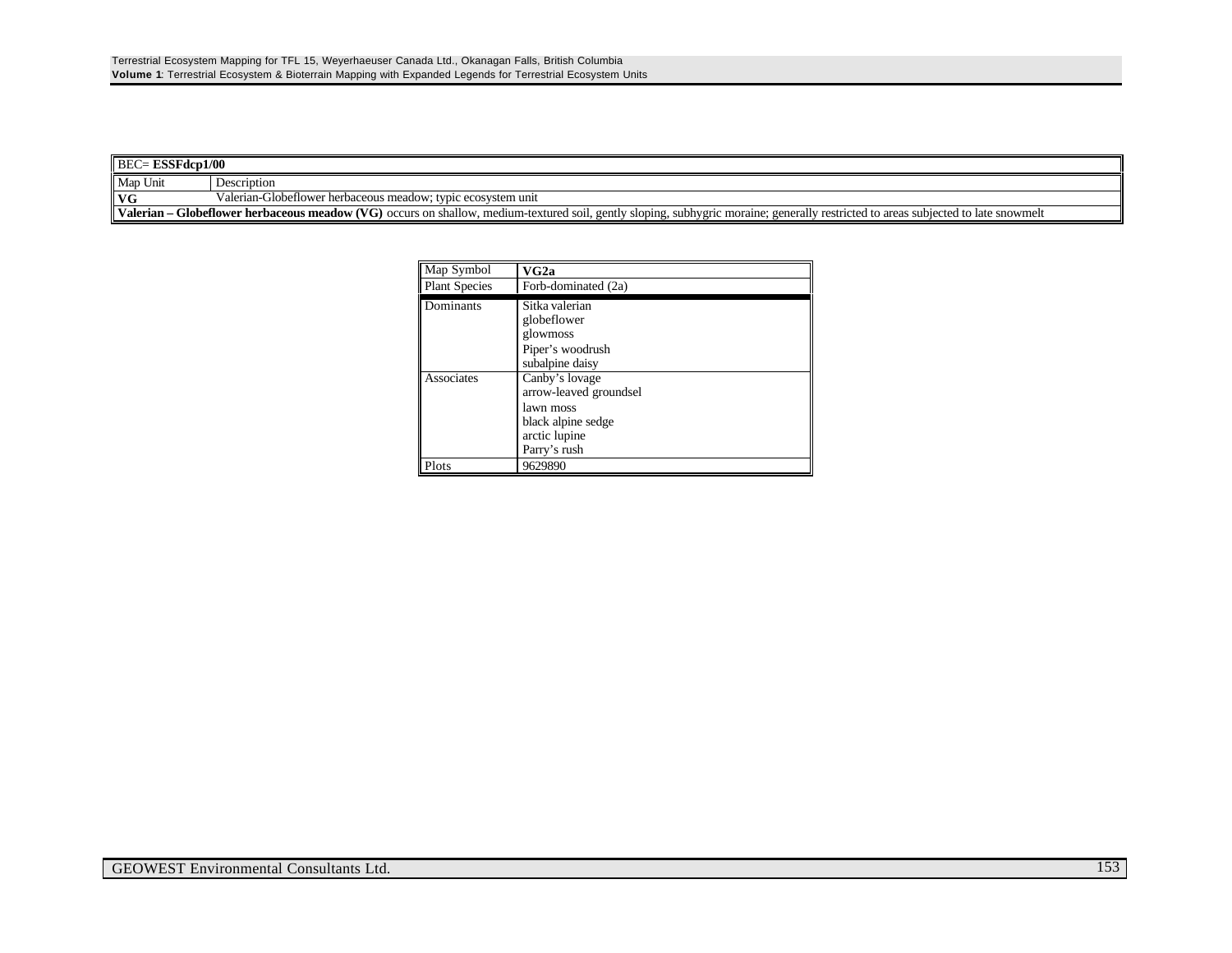| $\overline{\phantom{a}}$ BEC= <b>ESSFdcp1/00</b>                                                                                                                                          |                                                                                  |  |
|-------------------------------------------------------------------------------------------------------------------------------------------------------------------------------------------|----------------------------------------------------------------------------------|--|
| $Map$ Unit                                                                                                                                                                                | Description                                                                      |  |
| <b>FV</b>                                                                                                                                                                                 | Bl-Valerian-Pink mountain heather; typic ecosystem unit                          |  |
| <b>FVdk</b>                                                                                                                                                                               | Bl-Valerian-Pink mountain heather; deep soil, cool aspect ecosystem unit         |  |
| <b>FVk</b>                                                                                                                                                                                | Bl-Valerian-Pink mountain heather; cool aspect ecosystem unit                    |  |
| <b>FVkv</b>                                                                                                                                                                               | Bl-Valerian-Pink mountain heather; cool aspect, very shallow soil ecosystem unit |  |
| BI-Valerian-Pink mountain heather (FV) occurs on shallow, medium-textured soil where bedrock impedes soil drainage, subhygric to hygric, gentle to moderately sloping moraine and fluvial |                                                                                  |  |
| materials                                                                                                                                                                                 |                                                                                  |  |
|                                                                                                                                                                                           | <b>FVdk</b> occurs on deep soil, warm aspects, moderately sloping moraine        |  |
| <b>FVk</b> occurs on cool aspects, moderately sloping moraine and colluvium                                                                                                               |                                                                                  |  |

**FVkv** occurs on very shallow soil, cool aspects, moderately sloping moraine

| Map Symbol<br><b>Plant Species</b> | FV2<br><b>FVdk2</b><br>FVR2<br><b>FVkv2</b><br>Herb $(2)$                                                 | $\bf FV3$<br><b>FVdk3</b><br>FVR3<br><b>FVkv3</b><br>Shrub/Herb $(3)$                       | FV4<br><b>FVdk4</b><br>FVk4<br>FVkv4<br>Pole sapling $(4)$                                                    | FV <sub>5</sub><br><b>FVdk5</b><br><b>FVk5</b><br><b>FVkv5</b><br>Young forest $(5)$                          | <b>FV6</b><br><b>FVdk6</b><br><b>FVk6</b><br>FVkv6<br>Mature forest (6)                                       | FV7<br><b>FVdk7</b><br>FVk7<br><b>FVkv7</b><br>Old forest (7)                                                 |
|------------------------------------|-----------------------------------------------------------------------------------------------------------|---------------------------------------------------------------------------------------------|---------------------------------------------------------------------------------------------------------------|---------------------------------------------------------------------------------------------------------------|---------------------------------------------------------------------------------------------------------------|---------------------------------------------------------------------------------------------------------------|
| Dominants                          | pink mountain<br>heather<br>Sitka valerian<br>Canby's lovage                                              | pink mountain heather<br>Sitka valerian<br>Canby's lovage<br>subalpine fir<br>arctic lupine | pink mountain heather<br>subalpine fir<br>Sitka valerian<br>arctic lupine                                     | pink mountain heather<br>subalpine fir<br>Sitka valerian<br>arctic lupine                                     | pink mountain heather<br>Sitka valerian<br>arctic lupine<br>subalpine fir                                     | pink mountain heather<br>Sitka valerian<br>subalpine fir<br>arctic lupine                                     |
| Associates                         | arctic lupine<br>subalpine fir<br>grouseberry<br>mountain arnica<br>Indian hellebore<br>bracted lousewort | grouseberry<br>Indian hellebore<br>bracted lousewort<br>mountain arnica<br>Engelmann spruce | Canby's lovage<br>grouseberry<br>Indian hellebore<br>Engelmann spruce<br>mountain arnica<br>bracted lousewort | grouseberry<br>Canby's lovage<br>Indian hellebore<br>Engelmann spruce<br>bracted lousewort<br>mountain arnica | grouseberry<br>Canby's lovage<br>Engelmann spruce<br>Indian hellebore<br>bracted lousewort<br>mountain arnica | grouseberry<br>Canby's lovage<br>Engelmann spruce<br>Indian hellebore<br>bracted lousewort<br>mountain arnica |
| Plots                              |                                                                                                           |                                                                                             |                                                                                                               |                                                                                                               |                                                                                                               |                                                                                                               |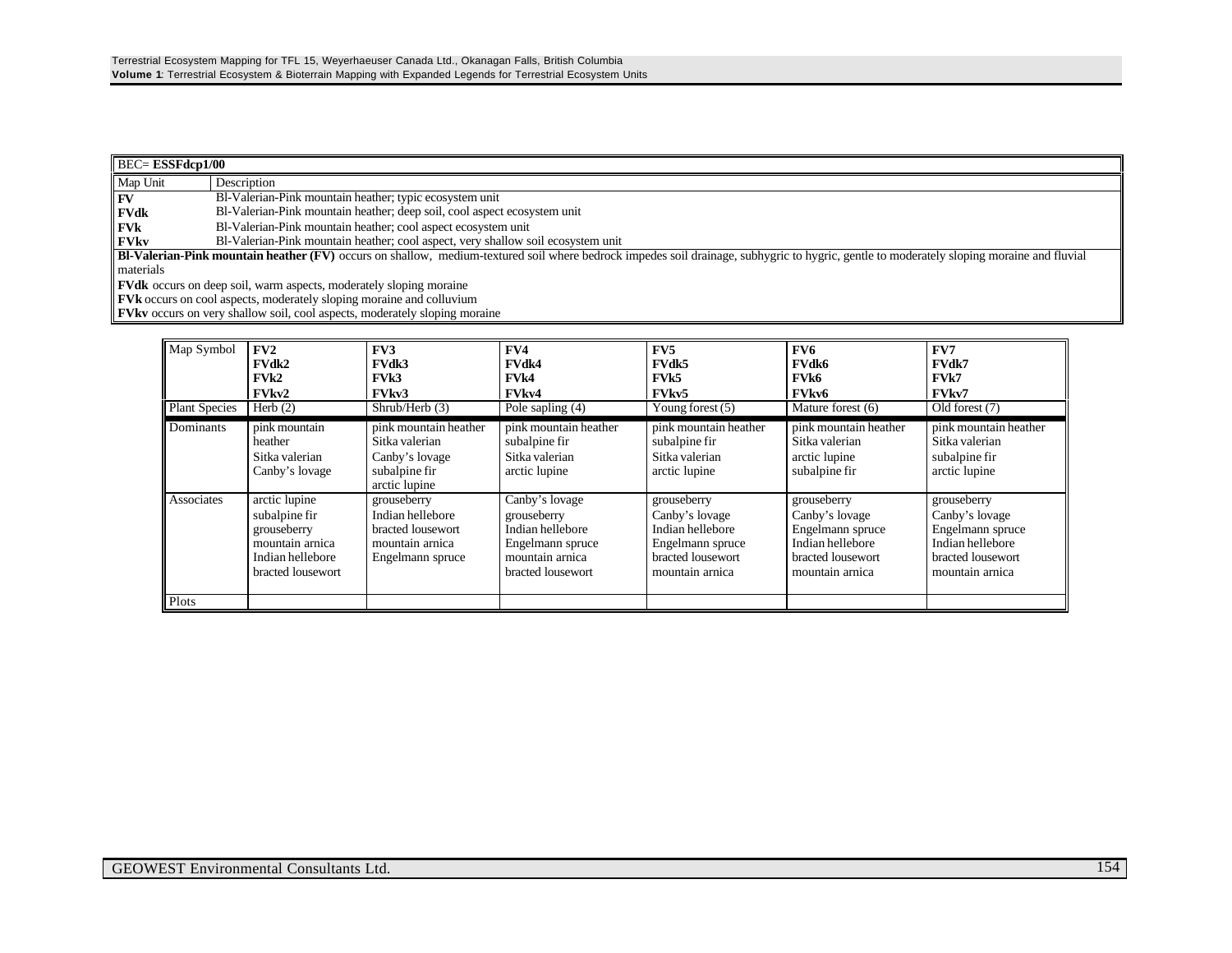| $\parallel$ BEC= <b>ESSFdcp1/00</b>                                                                                                                                                       |                                                  |  |
|-------------------------------------------------------------------------------------------------------------------------------------------------------------------------------------------|--------------------------------------------------|--|
| Map Unit                                                                                                                                                                                  | Description                                      |  |
| <b>SR</b>                                                                                                                                                                                 | Black alpine sedge-rush; typic ecosystem unit    |  |
| <b>SRh</b>                                                                                                                                                                                | Black alpine sedge-rush; hummocky ecosystem unit |  |
| <b>Black alpine sedge-rush (SR)</b> occurs on shallow, medium-textured soil, level to gently sloping, hygric moraine usually associated with late-lying snow areas and associated seepage |                                                  |  |
| <b>SRh</b> occurs on hummocky moraine                                                                                                                                                     |                                                  |  |

| Map Symbol           | SR2h<br>SRh2b                                                                                                                                    |  |
|----------------------|--------------------------------------------------------------------------------------------------------------------------------------------------|--|
| <b>Plant Species</b> | Graminoid-dominated (2b)                                                                                                                         |  |
| Dominants            | black alpine sedge<br>bog haircap moss<br>Drummond's rush                                                                                        |  |
| Associates           | Piper's woodrush<br>Polytrichum commune<br>thread-leaved sandwort<br>Carex spp.<br>western springbeauty<br>Cusick's bluegrass<br>subalpine daisy |  |
| Plots                | 9650019                                                                                                                                          |  |